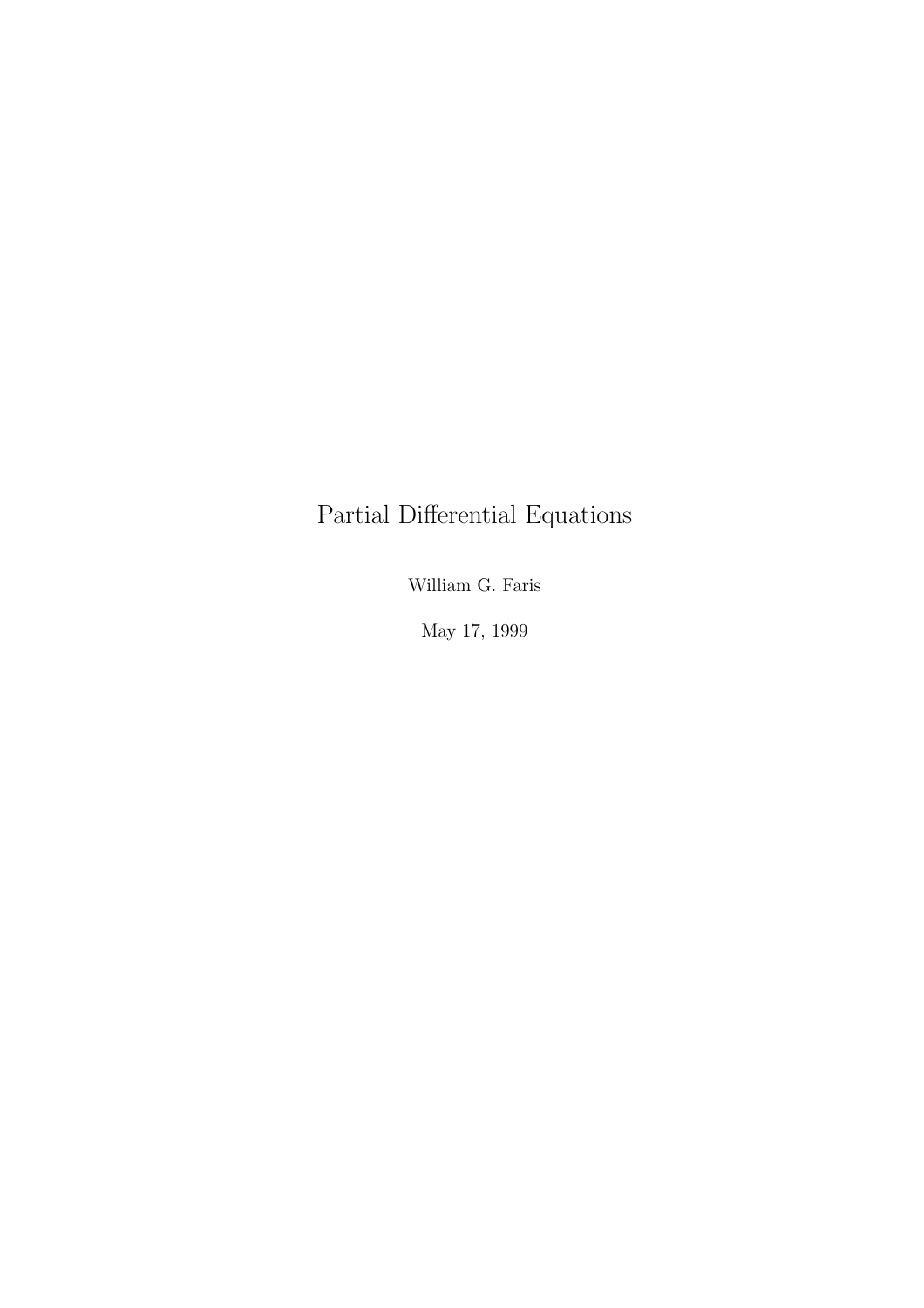# **Contents**

| $\mathbf{1}$   |         | The Laplace equation                                                                                                                                         | 5               |
|----------------|---------|--------------------------------------------------------------------------------------------------------------------------------------------------------------|-----------------|
|                | 1.1     |                                                                                                                                                              | $\overline{5}$  |
|                | 1.2     |                                                                                                                                                              | $6\phantom{.}6$ |
|                | 1.3     |                                                                                                                                                              | $\overline{7}$  |
|                | 1.4     | The mean value property $\dots \dots \dots \dots \dots \dots \dots \dots$                                                                                    | 8               |
|                | 1.5     |                                                                                                                                                              | 10              |
|                | $1.6\,$ |                                                                                                                                                              | 12              |
|                | 1.7     |                                                                                                                                                              | 12              |
|                | 1.8     | The maximum principle $\dots \dots \dots \dots \dots \dots \dots \dots \dots$                                                                                | 13              |
|                | 1.9     | Differentiating an integral $\dots \dots \dots \dots \dots \dots \dots \dots$                                                                                | 14              |
|                |         |                                                                                                                                                              | 15              |
|                |         |                                                                                                                                                              | 17              |
| $\overline{2}$ |         |                                                                                                                                                              | 19              |
|                | 2.1     | The heat equation                                                                                                                                            | 19              |
|                | 2.2     | The fundamental solution $\ldots \ldots \ldots \ldots \ldots \ldots \ldots$                                                                                  | 20              |
|                | 2.3     |                                                                                                                                                              | 21              |
|                | 2.4     |                                                                                                                                                              | 23              |
|                | 2.5     | The mean value property $\dots \dots \dots \dots \dots \dots \dots \dots$<br>The maximum principle $\ldots \ldots \ldots \ldots \ldots \ldots \ldots \ldots$ | 25              |
|                |         |                                                                                                                                                              |                 |
| 3              |         | The wave equation                                                                                                                                            | 27              |
|                | 3.1     |                                                                                                                                                              | 27              |
|                | 3.2     |                                                                                                                                                              | 29              |
|                | 3.3     |                                                                                                                                                              | 30              |
|                | 3.4     |                                                                                                                                                              | 33              |
|                | 3.5     |                                                                                                                                                              | 33              |
|                | 3.6     | Conservation of energy $\dots \dots \dots \dots \dots \dots \dots \dots \dots$                                                                               | 35              |
| 4              |         | Hamilton-Jacobi equation                                                                                                                                     | 37              |
|                | 4.1     |                                                                                                                                                              | 37              |
|                | 4.2     |                                                                                                                                                              | 39              |
|                | 4.3     |                                                                                                                                                              | 41              |
|                | 4.4     |                                                                                                                                                              | 43              |
|                |         |                                                                                                                                                              |                 |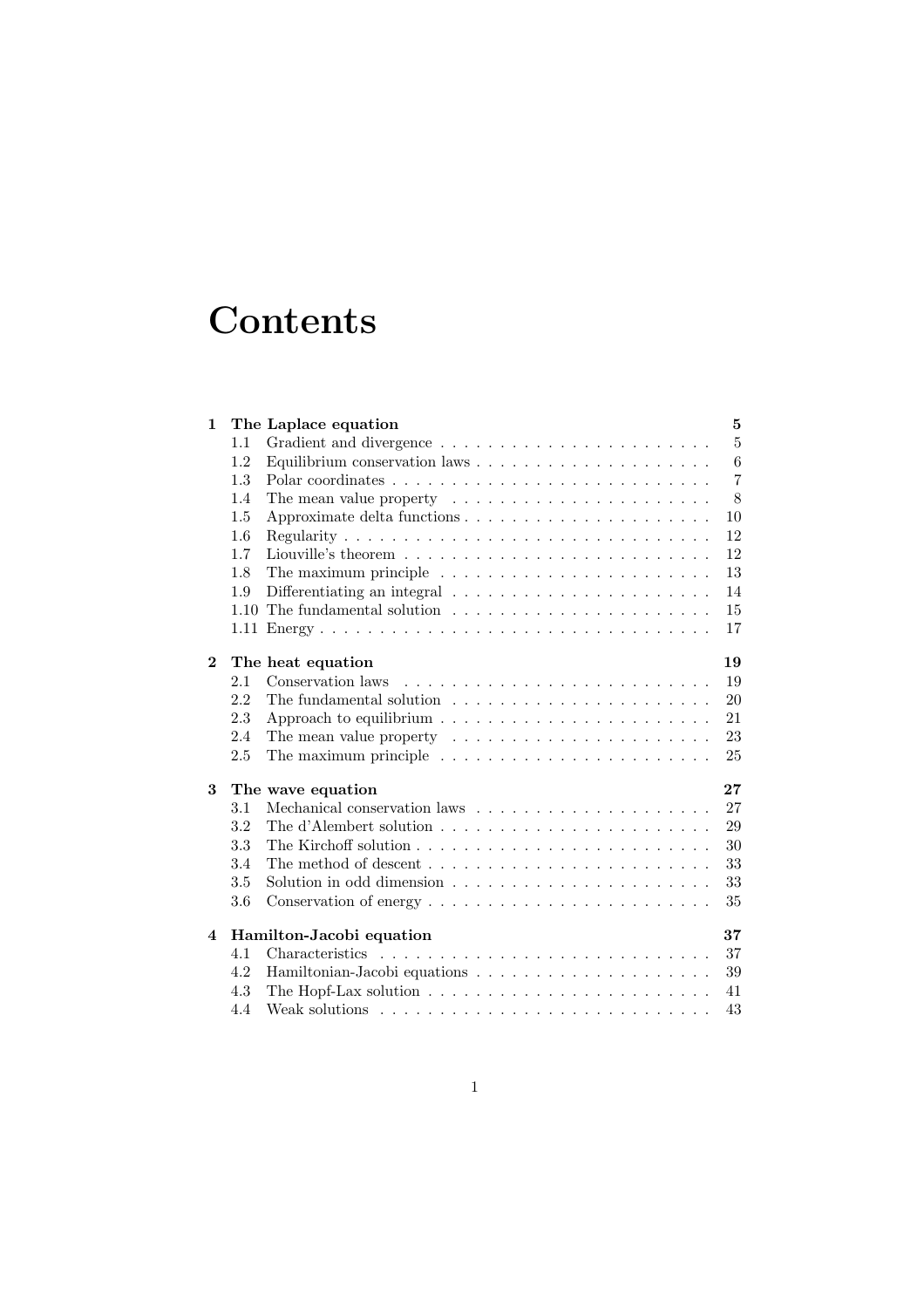|   | 4.5                                                              | The Hopf-Cole transformation for the quadratic Hamilton-Jacobi                                    |  |  |  |
|---|------------------------------------------------------------------|---------------------------------------------------------------------------------------------------|--|--|--|
|   |                                                                  | 45                                                                                                |  |  |  |
|   | 4.6                                                              | Laplace's method $\ldots \ldots \ldots \ldots \ldots \ldots \ldots \ldots \ldots$<br>46           |  |  |  |
| 5 | 48<br><b>Conservation laws</b>                                   |                                                                                                   |  |  |  |
|   | 5.1                                                              | 48                                                                                                |  |  |  |
|   | 5.2                                                              | 49<br>Conservation in one space dimension $\ldots \ldots \ldots \ldots \ldots$                    |  |  |  |
|   | 5.3                                                              | 49<br>The Lax-Oleinik solution $\ldots \ldots \ldots \ldots \ldots \ldots \ldots \ldots$          |  |  |  |
|   | 5.4                                                              | 50                                                                                                |  |  |  |
|   | 5.5                                                              | 52                                                                                                |  |  |  |
|   | 5.6                                                              | $Entropy \dots \dots \dots \dots \dots \dots \dots \dots \dots \dots \dots \dots \dots$<br>54     |  |  |  |
|   | 5.7                                                              | 55                                                                                                |  |  |  |
|   | 5.8                                                              | The Hopf-Cole transformation for the Burgers equation $\ldots \ldots$<br>57                       |  |  |  |
| 6 |                                                                  | 59<br>The Fourier transform                                                                       |  |  |  |
|   | 6.1                                                              | 59                                                                                                |  |  |  |
|   | 6.2                                                              | The Plancherel theorem and $L^2$ theory<br>62                                                     |  |  |  |
|   | 6.3                                                              | 64                                                                                                |  |  |  |
|   | 6.4                                                              | 65                                                                                                |  |  |  |
|   | 6.5                                                              | 67<br>The heat equation $\ldots \ldots \ldots \ldots \ldots \ldots \ldots \ldots$                 |  |  |  |
|   | 6.6                                                              | 67                                                                                                |  |  |  |
|   | 6.7                                                              | 69                                                                                                |  |  |  |
|   | 6.8                                                              | 71                                                                                                |  |  |  |
|   |                                                                  |                                                                                                   |  |  |  |
| 7 |                                                                  | 73<br>The Dirichlet Laplacian                                                                     |  |  |  |
|   | 7.1                                                              | 73                                                                                                |  |  |  |
|   | 7.2                                                              | 73                                                                                                |  |  |  |
|   | 7.3                                                              | Dirichlet's principle and the Riesz representation theorem<br>$\hfill\ldots$ $\hfill\ldots$<br>74 |  |  |  |
|   | 7.4                                                              | 76                                                                                                |  |  |  |
|   | 7.5                                                              | Equivalent norms on the Sobolev space $\ldots \ldots \ldots \ldots \ldots$<br>76                  |  |  |  |
|   | 7.6                                                              | The Laplacian without dissipation $\ldots \ldots \ldots \ldots \ldots$<br>78                      |  |  |  |
|   | 7.7                                                              | 79                                                                                                |  |  |  |
| 8 | Sobolev inequalities<br>80                                       |                                                                                                   |  |  |  |
|   | 8.1                                                              | 80                                                                                                |  |  |  |
|   | 8.2                                                              | 84                                                                                                |  |  |  |
|   | 8.3                                                              | 85                                                                                                |  |  |  |
|   | 8.4                                                              | 86                                                                                                |  |  |  |
|   | 8.5                                                              | The Gagliardo-Nirenberg-Sobolev inequality $\dots \dots \dots \dots$<br>87                        |  |  |  |
|   | 8.6                                                              | The Poincaré inequality $\dots \dots \dots \dots \dots \dots \dots \dots \dots$<br>89             |  |  |  |
| 9 | Spectral theory and evolution equations: Discrete spectrum<br>90 |                                                                                                   |  |  |  |
|   | 9.1                                                              | Separation of variables $\ldots \ldots \ldots \ldots \ldots \ldots \ldots \ldots$<br>90           |  |  |  |
|   | 9.2                                                              | Spectral theorem for compact self-adjoint operators $\ldots \ldots$<br>92                         |  |  |  |
|   | 9.3                                                              | 95                                                                                                |  |  |  |
|   | 9.4                                                              | Compact embedding of Hilbert spaces<br>96                                                         |  |  |  |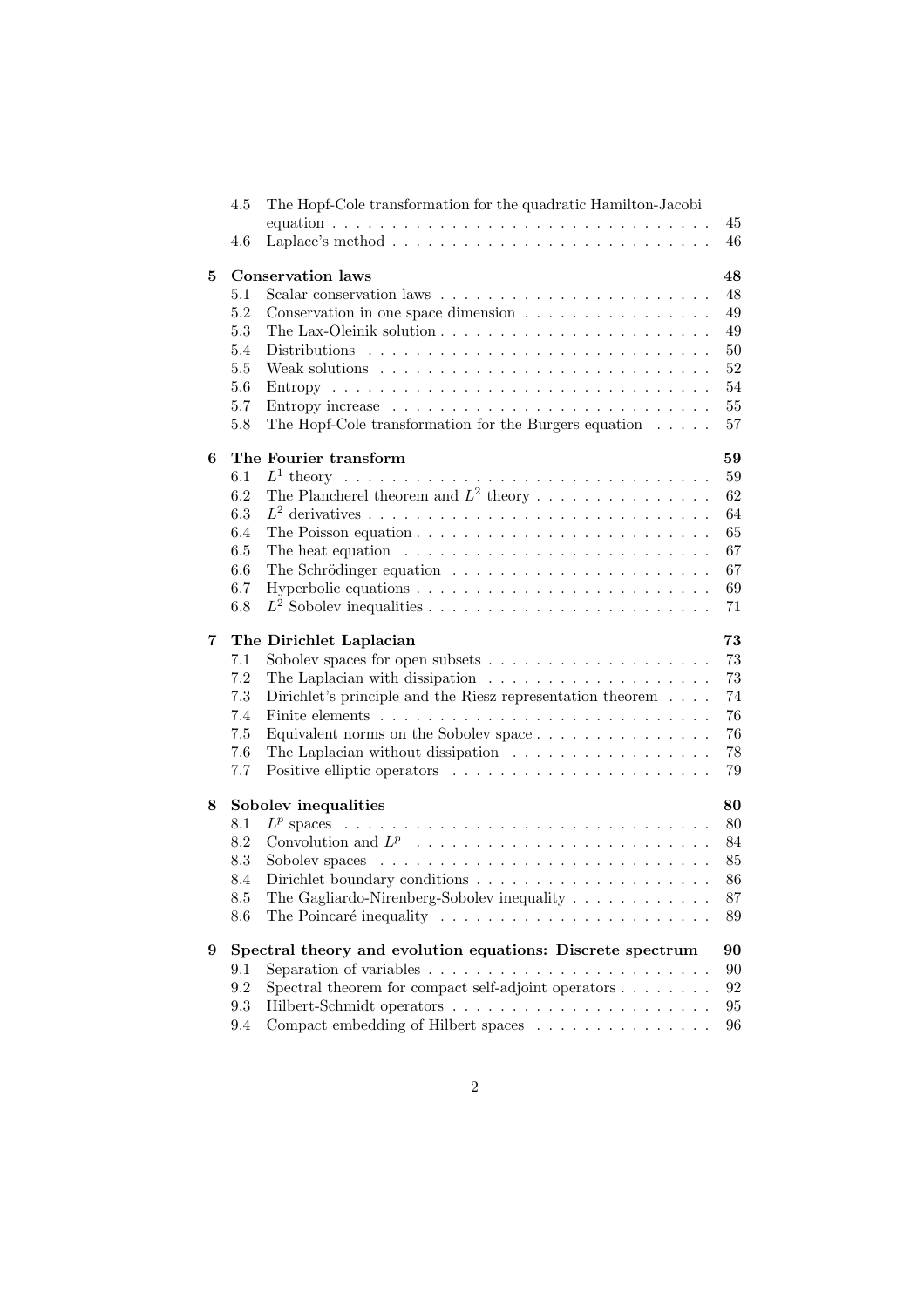| $9.5\,$ | 97                                                                                                 |
|---------|----------------------------------------------------------------------------------------------------|
| 9.6     | Evolution equations $\ldots \ldots \ldots \ldots \ldots \ldots \ldots \ldots$<br>99                |
|         | 10 Spectral theory and evolution equations: Continuous spectrum101                                 |
|         | 10.1 Separation of variables $\ldots \ldots \ldots \ldots \ldots \ldots \ldots \ldots \ldots 101$  |
|         | 10.2 Continuity lemma for bounded self-adjoint operators 103                                       |
|         | 10.3 Spectral theorem for bounded self-adjoint operators 105                                       |
|         |                                                                                                    |
|         | $10.5$ Evolution equations $\ldots \ldots \ldots \ldots \ldots \ldots \ldots \ldots \ldots 109$    |
|         | 10.6 The role of the Fourier transform $\dots \dots \dots \dots \dots \dots \dots \dots \dots 111$ |
|         |                                                                                                    |
|         | 11 Energy and equilibrium<br>112                                                                   |
|         |                                                                                                    |
|         |                                                                                                    |
|         |                                                                                                    |
|         |                                                                                                    |
|         |                                                                                                    |
|         | 12 Semigroup theory and evolution equations<br>118                                                 |
|         |                                                                                                    |
|         |                                                                                                    |
|         |                                                                                                    |
|         | 13 Compactness<br>124                                                                              |
|         |                                                                                                    |
|         |                                                                                                    |
|         | 13.3 The Ascoli-Arzelà total boundedness theorem 126                                               |
|         | 13.4 The Rellich-Kondrachov embedding theorem 127                                                  |
|         |                                                                                                    |
|         |                                                                                                    |
|         | 14 Weak * compactness<br>131                                                                       |
|         | 14.1 Weak $*$ compactness in the standard Banach spaces 131                                        |
|         |                                                                                                    |
|         |                                                                                                    |
|         |                                                                                                    |
|         |                                                                                                    |
|         |                                                                                                    |
|         |                                                                                                    |
|         | 15 Variational methods for nonlinear problems<br>140                                               |
|         | 140                                                                                                |
|         | 141                                                                                                |
|         | 15.3 The weak $*$ topology on the Sobolev space<br>142                                             |
|         | 15.4 Convex functionals with a derivative bound<br>143                                             |
|         | 143                                                                                                |
|         | 144                                                                                                |
|         |                                                                                                    |
|         |                                                                                                    |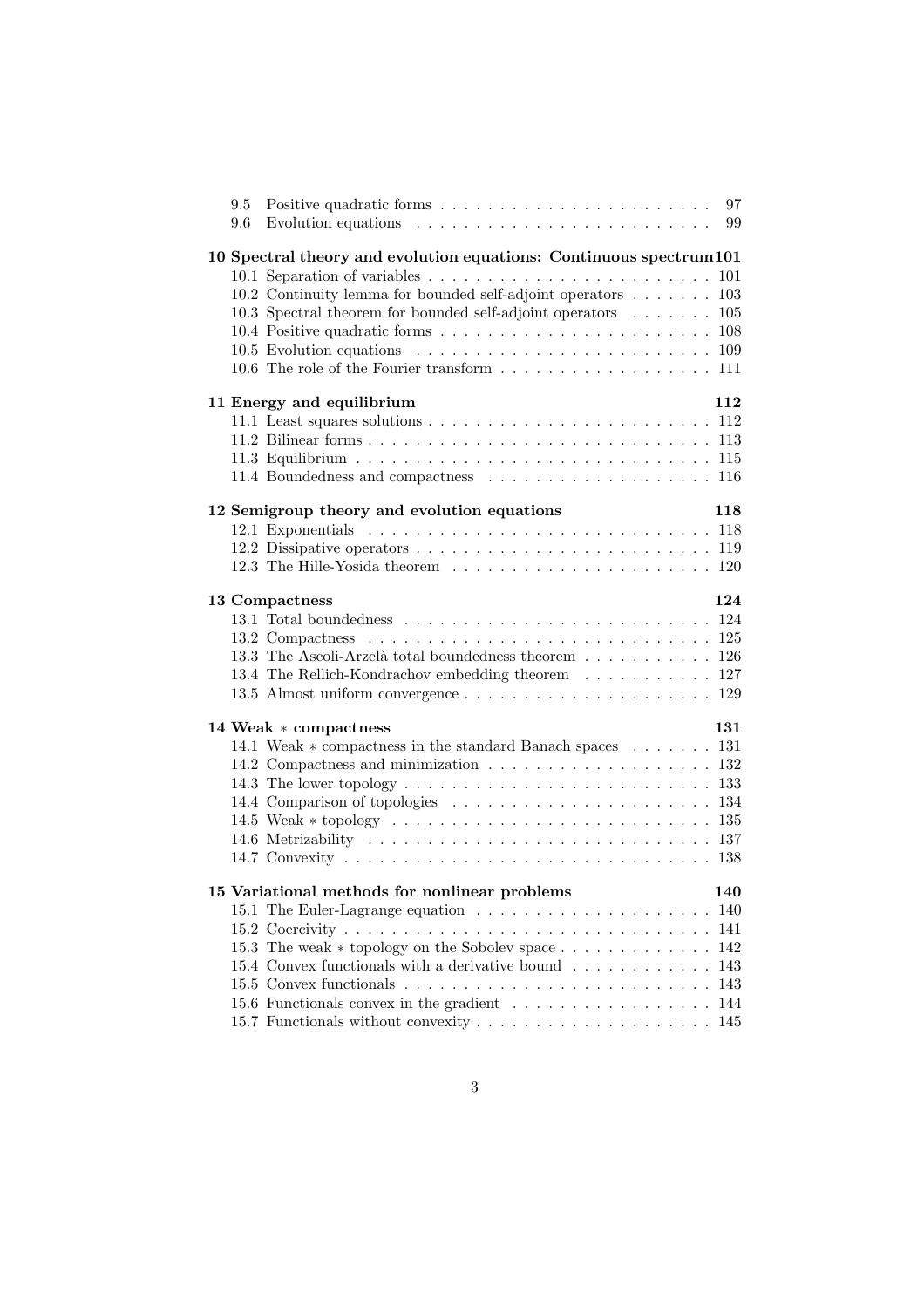| 16 Fixed points |                                                 |  |  |  |
|-----------------|-------------------------------------------------|--|--|--|
|                 |                                                 |  |  |  |
|                 | 16.2 The Schauder-Leray fixed point theorem 148 |  |  |  |
|                 |                                                 |  |  |  |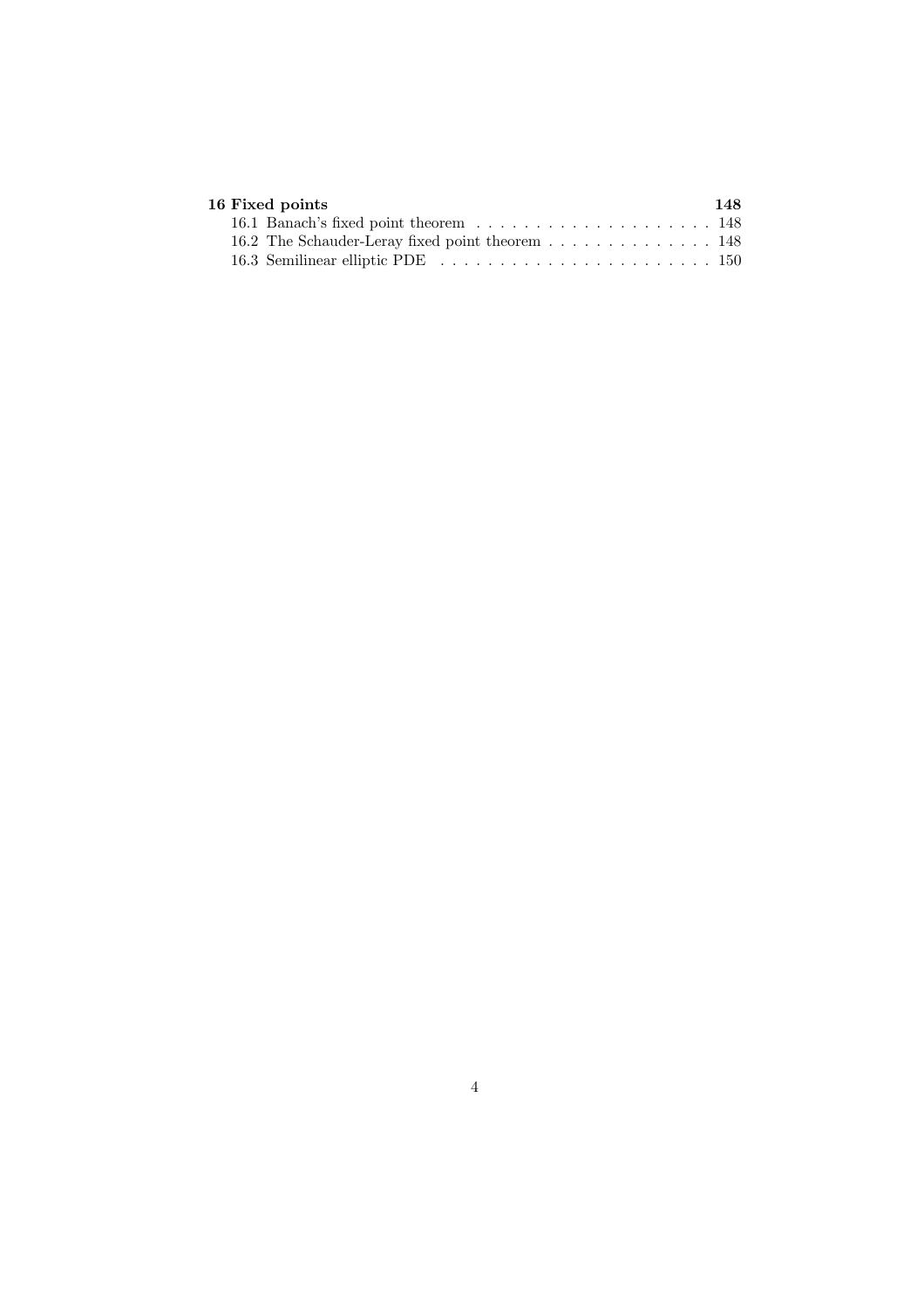### Chapter 1

## The Laplace equation

#### 1.1 Gradient and divergence

In these lectures we follow the notation suggested by Evans. If  $u$  is a scalar function, then  $Du$  is the gradient, the vector of partial derivatives. If **J** is a vector function, then DJ is the matrix of partial derivatives of the components of **J**. The trace of this matrix is div  $J = \text{tr}(DJ)$ , the divergence of the vector field. (Similarly, the determinant of this matrix is the Jacobian.)

The matrix of second derivatives of u is  $D^2u$ , the Hessian matrix. This is a symmetric matrix. The trace of the Hessian matrix is the Laplacian:

$$
\Delta u = \text{tr}(D^2 u) = \text{div } Du. \tag{1.1}
$$

We recall some basic calculus ideas. Let **J** be a vector field with divergence  $\overline{\text{div }J}$ . The divergence theorem says that for bounded open sets V with smooth boundary  $\partial V$  we have

$$
\int_{V} \operatorname{div} \mathbf{J} \, dy = \int_{\partial V} \mathbf{J} \cdot \nu \, dS,\tag{1.2}
$$

where  $\nu$  is the unit normal vector pointing outward, and  $dS$  is the surface measure.

Let  $s$  be a scalar function with gradient  $Ds$ . Then we have the product rule for differentiating in the form

$$
\operatorname{div}(s\mathbf{J}) = Ds \cdot \mathbf{J} + s \operatorname{div} \mathbf{J}.\tag{1.3}
$$

If we apply the divergence theorem to the left hand side of this equation, we get the fundamental integration by parts result:

$$
\int_{V} Ds \cdot \mathbf{J} \, dy + \int_{V} s \operatorname{div} \mathbf{J} \, dy = \int_{\partial V} s \mathbf{J} \cdot \nu \, dS. \tag{1.4}
$$

This will be used over and over again.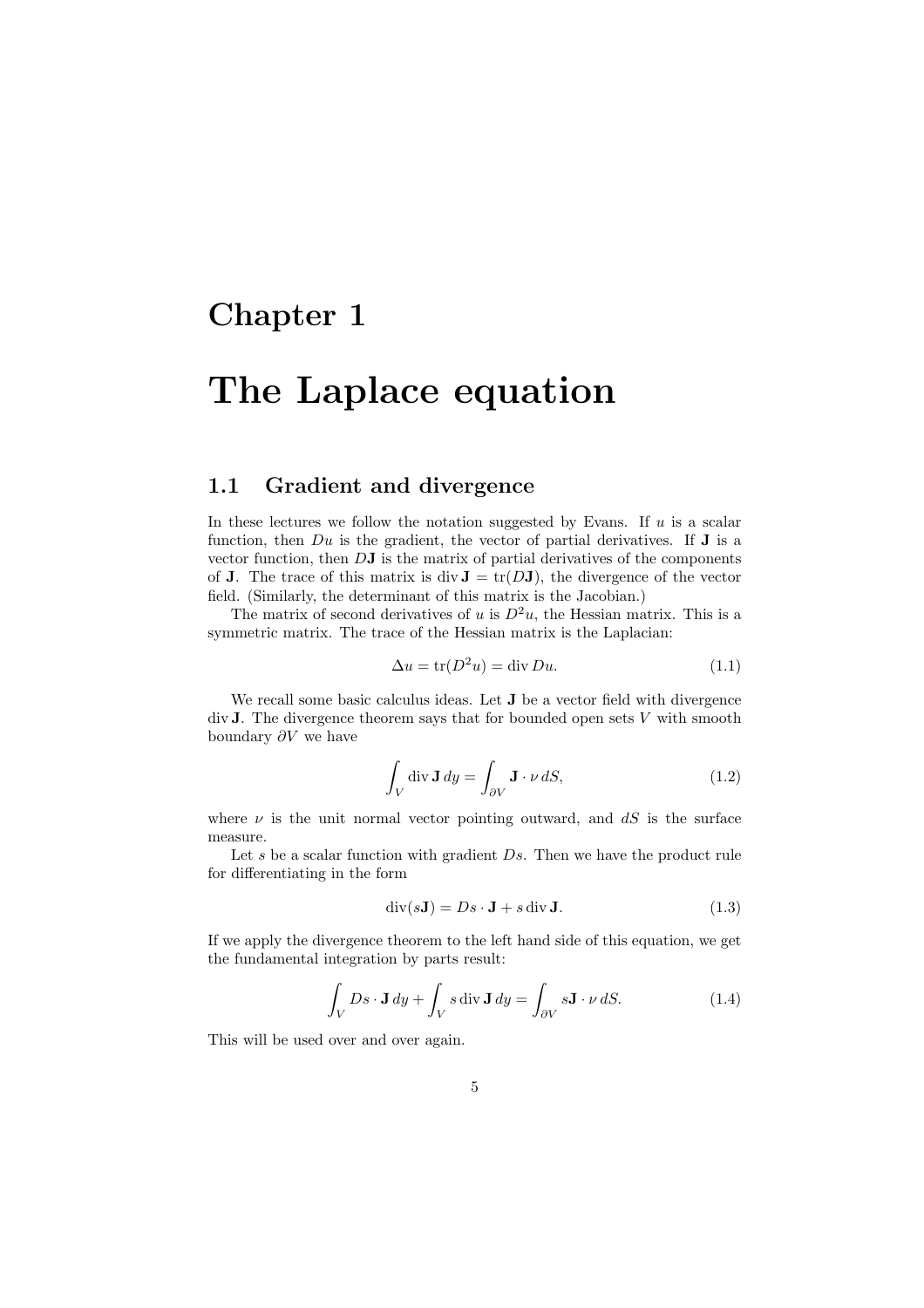#### 1.2 Equilibrium conservation laws

We begin with the most classical of partial differential equations, the Laplace equation. This equation is linear of second order, and is both translation and rotation invariant. It describes equilibrium in space. We will see in this first chapter that even though the equation only involves second derivatives, every solution automatically has all derivatives.

Now we proceed to the derivation of the Poisson and Laplace equations. Let **J** be a vector field on an open subset U of  $\mathbb{R}^n$ . This is the current. Let f be a function on U. This is the source (the rate of production of some quantity). An equilibrium conservation law is an equation of the form

$$
\int_{\partial V} \mathbf{J} \cdot \nu \, dS = \int_{V} f \, dx. \tag{1.5}
$$

Here  $V$  is supposed to range over suitable bounded open subsets of  $U$ . The boundary  $\partial V$  of each V is supposed to be a smooth subset of U. This equation says that the amount of substance flowing out of the region  $V$  is equal to the rate of production.

If we apply the divergence theorem, we obtain

$$
\int_{V} \operatorname{div} \mathbf{J} \, dx = \int_{V} f \, dx. \tag{1.6}
$$

Since this is assumed to hold for all subregions  $V$ , we have the differential form of the equilibrium conservation law:

$$
\operatorname{div} \mathbf{J} = f. \tag{1.7}
$$

Now assume that the current is proportional to the negative of the gradient of some scalar function  $u$  defined on  $U$ . Thus

$$
\mathbf{J} = -Du.\tag{1.8}
$$

We get the Poisson equation

$$
-\triangle u = -\operatorname{div} Du = f. \tag{1.9}
$$

When there is equilibrium with no source, then this is the Laplace equation

$$
\triangle u = 0. \tag{1.10}
$$

Even if one is interested in the Poisson equation, the Laplace equation is important, since the difference of two solutions of the Poisson equation is a solution of the Laplace equation. In the following we will usually think of the Poisson or Laplace equation being satisfied for a function  $u$  that is  $C<sup>2</sup>$  on some open set U.

In applications  $u$  could be temperature, density, or electric potential. The corresponding current J would be heat flux, diffusive current, or electric field.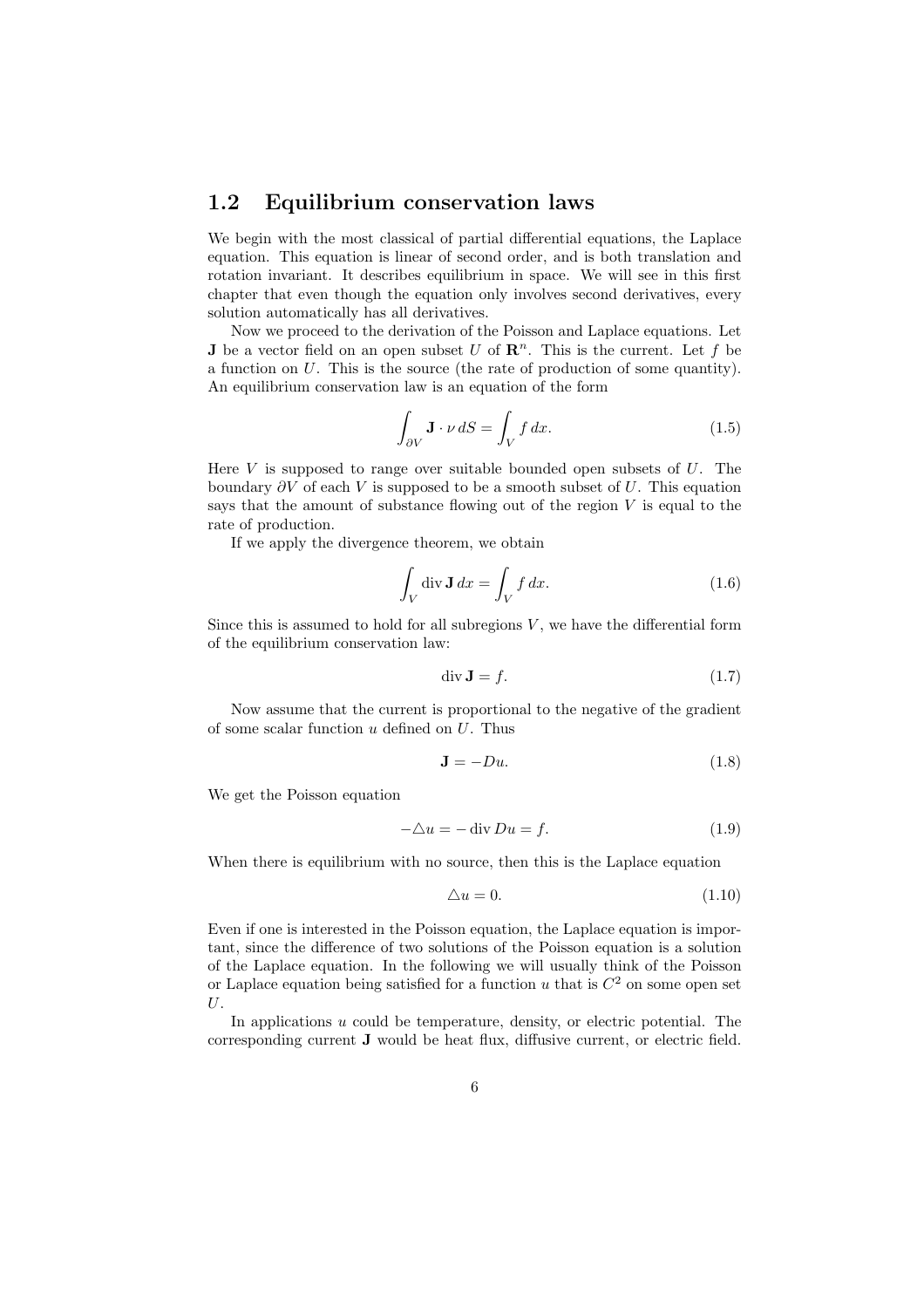The source  $f$  could be a source of heat, a source of diffusing particles, or an electric charge density.

If the Laplace equation is satisfied in  $U$ , then we have

$$
\int_{\partial V} \mathbf{J} \cdot \nu \, dS = 0 \tag{1.11}
$$

for every suitable subregion  $V$  of  $U$ . This says that there is no net flow into or out of the region  $V$ .

#### 1.3 Polar coordinates

It will sometime be convenient to calculate integrals in polar coordinates. Thus

$$
\int_{\mathbf{R}^n} f(x) dx = \int_0^\infty \int_{\partial B(x_0, r)} f(x) dS dr.
$$
\n(1.12)

Here dS represents surface measure on the  $n-1$  dimensional sphere  $\partial B(x_0, r)$  of radius  $r$  centered at  $x_0$ . The total surface measure of the sphere is proportional to  $r^{n-1}$  and the proportionality constant will be taken so that it is by definition  $n\alpha(n)r^{n-1}$ . Thus, for example,  $n\alpha(n)$  in dimensions  $n = 1, 2, 3$  has the values 2,  $2\pi$ , and  $4\pi$ . In dimensions  $n = 1, 2, 3$  these numbers represent the count of two points, the length of a unit circle, and the area of a unit sphere.

As an example, we can take  $f(x) = \exp(-x^2)$  and  $x_0 = 0$ . Then

$$
\int \exp(-x^2) \, dx = n\alpha(n) \int_0^\infty \exp(-r^2) r^{n-1} \, dr. \tag{1.13}
$$

Here the total surface measure of the ball is defined to be  $n\alpha(n)r^{n-1}$ . We can also write this as

$$
\int \exp(-x^2) dx = n\alpha(n) \frac{1}{2} \int_0^\infty u^{\frac{n}{2}-1} \exp(-u) du = n\alpha(n) \frac{1}{2} \Gamma(\frac{n}{2}).
$$
 (1.14)

When  $n = 2$  this says that the value of the integral is  $\pi$ . It follows by factoring the exponential that for arbitrary dimension the value of the integral is  $\pi^{\frac{n}{2}}$ . Thus

$$
\pi^{\frac{n}{2}} = n\alpha(n)\frac{1}{2}\Gamma(\frac{n}{2})).
$$
\n(1.15)

This proves the basic fact that the area of the unit  $n-1$  sphere is

$$
n\alpha(n) = \frac{2\pi^{\frac{n}{2}}}{\Gamma(\frac{n}{2})}
$$
\n(1.16)

The function  $\Gamma(z)$  mentioned in this result is the usual Gamma function

$$
\Gamma(z) = \int_0^\infty u^{z-1} e^{-u} \, du. \tag{1.17}
$$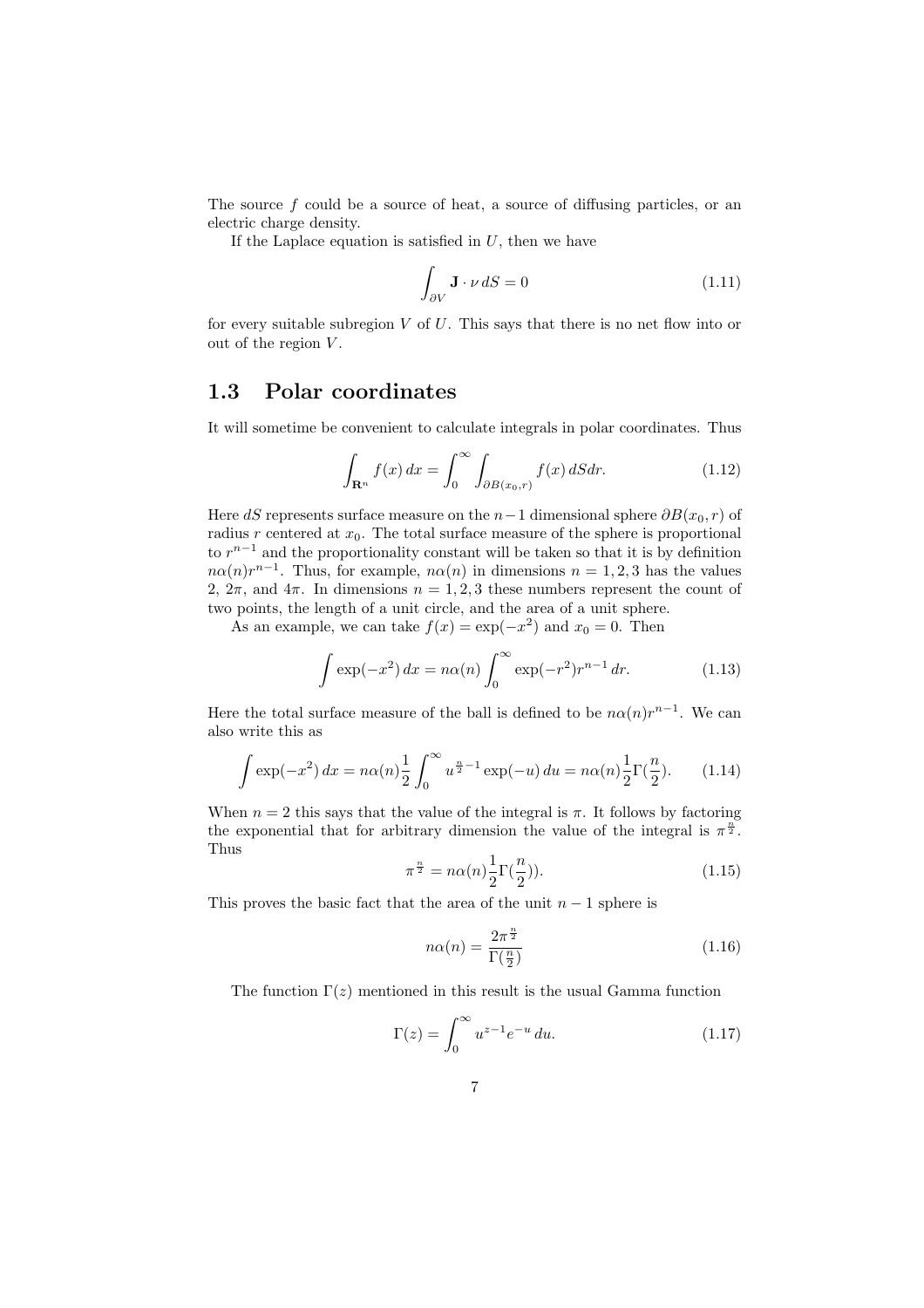Its main properties are  $\Gamma(z+1) = z\Gamma(z)$ ,  $\Gamma(1) = 1$ , and  $\Gamma(1/2) = \sqrt{\pi}$ .

We can also compute the volume of the unit ball by integrating the constant one over the ball in polar coordinates. The volume of the unit ball is thus

$$
\alpha(n) = \frac{2\pi^{\frac{n}{2}}}{n\Gamma(\frac{n}{2})} = \frac{\pi^{\frac{n}{2}}}{\Gamma(\frac{n}{2} + 1)}.
$$
\n(1.18)

#### 1.4 The mean value property

If  $\alpha(n)$  is the n dimensional measure of the unit ball in  $\mathbb{R}^n$ , then  $n\alpha(n)$  is the corresponding  $n-1$  dimensional measure of the unit sphere in  $\mathbb{R}^n$ . Thus when  $n = 1, 2, 3$  the values of  $\alpha(n)$  are  $2, \pi, (4/3)\pi$ , while the values of  $n\alpha(n)$  are 2,  $2\pi$ ,  $4\pi$ . The factor *n* comes of course from differentiating  $r^n$  to get  $nr^{n-1}$ .

In the following we write

$$
\int_{\partial B(x,r)} f(y) dS(y) = \frac{1}{n\alpha(n)r^{n-1}} \int_{\partial B(x,r)} f(y) dS(y) = \frac{1}{n\alpha(n)} \int_{\partial B(0,1)} f(x+rz) dS(y) \tag{1.19}
$$

for the mean value of  $f$  over the sphere of radius  $r$ . The last expression says that the mean value over the sphere is the integral of  $f$  over angles divided by the integral of 1 over angles. Also, we write

$$
\int_{B(x,r)} f(y) \, dy = \frac{1}{\alpha(n)r^n} \int_{B(x,r)} f(y) \, dy = \frac{1}{\alpha(n)} \int_{B(x,1)} f(x+rz) \, dz \tag{1.20}
$$

for the mean value of  $f$  over a ball of radius  $r$ .

It will be very useful in the following to have the derivatives of these expressions with respect to the radius. They are obtained by differentiating under the integral sign.The fact that these are mean values is very important. The derivative of the average over the sphere is

$$
\frac{d}{dr}\int_{\partial B(x,r)} f(y) dS(y) = \int_{\partial B(x,r)} Df(y) \cdot \frac{y-x}{r} dS(y).
$$
 (1.21)

The derivative of the average over the ball is

$$
\frac{d}{dr} \int_{B(x,r)} f(y) \, dy = \int_{B(x,r)} Df(y) \cdot \frac{y-x}{r} \, dy. \tag{1.22}
$$

Remark: The most useful formula for the derivative of the integral over the ball has a quite different nature. It says that

$$
\frac{d}{dr} \int_{B(x,r)} f(y) dy = \int_{\partial B(x,r)} f(y) dS.
$$
\n(1.23)

It is derived by differentiating in polar coordinates. Notice that in this form it does not involve a derivative of  $f$ . (Why not? What happens if one differentiates under the integral sign?)

Now we begin to apply this to the Poisson and Laplace equations.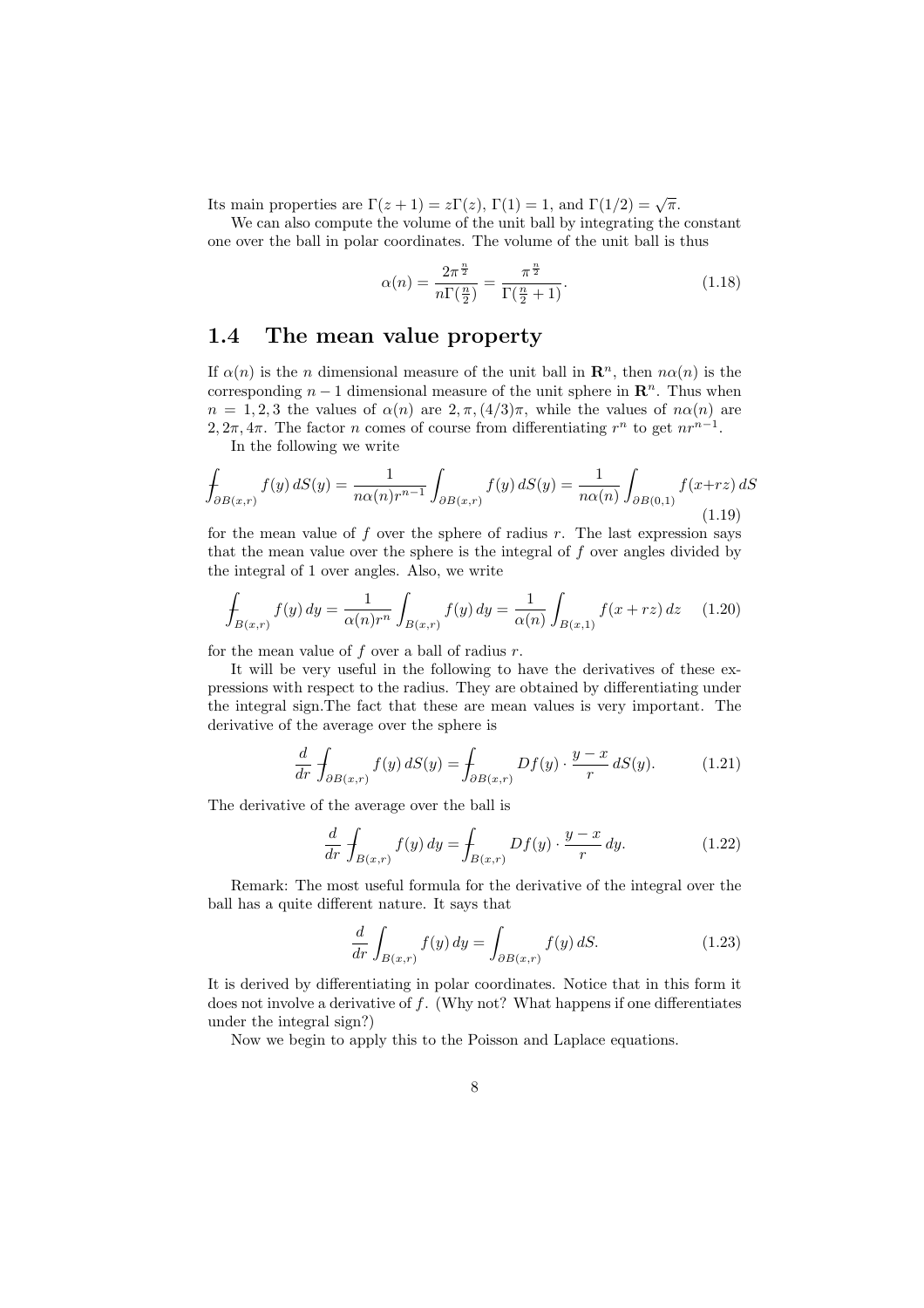**Lemma 1.1** Let  $-\Delta u = f$ . Fix x and let

$$
\phi(r) = \int_{\partial B(x,r)} u(y) \, dS(y). \tag{1.24}
$$

be the average of u over the sphere of radius  $r$  centered at  $x$ . Then

$$
\phi'(r) = -\frac{r}{n} \int_{B(x,r)} f(y) \, dy. \tag{1.25}
$$

Proof: Use  $Du = -J$  and div  $J = f$  to get

$$
\phi'(r) = -\int_{\partial B(x,r)} \mathbf{J}(y) \cdot \nu(y) \, dS(y) = -\frac{r}{n} \int_{B(x,r)} f(y) \, dy. \tag{1.26}
$$

**Theorem 1.1** Let u be a solution of the Laplace equation  $\Delta u = 0$  in the open set U. Then for each closed ball  $B(x, r) \subset U$  we have the mean value property:

$$
u(x) = \int_{\partial B(x,r)} u(y) \, dS(y). \tag{1.27}
$$

This says that the function is the average of its values over each sphere such that the ball is contained in the region.

Proof: From the lemma  $\phi'(r) = 0$ . So  $\phi(r)$  is constant. However the limit of  $\phi(r)$  as r tends to zero is  $u(x)$ . So  $\phi(r) = u(x)$ .

We could get the mean value property for balls as a corollary by doing the radial integral. However it is amusing to give an independent proof.

**Lemma 1.2** Let  $-\Delta u = f$ . Fix x and let

$$
\gamma(r) = \int_{B(x,r)} u(y) \, dy. \tag{1.28}
$$

be the average of  $u$  over the ball of radius  $r$  centered at  $x$ . Then

$$
\gamma'(r) = -\frac{1}{2r} \int_{B(x,r)} f(y)(r^2 - |y - x|^2) dy.
$$
 (1.29)

Proof: Use  $Du = -J$  and div  $J = f$  to get

$$
\gamma'(r) = -\frac{1}{r} \int_{B(x,r)} \mathbf{J}(y) \cdot (y-x) \, dy = \frac{1}{2r} \int_{B(x,r)} \mathbf{J} \cdot D(r^2 - |y-x|^2) \, dy. \tag{1.30}
$$

The function  $r^2 - |y - x|^2$  vanishes on the boundary, so we can integrate by parts and get the result.

**Theorem 1.2** Let u be a solution of the Laplace equation  $\Delta u = 0$  in U. Then for each closed ball  $B(x, r) \subset U$  we have the mean value property:

$$
u(x) = \int_{B(x,r)} u(y) \, dy. \tag{1.31}
$$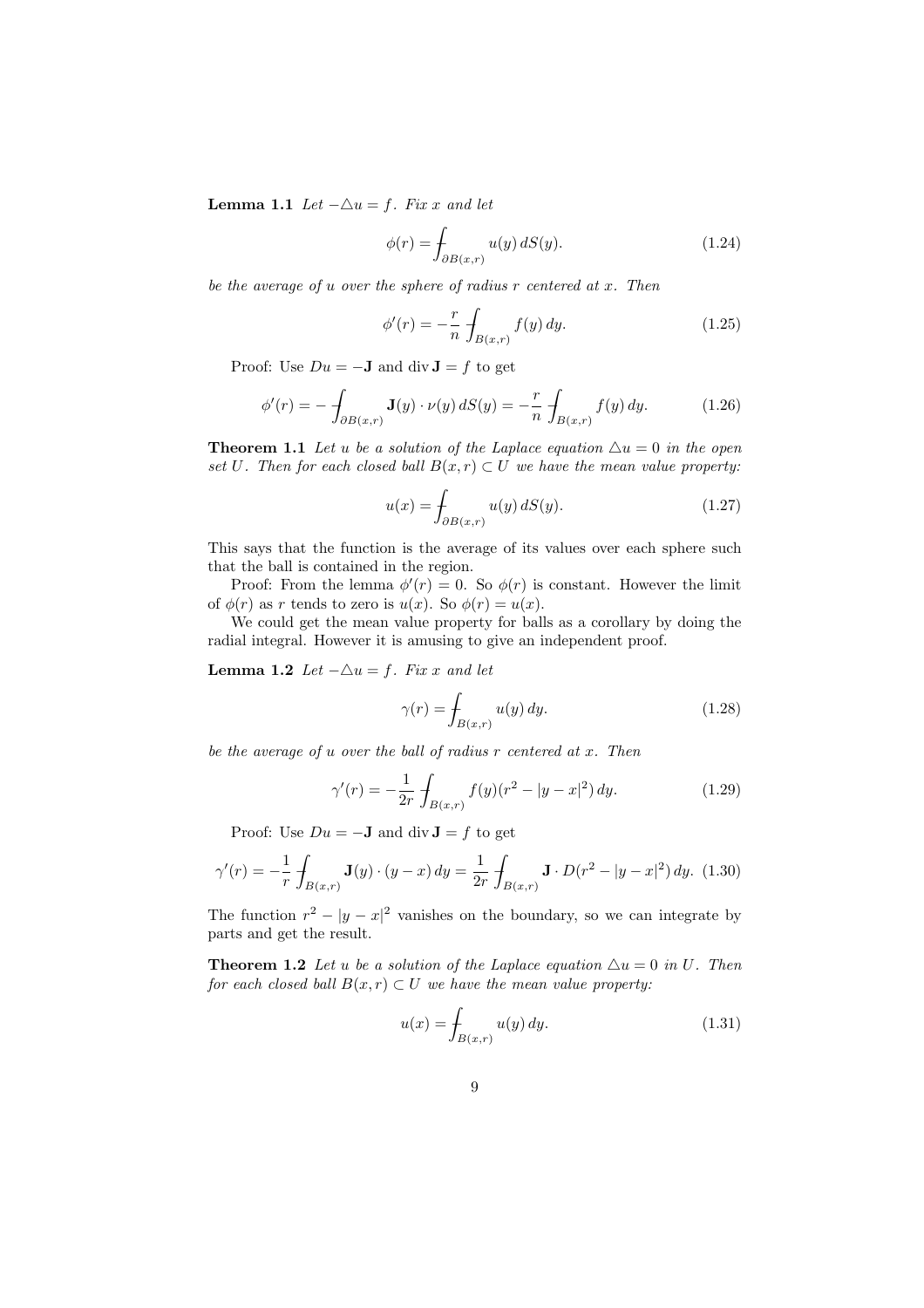This says that the function is the average of its values over each ball contained in the region.

**Theorem 1.3** If u is a  $C^2$  function that satisfies the mean value property for balls, then u is a solution of the Laplace equation.

Proof: Let  $-\Delta u = f$ . Suppose that  $f(x) \neq 0$  for some x. Let  $\gamma(r)$  be the average over the ball of radius r about x. Then  $\gamma'(r) = 0$ . On the other hand, for r sufficiently small and for all y in  $B(x, r)$  the value  $f(y) \neq 0$  has the same sign as  $f(x)$ . The lemma then implies that  $\gamma'(r) \neq 0$ . This is a contradiction. Thus  $f = 0$ .

It is easy to see that the mean value property for spheres implies the mean value property for balls. Just to complete the circle, let us show that the mean value property for balls implies the mean value property for spheres.

Theorem 1.4 The mean value property for balls implies the mean value property for spheres.

Proof: Compute the derivative of the mean value over the ball by using the product rule:

$$
0 = \frac{d}{dr} \frac{1}{\alpha(n)r^n} \int_{B(x,r)} u \, dy = -\frac{n}{\alpha(n)r^{n+1}} \int_{B(x,r)} u \, dy + \frac{1}{\alpha(n)r^n} \int_{\partial B(x,r)} u \, dS. \tag{1.32}
$$

This equation may be solved for the mean value over the sphere.

#### 1.5 Approximate delta functions

The delta function itself, of course, is not a function, but instead defines a measure  $\delta(x) dx$  that assigns the value

$$
\int f(y)\delta(y) dy = f(0)
$$
\n(1.33)

to each continuous function f.

Let  $\delta_1(x) \geq 0$  be a function on  $\mathbb{R}^n$  with total integral one. Let  $\delta_\epsilon(x) =$  $\delta_1(x/\epsilon)/\epsilon^n$ . Then this family of functions for  $\epsilon > 0$  will be called an approximate delta function.

Recall that the convolution of two integrable functions  $f$  and  $q$  is an integrable function  $f * q$  given by

$$
(f * g)(x) = \int f(x - y)g(y) \, dy = \int g(x - y) f(y) \, dy. \tag{1.34}
$$

The convolution product is commutative.

The following theorem justifies the terminology of approximate delta function.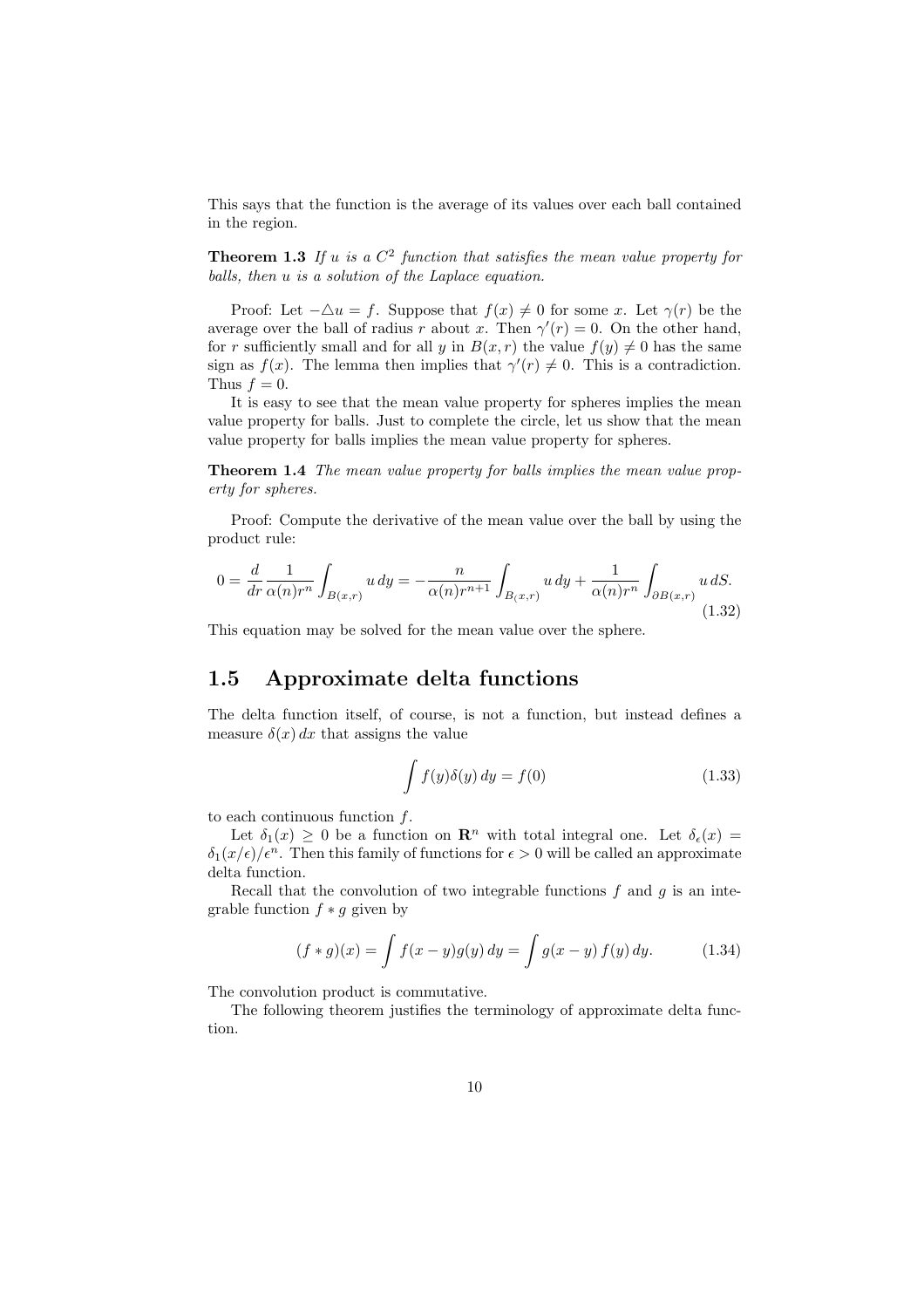**Theorem 1.5** Let  $f$  be a bounded continuous function. Then for each  $x$  the limit of the convolutions

$$
(\delta_{\epsilon} * f)(x) = \int \delta_{\epsilon}(x - y) f(y) dy \qquad (1.35)
$$

is

$$
\lim_{\epsilon \to 0} (\delta_{\epsilon} * f)(x) = f(x). \tag{1.36}
$$

Proof: Since the total integral of the approximate delta function is one, we have the identity

$$
(\delta_{\epsilon} * f)(x) - f(x) = \int [f(x - y) - f(x)] \delta_{\epsilon}(y) dy \qquad (1.37)
$$

Fix x. Let  $\lambda > 0$  be an arbitrary small positive number. Choose  $\rho > 0$  so small that  $|f(x - y) - f(x)| < \lambda/2$  for  $|y| < \rho$ . Then choose  $\epsilon > 0$  so small that

$$
\int_{|y| \ge \rho} \delta_{\epsilon}(y) dy = \int_{|z| \ge \rho/\epsilon} \delta_1(z) dz < \lambda/(4M), \tag{1.38}
$$

where  $M$  is the bound on the absolute value of  $f$ . It follows that for all such  $\epsilon > 0$  we can write the integral as a sum over  $|y| < \rho$  and  $|y| \ge \rho$  and get

$$
|(\delta_{\epsilon} * f)(x) - f(x)| \le \int |f(x - y) - f(x)| \delta_{\epsilon}(y) dy \le \lambda/2 + \lambda/2 = \lambda. \quad (1.39)
$$

Here are the standard examples of approximate delta functions. The most common is probably the Gaussian on  $\mathbb{R}^n$ :

$$
\delta_{\epsilon}(x) = (2\pi\epsilon^2)^{-n/2} \exp(-\frac{x^2}{2\epsilon^2}).\tag{1.40}
$$

We shall see that this plays a fundamental role in the solution of the heat equation in *n* space and one time dimensions. The relation is  $\epsilon^2 = \sigma^2 t$  where  $\sigma^2$  is the diffusion constant.

Another standard example is the Poisson kernel defined for x in  $\mathbb{R}^{n-1}$ . This is

$$
\delta_{\epsilon}(x) = \frac{2\epsilon}{(n)\alpha(n)} \frac{1}{(x^2 + \epsilon^2)^{n/2}}.
$$
\n(1.41)

This gives the solution of the Laplace equation in a half space in  $n$  space dimensions. The relation is that  $\epsilon$  is the space coordinate in the  $n\text{th}$  dimension.

An approximate delta function that is smooth with compact support is called a mollifier. Sometimes it is also very useful to require that it is a radial function. An example of a function with all these properties is the function  $\delta_1(x)$  that is equal to

$$
\delta_1(x) = C \exp(\frac{1}{1 - r^2}).\tag{1.42}
$$

within the unit ball and to zero outside it. Here the constant  $C$  is chosen so that the integral is one.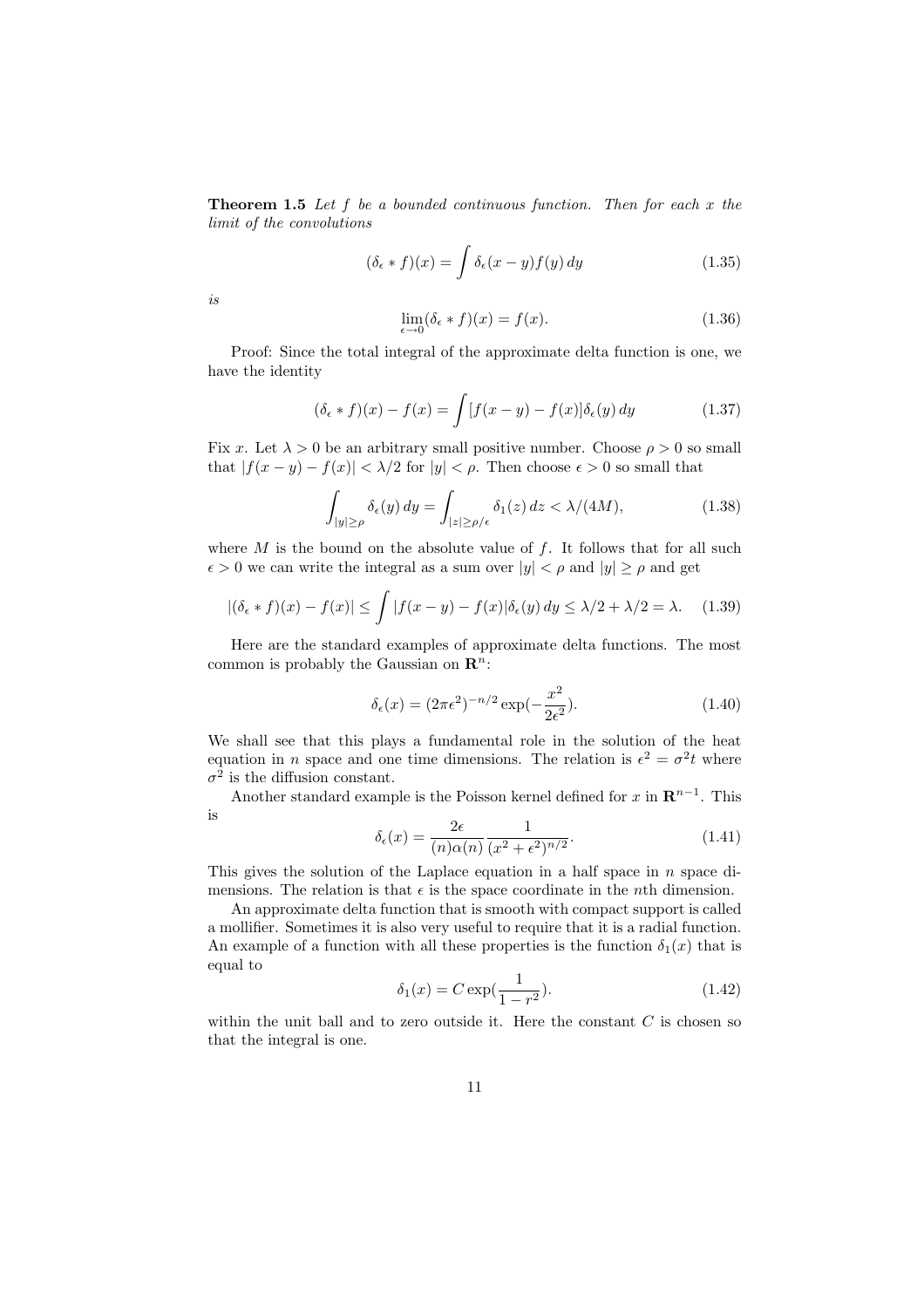**Theorem 1.6** Suppose that f is an integrable function and that  $\delta_{\epsilon}(x)$  is such a mollifier. Then the convolution  $\delta_{\epsilon} * f$  is smooth. Furthermore, the value  $\delta_{\epsilon} * f(x)$ at each x depends only on the values of  $f$  at a distance at most epsilon from  $x$ .

The proof of the theorem requires justification of differentiation under the integral sign; however this is a consequence of the dominated convergence theorem.

#### 1.6 Regularity

We now look at consequences of the mean value property. We will see that the consequences are both local and global. The local result is the regularity theorem that says that every solution of the Laplace equation is smooth. The global result is Liouville's theorem that every bounded solution of the Laplace equation on all of  $\mathbb{R}^n$  is constant.

**Theorem 1.7** Let U be an open set and let u be a continuous function on  $U$ that satisfies the mean value property on every sphere  $\partial B(x, r) \subset U$ . Then u is smooth, that is, has derivatives of all orders.

Proof: Consider an approximate delta function  $\delta_{\epsilon}(x)$  that is a radial mollifier. Thus it a radial function that is smooth and vanishes outside of the  $\epsilon$  ball.

Write

$$
u_{\epsilon}(x) = \int_{U} \delta_{\epsilon}(x - y)u(y) dy
$$
\n(1.43)

for x in the set  $U_{\epsilon}$  of points in U with distance greater than  $\epsilon$  to the boundary  $\partial U$ . We can differentiate under the integral sign, so  $u_{\epsilon}$  is smooth on  $U_{\epsilon}$ .

We can also write the convolution as

$$
u_{\epsilon}(x) = \int_{B(0,\epsilon)} u(x-y)\delta_{\epsilon}(y) dy.
$$
 (1.44)

Now since the function  $\delta_{\epsilon}$  is radial, one can average over each sphere and then do the radial integral. The result is that

$$
u_{\epsilon}(x) = \int_0^{\epsilon} \delta_{\epsilon}(y) \int_{\partial B(0,r)} u(x-y) dS(y) dr = u(x) \int_{B(0,\epsilon)} \delta_{\epsilon}(y) dy = u(x).
$$
\n(1.45)

The fact that  $u(x) = u_{\epsilon}(x)$  is a variation of the mean value theorem for balls, in that it says that  $u(x)$  is an average that is rotationally symmetric about x but varies with the radius in a more complicated way.

The conclusion is that  $u = u_{\epsilon}$  on  $U_{\epsilon}$ . Therefore u is smooth on  $U_{\epsilon}$ . Since  $\epsilon > 0$  is arbitrary, it follows that u is smooth on U.

#### 1.7 Liouville's theorem

**Theorem 1.8** Every bounded solution of the Laplace equation on  $\mathbb{R}^n$  is constant.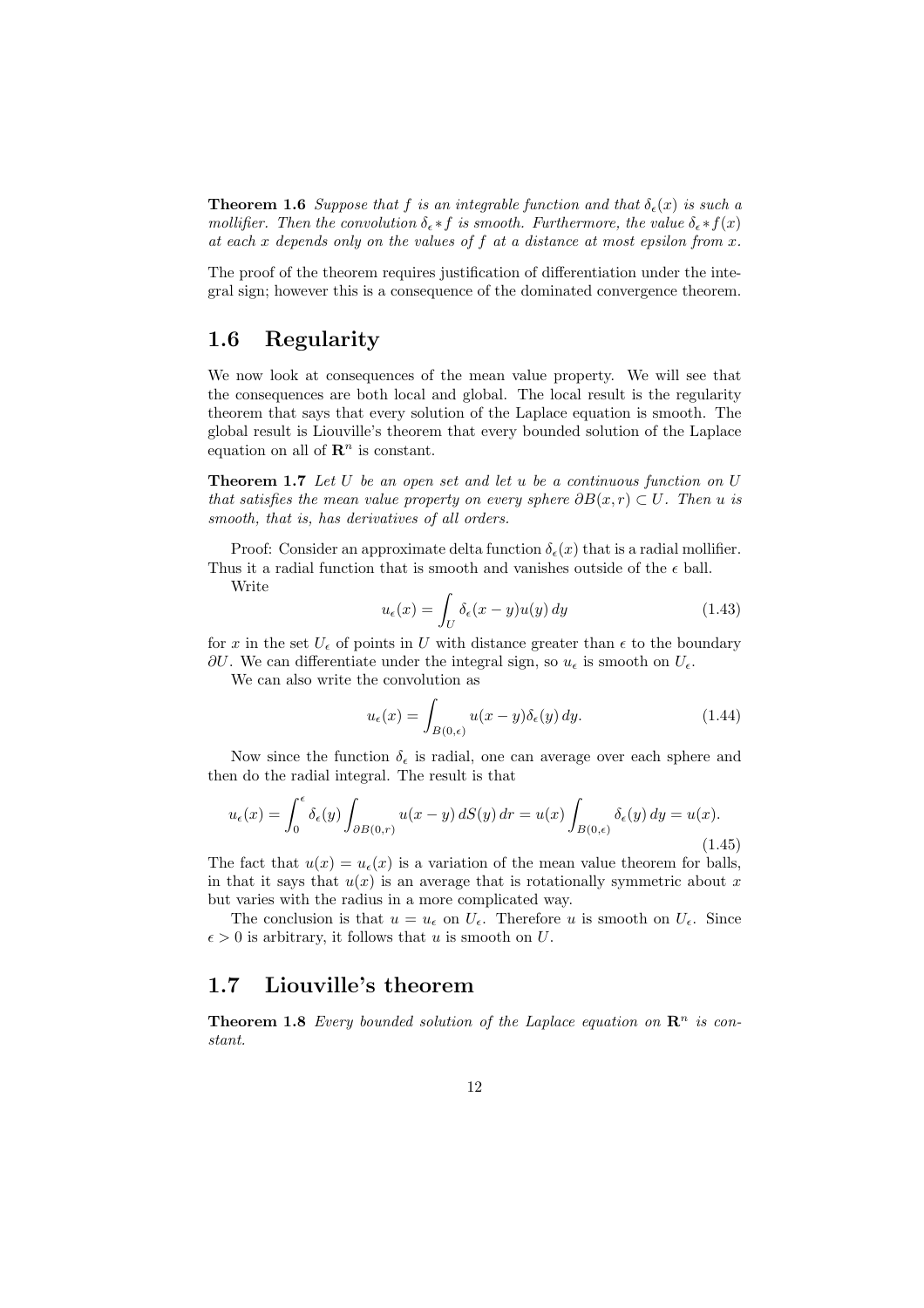Proof: Let u be a solution of Laplace's equation in  $\mathbb{R}^n$  that is bounded above and below by a constant.

Let  $x$  and  $y$  be two points. Let the distance between them be denoted by a. Let r be some arbitrary number. Then  $u(x)$  is the mean value of u over  $B(x, r)$  and  $u(y)$  is the mean value of u over  $B(y, r)$ . These regions have a large overlap, and the only contribution to  $u(x) - u(y)$  is from the integral of u over  $B(x, r) \setminus B(y, r)$  and from the integral of  $-u$  over  $B(y, r) \setminus B(x, r)$ . Now  $B(y, r) \setminus B(x, r)$  is a subset of  $B(y, r) \setminus B(y, r - a)$ . Its relative proportion of volume is bounded by  $(r^n - (r - a)^n)/r^n \leq na/r$ . The same estimate holds for  $B(y, r) \ B(x, r)$ . Thus  $|u(x) - u(y)|$  is bounded by  $2Cna/r$ . Since r is arbitrary we must have  $u(x) = u(y)$ . Since the points are arbitrary, u must be constant.

This theorem has a corollary that has implications for the Poisson equation.

**Theorem 1.9** Let u and v be two solutions of the Poisson equation in  $\mathbb{R}^n$  that each vanish at infinity. Then  $u = v$ .

Proof: Each solution is continuous and zero at infinity, so it is also bounded. Therefore  $u - v$  is bounded, and hence  $u - v = C$ . However  $u - v$  vanishes at infinity, it follows that  $C = 0$ .

#### 1.8 The maximum principle

In this section U is a bounded open set. The boundary of U is  $\partial U$ , and the closure of U is  $\bar{U}$ .

In this section u will be a function that is continuous on  $\overline{U}$ . Therefore it assumes its maximum value  $M$  at some point in  $U$ . We shall see that if  $u$ is a solution of the Laplace equation in  $U$ , then it actually must assume its maximum value M at some point in  $\partial U$ .

**Theorem 1.10** Let U be a bounded open set. Let u be a continuous function on  $\bar{U}$  that is a solution of the Laplace equation in  $U$ . Let M be the maximum value of u on U. Then there is a point x in  $\partial U$  with  $u(x) = M$ .

Proof: If for every point x in U we have  $u(x) < M$ , then there is nothing to prove. Otherwise there is a point x in U with  $u(x) = M$ . Since U is open, there is a ball  $B(x, r)$  that is a subset of U. Then  $u(x)$  is the average of the values of  $u(y)$  over y in  $B(x,r)$ . Since each  $u(y) \leq M$  and the average  $u(x) = M$ , it follows that each  $u(y) = M$ . This shows that  $u(y) = M$  for all y in the ball. Now take r large enough so that the ball becomes arbitrarily close to some point y on the boundary. By continuity,  $u(y) = M$ .

The maximum principle is intuitive in terms of equilibrium heat flow. If the temperature were hottest in the interior, then there would have to be a net outward flow from this point, which contradicts the conservation law.

There is also a corresponding minimum principle. The maximum and minimum principle together give the following result.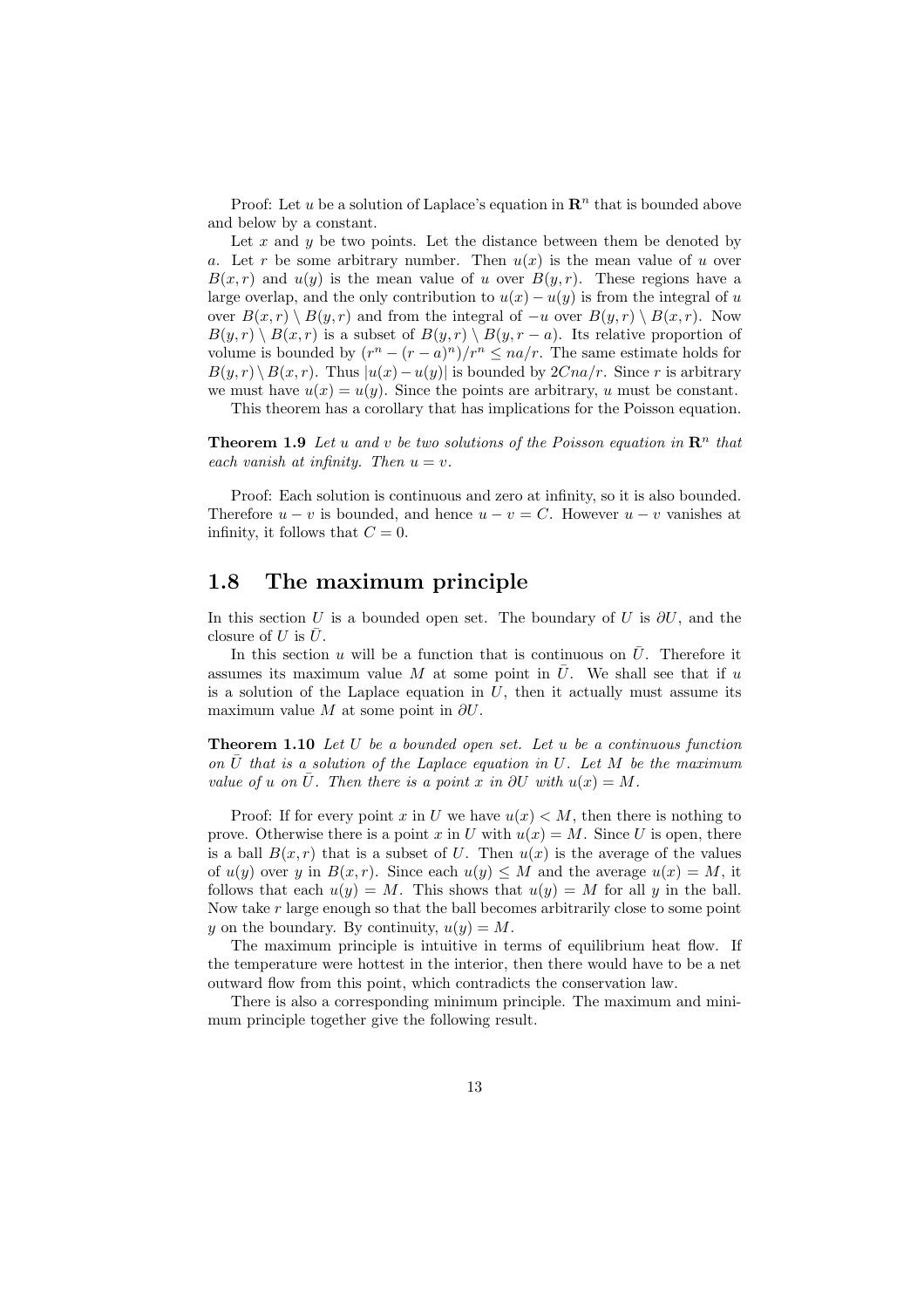**Corollary 1.1** Let U be a bounded open set and u be continuous on  $\overline{U}$ . Let  $\Delta u = 0$  in U with  $u = 0$  on  $\partial U$ . Then  $u = 0$ .

The importance of this is that it gives a uniqueness result for the Poisson equation in bounded open sets.

**Corollary 1.2** Let U be a bounded open set and u be continuous on  $\overline{U}$ . Let  $-\Delta u = f$  in U with  $u = g$  on  $\partial U$ . Then u is uniquely determined by f and q.

The maximum principle says that the maximum is assumed on the boundary, but it does not rule out the possibility that the maximum is also assumed at some interior point. However the strong maximum principle shows that this is a degenerate case. Recall that an open set  $U$  is connected if it is not the disjoint union of two non-empty open sets  $V$  and  $W$ . The following result is the strong maximum principle.

Theorem 1.11 Let U be a bounded open set that is connected. Let u be a continuous function on  $\overline{U}$  that is a solution of the Laplace equation in U. Let M be the maximum value of u. If there is a point x in U with  $u(x) = M$ , then u is constant in U.

Proof: Let V be the set of all x in U such that  $u(x) = M$ . Then V is an open set. The reason is that if x is in V, then there is a ball  $B(x, r)$  that is a subset of U. Then  $u(x)$  is the average of the values of  $u(y)$  over y in  $B(x, r)$ . Since each  $u(y) \leq M$  and the average  $u(x) = M$ , it follows that each  $u(y) = M$ . This shows that the ball  $B(x, r)$  is a subset of V.

Let W be the set of all x in U such that  $u(x) < M$ . Then W is also an open set. This is because  $u$  is a continuous function.

Suppose as in the statement of the theorem that  $V$  is not empty. Then since U is connected, W must be empty. So  $u = M$  in all of U.

#### 1.9 Differentiating an integral

When can we differentiate under the integral sign. The following theorem gives an answer. The result is presented for ordinary derivatives, but the technique has an obvious extension for partial derivatives.

**Theorem 1.12** Let  $f(t, y)$  be integrable in y for each t, and assume that there is a function  $g(t, y)$  that is integrable in y such that

$$
|\frac{\partial f}{\partial t}(t+h, y)| \le g(t, y). \tag{1.46}
$$

Then

$$
\frac{d}{dt} \int f(t, y) dy = \int \frac{\partial f}{\partial t}(t, y) dy.
$$
\n(1.47)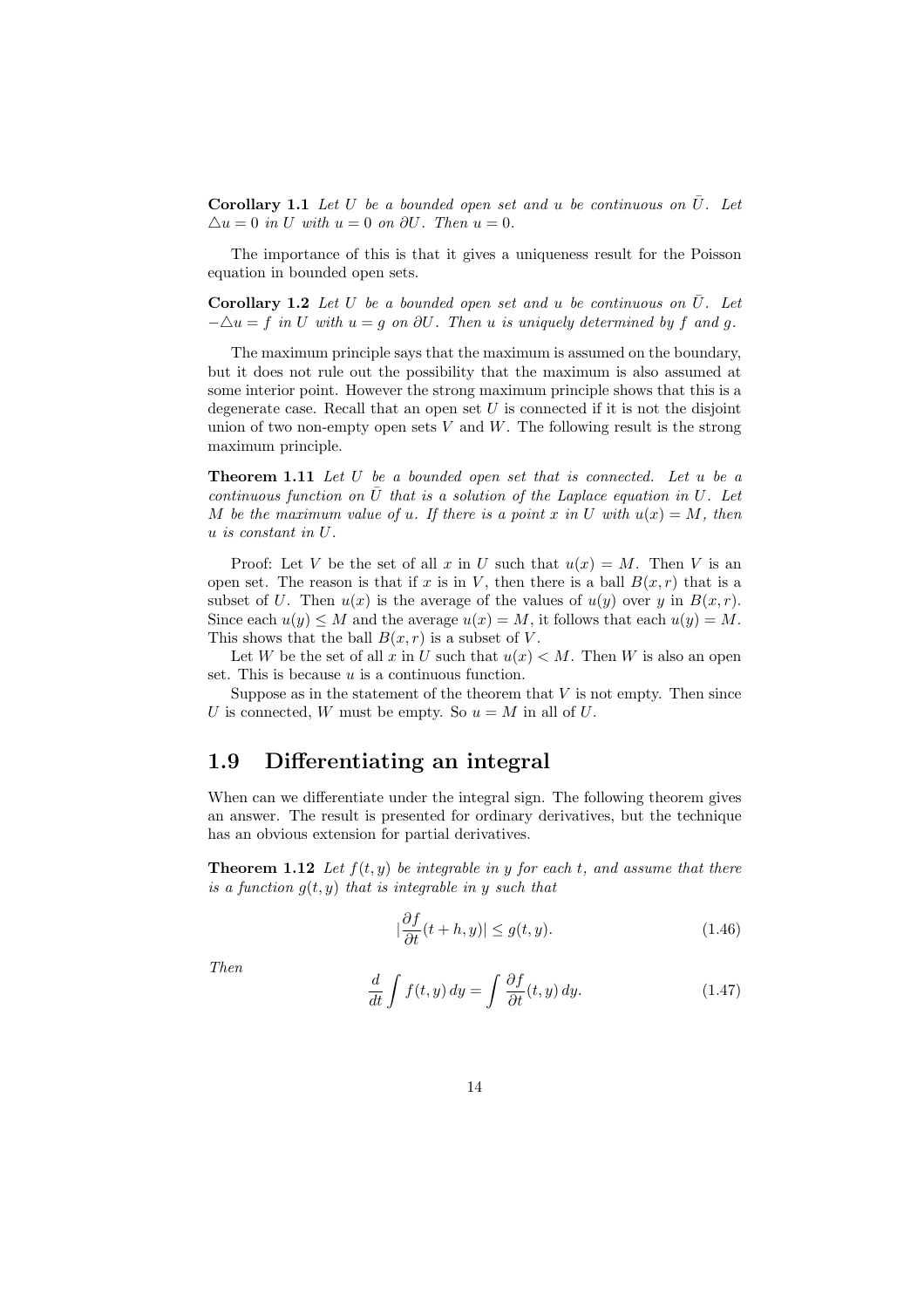This theorem says roughly that if you can control the derivative, then it is permissible to differentiate under the integral sign.

Proof: Compute the difference quotient and use the mean value theorem

$$
\int \frac{f(t+h,y) - f(t,y)}{h} dy = \int \frac{\partial f}{\partial t}(t+h^*,y) dy.
$$
 (1.48)

Here  $h^*$  is between 0 and h. We want to take h to zero and argue that the limit of the integral on the right is the integral of the limiting function. Under the hypothesis of the theorem, this follows from the dominated convergence theorem.

Example: Take the special case of three dimensions, and let  $\phi(x) = 1/(4\pi|x|)$ . The Laplacian of this is zero at every point except the one singular point, the origin. Does this one point make a difference? Yes! In the next section we shall be interested in taking the Laplacian of the equation

$$
u(x) = \int \phi(x - y) f(y) dy.
$$
 (1.49)

It is not permissible to differentiate under the integral sign and conclude that this is zero. This is because there is no way to dominate the difference quotients that come up in the course of taking the second partial derivatives of the singular expression  $\phi(x - y)$  in the integrand.

Example: Write instead the equivalent expression

$$
u(x) = \int \phi(y) f(x - y) dy.
$$
 (1.50)

Take  $f$  to be a smooth function with compact support. Can we differentiate under the integral sign? Certainly yes. Even though the function  $\phi(y)$  has a singularity at zero, it is integrable near zero, as may be seen by going to polar coordinates. So the theorem applies, and we get

$$
\triangle u(x) = \int \phi(y) \triangle f(x - y) dy.
$$
 (1.51)

#### 1.10 The fundamental solution

Next we shall see how to solve the Poisson equation in  $\mathbb{R}^n$  explicitly. We define the fundamental solution of the Poisson equation to be a radial solution  $\phi$  defined everywhere but at the origin. Furthermore, we require that the gradient flux  $J = -D\phi$  have total integral one over every sphere centered at the origin. It is easy to work this out. The Laplace operator in polar coordinates is

$$
\triangle = \frac{1}{r^{n-1}} \frac{\partial}{\partial r} r^{n-1} \frac{\partial}{\partial r} + \frac{1}{r^2} L,
$$
\n(1.52)

where L is the angular part. Thus the fundamental solution (for  $n \neq 2$ ) is of the form  $C/r^{n-2} + D$ . The flux in the radial direction is thus the negative of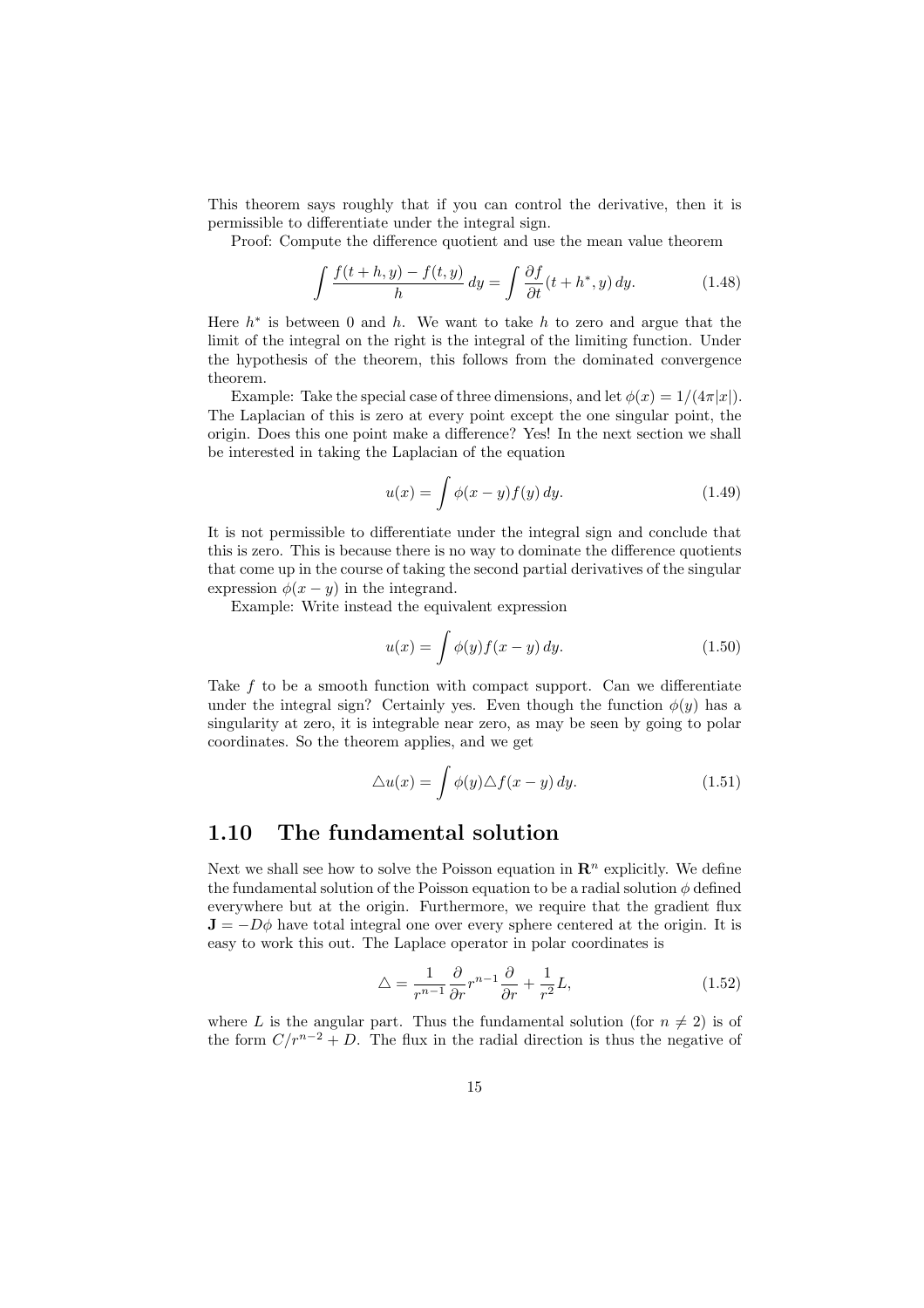the radial derivative, which is  $(n-2)C/r^{n-1}$ . For the integral condition to be satisfied, the flux must be

$$
\mathbf{J}(x) = -D\phi(x) = \frac{1}{n\alpha(n)r^{n-1}} \frac{x}{r}.
$$
 (1.53)

This defines the fundamental solution up to an additive constant. When  $n > 2$ it is customary to choose the constant so that the solution approaches zero at infinity. This gives the result

$$
\phi(x) = \frac{1}{n\alpha(n)} \frac{1}{n-2} \frac{1}{r^{n-2}} \tag{1.54}
$$

for  $n \neq 2$ . When  $n = 2$  it is customary to take the fundamental solution to be

$$
\phi(x) = -\frac{1}{2\pi} \log(r). \tag{1.55}
$$

However this is somewhat arbitrary in applications, since the arbitrary constant depends on the units in which r is measured. When  $n = 1$  a conventional choice is

$$
\phi(x) = -\frac{1}{2}|x|.\tag{1.56}
$$

However now the constant has been chosen so that the value at the origin is zero. When the dimension is two or less the fundamental solution is unbounded below.

The physical interpretation of the fundamental solution is that there is a point source at the origin given by a delta function. The resulting equilibrium flow outward is the same in all directions. In dimensions one and two this equilibrium can be achieved only at the price of a potential that becomes more and more negative.

In working with these fundamental solutions, it is important to realize that, even though they are singular at the origin in dimensions two or more, they are integrable near the origin. This is convenient, for instance, in justifying a passage to the limit using the dominated convergence theorem.

For further purposes, we want to define an approximate fundamental solution  $\phi_{\epsilon}$  defined by the same formula, but with r replaced by  $r_{\epsilon} = \sqrt{r^2 + \epsilon^2}$ . Note that  $dr_{\epsilon}/dr = r/r_{\epsilon}$ . It follows that

$$
-D\phi(x) = \frac{1}{n\alpha(n)} \frac{r}{r_{\epsilon}^n} \frac{x}{r}.
$$
\n(1.57)

Furthermore, we can compute the divergence of this by multiplying its length by  $r^{n-1}$ , taking the r derivative, and dividing by  $r^{n-1}$ . The result is

$$
-\triangle \phi_{\epsilon}(x) = \delta_{\epsilon}(x) = \frac{1}{\alpha(n)} \frac{\epsilon^2}{r_{\epsilon}^{n+2}}.
$$
\n(1.58)

This is easily seen to be an approximate delta function. The divergence theorem shows that the integral of the function over a ball of radius  $a$  is the integral of the current over the sphere of radius a, which works out to be  $a^n/(a^2 + \epsilon^2)^{n/2}$ . This approaches 1 as a tends to infinity.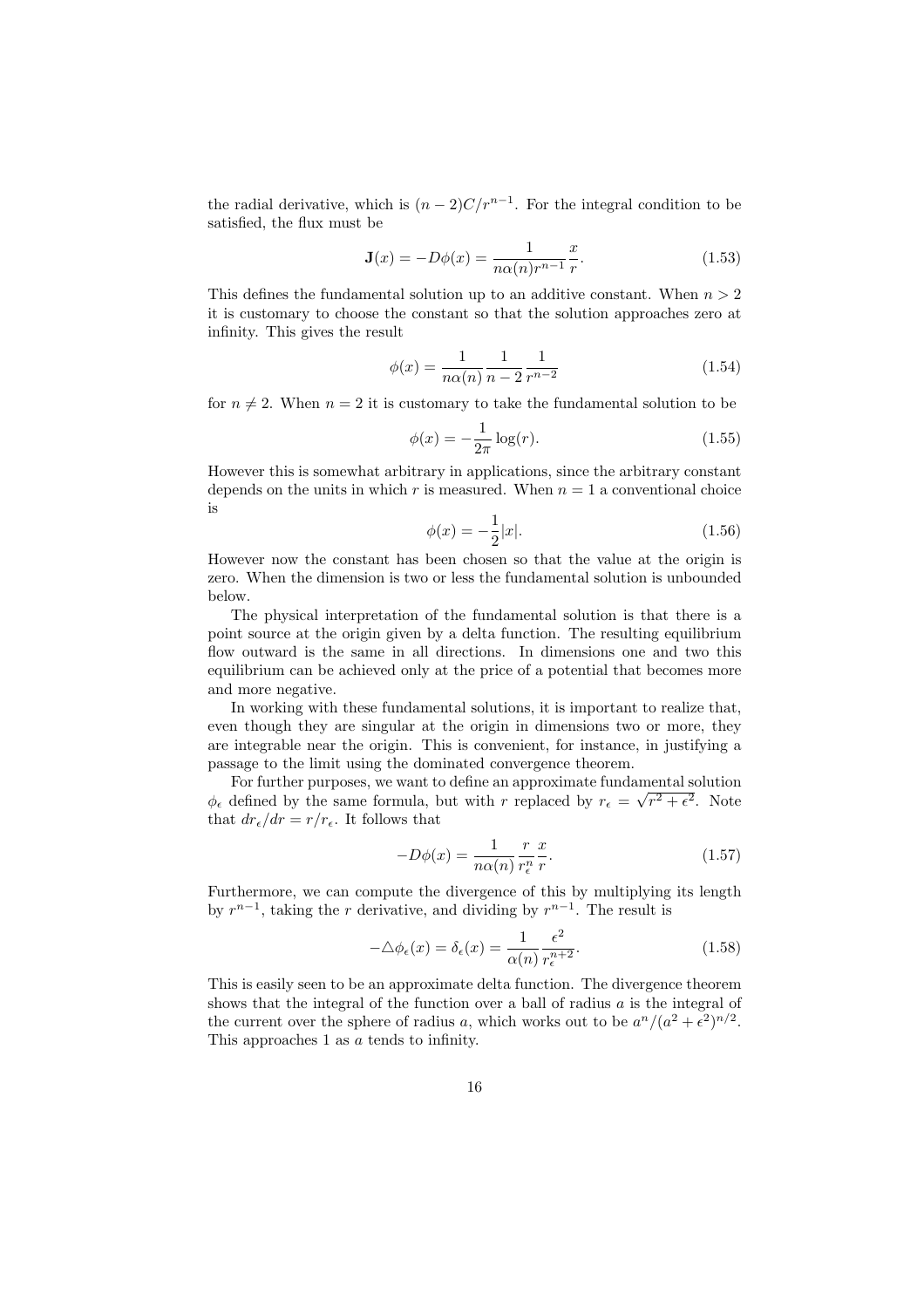**Theorem 1.13** Let f be a  $C^2$  function with compact support. Let  $\phi$  be the fundamental solution. Then the convolution

$$
u(x) = (\phi * f)(x) = \int \phi(x - y) f(y) \, dy \tag{1.59}
$$

is a solution of the Poisson equation

$$
-\triangle u = f. \tag{1.60}
$$

Proof: The assumption on f is stronger than is really needed, but it is convenient for the following step. We compute

$$
-\triangle u(x) = \int \phi(x - y)(-\triangle) f(y) dy.
$$
 (1.61)

Now we approximate. Integrate by parts twice to prove that

$$
\int \phi_{\epsilon}(x-y)(-\triangle)f(y) dy = \int \delta_{\epsilon}(x-y)f(y) dy.
$$
 (1.62)

Now let  $\epsilon$  approach zero. The left hand side converges by the dominated convergence theorem. The right hand side converges by the standard property of an approximate delta function. This immediately gives the Poisson equation.

It is important to note that if  $f$  is bounded and has compact support, then for  $n > 2$  the solution  $u(x)$  goes to zero at the same rate as the fundamental solution. So for dimension  $n > 2$  we have a unique solution that approaches zero.

This solution also shows that for  $n > 2$  we have the following positivity property: if  $f \geq 0$ , then the solution u given by the formula also satisfies  $u \geq 0$ . This is satisfying from the point of view of the interpretation where u is temperature or density; it says that a meaningful equilibrium is reached. The question of how to interpret the formula when  $n \leq 2$  will be clarified when we consider the heat equation.

#### 1.11 Energy

Energy methods are very powerful, but are also subtle. Here is an introduction. As usual we work on bounded open sets  $U$ . We assume that everything is sufficiently smooth so that the calculations make sense.

Consider functions w defined on U with  $w = g$  on  $\partial U$ . This is a class of possible temperature distributions each with boundary value  $q$ . Let  $f$  be a specified function. The energy of a function  $w$  is defined to be

$$
I(w) = \frac{1}{2} \int_{U} |Dw|^2 dx - \int_{U} f w dx.
$$
 (1.63)

Thus the energy of  $w$  is large if the gradient  $Dw$  is large in some average sense. However it is small if  $w$  is concentrated near the source  $f$ .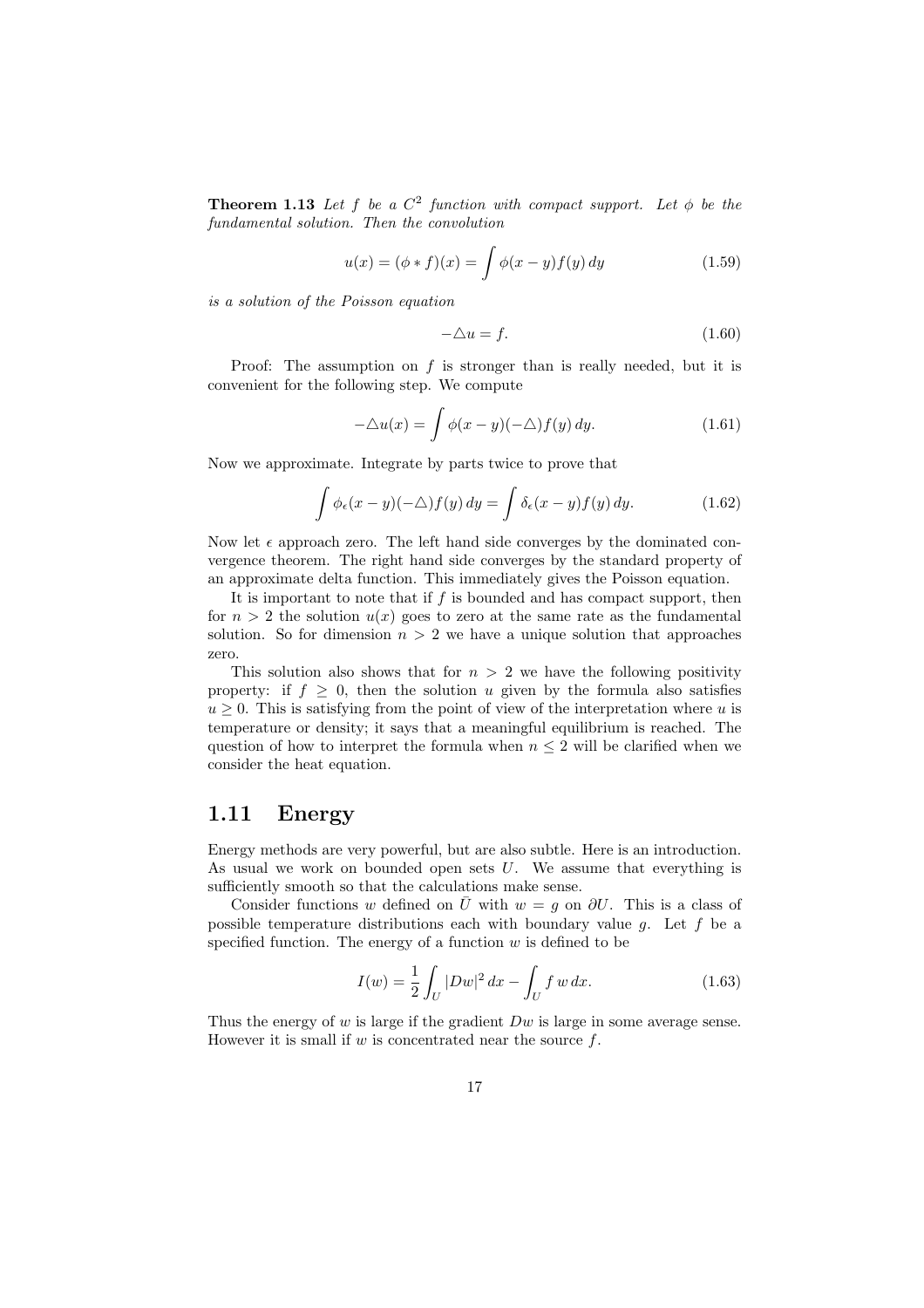As a first use of energy methods, we prove uniqueness of the solution of the Poisson equation. This is the same thing as showing that the only solution of the Laplace equation with zero boundary conditions is the zero solution.

Theorem 1.14 Let U be a bounded open set with smooth boundary. Let u be continuous on  $\overline{U}$ . Let  $\triangle u = 0$  in U with  $u = 0$  on  $\partial U$ . Then  $u = 0$ .

Proof: In this case

$$
I(u) = \frac{1}{2} \int_{U} |Du|^2 \, dx = -\frac{1}{2} \int_{U} u \, \Delta u \, dx = 0. \tag{1.64}
$$

Thus  $Du = 0$ , so u is constant. Clearly the constant must be zero.

It is interesting that this same uniqueness result can be proved by either the maximum principle or by the energy method. In general, the maximum principle is most useful in problems that have a probability flavor, and the energy method is more useful in problems that have a mechanical interpretation.

How can we use energy methods to prove existence? The following result gives a first hint.

**Theorem 1.15** Let u be a function at which the energy function I assumes its minimum. Then u is a solution of the Poisson equation  $-\Delta u = f$  on U with boundary value  $u = q$  on  $\partial U$ .

Proof: Let  $v$  be a smooth function with compact support in  $U$ . Then

$$
I(u + tv) = I(u) + t \left[ \int_U Du \cdot Dv \, dx - \int_U fv \, dx \right] + t^2 \frac{1}{2} \int_U |Dv|^2 \, dx. \tag{1.65}
$$

So the directional derivative of  $I$  along  $v$  is

$$
\int_{U} Du \cdot Dv \, dx - \int_{U} f v \, dx = 0 \tag{1.66}
$$

since  $u$  is a minimum. We can integrate by parts to write this as

$$
\int_{U} -\Delta u v dx - \int_{U} f v dx = 0.
$$
\n(1.67)

Since v is arbitrary, we must have  $-\Delta u - f = 0$ .

This result suggests a proof of existence of the solution of the Poisson equation. If one could prove from some general principle that the minimum has to be assumed, then this would accomplish the purpose. The problem, of course, is that one has to look at all functions  $w$  of finite energy, and it is necessary to define this space carefully in order to prove the minimization property. This can be done, but it requires some background in functional analysis.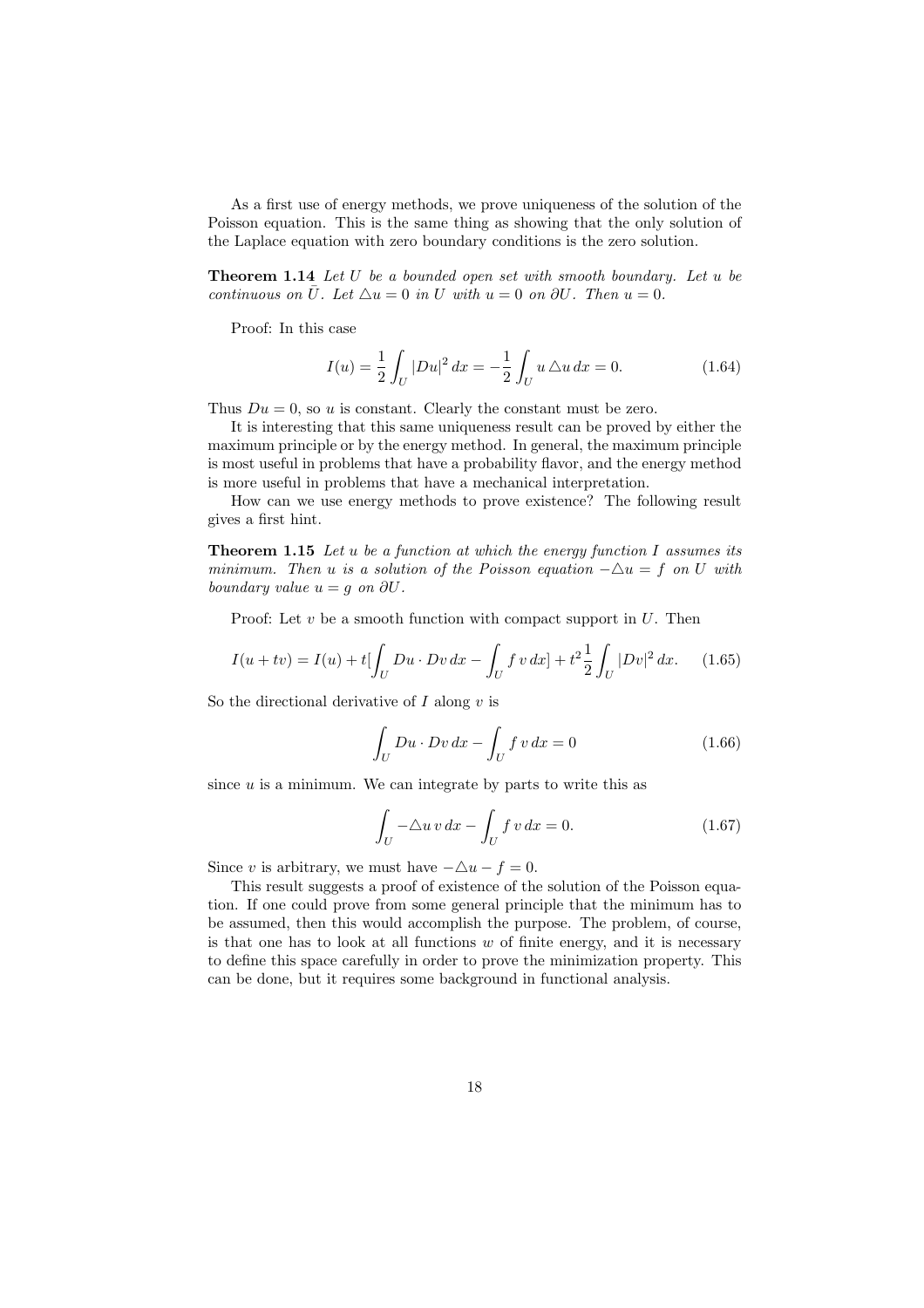### Chapter 2

## The heat equation

#### 2.1 Conservation laws

We continue with the heat equation. The time dependence is not only of interest in its own right, but it also gives a new perspective on the equilibrium solutions that do not depend on time.

Now we proceed to the derivation of the heat equation. Let J be a vector field on an open subset U of  $\mathbb{R}^n$ . This is the current. Let f be a function on U. This is the source (the rate of production of some quantity). A conservation law is an equation of the form

$$
\frac{d}{dt} \int_{V} u \, dx + \int_{\partial V} \mathbf{J} \cdot \nu \, dS = \int_{V} f \, dx. \tag{2.1}
$$

Here  $V$  is supposed to range over suitable bounded open subsets of  $U$ . The boundary  $\partial V$  of each V is supposed to be a smooth subset of U. This equation says that the rate of increase of  $u$  in the region plus the amount of substance flowing out of the region  $V$  is equal to the rate of production.

If we differentiate under the integral sign and also apply the divergence theorem, we obtain

$$
\int_{V} \frac{\partial u}{\partial t} dx + \int_{V} \operatorname{div} \mathbf{J} dx = \int_{V} f dx.
$$
\n(2.2)

Since this is assumed to hold for all subregions  $V$ , we have the differential form of the equilibrium conservation law:

$$
\frac{\partial u}{\partial t} + \text{div } \mathbf{J} = f. \tag{2.3}
$$

Now assume that the current is proportional to the negative of the gradient of some scalar function  $u$  defined on  $U$ . Thus

$$
\mathbf{J} = -\frac{1}{2}\sigma^2 D u,\tag{2.4}
$$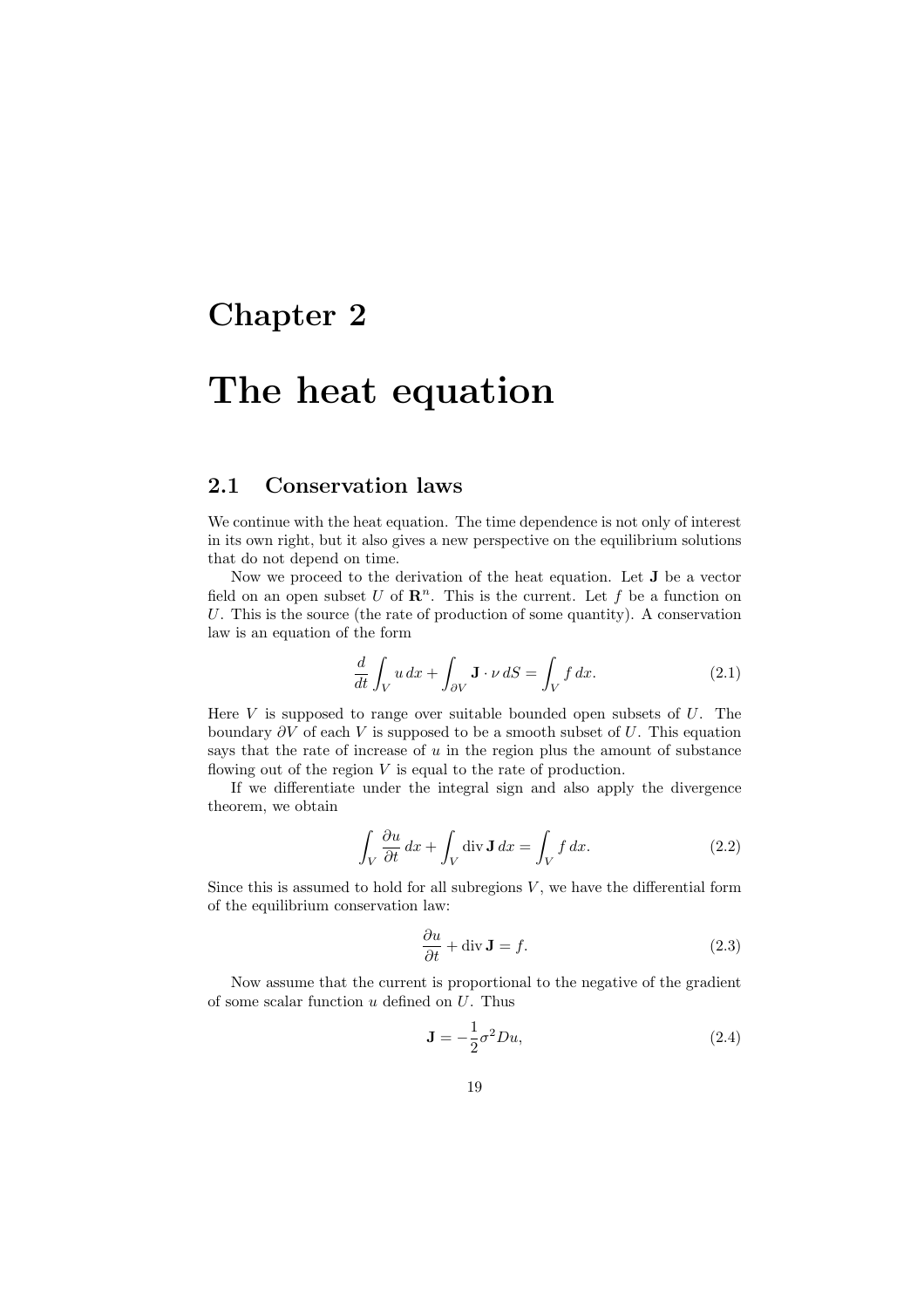where the diffusion constant  $\sigma^2 > 0$ . We get the heat equation

$$
\frac{\partial u}{\partial t} = \frac{1}{2}\sigma^2 \triangle u + f. \tag{2.5}
$$

This equation has a physical parameter, the diffusion constant. It has dimensions of squared distance divided by time. The physical meaning of this is that diffusion from a point is a rather slow process: the distance travelled is proportional on the average to the square root of the time.

The interpretation of the quantity in the conservation law depends on the application. One can think of the law as a law of conservation of mass. In that case,  $u$  is interpreted as a density, and  $J$  is a flow of particles. The source term f is a rate of particle production. The fact that the **J** is proportional to  $-Du$ is Fick's law of diffusion.

One can also think of the law as a law of conservation of thermal energy. In that case  $u$  is the temperature, and  $J$  is a heat flow. In that interpretation  $f$ represents heat production. The equation that says that J is a constant times −Du is Fourier's law of heat condution.

#### 2.2 The fundamental solution

The fundamental solution of the heat equation is

$$
\phi(x,t) = (2\pi\sigma^2 t)^{-\frac{n}{2}} \exp(-\frac{x^2}{2\sigma^2 t}),
$$
\n(2.6)

defined for each  $t > 0$ . Here x is a point in  $\mathbb{R}^n$ . As usual, in applications we often are most interested in the cases  $n = 1, 2, 3$ , but the nice thing is that the formula is independent of dimension. Sometimes we may want to think of  $\phi(x, t)$  as defined for  $t < 0$ ; in this case we take it to be zero. Sometimes we want to think of this solution as a function of x parametrized by time  $t > 0$ , and in this case we write it as  $\phi_t(x)$ .

This is one of the most fundamental formulas in all of mathematics, and so it should be carefully memorized. It is the famous Gaussian or normal density of probability theory. In the version given here,  $\phi_t(x)$  has mean equal to the zero vector and variance equal to  $\sigma^2 t$  times the identity matrix. The normalization is chosen so that the total integral of  $\phi_t(x)$  with respect to x is one. The interpretation of the variance is that the total integral of  $x^2\phi_t(x)$  with respect to x is  $n\sigma^2 t$ . The n comes from adding the effects of the n components. Thus the average value of the squared distance is proportional to the time.

The relation to the heat equation is based on the two following facts. First,  $\phi(x, t)$  is a solution of the heat equation in the region consisting of all x in  $\mathbb{R}^n$ and all  $t > 0$ . Second, the functions  $\phi_t(x)$  form an approximate delta function as  $t \to 0$ . These two facts are enough to prove the following theorem.

**Theorem 2.1** Let  $g(x)$  be bounded and continuous. The function

$$
u(x,t) = (\phi_t * g)(x) = \int \phi_t(x - y)g(y) \, dy \tag{2.7}
$$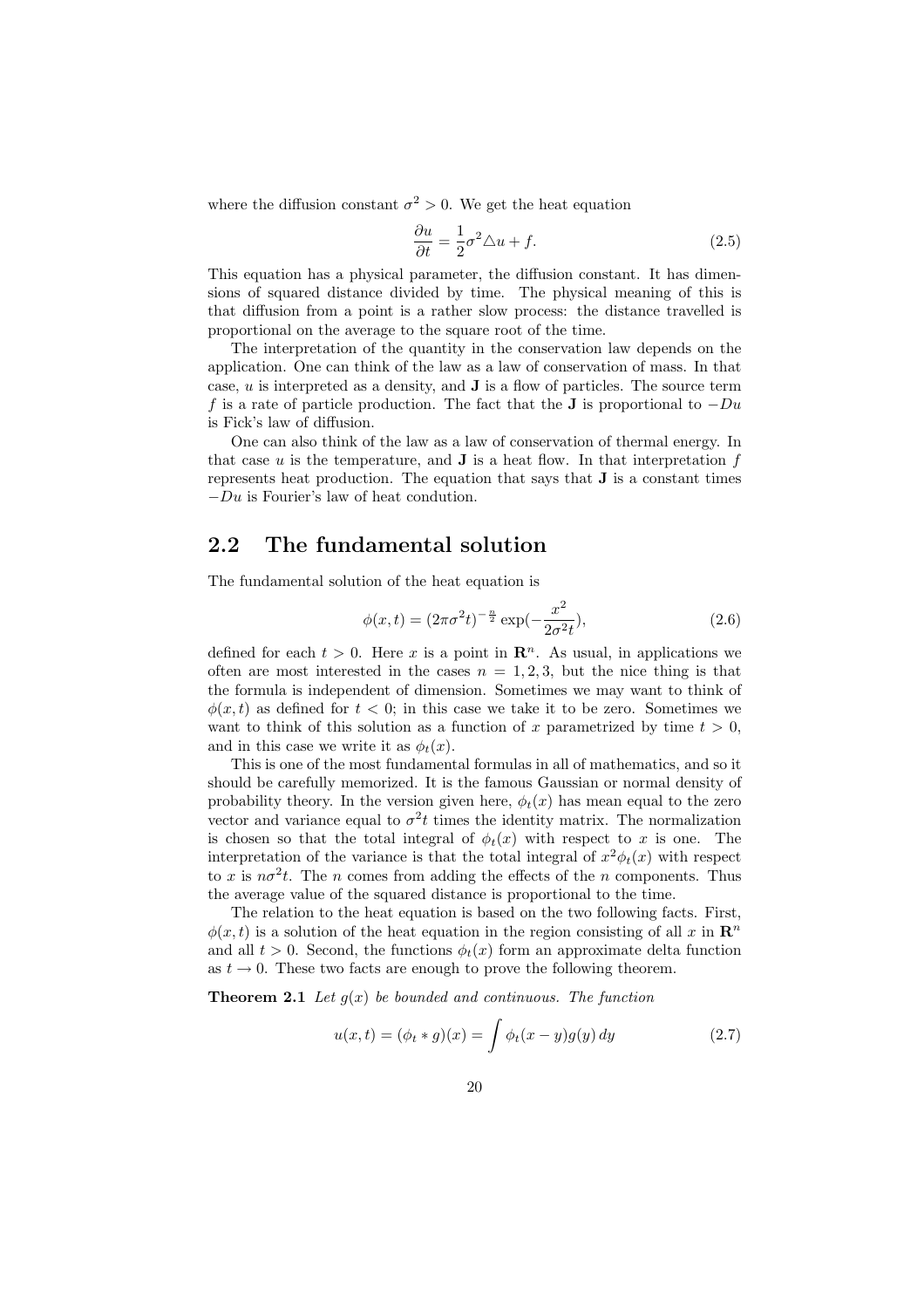is a solution of the homogeneous heat equation for  $t > 0$  satisfying the initial condition  $u(x, 0) = g(x)$ .

This solution tells how an initial distribution of heat spreads out in time. It is remarkable that the fundamental solution also gives the effect of a source of heat.

**Theorem 2.2** Let  $f(x,t)$  be bounded and continuous for  $t > 0$  (and zero for  $t \leq 0$ ). Then

$$
u(x,t) = (\phi * f)(x,t) = \int_0^t \phi(x - y, t - s) f(y, s) dy ds \qquad (2.8)
$$

is a solution of the inhomogeneous heat equation with source f that also satisfies the initial condition  $u(x, 0) = 0$ .

This theorem says that the effect at later time  $t$  of a source acting at time  $s$ is that of an initial condition at time s spreading out over the time  $t - s$ .

Proof: We content ourselves with a formal calculation. For each s, let  $v(x, t; s)$  be the solution of the homogeneous heat equation with initial condition  $v(x, s; s) = f(x, s)$ . Thus for  $t > s$  we have

$$
v(x,t;s) = \int \phi(x - y, t - s) f(y, s) \, dy. \tag{2.9}
$$

Let

$$
u(x,t) = \int_0^t v(x,t;s) \, ds. \tag{2.10}
$$

If we differentiate according to the usual rules, we get

$$
\frac{\partial}{\partial t}u(x,t) = \int_0^t \frac{\partial}{\partial t}v(x,t;s) \, ds + v(x,t;t) \tag{2.11}
$$

This is the same as

$$
\frac{\partial}{\partial t}u(x,t) = \frac{1}{2}\sigma^2 \triangle u(x,t) + f(x,t). \tag{2.12}
$$

#### 2.3 Approach to equilibrium

Say that the source is independent of time. Then the theorem takes the following form.

**Theorem 2.3** Let  $f(x)$  be bounded and continuous. Then

$$
u(x,t) = (\phi * f)(x,t) = \int_0^t \phi(x - y, t') f(y) \, dy \, dt' \tag{2.13}
$$

is a solution of the inhomogeneous heat equation with source f that also satisfies the initial condition  $u(x, 0) = 0$ .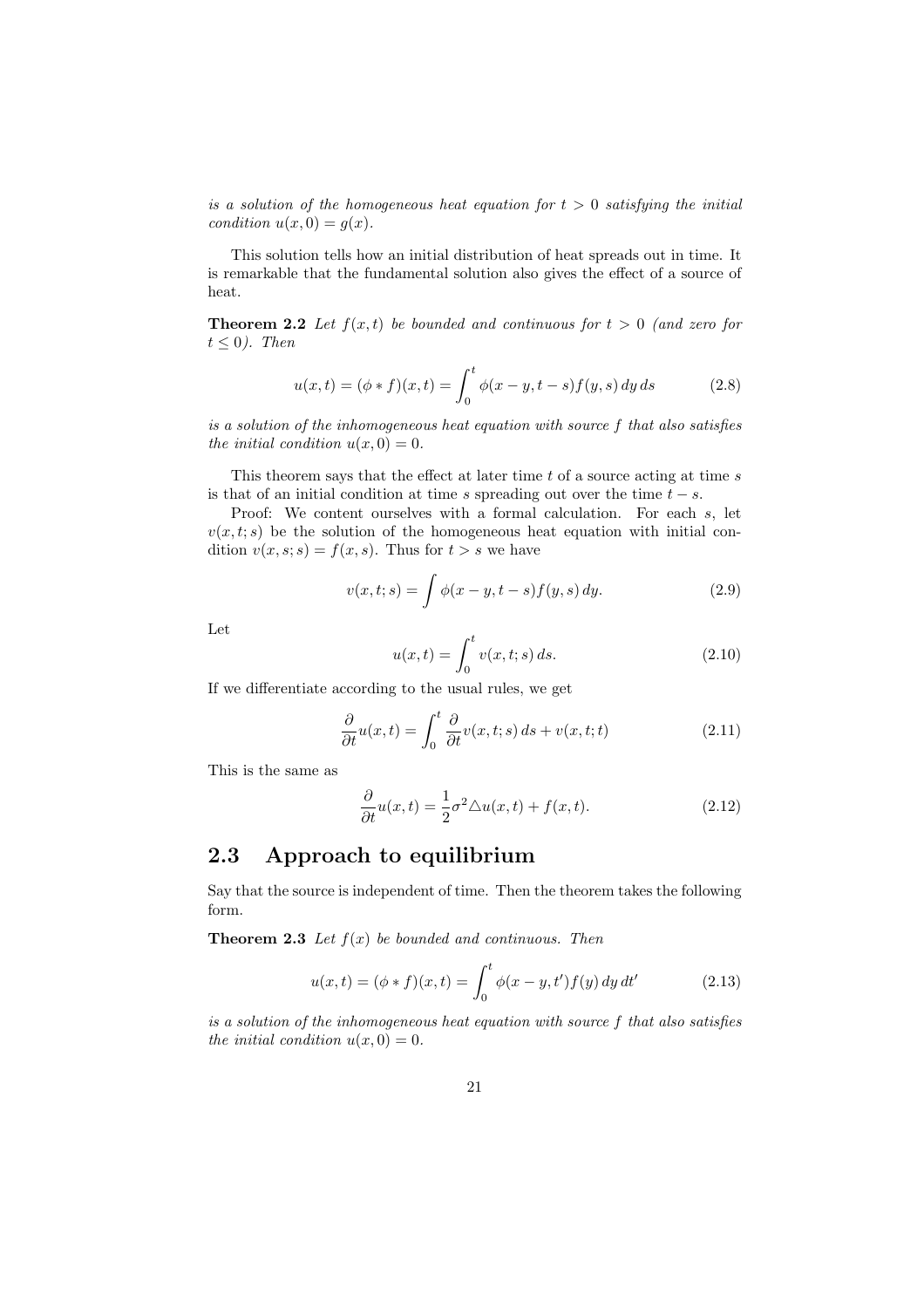The proof of this theorem is to make the change of variable  $t' = t - s$  for each fixed t.

This theorem shows that it is of interest to study the time integrated fundamental solution. In order to compare it with previous results it is convenient to multiply by  $\sigma^2/2$ . Thus we consider

$$
g_t(x) = \frac{\sigma^2}{2} \int_0^t \phi(x, t') dt'.
$$
 (2.14)

We can compute this explicitly by making the change of variables  $a = x^2/(2\sigma^2 t)$ . This gives  $\overline{r}^{\infty}$ 

$$
g_t(x) = \frac{1}{4\pi^{n/2}} \frac{1}{|x|^{n-2}} \int_{\frac{x^2}{2\sigma^2 t}}^{\infty} a^{\frac{n}{2} - 2} e^{-a} da.
$$
 (2.15)

We can already see something interesting. When  $n > 2$  this approaches the limit

$$
g(x) = \frac{1}{4\pi^{n/2}} \Gamma(\frac{n}{2} - 1) \frac{1}{|x|^{n-2}}.
$$
 (2.16)

This is the fundamental solution of the Laplace equation. Recall that the area of the unit sphere is

$$
n\alpha(n) = \frac{2\pi^{\frac{n}{2}}}{\Gamma(\frac{n}{2})} = \frac{4\pi^{\frac{n}{2}}}{(n-2)\Gamma(\frac{n}{2}-1)}.
$$
\n(2.17)

We have proved the following theorems.

**Theorem 2.4** When  $n > 2$  the function  $g_t(x)$  approaches the fundamental solution of the Laplace equation as  $t \to \infty$ .

**Theorem 2.5** Consider dimension  $n > 2$ . Let  $f(x)$  be a time-independent source, and let  $u(x, t)$  be the solution of the corresponding heat equation  $\partial u/\partial t =$  $(\sigma^2/2)\Delta u + f$  with initial condition  $u = 0$  at  $t = 0$ . Then the limit of  $u(x, t)$  as  $t \to \infty$  is the solution of the Poisson equation  $(\sigma^2/2)\Delta u + f = 0$ .

Why does this result depend on dimension in this way? When  $n \neq 2$  we can use integration by parts to write the integrated fundamental solution as as

$$
g_t(x) = \frac{1}{2(n-2)\pi^{n/2}} \frac{1}{|x|^{n-2}} \left[ \int_{\frac{x^2}{2\sigma^2 t}}^{\infty} a^{\frac{n}{2}-1} e^{-a} da - \left( \frac{x^2}{2\sigma^2 t} \right)^{\frac{n}{2}-1} \exp(-\frac{x^2}{2\sigma^2 t}) \right].
$$
\n(2.18)

We can also write this as

$$
g_t(x) = \frac{1}{2(n-2)\pi^{n/2}} \left[ \frac{1}{|x|^{n-2}} \int_{\frac{x^2}{2\sigma^2 t}}^{\infty} a^{\frac{n}{2}-1} e^{-a} da - \left( \frac{1}{2\sigma^2 t} \right)^{\frac{n}{2}-1} \exp(-\frac{x^2}{2\sigma^2 t}) \right].
$$
\n(2.19)

The integral now always has a finite limit as  $t \to \infty$ . Furthermore, when  $n > 2$ the second term approaches zero as  $t \to \infty$ . However for  $n \leq 2$  it is quite a different story.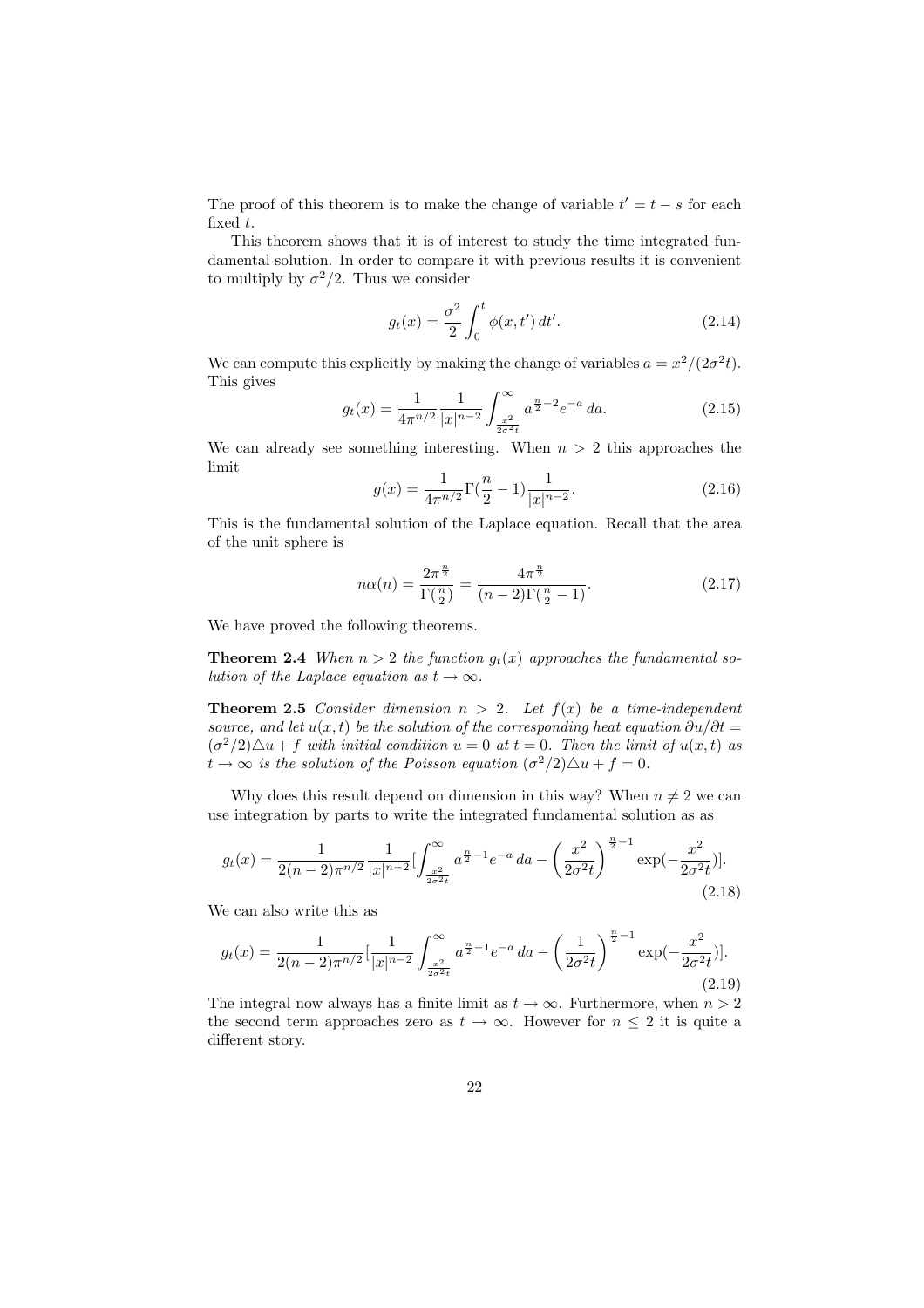**Theorem 2.6** When  $n = 1$  the function

$$
g_t(x) = \frac{1}{2\pi^{1/2}} \left[ -|x| \int_{\frac{x^2}{2\sigma^2 t}}^{\infty} a^{-\frac{1}{2}} e^{-a} da + (2\sigma^2 t)^{\frac{1}{2}} \exp(-\frac{x^2}{2\sigma^2 t}) \right]
$$
(2.20)

is the sum of a term that approaches  $-(1/2)|x|$  with a term that approaches is the sum of a term that approaches  $-(1/2)$ <br>infinity at a rate proportional to  $\sqrt{t}$  as  $t \to \infty$ .

What this shows is that there is no equilibrium for diffusion in one dimension. For large time, the solution  $q_t(x)$  is approximately in the form of positive spike. The usual fundamental solution  $-(1/2)|x|$  is only obtained at the price of subtracting off a positive infinite constant. What this says physically is that a steady source of heat never produces an equilibrium. Even though heat is being radiated away, there is a buildup of temperature at each point that never ceases.

There is a similar result for  $n = 2$ . This is obtained by the same kind of integration by parts. The form of the solution, however, is a bit different.

**Theorem 2.7** When  $n = 2$  the function

$$
g_t(x) = \frac{1}{4\pi} \left[ \int_{\frac{x^2}{2\sigma^2 t}}^{\infty} \log(a) e^{-a} da - \log\left(\frac{x^2}{2\sigma^2 t}\right) \exp(-\frac{x^2}{2\sigma^2 t}) \right].
$$
 (2.21)

is the sum of a term that approaches  $-(1/2\pi)\log(|x|)$  with a term that approaches infinity at a rate proportional to  $log(t)$  as  $t \to \infty$ .

Thus there is also no equilibrium for diffusion in two dimensions. However this is very much a borderline case. Again a steady source of heat would produce a continually growing temperature at each point. However there is almost enough room for the heat to escape, so the rate of increase is quite slow.

In three dimensions, of course, there is plenty of room, and the heat simply escapes into the vast expanses of space.

#### 2.4 The mean value property

For each x, t we define the heat ball  $E(x, t, r)$  of radius r to be the set of all  $(y, s)$  with  $s \leq t$  such that  $\phi(x - y, t - s) \geq 1/r^n$ . Notice that the heat ball around the point  $(x, t)$  is entirely in the past of the point.

How can one visualize this heat ball? Think of  $s$  as approaching  $t$  from below. When s is much less than t, then the variance  $\sigma^2(t-s)$  is very large, and so there are no points in the ball at this early time. The first s for which the point  $y = x$  is on the ball is when  $2\pi\sigma^2(t-s) = r^2$ . When s is close enough to t so that  $2\pi\sigma^2(t-s) < r^2$ , then the corresponding y such that  $(y, s)$  belong to the heat ball form an ordinary ball in space centered at  $x$ . As s continues to approach  $t$  these spatial balls grow to a maximum size and then begin go shrink. When  $t - s$  is very small, then the spatial balls are also very small. Finally, when  $s = t$ , the spatial ball has shrunk to the point x again.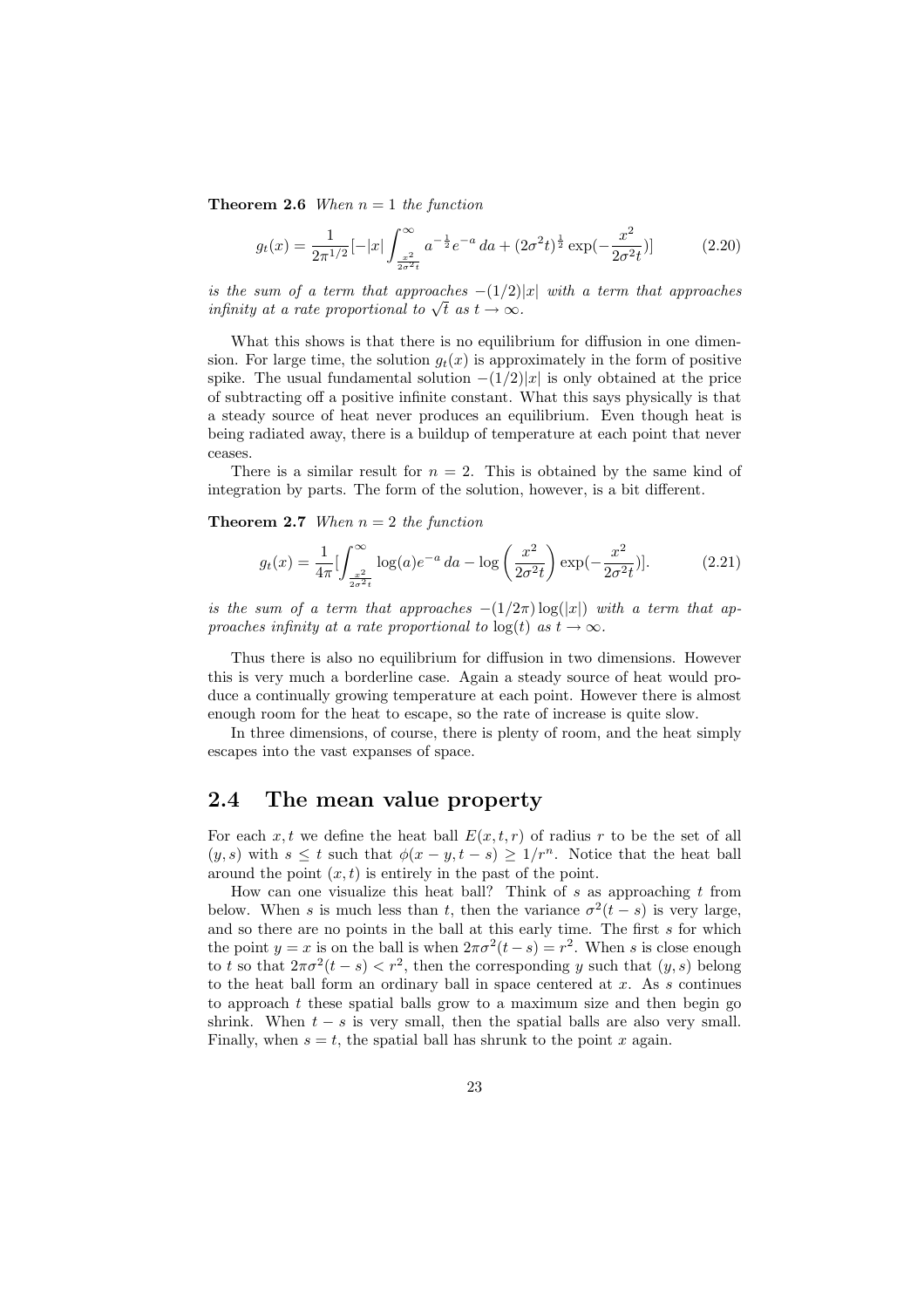We want to write the equation for the boundary of the heat ball as the zero of a function. The natural function is

$$
\psi(y, s) = \log(\phi(x - y, t - s)r^n).
$$
\n(2.22)

In order to calculate with this function, we need to compute its partial derivatives. This is easy. We have

$$
\frac{\partial \psi}{\partial s} = \frac{n}{2} \frac{1}{t - s} - \frac{(y - x)^2}{2\sigma^2 (t - s)^2}.
$$
 (2.23)

Also

$$
D\psi = -\frac{y-x}{\sigma^2(t-s)}.\tag{2.24}
$$

From this we see that

$$
-\frac{\partial \psi}{\partial s} + \frac{n}{2} \frac{1}{t - s} = \frac{1}{2(t - s)} (y - x) \cdot D\psi = \frac{(y - x)^2}{2\sigma^2 (t - s)}.
$$
 (2.25)

This suggests the following notion of average over the unit ball.

**Lemma 2.1** The integral over each heat ball of  $1/(2\sigma^2 r^n)$  times  $(x-y)^2/(t-s)^2$ is one:  $\overline{a}$ 

$$
M_r(1) = \frac{1}{r^n} \int \int_{E(x,t,r)} \frac{1}{2\sigma^2} \frac{(x-y)^2}{(t-s)^2} dy ds = 1.
$$
 (2.26)

Proof: The integral is over the region  $\phi(x-y,t-s) \geq 1/r^n$ . First make the change of variable  $rz = x - y$  and  $r^2 \tau = t - s$ . This gives the result

$$
M_r(1) = \int \int_{\phi(z,\tau) \ge 1} \frac{z^2}{2\sigma^2 \tau^2} \, dz \, d\tau. \tag{2.27}
$$

Now change the relative scale of space and time by making the change of Now change the relative scale of space<br>variable  $w = z/\sqrt{\tau}$ . The integral reduces to

$$
M_r(1) = \int \int_{\phi(w,1) \ge \tau^{\frac{n}{2}}} \frac{w^2}{2\sigma^2} \tau^{\frac{n}{2}-1} \, dw \, d\tau. \tag{2.28}
$$

Finally set  $a = \tau^{\frac{n}{2}}$ . This gives

$$
M_r(1) = \int \int_{\phi(w,1)\geq a} \frac{w^2}{n\sigma^2} \, dw \, da = \int \int_0^{\phi(w,1)} \, da \frac{w^2}{n\sigma^2} \, dw = \int \phi(w,1) \frac{w^2}{n\sigma^2} \, dw = 1,
$$
\n(2.29)

since the variance is  $\sigma^2$  times the identity matrix.

**Theorem 2.8** If u is a solution of the homogeneous heat equation, then the value of u at each space time point  $(x, t)$  is the average of its values over each heat ball about this point. Thus

$$
u(x,t) = M_r(u) = \frac{1}{r^n} \int \int_{E(x,t,r)} u(y,s) \frac{1}{2\sigma^2} \frac{(x-y)^2}{(t-s)^2} dy ds.
$$
 (2.30)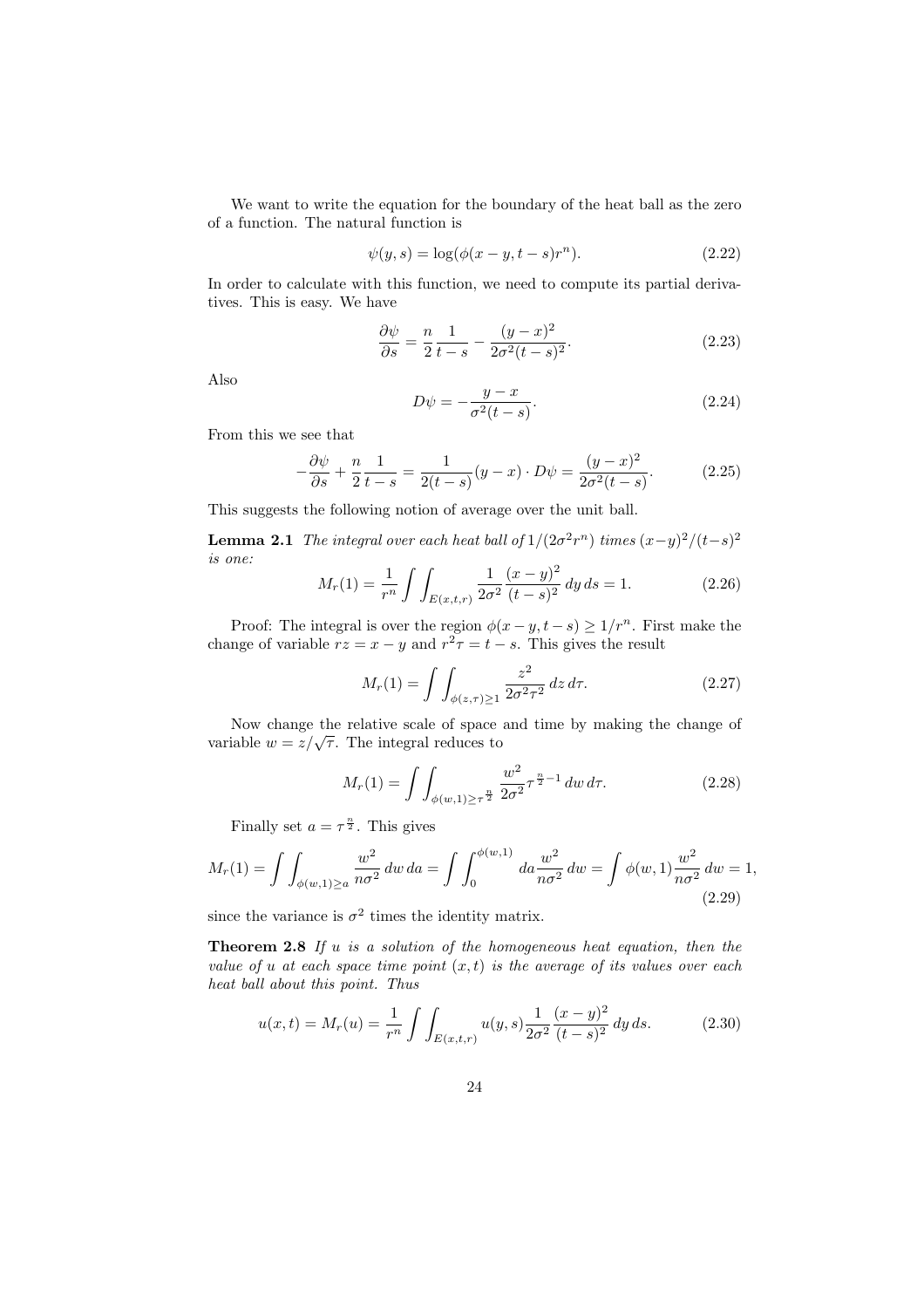Proof: The integral is over the region  $\phi(x-y,t-s) \geq 1/r^n$ . Make the change of variable  $rz = x - y$  and  $r^2 \tau = t - s$ . The integral becomes an integral over the unit heat ball:

$$
M_r(u) = \int \int_{\phi(z,\tau)\geq 1} u(x - rz, t - r^2 \tau) \frac{1}{2\sigma^2} \frac{z^2}{\tau^2} dz d\tau.
$$
 (2.31)

Now differentiate with respect to  $r$ . We obtain

$$
M'_r(u) = \int \int_{\phi(z,\tau)\geq 1} [Du(x-rz, t-r^2\tau) \cdot (-z) - \frac{\partial}{\partial s} u(x-rz, t-r^2\tau) 2r\tau] \frac{1}{2\sigma^2} \frac{z^2}{\tau^2} dz d\tau.
$$
\n(2.32)

We can express this in the original coordinates as

$$
M'_r(u) = \frac{1}{r^{n+1}} \int \int_{E(x,t,r)} [Du(y,s) \cdot (y-x) - \frac{\partial}{\partial s} u(y,s) 2(t-s)] \frac{1}{2\sigma^2} \frac{(x-y)^2}{(t-s)^2} dy ds.
$$
\n(2.33)

Now we write this in terms of the function  $\psi$  that defines the heat ball. This becomes

$$
M'_r(u) = \frac{1}{r^{n+1}} \int \int_{\psi>0} [-Du(y,s)\cdot(y-x)\frac{\partial\psi}{\partial s} - \sigma^2 \frac{n}{2}Du(y,s)\cdot D\psi + \frac{\partial u(y,s)}{\partial s}(y-x)\cdot D\psi] dy ds.
$$
\n(2.34)

Now integrate by parts, and use the fact that  $\psi$  vanishes on the boundary. We obtain

$$
M'_r(u) = \frac{1}{r^{n+1}} \int \int_{\psi>0} \left[ \frac{\partial}{\partial s} Du(y, s) \cdot (y - x) + \sigma^2 \frac{n}{2} \triangle u(y, s) \psi - \frac{\partial}{\partial s} Du(y, s) \cdot (y - x) - \frac{\partial u(y, s)}{\partial s} n \right] \psi \, dy \, ds. \tag{2.35}
$$

There is a cancellation, so we get

$$
M'_r(u) = \frac{n}{r^{n+1}} \int \int_{\psi>0} \left[\frac{1}{2}\sigma^2 \Delta u(y,s) - \frac{\partial u(y,s)}{\partial s}\right] \psi \, dy \, ds = 0. \tag{2.36}
$$

If follows that  $M_r(u)$  is constant. By shrinking r to zero, we see that  $M_r(u)$  =  $u(x, t)$ .

#### 2.5 The maximum principle

Let U be a bounded open set in  $\mathbb{R}^n$ . Let  $T > 0$ . Then the space-time cylinder  $U_T$  is defined to be  $U \times (0,T]$ . Thus it contains all points  $(x,t)$  in space-time such that x belongs to U and  $0 < t \leq T$ . The space-time boundary of the space-time cylinder is defined to be  $\Gamma_T = \bar{U}_T \setminus U_T$ . Thus it contains all points  $(x, t)$  in space such that either  $t = 0$  and x is in U (initial points) or such that  $0 \le t \le T$  and x is in  $\partial U$  (boundary points). Notice that the time T points in the region  $U$  do not belong to the space-time boundary.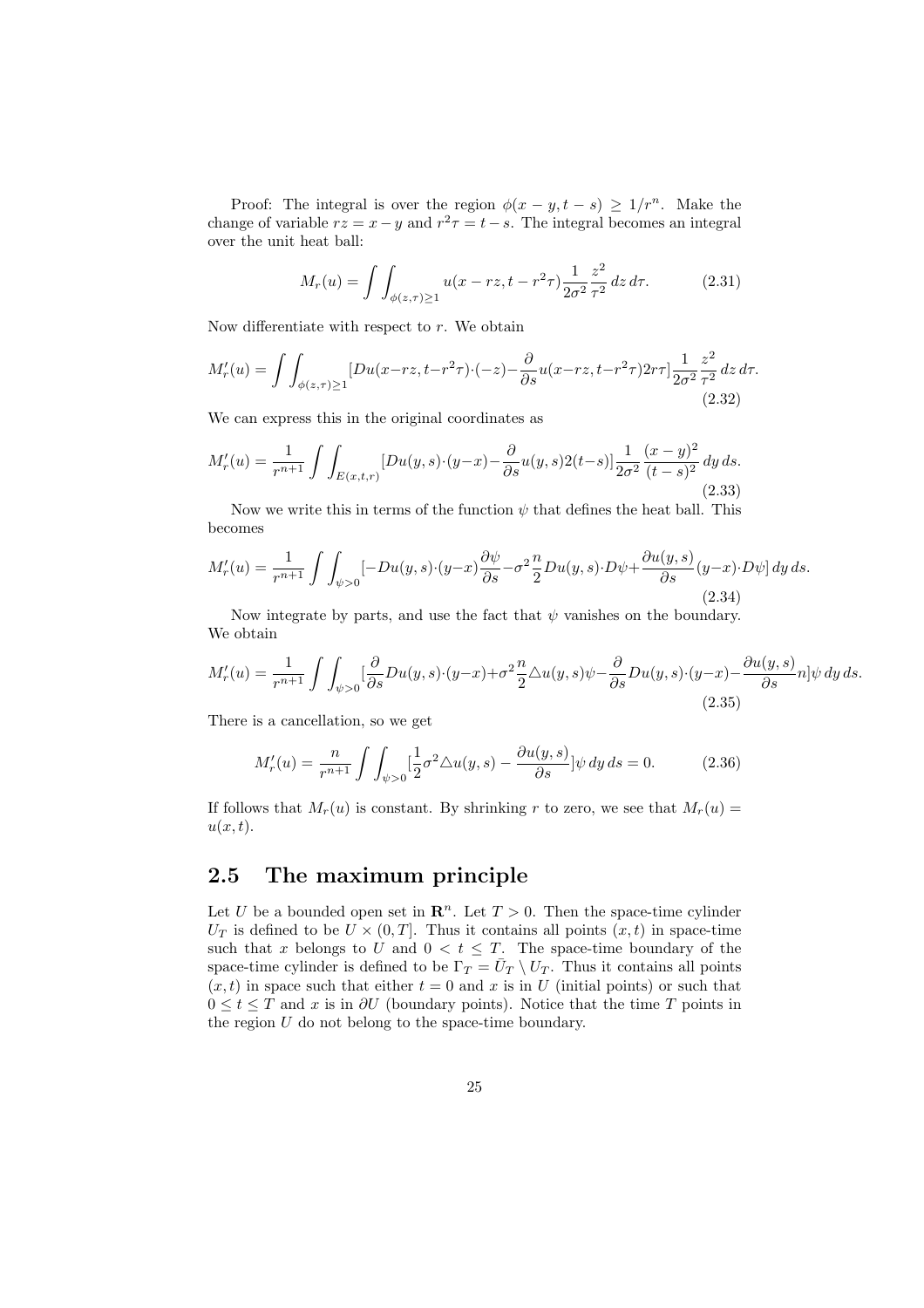Theorem 2.9 Let u be a solution of the homogeneous heat equation in the space-time cylinder that is continous on the closure of the space-time cylinder. Let M be the maximum value of the solution on the closure of the space-time cylinder. Then there exists a point x on the space-time boundary with  $u(x) = M$ .

Proof: If for every point  $(x, t)$  in the space-time interior  $u(x, t) < M$ , then there is nothing more to prove. So let  $(x, t)$  be a point in the space-time interior with  $u(x, t) = M$ . Then there is a heat ball  $E(x, t, r)$  that is also in the spacetime interior. Since  $u(x, t)$  is the integral of  $u(y, s)$  over the  $(y, s)$  in the heat ball, and each  $u(y, s) \leq M$ , it follows that each  $u(y, s) = M$ . Now r incrase until the heat ball  $E(x, t, r)$  becomes arbitrarily close to the space-time boundary. By continuity, there is a point  $(y, s)$  on the space-time boundary with  $u(y, s) = M$ .

Note: There is also a strong maximum principle that can be proved under the additional assumption that  $U$  is connected.

Along with the maximum principle comes a minimum principle. This gives the following fundamental result.

**Corollary 2.1** Let U be a bounded open set and let  $T > 0$ . Let u be a solution of the homogeneous heat equation

$$
\frac{\partial u}{\partial t} = \frac{1}{2}\sigma^2 \triangle u \tag{2.37}
$$

in  $U_T$  that is continuous on the closure and such that  $u = 0$  on the space-time boundary  $\Gamma_T$ . Then  $u = 0$ .

**Corollary 2.2** Let U be a bounded open set and let  $T > 0$ . Consider the inhomogeneous heat equation

$$
\frac{\partial u}{\partial t} = \frac{1}{2}\sigma^2 \triangle u + f \tag{2.38}
$$

in  $U_T$  with the boundary condition  $u = g$  on the space-time boundary  $\Gamma_T$ . Then the solution u is uniquely determined by f and g.

This theorem says that the temperature is uniquely specified by the source f and by the boundary condition g given on  $\overline{U}$  at  $t = 0$  and on  $\partial U$  at  $0 < t \leq T$ .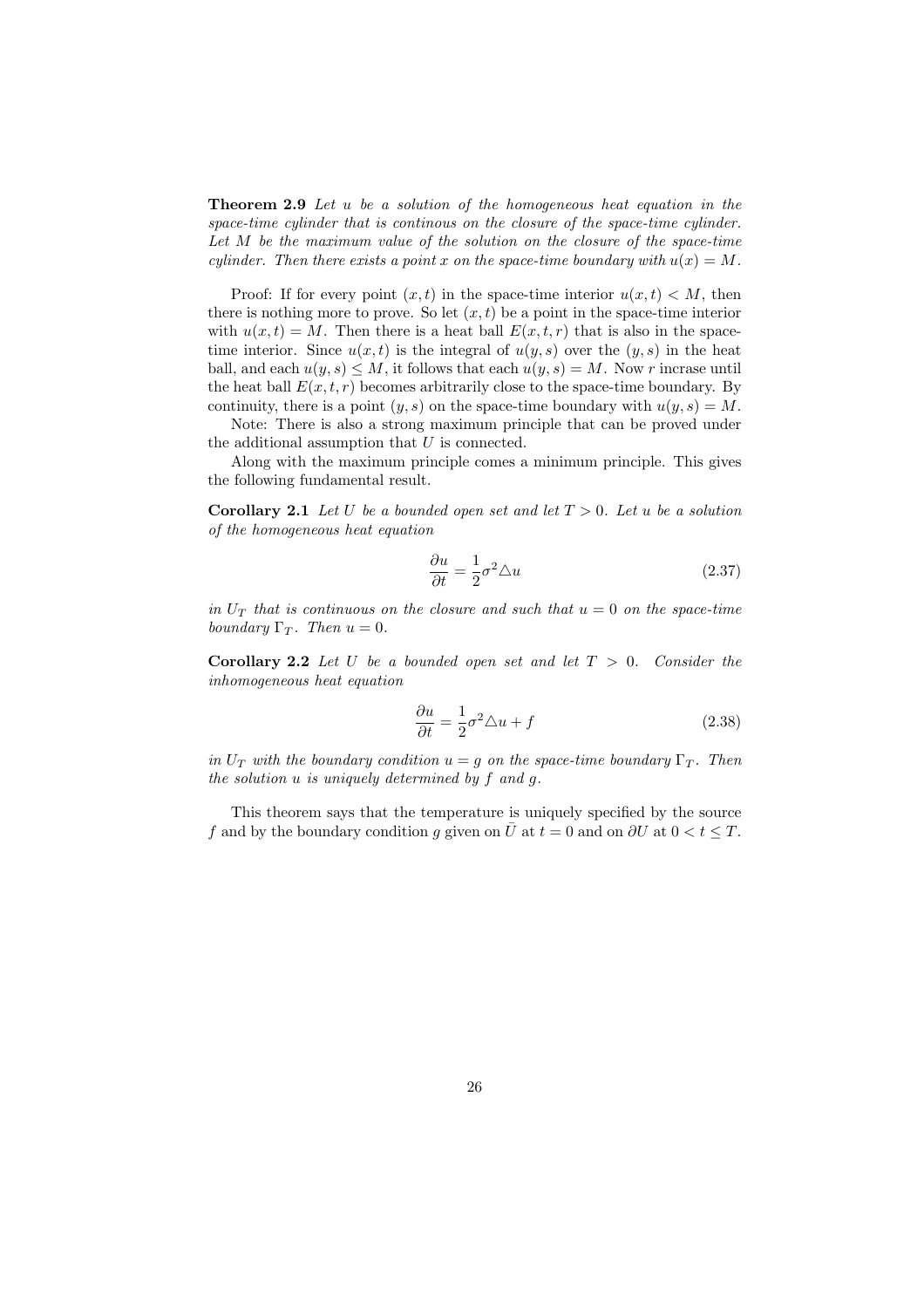### Chapter 3

## The wave equation

#### 3.1 Mechanical conservation laws

Now we consider a system of conservation laws. The equation

$$
\frac{d}{dt} \int_{V} u \, dx + \int_{\partial V} \mathbf{J} \cdot \nu \, dS = 0. \tag{3.1}
$$

says that the rate of increase of the mass in a region is the amount of material that flows in. The differential form is

$$
\frac{\partial u}{\partial t} + \text{div } \mathbf{J} = 0. \tag{3.2}
$$

This is a conservation law of the form that we have seen before.

However now the second conservation law is a vector equation. It says that

$$
\frac{d}{dt} \int_{V} \mathbf{J} \, dx + \int_{\partial V} p\nu \, dS = \int_{V} \mathbf{F} \, dx. \tag{3.3}
$$

This says that the acceleration is equal to the net inward pressure on the surface plus an extra force term. Notice that  $p$  is a scalar while  $\nu$ , the outward normal, is a vector. The differential form of this law is

$$
\frac{\partial \mathbf{J}}{\partial t} + Dp = \mathbf{F}.\tag{3.4}
$$

It is a form of the equation of conservation of momentum. Notice that the gradient Dp comes from the divergence theorem! This can be shown by taking the dot product of both sides of the conservation law with a constant vector a. Then one can apply the ordinary divergence theorem. The divergence that arises is  $div(p\mathbf{a}) = Dp \cdot \mathbf{a}$ .

Finally, we need an equation that relates the pressure  $p$  to the density  $u$ , and this is

$$
Dp = c^2 D u. \t\t(3.5)
$$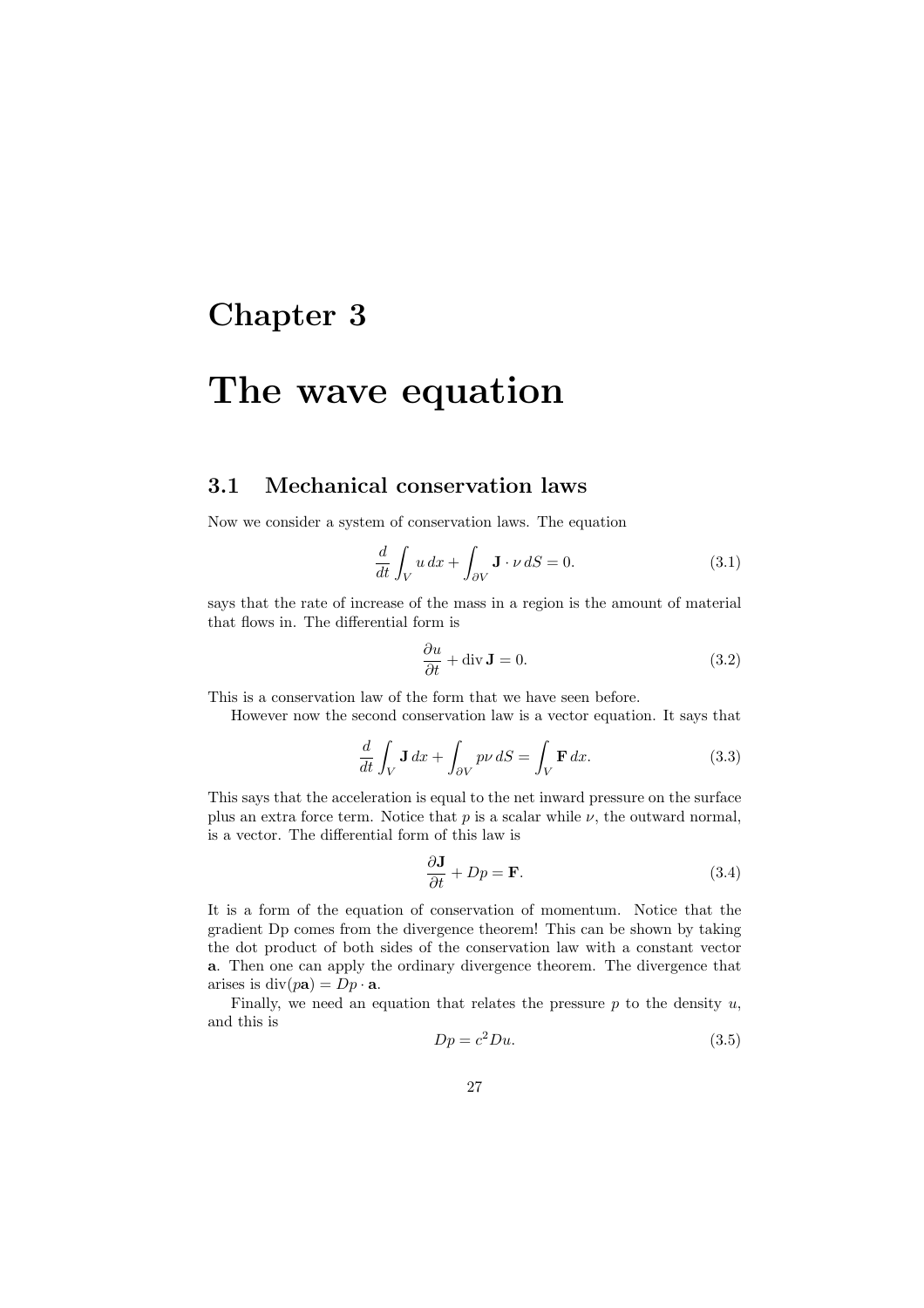This says that a density gradient results in a pressure gradient.

These equations have as consequence the wave equation

$$
\frac{\partial^2 u}{\partial t^2} = c^2 \triangle u + f. \tag{3.6}
$$

Here  $f = - \operatorname{div} \mathbf{F}$ .

In this interpretation the variable  $u$  is the density of a gas, and the current J is a fluid velocity. The wave equation of course has many other interpretations. For instance, one can take  $u$  to be an electric potential and  $J$  a magnetic potential. Then  $-\mathbf{F}$  is the electric field, and  $f = -\text{div }\mathbf{F}$  is the charge density. In all cases  $c$  is the speed of propagation.

Since this is a second order equation, it seems reasonable to specify both the initial displacement  $u = g$  at  $t = 0$  and the initial velocity  $\partial u / \partial t = h$  at  $t = 0$ .

From now on we shall concentrate on the task of solving the homogeneous wave equation

$$
\frac{\partial^2 u}{\partial t^2} = c^2 \triangle u \tag{3.7}
$$

with the initial conditions  $u = 0$  and  $\frac{\partial u}{\partial t} = h$  at  $t = 0$ . We shall refer to this solution as the fundamental solution. The next lemma shows that the time derivative of the fundamental solution gives the solution of the other initial value problem for the homogeneous equation. The lemma following that shows that the fundamental solution gives the solution of the inhomogeneous problem.

**Lemma 3.1** Let u be a solution of the homogeneous wave equation with  $u = 0$ and  $\partial u/\partial t = g$  at  $t = 0$ . Then  $v = \partial u/\partial t$  is a solution of the homogeneous wave equation

$$
\frac{\partial^2 v}{\partial t^2} = c^2 \triangle v.
$$
\n(3.8)

with the initial condition  $v = q$  at  $t = 0$  and  $\frac{\partial v}{\partial t} = 0$  at  $t = 0$ .

Proof: It is obvious that the equation is satisfied and that  $v = q$  at  $t = 0$ . On the other hand,  $\partial v/\partial t = c^2 \Delta u$ . Since  $u = 0$  at  $t = 0$ , it follows that  $\Delta u = 0$ at  $t = 0$ .

The inhomogeneous equation is taken care of by the following Duhamel formula.

**Lemma 3.2** Let  $u(x, t; s)$  be a solution of the homogeneous wave equation for  $t > s$  with initial conditions  $u(x, s; s) = 0$  and  $\frac{\partial u}{\partial t}(x, s; s) = f(x; s)$ . Then

$$
v(x,t) = \int_0^t u(x,t;s) ds
$$
\n(3.9)

is a solution of the inhomogeneous wave equation

$$
\frac{\partial^2 v}{\partial t^2} = c^2 \triangle v + f. \tag{3.10}
$$

with the initial conditions  $v = 0$  at  $t = 0$  and  $\frac{\partial v}{\partial t} = 0$  at  $t = 0$ .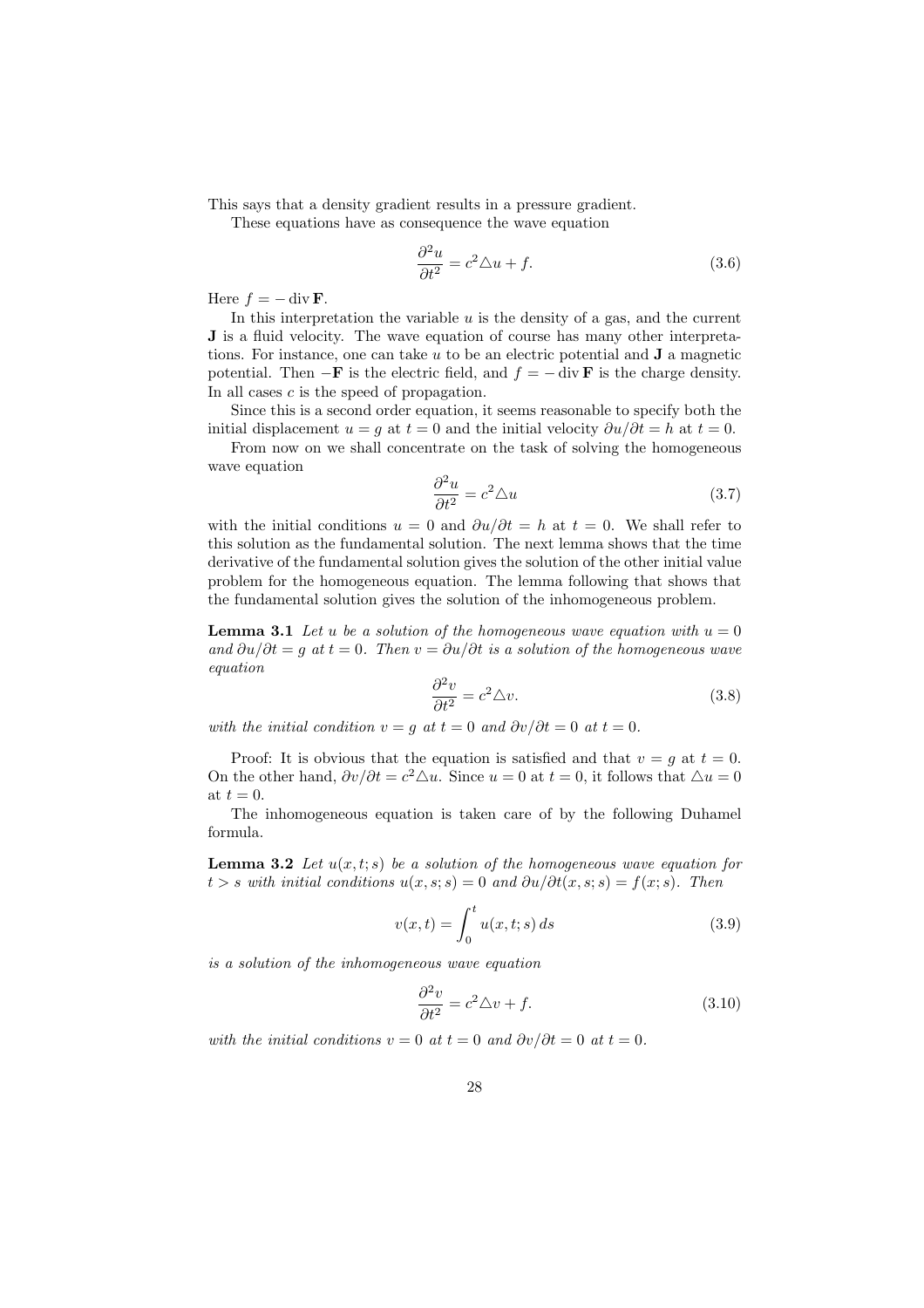Proof: The first differentiation gives

$$
\frac{\partial}{\partial t}v(x,t) = \int_0^t \frac{\partial}{\partial t}u(x,t;s) \, ds + u(x,t;t) \tag{3.11}
$$

where  $u(x, t; t) = 0$ . The second differentiation gives

$$
\frac{\partial^2}{\partial t^2}v(x,t) = \int_0^t \frac{\partial^2}{\partial t^2}u(x,t;s) \, ds + \frac{\partial u}{\partial t}(x,t;t). \tag{3.12}
$$

where  $\partial u/\partial t(x,t;t) = f(x,t)$ .

#### 3.2 The d'Alembert solution

We want to solve the one-dimensional wave equation

$$
\frac{\partial^2 u}{\partial t^2} = c^2 \frac{\partial^2 u}{\partial x^2}.
$$
\n(3.13)

It is easy to see that every function of the form

$$
u(x,t) = F(x+ct) + G(x-ct)
$$
\n(3.14)

is a solution.

Let us compute the fundamental solution. If we want to have the initial condition  $u(x, 0) = 0$ , then the solution must be of the form

$$
u(x,t) = F(x+ct) - F(x-ct).
$$
 (3.15)

If we also want  $\partial u/\partial t = h(x)$ , then we get

$$
2cF'(x) = h(x). \tag{3.16}
$$

The solution is now easy; the result is the following d'Alembert formula for the solution.

Theorem 3.1 The fundamental solution of the one-dimensional wave equation

$$
\frac{\partial^2 u}{\partial t^2} = c^2 \frac{\partial^2 u}{\partial x^2} \tag{3.17}
$$

with  $u = 0$  and  $\partial u / \partial t = h$  at  $t = 0$  is

$$
u(x,t) = \frac{1}{2c} \int_{x-ct}^{x+ct} h(y) \, dy. \tag{3.18}
$$

Notice that the solution is just  $t$  times the average over the ball of radius  $ct$ centered at x. Of course in one dimension this ball is an interval.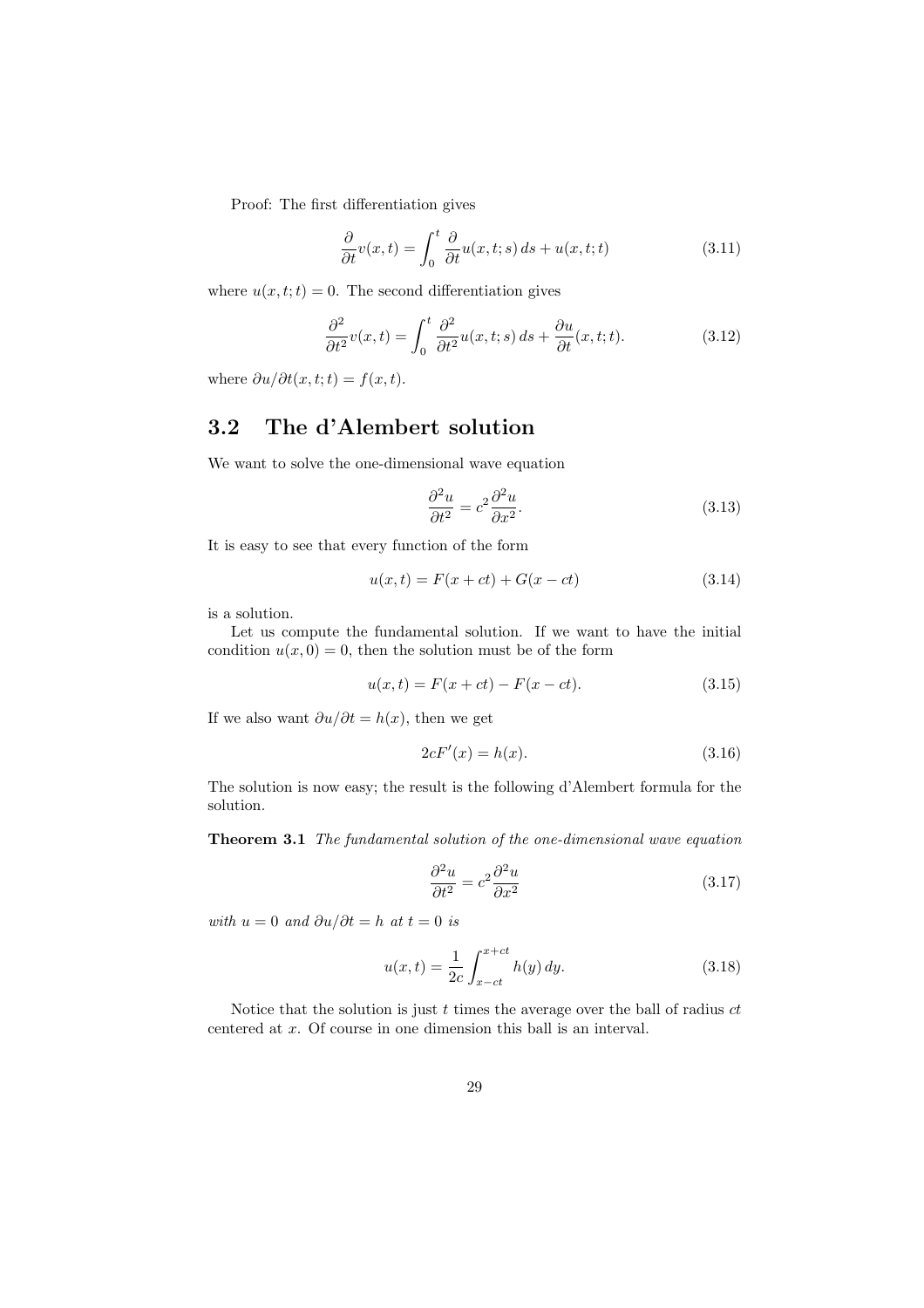The solution of the equation with  $u = g$  and  $\frac{\partial u}{\partial t} = 0$  at  $t = 0$  may be obtained by inserting  $g$  and differentiating with respect to  $t$ . The result is  $u(x,t) = (1/2)[g(x+ct) + g(x-ct)].$  This is just the average over the sphere of radius *ct* centered at x. Of course in one dimension this sphere consists of two points.

We can also solve the inhomogeneous equation by the Duhamel formula

$$
u(x,t) = \int_0^t \frac{1}{2c} \int_{x-c(t-s)}^{x+c(t-s)} f(y, t-s) dy ds.
$$
 (3.19)

This is the integral over a triangle in space-time with one vertex at the spacetime point  $(x, t)$  and with the other two vertices at  $(x \pm ct, 0)$ . Thus the solution at  $(x, t)$  only depends on the source at  $(y, s)$ , where the signal from  $(y, s)$  can arrive at a speed no greater than  $c$ . Notice that a speed strictly less than  $c$  is allowed.

We can make the change of variable  $r = c(t - s)$  and change the order of integration. This gives the following result.

#### Corollary 3.1 The formula

$$
u(x,t) = \frac{1}{2c^2} \int_0^{ct} \int_{x-r}^{x+r} f(y, t - \frac{r}{c}) \, dy \, dr = \frac{1}{2c^2} \int_{x-ct}^{x+ct} \int_{|x-y|}^{ct} f(y, t - \frac{r}{c}) \, dr \, dy. \tag{3.20}
$$

gives the solution of the inhomogeneous wave equation in one dimension with zero initial condition.

The above formula says that the effect at  $x$  of a source at  $y$  takes place after a time lag between 0 and  $|x-y|/c$ . It is interesting to replace the time-dependent source  $f(x, t)$  by the static source  $c^2 f(x)$ . Then the result is

$$
u(x,t) = \frac{1}{2} \int_{x-ct}^{x+ct} (ct - |x-y|) f(y) \, dy. \tag{3.21}
$$

Does this converge as ct gets large? Only if one subtracts an infinite constant.

#### 3.3 The Kirchoff solution

Now we want to find the solution of the wave equation in three dimensions. The method to be used is that of spherical means. This is just the use of the averages over balls of the form

$$
M_{x,r}(h) = \int_{\partial B(x,r)} h(y) dS(y).
$$
\n(3.22)

**Lemma 3.3** In n dimensions the spherical means satisfy the partial differential equation

$$
\frac{1}{r^{n-1}}\frac{\partial}{\partial r}r^{n-1}\frac{\partial}{\partial r}M_r(h) = \Delta_x M_{x,r}(h)
$$
\n(3.23)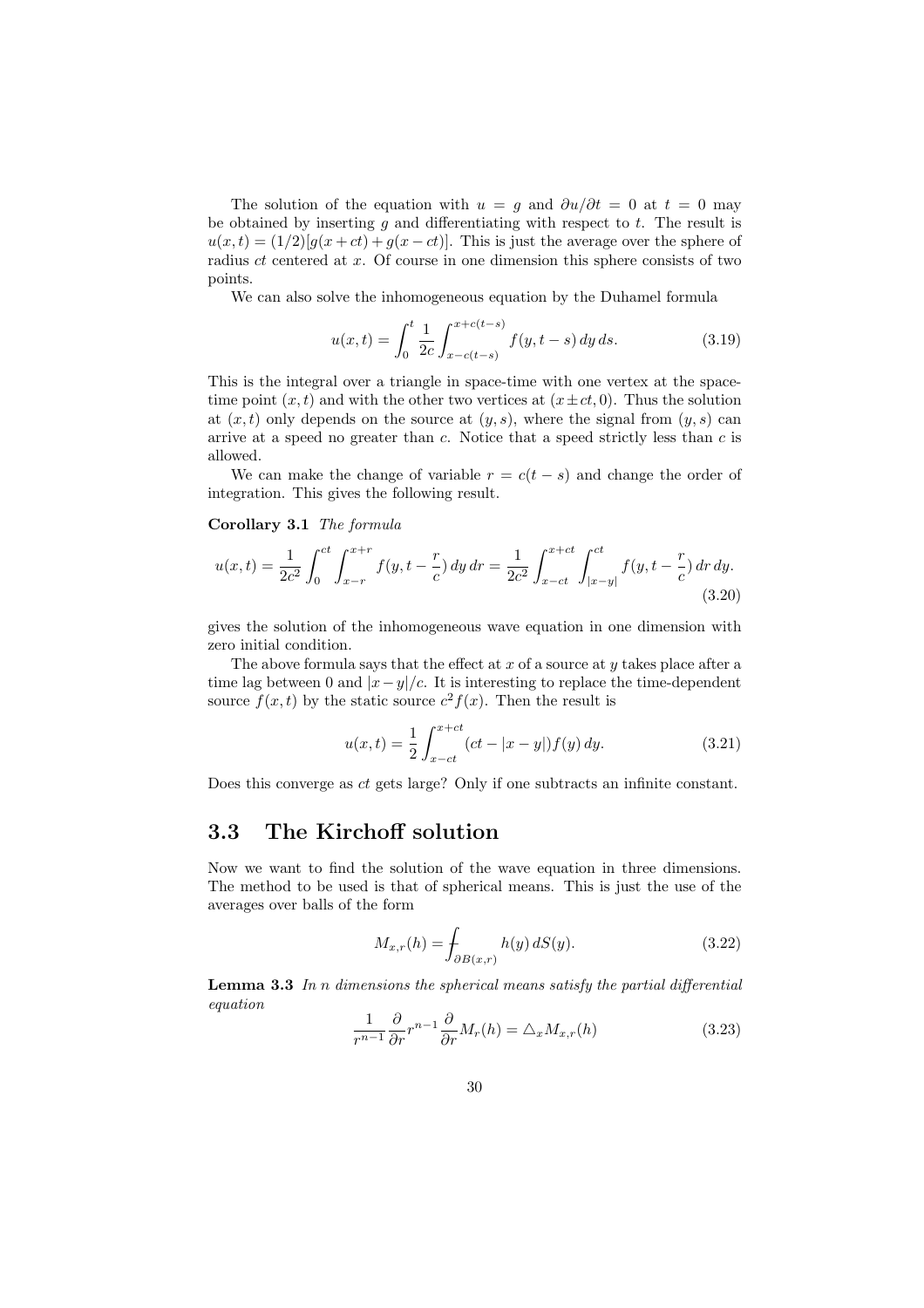This equation is like the wave equation, except that it has the operator

$$
\frac{1}{r^{n-1}}\frac{\partial}{\partial r}r^{n-1}\frac{\partial}{\partial r} = \frac{\partial^2}{\partial r^2} + \frac{n-1}{r}\frac{\partial}{\partial r}
$$
(3.24)

with an extra first order term. Notice that this operator is the radial part of the Laplace operator.

Proof: Compute

$$
r^{n-1}\frac{\partial}{\partial r}M_{x,r}(h) = \frac{1}{n\alpha(n)}\int_{\partial B(x,r)} Dh \cdot \nu \, dS = \frac{1}{n\alpha(n)}\int_{B(x,r)} \Delta h(y) \, dy. \tag{3.25}
$$

Then compute

$$
\frac{1}{r^{n-1}}\frac{\partial}{\partial r}r^{n-1}\frac{\partial}{\partial r}M_{x,r}(h) = \frac{1}{n\alpha(n)}\int_{\partial B(x,r)} Dh \cdot \nu \,dS = \int_{\partial B(x,r)} \triangle h(y) \,dS(y). \tag{3.26}
$$

Finally, note that this is

$$
\int_{\partial B(0,r)} \Delta h(x+z) dS(z) = \Delta \int_{\partial B(0,r)} h(x+z) dS(z).
$$
 (3.27)

The reason that this works is that  $\Delta h(x + z)$  may be computed as a derivative with respect to either the  $x$  or the  $z$  variables.

It turns out that this equation works to solve the wave equation in each odd dimension. The simplest and by far the most practically important case is  $n = 3$ . In this case the key is the operator identity

$$
\frac{1}{r^2} \frac{\partial}{\partial r} r^2 \frac{\partial}{\partial r} = \frac{1}{r} \frac{\partial^2}{\partial r^2} r.
$$
\n(3.28)

This identity tells us that  $rM_{x,r}(h)$  satisfies the wave equation in the form

$$
\frac{\partial^2}{\partial r^2} r M_{x,r}(h) = \triangle r M_{x,r}(h). \tag{3.29}
$$

Theorem 3.2 In three dimensions the function

$$
u(x,t) = tM_{x,ct}(h)
$$
\n(3.30)

is a solution of the homogeneous wave equation with initial condition  $u = 0$  and  $\partial u/\partial t = h$  at  $t = 0$ .

Proof: We have already checked that it is a solution of the wave equation. To check the initial condition, compute

$$
\frac{\partial}{\partial t}u(x,t) = M_{x,ct}(h) + t\frac{\partial}{\partial t}M_{x,ct}(h).
$$
\n(3.31)

As t approaches zero the first term approaches  $h(x)$  and the second term approaches zero. (An even simpler way of getting the same result is to compute the derivative as the limit of  $u(x,t)/t = M_{x,ct}(h)$ .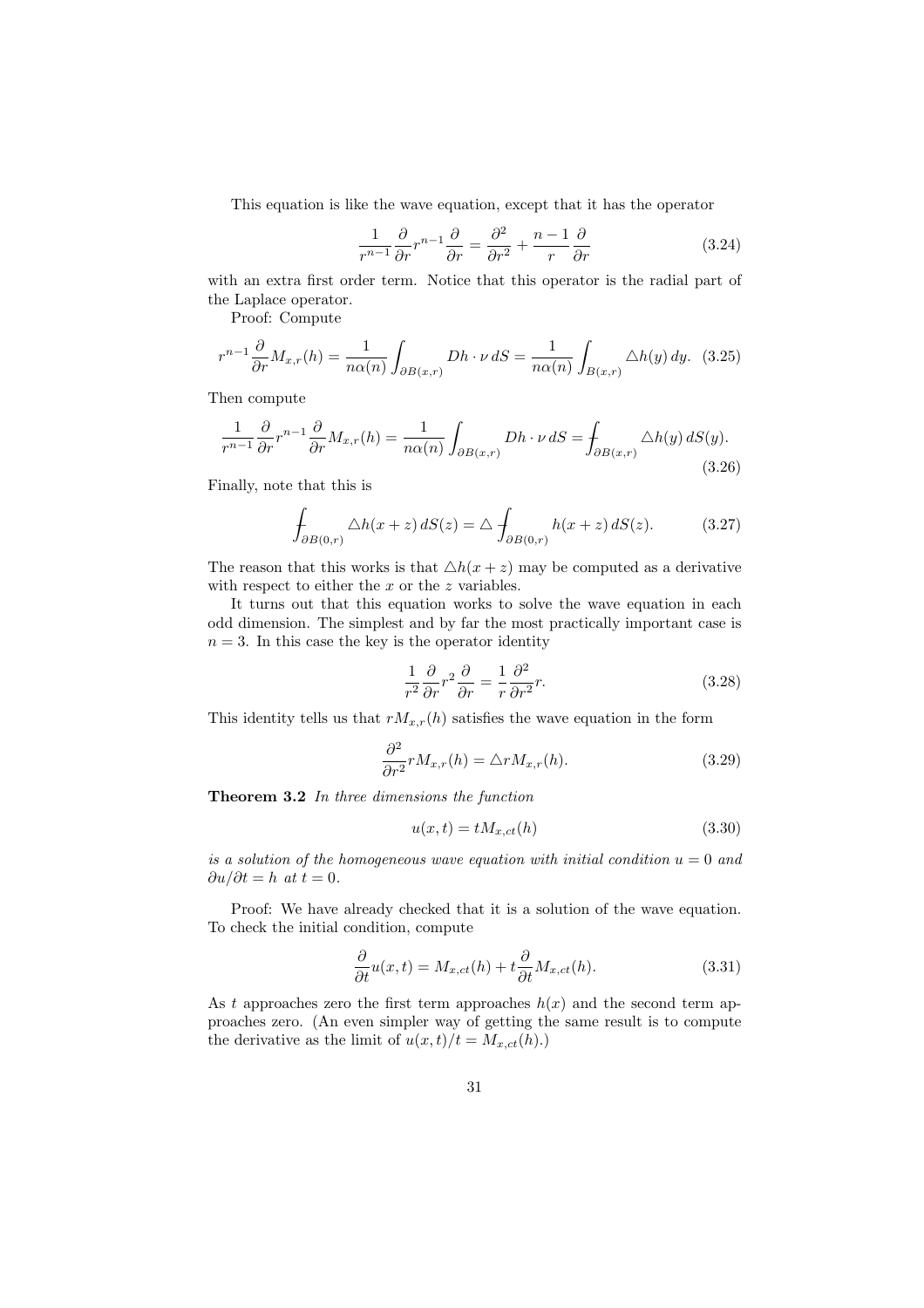The Kirchoff solution is extremely beautiful. It can of course be written in terms of an integral with respect to surface area as

$$
u(x,t) = \int_{\partial B(x,ct)} \frac{h(y)}{4\pi c^2 t} dS(y)
$$
\n(3.32)

Even more common is the form

$$
u(x,t) = \int_{\partial B(x,ct)} \frac{h(y)}{4\pi c|x-y|} dS(y). \tag{3.33}
$$

There is an elegant expression of the Kirchoff solution as convolution with respect to a certain delta function expression. The solution is the convolution of the initial condition with the function

$$
\frac{\delta(r-ct)}{4\pi cr} = \frac{\delta(r^2 - (ct)^2)}{2\pi c}
$$
\n(3.34)

for  $t > 0$ . The last expression exhibits the relativistic invariance of the fundamental solution: in each Lorentz frame the solution takes the form of a sphere expanding at the speed c.

The physical meaning of the formula is evident. The value of the solution at  $x$  at time  $t$  depends only on what was happening at time zero on a sphere about x of radius ct.

One can think of this in another way. If the initial condition  $h(y)$  is zero except in a small neighborhood of a point  $y_0$ , then the solution  $u(x, t)$  is zero except close to the sphere of radius  $ct$  about  $y_0$ . The solution is an expanding sphere. Before the reader begins to think that this is intuitively obvious, it is wise to mention that such a result is only true in odd dimensions three or more.

We can also solve the inhomogeneous equation by the Duhamel formula

$$
u(x,t) = \int_0^t \int_{\partial B(x,c(t-s))} \frac{f(y,s))}{4\pi c|x-y|} dS(y) ds.
$$
 (3.35)

Then it is natural to make the change of variable  $r = c(t - s)$  to change this to an integral over the ball. This gives the following result.

Corollary 3.2 In three dimensions the formula

$$
u(x,t) = \int_{B(x,ct)} \frac{f(y,t - \frac{|x-y|}{c})}{4\pi c^2 |x-y|} dy
$$
\n(3.36)

gives the solution of the inhomogeneous wave equation with initial condition zero.

The above formula says that the effect at  $x$  of a source at  $y$  takes place after a time lag of  $|x-y|/c$ . It is interesting to replace f by  $c^2f$  and then take the limit as c goes to infinity in this last formula. One should recover a well-known result.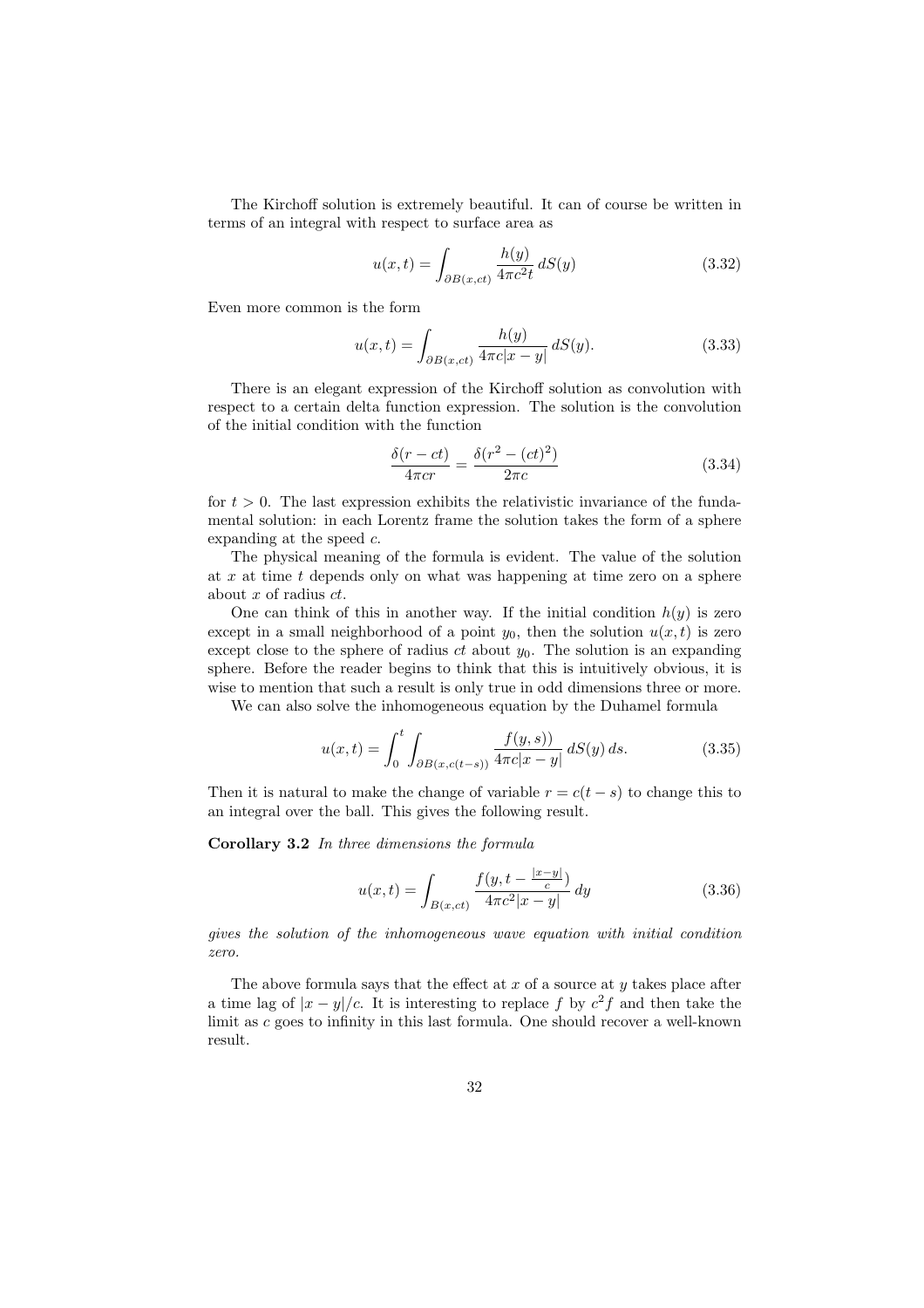#### 3.4 The method of descent

One can try to solve the equation in two dimensions by using the solution already known in three dimensions. One merely has to specialize to an initial condition of a special kind.

Consider the problem of finding the fundamental solution of the wave equation in two dimensions. Let  $h(y)$  be the function giving the initial condition, where  $y$  ranges over two-dimensional space. Let  $P$  be the projection from three dimensional space to two-dimensional space. Then  $h(Pz)$  is a function defined for  $z$  in three dimensional space. The solution of the wave equation in two dimensions is thus

$$
u(x,t) = t \frac{1}{4\pi c^2 t^2} \int_{\partial B(x,ct)} h(Pz) dS(z).
$$
 (3.37)

Here x is in two-dimensional space, but the sphere  $\partial B(x, ct)$  is the two-sphere in three-dimensional space.

We want to make a change of variable  $y = pz$  to reduce this to an integral over the disk  $B(x, ct)$  in two-dimensional space. All that we need to do is to find the Jacobian of the change of variable. The result is that

$$
u(x,t) = t \frac{1}{4\pi c^2 t^2} 2 \int_{B(x,ct)} h(y) \frac{1}{\cos(\theta)} dy,
$$
 (3.38)

where  $\theta$  is the angle between the north pole and the point that projects to y. The factor of two comes from the fact that we project from both hemispheres. The cosine factor is p

$$
\cos(\theta) = \frac{\sqrt{c^2 t^2 - (x - y)^2}}{ct}.
$$
\n(3.39)

Thus the solution is

$$
u(x,t) = t \frac{1}{2\pi ct} \int_{B(x,ct)} h(y) \frac{1}{\sqrt{c^2 t^2 - (x - y)^2}} dy,
$$
 (3.40)

Again it is t times a probability average. However now the average is over the entire disk  $B(x, ct)$ , not just the circle  $\partial B(x, ct)$ , and it is definitely not uniform. The largest contribution comes from near the sphere, where the  $1/\cos(\theta)$  factor is largest. But this is really qualitatively quite different from three dimensions, where all the wave propagation is exactly at speed  $c$ . In two dimensions some of the solution lingers behind, and we can only say that the maximum speed is c.

#### 3.5 Solution in odd dimension

The identity that is the key to solving the wave equation in odd dimensions greater than three is

$$
r^{n-2} \left[\frac{1}{r^{n-1}} \frac{\partial}{\partial r} r^{n-1} \frac{\partial}{\partial r} \right] \frac{1}{r^{n-2}} = \frac{\partial^2}{\partial r^2} - \frac{n-3}{r} \frac{\partial}{\partial r}.
$$
 (3.41)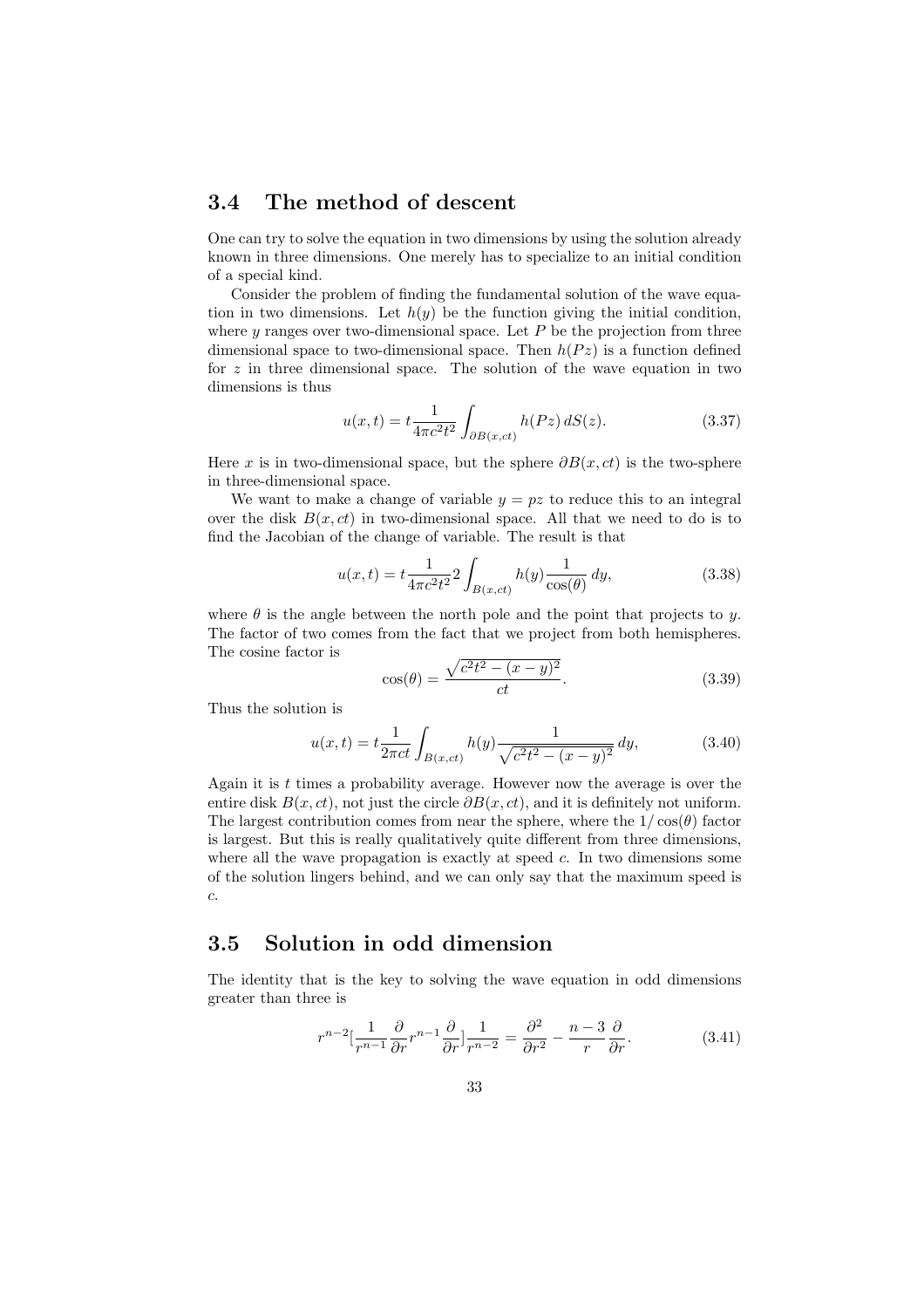This identity takes a particularly simple form when  $n = 3$ . When  $n > 3$  we need to deal with the extra term on the right hand side.

The extra identity that we need is

$$
\frac{\partial^2}{\partial r^2} \left( \frac{1}{r} \frac{\partial}{\partial r} \right) = \left( \frac{1}{r} \frac{\partial}{\partial r} \right) \left[ \frac{\partial^2}{\partial r^2} - \frac{2}{r} \frac{\partial}{\partial r} \right].
$$
\n(3.42)

Let  $n = 3 + 2\ell$ . If we apply the previous identity  $\ell$  times, we obtain

$$
\frac{\partial^2}{\partial r^2} \left( \frac{1}{r} \frac{\partial}{\partial r} \right)^{\ell} = \left( \frac{1}{r} \frac{\partial}{\partial r} \right)^{\ell} \left[ \frac{\partial^2}{\partial r^2} - \frac{2\ell}{r} \frac{\partial}{\partial r} \right].
$$
\n(3.43)

Now we combine these two identities. They tell that

$$
u(x,t) = C \left(\frac{1}{r} \frac{\partial}{\partial r}\right)^{\ell} r^{2\ell+1} M_{x,r}(h)
$$
\n(3.44)

satisfies the homogeneous wave equation

$$
\frac{\partial^2}{\partial r^2}u = \triangle u \tag{3.45}
$$

in  $n = 3 + 2\ell$  dimensions. The proof is to compute

$$
\frac{\partial^2}{\partial r^2}u(x,t) = C\left(\frac{1}{r}\frac{\partial}{\partial r}\right)^{\ell}r^{2\ell+1}\left[\frac{1}{r^{2\ell+2}}\frac{\partial}{\partial r}r^{2\ell+2}\frac{\partial}{\partial r}M_{x,r}(h)\right].
$$
 (3.46)

This in turn is

$$
C\left(\frac{1}{r}\frac{\partial}{\partial r}\right)^{\ell}r^{2\ell+1}\triangle M_{x,t}(h)=\triangle u(x,t).
$$
 (3.47)

**Theorem 3.3** Let  $n = 3 + 2\ell$ . Let  $\gamma_{\ell} = 3 \cdot 5 \cdots (2\ell + 1)$ . The function

$$
u(x,t) = \frac{1}{\gamma_{\ell}} \left(\frac{1}{t} \frac{\partial}{\partial t}\right)^{\ell} t^{2\ell+1} M_{x,r}(h)
$$
\n(3.48)

is a solution of the homogeneous wave equation

$$
\frac{\partial^2}{\partial r^2}u = c^2 \triangle u \tag{3.49}
$$

with initial condition  $u = 0$  and  $\partial u / \partial t = h$  at  $t = 0$ .

Proof: We have already checked that it is a solution of the wave equation. To check the initial condition, compute

$$
\left(\frac{1}{t}\frac{\partial}{\partial t}\right)^{\ell}t^{2\ell+1} = \gamma_{\ell}t.\tag{3.50}
$$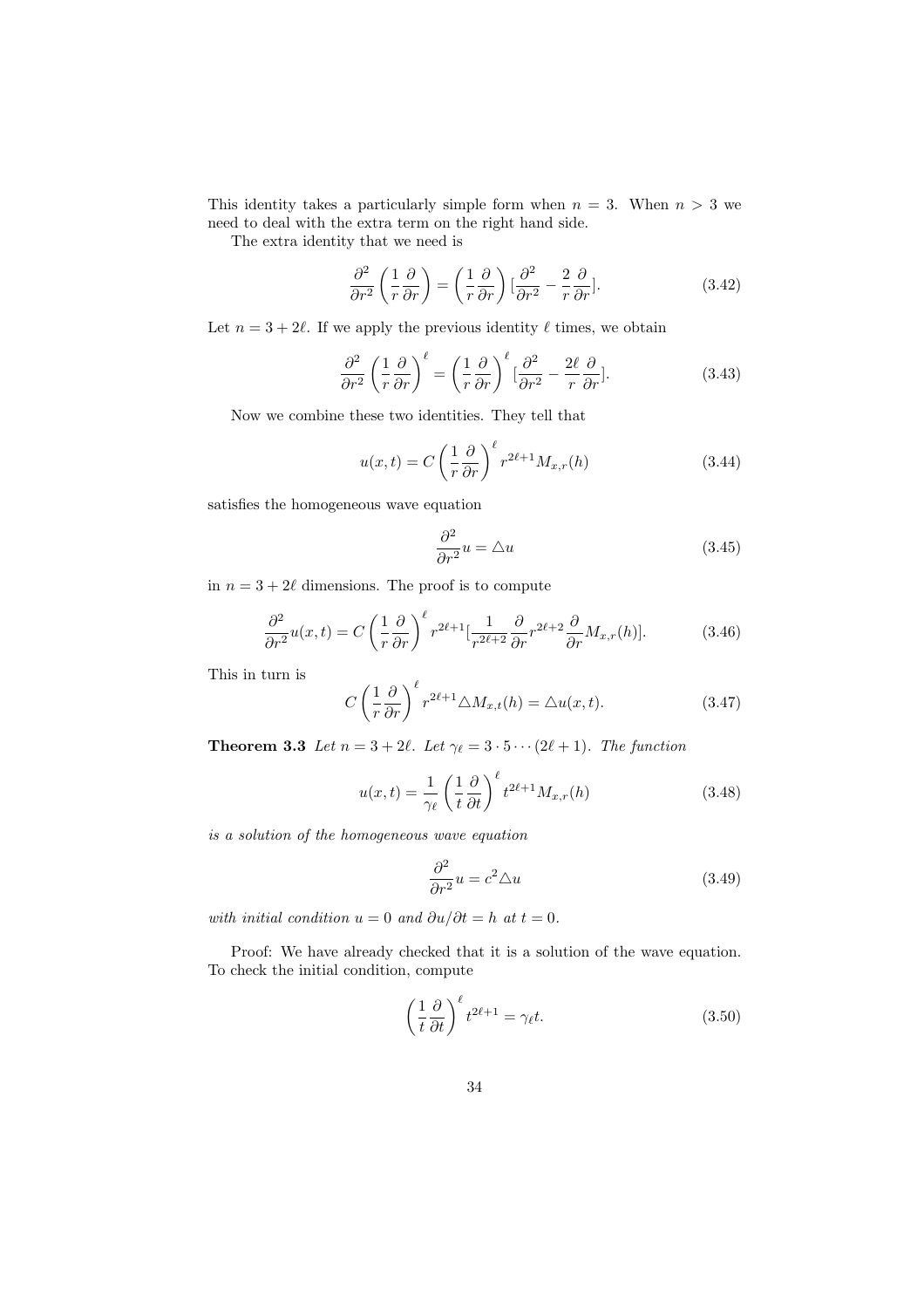Thus the solution u is  $tM_{x,ct}(h)$  plus terms with higher powers of t in front. The time derivative  $\partial u/\partial t$  is thus  $M_{x,ct}(h)$  plus terms with powers of t in front. As t approaches zero this first term approaches  $h(x)$  and the other terms each approach zero.

This solution shows that the picture of expanding spheres is true in each odd dimension  $n = 3 + 2\ell$  with  $\ell = 0, 1, 2, \ldots$  This picture fails in even dimensions. The solutions fill out the ball; part of the solution lags the expanding spherical front. This can be seen again by using the method of descent.

#### 3.6 Conservation of energy

There is an important notion of conservation of energy for the wave equation. Define the energy in the region  $U$  to be

$$
e(t) = \frac{1}{2} \int_{U} \left[ \left( \frac{\partial u}{\partial t} \right)^2 + c^2 |Du|^2 \right] dx.
$$
 (3.51)

Then

$$
\frac{de(t)}{dt} = \int_{U} \frac{\partial u}{\partial t} f \, dx + \int_{\partial U} \frac{\partial u}{\partial t} Du \cdot \nu \, dS. \tag{3.52}
$$

This says that the change in energy is due to the force  $f$  and to energy flow through the boundary. For the case of a homogeneous equation where  $f = 0$ this says that the change in energy in a region is completely accounted for by the flow of energy through the boundary. This of course is the usual form of a conservation law.

This result applies in the case when  $U$  is Euclidean space, provided that we assume that the function  $u$  and its derivatives approach zero at infinity rapidly enough so that the contribution of the boundary integral may be neglected. For the homogeneous wave equation it says that the energy is constant.

If the energy is constant, then it is equal to the initial value

$$
e(0) = \frac{1}{2} \int [h^2 + c^2 |Dg|^2] dx.
$$
 (3.53)

It is tempting to regard all pairs  $g$  and  $h$  for which the energy is finite as acceptable initial values for the wave equation. Then the natural result would be that the solution has finite energy equal to this same value for all time. However in order to make this idea precise, we need a more sophisticated notion of derivative. The reason is that the condition of finite energy says merely that h and  $|Dg|$  are in  $L^2$ , the space of functions with finite square integral. However this does not mean that the functions have to be differentiable at every point. What is needed is a broader concept of derivative, and this is given by the theory of Sobolev spaces. This theory will be presented in a later chapter.

This result is also useful in the case of the wave equation in a bounded region  $U$  of space. It gives an important uniqueness theorem.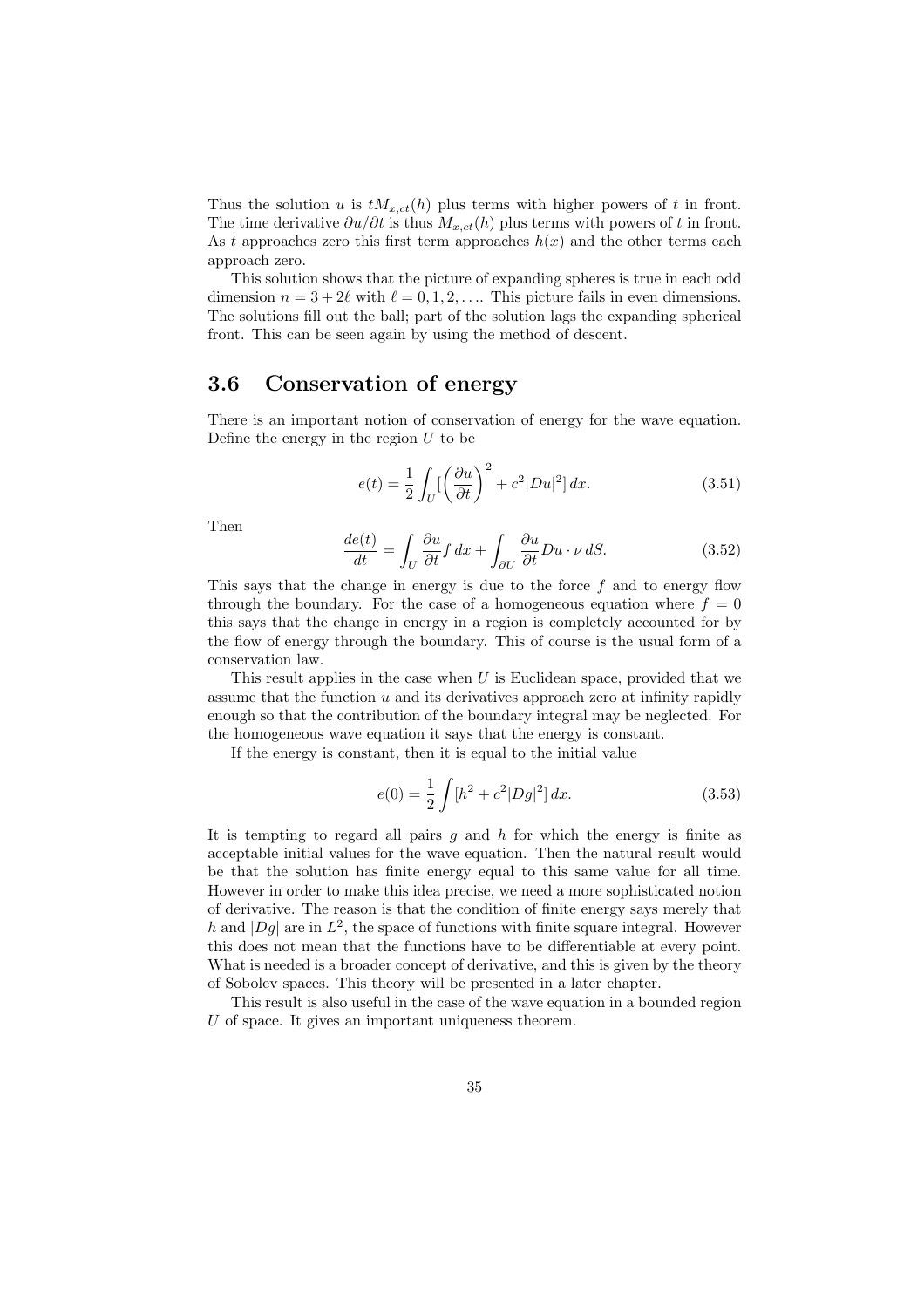**Theorem 3.4** Let U be a bounded open set with smooth boundary and let  $T > 0$ . Let  $U_T$  be the space-time cylinder consisting of space time points  $(x, t)$  with x in U and  $0 < t \leq T$ . Let  $\Gamma_T$  be its space-time boundary (which includes the time zero slice but not the time  $T$  slice). Consider the homogeneous wave equation

$$
\frac{\partial^2 u}{\partial t^2} = c^2 \triangle u. \tag{3.54}
$$

in  $U_T$  with initial-boundary condition  $u = 0$  on  $\Gamma_T$  and with initial condition  $\partial u/\partial t = 0$  on U at  $t = 0$ . Then  $u = 0$  everywhere in  $U_T$ .

Proof: Consider the energy integral. Since  $u = 0$  on  $\partial U \times [0, T]$ , it follows that  $\partial u/\partial t = 0$  on  $\partial U \times [0, T]$ . Hence there is no energy flux across the boundary, and so the energy  $e(t)$  is constant.

Since  $u = 0$  on U at  $t = 0$ , it follows that  $Du = 0$  on U at  $t = 0$ . Furthermore,  $\frac{\partial u}{\partial t} = 0$  on U at  $t = 0$ . So  $e(0) = 0$ . It follows that  $e(t) = 0$  for each t. It follows that  $\partial u/\partial t = 0$  and  $Du = 0$  within  $U_T$ .

Since  $u = 0$  on U at  $t = 0$ , it follows that  $u = 0$  within  $U_T$ .

**Corollary 3.3** Let U be a bounded open set with smooth boundary and let  $T >$ 0. Let  $U_T$  be the parabolic cylinder and  $\Gamma_T$  its parabolic boundary. Consider the inhomogeneous wave equation

$$
\frac{\partial^2 u}{\partial t^2} = c^2 \triangle u + f. \tag{3.55}
$$

in  $U_T$  with initial-boundary condition  $u = g$  on  $\Gamma_T$  and with initial condition  $\partial u/\partial t = h$  on U at  $t = 0$ . Then the solution is uniquely specified by g and h.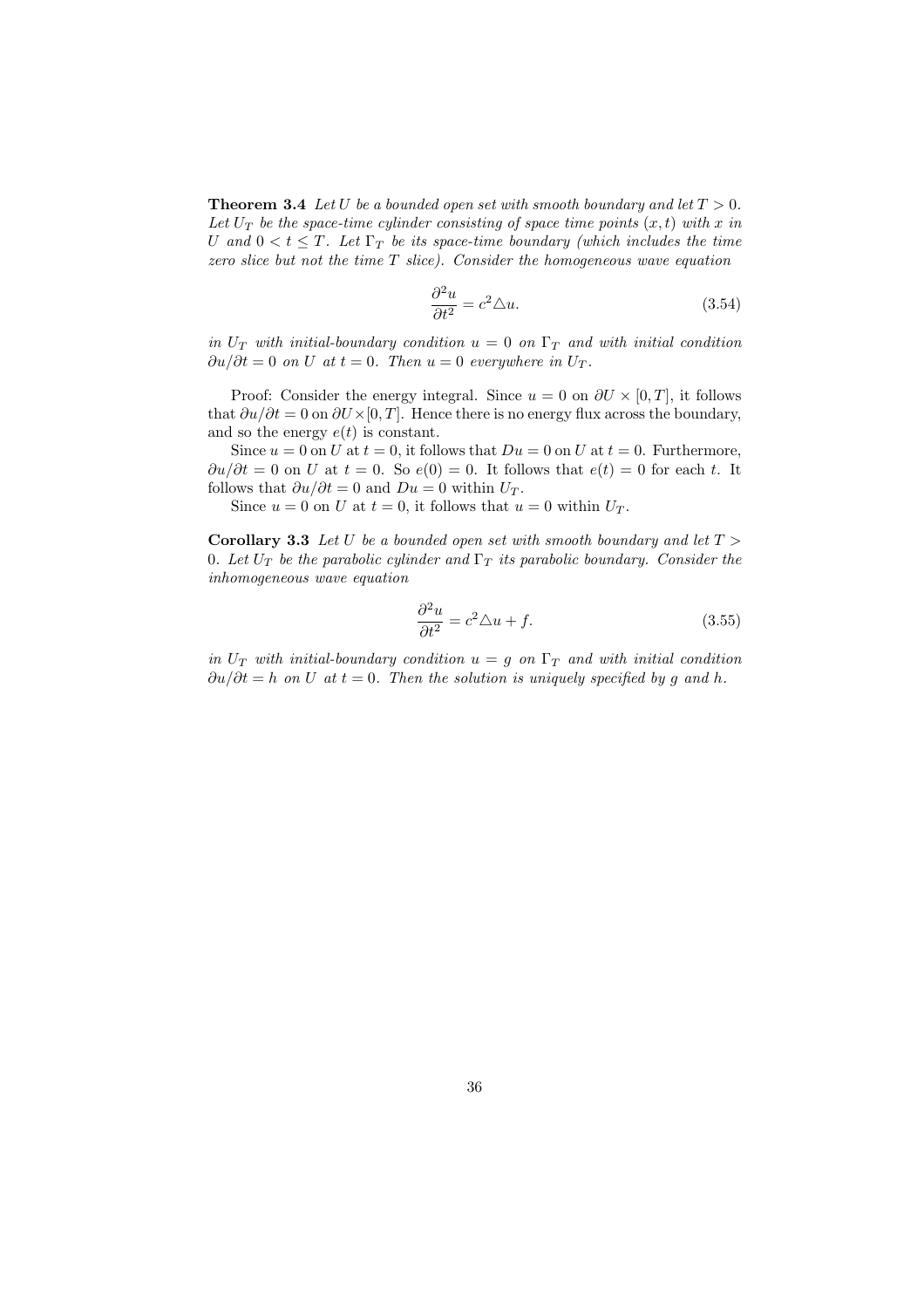## Chapter 4

# Hamilton-Jacobi equation

#### 4.1 Characteristics

The next subject is non-linear first order partial differential equations. We begin however with a linear example. This is the transport equation

$$
\frac{\partial u}{\partial t} + \mathbf{b}(x) \cdot Du = c(x)u.
$$
 (4.1)

with initial condition  $u(y, 0) = g(y)$ .

One important special case of this is the conservation law

$$
\frac{\partial u}{\partial t} + \text{div}(\mathbf{b}(x)u) = 0.
$$
 (4.2)

This corresponds to taking  $c(x) = -\operatorname{div}(\mathbf{b}(x))$ .

We shall see that the solution moves locally with velocity  $\mathbf{b}(x)$ . If we look at a curve

$$
\frac{dx}{dt} = \mathbf{b}(x) \tag{4.3}
$$

with initial condition  $x = y$  at  $t = 0$ , the solution is obtained by integrating the differential equation. Such a solution curve is called a characteristic. Here  $y$  is the starting point, and  $x$  is the corresponding point on the characteristic curve at time t.

Example 1. If **b** is constant, then  $x = y + t$ **b**.

Example 2: If  $\mathbf{b}(x) = \lambda x$ , then  $x = ye^{\lambda t}$ .

Along this characteristic curve we can use the chain rule to compute that

$$
\frac{du}{dt} = \frac{\partial u}{\partial t} + D_x u \cdot \frac{dx}{dt} = c(x)u.
$$
\n(4.4)

The final equality follows from the equation for the characteristic curve and the original partial differential equation. The initial condition is  $u = g(y)$  at  $t = 0$ . The solution is obtained by integrating along the curve. The solution is

$$
u = g(y)e^{\int_0^t c(x(s)) ds}.
$$
 (4.5)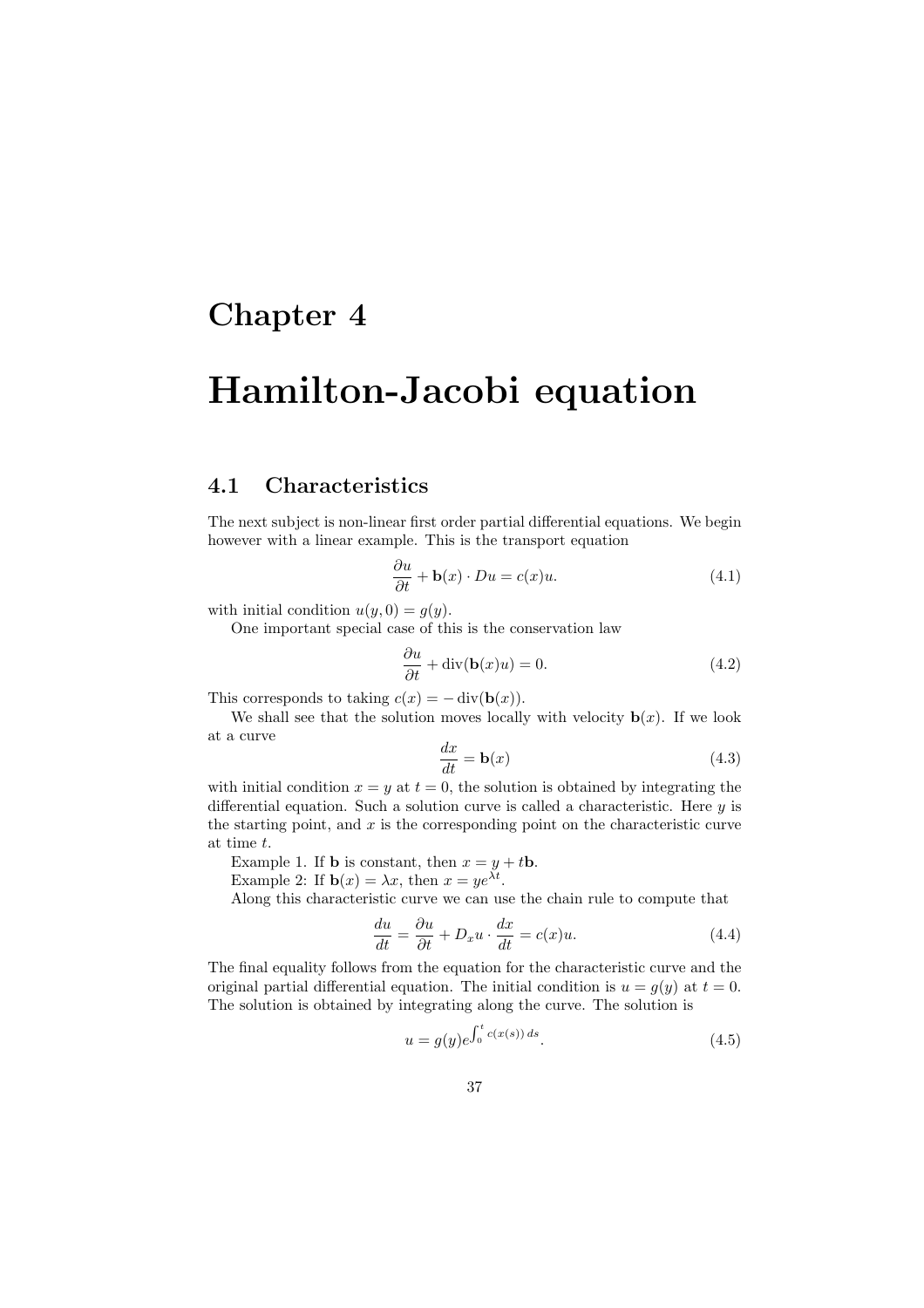To find the solution  $u(x, t)$  of the original partial differential equation, solve for  $y$  in terms of  $x$  and  $t$ .

Example 1. For the conservation law with b constant the solution is

$$
u(x,t) = g(x - \mathbf{b}t). \tag{4.6}
$$

This describes translational motion at velocity b.

Example 2. For the conservation law with  $\mathbf{b}(x) = \lambda x$  the source is  $-\lambda \operatorname{div}(x)u =$  $-n\lambda u$ , and the solution is

$$
u(x,t) = g(xe^{-\lambda t})e^{-n\lambda t}.
$$
\n(4.7)

This describes a sort of explosion that spreads everything out.

For the conservation law the integral over space is independent of time. We can see this directly from the partial differential equation. Apply the divergence theorem in the form

$$
\frac{d}{dt} \int_{V} u \, dx + \int_{\partial V} u \mathbf{b}(x) \cdot \nu \, dS = 0. \tag{4.8}
$$

If we take the limit as V approaches  $\mathbb{R}^n$ , and if u approaches zero sufficiently rapidly as  $x$  goes to infinity, then the integral of  $u$  over space is constant. This says that u is some kind of a density, a conserved quantity.

If the solution is given by the method of characteristics, one can also check the conservation law by direct calculation. The solution obtained by integration is  $rt$ 

$$
u(x,t) = g(y) \exp(-\int_0^t \operatorname{div}(\mathbf{b}(x(s))) ds), \tag{4.9}
$$

where the characteristic curve has  $x(0) = y$  and  $x(t) = x$ . It works out that the exponential factor is just the Jacobian determinant  $\det(D_x y)$ . Therefore the integral of  $u(x, t)$  with respect to x is the same as the integral of  $g(y)$  with respect to  $y$ .

These considerations give the following interpretation of the conservation law. There is a river flowing steadily along with velocity field  $\mathbf{b}(x)$ . A substance is placed in the river with initial density  $u(y, 0) = g(y)$ . Then  $u(x, t)$ is a description of density at later times, when the substance is carried along passively in the river.

We can also look at the transport equation with a source:

$$
\frac{\partial u}{\partial t} + \text{div}(\mathbf{b}(x)u) = c(x)u + f(x, t). \tag{4.10}
$$

This is solved with the same characteristic curve  $dx/dt = \mathbf{b}(x)$ . However now  $du/dt = c(x)u + f(x, t)$  along the curve.

Example 1. For the conservation law with b is constant the solution is

$$
u(x,t) = g(y - \mathbf{b}t) + \int_0^t f(y - \mathbf{b}(t - s), s) ds.
$$
 (4.11)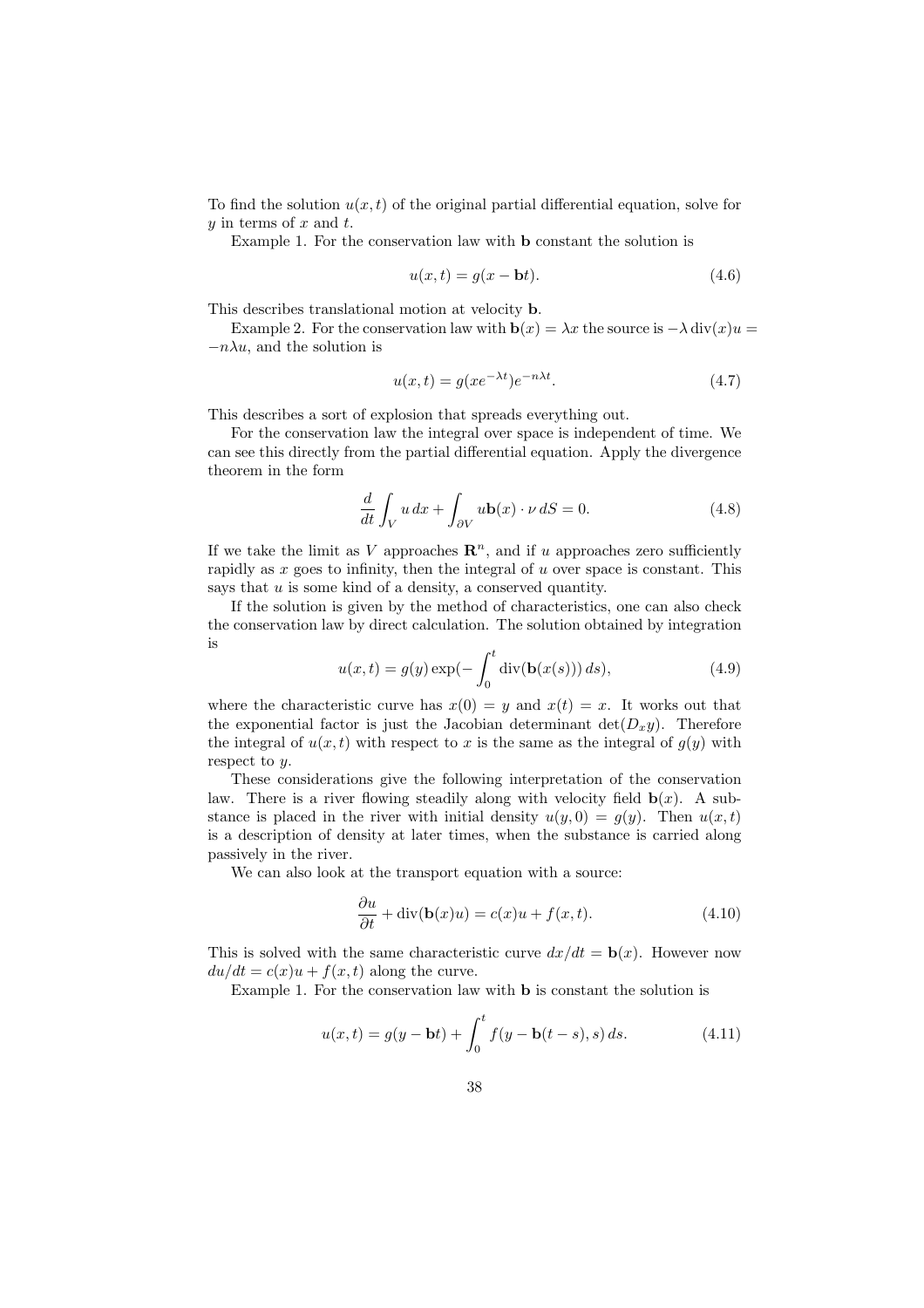Example 2. For the conservation law with  $\mathbf{b}(x) = \lambda x$  the solution is

$$
u(x,t) = e^{-n\lambda t}g(xe^{-\lambda t}) + \int_0^t e^{-n\lambda(t-s)}f(xe^{-\lambda(t-s)},s) ds.
$$
 (4.12)

#### 4.2 Hamiltonian-Jacobi equations

A Hamilton-Jacobi equation (the special kind we are considering) is given by a function H from  $\mathbb{R}^n$  to  $\mathbb{R}$ . The equation is

$$
\frac{\partial u}{\partial t} + H(Du) = 0.
$$
\n(4.13)

The initial condition is  $u(x, 0) = q(x)$ .

Again this may be solved by the method of characteristics. We need first to guess what the characteristic equations could be. If we expand  $H(p)$  around some point p, we obtain  $H(p_1) = H(p) + D_p H(p) \cdot (p_1 - p)$  plus higher order terms. Thus we can think of the equation as looking locally like the linear equation

$$
\frac{\partial u}{\partial t} + D_p H(p) \cdot Du = p \cdot D_p H(p) - H(p). \tag{4.14}
$$

This suggests that the velocity of the characteristic curve should be the quantity  $D_pH(p)$ . Furthermore, it suggests that the rate of change of the solution along the characteristic curve should be  $p \cdot D_p H(p) - H(p)$ . Of course we want to rig the situation so that the value of  $p$  is actually  $Du$ . It is not hard to compute that the derivative of  $Du$  along the characteristic curve is zero, so the way to get this is to take  $p$  equal to the initial value of  $Du$  on the characteristic curve.

For given  $p$  define the corresponding velocity of propagation to be

$$
q = D_p H(p) \tag{4.15}
$$

The first equation for the characteristic curve is

$$
\frac{dx}{dt} = q \tag{4.16}
$$

with the initial condition  $x = y$  when  $t = 0$ . The other equation for the characteristic curve is

$$
\frac{dp}{dt} = 0\tag{4.17}
$$

with the initial condition that  $p = Dg(y)$  when  $t = 0$ . This coupled system of equations has solutions

$$
x = y + qt \tag{4.18}
$$

and

$$
p = Dg(y). \tag{4.19}
$$

There may be a problem in determining  $y$  as a function of given x and t.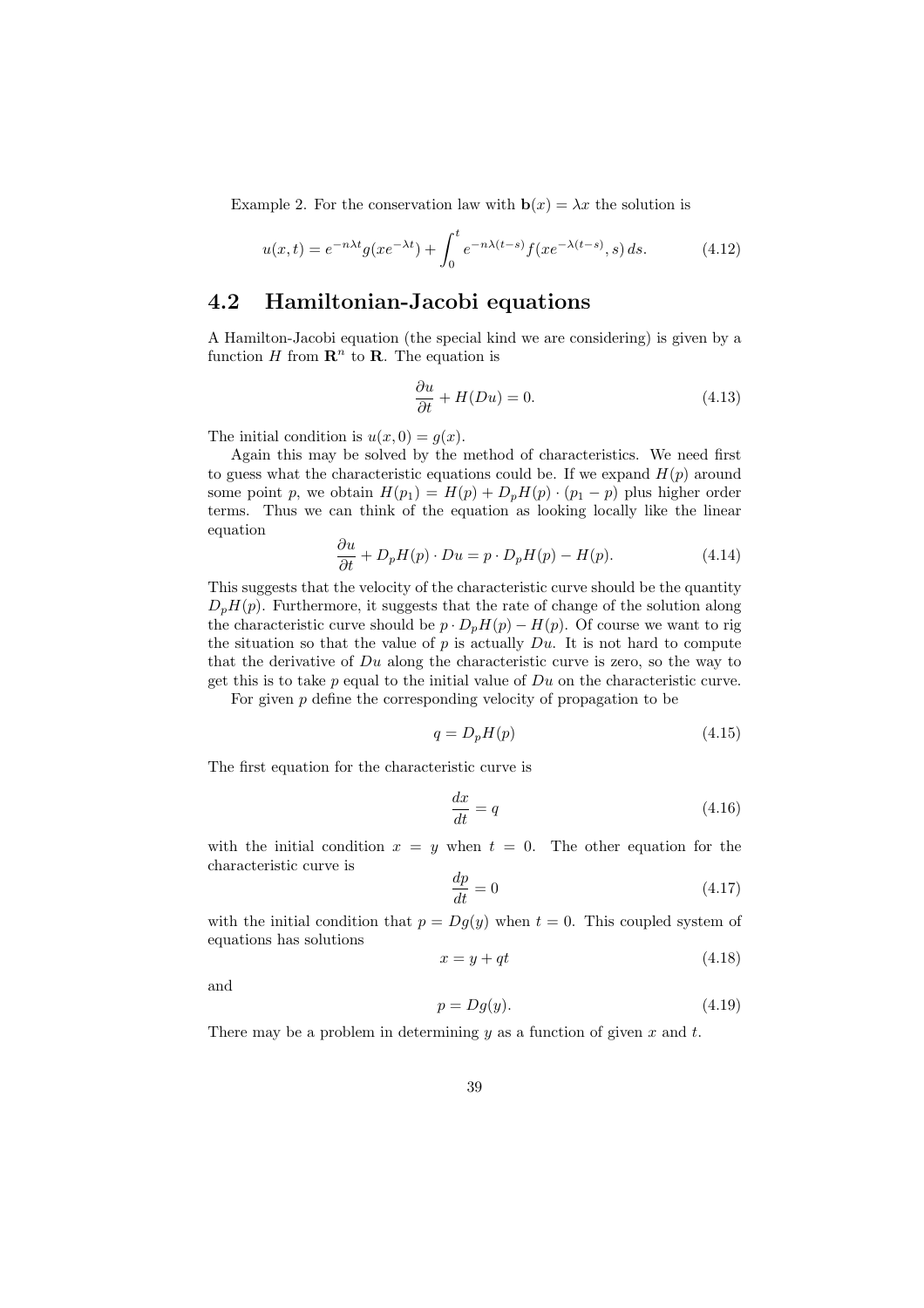Define

$$
L(q) = p \cdot q - H(p) \tag{4.20}
$$

The evolution of  $u$  along this curve is given by

$$
\frac{du}{dt} = L(q) \tag{4.21}
$$

with initial condition  $u = g(y)$  when  $t = 0$ . This has solution

$$
u = g(y) + tL(q). \t\t(4.22)
$$

It is not immediately clear that the solution of these equations is also a solution of the original partial differential equation. To prove this, we need a lemma.

**Lemma 4.1** Let  $x = y + qt$  with  $q = D_pH(p)$  and  $p = Dg(y)$ , and assume that this defines y locally as a smooth function of x. Let  $u(x,t) = g(y) + tL(q)$ , where  $L(q) = p \cdot q - H(p)$ . Then

$$
Du = p.\t\t(4.23)
$$

Proof: We compute

$$
D_x u = p D_x y + t [p D_x q + q D_x p - D_x H(p)].
$$
\n(4.24)

We insert

$$
D_x y = I - t D_x q \tag{4.25}
$$

and

$$
D_x H(p) = q D_x p. \tag{4.26}
$$

This gives the result.

**Theorem 4.1** Let  $x = y + qt$  with  $q = D_pH(p)$  and  $p = Dg(y)$ , and assume that this defines y locally as a smooth function of x. Let  $u(x,t) = g(y) + tL(q)$ , where  $L(q) = p \cdot q - H(p)$ . Then

$$
\frac{\partial u}{\partial t} + H(Du) = 0.
$$
\n(4.27)

Proof: Compute the derivative of  $u$  along the characteristic curve by the chain rule:

$$
\frac{du}{dt} = \frac{\partial u}{\partial t} + Du \cdot \frac{dx}{dt} = \frac{\partial u}{\partial t} + p \cdot q,\tag{4.28}
$$

by the lemma. On the other hand,

$$
\frac{du}{dt} = L(q) = p \cdot q - H(p) = p \cdot q - H(Du),\tag{4.29}
$$

again by the lemma. If we compare these two results, we get the theorem.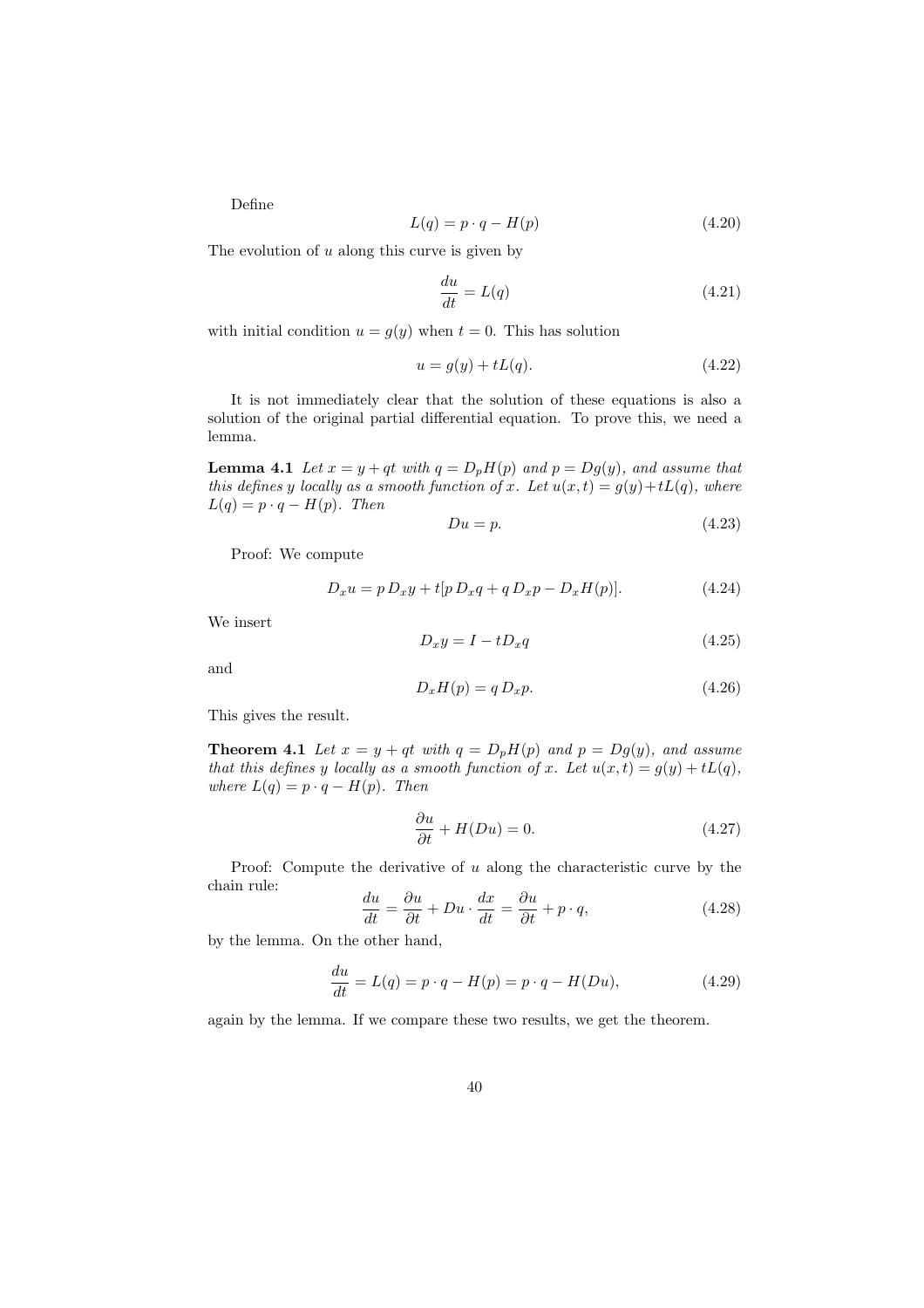Example: Our standard example will be the differential equation

$$
\frac{\partial u}{\partial t} + \frac{1}{2m} |Du|^2 = 0.
$$
\n(4.30)

Here  $m > 0$  is a constant. The equation describes the erosion of a surface, where the erosion rate is proportion to the square of the size of the gradient. Steep slopes erode faster.

This example is the choice  $H(p) = p^2/(2m)$ . Thus the characteristic velocity is  $q = p/m$  and the characteristic curve is  $x = y + (1/m)Dq(y)t$ . Thus the erosion is along the upward gradient of the initial condition. Furthermore,  $L(q) = p^2/(2m) = mq^2/2$ , and so the solution is  $u(x,t) = g(y)+t|Dg(y)|^2/(2m)$ . This says that the effect of an initial steep gradient is felt on the higher slopes.

When can we solve for y as a function of  $x$ ? The implicit function theorem indicates that this can break down when  $x$  no longer depends on  $y$ , that is, the Jacobian of x with respect to y is singular. This is when the Jacobian of y with respect to  $x$  blows up. This Jacobian satisfies

$$
I = J + (1/m)D^{2}g(y)Jt
$$
\n(4.31)

Thus we should be in good shape as long as  $I + (1/m)D^2g(y)t$  is invertible. This is certainly true when the Hessian  $D^2g(y)$  is positive definite. So we can be optimistic when we are in a valley with steeper and steeper sides.

Here is an example. Let  $g(y) = (1/2)cy^2$  with  $c > 0$ . Then the equation for the characteristic curve is  $x = y + (ct/m)y$ . This can be solved for y; we get  $y = x/(1 + ct/m)$ . Thus the solution is  $u(x,t) = (1/2)c[1 + ct/m]y^2$  $(1/2)cx^2/[1 + ct/m]$ . This shows the effect of steady erosion. Eventually the valley flattens out.

However if we are in a situation where the higher slopes level off or form a peak, then there can be big trouble. There can be two different values of  $y$  with  $x = y + (1/m)Dq(y)t$ . Which one can we choose?

#### 4.3 The Hopf-Lax solution

Let us return to the general situation. We assume that  $H(p)$  is a convex function of p. For simplicity, we assume even that  $H(p)$  is uniformly convex. This means that there is a constant  $\theta > 0$  such that for each p the Hessian  $D_p^2 H(p)$ is bounded below by  $\theta$ . Since for each p the Hessian is a symmetric matrix, this makes sense as a statement about quadratic forms or, equivalently, about eigenvalues. Each eigenvalue is strictly positive, in fact each eigenvalue is bounded below by  $\theta$ .

We also assume that the equation

$$
q = D_p H(p) \tag{4.32}
$$

can be solved for  $p$  as a function of  $q$ . Then we can define the function

$$
L(q) = p \cdot q - H(p) \tag{4.33}
$$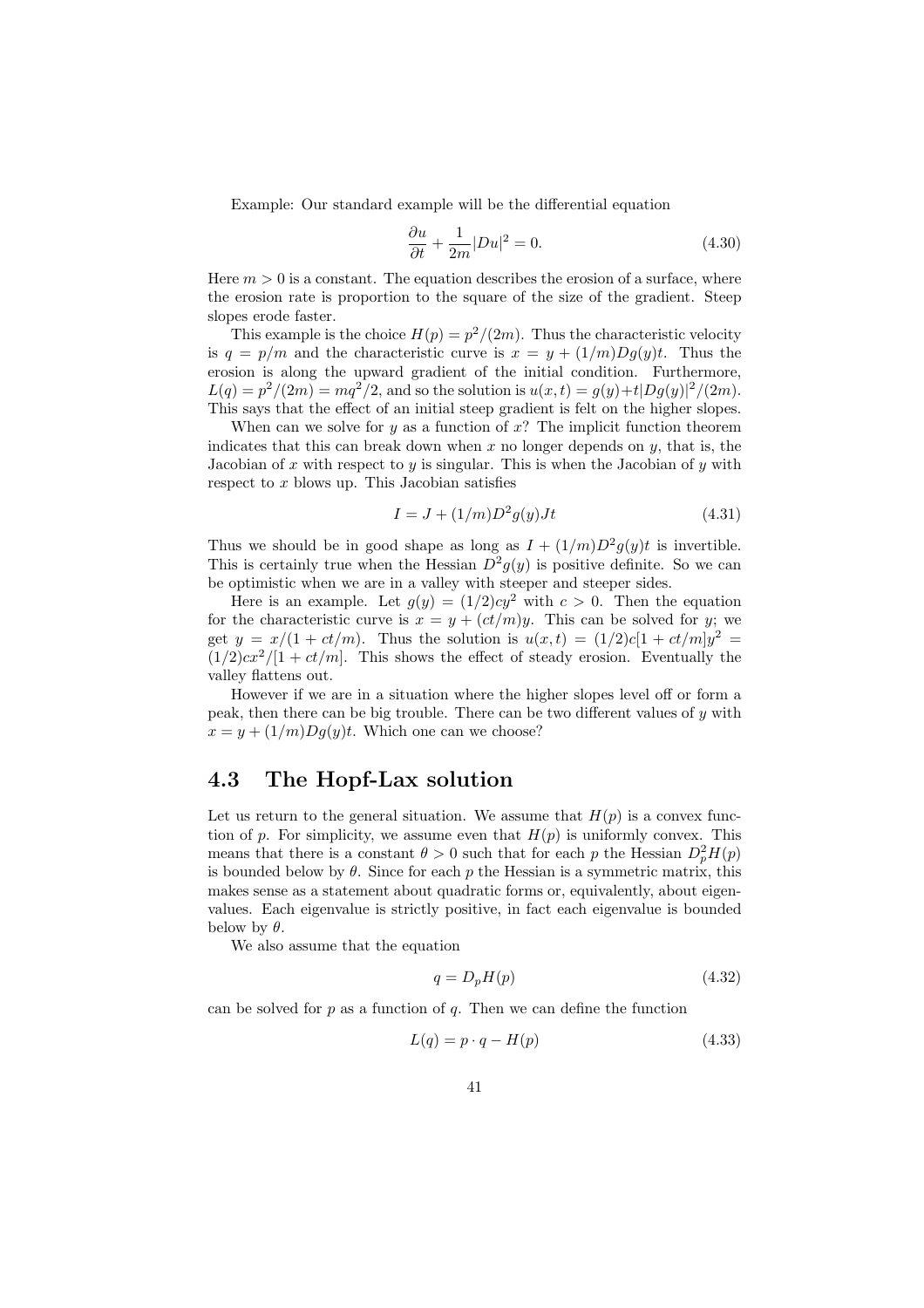Then it is easy to see that

$$
p = D_q L(q),\tag{4.34}
$$

so the relation between  $H(p)$  and  $L(q)$  is symmetric. We can compute the Hessian  $D_q^2L(q)$  and see that it is the inverse of the Hessian  $D_p^2H(p)$ . Therefore the eigenvalues of  $D_q^2L(q)$  are the reciprocals of the eigenvalues of  $D_p^2H(p)$ . Thus the eigenvalues of  $D_q^2L(q)$  are also strictly positive. Furthermore, for all q they are bounded above by the constant  $1/\theta$ .

Example: In the example above, the Hessian  $D_p^2 H(p)$  is  $1/m$  times the identity matrix, while the Hessian  $D_q^2L(q)$  is m times the identity matrix.

The Hopf-Lax formula is a proposal for a solution of the Hamilton-Jacobi equation that works even when the method of characteristics gives an ambiguous solution or no solution at all.

We want to define a more general solution for which

$$
u(x,t) = g(y) + tL(q),
$$
\n(4.35)

where

$$
x = y + tq. \tag{4.36}
$$

The idea is to eliminate  $q$  from this system of equations. This makes the solution depend only on y. The Hopf-Lax formula says to take the y in  $\mathbb{R}^n$  for which the solution is minimal:

$$
u(x,t) = \min_{y} [g(y) + tL(\frac{x-y}{t})].
$$
\n(4.37)

This formula makes sense even if there are points at which  $g$  is not differentiable.

The power of the Hopf-Lax formula is that it makes sense in a very general situation when the Hamilton-Jacobi equation is ambiguous. However it is related to the Hamilton-Jacobi equation in the following sense.

**Theorem 4.2** Let  $u(x, t)$  be given by the Hopf-Lax formula. Assume that the minimum is assumed at a point where the derivative is zero. Assume furthermore that this minimum is unique. Then the solution satisfies the Hamilton-Jacobi equation.

Proof: The condition that the derivative is zero is that

$$
D_y g(y) = D_q L(\frac{x-y}{t}).
$$
\n(4.38)

Let  $y$  be the point where the derivative is zero. By the assumption that the minimum is unique, this defines y locally as a smooth function of  $x$  and  $t$ . Define q by requiring that  $x = y + qt$ . Define  $p = D_qL(q)$ . Then the condition that the derivative is zero is that  $p = Dg(y)$ . Furthermore,  $u = g(y) + tL(q)$ . So this is one of the solutions given by the method of characteristics, with a particular choice of y.

Remark 1. In general there will be *n* dimensional surfaces in the  $n + 1$ dimensional space-time where the Hamilton-Jacobi equation is not satisfied by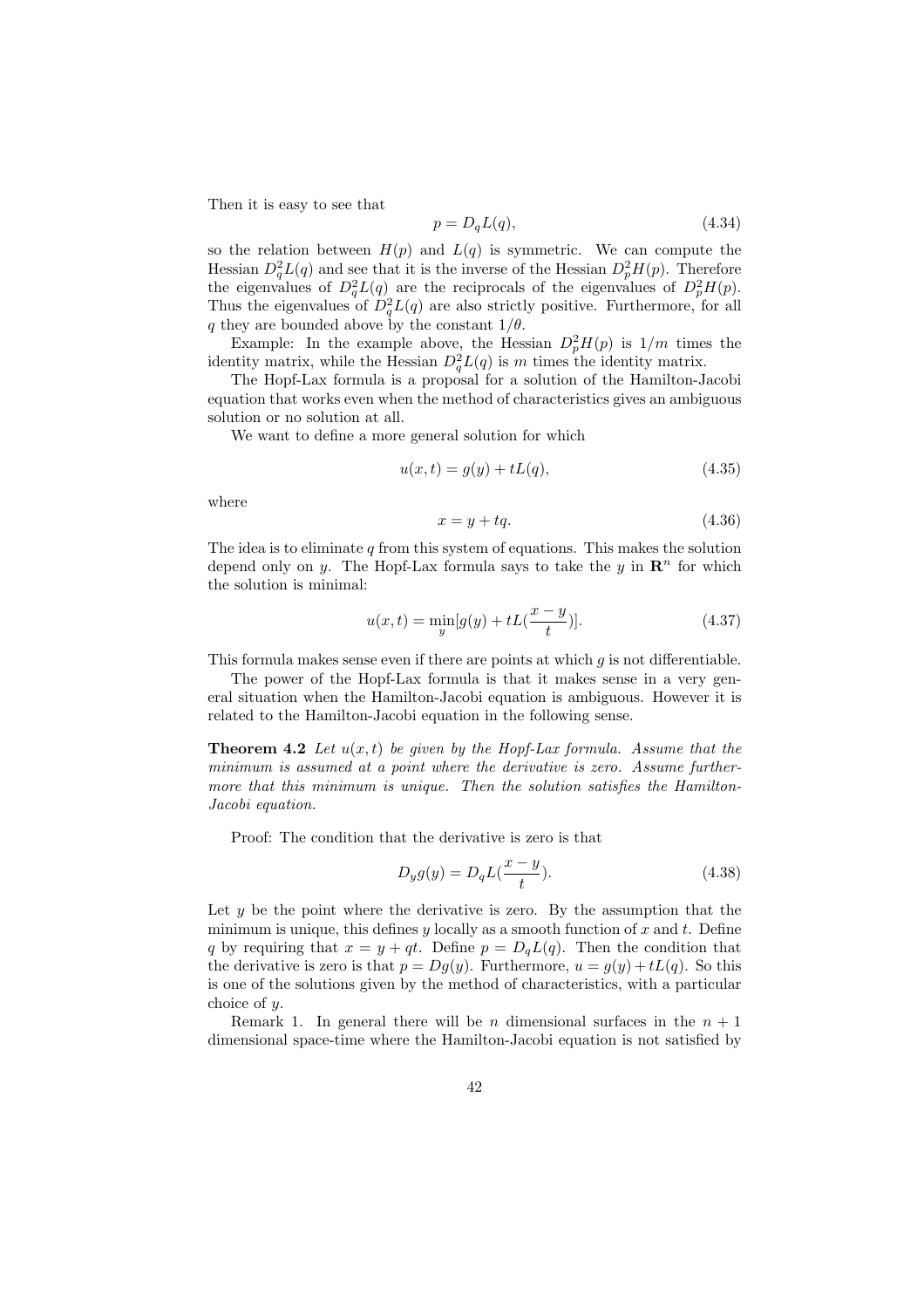the Hopf-Lax formula. The reason is that there will be distinct points  $y_a$  and  $y_b$  where the minimum is assumed. The value  $u(x,t) = g(y_a) = g(y_b)$  will be the same, but there can be a jump between the values  $Dg(y_a) \neq Dg(y_b)$ . So there is no reason to expect the gradient  $D_xu(x, t)$  to be defined at such points x and t.

Remark 2. This shows that it is natural to take initial conditions for the Hamiltonian-Jacobi equation that have  $Dg$  not defined on some  $n-1$  dimensional surface in  $\mathbb{R}^n$ . In this case the Hopf-Lax solution may arise from a minimum point  $y$  where the derivative does not exist.

These remarks indicate that the Hopf-Lax formula provides only a weak solution of the Hamiltonian-Jacobi equation, that is, a solution that is valid at most points in space-time but not at all points.

Example: In the model of erosion, the Hopf-Lax solution is

$$
u(x,t) = \min_{y} [g(y) + \frac{m}{2} \frac{(x-y)^2}{t})].
$$
\n(4.39)

For each  $y$  the function in brackets is a parabola. The solution is thus a minimum of a family of parabolas parameterized by y.

Let us take the initial condition  $g(y) = (1/2)cy^2$  for  $|y| \le a$  and  $g(y) =$  $(1/2)ca<sup>2</sup>$  for  $|y| \ge a$ . This is a valley formed in the middle of a plain. The equation for the characteristics is  $x = y + (ct/m)y$  for  $|y| \le a$  and  $x = y$  for  $|y| \ge a$ . Clearly there is an ambiguity about what y goes with a given x.

This ambiguity is resolved by the Hopf-Lax solution. The function to be minimized is  $g(y) + m(x - y)^2/(2t)$ . The minimum occurs either where  $x =$  $[1+ct/m]y$  or where  $x=y$ . It occurs at the first point when  $x^2/[1+ct/m] < a^2$ . Then the solution is  $u(x,t) = (1/2)cx^2/[1+ct/m]$ . If |x| is larger than this value, it occurs at the second point, and the solution is  $u(x,t) = (1/2)ca^2$ . This shows that the valley eats into the plain at a linear rate.

#### 4.4 Weak solutions

We have seen that even if the initial conditions are smooth, it may be that the characteristic curves will cross. This can happen when the initial condition is not convex. In this case the Hopf-Lax solution will have slope discontinuities. Thus there will be surfaces in space-time for which the original partial differential equation is not satisfied. However once this is admitted, then it is no longer clear that the partial differential equation and the initial condition determine the solution.

Example: Take the model of erosion

$$
\frac{\partial u}{\partial t} + \frac{1}{2m} |Du|^2 = 0.
$$
\n(4.40)

Let  $u(x,t) = |x| - t/(2m)$  for  $|x| \le t/(2m)$  and  $u(x,t) = 0$  otherwise. This describes the spontaneous formation of a valley. The partial differential equation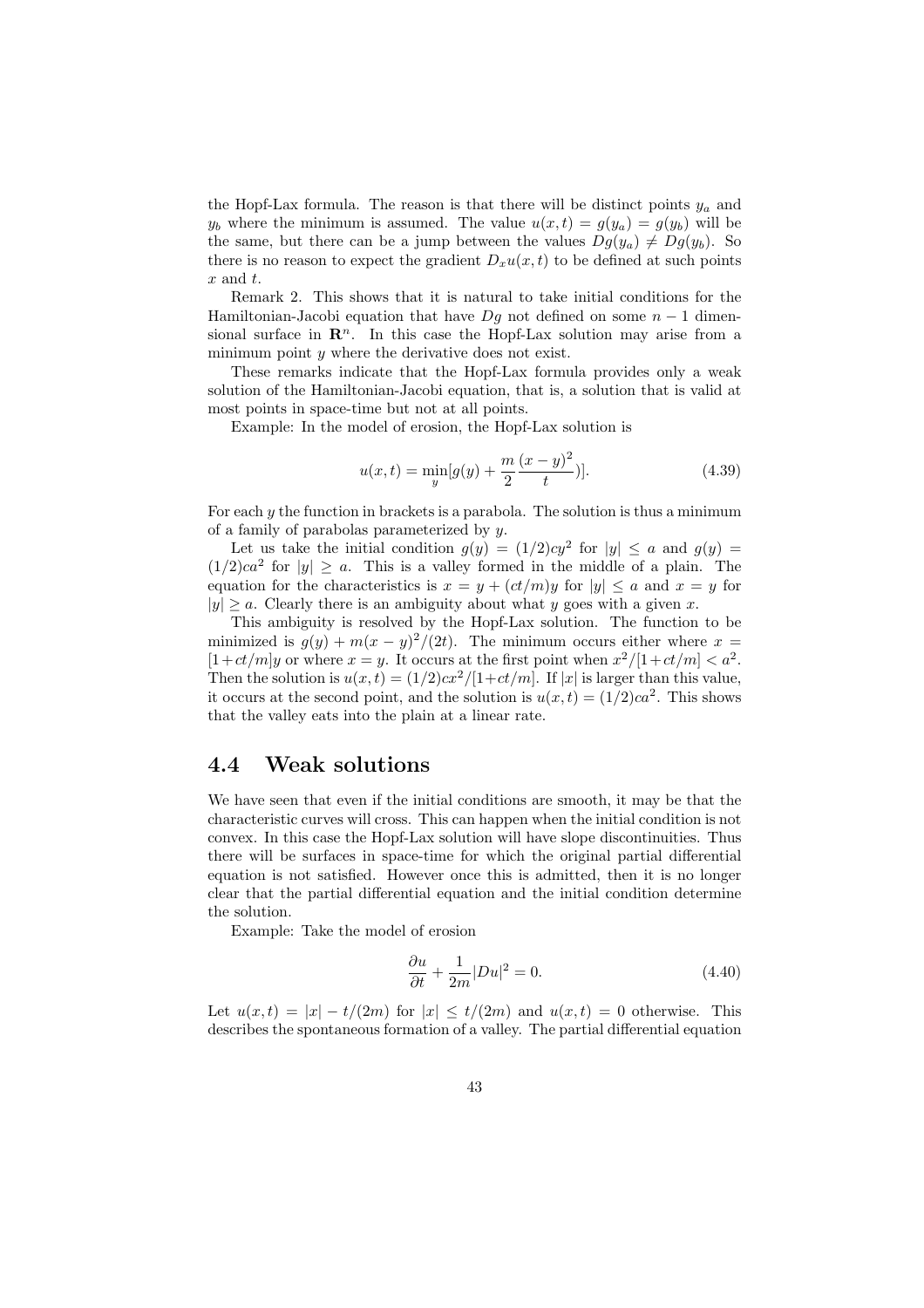is satisfied everywhere except on the cone (expanding sphere)  $|x| = t/(2m)$ . Furthermore, it is zero at  $t = 0$ . However this solution is clearly not meaningful.

The paradox is that the mere fact of being a solution of the Hamiltonian-Jacobi equation at most points is not enough. The solutions given by the Hopf-Lax method must have some extra property. The property is roughly that the second derivative  $D^2u$  must be bounded above by a constant. That is, a sharp peak pointing down is forbidden. However there is nothing ruling out a sharp peak pointing upward, and these are indeed produced by the Hopf-Lax solution. We shall see that the precise condition is that the solution  $u(x, t)$  be semiconcave as a function of x.

The condition that a function  $f$  is semiconcave is that there is a constant  $C$ such that for each point  $x$  and unit vector  $z$  the second differences

$$
\frac{f(x+az) - 2f(x) + f(x - az)}{a^2} \le C.
$$
\n(4.41)

Note that the limit as  $a$  tends to zero of the left hand side would be the derivative  $z \cdot D^2 f(x)z$ , if the limit existed. (The terminology semiconcave is perhaps confusing; the condition is really that the function not be excessively convex.)

When the limit exists, the situation is simple. The condition that  $z$ .  $D^2 f(x)z \leq C$  for unit vectors z is enough to imply that f is semiconcave. This follows from a Taylor expansion of  $f(x \pm az)$  with second order remainder.

**Lemma 4.2** Let  $f_y$  be a family of semiconcave functions with constant C for y running through a parameter set. Assume that for each x the minimum  $m(x) =$  $\min_{y} f_y(x)$  exists. Then the function  $m = \min_{y} f_y$  is also semiconcave with constant C.

Proof: Fix x. For this x, there exists y such that  $m(x) = f_y(x)$ . Thus

$$
m(x + az) - 2m(x) + m(x - az) = m(x + az) - 2f_y(x) + m(a - az). \quad (4.42)
$$

Furthermore, for this y and all x' we have  $m(x') \leq f_y(x')$ . So this in turn is bounded by

$$
f_y(x + az) - 2f_y(x) + f_y(x + az) \le Ca^2.
$$
 (4.43)

**Theorem 4.3** The Hopf-Lax formula defines a function  $u(x, t)$  that is semiconcave as a function of x for all  $t > 0$ .

Proof: The uniform convexity assumption on  $H(p)$  implies that the  $D^2L(q)$ is bounded above by a constant independent of q. Thus  $L(q)$  is semiconcave with some constant C. It follows that for each y the function  $g(y) + tL(\frac{x-y}{t})$  is semi-concave with constant  $C/t$ . Since the Hopf-Lax solution is

$$
u(x,t) = \min_{y} [g(y) + tL(\frac{x-y}{t})],
$$
\n(4.44)

it follows that the same is true for  $u(x, t)$ .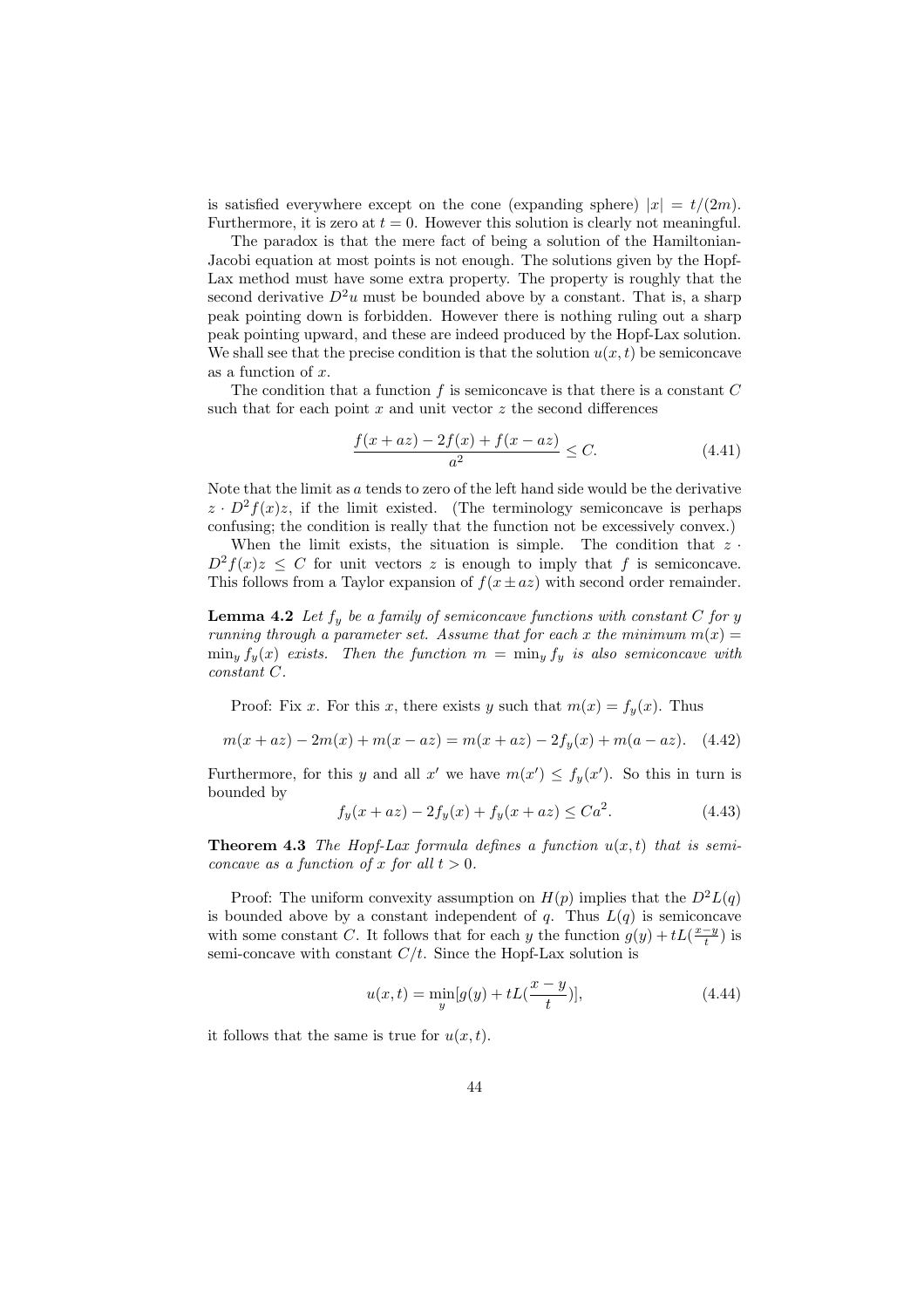Example: Take the erosion problem with  $H(p) = p^2/(2m)$  with initial condition  $g(y) = c|y|$ . Here  $m > 0$  and  $c > 0$  and  $L(q) = (m/2)q^2$ . This is an artificially created valley with a sharp bottom. The initial condition is not smooth, and in fact it is not even semiconcave. The characteristic velocity for the characteristic starting at y is  $(c/m)y/|y|$ . The characteristic starting at y is  $x = y + (ct/m) y/|y|$ . The solution for y in terms of x is  $y = x - (ct/m) x/|x|$ . This does not work for the region of space time with  $|x| < ct/m$ , which is not even reached by characteristics. However the Hopf-Lax solution still makes sense. The minimum of  $c|y| + (m/2)(y - x)^2/t$  occurs for y belonging to a characteristic or for  $y = 0$ . The corresponding values are  $c|x| - c^2t/(2m)$  and  $(m/2)x^2/t$ . The former is the minimum for  $|x| \ge ct$  and the latter is the minimum for  $|x| \le ct$ . The sharp valley bottom is smoothed out by the erosion process. The resulting profile is semiconcave for  $t > 0$ .

The general discussion of this section shows that the Hopf-Lax formula defines a weak solution of the Hamilton-Jacobi equation that is semiconcave. Evans gives a converse to this result. It says that a weak solution of the Hamilton-Jacobi equation that is semiconcave must be the Hopf-Lax solution.

### 4.5 The Hopf-Cole transformation for the quadratic Hamilton-Jacobi equation

If we take a solution  $v > 0$  of the heat equation

$$
\frac{\partial v}{\partial t} = \frac{1}{2}\sigma^2 \triangle v \tag{4.45}
$$

and make the change of variables

$$
v = \exp(-\frac{1}{m\sigma^2}u),\tag{4.46}
$$

then we obtain the viscous quadratic Hamilton-Jacobi equation

$$
\frac{\partial u}{\partial t} + \frac{1}{2m} |Du|^2 = \frac{1}{2} \sigma^2 \triangle u. \tag{4.47}
$$

This is called the Hopf-Cole transformation.

The viscous equation describes the erosion process, but now there is an extra term that says that valleys erode slower, while peaks erode particularly rapidly.

We can solve this equation by reducing it to the heat equation. The result is that

$$
u(x,t) = -m\sigma^2 \log(v(x,t)),\tag{4.48}
$$

where

$$
v(x,t) = \int (2\pi\sigma^2 t)^{-\frac{n}{2}} \exp(-\frac{(x-y)^2}{2\sigma^2 t}) \exp(-\frac{g(y)}{m\sigma^2}) dy.
$$
 (4.49)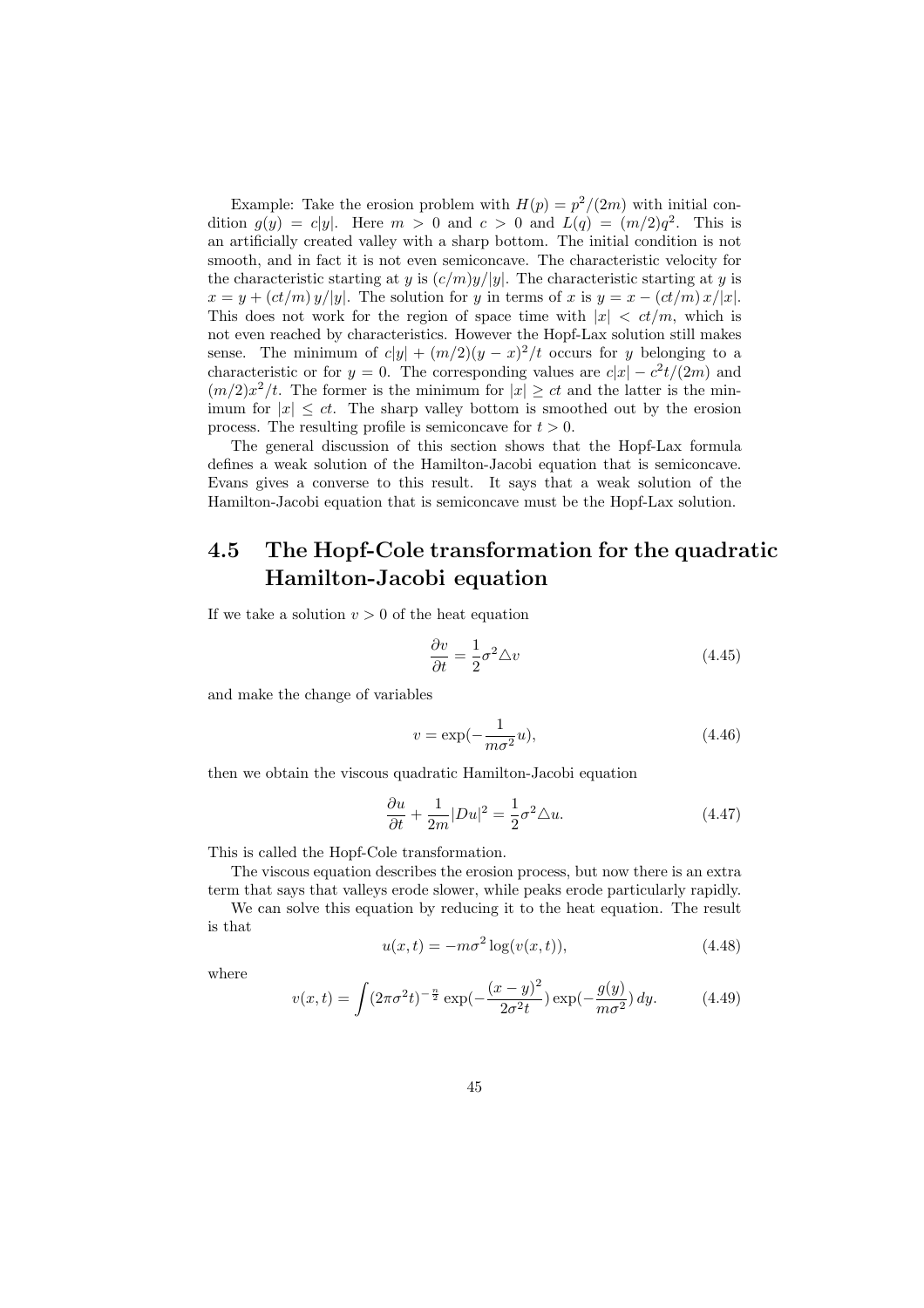The interesting thing is that we may take the limit as  $\sigma^2$  tends to zero. This is a simple application of Laplace's method. Fix  $x$  and  $t$ . Assume that there is only one point  $y_{x,t}$  for which

$$
K(x, y, t) = \frac{(x - y)^2}{2t} + \frac{g(y)}{m}
$$
\n(4.50)

is minimal. Then by Laplace's method

$$
-\sigma^2 \log(v(x,t)) \to K(x, y_{x,t}, t)
$$
\n(4.51)

as  $\sigma^2 \to 0$ . Notice that since  $\sigma^2 \log(\sigma^2) \to 0$  in this limit, the prefactors involving powers of  $\sigma^2$  give no contribution. This is the same thing as saying that the solution in the limit  $\sigma^2 \to 0$  is

$$
u(x,t) = mK(x, y_{x,t}, t) = \frac{m(x - y_{x,t})^2}{2t} + g(y_{x,t})
$$
\n(4.52)

where  $y$  is minimal. This result is indeed the Hopf-Lax solution.

#### 4.6 Laplace's method

Here we give the lowest order estimates for the asymptotics of an integral with a parameter  $\beta$  with an integrand exp( $-\beta h(y)$ ). We review the theory without giving full proofs.

Theorem 4.4 Assume that h is a continuous function that is bounded below and that grows at least as fast as a linear function near infinity. Suppose that there is a unique point  $y_0$  at which  $h(y)$  has a minimum. Let

$$
Z(\beta) = \int \exp(-\beta h(y)) dy.
$$
 (4.53)

and consider the probability density

$$
\frac{1}{Z(\beta)} \exp(-\beta h(y)).
$$
\n(4.54)

Let f be a continuous function whose magnitude grows no faster than a polynomial. Let

$$
E_{\beta}(f) = \frac{1}{Z(\beta)} \int f(y) \exp(-\beta h(y)) dy
$$
 (4.55)

be the expectation of f with respect to this probability density. Then

$$
E_{\beta}(f) \to f(y_0) \tag{4.56}
$$

as  $\beta \to \infty$ .

Proof: As  $\beta \to \infty$  the probability density becomes more and more concentrated near the point  $y_0$ .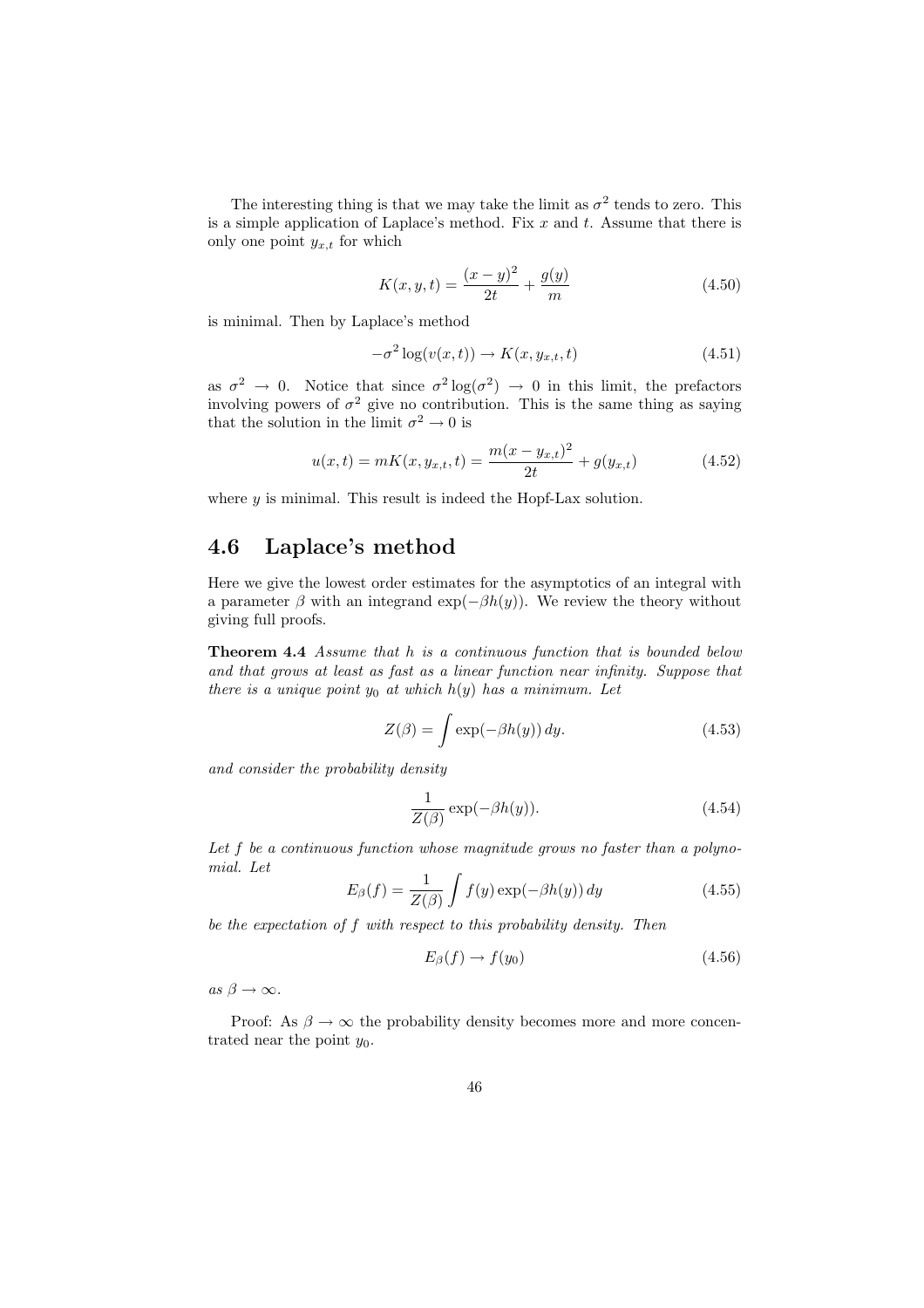Theorem 4.5 Assume that h is a continuous function that is bounded below and that grows at least as fast as a linear function near infinity. Suppose that there is a unique point  $y_0$  at which  $h(y)$  has a minimum. Let

$$
Z(\beta) = \int \exp(-\beta h(y)) dy.
$$
 (4.57)

Then

$$
-\frac{1}{\beta}\log Z(\beta) \to h(y_0) \tag{4.58}
$$

as  $\beta \rightarrow \infty$ .

Proof: Since  $-\log Z(\beta)$  and  $\beta$  are both going to infinity, by l'Hospital's rule the limit is the same as the limit of

$$
-\frac{d}{d\beta}\log(Z(\beta)) = E_{\beta}(h). \tag{4.59}
$$

Apply the previous theorem.

Sometimes the result of this last theorem is written in the form

$$
Z(\beta) \sim \exp(-\beta h(y_0))\tag{4.60}
$$

as  $\beta \to 0$ . What this means is what the theorem states:

$$
-\lim_{\beta \to \infty} \frac{1}{\beta} \log(Z(\beta)) = h(y_0). \tag{4.61}
$$

It is perhaps surprising that the result does not depend on any other details of the integration. However taking the logarithm washes out a lot of details.

Remark: The notation in this section is that of statistical mechanics. In that subject h is the energy function and  $\beta$  is the reciprocal of the temperature. The probability density is called the Gibbs density. The first result says that the expectation of f at zero temperature comes from the state with minimum energy. The quantity  $F(\beta) = -\log(Z(\beta))/\beta$  is called the free energy. This definition is more intuitive if one writes it in the form

$$
\exp(-\beta F(\beta)) = \int \exp(-\beta h(y)) dy, \qquad (4.62)
$$

because it exhibits the relation of the free energy to an integral involving the energy. The second result says that the free energy at zero temperature is the minimum energy.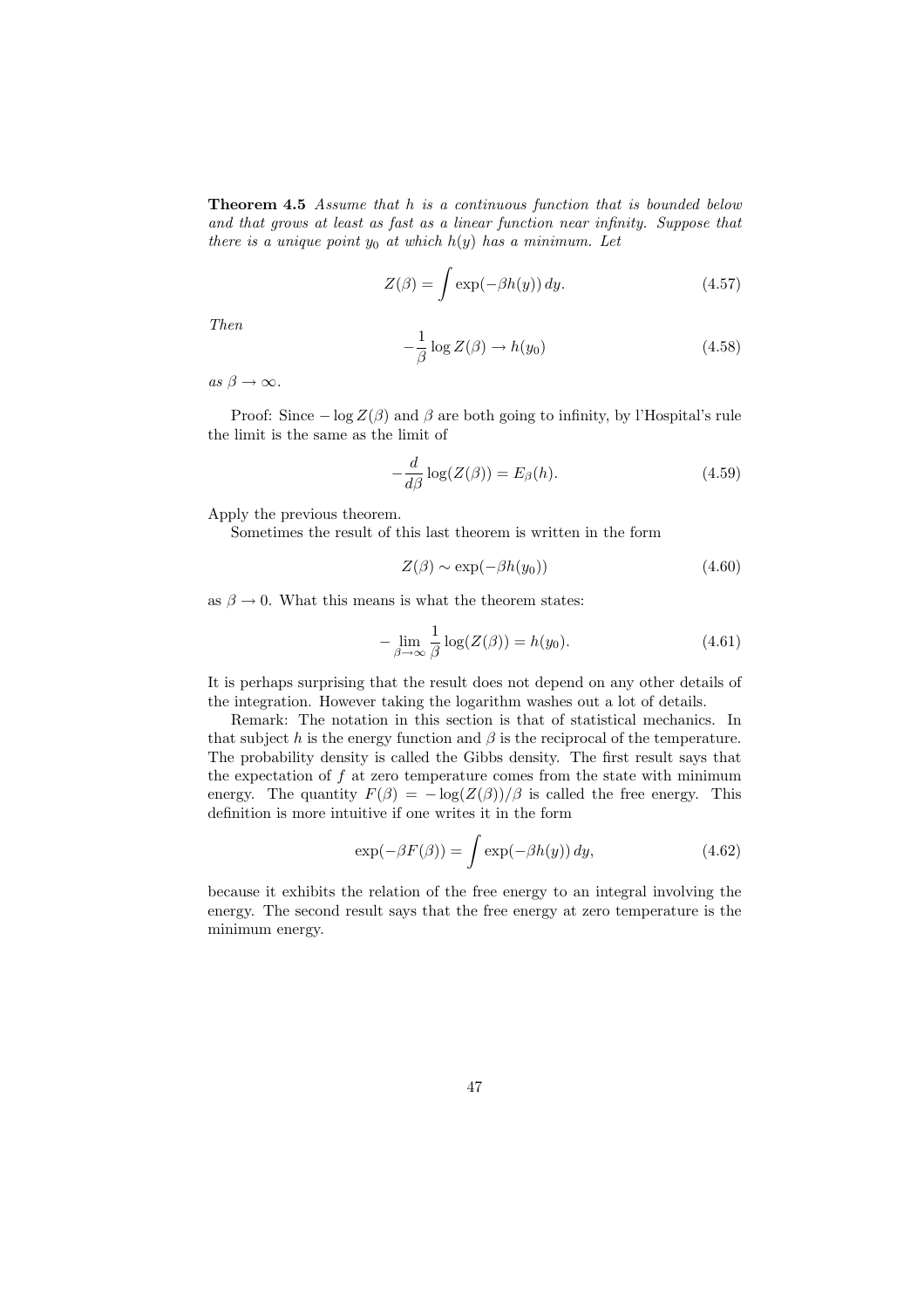## Chapter 5

# Conservation laws

#### 5.1 Scalar conservation laws

A conservation law (again a special kind) is given by a function  $\bf{F}$  from  $\bf{R}$  to  $\mathbf{R}^n$ . The equation is

$$
\frac{\partial u}{\partial t} + \text{div } \mathbf{F}(u) = 0. \tag{5.1}
$$

The initial condition is  $u(x, 0) = g(x)$ . This equation may also be written in the form

$$
\frac{\partial u}{\partial t} + \mathbf{F}'(u) \cdot Du = 0.
$$
 (5.2)

Thus it is quasi-linear; the derivatives of u occur only to the first power.

This may also be solved by the method of characteristics. The characteristic curves depend on the solution. The curve is the solution of

$$
\frac{dx}{dt} = \mathbf{F}'(u),\tag{5.3}
$$

with initial condition  $x = y$  when  $t = 0$ . The solution is  $x = y + \mathbf{F}'(u)t$ . It is to be obtained by solving the equation  $x = y + \mathbf{F}'(g(y))t$  for y as a function of x and t. This is an implicit equation, so there might be a problem with finding a unique solution.

Along the solution curve the solution satisfies

$$
\frac{du}{dt} = 0.\t\t(5.4)
$$

with initial condition  $u = g(y)$  at  $t = 0$ . Thus it is constant with this value along the curve. The solution is thus obtained by finding the y for the start of the characteristic curve that arrives at x, t and using  $u = g(y)$ .

The solution could also be obtained equivalently by solving the equation  $u = g(x - \mathbf{F}'(u)t)$  for u as a function of x and t. This is also an implicit equation, so again there can be difficulties in finding a global solution.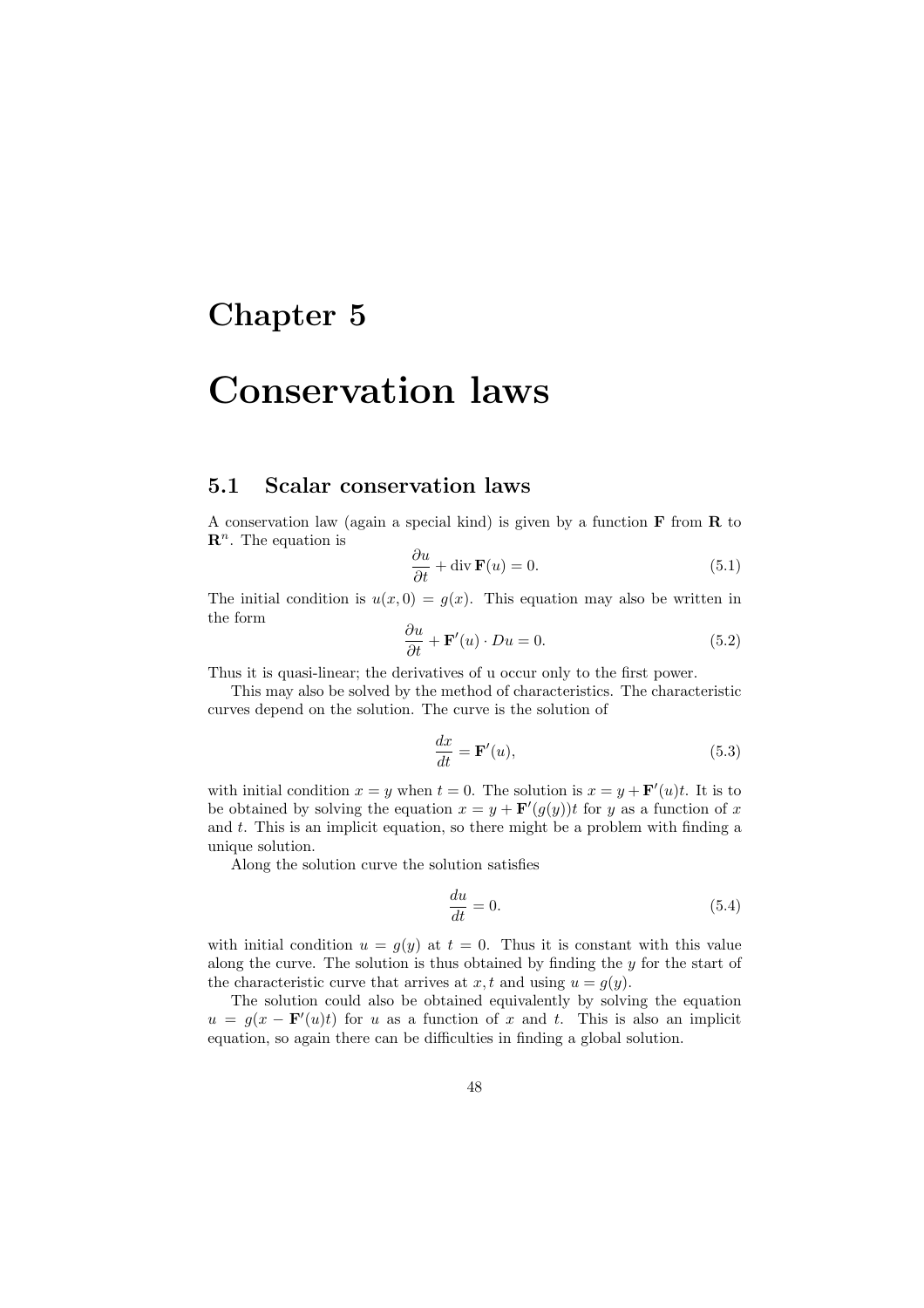#### 5.2 Conservation in one space dimension

In one dimension the conservation law involves a function  $F$  from  $\bf{R}$  to  $\bf{R}$ . The equation in conservation form is

$$
\frac{\partial u}{\partial t} + \frac{\partial F(u)}{\partial x} = 0.
$$
\n(5.5)

The initial condition is  $u(x, 0) = g(x)$ . It would seem evident that the equation may also be written in the form

$$
\frac{\partial u}{\partial t} + F'(u) \cdot \frac{\partial u}{\partial x} = 0,
$$
\n(5.6)

and this is indeed true for classical solutions. However we shall see that we need to consider more general weak solutions for which this form of the equation is ambiguous. The conservation form is more fundamental.

For classical solutions we use the method of characteristics. The characteristic curves are the solutions of

$$
\frac{dx}{dt} = F'(u). \tag{5.7}
$$

The solution is  $x = y + F'(u)t$ . Along the solution curve the solution satisfies

$$
\frac{du}{dt} = 0.\t\t(5.8)
$$

with initial condition  $u = g(y)$  at  $t = 0$ . Thus it is constant with this value along the curve. It follows that the solution is obtained by solving the equation  $x = y + F'(g(y))t$  for y as a function of x and t. The solution is then  $u = g(y)$ .

Example. Take  $F(u) = (1/2)u^2$ . This is the Burgers equation. The physical interpretation is that  $u$  is the velocity of a gas of free particles. The equation says that the acceleration of the gas is zero. The equation for characteristics is  $x = y + ut$ , that is,  $x = y + g(y)t$ . Once we have solved this equation for y as a function of x and t, then we have the solution  $u(x,t) = g(y)$ . If we compute  $dx/dy = 1 + g'(y)t$ , then we see that if  $g'(y) > 0$ , then x and y increase together. So there is hope for a well-defined solution. On the other hand, if  $g'(y) < 0$ , then the fast particles eventually catch up with the slow particles, and there is an ambiguity.

#### 5.3 The Lax-Oleinik solution

We now assume that  $F(p)$  is a convex function of p and that  $F(0) = 0$ . Consider the Hamiltonian-Jacobi equation

$$
\frac{\partial w}{\partial t} + F(\frac{\partial w}{\partial x}) = 0\tag{5.9}
$$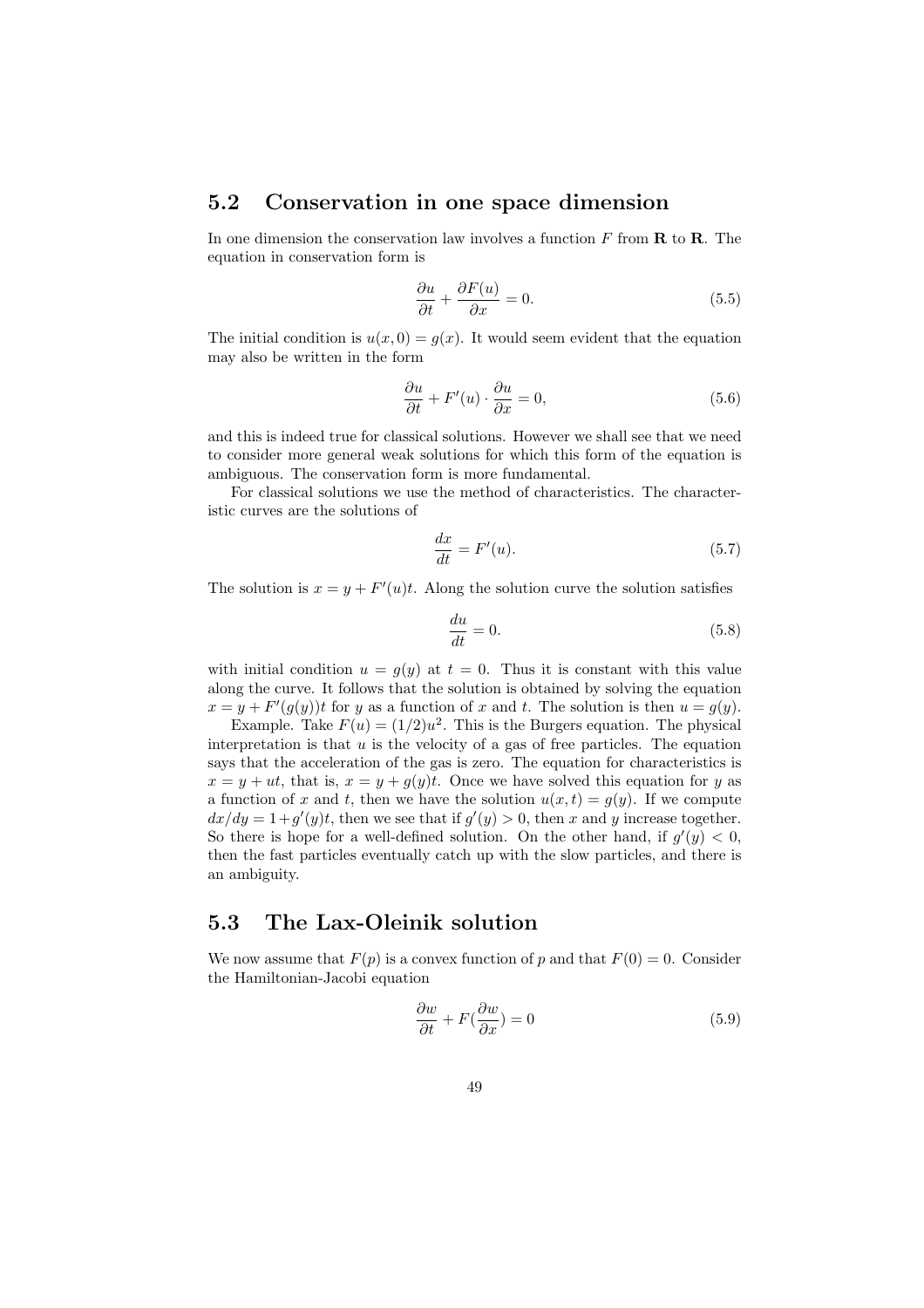with the initial condition  $w = h$  when  $t = 0$ . Then the solution of the conservation law is

$$
u = \frac{\partial w}{\partial x}.\tag{5.10}
$$

The initial condition is that  $u = g$  when  $t = 0$ , where  $g = \partial h / \partial x$ .

We have the Hopf-Lax solution of the Hamiltonian-Jacobi equation:

$$
w(x,t) = \min_{y} [h(y) + tL(\frac{x-y}{t})].
$$
\n(5.11)

Here  $L(q) = pq - F(p)$ , where  $q = F'(p)$ . We want the solution u of the conservation law to satisfy  $x = y + F'(u)t$ . This gives the idea for the solution of the conservation law.

The Lax-Oleinik solution of the conservation law

$$
\frac{\partial u}{\partial t} + \frac{\partial F(u)}{\partial x} = 0 \tag{5.12}
$$

with initial condition is  $u(x, 0) = g(x)$  is defined as follows. Let  $h(x) =$  $\int_0^x g(y) dy$ . Let y be the point at which the minimum of

$$
h(y) + tL(\frac{x-y}{t})
$$
\n(5.13)

is assumed, where  $L(q) = pq - F(p)$  and p is defined by solving  $q = F'(p)$ . Then the solution  $u$  at  $x$  and  $t$  is defined by solving

$$
x = y + F'(u)t.
$$
\n
$$
(5.14)
$$

The method may be summarized as follows. Fix  $x$  and  $t$ . For each possible initial point y, define u by  $x = y + F'(u)t$ . Then minimize  $h(y) + tL(u) =$  $h(y) + t[uF'(u) - F(u)]$  with respect to y. If g is continuous at this point, then the fact that the derivative is zero gives  $g(y) = u$ . So this is a reasonable notion of solution.

Example: Take the example of the Burgers equation. Then the problem is to minimize  $h(y)+tu^2/2$ , where u is defined as a function of y by  $x = y+ut$ . As x varies continuously, it is possible that the  $y$  where the minimum is assumed makes a jump. Then the solution will be discontinuous as a function of  $x$ . This can happen when  $g(y)$  is decreasing, so  $h(y)$  is concave. For large t the function  $h(y) + (y-x)^2/(2t)$  may have a local maximum with a local minimum on either side. As  $x$  varies, the absolute minimum jumps from one local minimum to the other.

#### 5.4 Distributions

The basic notion of distribution or weak solution is simple. Suppose that one has an expression involving derivatives of a function  $f(x)$ . For example, suppose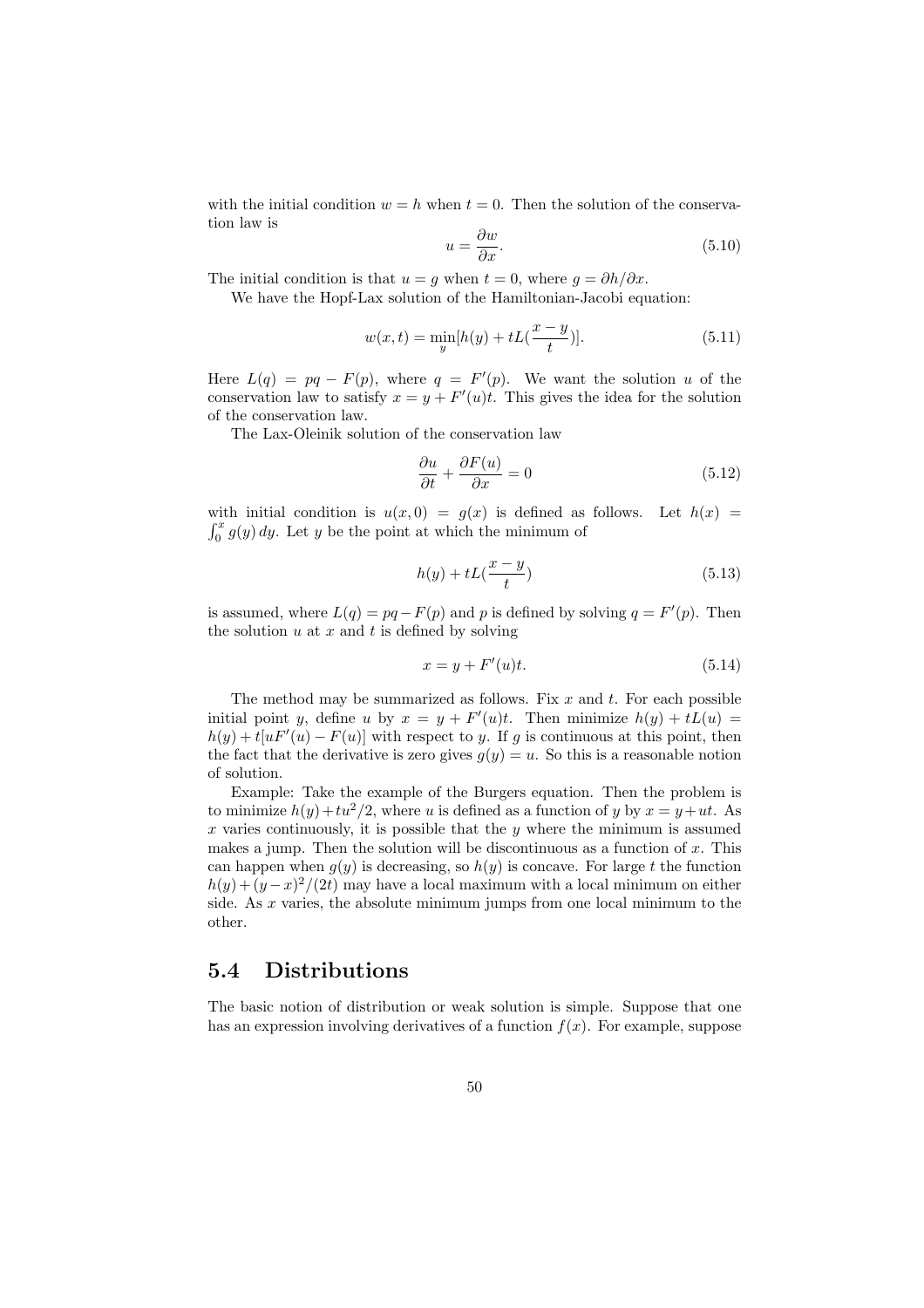that  $df(x)/dx = q(x)$ . Then we can multiply by a smooth function v with compact support and integrate and get

$$
\int_{-\infty}^{\infty} \frac{d}{dx} f(x) v(x) dx = \int_{-\infty}^{\infty} g(x) v(x) dx.
$$
 (5.15)

Now integrate by parts. This gives

$$
-\int_{-\infty}^{\infty} f(x) \frac{d}{dx} v(x) dx = \int_{-\infty}^{\infty} g(x)v(x) dx.
$$
 (5.16)

If this last equation is satisfied for all such test functions  $v$ , then we say that  $df(x)/dx = g(x)$  in the sense of distributions. This can be true even if  $f(x)$  is not differentiable in the classical sense.

Sometimes we may want to write an equation such as  $df(x)/dx = \delta(x)$ , where  $\delta(x)$  is the Dirac delta function. This delta function is actually a shorthand for measure that evaluates the test functions at the point zero. Thus the rigorous meaning of this formula is that

$$
-\int_{-\infty}^{\infty} f(x) \frac{d}{dx} v(x) dx = v(0)
$$
\n(5.17)

for all test functions v. An example of a solution of this equation is  $f(x) = H(x)$ , where H is the Heaviside function defined by  $H(x) = 1$  for  $x > 0$  and  $H(x) = 0$ for  $x < 0$ . Then the above equation says that

$$
-\int_0^\infty \frac{d}{dx}v(x) dx = v(0),\tag{5.18}
$$

which is obviously true.

Here is an example of a typical distribution calculation. We claim that for each smooth function we have the product formula  $d/dx(g(x)H(x)) = g'(x)H(x) +$  $g(x)\delta(x)$ . The proof is to integrate both sides with a test function  $v(x)$ . This  $g(x)\sigma(x)$ . The proof is to integrate both sides with a test<br>shows that the formula is equivalent to the formula  $-\int_{-\infty}^{\infty}$ shows that the formula is equivalent to the formula  $-\int_{-\infty}^{\infty} g(x)H(x)v'(x) dx =$  $\int_{-\infty}^{\infty} g'(x)H(x)v(x) dx + g(0)v(0)$ . This is the same as  $-\int_{0}^{\infty} g(x)v'(x) dx =$  $\int_{0}^{\infty} g'(x)v(x) dx + g(0)v(0)$ . Since v has compact support, this follows from ordinary integration by parts.

With some care these ideas can be applied to conservation laws. Suppose that one has a classical solution of the equation

$$
\frac{\partial u}{\partial t} + \frac{\partial F(u)}{\partial x} = 0 \tag{5.19}
$$

with  $u(x, 0) = g(x)$ . Let v be a smooth function of x and t that vanishes for large x and for large positive t. Multiply the equation by  $v$  and integrate over space and over positive time. Then integrate by parts. This gives

$$
-\int_0^\infty \int_{-\infty}^\infty u \frac{\partial v}{\partial t} dx dt - \int_0^\infty \int_{-\infty}^\infty F(u) \frac{\partial v}{\partial x} - \int_{-\infty}^\infty g(x)v(x,0) dx = 0. \quad (5.20)
$$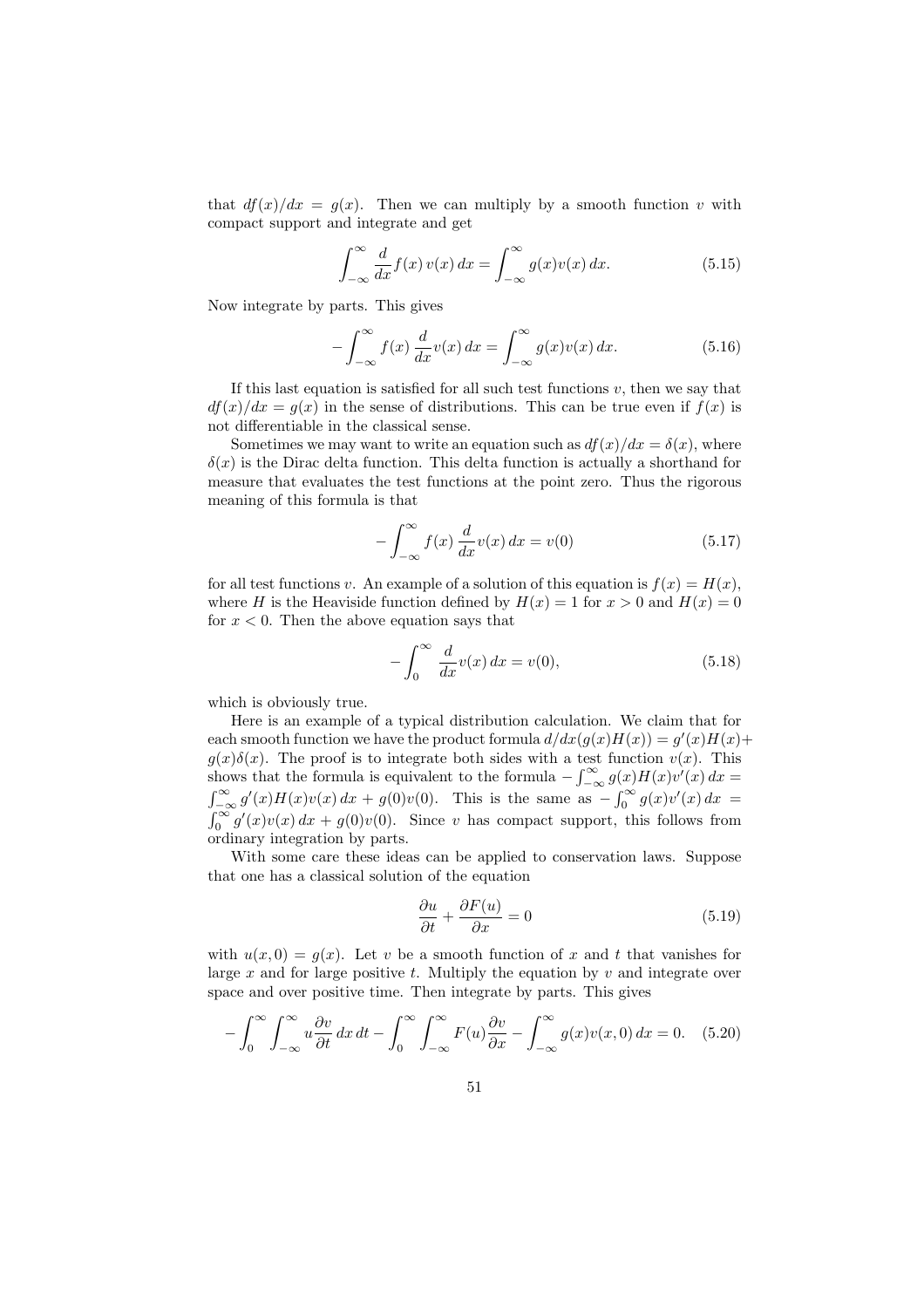The last term comes is the boundary term at  $t = 0$  from the integration by parts.

A function  $u$  that satisfies the above equation for all smooth  $v$  is called a distribution solution or weak solution of the equation. It is possible that such a distribution solution has discontinuities, so the process cannot be reversed to get the original classical equation. So this gives a more general notion of solution. Sometimes we say that the original equation is satisfied, but only in the weak sense or in the sense of distributions.

It is usually impossible to perform nonlinear operations in the context of distribution theory. Therefore for the notion of distribution solution of such a nonlinear equation it is essential that the equation be written in conservation form, so that the nonlinear expression  $F(u)$  is evaluated before the derivative is taken. That is, the linear equation

$$
\frac{\partial u}{\partial t} + \frac{\partial J}{\partial x} = 0 \tag{5.21}
$$

is taken as a distribution equation. The individual terms in this equation can involve delta function. On the other hand, the non-linear relation

$$
J = F(u) \tag{5.22}
$$

must be taken in the classical sense in which  $u$  and  $J$  are functions.

#### 5.5 Weak solutions

The solution of the Hamiltonian Jacobi equation may have slope discontinuities, but it satisfies

$$
\frac{\partial w}{\partial t} + F(\frac{\partial w}{\partial x}) = 0\tag{5.23}
$$

at most points, and the derivatives may be discontinuous, but they are at least functions. However the solution  $u = \partial w / \partial x$  of the conservation law may have actual discontinuities. Therefore its partial derivatives must be taken in the sense of distributions.

If we take the derivative of the equation above in the sense of distributions, we get

$$
\frac{\partial u}{\partial t} + \frac{\partial F(u)}{\partial x} = 0.
$$
\n(5.24)

The individual terms in this equation may involve delta functions, but they must cancel out.

Let us see what this means in a more computational way. Consider a curve  $x = s(t)$  on which the solution has a discontinuity. Such a discontinuity is called a shock. The solution may be written

$$
u(x,t) = u_{\ell}(x,t)H(s(t) - x) + u_r(x,t)H(x - s(t)).
$$
\n(5.25)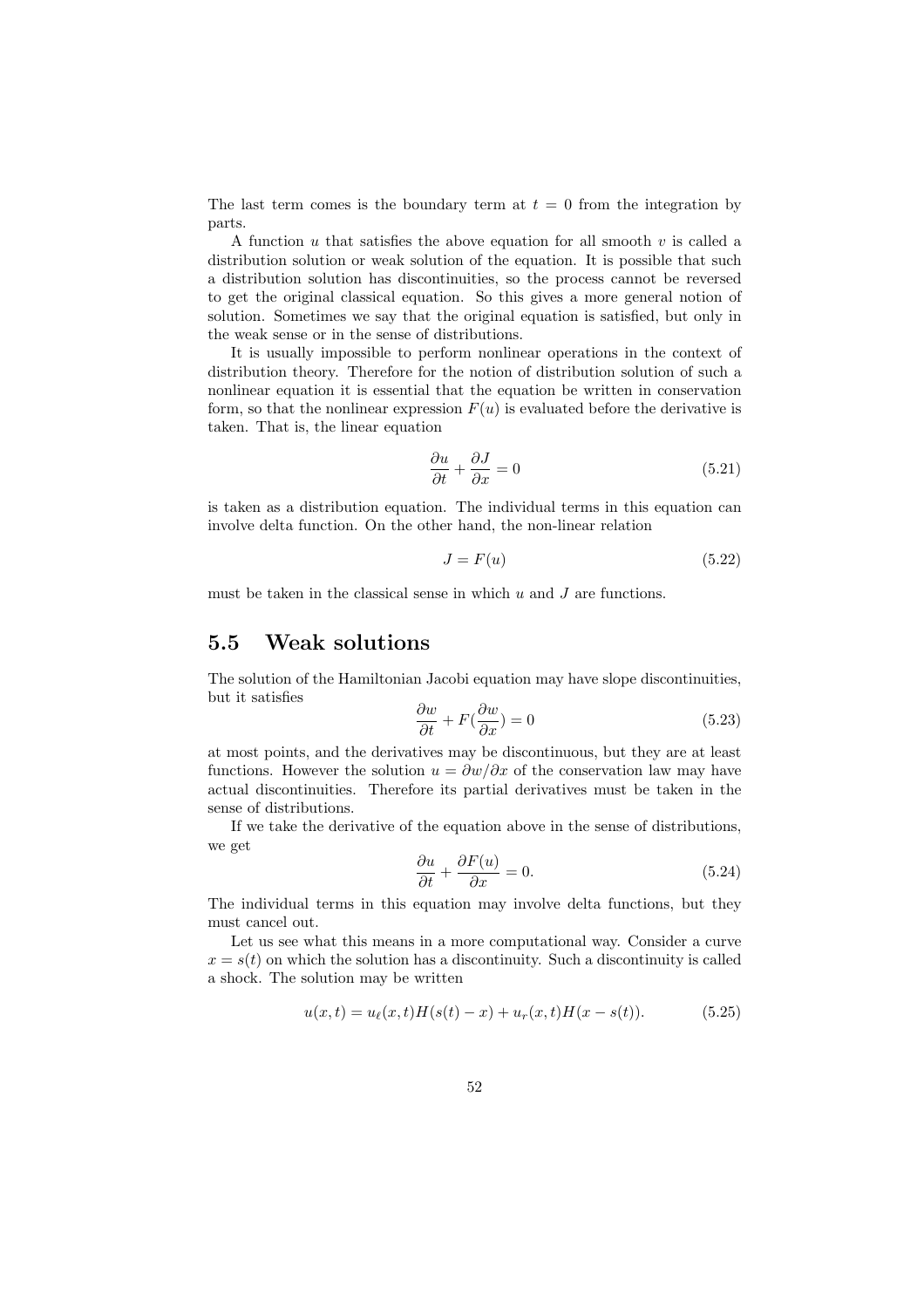Thus we have one solution on the left where  $x < s(t)$  and another on the right where  $x > s(t)$ . Correspondingly, we have

$$
F(u(x,t)) = F(u_{\ell}(x,t))H(s(t) - x) + F(u_r(x,t))H(x - s(t)).
$$
\n(5.26)

The partial differential equation then gives a condition involving delta functions. Plug the above expressions into the equation and differentiate using the product rule. The result is a delta function  $\delta(x - s(t))$  multiplied by a coefficient. For the equation to be satisfied, this coefficient must be zero. Thus we obtain

$$
u_{\ell}(s(t),t)s'(t) - u_r(s(t),t)s'(t) - F(u_{\ell}(s(t),t)) + F(u_r(s(t),t)) = 0.
$$
 (5.27)

This equation may be written in brief as

$$
[F(u_{\ell}) - F(u_r)] = s'[u_{\ell} - u_r]. \tag{5.28}
$$

This relates the velocity of the shock to the magnitude of the jump.

Example. We know that with an initial condition that is decreasing in space a shock will eventually form. So for simplicity, let us look at the case when a shock is present at the outset. Take the Burgers equation with  $F(u) = u^2/2$ . We think of  $u$  as being the velocity of a gas of particles. The initial condition is that  $u = 1$  for  $y < 0$  and  $u = 0$  for  $y > 0$ . The fast particles are behind the slow particles. The characteristics on the left are  $x = y + t$ , and the characteristics on the right are  $x = y$ . The corresponding solutions are  $u = 1$  and  $u = 0$ . Obviously, these are not compatible. The shock velocity is  $s' = 1/2$ . Therefore the shock is the line  $x = t/2$ . To the left of this line the solution is 1, to the right the solution is 0. This says that the fast particles catch up with the slow particles along the shock. This slows down the fast particles and speeds up the slow particles. This is exactly the same solution that is obtained from the Lax-Oleinik principle, where one minimizes  $w = (x - y)^2/(2t) + h(y)$ , with  $h(y) = y$  for  $y < 0$  and  $h(y) = 0$  for  $y > 0$ . The minimum values in the two regions are where  $y = x - t$  and  $y = x$ , and the corresponding values of w are  $w = t/2 + y = x - t/2$  and  $w = 0$ . The crossover is indeed along the line  $x = t/2$ .

Example. Take again the Burger's equation. This time take the slow particles behind the fast particles. The initial condition is that  $u = 0$  for  $y < 0$  and  $u = 1$  for  $y > 0$ . The characteristics on the left are  $x = y$ , and the characteristics on the right are  $x = y + t$ . The corresponding solutions are  $u = 0$  and  $u = 1$ . The solution is not defined by the method of characteristics in the region  $0 < x < t$ . However we can try for a shock solution. Again the shock velocity is  $1/2$ . So one could expect a shock along the line  $x = t/2$  again, with the slow particles being tugged along by the fast particles. The characteristics to the left have velocity zero, the characteristics to the right have velocity one. It is easy to check that this is a weak solution of the partial differential equation.

However there is another solution to this same problem, in which there is no shock. For this solution, it is as if the missing characteristics emerge from the origin. The solution in the region  $0 < x < t$  is given by  $u = x/t$ . This says that the particles in the intermediate region have intermediate velocities. It is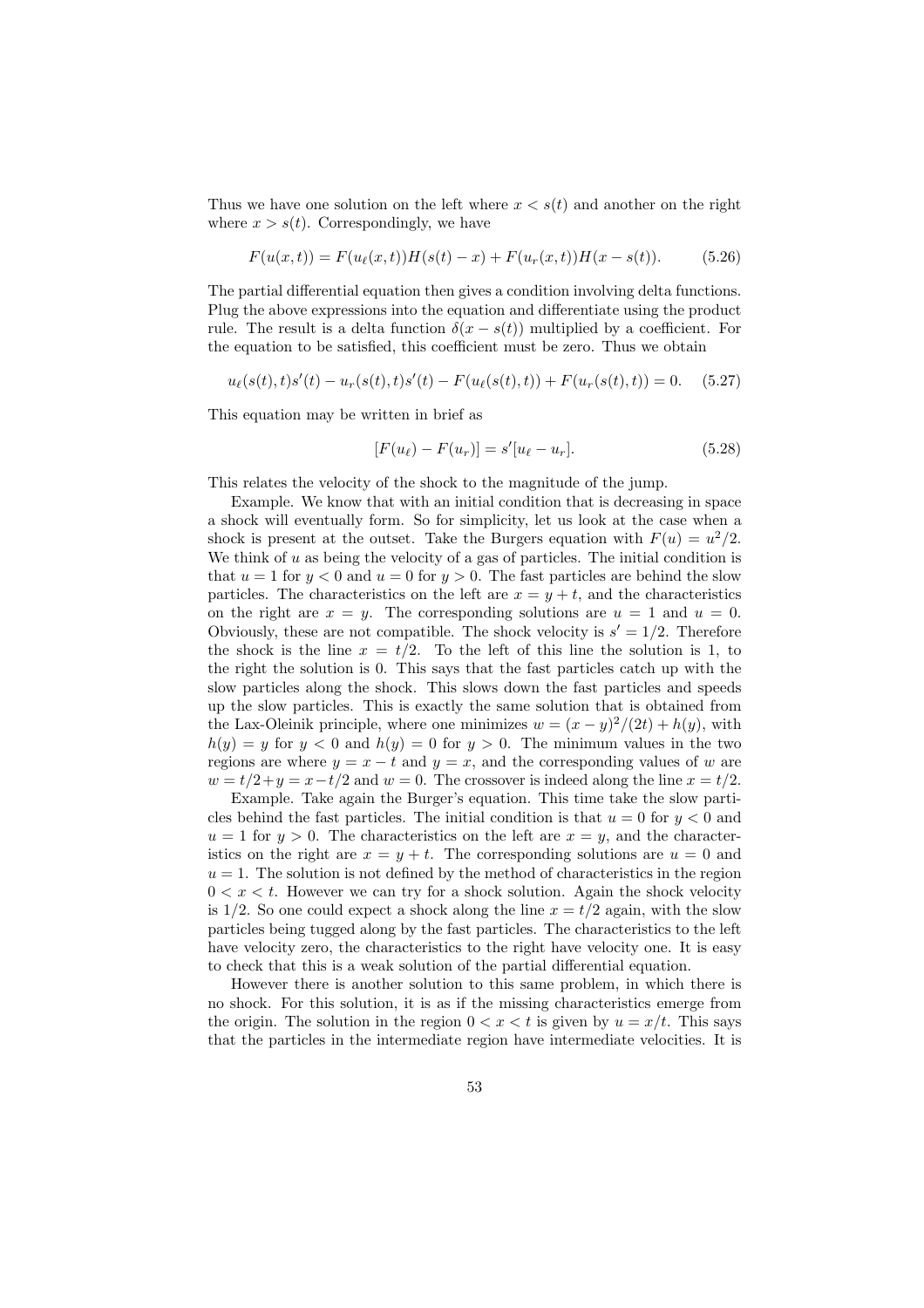easy to check that this is a solution of the partial differential equation. In fact, it is the Lax-Oleinik solution. We need to minimize  $w = (x - y)^2/(2t) + h(y)$ , where  $h(y) = 0$  for  $y < 0$  and  $h(y) = y$  for  $y > 0$ . The values in the two regions are  $y = x$  for  $x < 0$  and  $y = x - t$  for  $x > t$ . There is a third possible value corresponding to the point  $y = 0$  where the derivative does not exist. The three corresponding values of w are  $w = 0$ ,  $w = t/2 + y = x - t/2$ , and  $w = x^2/(2t)$ . When  $0 < x < t$  the only meaningful solution is the third one. The solution in this region is given by solving  $x = ut$  for u. In the other regions the other solutions are meaningful and give smaller values of  $w$ .

#### 5.6 Entropy

The condition that a function solves the equation in the sense of distributions is not sufficiently restrictive. One wants to find some extra criterion that single out the solutions that are meaningful. This is given by the entropy condition. This says that the function cannot increase faster than linearly as one moves to the right. In particularly, it cannot jump up. However it most certainly can jump down.

Physically this says that the fast moving particles can catch up with the slow moving particles and stick together to form a shock. However they cannot separate and fly apart.

The entropy condition may be derived from the semiconcavity condition discussed in connection with Hamilton-Jacobi equation. Recall that a function is semiconcave if there is a constant with the second difference

$$
\frac{f(x+a) - 2f(a) - f(x-a)}{a^2} \le C.
$$
\n(5.29)

We can also write this as

$$
[f(x+a) - f(x)] - [f(x) - f(x-a)] \le Ca^2.
$$
 (5.30)

Apply this formula to the points  $x+ka$  for  $k=1$  through n, and then add. The series telescopes, and one gets

$$
[f(x+na+a) - f(x+na)] - [f(x+a) - f(x)] \leq Cna^2.
$$
 (5.31)

This can also be written as

$$
\frac{1}{y} \left[ \frac{f(x+y+a) - f(y)}{a} - \frac{f(x+a) - f(x)}{a} \right] \le C,
$$
\n(5.32)

where  $y = na$ . If f is differentiable, this shows that

$$
\frac{f'(x+y) - f'(x)}{y} \le C.
$$
\n(5.33)

The derivative can only grow linearly.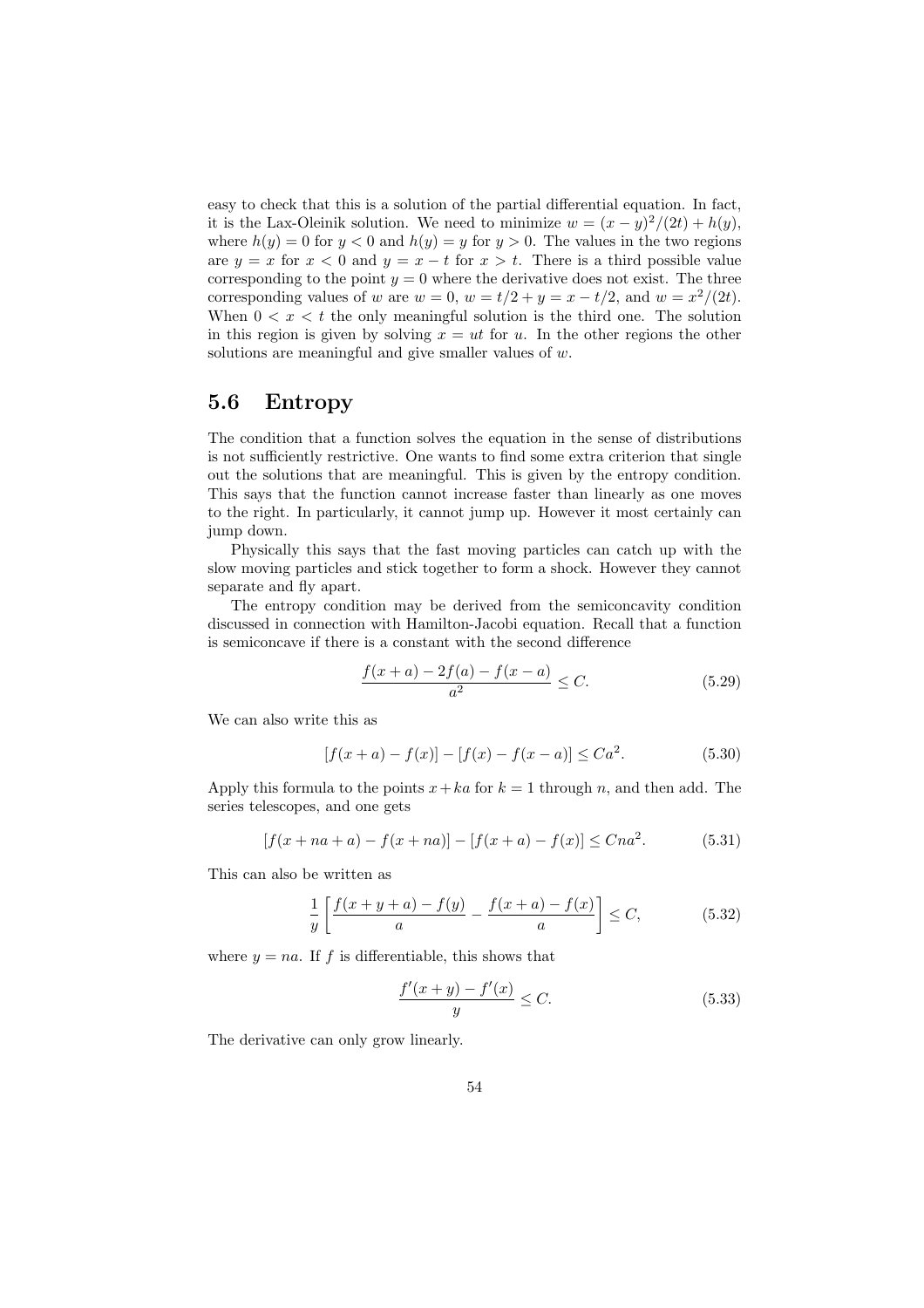Note that this fact is obvious if one formulate the semi-concavity condition as  $f''(x) \leq C$ . However it is nice that one does not need to assume that the second derivative exists.

In the case of the Hamilton-Jacobi equation we have that the solution  $w$ satisfies the semiconcavity condition with constant  $C/t$ . Since the solution u of the conservation law is given at most points by  $u = \frac{\partial w}{\partial x}$ , it seems plausible that the Lax-Oleinik solution of the conservation law  $u$  satisfies the entropy condition

$$
\frac{u(x+y,t) - u(x,t)}{y} \le \frac{C}{t}.\tag{5.34}
$$

It might be better to derive this result directly from the Lax-Oleinik solution, and this can be done. However it is also good to see the direct relation to semiconcavity.

The implications of the entropy condition for a shock is that the solution cannot jump up. In other words, the solution on the right of the discontinuity cannot exceed the solution on the left:

$$
u_{\ell} \ge u_r. \tag{5.35}
$$

The entropy condition shows that while the solutions of the conservation law may be discontinuous, they cannot be too irregular for  $t > 0$ . To see this, let  $k > C/t$  and consider the function  $v(x, t) = u(x, t) - kx$  as a function of x. It is easy to check that  $v(x+y, t)-v(y, t) = u(x+y, t)-u(x, t)-ky \leq (C/t)y-ky < 0$ for  $y > 0$ . Therefore  $v(x, t)$  is a decreasing function of x. It follows that  $u(x,t) = v(x,t) + kx$  is the sum of a decreasing function and a linear function. Therefore, the only discontinuities of  $u(x, t)$  as a function of x are countably many jump discontinuities.

Example: Here is an example to show how terrible weak solutions can be when they are not restricted by the entropy condition. Consider the Burgers equation in which  $F(u) = u^2/2$ . Take the initial condition to be identically zero. Any reasonable solution should remain identically zero. But there is nevertheless a non-zero solution of the conservation law. Such a solution is to take  $u = -1$  for  $-t/2 < x < 0$  and  $u = 1$  for  $0 < x < t/2$  and  $u = 0$  elsewhere. This represents a spontaneous explosion of particles. There are quite reasonable shocks along the lines  $x = \pm t/2$ . However there is also a shock along the line  $x = 0$  that violates the entropy condition.

#### 5.7 Entropy increase

Next we can look at entropy for the conservation law. We will take  $\phi$  to be a convex function. The interpretation is going to be that  $-\phi(u)$  is the entropy. We take Y to be another functions satisfying  $Y'(u) = \phi'(u)F'(u)$ . The interpretation is going to be that  $-Y(u)$  is the entropy flux. This should give a conservation law for entropy in the case of smooth solutions. Indeed, it is easy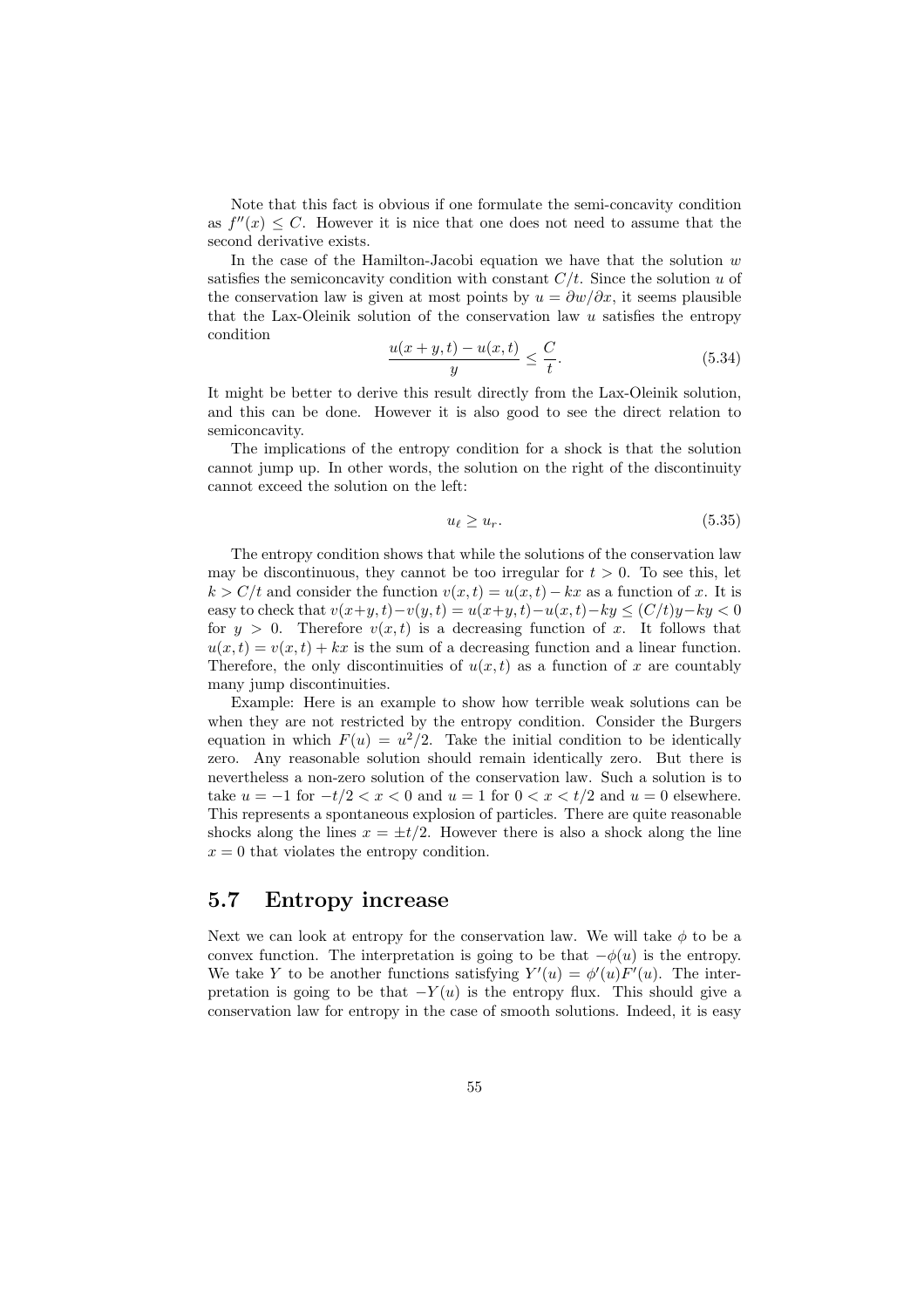to check that

$$
\frac{\partial \phi(u)}{\partial t} + \frac{\partial Y(u)}{\partial x} = \phi'(u)\frac{\partial u}{\partial t} + \phi'(u)F'(u)\frac{\partial u}{\partial x} = 0
$$
\n(5.36)

for a smooth solution.

However things are more interesting when we look at distribution solutions. Then the above calculation is not even meaningful, since we are multiplying the distribution derivative  $\partial u/\partial x$  by the function  $F'(u)$ , which may be not at all smooth.

We want to argue that for such solutions, at least in certain cases, we have

$$
\frac{\partial \phi(u)}{\partial t} + \frac{\partial Y(u)}{\partial x} \le 0.
$$
\n(5.37)

This says that in the presence of shocks entropy  $-\phi(u)$  need not be conserved. It fact, it increases.

Let us calculate the left hand side at a shock. The coefficient of the delta function is

$$
[\phi(u_{\ell}) - \phi(u_r)]s' - [Y(u_{\ell}) - Y(u_r)].
$$
\n(5.38)

Here  $s'$  is the velocity of the shock, which is determined by the condition that the original conservation law is satisfied:

$$
[u_{\ell} - u_r]s' - [F(u_{\ell}) - F(u_r)] = 0.
$$
\n(5.39)

The following theorem refers to the entropy defined by  $-\phi(u)$  with a convex function  $\phi$ . It says that the entropy increases at weak shocks. This is a consequence of the previous entropy condition that says that the solution is larger on the left than on the right of the shock.

**Theorem 5.1** Consider a conservation law with nonlinearity  $F(u)$ . Consider a solution with a shock that jumps from  $u_\ell$  to  $u_r$ . Assume that  $F''(u_r) > 0$  and  $\phi''(u_r) > 0$ . If  $u_{\ell} - u_r > 0$  is small enough, then the delta function source term in the equation for negative entropy  $\phi(u)$  at the shock has coefficient

$$
[\phi(u_{\ell}) - \phi(u_r)]s' - [Y(u_{\ell}) - Y(u_r)] < 0,\tag{5.40}
$$

where  $s'$  is the shock velocity. Thus the entropy increases across a weak shock.

Proof: We will think of these functions as depending on  $u = u_{\ell} - u_r$  with fixed  $u_r$ . We may also incorporate the constant terms into the definitions of the functions. Thus we now have functions  $F(u)$ ,  $\phi(u)$ , and  $Y(u)$  that each vanish at  $u = 0$ . Furthermore  $F''(0) > 0$  and  $\phi''(0) > 0$ . The functions are related by  $Y'(u) = \phi'(u)F'(u)$ . Furthermore,  $F(u) = us(u)$ . We need to prove that  $\phi(u)s(u) - Y(u) < 0$  for small  $u > 0$ .

As a preliminary step we differentiate  $F(u) = us(u)$  and get  $F'(u) = us'(u) +$  $s(u)$ ,  $F''(u) = us''(u) + 2s'(u)$ ,  $F'''(u) = us'''(u) + 3s''(u)$ . In particular,  $F'(0) =$  $s(0)$ ,  $F''(0) = 2s'(0)$ , and  $F'''(0) = 3s''(0)$ .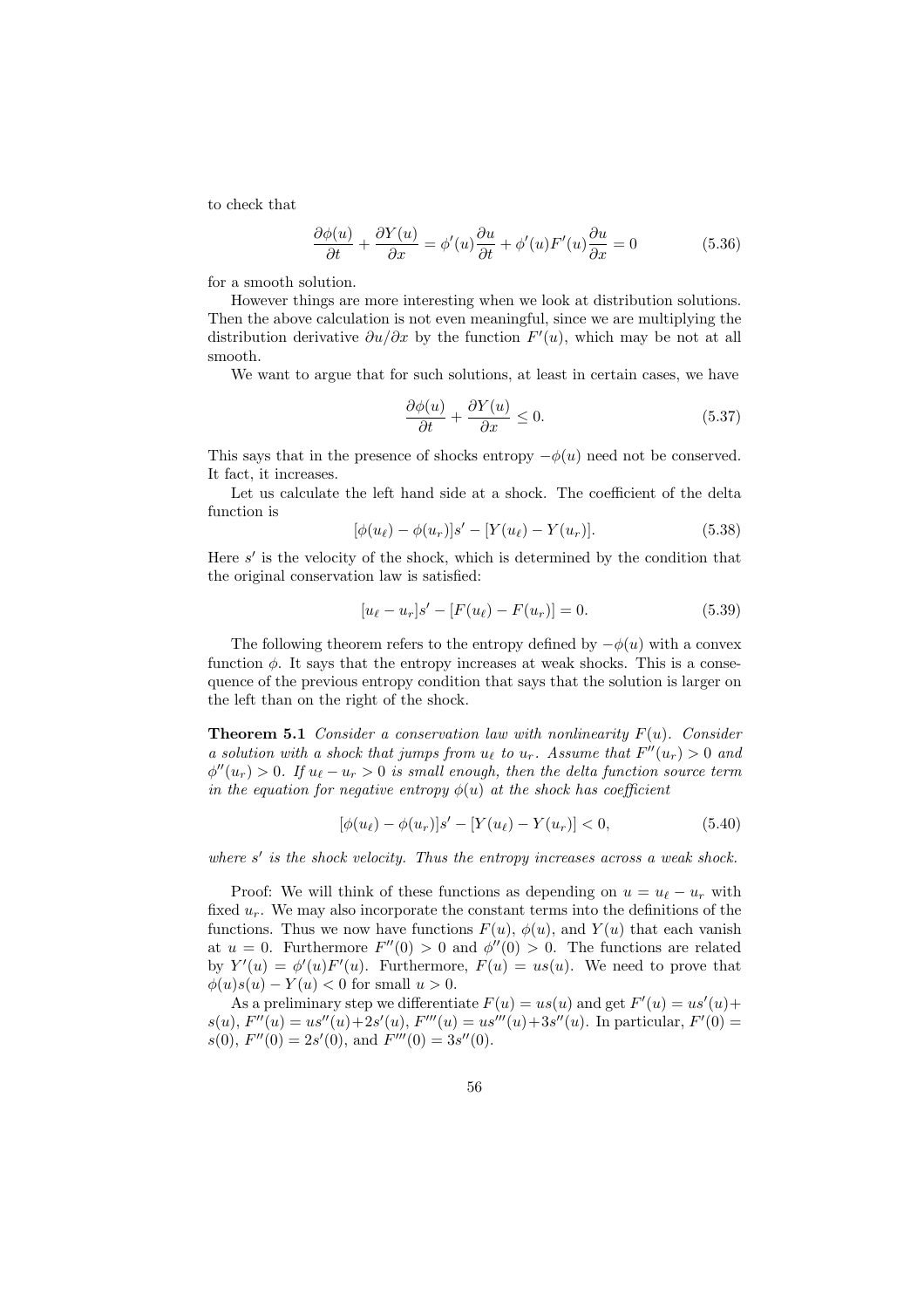The main task is to obtain information about  $\phi(u)s(u) - Y(u)$ . This clearly vanishes at zero.

First we differentiate  $\phi(u)s(u) - Y(u)$ . The result is  $\phi'(u)s(u) + \phi(u)s'(u)$  $Y'(u) = \phi'(u)s(u) + \phi(u)s'(u) - \phi'(u)F'(u)$ . The value at zero of this first derivative is  $\phi'(0)s(0) - \phi'(0)F'(0) = 0.$ 

Differentiate a second time. The result is  $\phi''(u)s(u)+2\phi'(u)s'(u)+\phi(u)s''(u)$  $\phi''(u)F'(u) - \phi'(u)F''(u)$ . The value at zero of this second derivative is  $\phi''(0)s(0) +$  $2\phi'(0)s'(0) - \phi''(0)F'(0) - \phi'(0)F''(0) = 0.$ 

Differentiate a third time. This time we get  $\phi'''(u)s(u) + 3\phi''(u)s'(u) +$  $3\phi'(u)s''(u)+\phi(u)s'''(u)-\phi'''(u)F'(u)-2\phi''(u)F''(u)-\phi'(u)F'''(u)$ . The value at zero of this third derivative is  $\phi'''(0)s(0)+3\phi''(0)s'(0)+3\phi'(0)s''(0)+\phi(0)s'''(0)$  $\phi'''(0)F'(0) - 2\phi''(0)F''(0) - \phi'(0)F'''(0)$ . This works out to be  $-\phi''(0)F''(0)/2 <$ 0.

Thus the function vanishes to second order at zero and its third derivative is negative. So to lowest order it looks like a positive constant time  $-u^3$ . This is enough to show that it is negative for small positive  $u$ .

### 5.8 The Hopf-Cole transformation for the Burgers equation

Recall that if we take the heat equation

$$
\frac{\partial v}{\partial t} = \frac{1}{2}\sigma^2 \triangle v \tag{5.41}
$$

and make the change of variables

$$
v = \exp(-\frac{1}{m\sigma^2}w),\tag{5.42}
$$

then we obtain the viscous quadratic Hamilton-Jacobi equation

$$
\frac{\partial w}{\partial t} + \frac{1}{2m} |Dw|^2 = \frac{1}{2} \sigma^2 \triangle w.
$$
 (5.43)

This is called the Hopf-Cole transformation. We take the initial condition to be  $w(y, t) = h(y)$ . The corresponding initial condition for the heat equation is  $\exp(-h(y)/(m\sigma^2)).$ 

We can also apply this to the gradient  $u = Dw$ . This gives the equation

$$
\frac{\partial u}{\partial t} + \frac{1}{2m}Du^2 = \frac{1}{2}\sigma^2 \triangle u.
$$
\n(5.44)

The initial condition is  $u(y, t) = g(y) = Dh(y)$ .

We can solve this equation by reducing it to the heat equation. The result is that

$$
u(x,t) = -m\sigma^2 \frac{D_x v(x,t)}{v(x,t)}
$$
\n(5.45)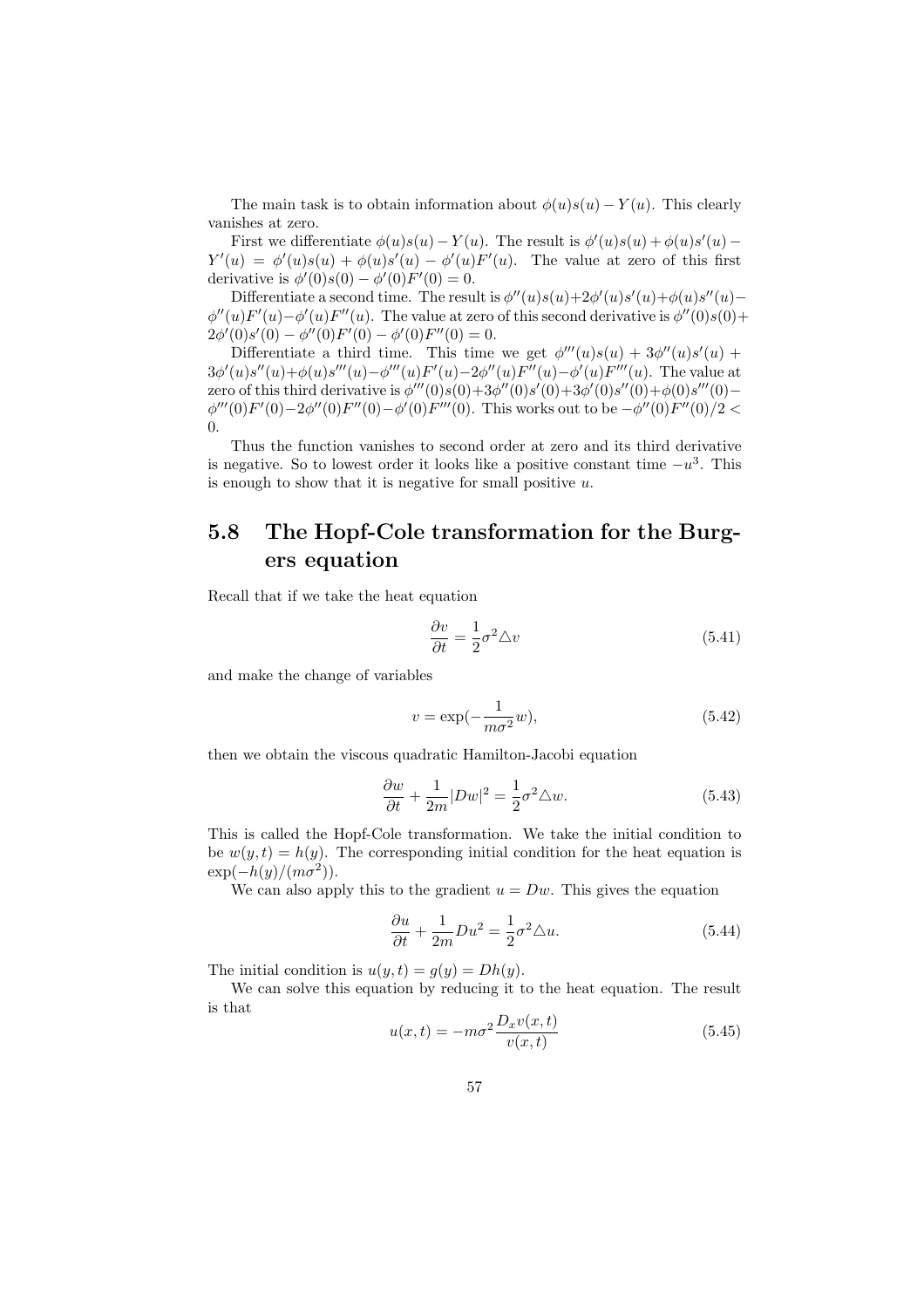where

$$
v(x,t) = \int (2\pi\sigma^2 t)^{-\frac{n}{2}} \exp(-\frac{(x-y)^2}{2\sigma^2 t}) \exp(-\frac{h(y)}{m\sigma^2}) dy.
$$
 (5.46)

This is the same as

$$
u(x,t) = m \frac{\int \frac{x-y}{t} \exp\left(-\frac{K(x,y,t)}{\sigma^2}\right) dy}{\int \exp\left(-\frac{K(x,y,t)}{\sigma^2}\right) dy}
$$
(5.47)

where

$$
K(x, y, t) = \frac{(x - y)^2}{2t} + \frac{h(y)}{m}.
$$
\n(5.48)

We may take the limit as  $\sigma^2$  tends to zero. This is an application of Laplace's method. Fix  $x$  and  $t$ . Assume that there is only one point  $y$  for which  $K(x, y, t) = (x - y)^2/(2t) + h(y)/m$  is minimal. Then by Laplace's method

$$
u(x,t) \to m\frac{x-y}{t}.\tag{5.49}
$$

as  $\sigma^2 \to 0$ . Thus the limiting solution is that u for which  $x = y + \frac{1}{m}ut$ . This is the Lax-Oleinik solution.

Next we can look at entropy  $-\phi(u)$  for the Burger's equation. Again we take  $\phi$  to be a convex function. We work in one dimension and take  $m = 1$ . The equation is

$$
\frac{\partial u}{\partial t} + u \frac{\partial u}{\partial x} = \frac{1}{2} \sigma^2 \frac{\partial^2 u}{\partial x^2}.
$$
\n(5.50)

Let  $Y'(u) = \phi'(u)u$ . Then

$$
\frac{\partial \phi(u)}{\partial t} + \frac{\partial Y(u)}{\partial x} = \frac{1}{2}\sigma^2 \frac{\partial^2 \phi(u)}{\partial x^2} - \frac{1}{2}\sigma^2 \phi''(u) \left(\frac{\partial u}{\partial x}\right)^2.
$$
 (5.51)

It follows that

$$
\frac{\partial \phi(u)}{\partial t} + \frac{\partial Y(u)}{\partial x} \le \frac{1}{2} \sigma^2 \frac{\partial^2 \phi(u)}{\partial x^2}.
$$
 (5.52)

Now assume that we are considering solutions  $u$  that satisfy a uniform bound. Then the  $\phi(u)$  also satisfy a uniform bound. This of course does not mean that the partial derivatives of  $\phi(u)$  have to satisfy any kind of bound. However if we interpret the inequality in the sense of distributions, then the derivatives on the outside do not cause any problem. It follows that we can let  $\sigma^2$  approach zero and conclude that

$$
\frac{\partial \phi(u)}{\partial t} + \frac{\partial Y(u)}{\partial x} \le 0 \tag{5.53}
$$

in the sense of distributions. This says that the entropy is increasing. Furthermore, it shows the source of the entropy increase. It is the due to the fact that even when the viscosity  $\sigma^2$  is small, the term  $\sigma^2 \phi''(u) (\partial u/\partial x)$  is large. In fact, the  $(\partial u/\partial x)^2$  is going to be very large when the solution is approximating a shock.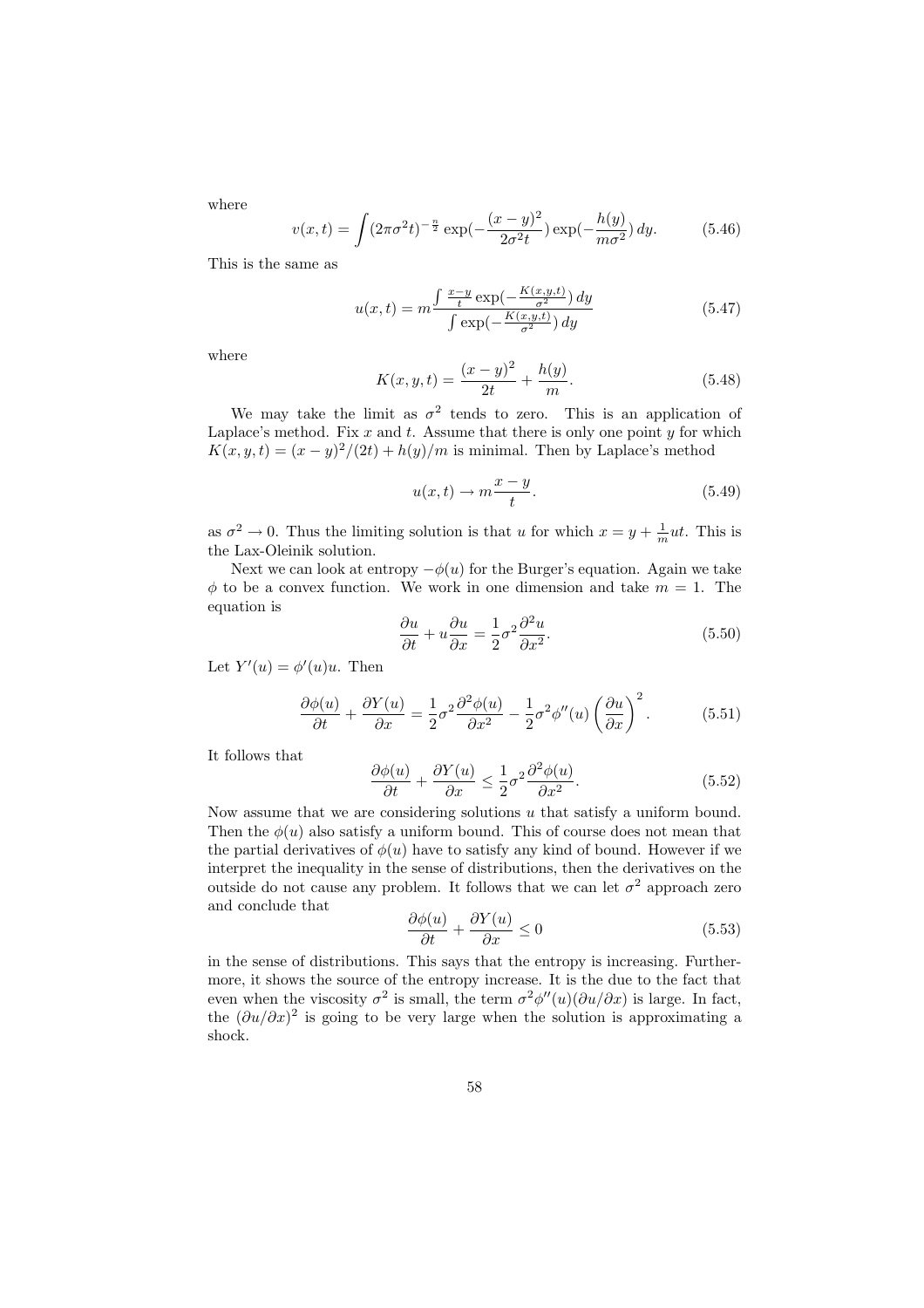## Chapter 6

# The Fourier transform

#### 6.1 L  $1$  theory

In this chapter we consider spaces of functions defined on  $\mathbb{R}^n$ . The space  $C_c$ consists of continuous functions with compact support. The space  $C_0$  consists of continuous functions that vanish at infinity. The space BC consists of all bounded continuous functions. The space  $L^{\infty}$  consists of all bounded measurable functions. In each case the norm is the supremum of the absolute value. It is easy to see that  $C_c$  is contained in  $C_0$  which is contained in  $BC$  which is contained in  $L^{\infty}$ . Furthermore, the closure of  $C_c$  in  $BC$  is  $C_0$ .

Even more important for our purposes are functions whose definition involves integration. The space  $L^1$  consists of absolutely integrable functions. The norm on  $L^1$  is the integral of the absolute value. The space  $L^2$  consists of absolutely square integrable functions. The norm on  $L^2$  is the square root of the integral of the square of the absolute value.

In the following we will think of two copies of  $\mathbb{R}^n$ . The first copy will be usually be regarded as associated with a space variable x. The measure used to compute integrals is the usual n dimensional Lebesgue measure  $dx$ . The other copy will usually be regarded as associated with a wave number variable k. The measure used to compute integrals is  $dk/(2\pi)^n$ . The space and wave number variables are regarded as dual, so that the dot product  $kx$  is dimensionless. Thus if space is measured in centimeters, the wave number is measured in inverse centimeters.

When  $n = 1$  there is another common interpretation. The analog of the space variable is a time variable  $t$ , measured in seconds. The analog of the wave number variable is the angular frequency  $\omega$ , measured in inverse seconds, or Hertz. Thus again  $\omega t$  is dimensionless.

If f is in  $L^1$  with respect to the space variable, then its Fourier transform is

$$
\hat{f}(k) = \int e^{-ikx} f(x) dx.
$$
\n(6.1)

The Fourier transform  $\hat{f}$  is a function of the wave number variable. For f in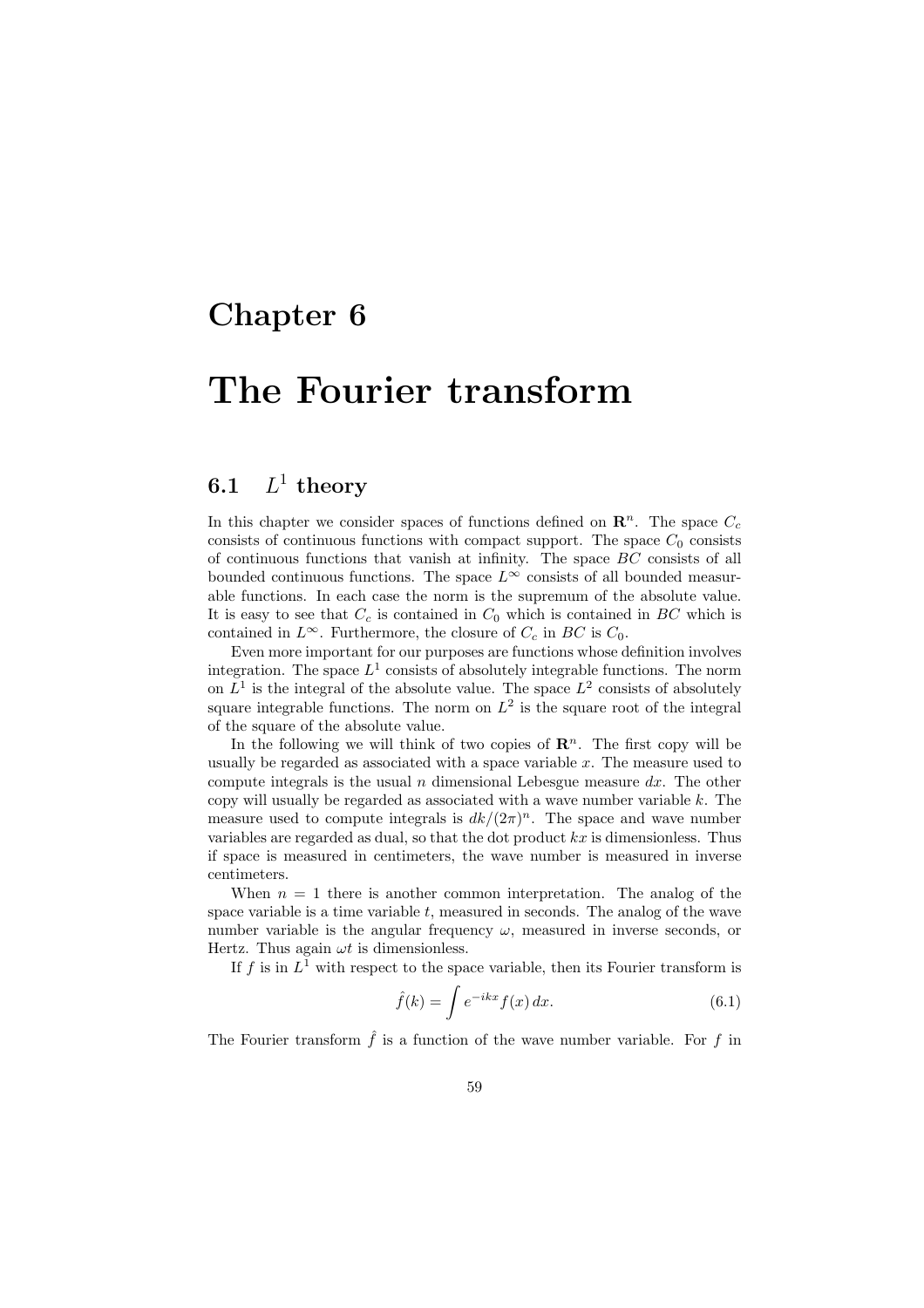$L^1$ , the function  $\hat{f}$  is in  $L^{\infty}$ , and we have  $\|\hat{f}\|_{\infty} \leq \|f\|_1$ . By the dominated convergence theorem  $\hat{f}$  is actually in BC. The following result is even better. It us known as the Riemann-Lebesgue lemma.

**Theorem 6.1** If f is in  $L^1$ , then  $\hat{f}$  is in  $C_0$ .

Proof: Write

$$
-\hat{f}(k) = \int e^{-ik(x+\pi/k)} f(x) dx = \int e^{-ikx} f(x-\pi/k) dx.
$$
 (6.2)

The second equality comes from a change of variables. Subtract this from the equation in the definition of the Fourier transform. This gives

$$
2\hat{f}(k) = \int e^{-ikx} [f(x) - f(x - \pi/k)] dx.
$$
 (6.3)

Consequently,

$$
2|\hat{f}(k)| \le \int |f(x) - f(x - \pi/k)| dx.
$$
 (6.4)

Since translation is continuous in  $L^1$ , it follows that  $\hat{f}(k)$  tends to zero as k goes to infinity.

If g is in  $L^1$  with respect to the wave number variable, then its inverse Fourier transform is

$$
\check{g}(x) = \int e^{ikx} g(k) \frac{dk}{(2\pi)^n}.
$$
\n(6.5)

The inverse Fourier transform  $\check{g}$  is a function of the space variable. The inverse Fourier transform has properties that correspond to the properties of the Fourier transform. The only difference is that we have to keep track of the sign in the exponent and the factors of  $2\pi$ .

The key to proving properties of the Fourier transform is to first obtain a result for an approximate delta function. Let us take it to be

$$
\delta_{\epsilon}(x) = (2\pi\epsilon^2)^{-\frac{n}{2}} \exp(-\frac{x^2}{2\epsilon^2}).
$$
\n(6.6)

We already know that the integral is one. To compute the Fourier transform, note that the integral of the gradient  $D_x[\exp(-ikx)\exp(-x^2/(2\epsilon^2))]$  is zero. However if we compute this gradient and integrate each term, we get that

$$
D_k \hat{\delta}_{\epsilon}(k) = -\epsilon^2 k \hat{\delta}_{\epsilon}(k). \tag{6.7}
$$

This equation can be solved, and the result is that

$$
\hat{\delta}_{\epsilon}(k) = \exp(-\frac{\epsilon^2 k^2}{2}).\tag{6.8}
$$

The same calculation, or a suitable change of variable, shows that the inverse Fourier transform of  $\hat{\delta}_{\epsilon}(k)$  is the original  $\delta_{\epsilon}(x)$ . The fact that the inversion formula works in this case will turn out to imply that it works in general.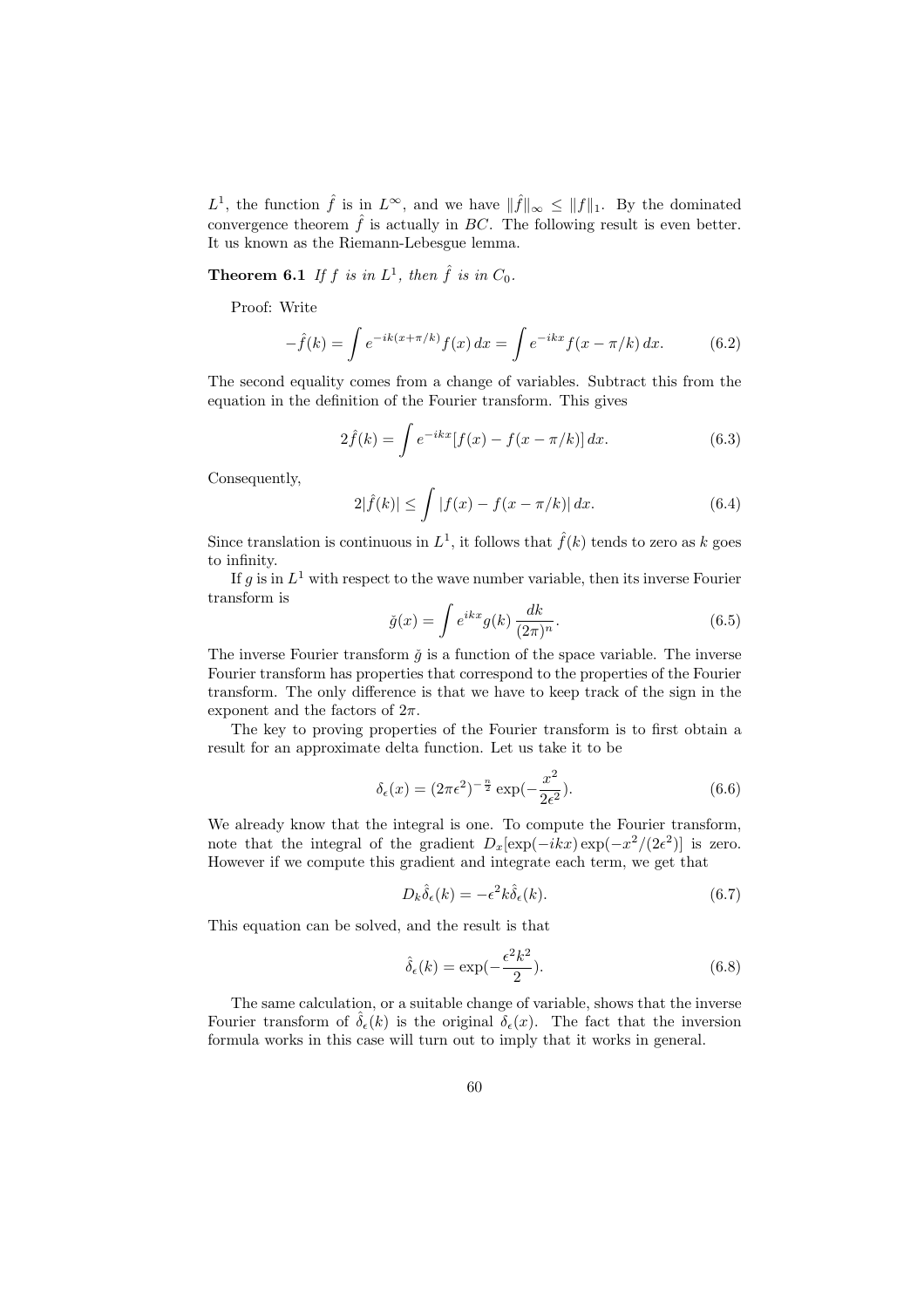The following calculations will use convolution. It is not hard to show that the convolution of two  $L^1$  functions is a function in  $L^1$ . Let h be an  $L^1$  function. It is easy to compute directly that

$$
(\delta_{\epsilon} * h)(x) = \int e^{-ikx} \hat{\delta}_{\epsilon}(k) \hat{h}(k) \frac{dk}{(2\pi)^n}.
$$
 (6.9)

The temptation is to let  $\epsilon \to 0$  on both sides. However one must be careful; in general  $\hat{h}$  will not be in  $L^1$ .

To see this, all one has to do is to consider a function  $h$  with a jump discontinuity. If  $\hat{h}$  were in  $L^1$ , then h would have to be continuous, which is a contradiction. Thus to synthesize a function with discontinuities one needs to weigh high frequencies rather heavily.

**Theorem 6.2** Let h be an  $L^1$  function. Then the inverse Fourier transform of  $\hat{\delta}_{\epsilon}$   $\hat{h}$  converges to h in the  $L^1$  sense. In particular, h is determined by its Fourier transform.

Proof: All we need to do is to check that  $\delta_{\epsilon} * h$  converges to h in the  $L^1$ sense. Compute

$$
(\delta_{\epsilon} * h)(x) - h(x) = \int [h(x - y) - h(x)] \delta_{\epsilon}(y) dy = \int [h(x - \epsilon z) - h(x)] \delta_1(z) dz.
$$
\n(6.10)

Integrate both sides with respect to x and interchange the order of integration. This shows that

$$
\int |(\delta_{\epsilon} * h)(x) - h(x)| dx = \int \int |h(x - \epsilon z) - h(x)| dx \delta_1(z) dz.
$$
 (6.11)

The inner integral approaches zero by the continuity of translation in  $L<sup>1</sup>$ . The outer integral thus approaches zero by the dominated convergence theorem.

It would be nice to have a condition that would guarantee that  $\hat{f}$  is in  $L^1$ . This is given by the following lemma, which will be used later.

**Lemma 6.1** If h is in  $L^1$  and in BC, and if  $\hat{h} \geq 0$ , then  $\hat{h}$  is in  $L^1$ , and

$$
h(x) = \int e^{-ikx} \hat{h}(k) \frac{dk}{(2\pi)^n}.
$$
\n(6.12)

Proof: We have

$$
(\delta_{\epsilon} * h)(0) = \int \hat{\delta}_{\epsilon}(k)\hat{h}(k)\frac{dk}{(2\pi)^n}.
$$
 (6.13)

Let  $\epsilon \to 0$ . The left hand converges by the property of the approximate delta function, and the right hand converges by the monotone convergence theorem. This gives

$$
h(0) = \int \hat{h}(k) \frac{dk}{(2\pi)^n}.
$$
\n(6.14)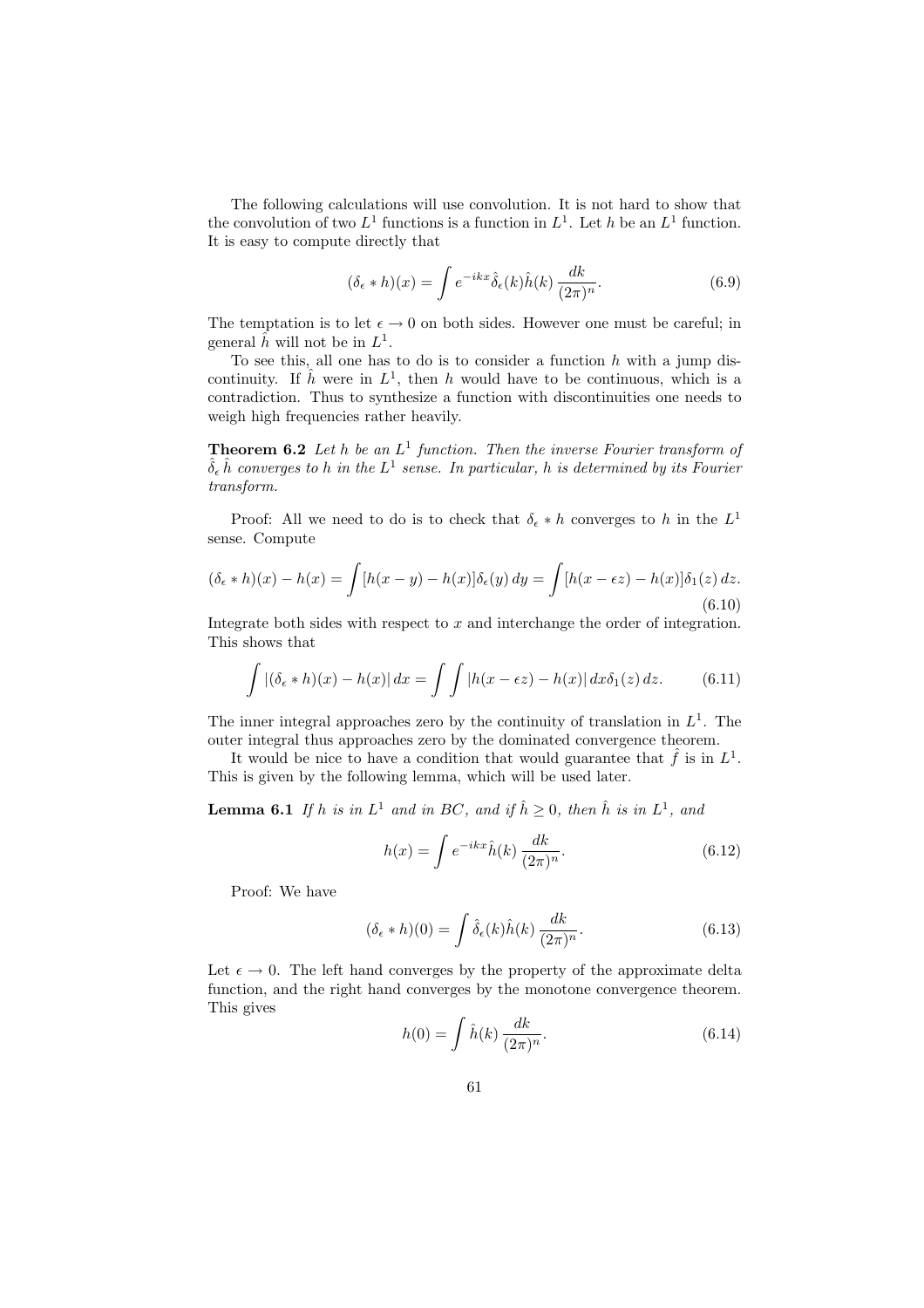This shows that  $\hat{h}$  is in  $L^1$ . From this we can use the dominated convergence theorem to get the result.

We now want to create a more flexible theory. First we need some machinery. Recall that the convolution  $f * g$  of f and g in  $L^1$  is defined by

$$
(f * g)(x) = \int f(x - y)g(y) \, dy. \tag{6.15}
$$

This is again an  $L^1$  function. Furthermore,  $|| f * g ||_1 \leq || f ||_1 ||g||_1$ . It is easy to check that the Fourier transform of the convolution is the product of the Fourier transforms:

$$
\widehat{\left(f \ast g\right)} = \widehat{f} \,\widehat{g}.\tag{6.16}
$$

We also define the convolution adjoint of  $f$  to be

$$
f^*(x) = \overline{f(-x)}.
$$
\n
$$
(6.17)
$$

The reason for the terminology is that convolution by  $f^*$  is the adjoint of convolution by f:

$$
(f^* * g)(x) = \int \overline{f(y - x)} g(y) \, dy. \tag{6.18}
$$

It is easy to check that the Fourier transform of the convolution adjoint of f is the complex conjugate of the Fourier transform of  $f$ .

### 6.2 The Plancherel theorem and  $L^2$  theory

Now we want to assume that f and g are also in  $L^2$ . Then  $f * g$  is in  $L^{\infty}$ , by the Schwarz inequality. In fact, one can use the fact that translation is continuous in  $L^2$  together with the Schwarz inequality to prove that  $f * g$  is in BC.

The result of all this is that the Fourier transform of the continuous function  $h = f^* * f$  is the positive function  $\hat{h} = |\hat{f}|^2$ . The lemma above thus proves the Plancherel theorem.

**Theorem 6.3** Let f be in  $L^1$  and in  $L^2$ . Then

$$
\int |f(x)|^2 dx = \int |\hat{f}(k)|^2 \frac{dk}{(2\pi)^n}.
$$
\n(6.19)

Thus, the Fourier transform preserves the  $L^2$  norm.

The Plancherel theorem allows us to define the Fourier transform of an arbitrary function f in  $L^2$ . Let  $f_m$  be a sequence of functions in  $L^1$  and  $L^2$  such that  $f_m \to f$  in  $L^2$  as  $m \to \infty$ . Thus, for instance, one could take  $f_m$  to be f inside a ball of radius m and 0 outside the ball. Then the  $f_m$  form a Cauchy sequence in  $L^2$ . By the Plancherel theorem the  $\hat{f}_m$  form a Cauchy sequence in  $L^2$ . Since  $L^2$  is a complete metric space, the  $\hat{f}_m$  converge to a function  $\hat{f}$  in  $L^2$ . This is the extended definition of the Fourier transform.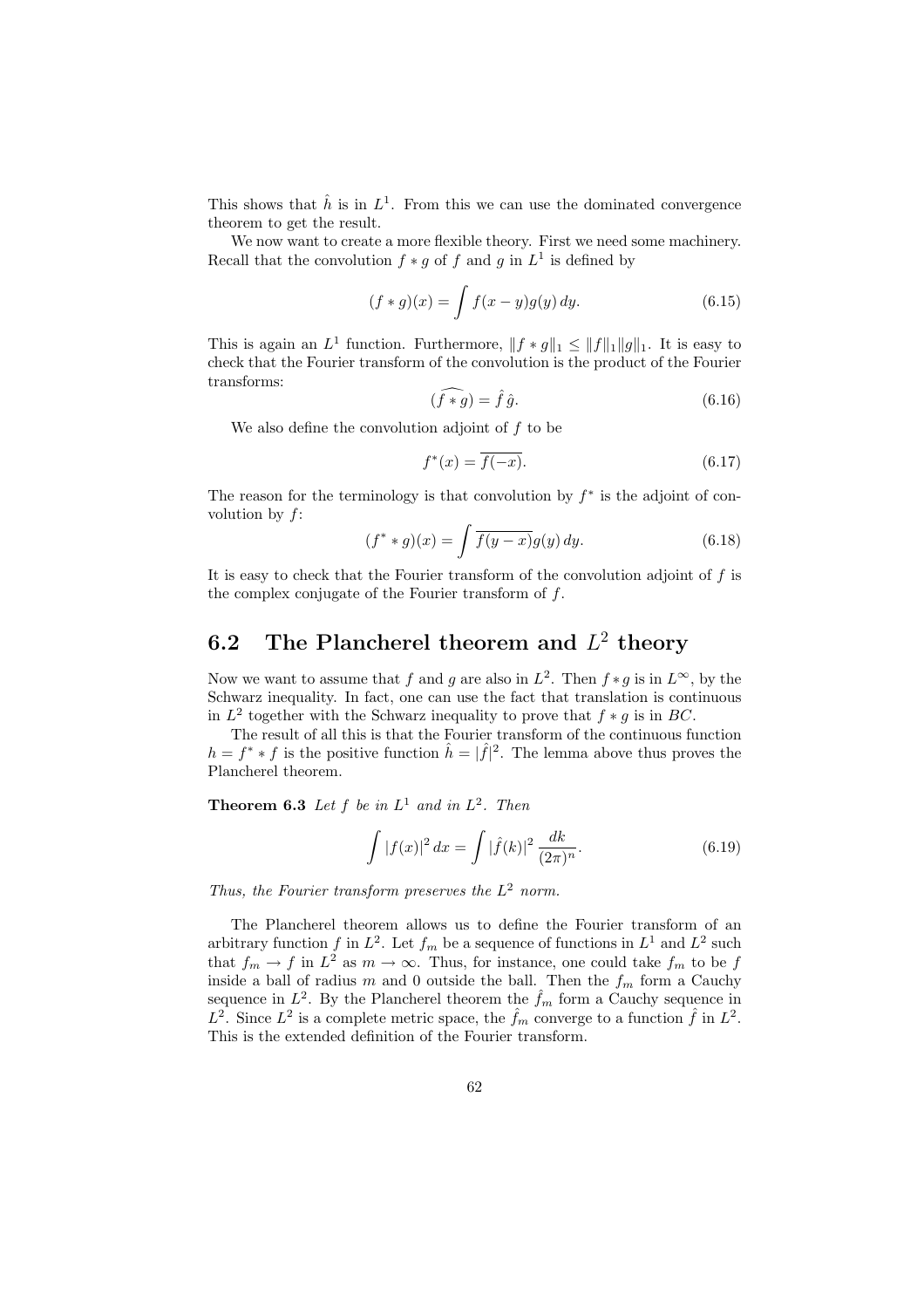Define the inner product in  $L^2$  of position space in the usual way as

$$
\langle f, g \rangle = \int \overline{f(x)} g(x) \, dx. \tag{6.20}
$$

The corresponding norm is  $||f||_2 =$ p  $\langle f, f \rangle$ . Define the inner product in  $L^2$  of momentum space so that

$$
\langle \hat{f}, \hat{g} \rangle = \int \overline{\hat{f}(k)} \hat{g}(k) \frac{dk}{(2\pi)^n}.
$$
 (6.21)

The corresponding norm is  $\|\hat{f}\|_2 =$  $\langle \hat{f}, \hat{f} \rangle$ .

It is an immediate consequence of the Plancherel theorem that  $\|\hat{f}\|_2 = \|f\|_2$ for all f in  $L^2$ . That is, the Fourier transform preserves the  $L^2$  norm. It is an isomorphism of Hilbert spaces.

Since in a complex vector space the norm determines the inner product, it follows that  $\langle \hat{f}, \hat{g} \rangle = \langle f, g \rangle$  for all f and g in  $L^2$ . That is, the Fourier transform preserves the  $L^2$  inner product.

All of this theory works just as well for the inverse Fourier transform. Thus we have the Fourier transform from  $L^2$  of position space to  $L^2$  of wave number space. We also have the inverse Fourier transform from  $L^2$  of wave number space to  $L^2$  of position space. All that remains to do is to prove that they are inverses of each other.

**Theorem 6.4** The Fourier transform on  $L^2$  and the inverse Fourier transform on  $L^2$  are inverses of each other.

Proof: Let g be in  $L^1$  and in  $L^2$ , and let h be in  $L^1$  and in  $L^2$ . Then it is easy to check that  $\langle \hat{g}, h \rangle = \langle g, \check{h} \rangle$ . Since the inner product is continuous in  $L^2$ , it follows that for all g in  $L^2$  and h in  $L^2$  we have the same identity.

Take f in  $L^2$  and let  $h = \hat{f}$  in the above identity. Then we have  $\langle g, f \rangle =$  $\langle \hat{g}, \hat{f} \rangle = \langle g, \check{f} \rangle$ . Since g is arbitrary, we have  $f = \check{f}$ . This proves that f is the inverse Fourier transform of the Fourier transform of f.

One can prove in a similar way that  $h$  is the Fourier transform of the inverse Fourier transform of h.

It may be worth summarizing exactly what is meant by these Fourier transforms. Let f be in  $L^2$ , and let  $f_M$  be f for  $|x| \leq M$  and zero elsewhere. Then  $f_M$  is in  $L^1$  and in  $L^2$ , and its Fourier transform  $\hat{f}_M$  is absolutely convergent and represents a function in  $L^2$ . The definition of the Fourier transform  $\hat{f}$  is that function such that  $\|\hat{f} - \hat{f}_M\|_2 \to 0$  as  $M \to \infty$ .

Similarly, let  $g = \hat{f}$  and  $g_N$  be  $g$  for  $|k| \leq N$  and be zero elsewhere. Then  $g_N$ is in  $L^1$  and in  $L^2$ , and its inverse Fourier transform  $\check{g}_N$  is absolutely convergent and defines a function in  $L^2$ . The representation of f as a Fourier transform means that  $||f - \check{g}_N||_2 \to 0$  as  $N \to \infty$ .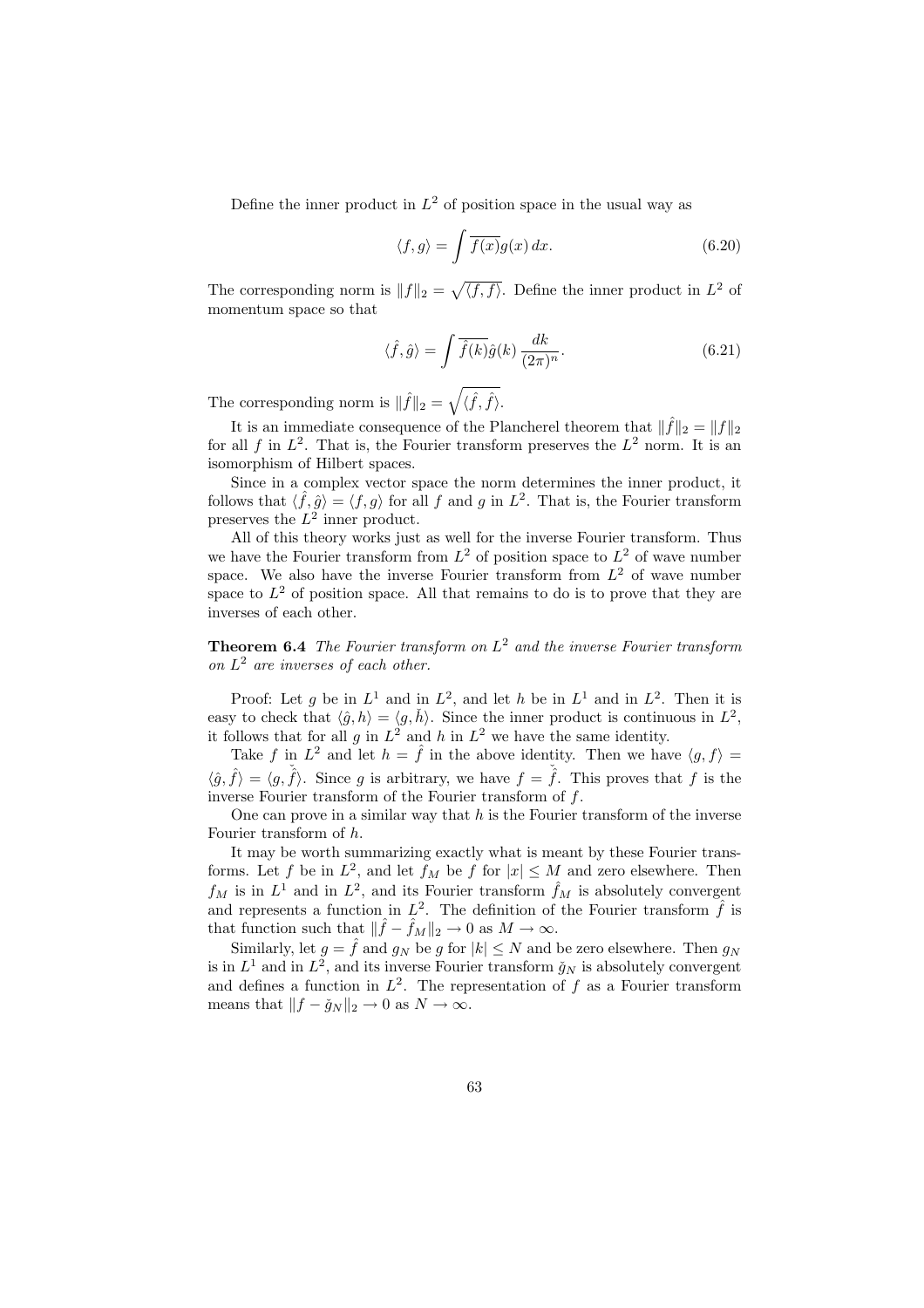Example: Take dimension  $n = 1$ . Let  $f(x) = 1$  for  $|x| \le a$  and  $f(x) = 0$ otherwise. Then f is in both  $L^1$  and  $L^2$ . Its Fourier transform  $\hat{f}$  is given by

$$
\hat{f}(k) = \int_{-a}^{a} \exp(-ikx) \, dx = 2 \frac{\sin(ka)}{k}.
$$
\n(6.22)

This is bounded and continuous and approaches zero at infinity. Furthermore,  $\hat{f}$  is in  $L^2$ . However  $\hat{f}$  is not in  $L^1$ . (It cannot be, since f is not continuous.) Therefore, the inverse Fourier transform is not absolutely convergent. All we can say is that

$$
\int_{-\infty}^{\infty} |f(x) - \int_{-N}^{N} e^{ikx} \hat{f}(k) \frac{dk}{2\pi} |^2 dx \to 0
$$
 (6.23)

as  $N \to \infty$ .

On the other hand, the Plancherel theorem  $||f||_2^2 = ||\hat{f}||_2^2$  gives an equality between two absolutely convergent integrals. Explicitly, it says that

$$
2a = \int_{-\infty}^{\infty} 4 \frac{\sin^2(ka)}{k^2} \frac{dk}{2\pi}.
$$
 (6.24)

#### 6.3  $L^2$  derivatives

Let f be in  $L^2$ . Denote the translate of f by a by  $f_a$ . Thus  $f_a(x) = f(x - a)$ . It is easy to verify that the Fourier transform  $\hat{f}_a$  of the translate is given by multiplication by a phase:

$$
\hat{f}_a(k) = \exp(-ika)\hat{f}(k). \tag{6.25}
$$

This is the fundamental identity that underlies applications of Fourier transformations.

As an example, take the convolution of f with an  $L^1$  function g. We have

$$
(f * g)(x) = \int f(x - a)g(a) \, da. \tag{6.26}
$$

The Fourier transform is thus

$$
(\widehat{f*g})(k) = \int \exp(-ika)\widehat{f}(k)g(a) da = \widehat{f}(k)\widehat{g}(k).
$$
 (6.27)

It is not difficult to show that if f is in  $L^2$  and g is in  $L^1$ , then  $f * g$  is in  $L^2$ . Furthermore,  $|| f * g ||_2 \le || f ||_2 || g ||_1$ . Correspondingly,  $\hat{f}$  is in  $L^2$ ,  $\hat{g}$  is in  $L^{\infty}$  (even in  $C_0$ ), and  $\hat{f}\hat{g}$  is in  $L^2$ . And also  $\|\hat{f}\hat{g}\|_2 \leq \|hat{f}\|_2 \|\hat{g}\|_{\infty}$ .

Let f be in  $L^2$ . Define the directional derivative  $a \cdot Df$  of f in the  $L^2$  sense to be the function in  $L^2$  that is the limit of  $\frac{f(x + ta) - f(x)}{t}$  in the  $L^2$  sense, provided that the limit exists. By taking the Fourier transform, we see that

$$
\widehat{a \cdot D} f(k) = ia \cdot k \widehat{f}(k). \tag{6.28}
$$

This result is so fundamental that it needs to be stated as a theorem.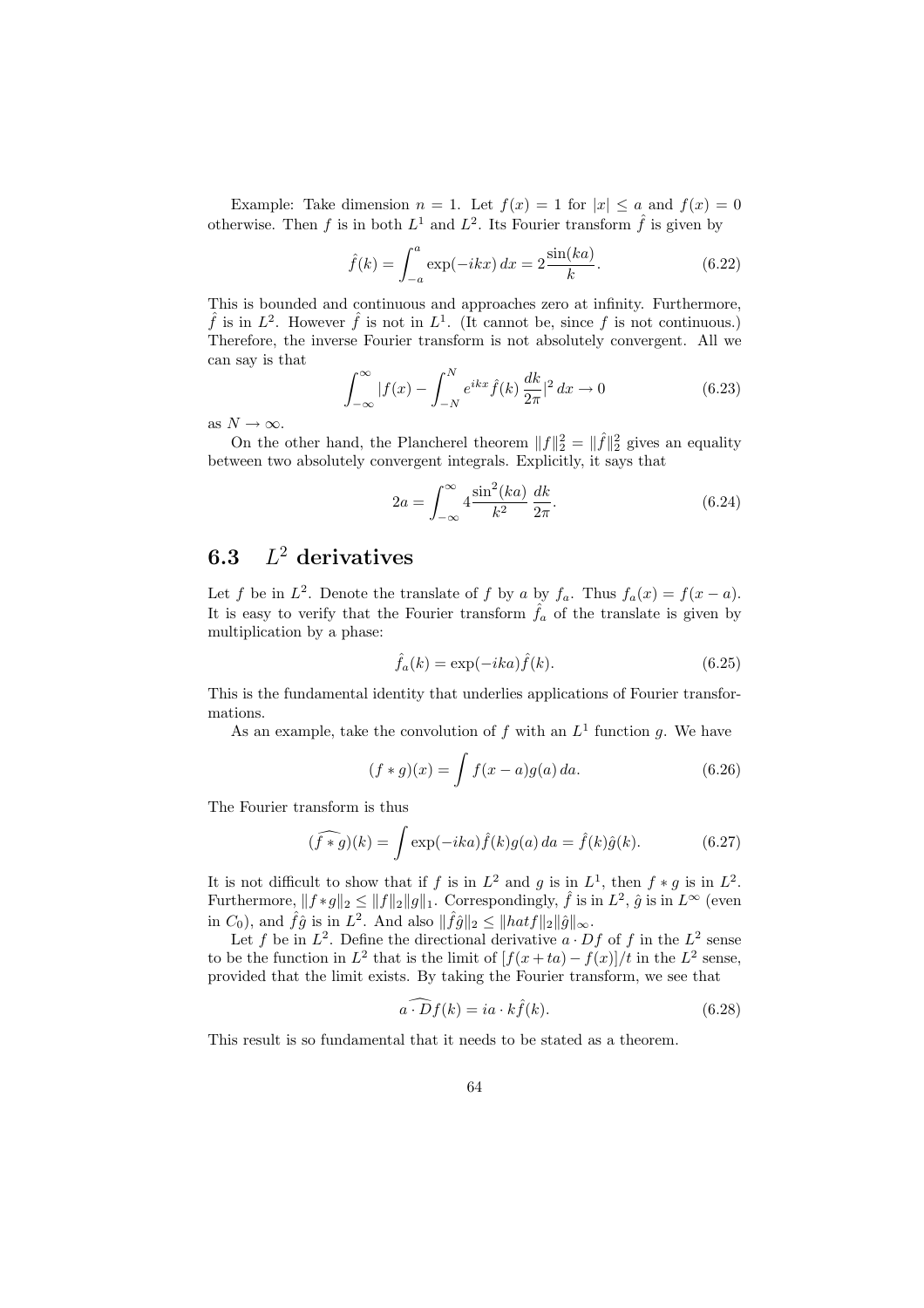**Theorem 6.5** Let f be in  $L^2$ . Then  $a \cdot Df$  exists in the  $L^2$  sense if and only if ia  $\cdot k \hat{f}(k)$  is an  $\hat{L}^2$  function of k. In that case, a  $\cdot Df$  is the inverse Fourier transform of ia  $\cdot k \hat{f}(k)$ .

We can take the vectors  $a$  to be the unit basis vectors. Thus we conclude that the components of  $Df$  each exist in the  $L^2$  sense if and only if the components of  $ik \hat{f}(k)$  are each in  $L^2$ .

In view of this result, it seems only natural to define the Laplacian in the L<sup>2</sup> sense as follows. If f is in  $L^2$ , then  $\triangle f$  is in  $L^2$  if and only if  $-k^2\hat{f}(k)$  is an L<sup>2</sup> function of k. In that case  $\triangle f$  is the inverse Fourier transform of  $-k^2 \hat{f}(k)$ .

#### 6.4 The Poisson equation

The basic idea of solving a partial differential equation by the Fourier transform is to replace the partial differential operator by a polynomial in the wave number. Then solving the equation merely consists of dividing by the polynomial. The difficulty of course is in dealing with division by zero. For elliptic equations this problem is a nuisance but can sometimes be overcome, as we shall see in this section.

The safest equation from this point of view is the Poisson equation with a constant term  $c > 0$ . This is

$$
\Delta u - cu + f = 0. \tag{6.29}
$$

It represents equilibrium with a source f and a damping given by the term with  $c > 0$ . The damping should make the equilibrium automatic, and this is exactly what the Fourier transform gives.

Take f in  $L^2$ . The Fourier transform gives  $(k^2 + c)\hat{u}(k) = \hat{f}(k)$ . Thus

$$
\hat{u}(k) = \frac{1}{k^2 + c} \hat{f}(k).
$$
\n(6.30)

There is no division by zero. To solve the equation, all one has to do is to find the inverse Fourier transform  $g(x)$  of  $1/(k^2 + c)$ . Then the solution is the convolution  $q * f$ .

This is easy to do explicitly in dimension  $n = 1$ . The Fourier transform of

$$
g(x) = \frac{1}{2\sqrt{c}}e^{-\sqrt{c}|x|}
$$
\n(6.31)

is easily computed, and turns out that  $\hat{g}(k)$  is  $1/(k^2+c)$ . Notice, however, that there is big trouble if we try to take c to be zero.

It is also not difficult to do a similar computation in dimension  $n = 3$ . The Fourier transform of

$$
g(x) = \frac{1}{4\pi|x|}e^{-\sqrt{c}|x|}
$$
\n(6.32)

may be computed by going to spherical polar coordinates. This reduces to a one dimensional integral which is much like the one dimensional case. The result is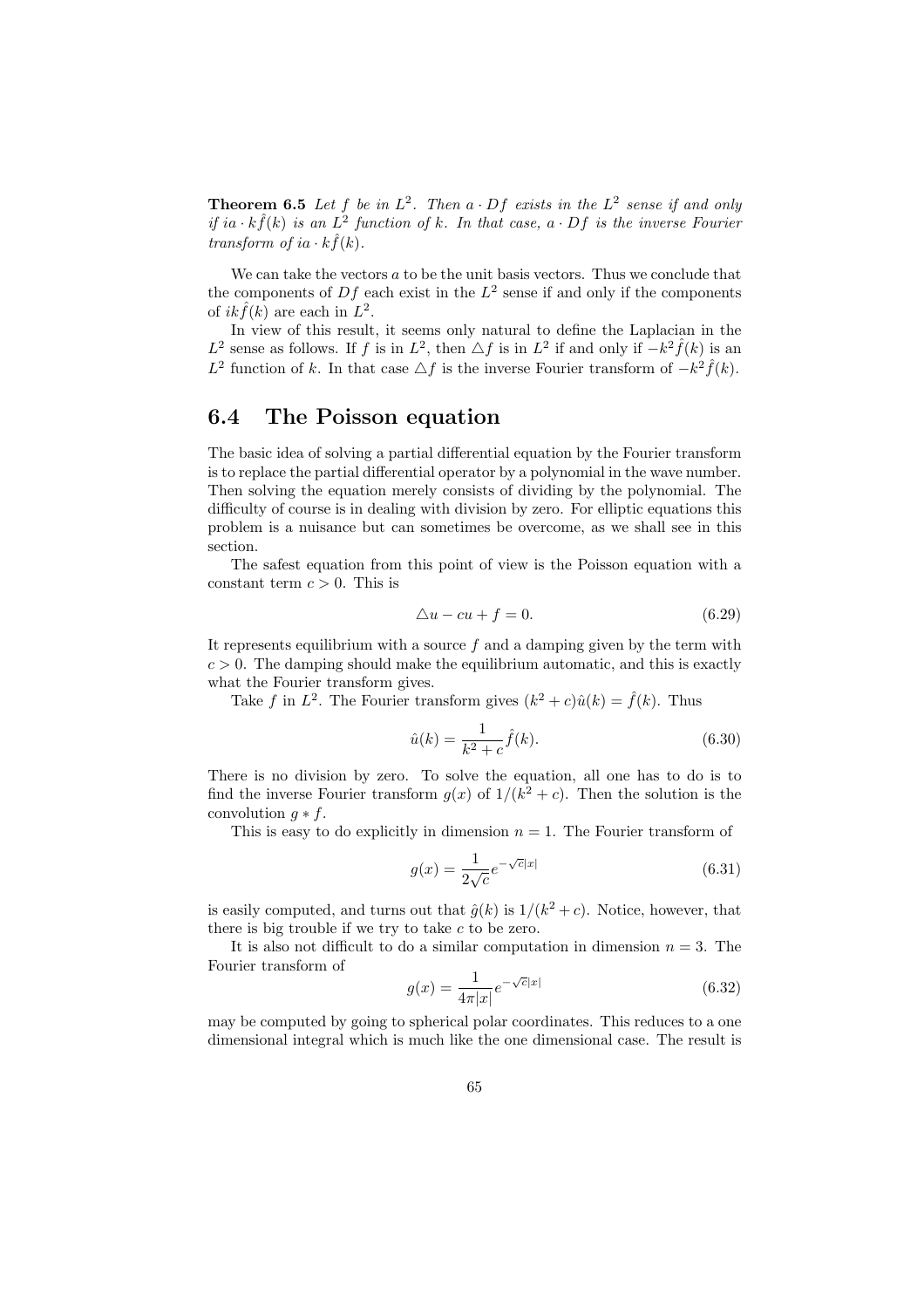that for  $n = 3$  we get the desired  $\hat{g}(k)$  as  $1/(k^2 + c)$ . Notice that in this case taking the limit as c goes to zero is not so bad.

Let us look at the problem of the Poisson equation for all dimensions  $n > 2$ . The equation is

$$
\Delta u + f = 0 \tag{6.33}
$$

and represents equilibrium with a source, but with no damping.

Take f in  $L^2$ . The Fourier transform gives  $k^2\hat{u}(k) = \hat{f}(k)$ . Thus

$$
\hat{u}(k) = \frac{1}{k^2} \hat{f}(k).
$$
\n(6.34)

There is division by zero, but only at one point. If  $n > 2$ , then  $1/k^2$  is locally integrable. So it looks like there is some hope for making sense of the Fourier transform.

A useful computational trick is to take  $\epsilon > 0$  and write

$$
\frac{1}{k^2} \exp(-\epsilon k^2) = \int_{\epsilon}^{\infty} \exp(-tk^2) dt.
$$
 (6.35)

This has two advantages. First, the function with  $\epsilon > 0$  is in  $L^1$ . Second, one can compute its inverse Fourier transform.

The inverse Fourier transform is

$$
\phi_{\epsilon}(x) = \int_{\epsilon}^{\infty} \frac{1}{(4\pi t)^{n/2}} \exp(\frac{x^2}{4t}) dt = \frac{1}{4\pi^{\frac{n}{2}}} \frac{1}{|x|^{n-2}} \int_{0}^{\frac{x^2}{4\epsilon}} u^{\frac{n}{2}-2} \exp(-u) du. \tag{6.36}
$$

This has the correct behavior for the solution of the Poisson equation for large x. However it is smoothed out for small  $x$ .

Now we can take the limit as  $\epsilon$  approaches zero. This gives the fact that the solution of the Poisson equation is convolution by

$$
\phi(x) = \frac{1}{4\pi^{\frac{n}{2}}} \Gamma(\frac{n}{2} - 2) \frac{1}{|x|^{n-2}}.
$$
\n(6.37)

This checks with the previous result, since the reciprocal of the area of the unit sphere is

$$
\frac{1}{n\alpha(n)} = \frac{\Gamma(\frac{n}{2} + 1)}{n\pi^{\frac{n}{2}}} = \frac{\Gamma(\frac{n}{2})}{2\pi^{\frac{n}{2}}} = \frac{(n-2)\Gamma(\frac{n}{2} - 1)}{4\pi^{\frac{n}{2}}}.
$$
(6.38)

The preceding calculation works when  $n > 2$ . When  $n = 1$  or  $n = 2$  the function  $1/k^2$  is not integrable near the origin. It is still possible to do a Fourier transform calculation, but this involves more delicate limiting operations, including infinite subtractions. The nice thing about dimensions  $n > 2$  is that low frequencies (large distances) do not produce any trouble, even though one is dividing by zero at zero frequency.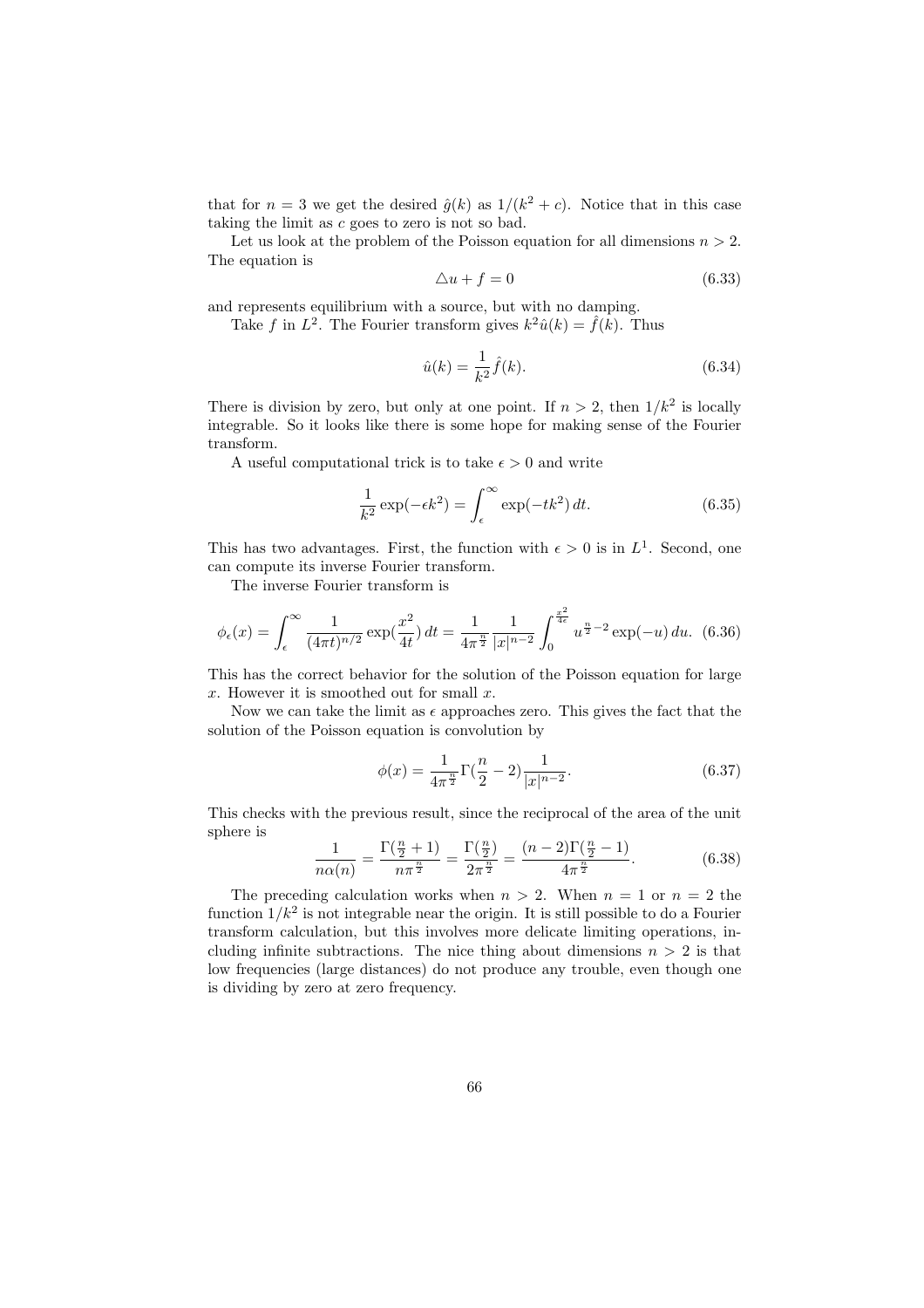#### 6.5 The heat equation

Next we look at the heat equation, the standard example of a parabolic equation. We solve this by doing a Fourier transform only in the space variable. The partial differential equation is thus transformed into an ordinary differential equation in time for each wave number  $k$ . The equation is

$$
\frac{\partial u}{\partial t} = \frac{1}{2}\sigma^2 \triangle u \tag{6.39}
$$

with initial condition  $u(x, 0) = h(x)$ . The Fourier transform of this equation with respect to the space variable is

$$
\frac{\partial \hat{u}(k,t)}{\partial t} = \frac{1}{2}\sigma^2(-k^2)\hat{u}(k,t)
$$
\n(6.40)

with initial condition  $\hat{u}(k,t) = \hat{h}(k)$ . The solution of this equation may be computed for each fixed wave number  $k$ . This is the product

$$
\hat{u}(k,t) = \exp(-\frac{1}{2}\sigma^2 k^2 t)\hat{h}(k).
$$
\n(6.41)

If follows that the solution is the convolution

$$
u(x,t) = (g_t * h)(x),
$$
\n(6.42)

where

$$
g_t(x) = (2\pi\sigma^2 t)^{-\frac{n}{2}} \exp(-\frac{x^2}{2\sigma^2 t})
$$
\n(6.43)

is the Gaussian. Note that the solution in wave number space has the high wave number damped out by the exponential factor. This causes the solution in position space to be smooth.

#### 6.6 The Schrödinger equation

Next we look at the Schrödinger equation of quantum mechanics. This represents another category of partial differential equations, which we may call dispersive equations.

We solve this by doing a Fourier transform only in the space variable. The equation is

$$
\frac{\partial u}{\partial t} = \frac{1}{2} i \sigma^2 \triangle u \tag{6.44}
$$

with initial condition  $u(x, 0) = h(x)$ . The Fourier transform of this equation with respect to the space variable is

$$
\frac{\partial \hat{u}(k,t)}{\partial t} = \frac{1}{2} i \sigma^2 (-k^2) \hat{u}(k,t)
$$
\n(6.45)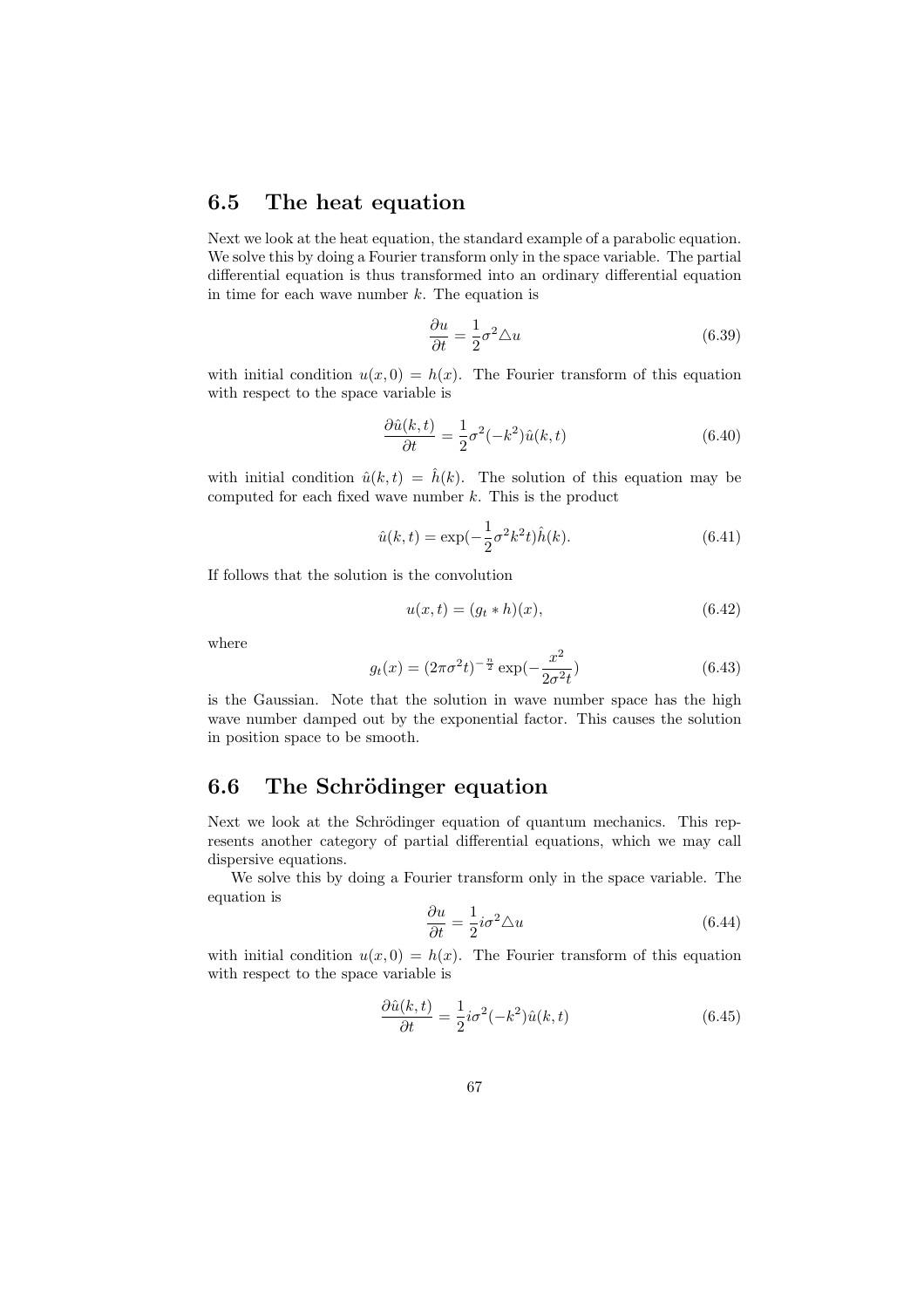with initial condition  $\hat{u}(k,t) = \hat{h}(k)$ . The solution of this equation may be computed for each fixed wave number  $k$ . This is the product

$$
\hat{u}(k,t) = \exp(-\frac{1}{2}i\sigma^2 k^2 t)\hat{h}(k).
$$
\n(6.46)

If follows that the solution is the convolution

$$
u(x,t) = (g_t * h)(x),
$$
\n(6.47)

where

$$
g_t(x) = (2\pi i \sigma^2 t)^{-\frac{n}{2}} \exp(i\frac{x^2}{2\sigma^2 t})
$$
\n(6.48)

is a complex Gaussian. The convolution integral makes sense when h is in  $L^1$ as well as in  $L^2$ . Note that the solution in wave number space is not damped out at all by the complex exponential factor. There is no apparent smoothing, unless it were by some complicated method of oscillation.

The interpretation of the Schrödinger equation is that for each  $t$  the complex solution  $u(x,t)$  is such that  $|u(x,t)|^2$  is a probability density. This represents the probability of finding a particle at various regions of space.

The solution of the Schrödinger equation may be written in a form that exhibits its physical significance. We write the solution explicitly as

$$
u(x,t) = (2\pi i \sigma^2 t)^{-\frac{n}{2}} \int \exp\left(i\frac{(x-y)^2}{2\sigma^2 t}\right) h(y) \, dy. \tag{6.49}
$$

We can expand the quadratic expression in the exponential and get three factors. Define three corresponding operators. First

$$
M_t h(y) = \exp(i\frac{y^2}{2\sigma^2 t})h(y).
$$
\n(6.50)

This is just a multiplication operator. It is a unitary operator from  $L^2(dx)$  to itself. Second,

$$
Ff(k) = \int \exp(-iky)f(y) dy
$$
 (6.51)

is the Fourier transform, defined by this formula on a dense subset of  $L^2$ . It may be interpreted as a unitary operator from  $L^2(dx)$  to  $L^2(dk/(2\pi)^n)$ . Third,

$$
S_t v(x) = (2\pi i \sigma^2 t)^{-\frac{n}{2}} \exp(i\frac{x^2}{2\sigma^2 t}) v(\frac{x}{\sigma^2 t}).
$$
\n(6.52)

This is a unitary operator from  $L^2(dk/(2\pi)^n)$  to  $L^2(dx)$ .

Let  $U<sub>t</sub>h$  be the solution of the Schrödinger equation with initial condition h. Then the explicit solution we have found says that  $U_t = S_t F M_t$ .

**Theorem 6.6** Let  $U<sub>t</sub>h$  be the solution of the Schrödinger equation with initial condition h. Let  $\hat{h}$  be the Fourier transform of h. Then the long term behavior of the solution is governed by the Fourier transform of the initial condition:

$$
\lim_{t \to \infty} ||U_t h - S_t \hat{h}||_2 = 0.
$$
\n(6.53)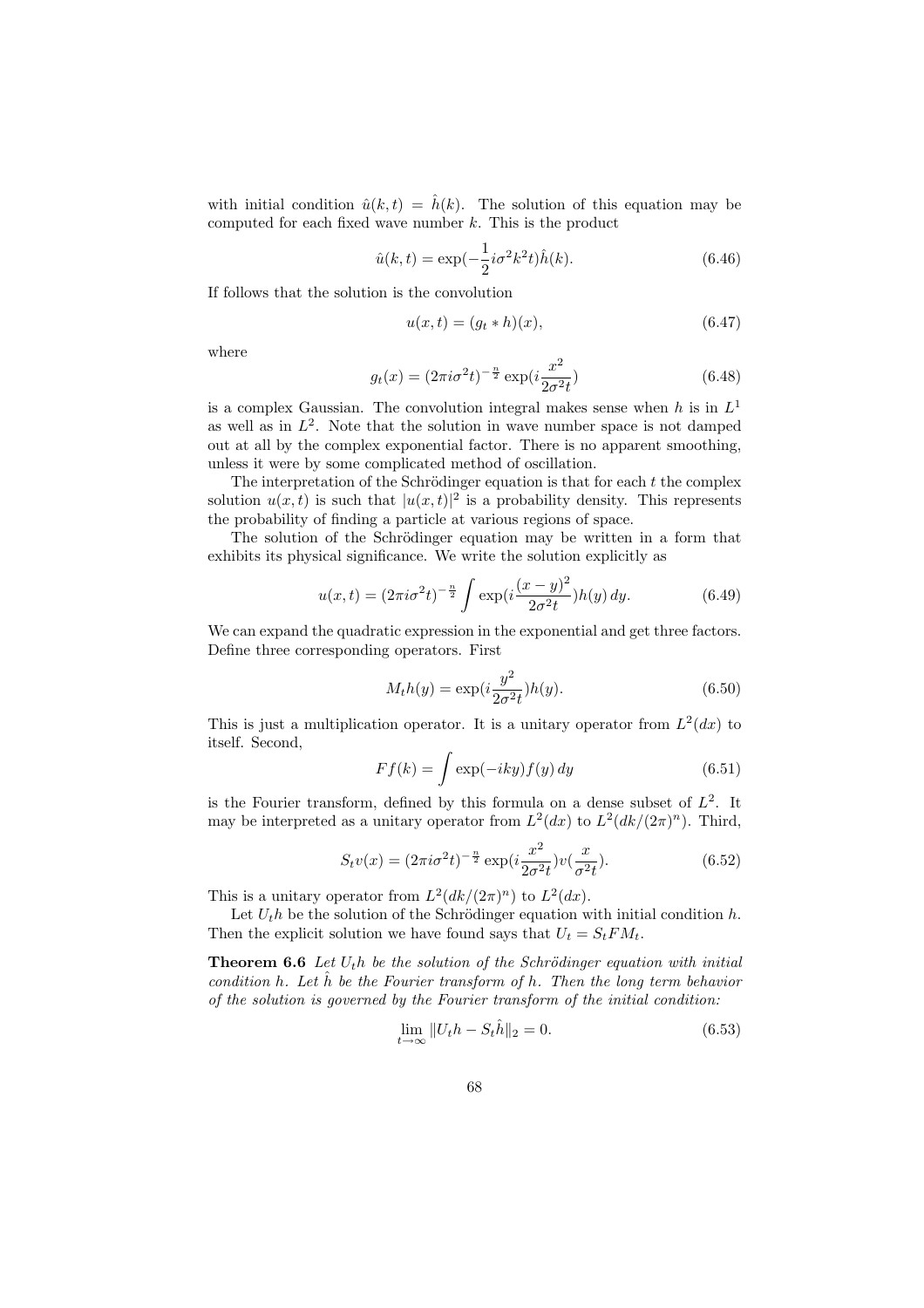Proof: Compute

$$
||U_t h - S_t \hat{h}||_2 = ||S_t F M_t h - S_t F h||_2.
$$
\n(6.54)

This in turn is

$$
||S_t F M_t h - S_t F h||_2 = ||S_t F (M_t h - h)||_2 = ||(M_t h - h)||_2 \tag{6.55}
$$

since  $S_t$  and F are unitary. However the right hand side converges to zero as  $t \to \infty$ , by the dominated convergence theorem.

This theorem says that the solution of the Schrödinger equation satisfies

$$
u(x,t) \sim (2\pi i \sigma^2 t)^{-\frac{n}{2}} \exp(i\frac{x^2}{2\sigma^2 t}) \hat{h}(\frac{x}{\sigma^2 t}).
$$
\n(6.56)

In particular, the probability density

$$
|u(x,t)|^2 \sim (2\pi\sigma^2 t)^{-n} |\hat{h}(\frac{x}{\sigma^2 t})|^2.
$$
 (6.57)

The probability of finding a particle near  $x$  at time  $t$  depends on the value of the Fourier transform at wave number  $k = x/(\sigma^2 t)$ . Thus the velocity of the particles is related to the wave number by

$$
\frac{x}{t} = \sigma^2 k \tag{6.58}
$$

Different wave numbers travel with different velocities. This is why the equation is called dispersive.

In quantum mechanics the diffusion constant  $\sigma^2 = \hbar/m$ , where m is the mass of the particle and  $\hbar$  is the rationalized version of Planck's constant. The last equation is often written as

$$
p = \hbar k,\tag{6.59}
$$

where  $p = mx/t$  is the momentum.

#### 6.7 Hyperbolic equations

Hyperbolic equations may also be solved by Fourier transformation in the space variable.

First we look at the transport equation

$$
\frac{\partial u}{\partial t} + \mathbf{b} \cdot Du = cu \tag{6.60}
$$

with  $u(x, 0) = g(x)$ . The Fourier transform is

$$
\frac{\partial \hat{u}(k,t)}{\partial t} + i\mathbf{b} \cdot k \,\hat{u}(k,t) = c\hat{u}(k,t) \tag{6.61}
$$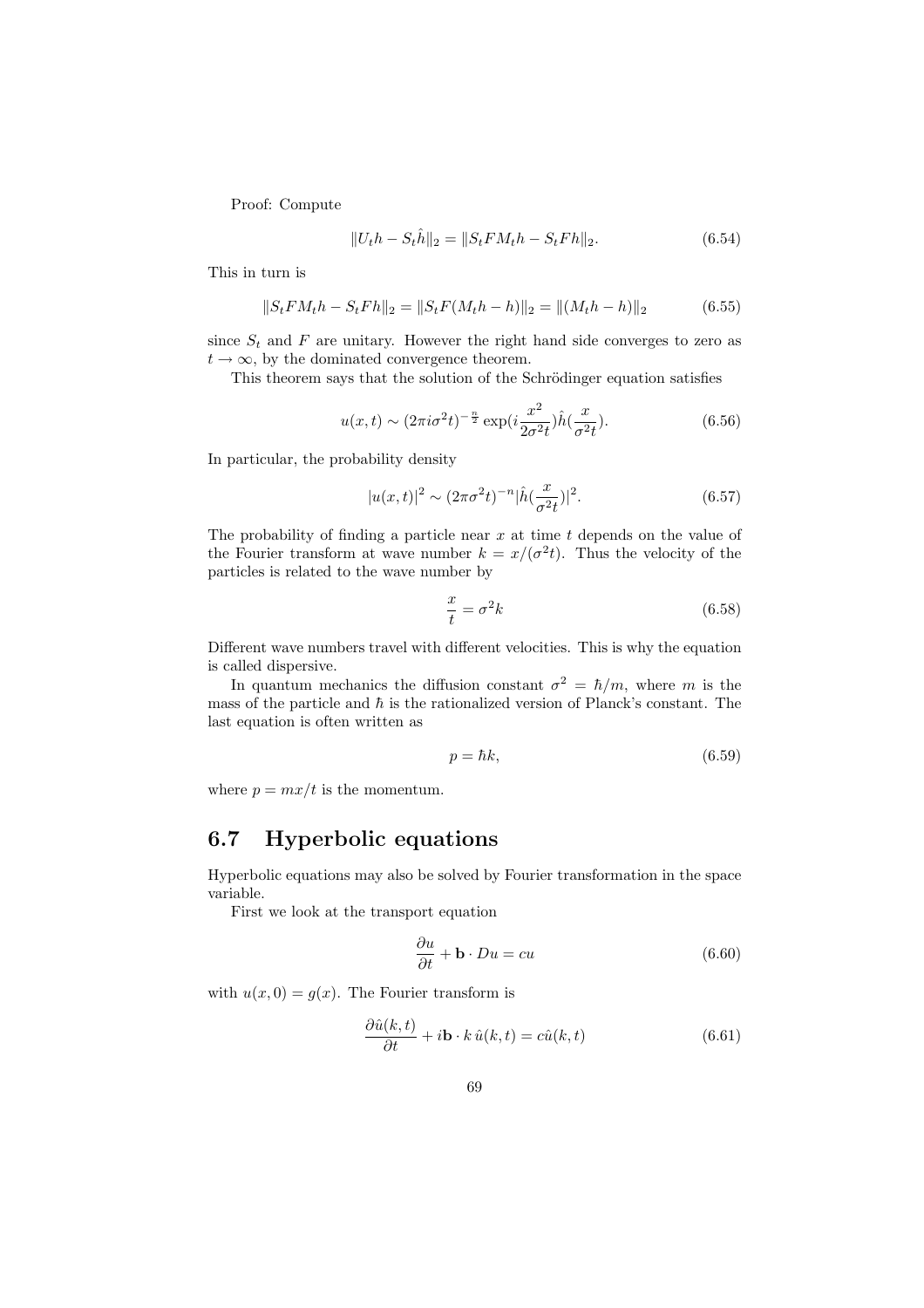with  $\hat{u}(k, 0) = \hat{g}(k)$ . The solution is

$$
\hat{u}(k,t) = \exp(-i\mathbf{b} \cdot kt) \exp(ct)\hat{g}(k).
$$
\n(6.62)

Since multiplication by a complex exponential function of wave number corresponds to a shift in space, the solution is

$$
u(x,t) = h(x - \mathbf{b}t) \exp(ct). \tag{6.63}
$$

Notice that the complex exponential does not damp high frequencies, and correspondingly there is no smoothing.

Next we look at the wave equation in one dimension. This is

$$
\frac{\partial^2 u}{\partial t^2} = c^2 \frac{\partial^2 u}{\partial x^2}
$$
\n(6.64)

with initial condition  $u(x, 0) = g(x)$  and  $\frac{\partial u}{\partial t}(x, 0) = h(x)$ . The Fourier transform is

$$
\frac{\partial^2 \hat{u}(k,t)}{\partial t^2} = -c^2 k^2 \hat{u}(k,t)
$$
\n(6.65)

with initial condition  $\hat{u}(x, 0) = g(x)$  and  $\partial \hat{u}/\partial t(k, 0) = \hat{h}(k)$ . The solution of the ordinary differential equation is

$$
\hat{u}(k,t) = \cos(ckt)\hat{g}(k) + \frac{\sin(ckt)}{ck}\hat{h}(k).
$$
\n(6.66)

Since the cosine is the sum of two complex exponentials, the first term gives a sum of two shifted functions. The second term may be computed by noting the that Fourier transform of an indicator function that is 1 on the interval from  $-a$  to a and zero elsewhere is  $2\sin(ka)/k$ . Therefore the second term gives convolution by such a step function, with  $a = ct$ . We obtain the d'Alambert solution

$$
u(x,t) = g(x - ct) + g(x + ct) + \int_{x-ct}^{x+ct} h(y) \, dy. \tag{6.67}
$$

We can also look at the energy from the point of view of the Fourier transform. This is .<br> $\overline{a}$  $\overline{\phantom{a}}$ #

$$
E = \int \left[ \left( \frac{\partial u}{\partial t} \right)^2 + c^2 \left( \frac{\partial u}{\partial x} \right)^2 \right] dx.
$$
 (6.68)

This can be computed to be

$$
E = \int \left[ |\hat{h}(k)|^2 + c^2 k^2 |\hat{g}(k)|^2 \right] \frac{dk}{2\pi}.
$$
 (6.69)

This shows not only that energy is conserved, but the energy for each frequency interval is conserved.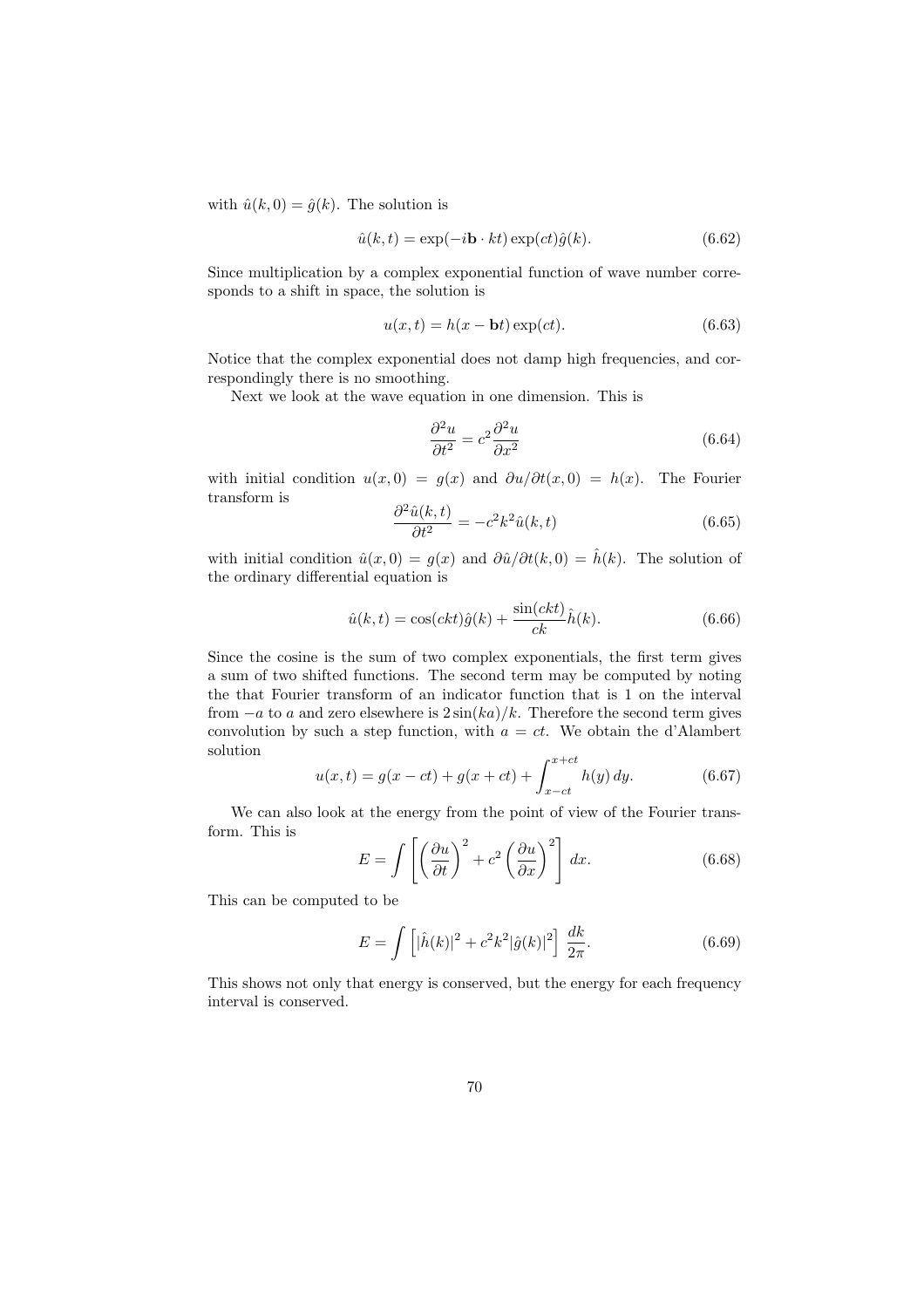#### 6.8  $L^2$  Sobolev inequalities

This section uses the  $L^2$  theory of the Fourier transform to prove some elementary Sobolev inequalities. These show that the condition that a function in  $L^2$  has  $L^2$  partial derivatives has implications for the regularity of the function, even though the partial derivatives may not exist in the classical pointwise sense. One interesting feature is that the results depend on the dimension of space.

**Theorem 6.7** Suppose that  $D^{\alpha} f$  is in  $L^2(\mathbf{R}^n)$  for all derivatives of order  $|\alpha| \leq$ s. Suppose also that  $s > n/2$ . Then  $\hat{f}$  is in  $L^1(\mathbf{R}^n)$ , and hence f is in  $C_0(\mathbf{R}^n)$ . Furthermore, the maximum of  $|f|$  is bounded by the  $L^1$  norm of  $\hat{f}$ , and this in turn is bounded by a constant times an expression involving the  $L^2$  norms of the derivatives  $D_{\alpha} f$  for  $|\alpha| \leq s$ .

Proof: The fact that  $D^{\alpha} f$  is in  $L^2$  for all  $|\alpha| \leq s$  is equivalent to the fact that  $k^{\alpha} \hat{f}(k)$  for all  $|\alpha| \leq s$ . This in turn is equivalent to the fact that  $(1 + k^2)^{\frac{s}{2}} \hat{f}(k)$ is in  $L^2$ .

The essential step is to write

$$
\hat{f}(k) = \frac{1}{(1+k^2)^{\frac{s}{2}}} \cdot (1+k^2)^{\frac{s}{2}} \hat{f}(k). \tag{6.70}
$$

We have just seen that the second factor is in  $L^2$ . Since  $s > n/2$ , the first factor is also  $L^2$ . Since the product of two  $L^2$  functions is in  $L^1$ , it follows that  $\hat{f}(k)$  is in  $L^1$ . By the inversion formula and the Riemann Lebesgue lemma f is in  $C_0$ .

The theorem just proved is important for non-linear partial differential equations. The reason is that one starts with an  $L^2$  condition on derivatives, which one gets from energy conditions. However the result is an  $L^{\infty}$  estimate, a bound on the maximum size of the function. The nice feature of  $L^{\infty}$  estimates is that they are preserved under non-linear operations. For instance, look at the operation of replacing f by  $\phi(f)$ , where f is a continuous function. If we have a class of functions f for which  $||f||_{\infty} \leq M$  is bounded, and if  $\phi$  is a continuous function, then the norms  $\|\phi(f)\|_{\infty} \leq \max_{|z| \leq M} |\phi(z)|$  are also bounded.

There is also a corresponding result for higher derivatives.

**Corollary 6.1** Suppose that  $D^{\alpha}$  is in  $L^2(\mathbf{R}^n)$  for all derivatives of order  $|\alpha| \leq$ s + r. Suppose also that  $s > n/2$ . Then  $D^{\beta} f$  is in  $C_0(\mathbf{R}^n)$  for all derivatives of order  $|\beta| \leq r$ . In particular f has continuous partial derivatives of order r.

Example: Consider the heat equation. We have seen that its solution in the Fourier transform representation is

$$
\hat{u}(k,t) = \exp(-\frac{1}{2}\sigma^2 k^2 t)\hat{h}(k).
$$
\n(6.71)

Consider  $t > 0$ . By the Schwarz inequality, if  $\hat{h}$  is in  $L^2$ , then

$$
(1 + k2)^{\frac{m}{2}}\hat{u}(k, t) = (1 + k2)^{\frac{m}{2}}\exp(-\frac{1}{2}\sigma2k2t)\hat{h}(k)
$$
 (6.72)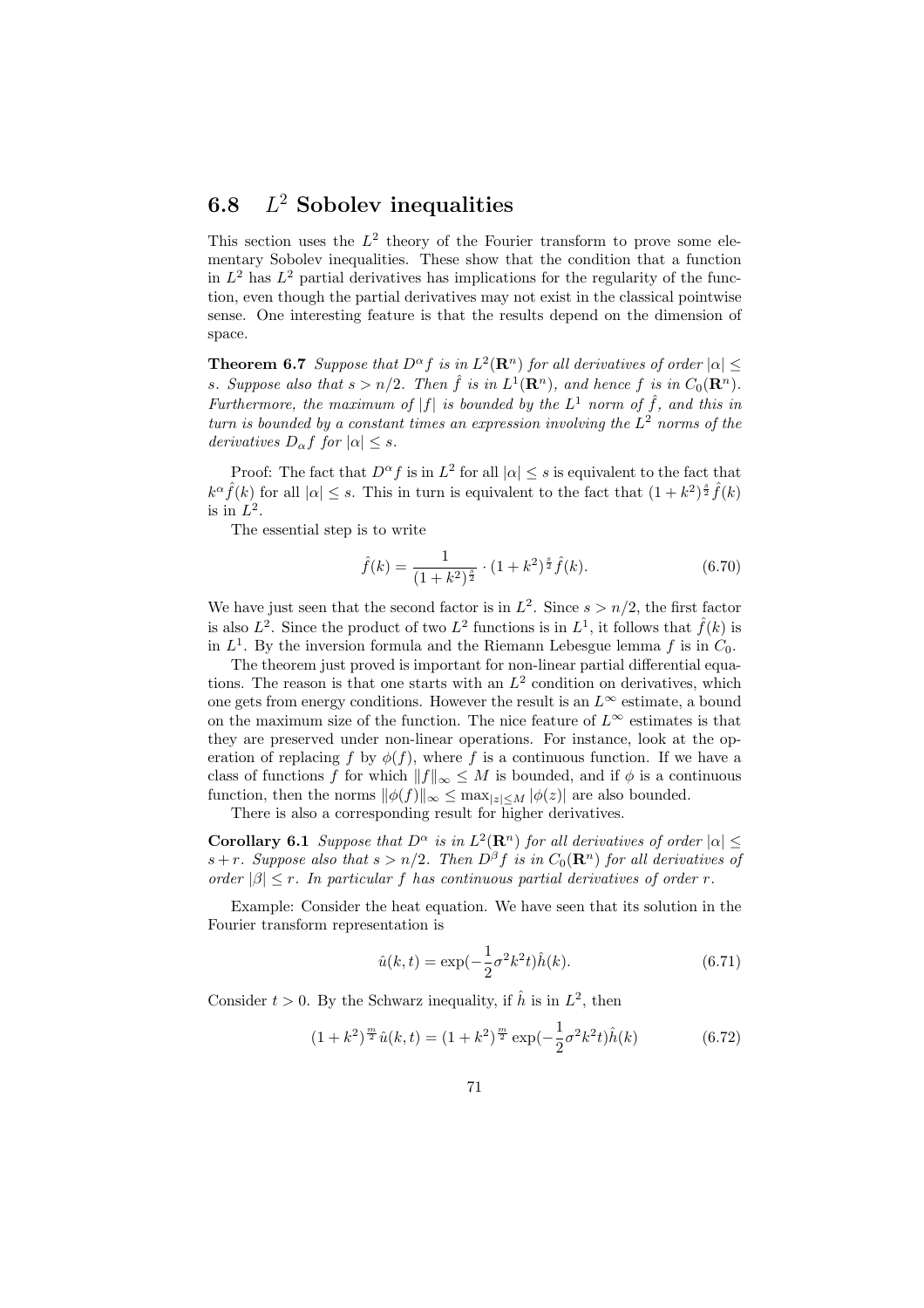is in  $L^1$  for each m. This shows that the solution is  $C^{\infty}$  in the space variables. If we take any number of time derivatives, this pulls down the corresponding number of factors of  $k^2$ , but the result is still in  $L^1$ . This is enough to show that for  $t > 0$  the solution

$$
u(x,t) = \int \exp(ikx)\exp(-\frac{1}{2}\sigma^2k^2t)\hat{h}(k)\frac{dk}{(2\pi)^n}
$$
\n(6.73)

is smooth in both space and time.

We can use these ideas to define new Hilbert spaces. The Sobolev space  $H^s(\mathbf{R}^n)$  is defined for  $s \geq 0$  as the Hilbert space of all f in  $L^2(\mathbf{R}^n)$  such that  $(1 + k^2)^{\frac{s}{2}} \hat{f}$  is in  $L^2$ . Its norm is given by

$$
||f||_{H^s}^2 = ||(1 - \triangle)^{\frac{s}{2}} f||_2 = \int (1 + k^2)^s |\hat{f}(k)|^2 \frac{dk}{(2\pi)^n}.
$$
 (6.74)

The result we have just proved is that if  $s > n/2$ , then the Sobolev space  $H^s(\mathbf{R}^n)$  is contained in  $C_0(\mathbf{R}^n)$ , and the inclusion is continuous.

Later on we shall need to deal with Sobolev spaces where there are relatively few derivatives, and where consequently the functions are not particularly smooth. On important special case is  $s = 1$ . Then the norm is

$$
||f||_{H^1}^2 = ||f||_2^2 + ||Df||_2^2 = \int (1+k^2)|\hat{f}(k)|^2 \frac{dk}{(2\pi)^n}.
$$
 (6.75)

This expression resembles expressions for energy often encountered in the context of partial differential equations.

Functions in  $H^1(\mathbf{R}^n)$  need not be particularly smooth when n is 2 or more. We can see this most easily when  $n > 2$ . In that case, a spike function u with a local singularity like  $1/r^a$  with  $a > 0$  can have  $Du$  in  $L^2$ , even though it is discontinuous at the origin. The reason is that the  $D(1/r^a) = -a/r^{a+1}x/r$ . The square of the length of this vector is a constant times  $1/r^{2a+2}$ . When this is integrated in polar coordinates with respect to the  $r^{n-1}$  dr measure, the result is convergent near the origin, provided that  $2a < n-2$ .

It might seem that one point is not so bad. However we enumerate a dense set of points  $x_k$  in  $\mathbb{R}^n$ ,  $k = 1, 2, 3, \ldots$  We can then translate each spike to an origin centered at  $x_k$ , getting spike functions  $u_k$ . We can then multiply  $u_k$  by  $1/2^k$  and sum. This gives a function that is discontinuous everywhere, yet is in the Hilbert space  $H^2(\mathbf{R}^n)$  for  $n > 2$ .

Another important special case is  $s = 2$ . In this case.

$$
||f||_{H^2}^2 = ||(1 - \triangle)f||_2^2 = \int (1 + k^2)^2 |\hat{f}(k)|^2 \frac{dk}{(2\pi)^n}.
$$
 (6.76)

This Sobolev space is the natural domain for the Laplace operator, if we want the result of applying the operator to be in  $L^2$ . These functions are somewhat smoother. Thus when  $n = 3$  they are even bounded and continuous.

These Sobolev spaces will be heavily used in connection with energy methods for solving partial differential equations.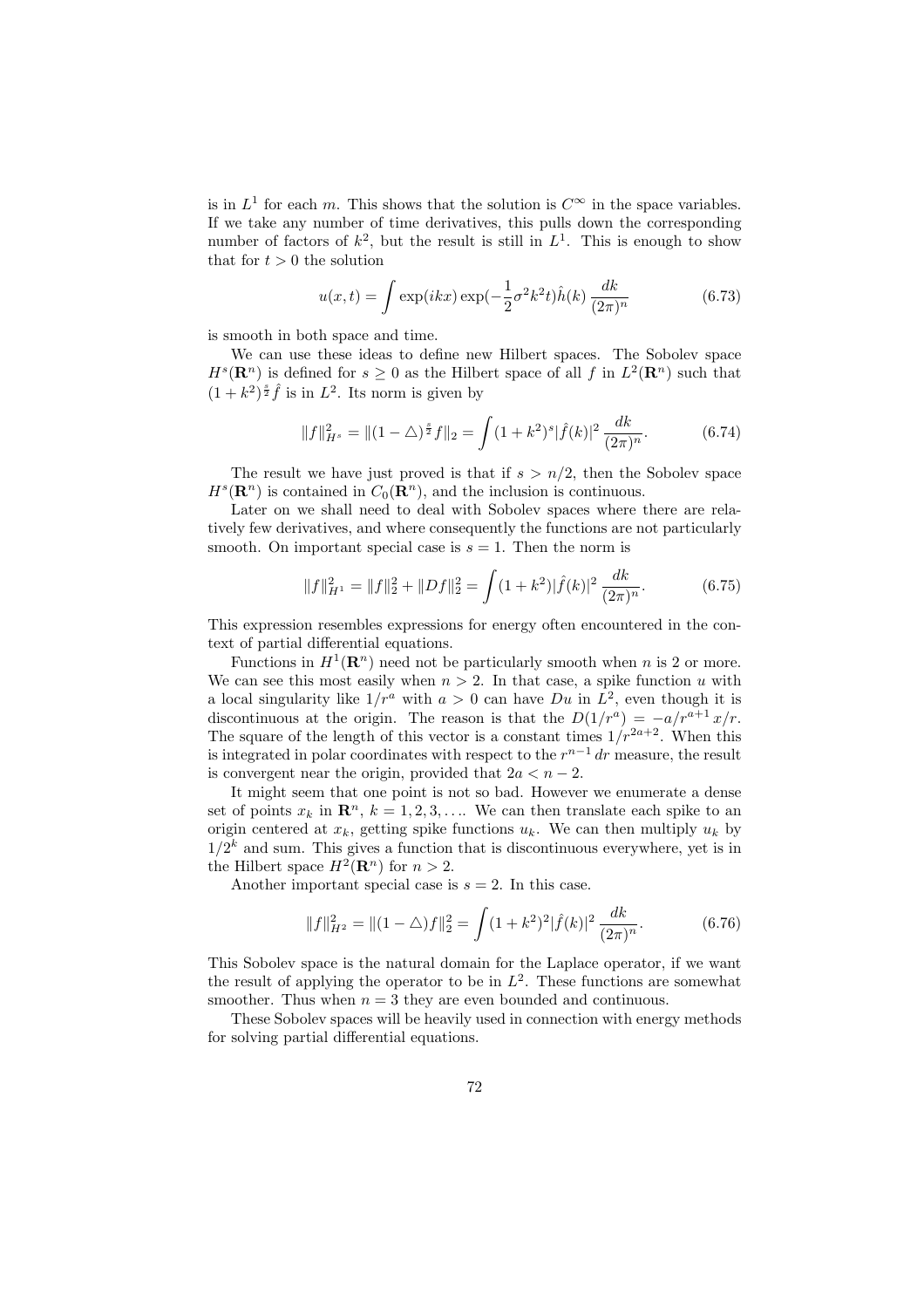### Chapter 7

### The Dirichlet Laplacian

#### 7.1 Sobolev spaces for open subsets

Let U be an open set. Let  $C_c^{\infty}(U)$  be the space of all smooth functions with compact support within U. For  $s \geq 0$ , let  $H_0^s(U)$  be the closure of  $C_c^{\infty}(U)$  in the Sobolev space  $H^s$ . Thus  $H_0^s(U)$  consists of functions in  $L^2(U)$  with partial derivatives up to order s belonging to  $L^2(U)$ . Furthermore, the functions in  $H_0^s(U)$  all vanish at the boundary of U, in the sense that they are approximated by functions that vanish near the boundary of  $U$ . Each such function can thus be extended to all of  $\mathbb{R}^n$ , so that the usual tools of Fourier analysis continue to apply. p

The norm on the Sobolev space  $H^1$  is  $||(1-\triangle)^{\frac{1}{2}}u||_2 =$  $||u||_2 + ||Du||_2$ . The same norm works for each of the spaces  $H_0^1(U)$ , where U is an open set.

#### 7.2 The Laplacian with dissipation

In this section we show that if  $\gamma > 0$ , then the equation

$$
\Delta u - \gamma u + f = 0 \tag{7.1}
$$

in  $U$  with Dirichlet boundary conditions on the boundary of  $U$  always has a unique solution. This is the equation for equilibrium with a source, when the boundary condition is zero. The condition that  $\gamma > 0$  is a condition that ensures a certain amount of dissipation. Thus it is not surprising that there is an equilibrium in this case. We shall see in a later section that if the region  $U$ has finite measure, then there is an equilibrium even without dissipation.

The solution that will be constructed is a kind of weak solution. The proof that it is a solution in a more classical sense involves more technicalities. These will not be treated in this chapter.

The idea is to use the Hilbert space norm whose square is

$$
||u||_{H_0^2}^2 = ||Du||_2^2 + \gamma ||u||_2.
$$
\n(7.2)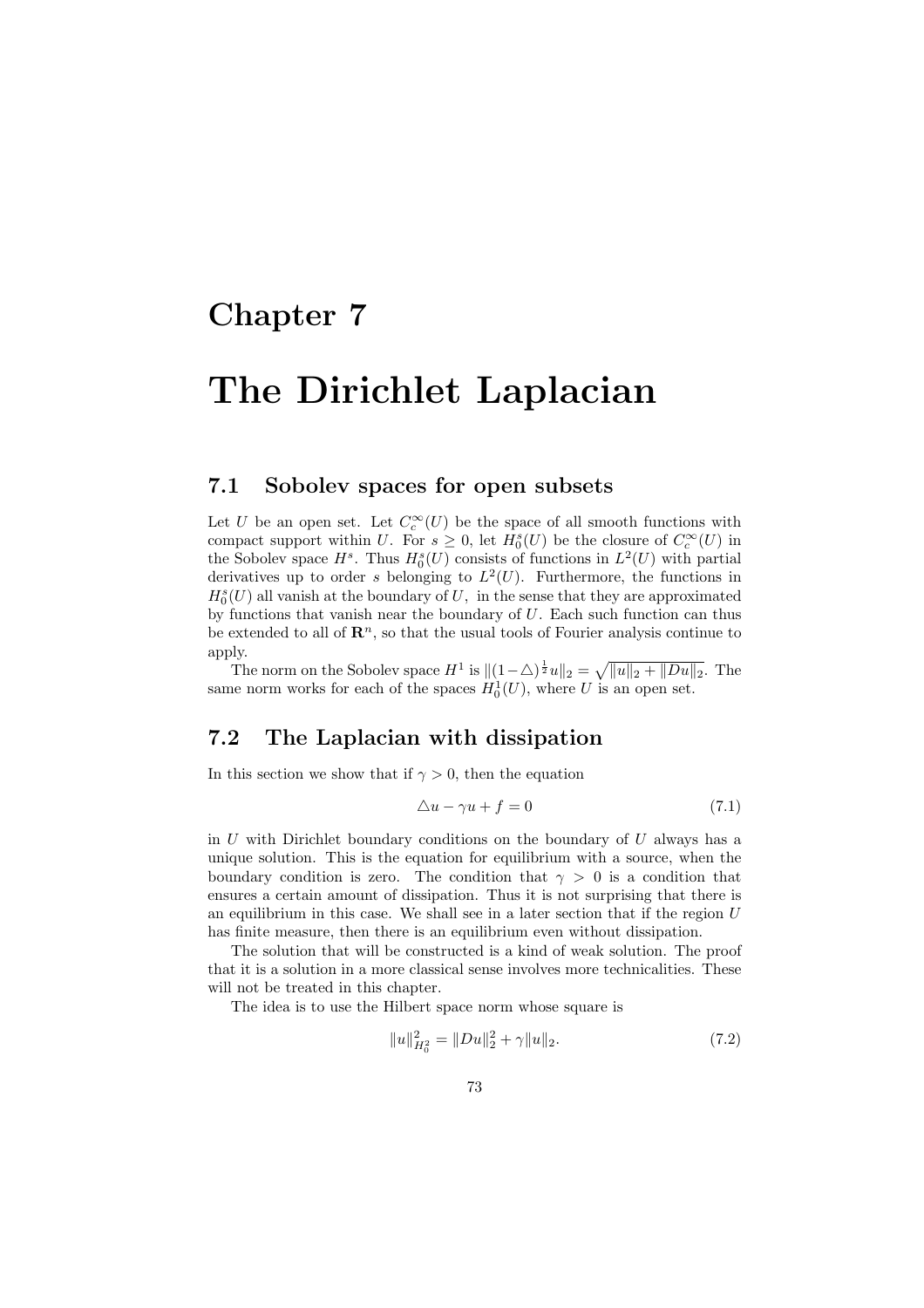This is a kind of energy norm. The Dirichlet principle states that the solution should be obtained by minimizing the energy

$$
E(u) = \frac{1}{2} ||u||_{H_0^1}^2 - \langle f, u \rangle,
$$
\n(7.3)

where the inner product on the second term is the usual  $L^2$  inner product.

If there is a minimal energy function, then it should satisfy the equation

$$
\langle u, h \rangle_{H_0^1} - \langle f, h \rangle = 0 \tag{7.4}
$$

for all  $h$  in the Sobolev space. This says that

$$
\langle Du, Dh \rangle + \gamma \langle u, h \rangle - \langle f, h \rangle = 0 \tag{7.5}
$$

for all  $h$  in the Sobolev space. This is what we will mean by a weak solution of the problem.

**Theorem 7.1** Let U be an open subset of  $\mathbb{R}^n$ . Suppose that  $\gamma > 0$ . Then the equation

$$
\Delta u - \gamma u + f = 0 \tag{7.6}
$$

in U with Dirichlet boundary conditions on the boundary of U always has a unique weak solution.

Proof: Let  $L(h) = \langle f, h \rangle$ . This is clearly a continuous linear functional on the Hilbert space  $L^2(U)$ , by the Schwarz inequality. Since  $\gamma > 0$ , it is also a continuous linear functional on the Hilbert space  $H_0^1(U)$ . Therefore, by the Riesz representation theorem, there is an element u in  $H_0^1(U)$  that represents the linear functional. That is,

$$
\langle u, h \rangle_{H_0^1} = L(h) \tag{7.7}
$$

for all h in  $H_0^1(U)$ . This is the desired weak solution.

It would seem that this proof has nothing to do with Dirichlet's principle. However in the next section we shall see that it is really the same thing.

#### 7.3 Dirichlet's principle and the Riesz representation theorem

In this section we give a natural proof of the Riesz representation theorem for continuous linear functionals on Hilbert space. This proof uses the idea of Dirichlet's principle, so it is makes the connection outlined in the previous section.

**Theorem 7.2** Let L be a continuous linear functional on a Hilbert space  $H$ . Then there is an element  $u$  of  $H$  such that

$$
L(h) = \langle u, h \rangle \tag{7.8}
$$

for all h in H. In other words, the continuous linear functional is represented by the vector u by use of the inner product.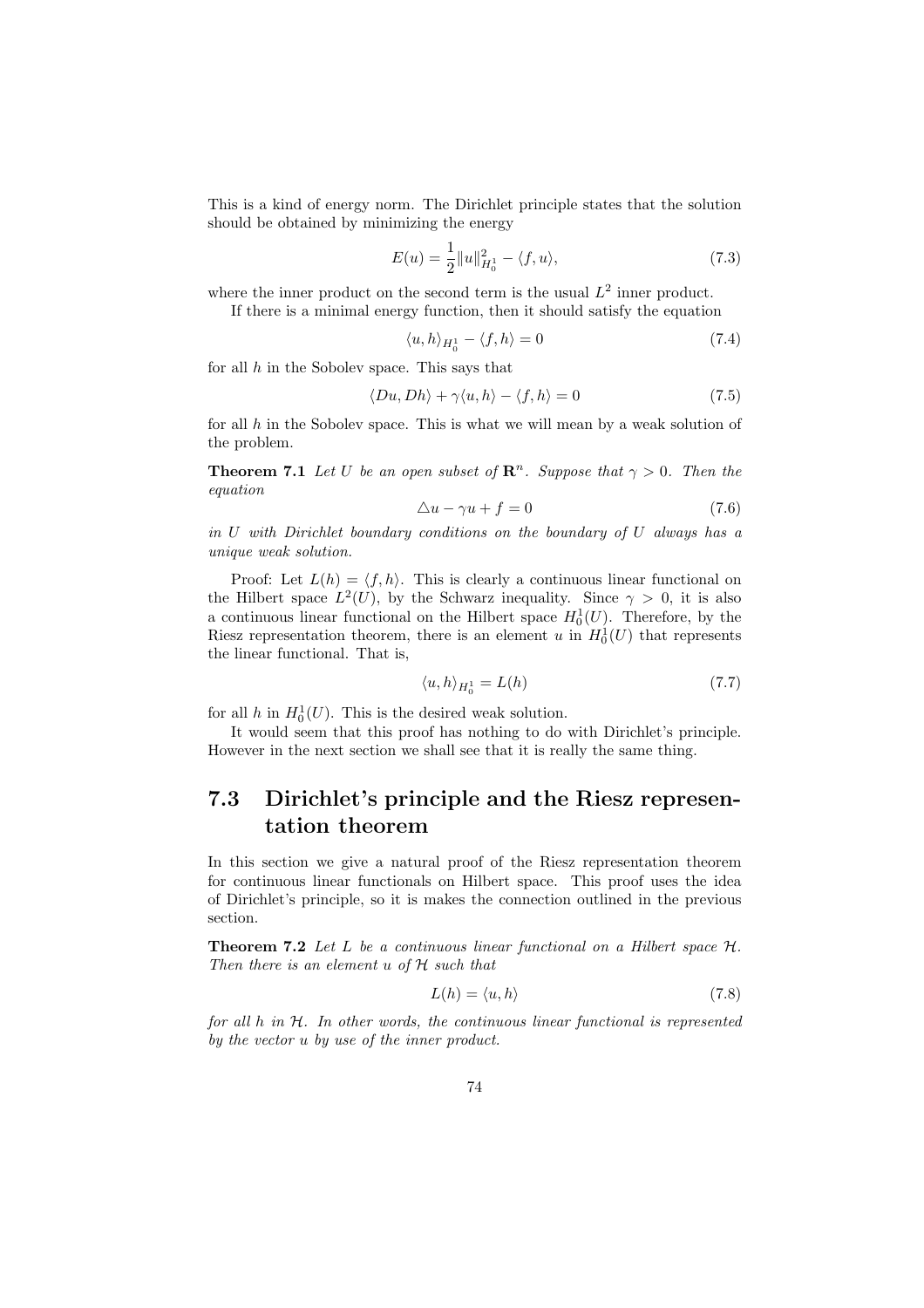Proof: Consider the energy

$$
E(u) = \frac{1}{2}||u||^2 - L(u).
$$
\n(7.9)

Since L is continuous, it satisfies a bound  $|L(u)| \leq C||u||$ . It follows easily that the energy is bounded below by  $-1/2C^2$ . Let M be the greatest lower bound on the energy. Then there exists a sequence  $u_n$  such that  $E(u_n) \to M$  as  $n \to \infty$ . If we could show that this sequence converges to some  $u$  in the Hilbert space, then by continuity  $E(u) = M$ , and we have found a minimum point.

To do this, we use the parallelogram identity

$$
\frac{1}{4}||u_m - u_n||^2 = E(u_m) + E(u_n) - 2E((u_m + u_n)/2). \tag{7.10}
$$

(If we think of the right hand side as a kind of second difference approximation, then this says that the energy is convex in a very strong sense.) It follows that

$$
\frac{1}{4}||u_m - u_n||^2 \le E(u_m) + E(u_n) - 2M.
$$
\n(7.11)

If we take  $m$  and  $n$  large enough, then the right hand side of this inequality gets close to zero. This is enough to show that the sequence  $u_n$  is a Cauchy sequence. Since a Hilbert space is a complete metric space, the sequence must converge to some  $u$  in the space.

Since we have a minumum point with  $E(u) = M$ , it follows that  $E(u+h) \geq$  $M$  for all vectors  $h$  in the Hilbert space. This says that

$$
\frac{1}{2}||u||^2 + \langle u, h \rangle + \frac{1}{2}||h||^2 - L(u) - L(h) \ge M.
$$
 (7.12)

Thus

$$
\langle u, h \rangle + \frac{1}{2} ||h||^2 - L(h) \ge 0.
$$
 (7.13)

Take  $t > 0$  and replace h by the in this inequality. Divide by t and take the limit ad t approaches zero. This shows that

$$
\langle u, h \rangle - L(h) \ge 0. \tag{7.14}
$$

Replace  $h$  by  $-h$  in the inequality. This shows that also

$$
\langle u, h \rangle - L(h) \le 0. \tag{7.15}
$$

This completes the proof.

The ultimate power of this result in applications comes from the deep fact that  $L^2$  is a Hilbert space. This uses essentially the theory of Lebesgue integration.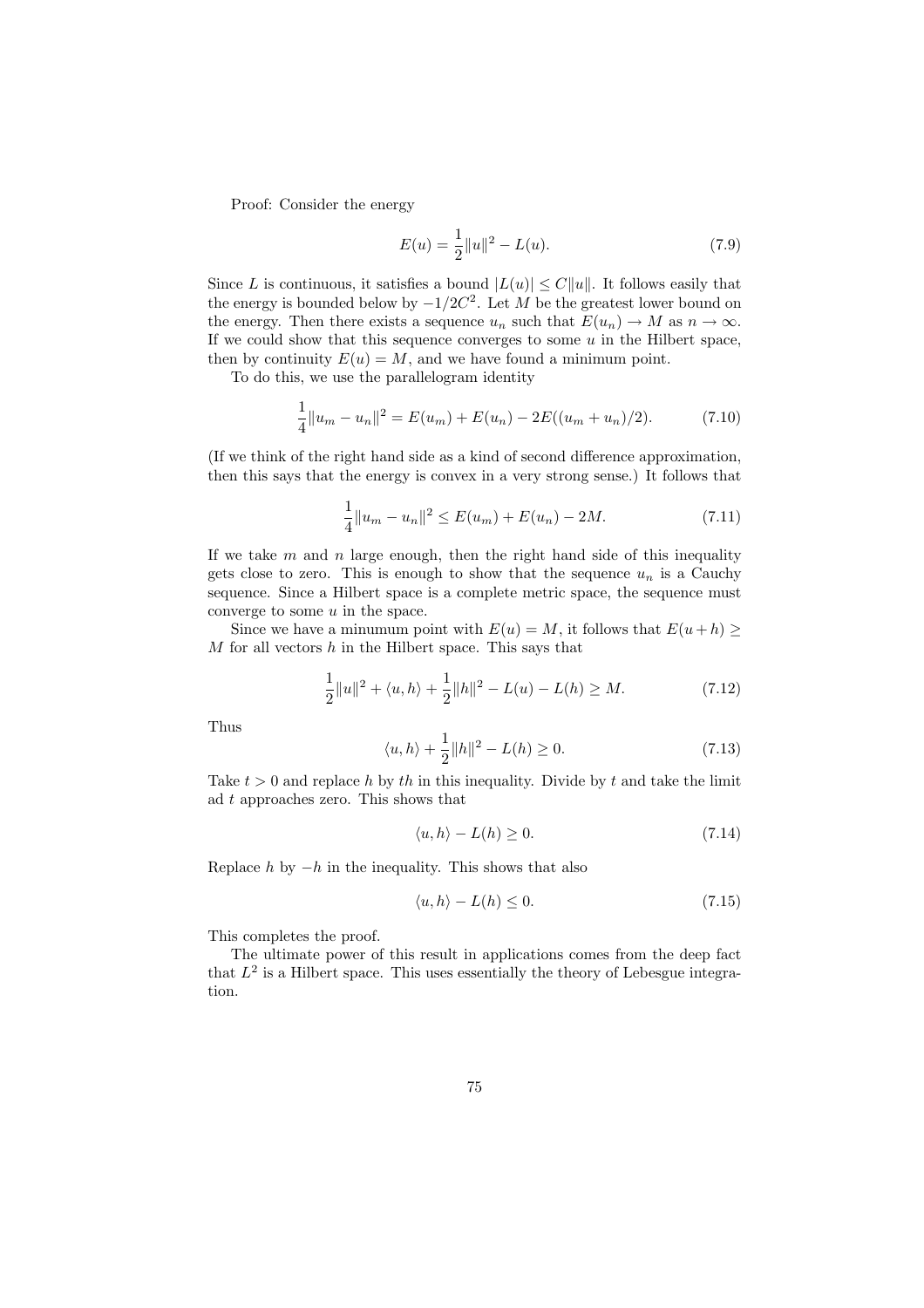#### 7.4 Finite elements

In numerical computation one wants to approximate the solution that is the minimum of the energy functional  $E(u)$  defined for u in the Sobolev space  $H_0^1(U)$ . The idea is to take a finite dimensional subspace M of the Sobolev space that is large enough to provide good approximations to arbitrary functions in the Sobolev space. Then one minimizes  $E(u)$  for u in M. The minimum value will in general be larger than the minimum on the Sobolev space, but it is an upper bound. Furthermore, the function  $u$  in  $M$  may turn out to be a good approximation to the solution of the original problem.

Here is one method that one could accomplish this. For simplicity we describe it in the case  $n = 2$ . Say that  $\overline{U}$  is a union of finitely many triangular regions (elements) that overlap only at their boundaries. Let I be the set of all vertices (nodes) of these triangles that belong to the interior  $U$ . If  $p$  is a vertex in I, define the function  $\phi_p$  to satisfy  $\phi_p(p) = 1$ ,  $\phi_p(q) = 0$  for all  $q \leq p$ , and  $\phi_p$  linear on each triangle. Thus  $\phi_p$  is non-zero only on those triangular regions that have a vertex at p. It is a function whose graph is a pyramid. Each function  $\phi_p$  is continuous, vanishes at the boundary, and has a weak derivative in  $L^2$ . Thus it belongs to the Sobolev space  $H_0^1(U)$ . The finite dimensional subspace  $M$  is taken to be the subspace spanned by these basis vectors. Thus it consists of continuous piecewise linear functions that vanish at the boundary.

Such a basis is convenient because if vertices do not belong to the same triangle, then the corresponding basis vectors are orthogonal in the Sobolev space. It follows that the matrix of the quadratic form has many zeros.

In practice one may wish to use piecewise polynomial functions instead of piecewise linear functions. This is more complicated, but it may give more accurate results for the same computational effort.

#### 7.5 Equivalent norms on the Sobolev space

The norm on the Sobolev space  $H_0^1$  up to now has been defined to be given by  $||(1-\Delta)^{\frac{1}{2}}u||_2 = \sqrt{||u||_2 + ||Du||_2}$ . The next result shows that when the measure of the open set is finite, then a more convenient choice of norm is possible. This result is one version of the Poincaré inequality. Notice that it is essential that we impose zero boundary conditions; otherwise a constant function would violate the inequality.

**Theorem 7.3** If U is an open subset of  $\mathbb{R}^n$  with finite measure, then there exists a constant  $C$  depending on n and on the measure of  $U$  such that for all  $u$ in  $H_0^1(U)$  we have

$$
||u||_2 \le ||Du||_2. \tag{7.16}
$$

Proof for the case  $n > 2$ : Let  $\chi$  be the indicator function of U. Since u is in  $L^2$  and vanishes outside of U, it follows from the Schwarz inequality that u is in  $L^1$  with norm bounded by  $\|\chi\|_2 \|u\|_2$ . Hence the Fourier transform  $\hat{u}$  is in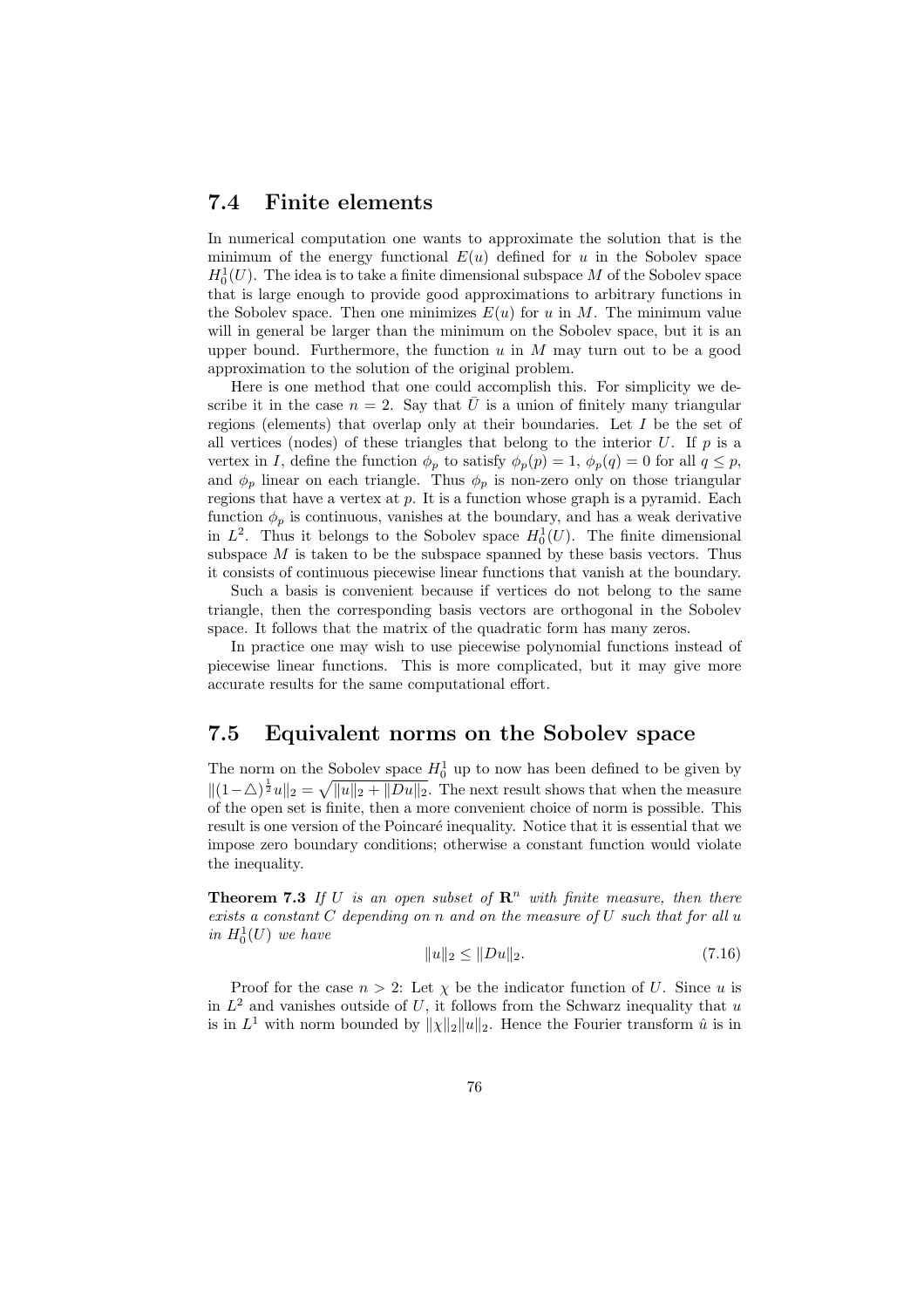$L^∞$  with

$$
\|\hat{u}\|_{\infty} \le \|u\|_{1} \le \|\chi\|_{2} \|u\|_{2}.
$$
\n(7.17)

Let  $\phi$  be the indicator function of the set  $|k| \leq 1$ . Then we have

$$
||u||_2^2 = ||\hat{u}(k)||_2^2 = ||\phi(k)\hat{u}(k)||_2^2 + ||(1 - \phi(k))\hat{u}(k)||^2.
$$
 (7.18)

The first term is estimated by

$$
\|\phi(k)\hat{u}(k)\|_{2}^{2} \le \|\hat{u}(k)\|_{\infty} \|\phi(k)\hat{u}\|_{1} \le \|u(k)\|_{\infty} \|\frac{1}{|k|}\phi(k)\|_{2} \||k|\hat{u}(k)\|_{2}.
$$
 (7.19)

The second term is obviously bounded by

$$
\|(1 - \phi(k))\hat{u}(k)\|_2^2 \le \|\hat{u}(k)\|_2 \|\|k\|\hat{u}(k)\|_2. \tag{7.20}
$$

If we put these together, we see that

$$
||u||_2^2 \le ||u||_2 \left(||\chi||_2||\frac{1}{k}||_2 + 1\right) ||Du||_2.
$$
 (7.21)

This Fourier transform argument does not work for  $n \leq 2$ , since the  $L^2$  norm of  $1/|k|$  is infinite in these cases. However the result that  $||u||_2 \leq C||Du||_2$  for functions with compact support within a bounded open set is still true.

This is elementary for the case  $n = 1$ , by the following lemma.

**Lemma 7.1** Consider the case of dimension  $n = 1$ . If u has compact support and u' is in  $L^1$ , then u is in  $L^{\infty}$ .

Proof: This is the fundamental theorem of calculus. We have

$$
u(x) = \int_{-\infty}^{x} u'(u) dy
$$
 (7.22)

and

$$
u(x) = -\int_{x}^{\infty} u'(u) dy.
$$
 (7.23)

It follows immediately that

$$
|u(x)| \le \frac{1}{2} \int_{-\infty}^{\infty} |u'(y)| dy.
$$
 (7.24)

The lemma is applied by noting that if  $u'$  is in  $L^2$  on a bounded interval, then by the Schwarz inequality u' is in  $L^1$ . Hence by the lemma u is in  $L^{\infty}$ . Since the interval is bounded,  $u$  is also in  $L^2$ . Tracing through the inequalities, we see that

$$
||u||_2 \le \frac{1}{2} \operatorname{meas}(U) ||u'||_2. \tag{7.25}
$$

For  $n = 2$  the result is a consequence of the Sobolev inequalities of the next chapter. Here is a quick proof for the case of dimension  $n = 2$ . First we need a lemma.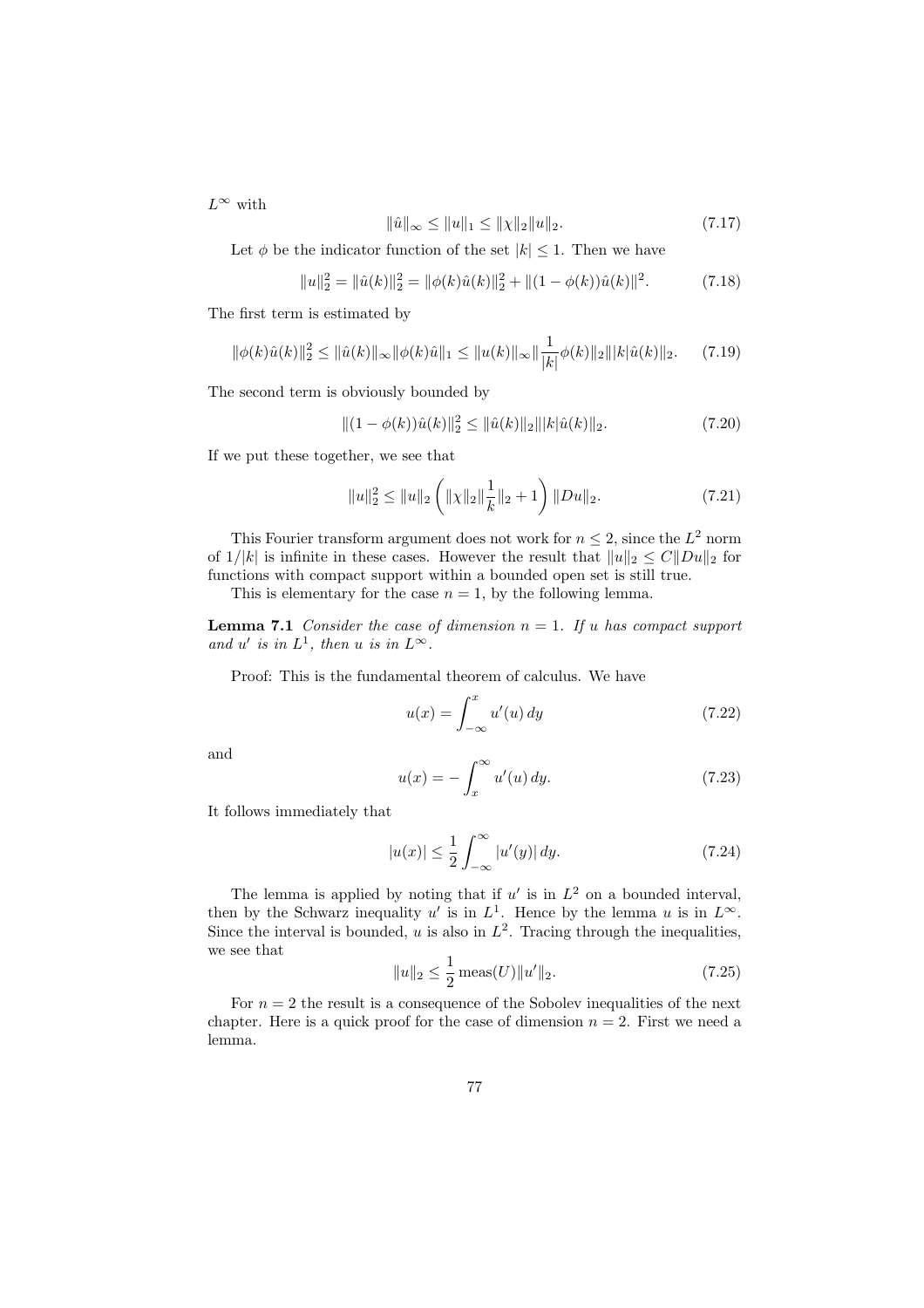**Lemma 7.2** Consider the case of dimension  $n = 2$ . If u has compact support and Du is in  $L^1$ , then u is in  $L^2$ .

Proof: This follows from the fundamental theorem of calculus applied to each of the two variables separately. For each  $x_1$  we have

$$
|u(x_1, x_2)| \le \frac{1}{2} \int |Du(x_1, x_2)| \, dx_2 \tag{7.26}
$$

and for each  $x_2$  we have

$$
|u(x_1, x_2)| \le \frac{1}{2} \int |Du(x_1, x_2)| \, dx_1 \tag{7.27}
$$

Multiply these inequalities and integrate with respect to both variables. This proves that  $||u||_2 \leq \frac{1}{2} ||Du||_1$ .

In order to apply the lemma, observe that if  $U$  is an open set of finite measure, and if  $Du$  is in  $L^2(U)$ , then  $Du$  is in  $L^1(U)$ . It follows from the lemma that u is in  $L^2(U)$ . Furthermore, for  $n=2$ 

$$
||u||_2 \le \frac{1}{2}(\text{meas}(U))^{\frac{1}{2}} ||Du||_2.
$$
 (7.28)

In any case, the significance of the theorem is the following. When  $U$  has finite measure, then the Sobolev norm  $||(1 - \Delta)^{\frac{1}{2}})u||_2 = \sqrt{|u|_2^2 + ||Du||_2}$  on  $H_0^1(U)$  may be replaced by the norm  $\|(-\triangle u)^{\frac{1}{2}}u\|_2 = \|Du\|_2$  only involving the derivative. This is an equivalent norm; the notion of convergence is not affected. Thus the norm  $||Du||_2$  is a Hilbert space norm.

#### 7.6 The Laplacian without dissipation

In this section we show that if  $U$  has finite measure, then the equation

$$
\Delta u + f = 0 \tag{7.29}
$$

in  $U$  with Dirichlet boundary conditions on the boundary of  $U$  always has a unique solution. This is the equation for equilibrium with a source, when the boundary condition is zero. The reason for equilibrium in this case is that the boundary is near enough to provides an environment that stabilizes the sytem

The idea is to use the Hilbert space norm  $||Du||_2$ . We have seen that this is equivalent to the Sobolev norm, and hence it is the norm on a Hilbert space. The Dirichlet principle states that the solution should be obtained by minimizing the energy

$$
E(u) = \frac{1}{2} ||Du||_2^2 - \langle f, u \rangle,
$$
\n(7.30)

where the inner product on the second term is the usual  $L^2$  inner product.

If there is a minimal energy function, then it should satisfy the equation

$$
\langle Du, Dh \rangle - \langle f, h \rangle = 0 \tag{7.31}
$$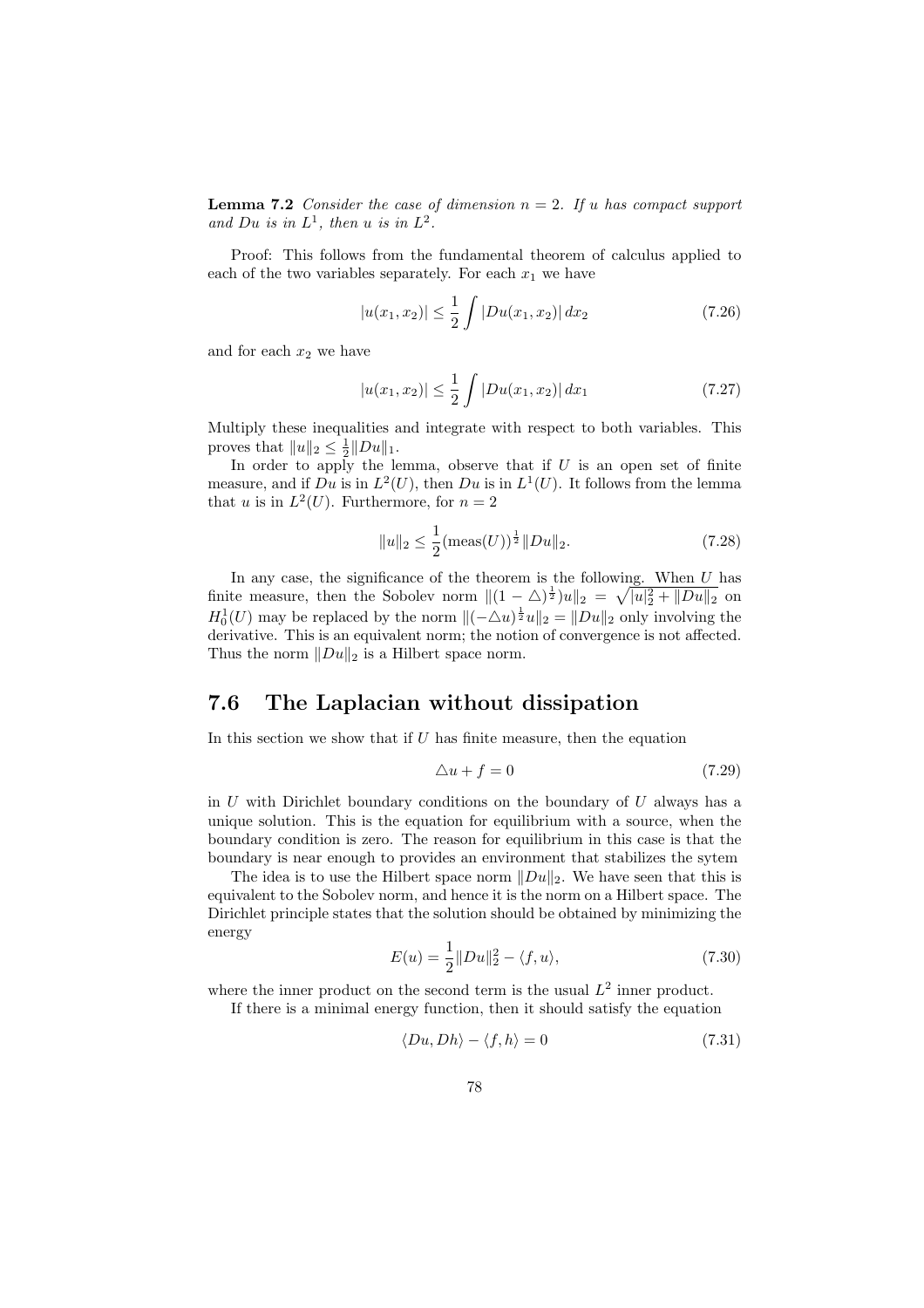for all  $h$  in the Sobolev space. This says that

$$
\langle Du, Dh \rangle - \langle f, h \rangle = 0 \tag{7.32}
$$

for all  $h$  in the Sobolev space. This is what we will mean by a weak solution of the problem.

**Theorem 7.4** Let U be an open subset of  $\mathbb{R}^n$ . Suppose that U has finite measure. Then the equation

$$
\Delta u + f = 0 \tag{7.33}
$$

in U with Dirichlet boundary conditions on the boundary of U always has a unique weak solution.

Proof: Let  $L(h) = \langle f, h \rangle$ . This is clearly a continuous linear functional on the Hilbert space  $L^2(U)$ , by the Schwarz inequality. Since the measure of U is finite, it is also continuous linear functional on the Sobolev space with norm  $||Du||_2$ . Therefore, by the Riesz representation theorem, there is an element u in the Sobolev space that represents the linear functional. That is,

$$
\langle Du, Dh \rangle = L(h) \tag{7.34}
$$

for all h in the Sobolev space. This is the desired weak solution.

#### 7.7 Positive elliptic operators

Essentially the same proof works for proving the existence and uniqueness of solutions of a much more general class of equations. Let A be a bounded function whose values  $A(x)$  are positive definite n by n matrices. Assume that the eigenvalues of all the  $A(x)$  are bounded below by a constant  $\theta > 0$ . Let c be a bounded real function such that  $c(x) \geq 0$  for each x. Consider the equation

$$
\operatorname{div} \mathbf{J} - c(x)u = f,\tag{7.35}
$$

where

$$
\mathbf{J} = A(x)Du. \tag{7.36}
$$

This says that the current can depend on the gradient of the solution in a complicated way. Furthermore, the dissipation  $-c(x)$  can take a complicated form. The restriction that  $A(x)$  be symmetric seems arbitrary, but Onsager showed that this is related to general considerations of time reversal.

With this more general setting, one can consider the Dirichlet problem in the Sobolev space space  $H_0^1(U)$ , where U is a set of finite measure. The energy is now

$$
E(u) = \frac{1}{2} \int Du(x) \cdot A(x)Du(x) + \frac{1}{2} \int c(x)|u(x)|^2 - \int f(x)u(x) dx. \tag{7.37}
$$

The hypotheses ensure that this gives an equivalent norm on the Sobolev space. So again the Dirichlet principle (in the form of the Riesz representation theorem) applies to give a unique weak solution.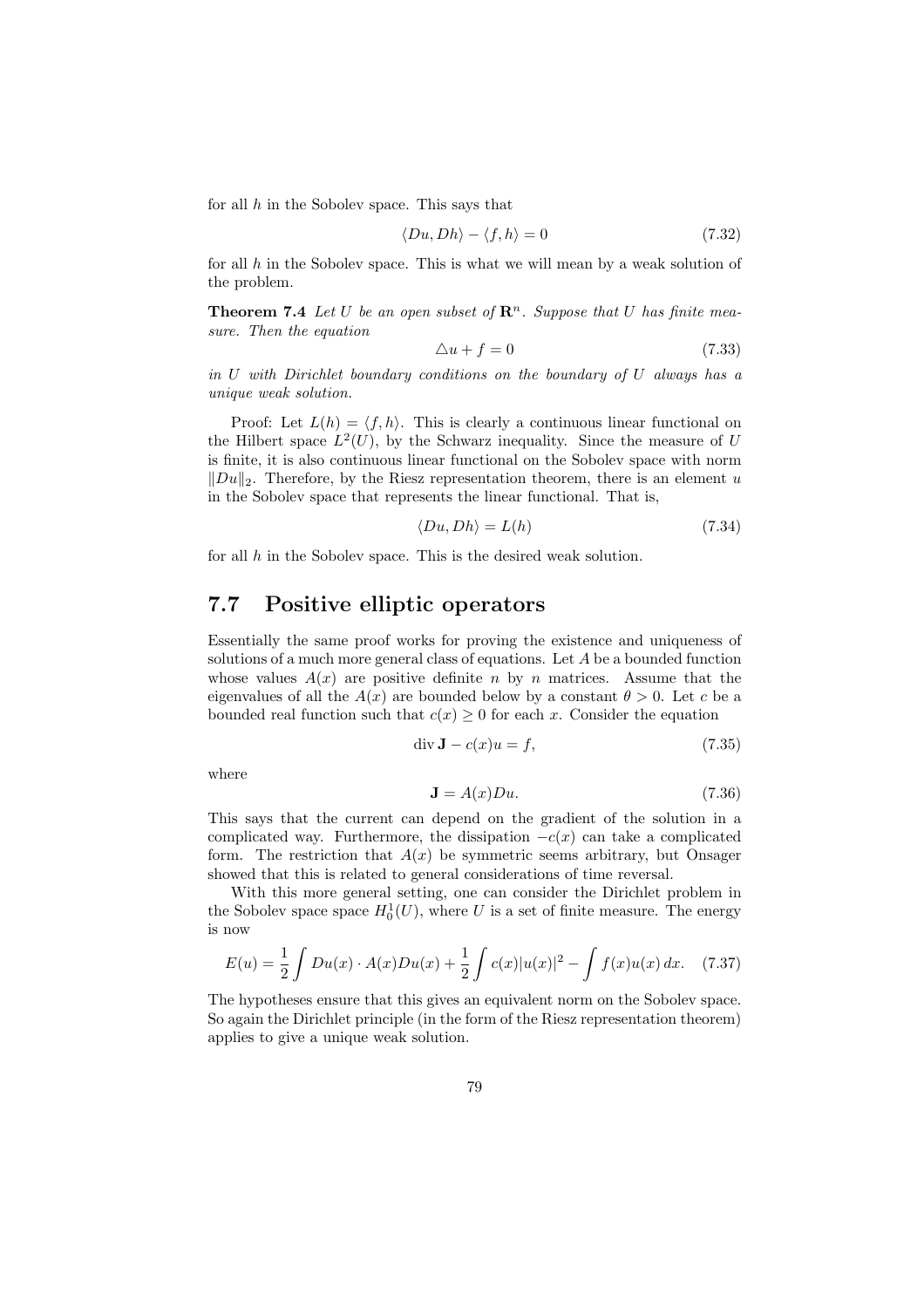### Chapter 8

## Sobolev inequalities

#### 8.1  $p$  spaces

The basic Jensen's inequality says a convex function of an average is less than or equal to the average of the convex function.

We write  $E[Y]$  for the expectation (mean, average) of Y. The fundamental properties of expectation are that it is linear, order-preserving ( $Y \leq Z$  implies  $E[Y] \leq E[Z]$ , and that  $E[c] = c$ .

**Theorem 8.1** If  $\phi$  is a smooth convex function, then

$$
\phi(E[X]) \le E[\phi(X)].\tag{8.1}
$$

Proof: Since  $\phi$  is convex, for each a we have  $\phi(a) + \phi'(a)(x - a) \leq \phi(x)$ . Thus  $\phi(E[X]) + \phi'(E[X])(X - E[X]) \leq \phi(X)$ . Take expectations of both sides of the inequality.

The most important special case is when  $\phi(x) = e^x$ . In that case this is called the inequality of the geometric and arithmetic mean. Explicitly:

$$
e^{E[X]} \le E[e^X].\tag{8.2}
$$

Alternatively, for  $Y > 0$  we have

$$
e^{E[\log(Y)]} \le E[Y].\tag{8.3}
$$

The left hand side is the geometric mean; the right hand side is the arithmetic mean.

For each p with  $1 \leq p \leq \infty$  there is a conjugate exponent q with

$$
\frac{1}{p} + \frac{1}{q} = 1.
$$
\n(8.4)

One fundamental convexity inequality is that for each conjugate pair  $p$  and  $q$ we have for  $a \geq 0$  and  $b \geq 0$  the estimate

$$
ab \le \frac{1}{p}a^p + \frac{1}{q}b^q. \tag{8.5}
$$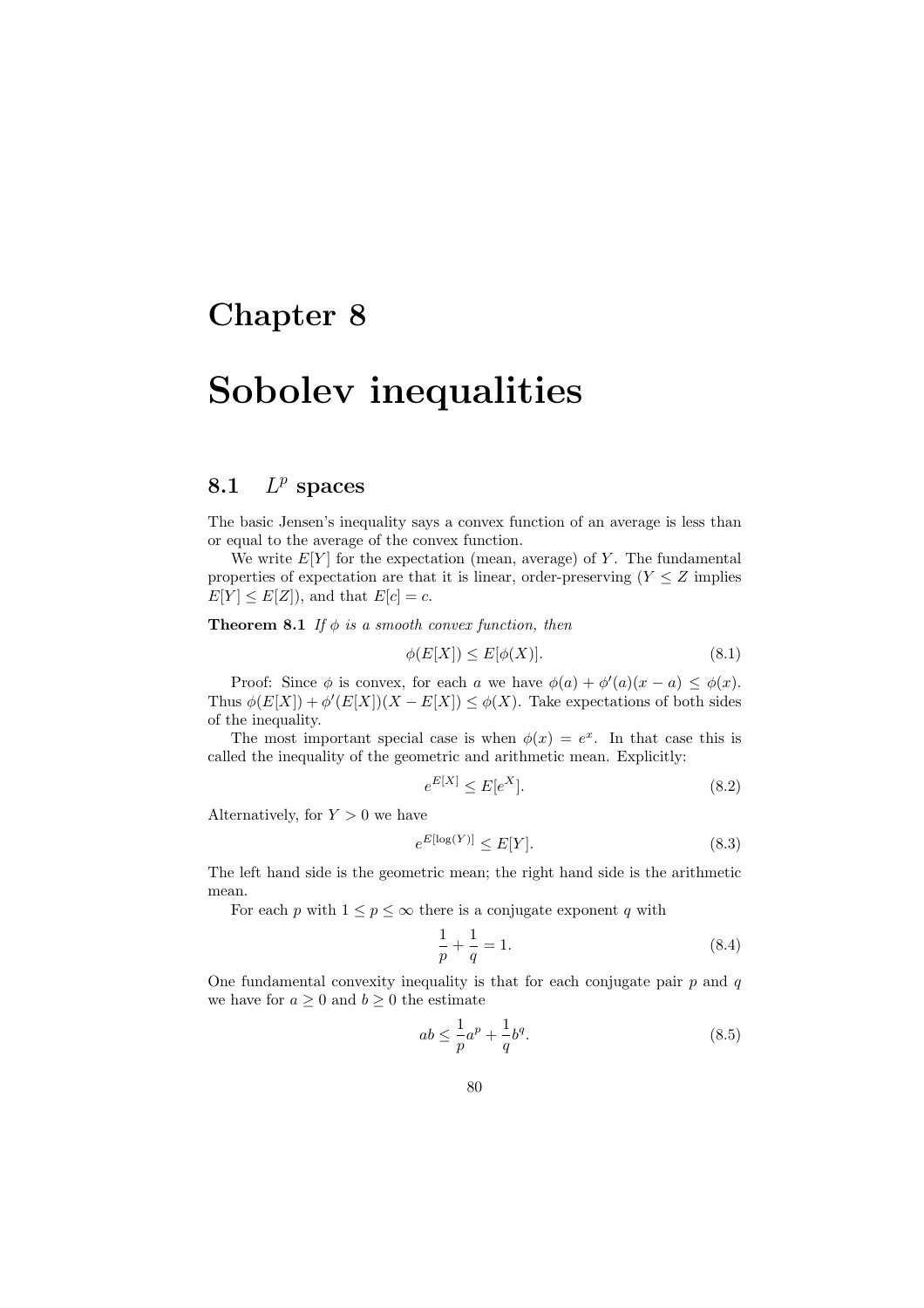This follows immediately from the inequality of the geometric and arithmetic mean. Let  $X = s$  with probability  $1/p$  and  $X = t$  with probability  $1/q$ . Then

$$
e^{\frac{1}{p}s + \frac{1}{q}t} \le \frac{1}{p}e^s + \frac{1}{q}e^t.
$$
\n(8.6)

Take  $e^s = a^p$  and  $e^t = b^q$ .

Remark: One must take some care with the right hand side if  $p$  or  $q$  is infinite. Consider, for example the case when  $p = \infty$ . If  $a \leq 1$ , then  $(1/p)a^p = 0$ . On the other hand, if  $a > 1$ , then  $(1/p)a^p = \infty$ . Then the inequality is just giving the obvious information that if  $a \leq 1$ , then  $ab \leq b$ .

For each p with  $1 \leq p < \infty$  we want to consider the Banach spaces  $L^p$  of functions with norm

$$
||f||_p = \left(\int |f(x)|^p \, dx\right)^{\frac{1}{p}} < \infty. \tag{8.7}
$$

When  $p = \infty$  we take  $L^{\infty}$  to be the space of essentially bounded functions, and the norm  $||f||_{\infty}$  is the essential bound. That is,  $||f||_{\infty}$  is the least M such that  $|f(x)| \leq M$  for almost every x.

We want to argue that a finite  $L^p$  norm for large  $p$  implies good local properties of a function. The first evidence in this direction is the following Chebyshev inequality. It says that a small  $L^p$  norm implies that the function cannot be big on too large a set.

**Theorem 8.2** Let f be in  $L^p$ . For each a with  $0 \le a < \infty$  let  $A_a$  be the set of all x with  $|f(x)| \ge a$ . Then

$$
a^p \operatorname{meas}(A_a) \le ||f||_p. \tag{8.8}
$$

This idea may be used to justify the notation for the case  $p = \infty$ .

**Theorem 8.3** Suppose that f is in  $L^q$  for some  $q < \infty$ . Then

$$
\lim_{p \to \infty} ||f||_p = ||f||_{\infty}.
$$
\n(8.9)

Proof: We need inequalities in two different directions. To bound the  $L^{\infty}$ norm in terms of the  $L^p$  norm, we let  $a < ||f||_{\infty}$ . Let  $A_a$  be the set of x for which  $|f(x)| \ge a$ . Then by definition of the  $L^{\infty}$  norm, meas $(A_a) > 0$ . Also,  $a^p \text{meas}(A_a) \leq ||f||_p^p$ , so

$$
a(\text{meas } A_a)^{\frac{1}{p}} \le \|f\|_p. \tag{8.10}
$$

To bound the  $L^p$  norm in terms of the  $L^{\infty}$  norm, we need to use the hypothesis that f is in  $L^q$  for some  $q < \infty$ . Then for  $p \ge q$  we have  $|f(x)|^p \le$  $|f(x)|^q \| f \|_{\infty}^{p-q}$  for almost every x. Hence we get the second inequality

$$
||f||_p \le ||f||_q^{\frac{q}{p}} ||f||_{\infty}^{1-\frac{q}{p}}.
$$
\n(8.11)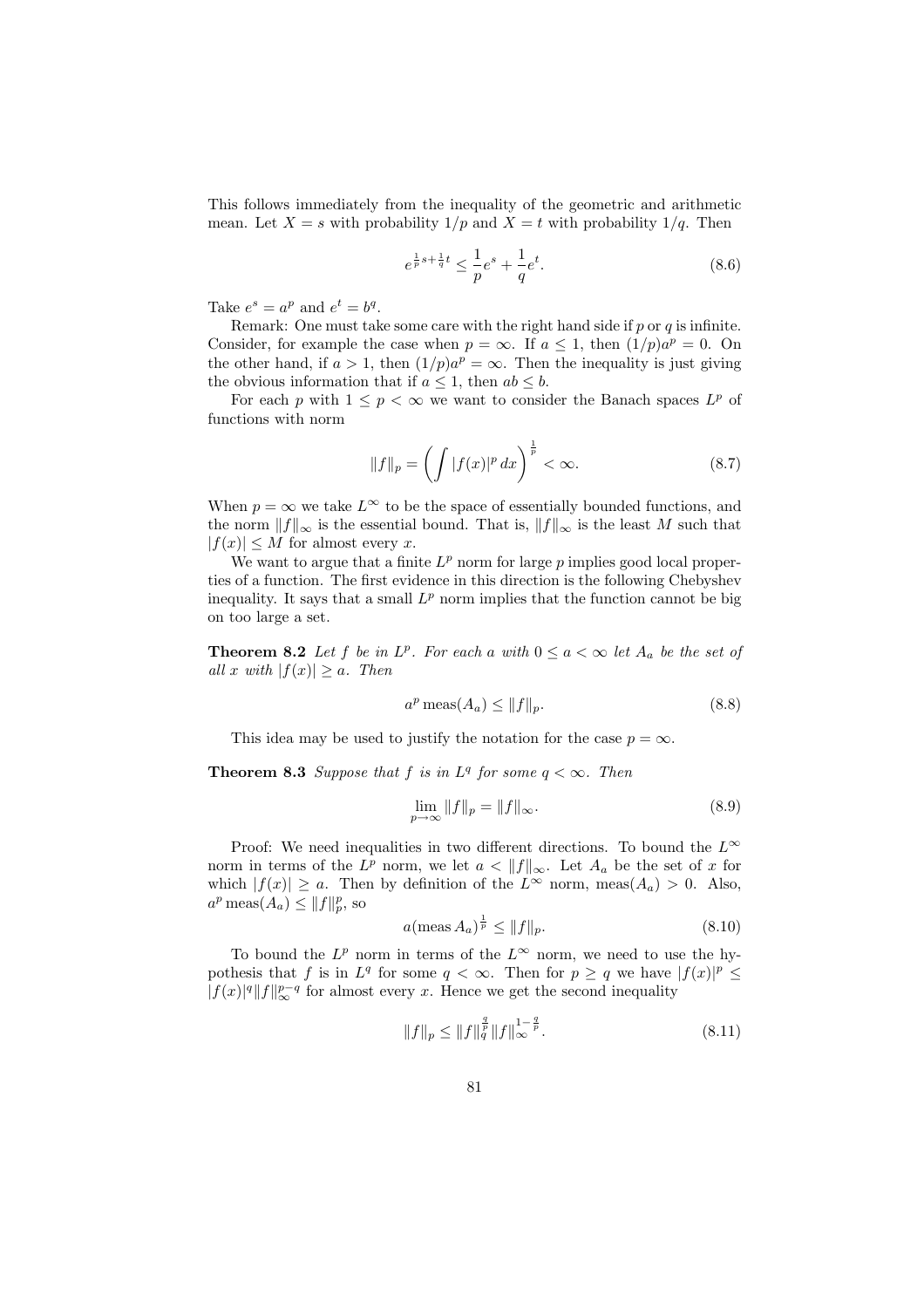The two inequalities together show that for large p the norm  $||f||_p$  is squeezed between a and  $||f||_{\infty}$ . Since a is an arbitrary number less than  $||f||_{\infty}$ , this proves the result.

The following theorem is even more fundamental. It says that for a finite measure space the  $L^p$  spaces get smaller as p increases. Thus for finite measure space the condition of being in  $L^p$  is stronger when p is larger. A function in  $L^{\infty}$ is automatically in  $L^2$ , and a function in  $L^2$  is automatically in  $L^1$ . In particular, this applies when the measure space is a bounded region with Lebesgue measure. So this result gives the local comparison of  $L^p$  spaces.

**Theorem 8.4** Suppose that the measure of the space U is finite. Then if  $r \leq p$ and  $f$  is in  $L^p$ , then also  $f$  is in  $L^r$ . Furthermore,

$$
||f||_{r} \le \text{meas}(U)^{\frac{1}{q}} ||f||_{p}, \tag{8.12}
$$

where  $1/p + 1/q = 1/r$ .

Proof: This is a nice application of Jensen's inequality. Define the expectation of  $g$  to be

$$
E[g] = \frac{1}{\text{meas}(U)} \int_{U} g(x) dx.
$$
\n(8.13)

Take  $\phi(t) = t^{\frac{p}{r}}$ . This is a convex function. Hence by Jensen's inequality

$$
\left(\frac{1}{\text{meas}(U)}\int |f(x)|^r dx\right)^{\frac{p}{r}} \le \frac{1}{\text{meas}(U)}\int |f(x)|^p dx. \tag{8.14}
$$

This is equivalent to the statement of the theorem.

Consider two functions f and g with  $||f||_p = 1$  and  $||g||_q = 1$ . Then by the geometric-arithmetic mean inequality

$$
\int |f(x)g(x)| dx \le \int \frac{1}{p} |f(x)|^p dx + \int \frac{1}{q} |g(x)|^q dx = \frac{1}{p} + \frac{1}{q} = 1.
$$
 (8.15)

This estimate leads immediately to the most basic form of Hölder's inequality.

**Theorem 8.5** If  $p$  and  $q$  are conjugate exponents with

$$
\frac{1}{p} + \frac{1}{q} = 1,\tag{8.16}
$$

and if f is in  $L^p$  and g is in  $L^q$ , then fg is in  $L^1$  with

$$
||fg||_1 \le ||f||_p ||g||_q. \tag{8.17}
$$

Remark: How can one remember such relations between conjugate exponents as in the Hölder inequality? Dimensional analysis can be helpful. Think of  $f$ and  $g$  as dimensionless. However  $dx$  has dimension of length to the nth power.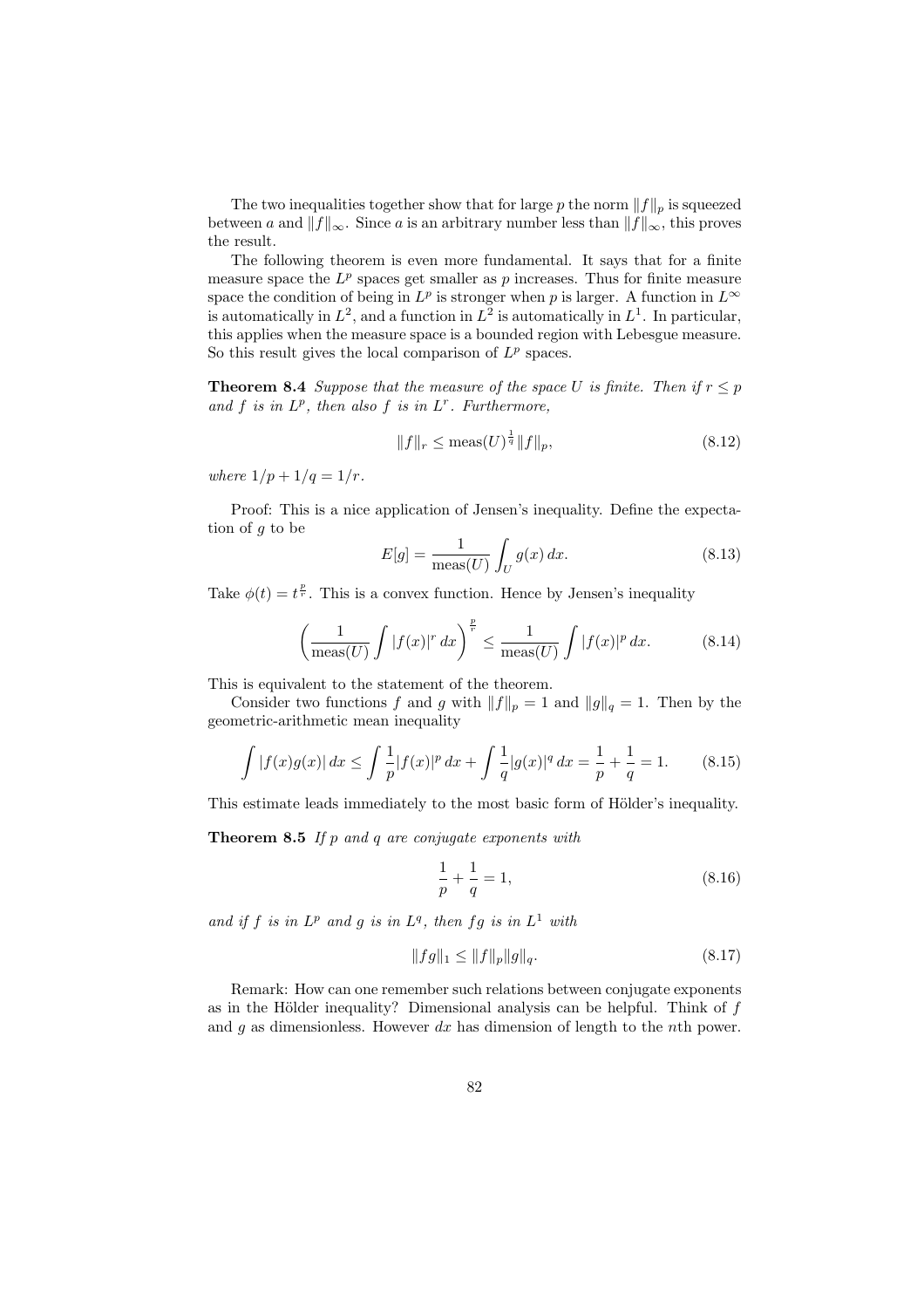Thus each integral has dimension of length to the nth power. For the dimensions to coincide on both sides, one must have

$$
n = \frac{n}{p} + \frac{n}{q}.\tag{8.18}
$$

The following corollary is convenient when one has the product of two functions f in  $L^p$  and g in  $L^q$ , but these are not necessarily conjugate exponents. Then one can compute an r such that the product  $fg$  is in  $L^r$ . The inequality makes sense even when  $r$  turns out to be less than one. However we need  $r \geq 1$ if we are going to use the fact that  $||h||_r$  is a norm.

Corollary 8.1 If  $r \le p \le \infty$  and  $r \le q \le \infty$  and

$$
\frac{1}{p} + \frac{1}{q} = \frac{1}{r},\tag{8.19}
$$

and if f is in  $L^p$  and g is in  $L^q$ , then fg is in  $L^r$  with

$$
||fg||_r \le ||f||_p ||g||_q. \tag{8.20}
$$

It is pleasant to note that all this generalizes to several factors. If

$$
\frac{1}{p_1} + \dots + \frac{1}{p_m} = 1,\tag{8.21}
$$

then the geometric-arithmetic mean inequality gives

$$
a_1 \cdots a_m \le \frac{1}{p_1} a_1^{p_1} + \cdots + \frac{1}{p_m} a_m^{p_m}.
$$
 (8.22)

This leads to the generalized Hölder inequality and its corollary.

Theorem 8.6 Suppose

$$
\frac{1}{p_1} + \dots + \frac{1}{p_m} = 1.
$$
 (8.23)

Then

$$
||f_1 \cdots f_m||_1 \le ||f_1||_{p_1} \cdots ||f_m||_{p_m}.
$$
\n(8.24)

Corollary 8.2 Suppose

$$
\frac{1}{p_1} + \dots + \frac{1}{p_m} = \frac{1}{r}.
$$
 (8.25)

Then

$$
||f_1 \cdots f_m||_r \le ||f_1||_{p_1} \cdots ||f_m||_{p_m}.
$$
\n(8.26)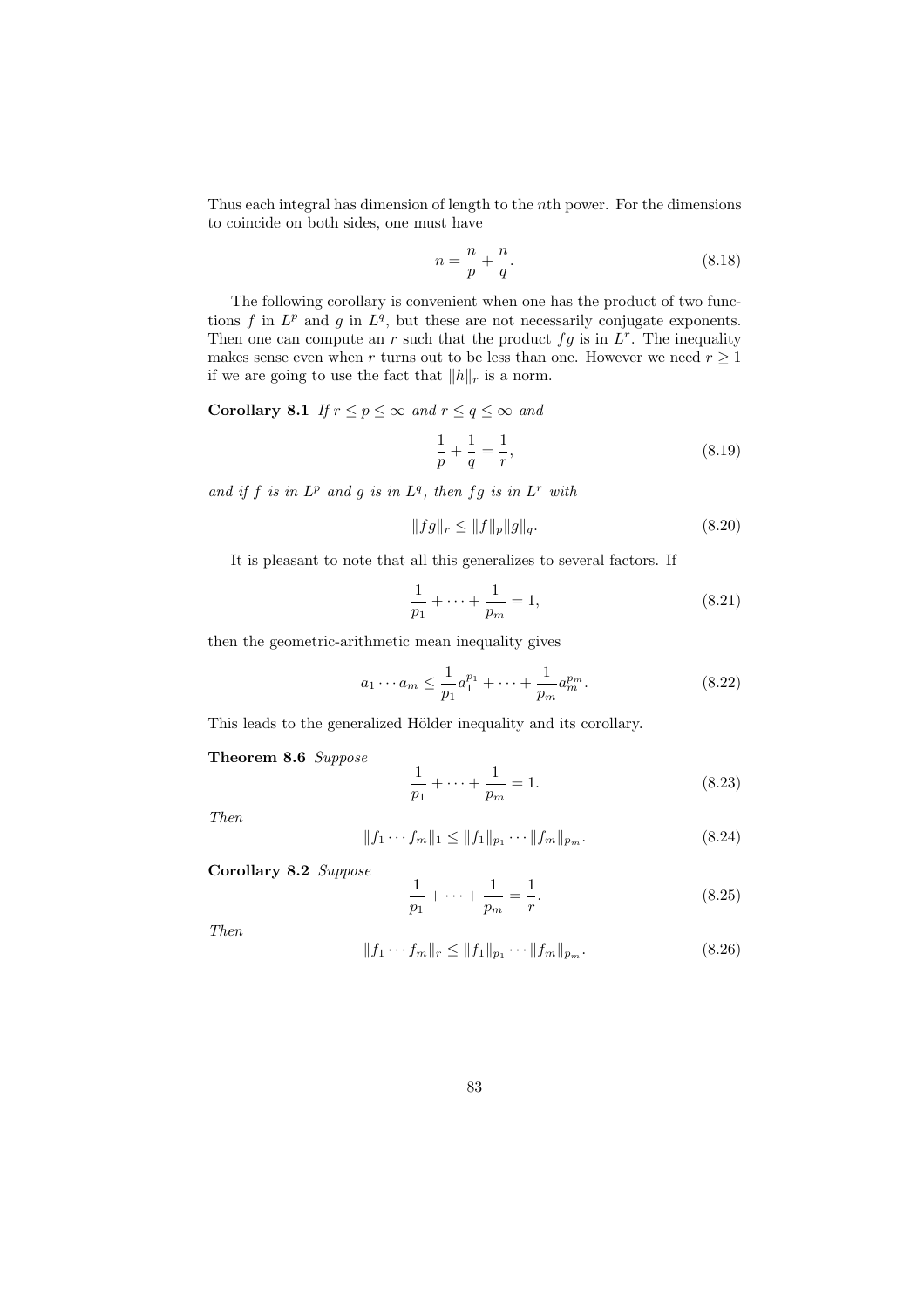#### 8.2 Convolution and  $L^p$

It is also helpful to have information on convolution of functions in  $L^p$ . Recall that the convolution of  $q$  with  $f$  is

$$
(g * f)(x) = \int g(y)f(x - y) dy.
$$
 (8.27)

**Theorem 8.7** If g is in  $L^1$  and f is in  $L^p$ , the  $g * f$  is in  $L^p$ . Furthermore,

$$
||g * f||_p \le ||g||_1 ||f||_p. \tag{8.28}
$$

Proof: Think of the convolution as being the weighted integral of the functions  $f_y$ , where  $f_y(x) = f(x - y)$ . Thus

$$
g * f = \int g(y) f_y \, dy \tag{8.29}
$$

as an equation in  $L^p$ . Thus

$$
||g * f||_p = || \int g(y) f_y dy||_p \le \int |g(y)| ||f_y||_p dy = \int |g(y)| ||f||_p dy. \tag{8.30}
$$

**Theorem 8.8** Fix  $1 \leq p < \infty$ . If  $\delta_{\epsilon}$  for  $\epsilon > 0$  is a family of approximate delta functions obtained by scaling a positive function, then for each f in  $L^p$ 

$$
\|\delta_{\epsilon} * f - f\|_{p} \to 0 \tag{8.31}
$$

 $as \epsilon \rightarrow 0.$ 

Proof: We have

$$
(\delta_{\epsilon} * f)(x) = \int \delta_{\epsilon}(y) f(x - y) dy = \int \delta_{1}(z) f(x - \epsilon z) dz.
$$
 (8.32)

Hence

$$
\delta_{\epsilon} * f - f = \int \delta_1(z) [f_{\epsilon z} - f] dz.
$$
 (8.33)

It follows that

$$
\|\delta_{\epsilon} * f - f\|_{p} \le \int \delta_{\epsilon}(y) \|f_{\epsilon z} - f\|_{p} dy. \tag{8.34}
$$

The continuity of translation in  $L^p$  implies that for each z the norm  $||f_{\epsilon z} - f||_p$ approaches zero as  $\epsilon \to 0$  The dominating function  $\delta_1(z)2||f||_p$  is independent of  $\epsilon$ . Therefore the last integral goes to zero by the dominated convergence theorem.

Notice that if  $\delta_{\epsilon}$  is a smooth approximate delta function family, then this theorem shows that a function in  $L^p$  with  $1 \leq p < \infty$  can be approximated in the  $L^p$  sense by smooth functions. On the other hand, this is certainly not true for  $L^{\infty}$ . This is because translation is not continuous in  $L^{\infty}$ .

Furthermore, here is a technical observation. The convergence of  $\delta_{\epsilon} * f$  to f in  $L^p$  is far from being uniform on bounded sets in  $L^p$ .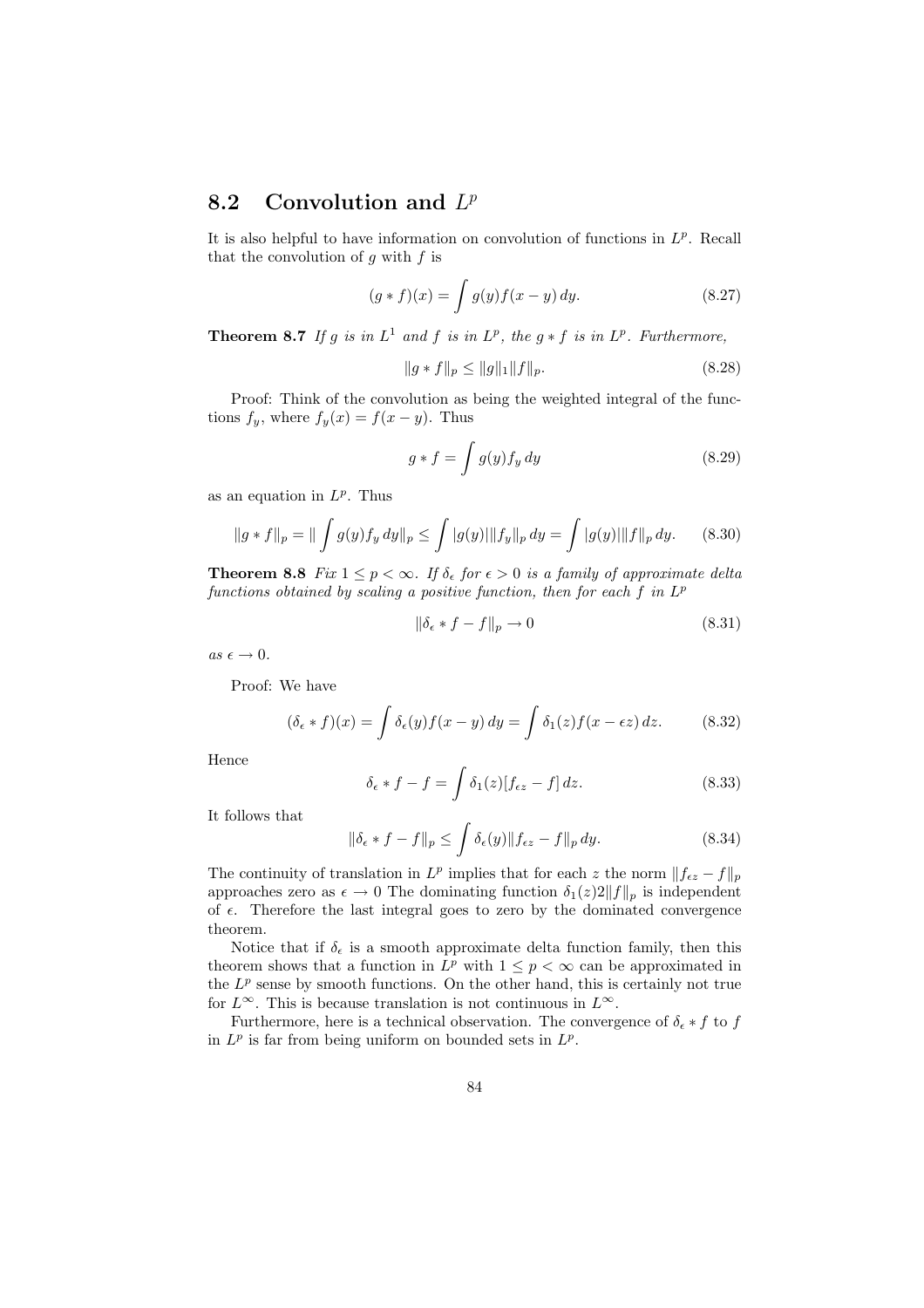#### 8.3 Sobolev spaces

Let U be an open subset of  $\mathbb{R}^n$ . The space  $W^{k,p}(U)$  consists of all functions u on U such that for all  $|\alpha| \leq k$  the derivative  $D^{\alpha}u$  is in  $L^p(U)$  (as a weak derivative or distribution derivative). This is the Banach space of functions in  $L^p(U)$  whose derivatives up to order k are also in  $L^p(U)$ . The norm on this space is

$$
||u||_{W^{k,p}} = \left(\sum_{|\alpha| \le k} ||D^{\alpha}u||_p\right)^{\frac{1}{p}}.
$$
 (8.35)

Thus convergence of functions in the Sobolev space means convergence in  $L^p$ for the function and all derivatives up to order k. For  $W^{k,\infty}$  the definition of the norm has to be modified in the appropriate way

The space  $H^k(U)$  is the space  $W^{k,2}(U)$ . This is a particularly important special case because it is a Hilbert space. It is the Hilbert space of functions in  $L^2(U)$  whose derivatives up to order k are also in  $L^2(U)$ .

Of these, perhaps the most important of all is the space  $H^1(U)$ . This is the Hilbert space of all functions u in  $L^2$  such that the first partial derivatives are also in  $L^2(U)$ . It is a natural space in the context of energy arguments.

Recall the explicit definition of distribution derivative. The statement that  $D^{\alpha}u = v$  in the distribution or weak sense means that

$$
\int_{U} u D^{\alpha} \phi \, dx = (-1)^{|\alpha|} \int_{U} v \phi \, dx \tag{8.36}
$$

for all functions  $\phi$  in  $C_c^{\infty}(U)$ .

In order to see how this definition works, let us verify the fact that the Sobolev space  $W^{k,p}(U)$  is a Banach space. The only question that is not quite routine is to show that it is a complete metric space.

**Theorem 8.9** The Sobolev space  $W^{k,p}(U)$  is a complete metric space with respect to its norm. Thus it is a Banach space of functions.

Proof: Suppose that  $u_m$  is a Cauchy sequence in  $W_{k,p}(U)$ . This means that for each  $\alpha$  with  $|\alpha| \leq k$  we have  $D^{\alpha}u_m$  as a Cauchy sequence in  $L^p(U)$ . Since  $L^p(U)$  is known to be a Banach space, it follows that there is a function  $v_\alpha$ such that  $D^{\alpha}u_m \to v_{\alpha}$  in the  $L^p(U)$  sense. From this we see that for every  $\phi$  in  $C_c^{\infty}(U)$  we have

$$
\int_{U} D_{\alpha} u_m \phi \, dx \to \int_{U} v_{\alpha} \phi \, dx. \tag{8.37}
$$

In particular,  $u_m$  is a Cauchy sequence in  $L^p(U)$ , and  $u_m$  converges to a function u in  $L^p(U)$ . It follows that

$$
\int_{U} D_{\alpha} u_m \phi \, dx = (-1)^{|\alpha|} \int_{U} u_m D^{\alpha} \phi \, dx \to (-1)^{|\alpha|} \int_{U} u D^{\alpha} \phi \, dx. \tag{8.38}
$$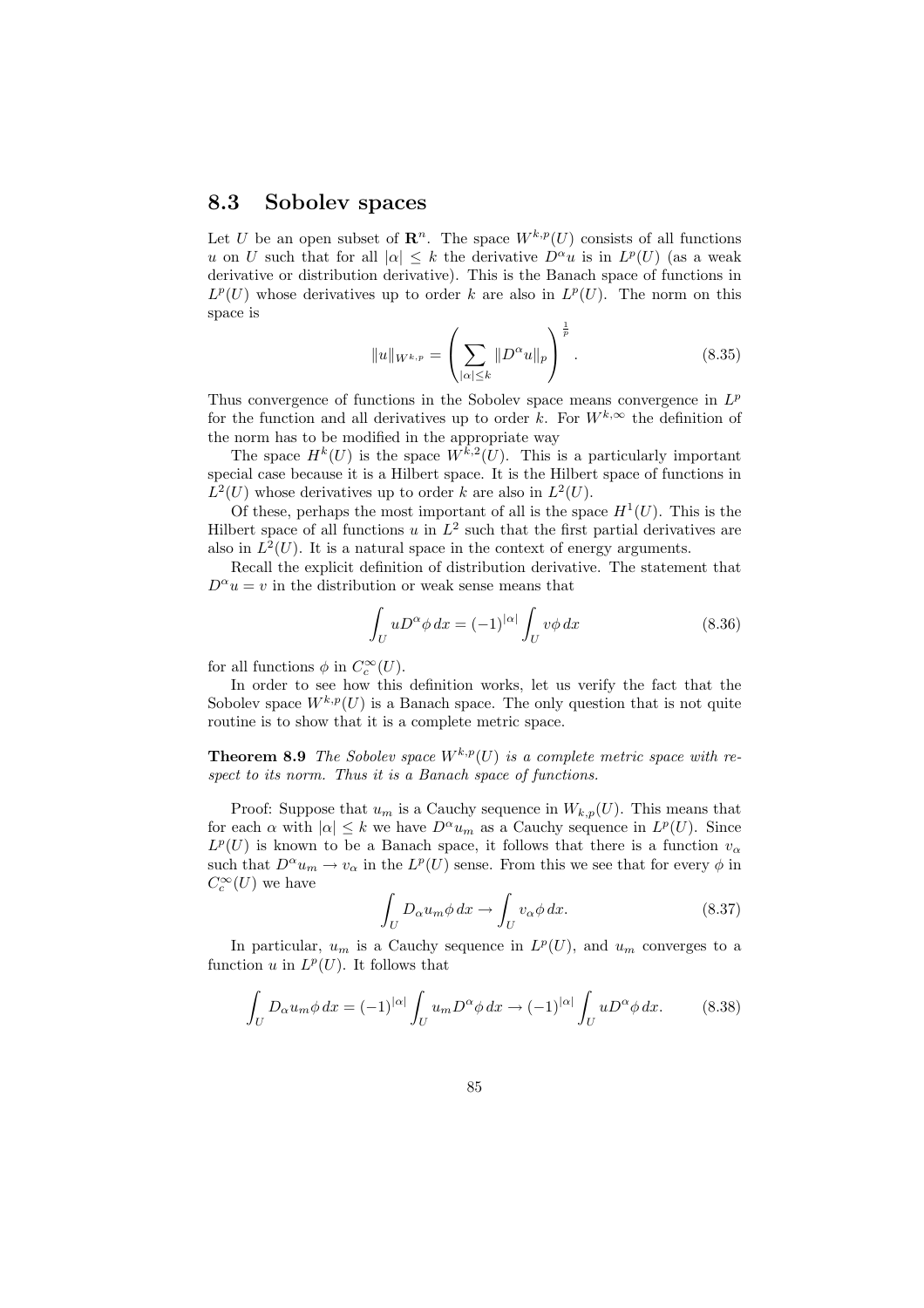This shows that

$$
(-1)^{|\alpha|} \int_{U} u D^{\alpha} \phi \, dx = \int_{U} v_{\alpha} \phi \, dx \tag{8.39}
$$

for each test function  $\phi$ . In other words,  $D^{\alpha}u = v_{\alpha}$ . Therefore  $D^{\alpha}u_m \to D^{\alpha}u$ . This is enough to show that  $u_m$  converges to u in  $W^{k,p}(U)$ .

Functions in a Sobolev space need not be smooth; in higher dimensions they need not even be continuous. However it is a remarkable fact that they can be approximated in the Sobolev norm by smooth functions, at least when  $1 \leq p < \infty$ .

The following theorem shows that functions in Sobolev spaces may be approximated by smooth functions away from the boundary. What happens at the boundary is more delicate, and this topic is not treated here. Anyway, here is the local result.

**Theorem 8.10** Let  $1 \leq p < \infty$ . Let u be in  $W^{k,p}(U)$ . Let V be an open set that is compactly contained in U, that is,  $\overline{V}$  is compact and contained in U. Let  $\delta_{\epsilon}$  be an approximate delta function that is smooth and has compact support. Then

$$
\|\delta_{\epsilon} * u - u\|_{W^{k,p}(V)} \to 0. \tag{8.40}
$$

Proof: Since  $\delta_{\epsilon}$  has compact support, the function  $\delta_{\epsilon} * u$  is defined on V for  $\epsilon$  small enough. Since  $\delta_{\epsilon}$  is smooth, the function  $\delta_{\epsilon} * u$  is even in  $C^{\infty}(V)$ . The task is to show that

$$
D^{\alpha}(\delta_{\epsilon} * u) \to D^{\alpha}u \tag{8.41}
$$

in  $L^p(V)$  for all  $\alpha$  with  $|\alpha| \leq k$ .

First we compute that for  $x$  in  $V$  we have

$$
D^{\alpha}(\delta_{\epsilon} * u)(x) = \int_{U} D^{\alpha}_{x} \delta_{\epsilon}(x - y) u(y) dy = (-1)^{|\alpha|} \int_{U} D^{\alpha}_{y} \delta_{\epsilon}(x - y) u(y) dy. \tag{8.42}
$$

However since  $\phi(y) = \delta_{\epsilon}(x - y)$  is in  $C_c^{\infty}(U)$ , we also have

$$
(-1)^{|\alpha|} \int_{U} D_y^{\alpha} \delta_{\epsilon}(x - y) u(y) dy = \int_{U} \delta_{\epsilon}(x - y) D_y^{\alpha} u(y) dy,
$$
 (8.43)

by the definition of distribution derivative. This shows that

$$
D^{\alpha}(\delta_{\epsilon} * u) = \delta_{\epsilon} * D^{\alpha} u \tag{8.44}
$$

on V. The result follows from properties of convolution for  $L^p$  functions.

#### 8.4 Dirichlet boundary conditions

Let U be an open set. We now want to define the Sobolev space  $W_0^{k,p}(U)$  of functions u defined on U with derivatives up to order k in  $L^p(U)$ , and Dirichlet boundary conditions. We take this to be simply the closure of  $C_c^{\infty}(U)$  in  $W^{k,p}(U)$ .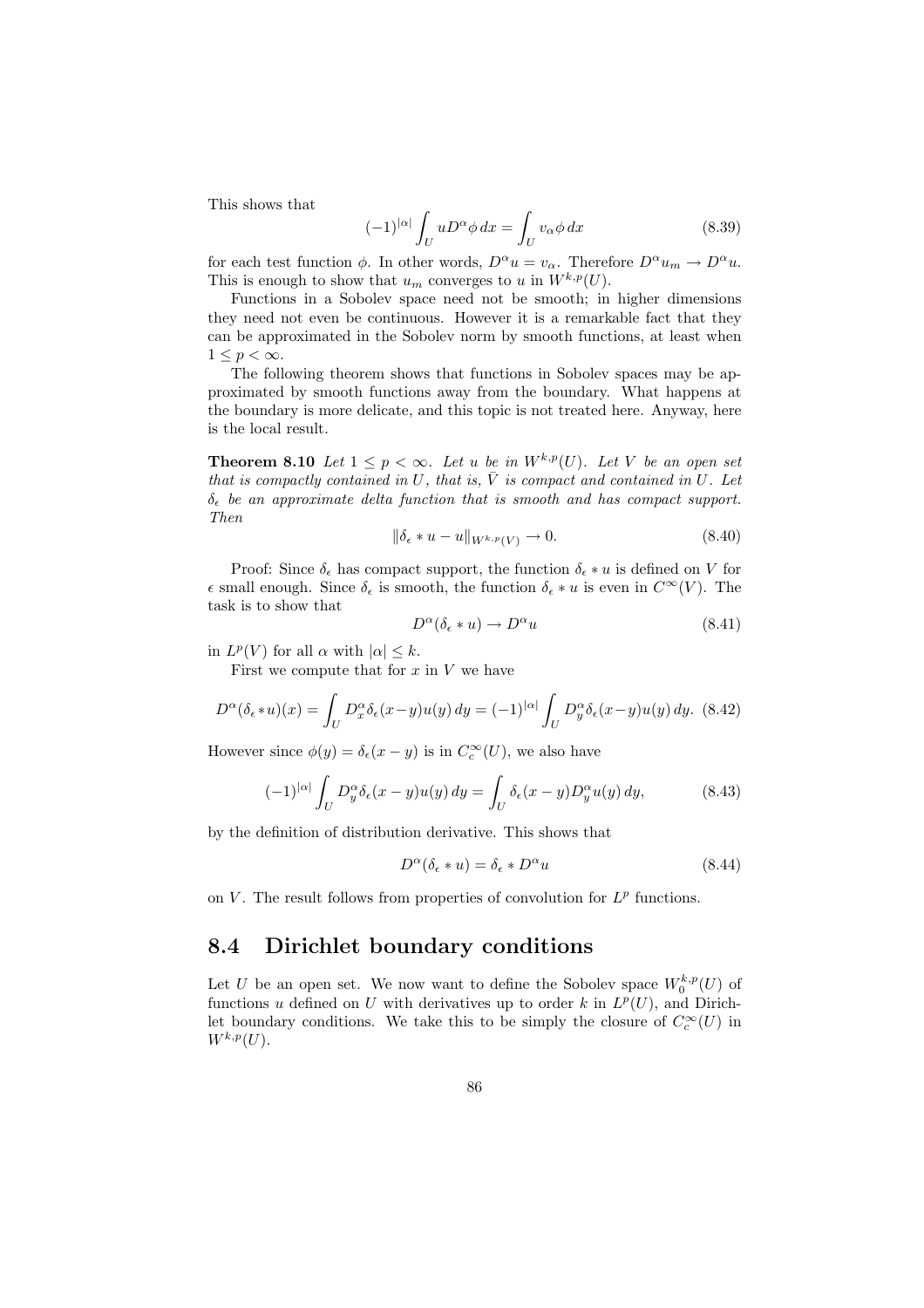Similarly, the Sobolev space  $H_0^k(U)$  is the space of functions u defined on U with derivatives up to order k in  $L^2(U)$ , and with Dirichlet boundary conditions. This is a Hilbert space.

When U is a bounded region and  $k \geq 1$ , then the space  $W_0^{k,p}(U)$  is a proper subspace of  $W^{k,p}(U)$ . When  $p < \infty$  it is obtained, roughly speaking, by imposing  $k$  boundary conditions at each boundary point. Thus, for example, functions in  $W_0^{1,p}(U)$  must vanish at the boundary. On the other hand, functions in  $W_0^{2,p}(U)$  must vanish at the boundary, and their derivatives in the direction normal to the boundary must also vanish at the boundary. Of course, all this is imprecise without a more careful specification of what it means to have values at the boundary. The nice thing about the definition is that it bypasses this question.

It is not too hard to show that for  $1 \leq p < \infty$  the spaces  $W_0^{k,p}(\mathbf{R}^n) =$  $W^{k,p}(\mathbf{R}^n)$  are equal. In particular, when  $p=2$ , we have  $H_0^k(\mathbf{R}^n) = H^k(\mathbf{R}^n)$ . There is no boundary, and the boundary conditions make no difference.

#### 8.5 The Gagliardo-Nirenberg-Sobolev inequality

Let  $1 \leq p < n$ . We define the Sobolev conjugate to be the number  $p^*$  such that

$$
\frac{1}{p^*} + \frac{1}{n} = \frac{1}{p}.\tag{8.45}
$$

Thus  $p < p^* < \infty$ .

For the Sobolev conjugate we will prove the result

$$
||u||_{p^*} \le C||D_x u||_p. \tag{8.46}
$$

If there is to be such a result, then the dimensions must coincide on both sides. Again dx has dimension of length to the nth power, and  $D_x$  has dimension length to the  $-1$  power. Thus the integral on the left has dimension n and the integral on the right has dimension  $n - 1$ . This gives the relation

$$
\frac{n}{p^*} = \frac{n-1}{p} \tag{8.47}
$$

defining the Sobolev conjugate.

It may be worth spelling out the dimensional analysis more carefully. Suppose that the inequality is true for all  $u$ , with the same constant  $C$ . Then in particular, for each  $a > 0$ , it is true for  $u_a(z) = u(x/a)$ . Thus

$$
\left(\int |u(x/a)|^{p^*} dx\right)^{\frac{1}{p^*}} \le C \left(\int |D_x u(x/a)|^p dx\right)^{\frac{1}{p}}.
$$
 (8.48)

However using  $x = ay$  and  $dx = a^n dy$ , this gives

$$
a^{\frac{n}{p^*}} \left( \int |u(y)|^{p^*} dy \right)^{\frac{1}{p^*}} \leq Ca^{\frac{n-1}{p}} \left( \int |D_y u(y)|^p dy \right)^{\frac{1}{p}}.
$$
 (8.49)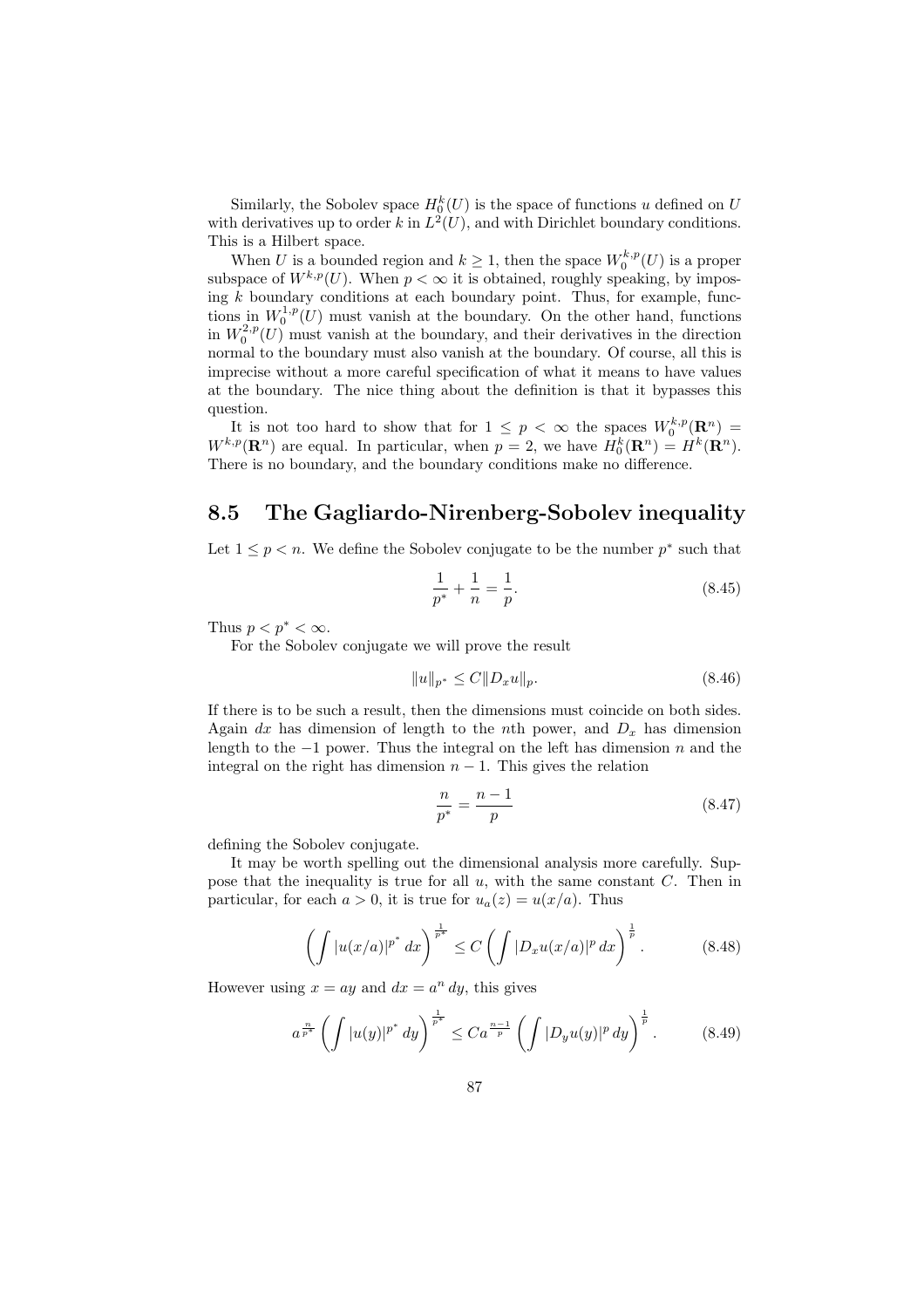If the power were not the same on both sides, then  $a > 0$  could be chosen to violate the inequality.

**Lemma 8.1** Let  $n > 1$  and define  $p_1^*$  with  $1 < p_1^* < \infty$  by

$$
\frac{1}{p_1^*} = 1 - \frac{1}{n}.\tag{8.50}
$$

Then for all  $C^1$  functions u with compact support we have

$$
||u||_{p_1^*} \le \frac{1}{2} ||Du||_1.
$$
\n(8.51)

Proof: It is easy to prove from the fundamental theorem of calculus that for each *i* we have  $|u(x)| \leq (1/2)g_i(x)$ , where

$$
g_i(x) = \int_{-\infty}^{\infty} |D_{x_i} u(x)| dx_i.
$$
 (8.52)

This implies that

$$
|u(x)| \le \frac{1}{2} \prod_{i=1}^{n} g_i(x)^{\frac{1}{n}}.
$$
\n(8.53)

Now apply Hölder's inequality to each of the one dimensional integrals over  $dx_i$ . For each such integral we have  $n-1$  factors, and  $1/p_1^* = (n-1)/n$ . We obtain

$$
||u||_{p_1^*} \le \frac{1}{2} \prod_{i=1}^n ||D_{x_i} u(x)||_1^{\frac{1}{n}}
$$
\n(8.54)

Since each  $||D_{x_i}u||_1 \leq ||Du||_1$ , this gives the result.

**Theorem 8.11** Let  $n > 1$  and  $1 \leq p < n$ . Define  $p^*$  with  $p < p^* < \infty$  by

$$
\frac{1}{p^*} = \frac{1}{p} - \frac{1}{n}.\tag{8.55}
$$

Then for all  $C^1$  functions u with compact support we have

$$
||u||_{p^*} \le \frac{1}{2} \frac{p^*}{p_1^*} ||Du||_p. \tag{8.56}
$$

Proof: From the lemma applied to  $|u|^{\frac{p^*}{p^*_1}}$  we see that

$$
||u||_{p^{*}}^{\frac{p^{*}}{p^{*}_{1}}} = |||u|^{\frac{p^{*}}{p^{*}_{1}}}||_{p^{*}_{1}} \leq \frac{1}{2}||D|u|^{\frac{p^{*}}{p^{*}_{1}}}||_{1} = \frac{1}{2}\frac{p^{*}}{p^{*}_{1}}|||u|^{\frac{p^{*}}{p^{*}_{1}}-1}Du||_{1}.
$$
 (8.57)

Apply Hölder's inequality. This gives

$$
||u||_{p^{*}}^{\frac{p^{*}}{p^{*}_{1}}} \leq \frac{1}{2} \frac{p^{*}}{p^{*}_{1}} |||u|^{\frac{p^{*}}{q}} ||q||Du||_{p}, \qquad (8.58)
$$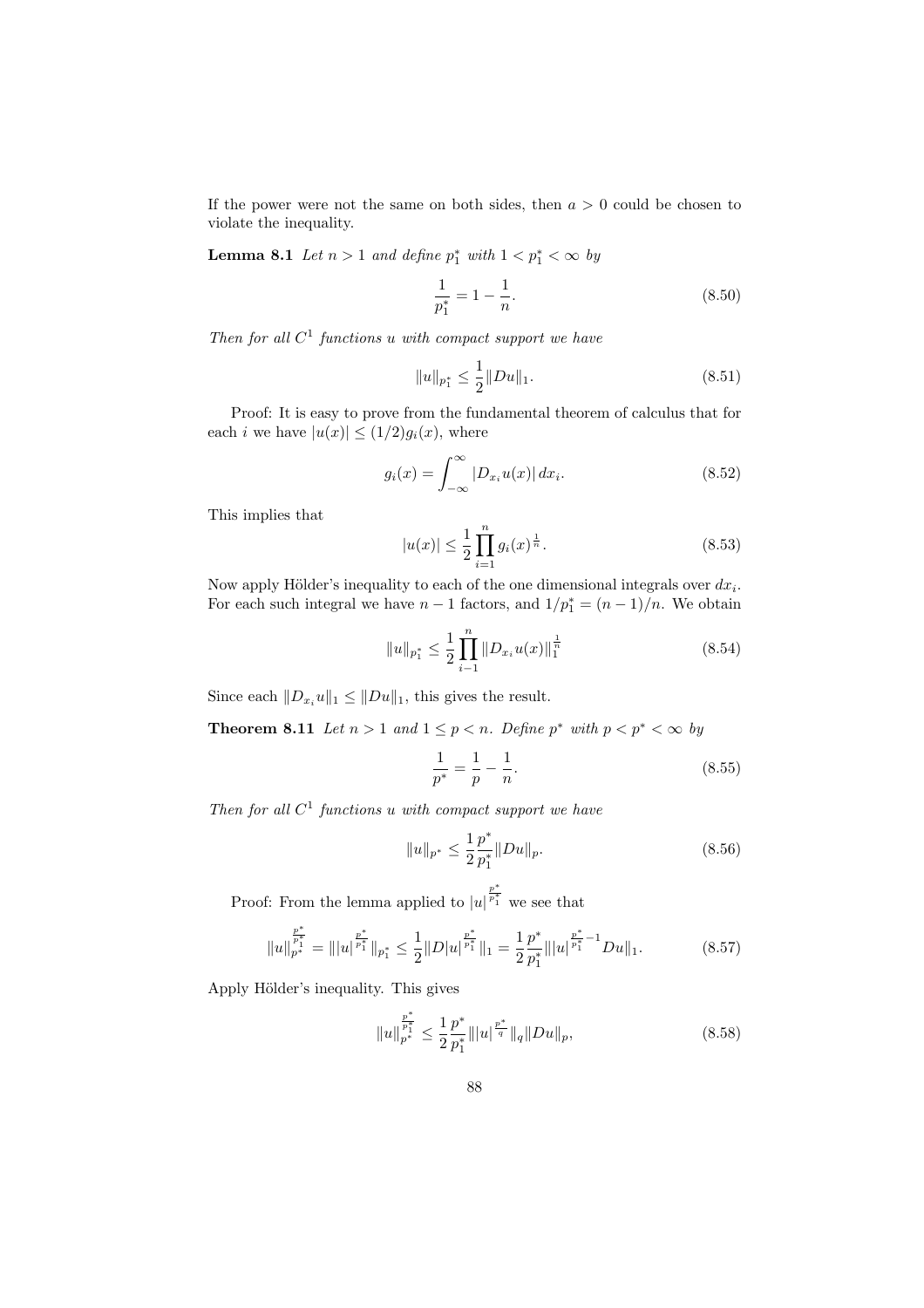where

$$
\frac{1}{q} = 1 - \frac{1}{p} = \frac{1}{p_1^*} - \frac{1}{p^*}.
$$
\n(8.59)

Another form for this is

$$
||u||_{p^{*}}^{\frac{p^{*}}{p^{*}_{1}}} \leq \frac{1}{2} \frac{p^{*}}{p^{*}_{1}} ||u||_{p^{*}}^{\frac{p^{*}}{q}} ||Du||_{p}.
$$
\n(8.60)

This can be rearranged to give the result.

It may help to record that  $p^*/p_1^* = p(n-1)/(n-p)$ . In particular, when  $p = 2$ , the coefficient  $p(n-1)/(n-p)$  divided by 2 has the value  $(n-1)/(n-2) \le 2$ for  $n \geq 3$ .

#### 8.6 The Poincaré inequality

The theorem obviously extends to u in the space  $W_0^{1,p}(U)$ , since by definition these functions may be approximated by functions with compact support. This leads to the following Poincaré inequality for the case when  $U$  has finite measure.

Corollary 8.3 Let  $n > 1$  and  $1 \leq p < n$ . Define  $p^*$  with  $p < p^* < \infty$  by

$$
\frac{1}{p^*} = \frac{1}{p} - \frac{1}{n}.\tag{8.61}
$$

Let U be an open set with finite measure. Let  $1 \le q \le p^*$  and let

$$
\frac{1}{q} = \frac{1}{r} + \frac{1}{p^*}.\tag{8.62}
$$

Then for all  $C^1$  functions u with compact support in U we have

$$
||u||_q \le (\text{meas}(U))^{\frac{1}{r}} \frac{1}{2} \frac{p^*}{p_1^*} ||Du||_p. \tag{8.63}
$$

In particular, if  $q = p$  and  $r = n$ , then

$$
||u||_p \le (\text{meas}(U))^{\frac{1}{n}} \frac{1}{2} \frac{p^*}{p_1^*} ||Du||_p. \tag{8.64}
$$

This corollary implies that when U is an open set of finite measure and  $p < n$ , then  $||u||_p$  is bounded by a multiple of  $||Du||_p$ . It follows that the Sobolev norm on  $W_0^{1,p}(U)$  is equivalent to the norm  $||Du||_p$ .

In particular, for this case, when  $\overline{U}$  has finite measure, this says that for  $2 < n$  the Sobolev norm on  $H_0^1(U)$  is equivalent to the norm  $||Du||_2$ .

When  $n = 2$  this can be seen in a somewhat different way. If U has finite measure, then  $||Du||_1$  can be bounded in terms of  $||Du||_2$ . On the other hand, we know that for  $n = 2$  we have  $||u||_2 \leq (1/2)||Du||_1$ . So again the Sobolev norm on  $H_0^1(U)$  is equivalent to the norm  $||Du||_2$ .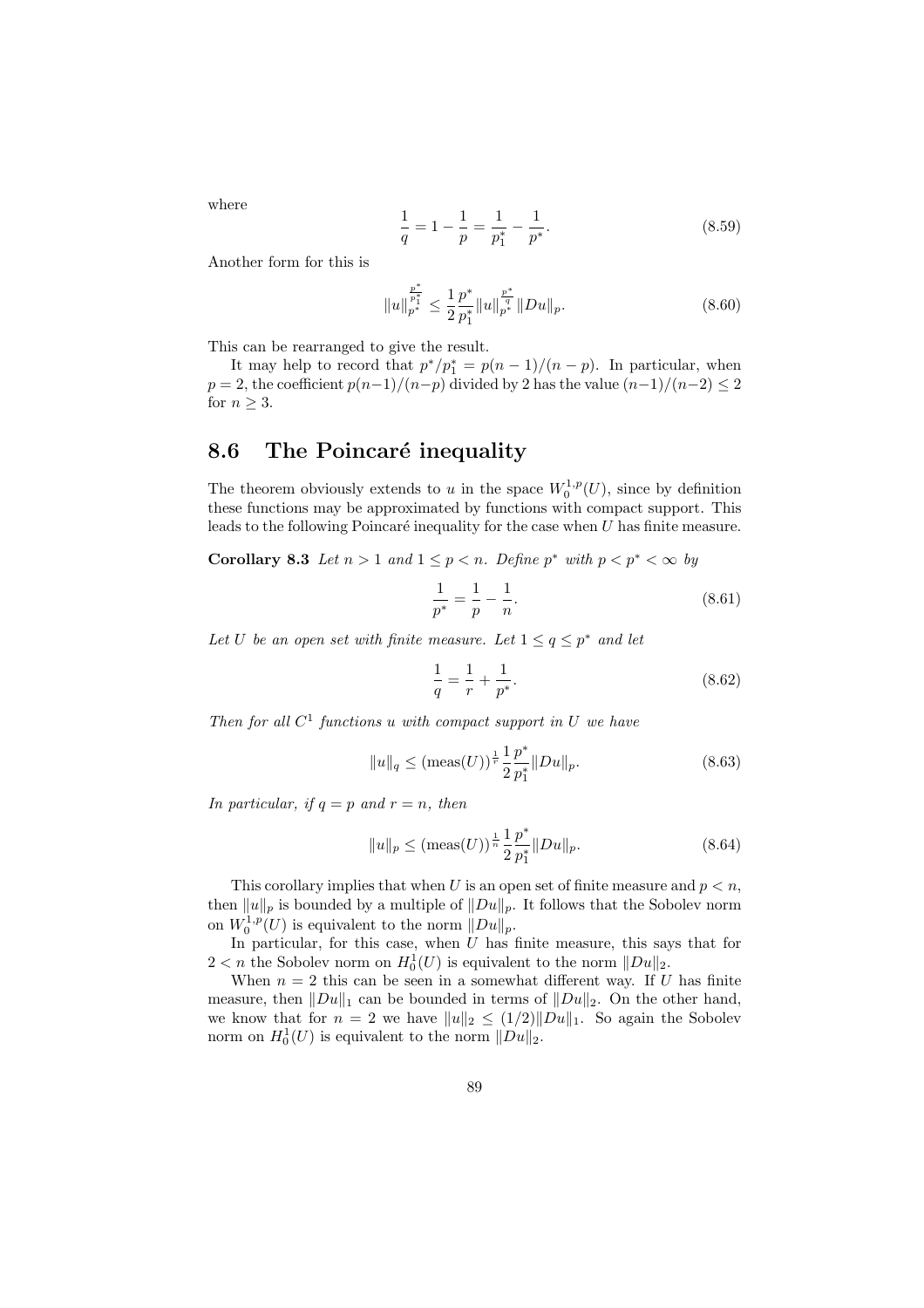### Chapter 9

## Spectral theory and evolution equations: Discrete spectrum

#### 9.1 Separation of variables

Consider the heat equation

$$
\frac{\partial u}{\partial t} = \frac{\sigma^2}{2} \frac{\partial^2 u}{\partial x^2} \tag{9.1}
$$

for  $0 \le x \le L$  and  $0 \le t$ . The boundary conditions are  $u(0, t) = u(L, t) = 0$  and  $u(x, 0) = q(x)$ .

A standard procedure for solving such an equation is separation of variables. One looks for a solution that is a product of a function of  $t$  with a function of x. Such a solution is  $\exp(-\lambda t) \sin(kx)$  where  $\lambda = \sigma^2 k^2/2$ . If the solution is to satisfy the spatial boundary conditions, then  $k_n = n\pi/L$  for some  $n = 1, 2, 3, \ldots$ . Correspondingly,  $\lambda_n = \sigma^2 k_n^2/2$ . However this only gives a rather special kind of initial condition.

We can get a general initial condition by expanding

$$
g(x) = \sum_{n} c_n \sin(k_n x) \tag{9.2}
$$

in a Fourier sine series. Then the solution is the corresponding expansion

$$
u(x,t) = \sum_{n} c_n \exp(-\lambda_n t) \sin(k_n x).
$$
 (9.3)

This representation of the solution is quite useful. Each  $n$  is thought of as indexing a decay mode of the solution. The mechanism of decay, of course, is the smoothing out of the solutions and ultimate absorption at the boundary. The larger n values correspond to larger  $\lambda_n$  and hence to faster decay. Thus the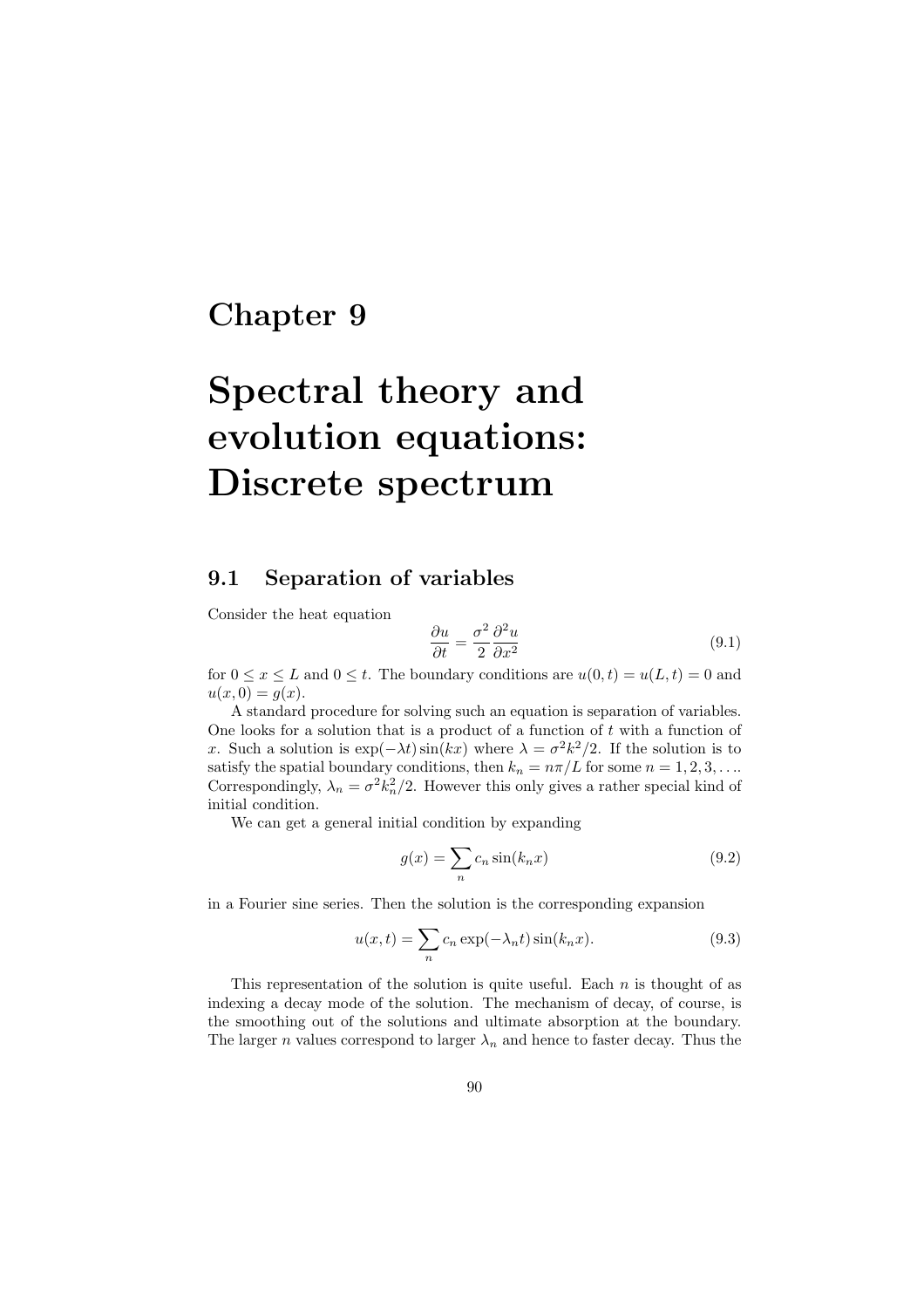decay is soon dominated by the first few modes, even by the first mode. The rate of decay is also determined by the first mode. For the present problem this is  $\lambda_1 = \sigma^2 \pi^2 / (2L^2)$ . The decay is more rapid if the diffusion constant is large or the length of the interval is short.

Consider the wave equation

$$
\frac{\partial^2 u}{\partial t^2} = c^2 \frac{\partial^2 u}{\partial x^2} \tag{9.4}
$$

for  $0 \le x \le L$ . The boundary conditions are  $u(0, t) = u(L, t) = 0$ . The initial conditions are  $u(x, 0) = q(x)$  and  $\partial u / \partial t(x, 0) = h(x)$ .

Again this can be solved by separation of variables. Possible product solutions are  $\cos(\omega_n t) \sin(k_n x)$  and  $\sin(\omega_n t) \sin(k_n x)$ . Here  $\omega_n = ck$ . If the solution is to satisfy the spatial boundary conditions, then  $k_n = n\pi/L$  for some  $n = 1, 2, 3, \ldots$  Correspondingly,  $\omega_n = c n \pi / L$ .

We can get a general initial condition by expanding both

$$
g(x) = \sum_{n} c_n \sin(k_n x) \tag{9.5}
$$

and

$$
h(x) = \sum_{n} d_n \sin(k_n x) \tag{9.6}
$$

in a Fourier sine series. Then the solution is the corresponding expansion

$$
u(x,t) = \sum_{n} [c_n \sin(\omega_n t) + d_n \frac{\sin(\omega_n t)}{\omega_n}] \sin(k_n x). \tag{9.7}
$$

The interpretation of this solution is best seen by calculating the energy. This is  $\overline{L}$  $\overline{\phantom{a}}$ 1

$$
\frac{1}{2} \int_0^L \left[ \left( \frac{\partial u}{\partial t} \right)^2 + \left( \frac{\partial u}{\partial x} \right)^2 \right] dx = \frac{1}{2} L \sum_n [\omega_n^2 c_n^2 + d_n^2]. \tag{9.8}
$$

Each  $n$  is thought of as indexing an oscillation mode of the solution. Each mode represents a standing wave formed by reflection at the boundary. The larger  $n$ values correspond to larger  $\omega_n^2$  and hence to higher energy. The energy equation shows that each mode conserves energy separately. Higher modes have higher energy.

Both the heat equation and the wave equation solutions depend ultimately on the expansion in sine functions. Why does this work? We may think of the sine functions as eigenvectors of a differential operator. We have

$$
-\frac{\partial^2}{\partial x^2}\sin(k_n x) = k_n^2 \sin(k_n x). \tag{9.9}
$$

Then we should be able to appeal to a theorem on expansion of an arbitrary vector in terms of eigenvectors.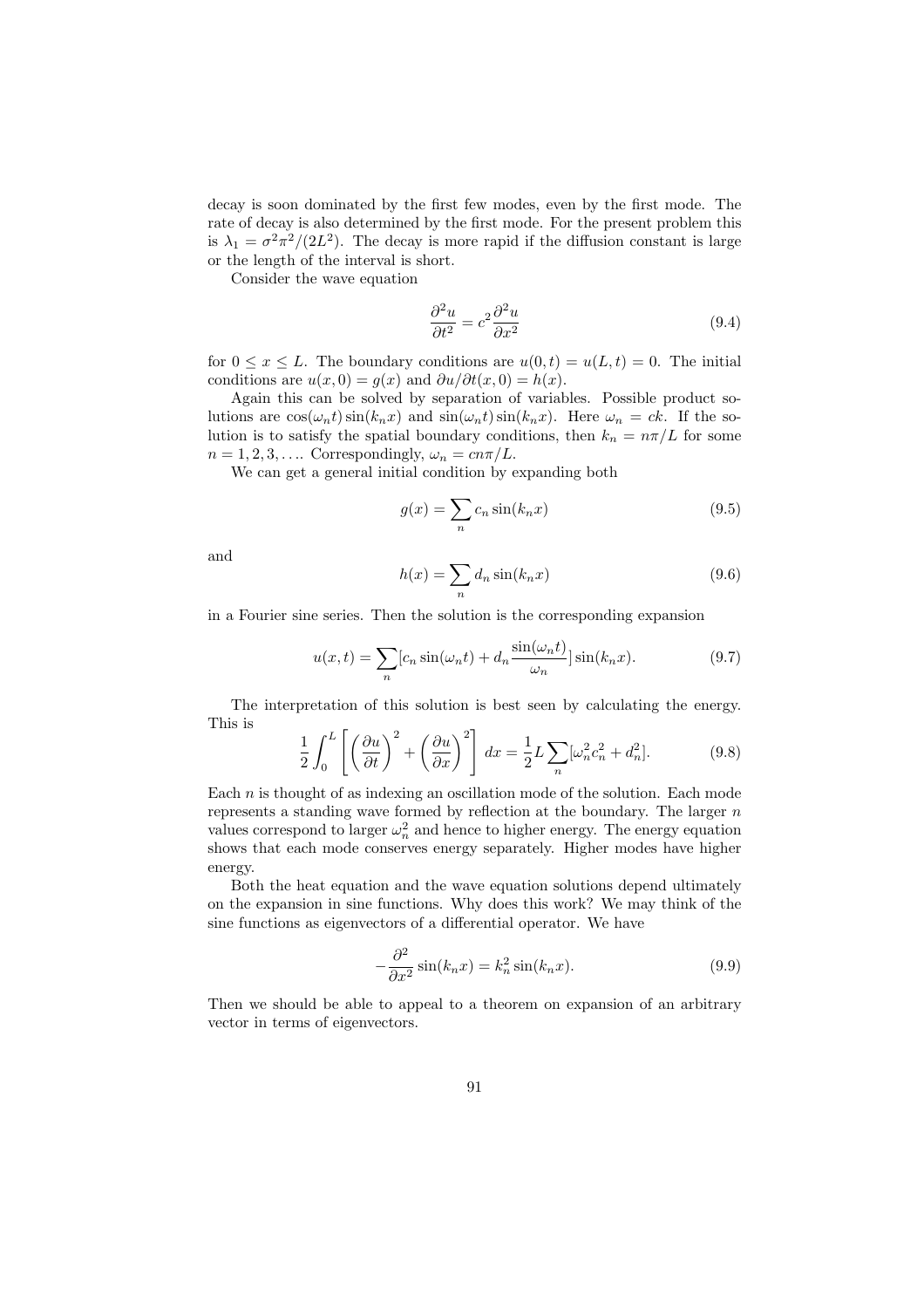It is somewhat tricky to make this rigorous for differential operators. It is thus convenient to look at the inverse of the operator, which is an integral operator. If we solve

$$
-\frac{\partial^2 u}{\partial x^2} = f \tag{9.10}
$$

with boundary condition  $u(0) = u(L) = 0$ , then we get

$$
u(x) = \int_0^x (1 - \frac{x}{L}) y f(y) dy + \int_x^L (1 - \frac{y}{L}) x f(y) dy.
$$
 (9.11)

This is of the form

$$
u(x) = \int_0^L G(x, y) f(y) \, dy,\tag{9.12}
$$

where  $G(x, y) = (1 - x/L)y$  for  $y \le x$  and  $G(x, y) = (1 - y/L)x$  for  $y \ge x$ . The important thing is that  $G(x, y) = G(y, x)$ .

This is a symmetric integral operator, the analog of a symmetric matrix. We know that a symmetric matrix has an orthogonal basis of eigenvectors. The same should be true for a symmetric integral operator, at least in special circumstances. In the present case the operator satisfies

$$
\int_0^L G(x, y) \sin(k_n y) \, dy = \frac{1}{k_n^2} \sin(k_n x). \tag{9.13}
$$

Furthermore, the sine functions are orthogonal in the Hilbert space  $L^2([0,L], dx)$ . Each function has norm squared equal to  $L/2$ , so there is no problem normalizing them to form an orthonormal basis.

#### 9.2 Spectral theorem for compact self-adjoint operators

Let  $H$  be a Hilbert space. We may as well take the scalars to be real, as this will be sufficient for most of our applications. Let  $A: \mathcal{H} \to \mathcal{H}$  be a bounded linear operator. To say the A is bounded is to say that A maps bounded sets into bounded sets. This is equivalent to saying that

$$
||A|| = \sup_{||u|| \le 1} ||Au|| < \infty.
$$
 (9.14)

A linear operator is bounded if and only if it is continuous.

A bounded linear operator A is self-adjoint (or symmetric) if  $\langle Au, v \rangle =$  $\langle u, Av \rangle$  for all u and v in H. For a self-adjoint operator we can look at the quadratic form  $\langle u, Au \rangle$ . We have the following result.

Lemma 9.1 For a bounded self-adjoint operator A we have

$$
\sup_{\|u\| \le 1} |\langle u, Au \rangle| = \|A\|. \tag{9.15}
$$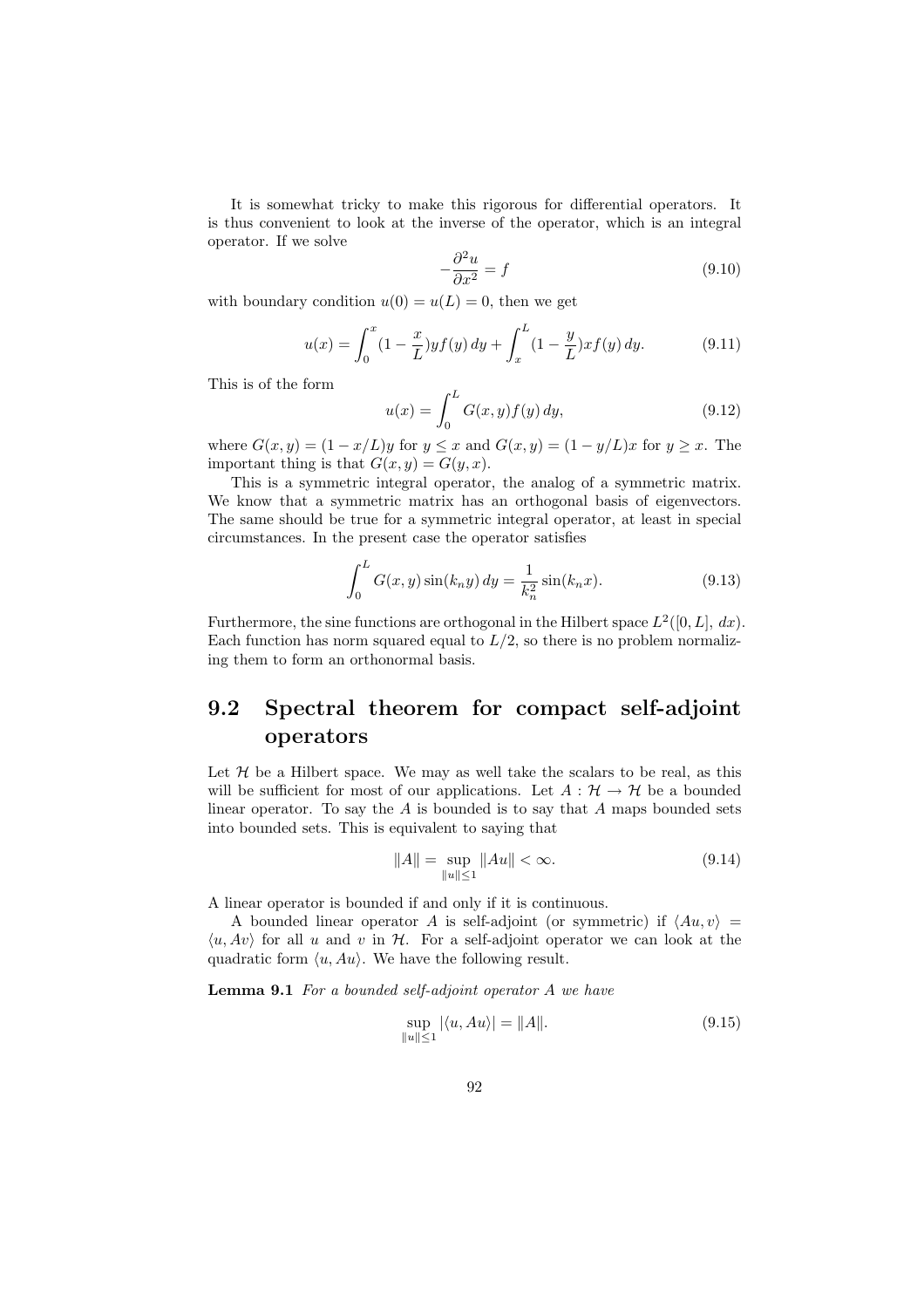Proof: The fact that the quadratic form is bounded by the operator norm is obvious from the Schwarz inequality. The other direction takes more work. Let | $\mu$ | be the maximum associated with the quadratic form. We must bound ||A|| by  $|\mu|$ .

The idea is to use the identity

$$
4\langle u, Av \rangle = \langle (u+v), A(u+v) \rangle - \langle (u-v), A(u-v) \rangle \tag{9.16}
$$

that is a consequence of symmetry. It follows that

$$
4|\langle u, Av \rangle| \le |\mu|(\|u+v\|^2 + \|u-v\|^2) = 2|\mu|(\|u\|^2 + \|v\|^2) \le 4|\mu|. \tag{9.17}
$$

for arbitrary vectors  $u$  and  $v$  with length bounded by one. In particular we can take  $u = Av/||Av||$ . This gives  $||Av|| \leq |\mu|$  for arbitrary vector v with length bounded by one. The bound follows.

A standard device for dealing with self-adjoint operators is to look at the quadratic form  $\langle u, Au \rangle$  restricted to the unit sphere  $\langle u, u \rangle = 1$ . Suppose that  $|\mu| = ||A||$ . We would like  $\mu$  to be an eigenvalue of u. Compute the norm

$$
||Au - \mu u||^2 = ||Au||^2 - 2\mu \langle u, Au \rangle + \mu^2 \le 2\mu^2 - 2\mu \langle u, Au \rangle.
$$
 (9.18)

We can take a sequence  $u_n$  such that  $\langle u_n, Au_n \rangle \to \mu$  as  $n \to \infty$ . It follows that these form approximate eigenvectors of A, in the sense that  $Au_n - \mu u_n$ approaches zero as  $n$  tends to infinity. However there is no guarantee that the  $u_n$  converge.

The problem is the following. In the finite dimensional situation the unit sphere is compact. A continuous function defined on a compact set assumes maximum and minimum values at points in the set. However in infinite dimensions the unit sphere in Hilbert space is not compact. So the argument fails, and there are many cases when the maximum or minimum is not assumed.

It is thus false in general that a bounded (that is, continuous) linear operator must have an eigenvector in the Hilbert space. However certain special operators do provide the compactness that is needed. That is the subject of the following discussion.

A subset S of a metric space X is totally bounded if for every  $\epsilon > 0$  there exists a finite set of  $\epsilon$  balls that cover S. Clearly a totally bounded set is bounded.

Theorem: A subset of a complete metric space is compact if and only if it is closed and totally bounded.

In a finite dimensional Hilbert space every bounded set is totally bounded. But in an infinite dimensional Hilbert space the unit ball is not totally bounded. But in an infinite dimensional Hilbert space the unit ball is not totally bounded.<br>This is because the unit basis vectors are all a distance  $\sqrt{2}$  from each other. Thus I has a because the unit basis vectors are all a distance  $\sqrt{2}$  from each other. I had for  $\epsilon < \sqrt{2}$  there is no cover of the unit basis vectors by finitely many  $\epsilon$  balls.

A linear operator is said to be compact if it maps bounded sets into compact sets. Clearly a compact operator is also a bounded operator.

Lemma 9.2 Let A be a compact self-adjoint operator. Then there is a real number  $\mu$  with  $|\mu| = ||A||$  that is an eigenvalue of A.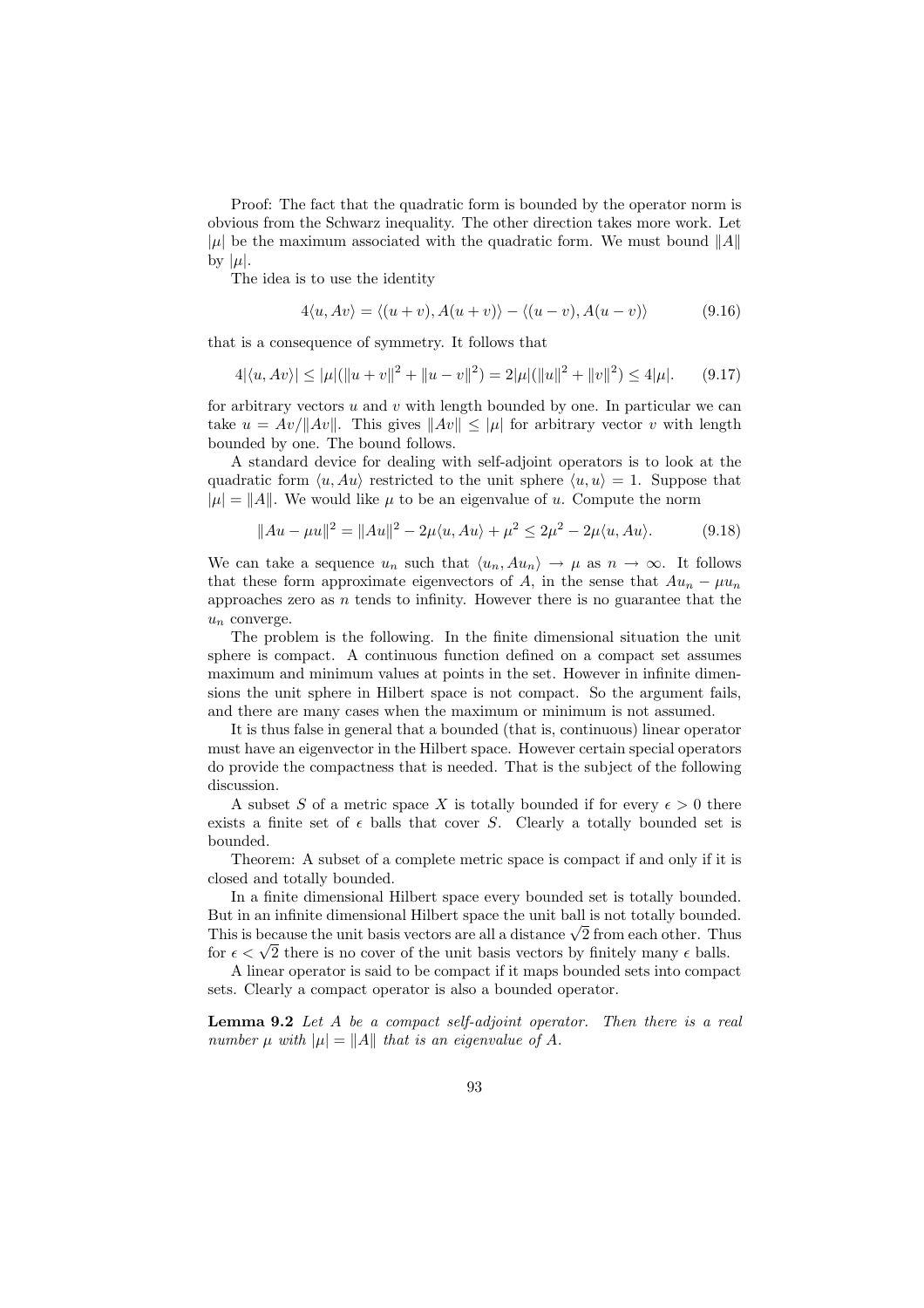Proof: We have shown that there is a sequence  $u_n$  such that  $Au_n - \mu u_n$ tends to zero. By compactness, there is a subsequence (call it again  $u_n$ ) such that  $Au_n$  converges. But then (supposing  $\mu \neq 0$ ) it follows that  $u_n$  converges. It follows by continuity that  $Au = \mu u$ .

**Theorem 9.1** Let A be a compact self-adjoint operator acting in  $H$ . Then there is an orthonormal basis for  $H$  consisting of eigenvectors  $u_k$  with real eigenvalues  $\mu_k$  satisfying

$$
Au_k = \mu_k u_k. \tag{9.19}
$$

The eigenvalues  $\mu_k$  approach zero as  $k \to \infty$ .

The theorem is proved by constructing  $\mu_1$  as the eigenvector obtained from the quadratic form  $\langle u, Au \rangle$  as in the lemma. Then consider the Hilbert space consisting of all vectors in  $H$  orthogonal to  $u_1$ . Again A restricted to this space is a compact self-adjoint operator. So one can repeat the argument in this space and get an eigenvalue  $\mu_2$  with  $|\mu_2| \leq |\mu_1|$ . Continuing in this way one gets eigenvalues  $\mu_k$  with absolute values that are continually getting smaller. The corresponding eigenvectors  $u_k$  form an orthonormal sequence.

We claim that the  $\mu_k$  constructed in this way satisfy  $\mu_k \to 0$  as  $k \to \infty$ . Otherwise, the sequence  $(1/\mu_k)u_k$  would be a bounded sequence of vectors. It would follow from compactness of A that  $u_k$  has a convergent sequence. However this is clearly not going to work for an orthonormal sequence.

So far we have constructed an orthonormal sequence of eigenvectors  $u_k$  with eigenvalues  $\mu_k$  approaching zero. All of these non-zero eigenvalues have finite multiplicity. However it is not necessarily true that we have a basis. The reason is that 0 could be an eigenvalue. If we complete this orthonormal set to a basis, then the operator A is zero on all these additional vectors. So this gives the result.

Often 0 will not be an eigenvalue, but in the setting of the theorem it is possible that 0 is an eigenvalue, perhaps even of infinite multiplicity. In most of our applications there will only be non-zero eigenvalues.

**Corollary 9.1** Let  $A$  be a compact self-adjoint operator acting in  $H$ . Then there is a unitary operator U from  $\ell^2$  to H and a diagonal matrix M such that

$$
AU = UM.\tag{9.20}
$$

This is just a restatement of the theorem. Let  $M$  be the diagonal matrix with entries  $\mu_k$  on the diagonal. Let

$$
Uf = \sum_{k} f_k u_k. \tag{9.21}
$$

Then

$$
A U f = \sum_{k} f_{k} A u_{k} = \sum_{k} f_{k} \mu_{k} u_{k} = \sum_{k} (M f)_{k} u_{k} = U M f.
$$
 (9.22)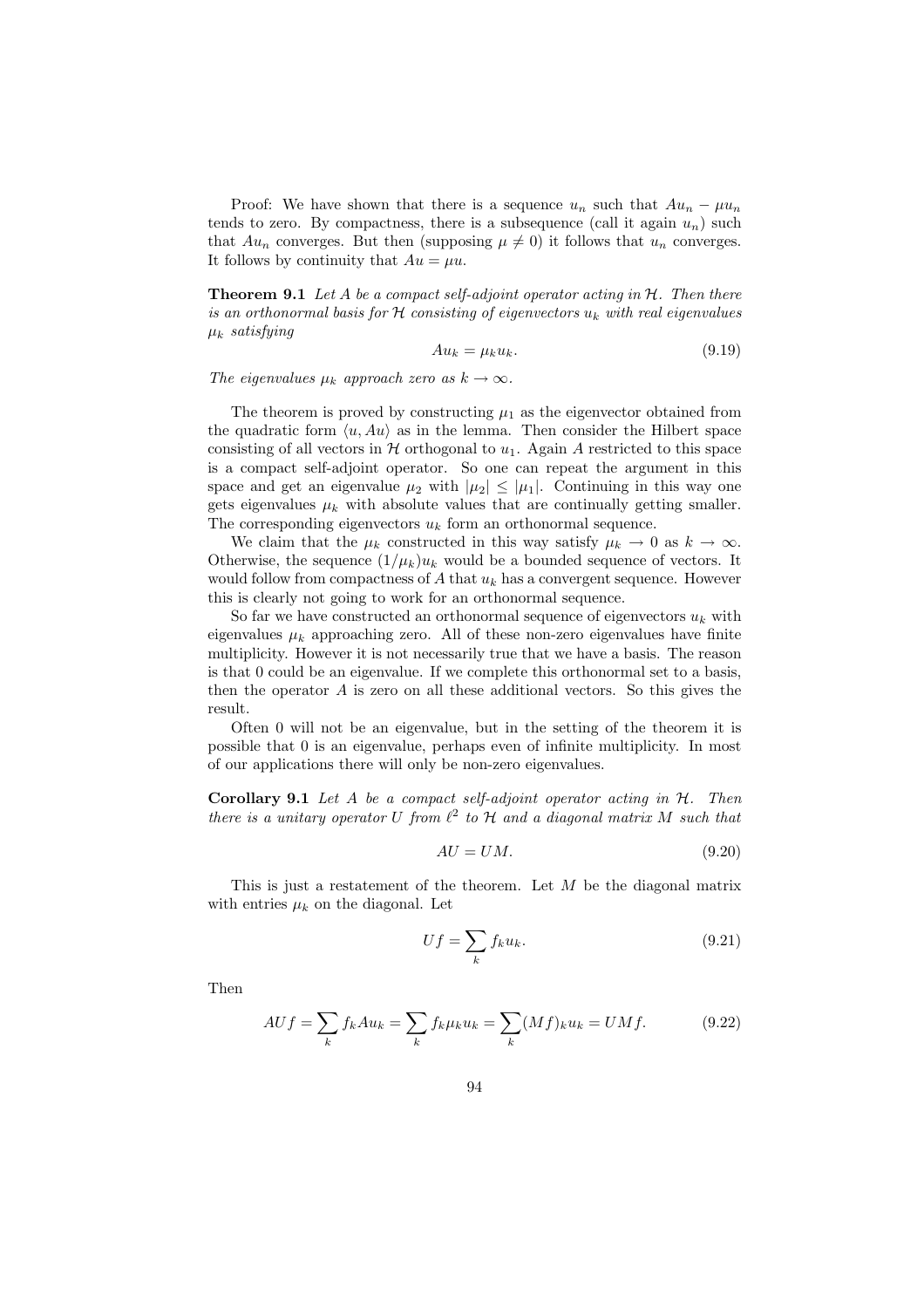The importance of this corollary is twofold. It reminds us that finding an orthonormal basis of eigenvectors is the same as diagonalizing with unitary operators. Second, it points the way to an important generalization that works even in the case of continuous spectrum.

#### 9.3 Hilbert-Schmidt operators

Let  $k(x, y)$  satisfy

$$
\int \int |k(x,y)|^2 dx dy < \infty.
$$
 (9.23)

Define the operator  $K: L^2 \to L^2$  by

$$
(Kf)(x) = \int k(x, y) f(y) dy.
$$
\n(9.24)

Then K is said to be a Hilbert-Schmidt integral operator.

Theorem 9.2 A Hilbert-Schmidt integral operator is a bounded operator from  $L^2$  to  $L^2$ . Furthermore

$$
||K|| \le ||k||_2. \tag{9.25}
$$

Note that this is usually a strict inequality. The proof is to use the Schwarz inequality to show that

$$
|Kf(x)| \le \sqrt{\int |k(x,y)|^2 \, dy} \|f\|_2. \tag{9.26}
$$

Square, integrate, take the square root. This gives

$$
||Kf|| \le ||k||_2||f||_2. \tag{9.27}
$$

where the  $L^2$  norm of k is given by a double integral.

Theorem 9.3 A Hilbert-Schmidt integral operator is a compact operator from  $L^2$  to  $L^2$ .

The proof of this theorem depends on the following lemma.

**Lemma 9.3** If each  $A_n$  is a compact operator, and if  $||A_n-A|| \to 0$  as  $n \to \infty$ , then A is a compact operator.

The lemma is not difficult to prove. Let B be a bounded set. Let  $\epsilon > 0$ . Pick n so large that  $||A_nu - Au|| \leq \epsilon/3$  for all u in B. Since the set of all  $A_nu$ for u in B is totally bounded, there are finitely many  $u_k$  in B such that every  $A_nu$  for u in B is within  $\epsilon/3$  of some  $A_nu_k$ . Since  $Au - Au_k = Au - A_nu +$  $A_nu - A_nu_k + A_nu_k - Au_k$ , it follows that every Au for u in B is within  $\epsilon$  of some  $Au_k$ .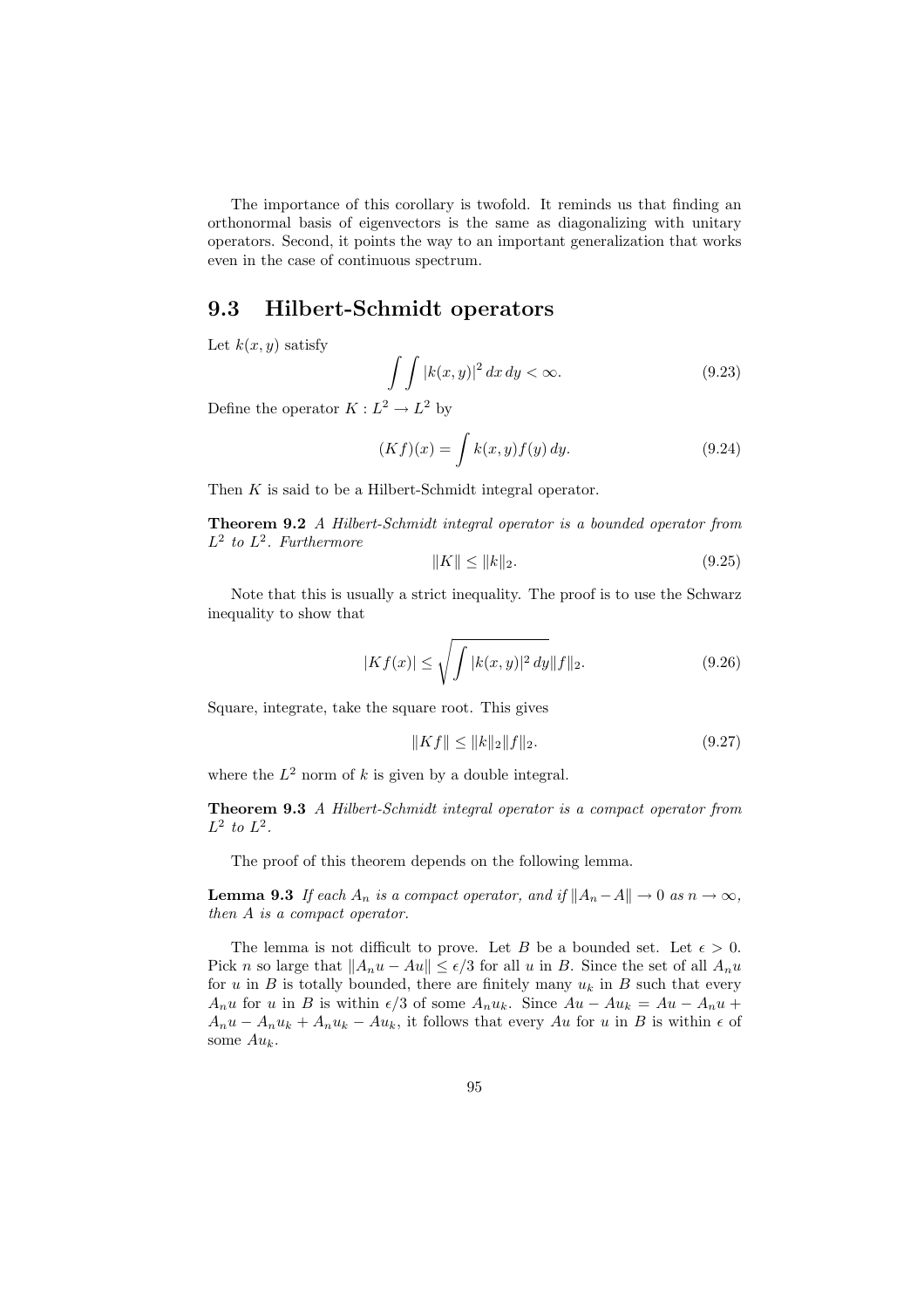The proof of the theorem is then not difficult. Let functions  $u_n(x)$  form an orthogonal basis for  $L^2(dx)$ . Then  $u_n(x)u_m(y)$  form an orthogonal basis for  $L^2(dx\,dy)$ . We can expand

$$
k(x,y) = \sum_{n} \sum_{n} c_{nm} u_n(x) u_m(y).
$$
 (9.28)

Let

$$
k_N(x, y) = \sum_{n \le N} \sum_{m \le N} c_{nm} u_n(x) u_m(y).
$$
 (9.29)

Let  $K_N$  the Hilbert-Schmidt operator given by  $k_N$ . Then  $K_N$  is clearly compact, since its range is finite dimensional. However since the series converges in  $L^2(dx\,dy)$ , it also follows that  $\|K_N - K\| \to 0$  as  $N \to \infty$ .

If also  $K(x, y) = K(y, x)$ , then the Hilbert-Schmidt operator is an example of a self-adjoint compact operator.

#### 9.4 Compact embedding of Hilbert spaces

**Theorem 9.4** Let f be a function on  $\mathbb{R}^n$  that is bounded and in  $L^2$ . Then for each  $s > 0$  the operator  $f(-\Delta + 1)^{-\frac{s}{2}}$  is a compact operator acting in  $L^2(\mathbf{R}^n)$ .

Proof: Let g be a function with Fourier transform  $\hat{g}(k) = (k^2 + 1)^{-\frac{s}{2}}$ . Let  $g_m$  be the function with Fourier transform equal to  $\hat{g}(k)$  for  $|k| \leq m$  and zero otherwise. Then  $\hat{g}_m$  is in  $L^2$  and so  $g_m$  is also in  $L^2$ . It follows that the integral operator with kernel  $f(x)g_m(x-y)$  is a Hilbert-Schmidt integral operator. In particular it is compact.

Since f is bounded and since  $\hat{g}_m$  tends to  $\hat{g}$  uniformly as m tends to infinity, the integral operator with kernel  $f(x)g_m(x-y)$  tends to the integral operator with kernel  $f(x)g(x-y)$  in the uniform norm. It follows that this is also a compact operator. Since this kernel defines the operator specified in the theorem, this completes the proof.

**Corollary 9.2** Let U be an open set with finite measure, and let  $H_0^s(U)$  be the Sobolev space of all functions in  $L^2(U)$  with  $s > 0$  derivatives in  $L^2(U)$  and vanishing at the boundary of U. Then the injection of  $H_0^s(U)$  into  $L^2(U)$  is compact. In other words, every set of functions that is bounded in the  $H_0^s(U)$ norm belongs to a set that is compact in the  $L^2(U)$  norm.

The proof of the corollary is given by taking a function  $f$  that is 1 on  $U$  and zero elsewhere. Since U has finite measure, the function f is in  $L^2(\mathbf{R}^n)$ . If u is in the Sobolev space, we can write

$$
u = fu = f(-\triangle + 1)^{-\frac{s}{2}}(-\triangle + 1)^{\frac{s}{2}}u.
$$
\n(9.30)

If the functions  $u$  are bounded in the Sobolev space, then by definition the functions  $(-\Delta + 1)^{\frac{s}{2}}u$  are bounded in  $L^2$ . The result then follows from the compactness of the operator described in the theorem above.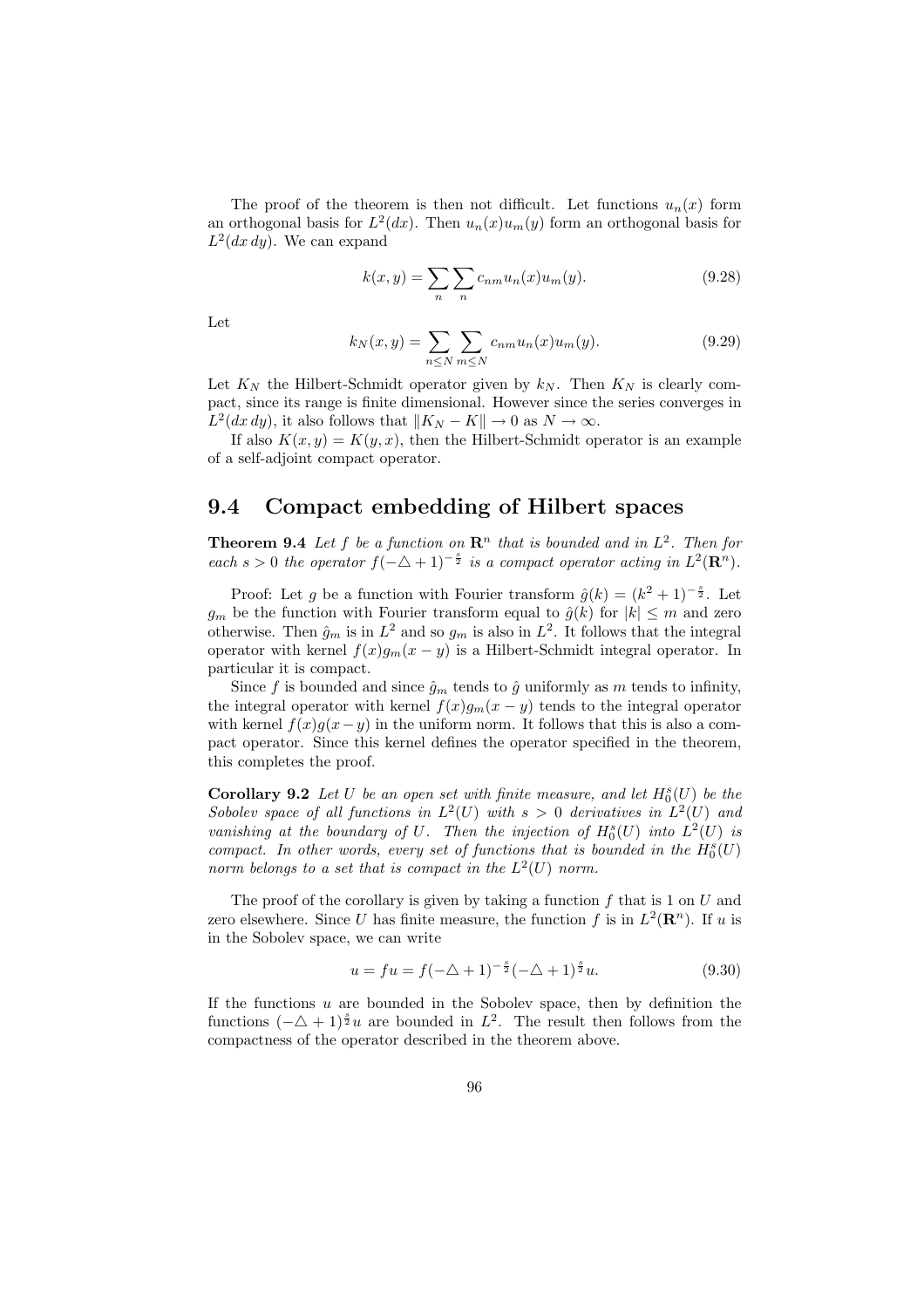#### 9.5 Positive quadratic forms

Consider a Hilbert space  $\mathcal{H}^1$  with inner product  $\langle u, v \rangle_1$ . The Riesz representation theorem says that every continuous linear functional L on  $\mathcal{H}^1$  is represented by a vector in the space. Thus there is a vector  $u$  in the Hilbert space with  $L(v) = \langle u, v \rangle_1$  for all v in the Hilbert space.

Furthermore, the vector  $u$  given by the Riesz representation theorem is given by minimizing the function

$$
E[u] = \frac{1}{2} ||u||_1^2 - L(u). \tag{9.31}
$$

Let  $U$  be an open set of finite measure. The Dirichlet problem

$$
-\triangle u = f \tag{9.32}
$$

with u vanishing on  $\partial U$  can be solved writing the problem in the weak form

$$
\int_{U} Du \cdot Dv \, dx = \int_{U} fv \, dx. \tag{9.33}
$$

Here u and v belong to the Sobolev space  $H_0^1(U)$ . This is the space of functions in  $L^2(U)$  with one derivative in  $L^2(U)$  that can be approximated by functions with compact support in the interior of U. The function f is in  $L^2(U)$ .

Since the measure of  $U$  is finite, the Poincaré inequality says that

$$
\int_{U} u^2 dx \le C^2 \int_{U} |Du|^2 dx \tag{9.34}
$$

for u in  $H_0^1(U)$ . This shows that the norm defined by the  $L^2$  norm of the gradient is equivalent to the usual Sobolev norm defined by the  $L^2$  norm of the function plus the  $L^2$  norm of the gradient.

The set of plus the L<sup>-</sup> norm of the gradient.<br>It follows that  $L(v) = \int_U f v \, dx$  is a continuous linear functional on  $H_0^1(U)$ and hence is represented by a vector u in  $H_0^1(U)$ . Furthermore, the vector is obtained by minimizing the energy

$$
E[u] = \frac{1}{2} \int_{U} |Du|^2 \, dx - \int_{U} fu \, dx. \tag{9.35}
$$

This proves the following theorem.

Theorem 9.5 Suppose that U is an open set with finite measure. Then for each  $f$  in  $L^2(U)$  the Dirichlet problem

$$
-\triangle u = f \tag{9.36}
$$

with u vanishing on  $\partial U$  has a unique weak solution u in the Sobolev space  $H^1_0(U)$ .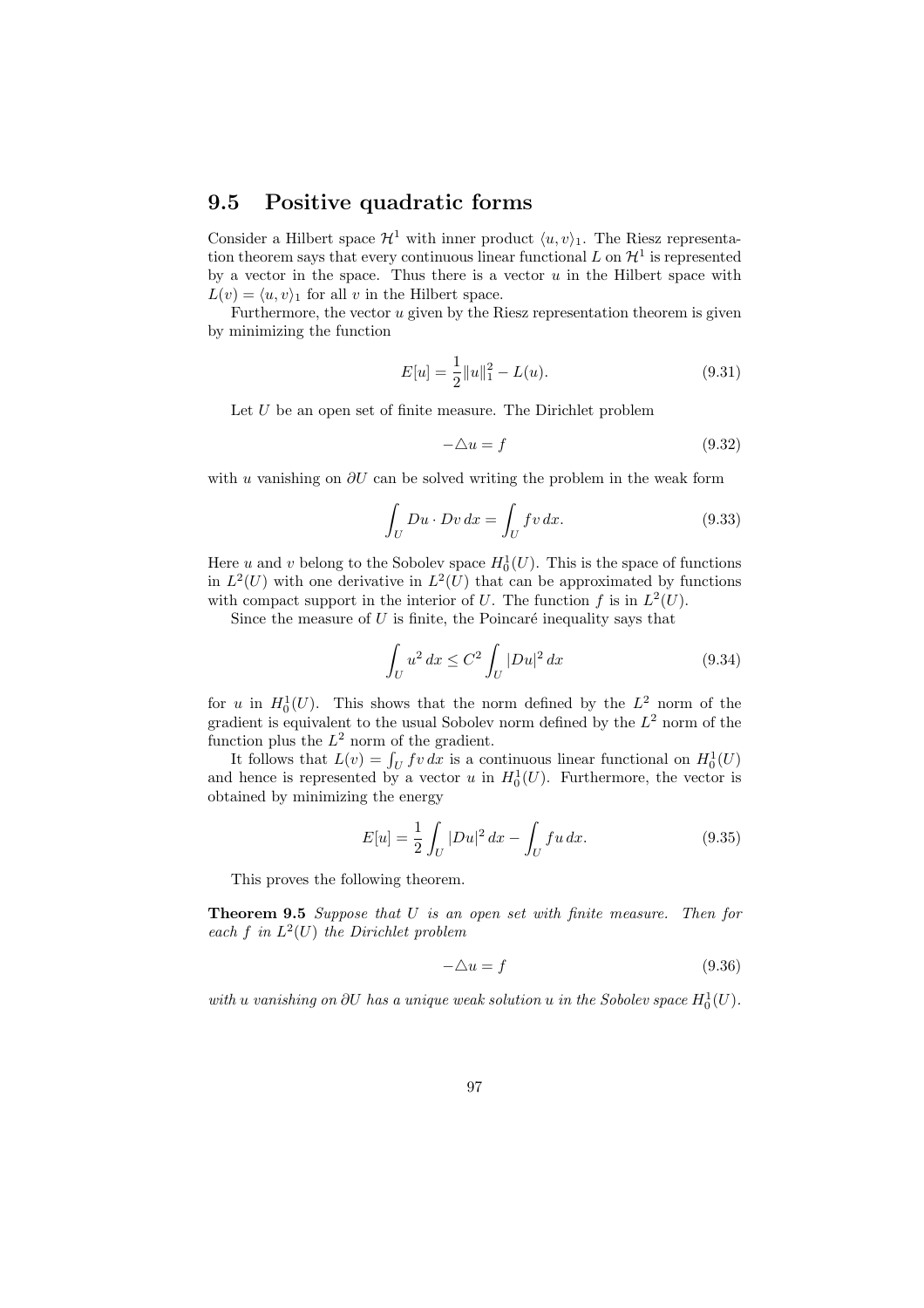One possible physical interpretation of this theorem is in terms of heat flow. The variable  $u$  is temperature, and the function  $f$  represents a source of heat. The equation describes an equilibrium where the temperature varies in space but is independent of time. The mechanism of the equilibrium is that the heat flows from the source to the boundary. The condition that the region has finite volume implies that the boundary is close enough so as to be able to absorb all the heat, thus maintaining a steady state.

Denote the inner product in the Sobolev space with a subscript 1. Then the solution u satisfies

$$
\langle u, v \rangle_1 = \langle f, v \rangle \tag{9.37}
$$

for all  $v$  in the Sobolev space. Write the solution described in this theorem as  $u = Gf$ . Then

$$
\langle Gf, v \rangle_1 = \langle f, v \rangle \tag{9.38}
$$

for all v in the Sobolev space. Note that G is one-to-one, since if  $Gf = 0$ , then f is orthogonal to a dense subset of  $L^2(U)$ , and so f must also be zero.

**Lemma 9.4** Suppose that  $U$  is an open set of finite measure. Then the operator G that gives the solution of the Dirichlet problem for  $-\Delta$  is a bounded operator from  $L^2(U)$  to  $L^2(U)$ .

Proof: We know from the Poincaré inequality that for an open set of finite measure the  $L^2(U)$  norm is bounded by a multiple C of the  $H_0^1(U)$  norm. Thus

$$
||Gf||2 \le C2 ||Gf||12 = C2 \langle f, Gf \rangle \le C2 ||f|| ||Gf||.
$$
 (9.39)

We see that  $||Gf|| \leq C^2 ||f||$ .

**Lemma 9.5** Suppose that  $U$  is an open set of finite measure. Then the operator G that gives the solution of the Dirichlet problem for  $-\Delta$  is a compact operator from  $L^2(U)$  to  $L^2(U)$ .

Proof: Compute

$$
||Gf||_1^2 = \langle f, Gf \rangle \le ||f|| ||Gf|| \le C^2 ||f||^2.
$$
\n(9.40)

Therefore if f is bounded in  $L^2(U)$ , then  $Gf$  is bounded in  $H_0^1(U)$ , and therefore Gf is compact in  $L^2(U)$ .

**Lemma 9.6** Suppose that  $U$  is an open set of finite measure. Then the operator G that gives the solution of the Dirichlet problem for  $-\Delta$  is a self-adjoint operator from  $L^2(U)$  to  $L^2(U)$ .

Proof: Compute

$$
\langle f, Gh \rangle = \langle Gf, Gh \rangle_1 = \langle Gf, h \rangle. \tag{9.41}
$$

We can conclude that there is an orthonormal basis of  $H$  consisting of eigenvectors of G. Let  $\mu_1 \geq \mu_2 \geq \mu_3 \geq \cdots$  be the eigenvalues. They all satisfy  $\mu_k > 0.$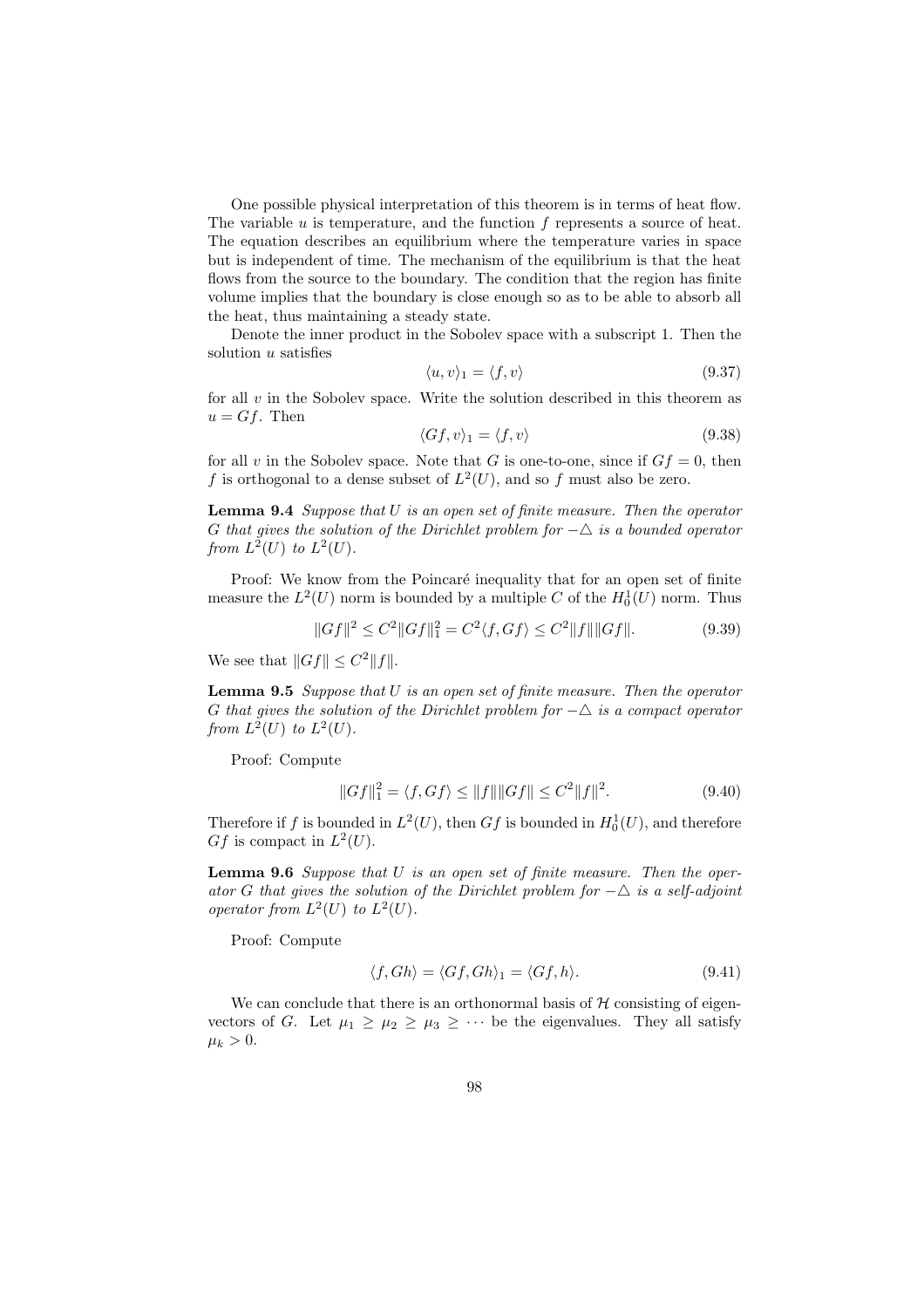Now we can define L to be the operator defined on the range of G by  $LGF =$ f. Then L is an operator that may be considered as a definition of  $-\Delta$  that is guaranteed to produce values in  $L^2(U)$ . It follows that there is an orthonormal basis of  $H$  consisting of eigenvectors of  $L$ . The corresponding eigenvalues are  $\lambda_k = 1/\mu_k > 0.$ 

Theorem 9.6 Suppose that U is an open set with finite measure. Then the operator

$$
L = -\triangle \tag{9.42}
$$

with Dirichlet boundary conditions has the property that there is an orthonormal basis of H consisting of eigenvectors of L with eigenvalues  $\lambda_k > 0$ , each of finite multiplicity, and increasing to infinity as k tends to infinity.

#### 9.6 Evolution equations

Consider the heat equation

$$
\frac{\partial u}{\partial t} = \frac{\sigma^2}{2} \triangle u \tag{9.43}
$$

for x in an open set U and  $t \geq 0$ . Suppose that U has finite measure and that Dirichlet boundary conditions are imposed on  $\partial U$ . Take the initial condition to be  $u(x, 0) = q(x)$ .

We know that there is a basis of eigenvectors such that

$$
-\frac{\sigma^2}{2}\Delta u_k = \lambda_k u_k. \tag{9.44}
$$

Expand

$$
g = \sum_{k} c_k u_k. \tag{9.45}
$$

Then the solution of the equation is

$$
u(t) = \sum_{k} \exp(-\lambda_k t) c_k u_k.
$$
 (9.46)

Here  $0 < \lambda_1 \leq \lambda_2 \leq \lambda_3 \leq \cdots$ . The rate of convergence to equilibrium is exponentially fast and is governed by the lowest eigenvalue  $\lambda_1$ . This number depends on the size of the region. In a larger region, where the boundary is far away, the rate  $\lambda_1$  will be closer to zero, and the convergence to equilibrium will be slower.

Similarly, consider the wave equation

$$
\frac{\partial^2 u}{\partial t^2} = c^2 \triangle u \tag{9.47}
$$

for x in an open set U. Suppose that U has finite measure and that Dirichlet boundary conditions are imposed on  $\partial U$ . Take the initial conditions to be  $u(x, 0) = g(x)$  and  $v(x, 0) = h(x)$ .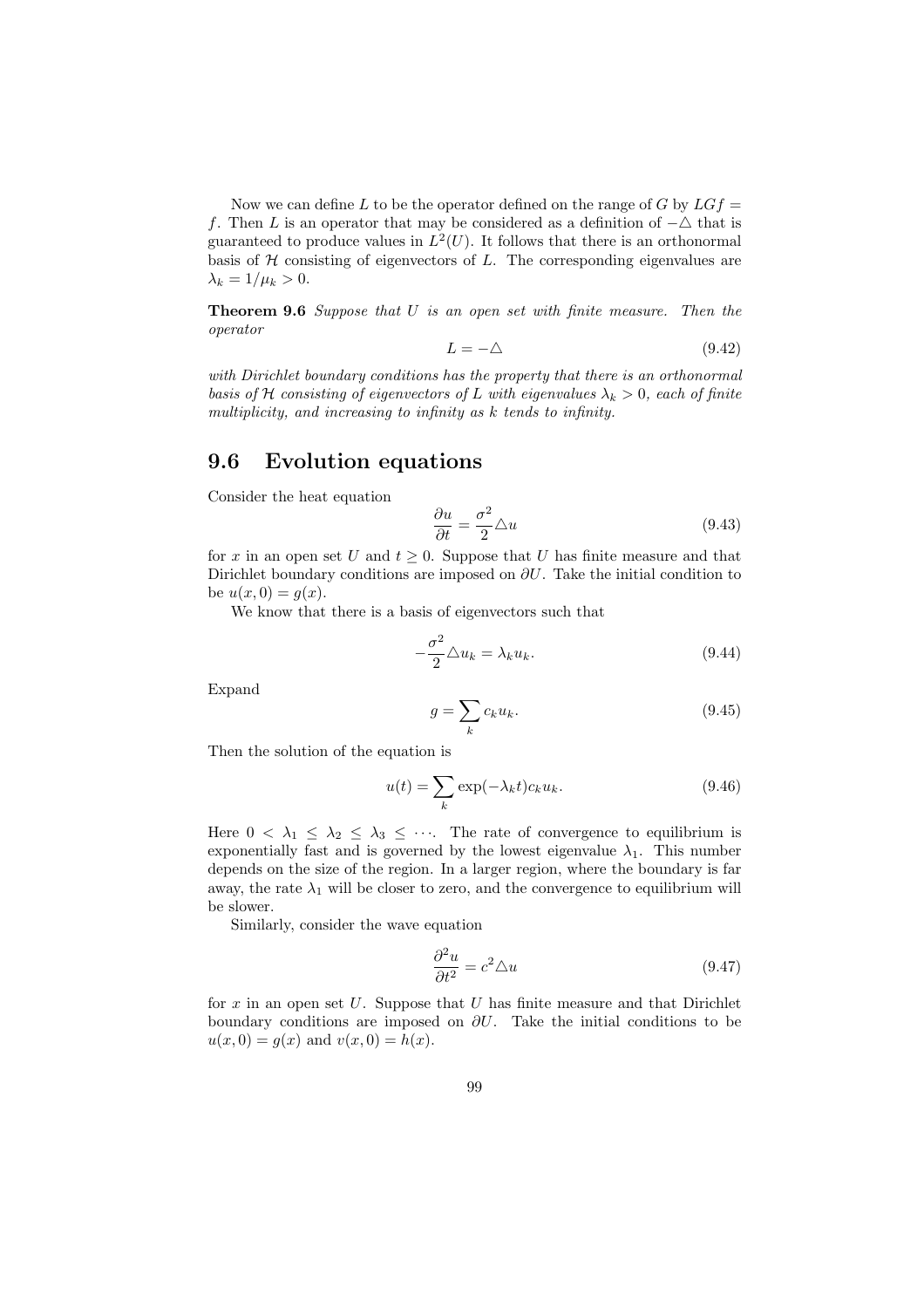We know that there is a basis of eigenvectors such that

$$
-c^2 \triangle u_k = \lambda_k u_k. \tag{9.48}
$$

Expand

$$
g = \sum_{k} c_k u_k \tag{9.49}
$$

and

$$
h = \sum_{k} d_k u_k. \tag{9.50}
$$

Then the solution of the equation is

$$
u(t) = \sum_{k} [\cos(\sqrt{\lambda_k}t)c_k + \frac{\sin(\sqrt{\lambda_k}t)}{\sqrt{\lambda_k}}d_k]u_k.
$$
 (9.51)

The  $\sqrt{\lambda_k}$  are the angular frequencies of vibration. The slowest frequency  $\sqrt{\lambda_1}$ depends on the size of the region. A larger region will admit lower frequency vibrations.

Conclusion: A good self-adjoint spectral theory immediately provides solutions of the evolution equations.

All of this extends immediately if we replace  $-\Delta$  by a more general elliptic operator in divergence form

$$
L = -\sum_{i} \sum_{j} \frac{\partial}{\partial x_i} a_{ij}(x) \frac{\partial}{\partial x_j} + c(x), \qquad (9.52)
$$

Here the coefficient matrix  $a_{ij}(x)$  is symmetric and satisfies the uniform ellipticity equation, and  $c(x) \geq 0$ . The quadratic form defined by integration by parts with Dirichlet boundary conditions defines a Sobolev space inner product. Everything goes as before.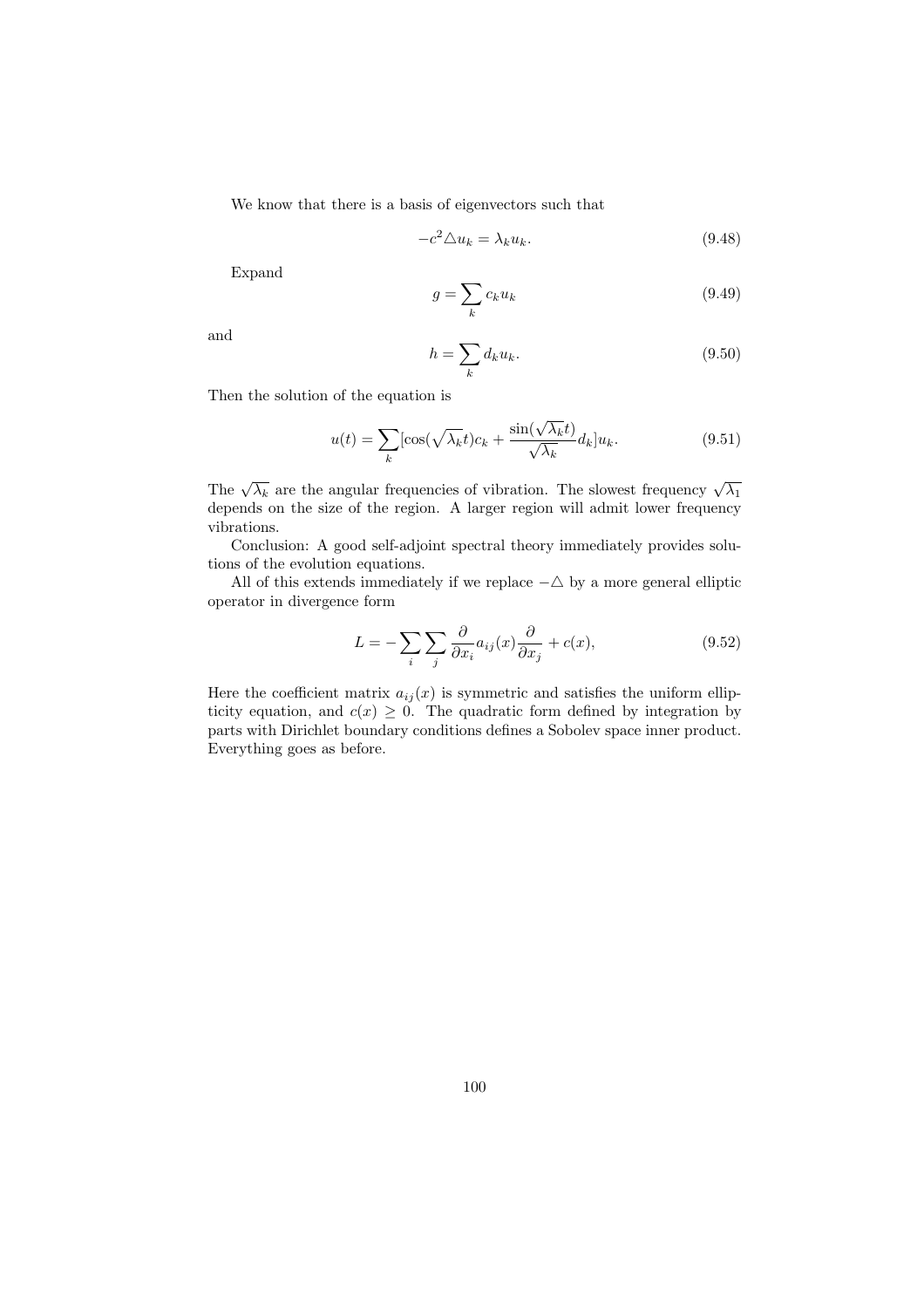### Chapter 10

# Spectral theory and evolution equations: Continuous spectrum

#### 10.1 Separation of variables

Consider the heat equation

$$
\frac{\partial u}{\partial t} = \frac{\sigma^2}{2} \frac{\partial^2 u}{\partial x^2} \tag{10.1}
$$

for  $0 \le x$  and  $0 \le t$ . The boundary conditions are  $u(0, t) = 0$  and  $u(x, 0) = q(x)$ . The new feature is that this is defined on a space interval of infinite length.

Recall that for the case of an interval  $0 \leq x \leq L$  we could get a general initial condition by expanding

$$
g(x) = \sum_{k} c(k) \sin(kx). \tag{10.2}
$$

in a Fourier sine series, where  $k = n\pi/L$ . Since the  $L^2$  norm squared of  $sin(kx)$ is  $L/2$ , the coefficient is

$$
c(k) = \frac{2}{L} \int_0^L \sin(kx) g(x) \, dx. \tag{10.3}
$$

The problem is that these formulas do not have good limits as  $L$  goes to infinity. This can be fixed by changing the normalizations. Let instead

$$
g(x) = \sum_{k} c(k) \sin(kx) \frac{2}{L},
$$
\n(10.4)

where

$$
c(k) = \int_0^L \sin(kx)g(x) \, dx. \tag{10.5}
$$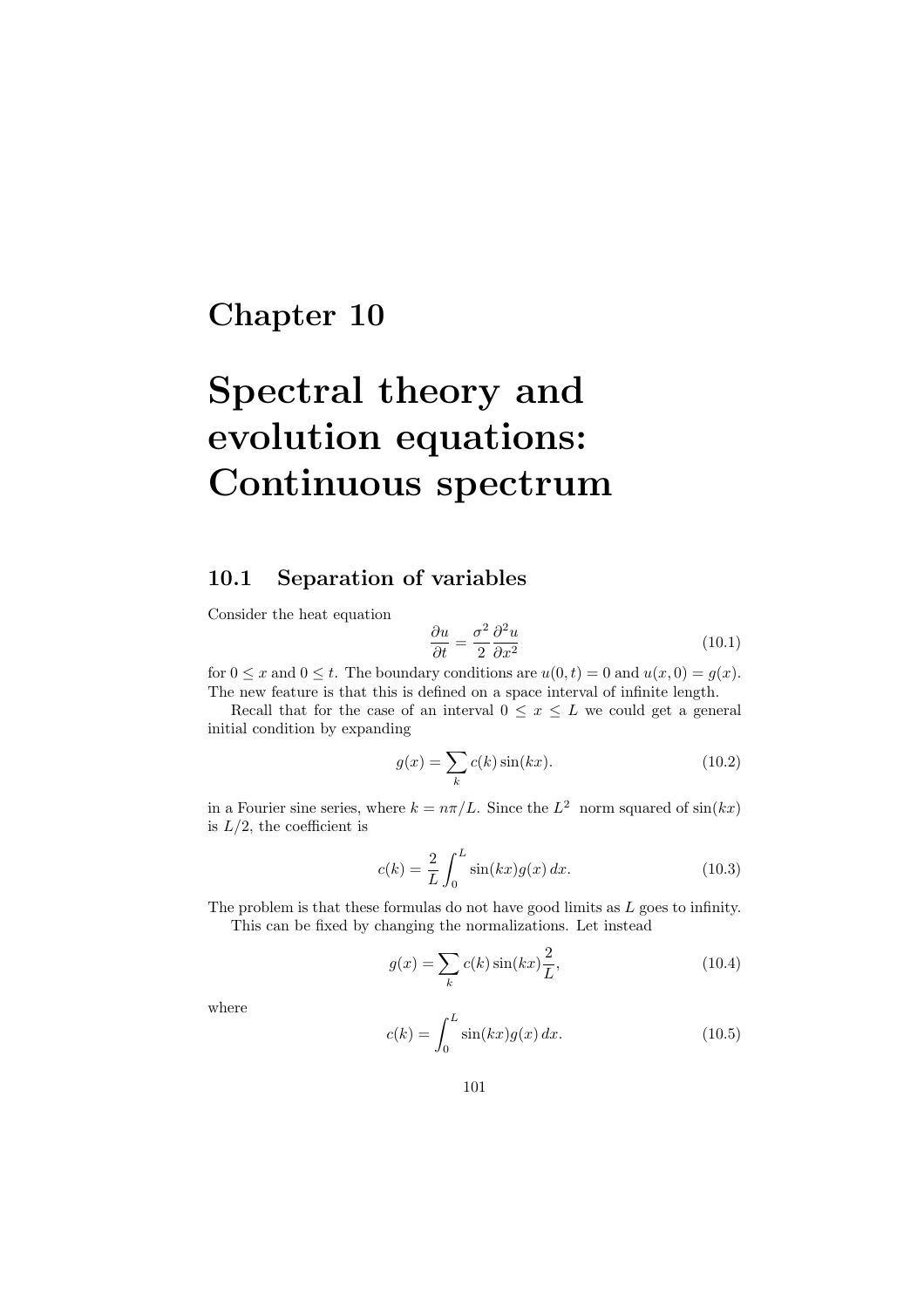Then there is a decent limit. Note that if  $k = n\pi/L$ , then the spacing is  $\Delta k = \pi/L$ . Thus the sum becomes an integral

$$
g(x) = \frac{2}{\pi} \int_0^\infty c(k) \sin(kx) dk,
$$
\n(10.6)

where

$$
c(k) = \int_0^\infty \sin(kx)g(x) dx.
$$
 (10.7)

With the help of this representation we can write the solution of the heat equation as an integral

$$
u(x,t) = \frac{2}{\pi} \int_0^\infty \exp(-\lambda_k t) c(k) \sin(kx) \, dk. \tag{10.8}
$$

Here  $\lambda_k = \sigma^2 k^2/2$ . Now the decay modes of the solution are indexed by a continuous parameter.

We can try to put this expansion in the context of the Hilbert space  $L^2([0,\infty), dx)$ . The initial conditions  $q$  should be taken in this space. However now we have a peculiarity. The sine functions appear to be eigenfunctions of a differential operator. We have

$$
-\frac{\partial^2}{\partial x^2}\sin(kx) = k^2\sin(k_nx). \tag{10.9}
$$

However for fixed  $k$  the sine function is not in the Hilbert space. This shows that the linear algebra formulation must be done with some care.

Again it is convenient to look at the inverse of the operator. If we take  $a > 0$ and  $f$  in  $L^2$  and solve

$$
-\frac{\partial^2 u}{\partial x^2} + a^2 u = f \tag{10.10}
$$

with boundary condition  $u(0) = 0$  and also require that the solution u be in  $L^2$ , then we get

$$
u(x) = \int_0^x \frac{1}{a} \sinh(ay) \exp(-ax) f(y) dy + \int_x^\infty \frac{1}{a} \sinh(ax) \exp(-ay) f(y) dy.
$$
\n(10.11)

This is of the form

$$
u(x) = \int_0^L G(x, y) f(y) dy,
$$
 (10.12)

where  $G(x, y) = \sinh(ay) \exp(-ax)/a$  for  $y \leq x$  and  $G(x, y) = \sinh(ax) \exp(-ay)/a$ for  $y \geq x$ . In particular  $G(x, y) = G(y, x)$ .

This is a symmetric integral operator, the analog of a symmetric matrix. It is bounded as an operator on  $L^2([0,\infty), dx)$ , but it is not compact. We expect that the functions  $sin(kx)$  should play a role in understanding this operator, but since they are not in the Hilbert space, this requires further clarification.

We can make this look like standard linear algebra if we define certain unitary operators. Let  $r^{\infty}$ 

$$
(Uc)(x) = \frac{2}{\pi} \int_0^\infty c(k) \sin(kx) dk.
$$
\n(10.13)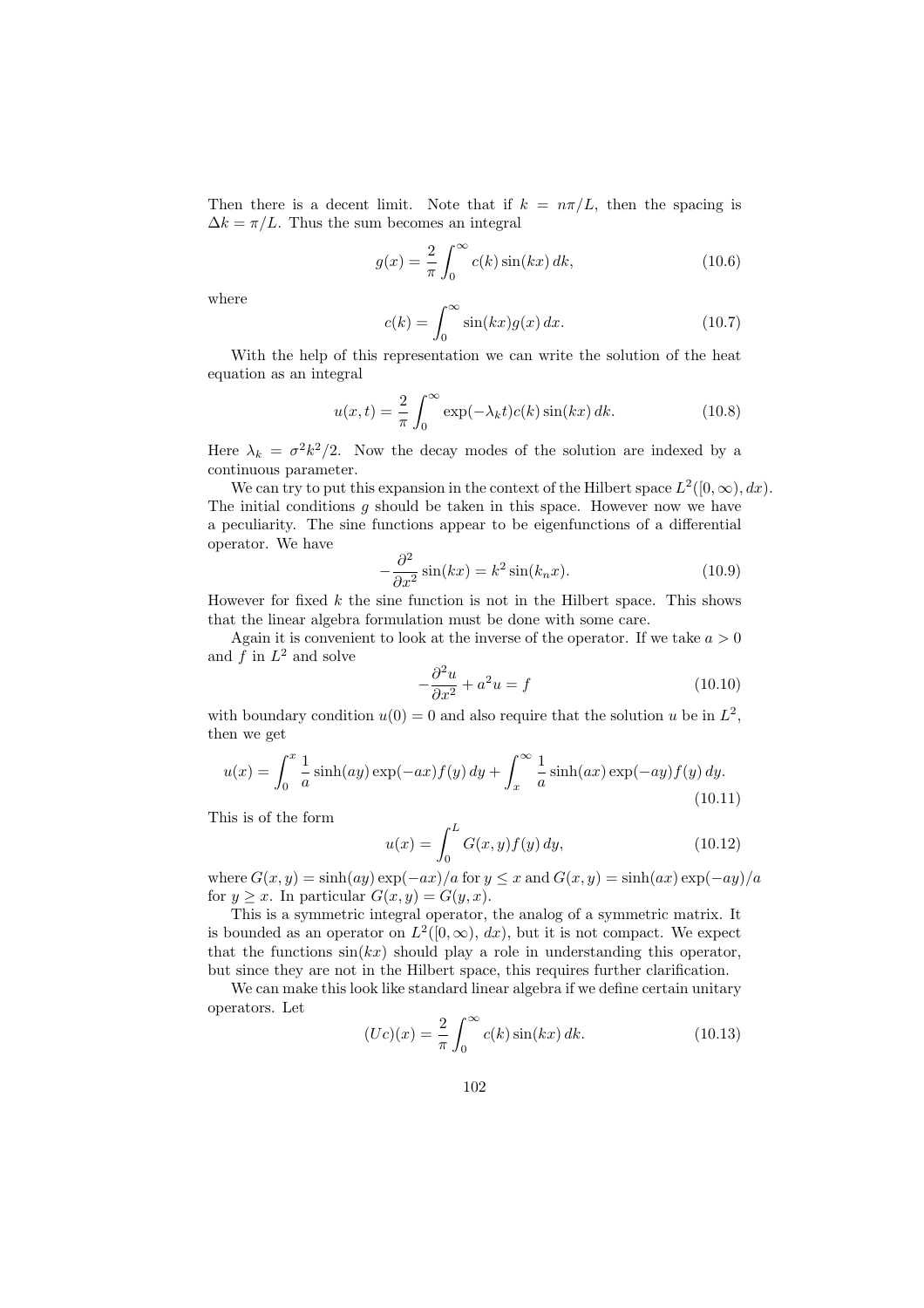take  $L^2$  functions of wave number  $k \geq 0$  to  $L^2$  functions of position  $x \geq 0$ . This involves an integral of the eigenfunctions over the spectral parameter. The analog of the eigenvalue equation is

$$
-\frac{\partial^2}{\partial x^2}Uc = U(k^2c(k)).\tag{10.14}
$$

This is perfectly meaningful as a Hilbert space equation if  $k^2c(k)$  is in  $L^2$ .

The same operator  $U$  gives the analog of the eigenvalue equation for the integral operator G. The result is

$$
GUc = U(\frac{1}{k^2 + a^2}c(k)).
$$
\n(10.15)

This is meaningful as a Hilbert space equation if  $c(k)$  is in  $L^2$ .

The inverse operator is

$$
(U^{-1}g)(k) = \int_0^\infty \sin(kx)g(x) \, dx. \tag{10.16}
$$

We can represent

$$
-\frac{\partial^2}{\partial x^2}g = U(k^2c(k))\tag{10.17}
$$

where  $c = U^{-1}g$ , provided that g in  $L^2$  is chosen so that the result is in  $L^2$ . It is not unreasonable that this same form of representation also gives the solution

$$
u(t) = U(\exp(-\sigma^2 k^2 t/2)c(k))
$$
\n(10.18)

for the solution of the heat equation.

### 10.2 Continuity lemma for bounded self-adjoint operators

Let A be a bounded self-adjoint operator acting in a Hilbert space  $H$ . We shall see that it need not have eigenvectors that belong to  $H$ . However there is nevertheless a good spectral theory. The key to this spectral theory is a continuity lemma. In order to get an idea of what this lemma says, it is useful to look at the case when  $H$  is a finite dimensional Hilbert space. In this case there is a complete set of eigenvectors  $u_n$  that form an orthonormal basis. We have  $Au_n = \lambda_n u_n$ . If we take an arbitrary element u of H and expand it as

$$
u = \sum_{k} c_k u_k, \tag{10.19}
$$

then we have the equation

$$
\langle u, f(A)u \rangle = \sum_{k} |c_k|^2 f(\lambda_k). \tag{10.20}
$$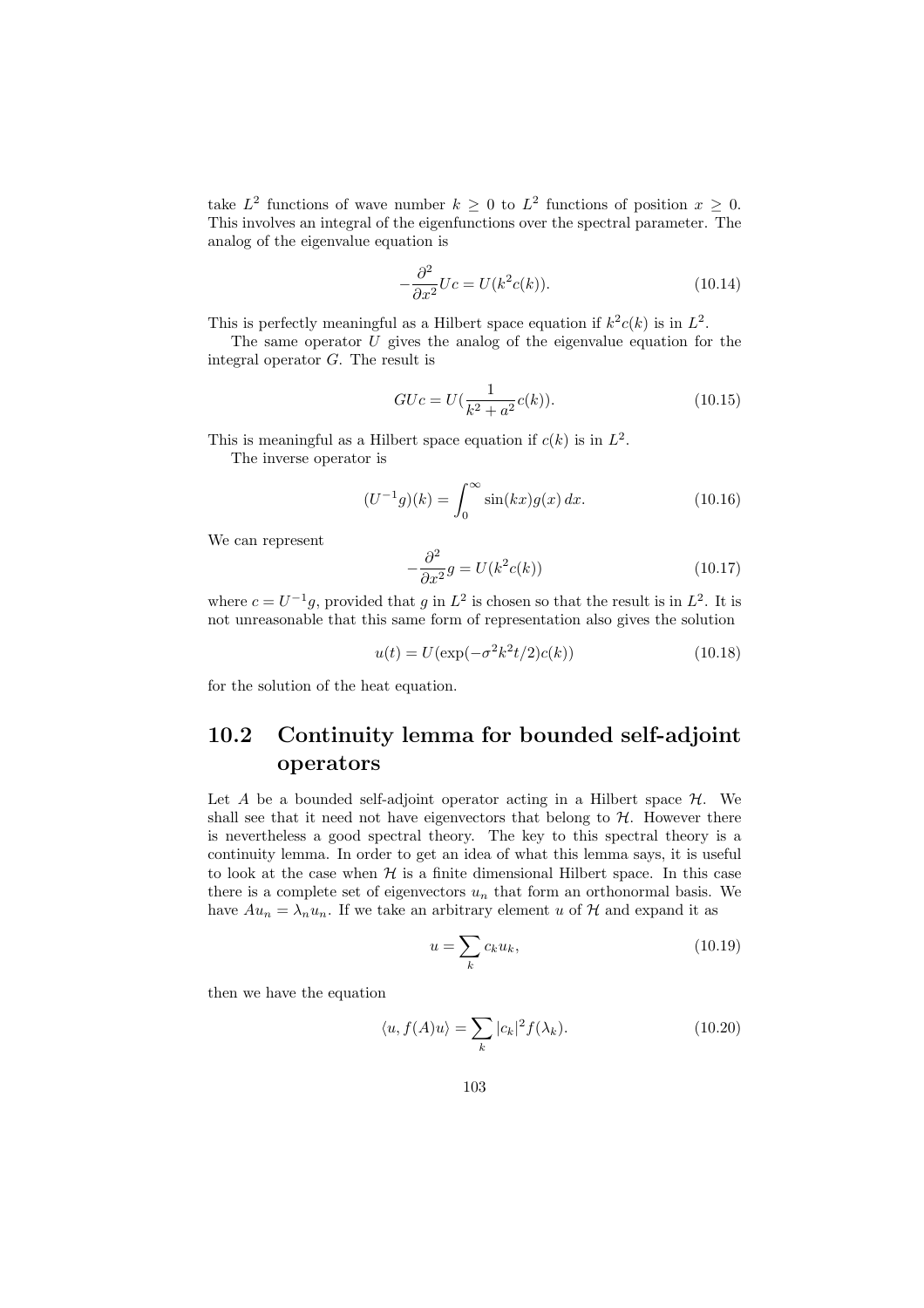In particular, we have

$$
||g(A)u||^2 = \sum_{k} |c_k|^2 g(\lambda_k)^2.
$$
 (10.21)

As a corollary, we have

$$
||g(A)|| \le \max_{k} |g(\lambda_k)| \tag{10.22}
$$

This shows that if the  $g(\lambda_k)$  are uniformly small, then the operator norm  $||g(A)||$ is small.

There is no estimate like this for operators that are not self-adjoint. For example, if  $\overline{\phantom{a}}$ 

$$
A = \begin{pmatrix} 0 & 1 \\ 0 & 0 \end{pmatrix}, \tag{10.23}
$$

and  $g(x) = x$ , then the only element of the spectrum is zero, but  $||A|| = 1$ . This is also related to the fact that there is no good way of taking functions of non-self-adjoint operators. Thus, for instance, the square root function is well defined at zero, but the operator A has no square root.

The key to the general case is a continuity property of the mapping that sends the real polynomial p to the bounded self-adjoint operator  $p(A)$ .

Lemma 10.1 Let A be a bounded self-adjoint operator acting in a Hilbert space H. Let K be the interval from  $-\Vert A\Vert$  to  $\Vert A\Vert$ . Let p be an arbitrary real polynomial. Then

$$
||p(A)|| \le \sup_{K} |p|.
$$
 (10.24)

This property says that the map that sends p to  $p(A)$  is continuous from  $C(K)$  to the space of bounded operators on H. This property is far from evident if one starts from first principles. However it may be proved if we use results from the spectral theory of self-adjoint operators acting in a finite dimensional Hilbert space. (As we have seen, it is obvious for such operators from the usual spectral representation.)

Suppose that the polynomial has degree  $n$ . Consider an arbitrary vector  $u$ . The finite dimensional Hilbert space consists of the span of the vectors  $u, Au, A^2u, \ldots, A^nu$ . The operator A does not leave this subspace invariant. However let  $E$  be the orthogonal projection onto this subspace. Then  $EAE$ does leave this subspace invariant. Furthermore, since  $||EAE|| \le ||A||$ , each eigenvalue of  $EAE$  is in the interval K. The spectral representation in finite dimensional space gives the estimate

$$
||p(EAE)|| \le \sup_{K} |p|.
$$
\n(10.25)

In particular,

$$
||p(EAE)u|| \le \sup_{K} |p| ||u||. \tag{10.26}
$$

However  $p(EAE)u = p(A)u$ . Therefore

$$
||p(A)u|| \le \sup_{K} |p| ||u||. \tag{10.27}
$$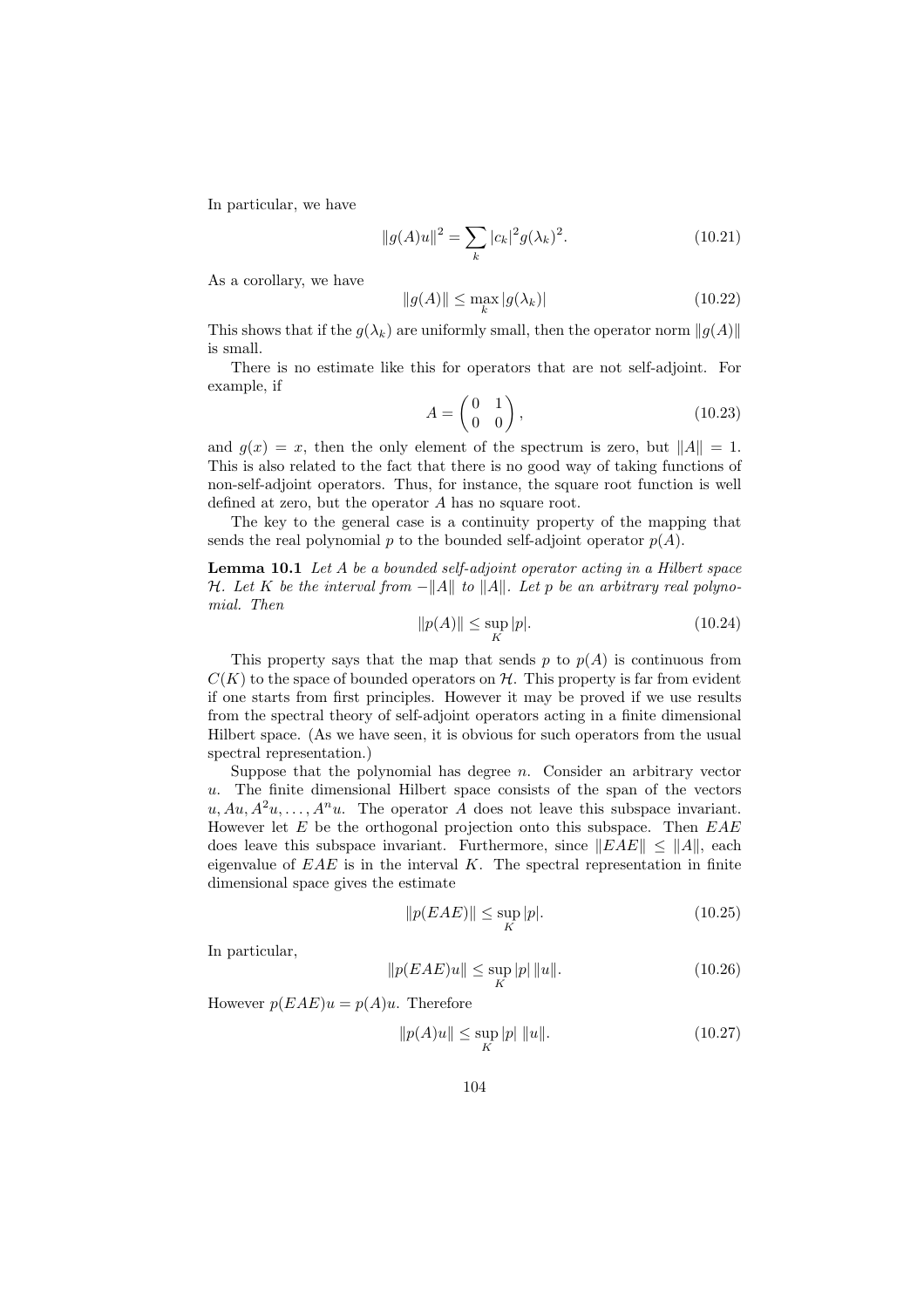Since  $u$  is arbitrary, this proves the estimate of the lemma.

Corollary 10.1 The mapping defined on polynomials extends by continuity to a mapping that sends the real continuous function f in  $C(K)$  to the corresponding self-adjoint operator  $f(A)$ . This mapping preserves the algebraic operations of addition and multiplication.

#### 10.3 Spectral theorem for bounded self-adjoint operators

The spectral theorem for compact self-adjoint operators may be stated in the following way. Every compact self-adjoint operator is unitarily equivalent to a diagonal operator. (The compactness implies not only the discreteness but also that the diagonal entries cluster only at zero.)

The spectral theorem for bounded self-adjoint operators may be stated in various equivalent ways. Perhaps the most simple statement is the following: Every bounded self-adjoint operator is unitarily equivalent to a multiplication operator. (The boundedness implies that the multiplication operator is multiplication by a bounded function.)

**Theorem 10.1** Let A be a bounded self-adjoint operator acting in  $H$ . Then there is a space  $L^2(K,\nu)$  and a real measurable function  $\mu$  on K and a unitary operator  $U: L^2(K, \nu) \to \mathcal{H}$  such that

$$
AU = UM.\tag{10.28}
$$

Here M is the operator that multiplies functions in  $L^2(K, \nu)$  by the function  $\mu$ .

Example: Let  $a \neq 0$ . Consider the bounded self-adjoint integral operator G acting in  $L^2([0,\infty), dx)$  given by inverting  $(-d^2/dx^2 + a^2)$  while imposing Dirichlet boundary conditions. Then  $G$  is isomorphic to multiplication by the bounded real function  $\mu(k) = 1/(k^2 + a^2)$ .

The spectral theorem says that A is equivalent to  $M$ . The matrix  $M$  is the analog of a diagonal matrix, but rather than acting in a discrete space  $\ell^2$  it acts in a possibly continuous space  $L^2$ . Of course the theorem contains the discrete situation as a special case if we take the measure  $\nu$  to be a discrete measure.

The advantage of this formulation is that the operator  $U$  is constructed from some kind of eigenvectors of A that do not belong to the Hilbert space, but we never have to speak of these eigenvectors. If f is sharply peaked as a kind of approximate delta function, then  $Uf$  is approximately an eigenvector, and the equation  $A U f = U M f$  is a kind of approximate eigenvalue equation.

It is important to realize that the set  $K$  and the measure  $\nu$  are not unique. It is the values of the function  $\mu$  that play the role of the eigenvalues. The set K corresponds to a way of labeling the eigenvalues, and so it can be chosen for convenience, just so long as the values  $\mu(k)$  for k in K occur with the appropriate multiplicities.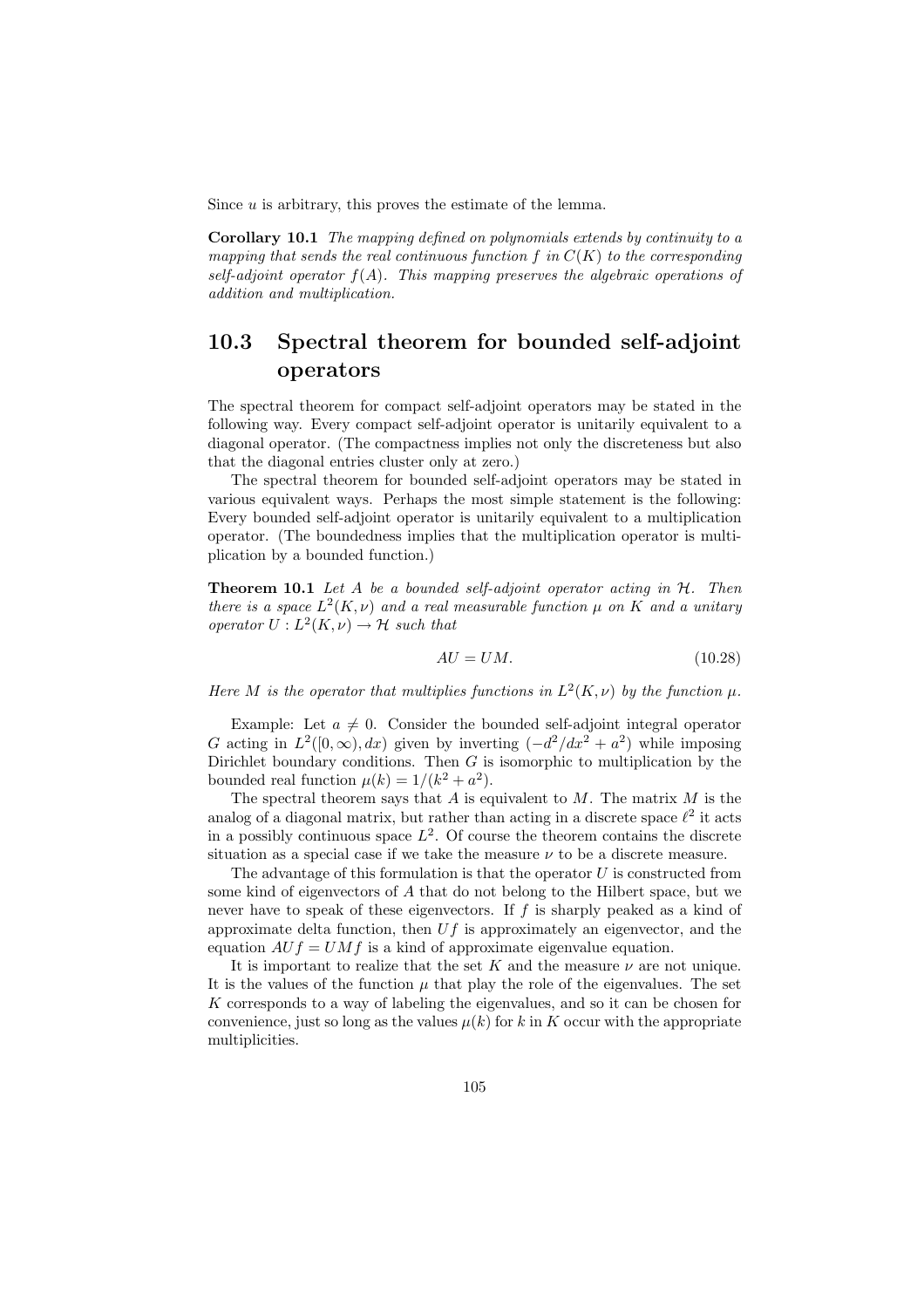Let us look at this reparameterization in more detail. Suppose we have a spectral representation in  $L^2(K,\nu)$ , where the operator is multiplication by  $\mu$ . Let  $r = \phi(k)$ , where  $\phi$  is a one-to-one measurable correspondence between K and R. Let  $\nu_{\phi}$  be the image of the measure  $\nu$  under  $\phi$ . The image measure is defined so that

$$
\int_{R} |f(r)|^2 \, d\nu_{\phi}(r) = \int_{K} |f(\phi(k))|^2 \, d\nu(k). \tag{10.29}
$$

Let  $\mu_{\phi}$  be the function given by  $\mu_{\phi}(r) = \mu(\phi^{-1}(r))$ . The representation with measure  $\nu_{\phi}$  and multiplication operator given by  $\mu_{\phi}$  is isomorphic to the original representation with measure  $\nu$  and multiplication operator given by  $\mu$ . The isomorphism W from  $L^2(R,\nu_\phi)$  to  $L^2(K,\nu)$  is given by  $(WF)(k) = f(\phi(k))$ . It is easy to check that  $\mu W f = W \mu_{\phi} f$ .

Another source of lack of uniqueness comes from changing the weight of the measure. Let  $w$  be a measurable function whose values are strictly positive real numbers. The measure  $\nu$  may be replaced by the measure  $\nu$  weighted by w. Then we have the identity

$$
\int_{K} |f(k)|^2 w(k) \, d\nu(k) = \int_{K} |\sqrt{w(k)} f(k)|^2 \, d\nu(k). \tag{10.30}
$$

Therefore if we define  $(Vf)(k) = \sqrt{(w(k))}f(k)$ , we get an isomorphism from the  $L^2$  space with the new measure to the  $L^2$  space with the original measure. The multiplication operator in this case remains the same.

Since the spectral representation is not unique, the construction must involve some arbitrary choice. One way to do this is to use cyclic vectors. This may not give the most pleasant representation, but it always work to show that a representation exists.

A vector u is a cyclic vector if the set of all vectors  $p(A)u$ , where p ranges over polynomials, is dense in the Hilbert space.

Lemma 10.2 Suppose that the Hilbert space contains a cyclic vector for the operator A. Then the spectral representation may be chosen so that the index set K is the interval from  $-\Vert A\Vert$  to  $\Vert A\Vert$ ,  $\nu$  is a measure with support in K, and  $\mu$  is the identity map on K.

The situation in this lemma corresponds to the case when the multiplicity is one. In that case the eigenvalues can act as their own labels.

Proof of lemma: The lemma relies essentially on the fact, proved above, that we can take arbitrary continuous functions of a bounded self-adjoint operator. Let u be a cyclic vector. Consider the linear function from  $C(K)$  to real numbers given by

$$
L(f) = \langle u, f(A)u \rangle.
$$
 (10.31)

If  $f \geq 0$ , then there is a real continuous function g with  $f = g^2$ . Therefore

$$
L(f) = \langle u, g(A)^2 u \rangle = \langle g(A)u, g(A)u \rangle \ge 0.
$$
 (10.32)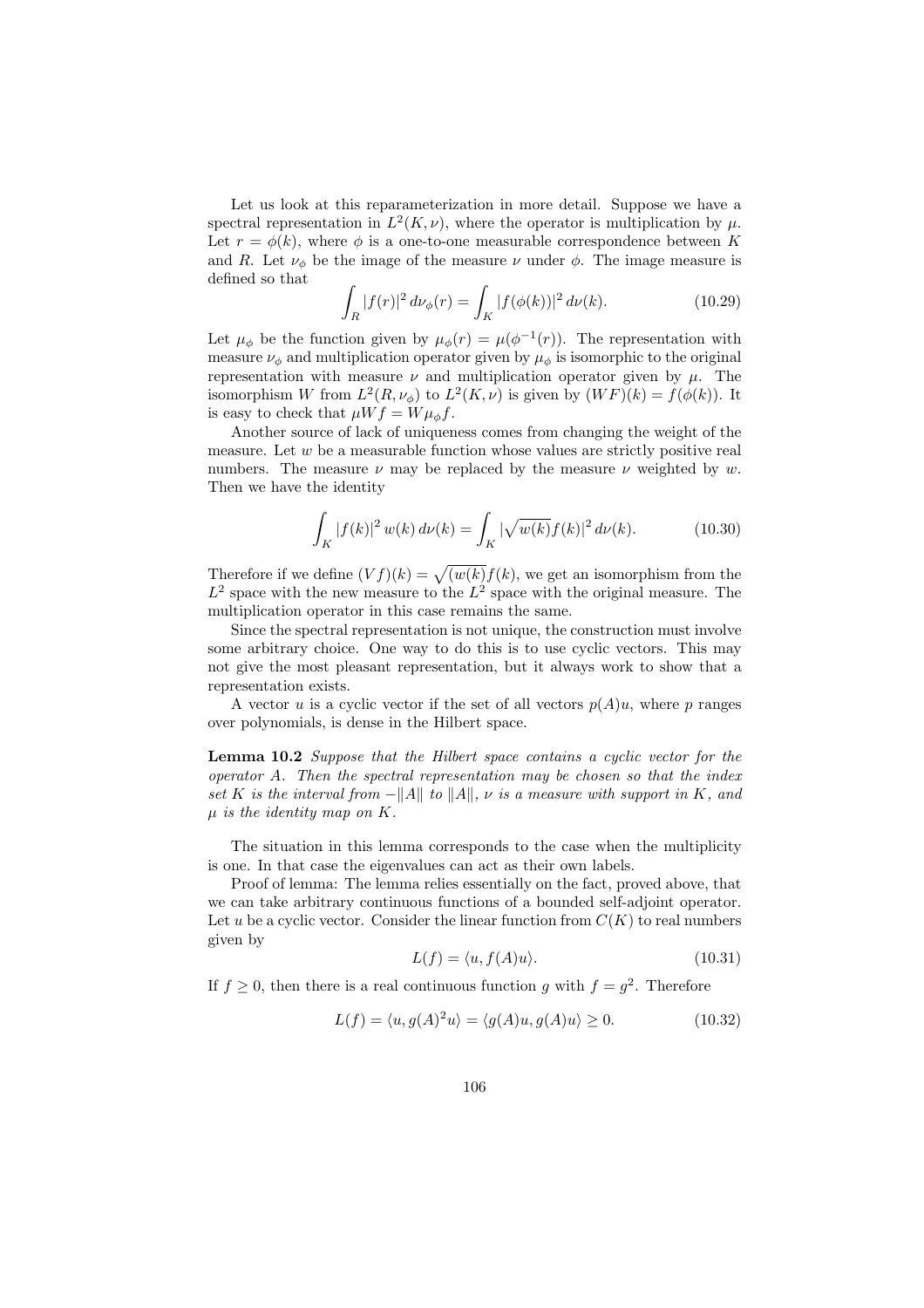Therefore L sends positive functions to positive numbers. This is enough to prove that there is a measure  $\nu$  with

$$
L(f) = \int_{K} f(k) d\nu(k) = \langle u, f(A)u \rangle.
$$
 (10.33)

Now that we have the measure the proof is essentially done. We can define  $Ug = g(A)u$ . (In particular U sends the function 1 to the cyclic vector u.) If we set  $\mu(r) = r$ , we have  $A U g = A g(A) u = (\mu g)(A) u = U(\mu g)$ . This shows that A acts like multiplication by  $\mu$ . Furthermore,

$$
\int_{K} g(k)^2 d\nu(k) = \langle g(A), g(A)u \rangle.
$$
\n(10.34)

This shows that  $U$  preserves the norm. Therefore  $U$  extends by continuity to  $L^2(K,\nu)$ . In order that  $L^2(K,\nu)$  be a genuine Hilbert space it is essential, of course, to identify functions that differ on a set of  $\nu$  measure zero. The fact that U is onto the whole Hilbert space depends on the fact that  $u$  is a cyclic vector.

Example: Let  $a > 0$ . Consider the bounded self-adjoint integral operator G acting in  $L^2([0,\infty), dx)$  given by inverting  $(-d^2/dx^2 + a^2)$  while imposing Dirichlet boundary conditions. The construction of the spectral representation given by the lemma involves the choice of a cyclic vector. A convenient choice is to take  $u(x) = \exp(-ax)$ . From the construction we know that G will be isomorphic to multiplication by r on some space  $L^2$  with measure  $\rho(r) dr$ . The function  $\exp(-ax)$  will be isomorphic to the function 1.

If we use instead the spectral representation given by the sine transform, then G is isomorphic to multiplication by the bounded real function  $1/(k^2 + a^2)$ . The sine transform of  $\exp(-ax)$  is the function  $k/(k^2+a^2)$ . The correspondence between the two representations must make r correspond to  $1/(k^2 + a^2)$ . Furthermore, it must send the function 1 to the function  $k/(k^2 + a^2)$ . This can be done by sending function  $f(r)$  to a function  $f(1/(k^2 + a^2))k/(k^2 + a^2)$ .

If the two representations are to be isomorphic, we must have

$$
\int_0^{\frac{1}{a^2}} f(r)^2 \rho(r) \, dr = \int_0^\infty f\left(\frac{1}{k^2 + a^2}\right) \frac{k^2}{(k^2 + a^2)^2} \, \frac{2 \, dk}{\pi}.\tag{10.35}
$$

This is true if  $\rho(r) = \sqrt{1/r - a^2}/\pi$ . So the construction gives this spectral measure. However the spectral measure given by the sine transform is more convenient.

Proof of theorem: In the general case we can write the Hilbert space as a direct sum of closed subspaces each with its own cyclic vector. Therefore the spectral representation can be taken with  $K$  as a disjoint union of copies of the interval from  $-||A||$  to  $||A||$ . The measure  $\nu$  is the measure on K that comes from the measures on the individual copies. The function  $\mu$  restricted to each copy is the identity function.

Remark: Once we have the theorem, we see that it is possible to define  $f(A)$ where A is an arbitrary measurable function. No continuity is required!

An excellent reference for the material for this section is Edward Nelson, Topics in Dynamics I: Flows, Chapter 5. The chapter is self-contained.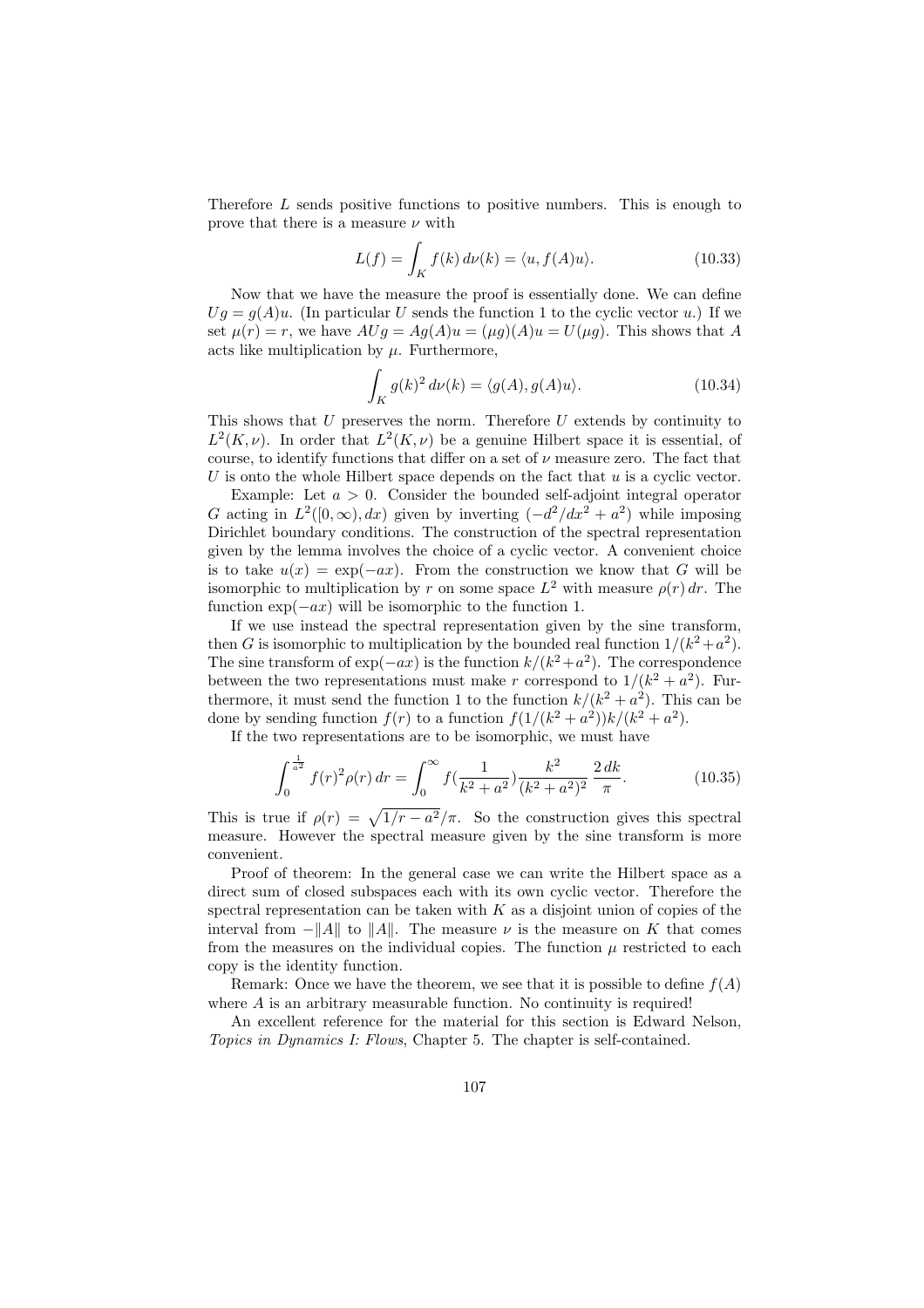#### 10.4 Positive quadratic forms

If U is an arbitrary open set and if  $c > 0$ , then the Sobolev space  $H_0^1(U)$  can be defined by the quadratic form associated with  $-\Delta + c$ . This leads to the following theorem.

**Theorem 10.2** Let  $c > 0$  be a constant. Suppose that U is an open set. Then for each f in  $L^2(U)$  the Dirichlet problem

$$
-\Delta u + cu = f \tag{10.36}
$$

with u vanishing on  $\partial U$  has a unique weak solution u in the Sobolev space  $H^1_0(U)$ .

Consider the interpretation in terms of heat flow. The variable  $u$  is temperature, and the function f represents a source of heat. The term  $-cu$  representations a dissipation that is proportional to the temperature. The equation describes an equilibrium where the temperature varies in space but is independent of time. The mechanism of the equilibrium is that the heat flows from the source to the boundary, and while it is flowing it is also dissipating. The dissipation guarantees that there is a mechanism for absorbing the heat produced by the source, independent of the geometry of the region. If there were no dissipation, then the equilibrium would not be automatic. In fact, we have seen that when the region  $U = \mathbb{R}^n$ , there is equilibrium without dissipation when  $n > 2$ , but a gradual buildup of temperature when  $n \leq 2$ .

Denote the inner product in the Sobolev space with a subscript 1. Then the solution u satisfies

$$
\langle u, v \rangle_1 = \langle f, v \rangle \tag{10.37}
$$

for all v in the Sobolev space. Write the solution described in this theorem as  $u = Gf$ . Then

$$
\langle Gf, v \rangle_1 = \langle f, v \rangle \tag{10.38}
$$

for all v in the Sobolev space. Note that G is one-to-one, since if  $Gf = 0$ , then f is orthogonal to a dense subset of  $L^2(U)$ , and so f must also be zero.

**Lemma 10.3** Suppose that U is an open set and  $c > 0$ . Then the operator G that gives the solution of the Dirichlet problem for  $-\Delta+c$  is a bounded operator from  $L^2(U)$  to  $L^2(U)$ . Its norm is bounded by  $1/c$ .

Proof: Since the Sobolev norm is here defined with the constant  $c$  in the zero order term, we have  $c||u||^2 \le ||u||_1^2$ . Thus

$$
c||Gf||^2 \le ||Gf||_1^2 = \langle f, Gf \rangle \le ||f|| ||Gf||. \tag{10.39}
$$

We see that  $c||Gf|| \leq ||f||$ .

**Lemma 10.4** Suppose that U is an open set and  $c > 0$ . Then the operator G that gives the solution of the Dirichlet problem for  $-\Delta+c$  is a self-adjoint operator from  $L^2(U)$  to  $L^2(U)$ .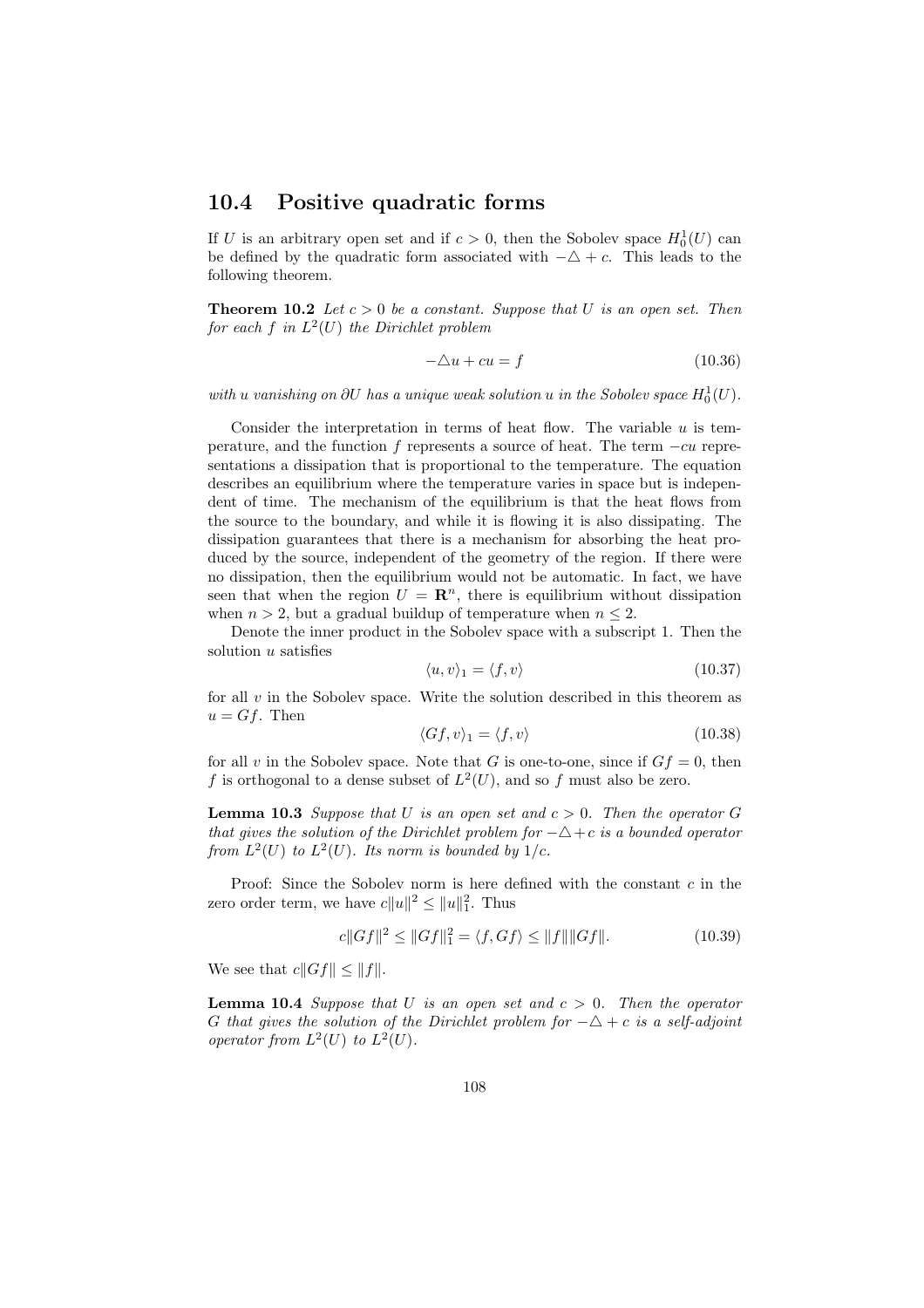Proof: Compute

$$
\langle f, Gh \rangle = \langle Gf, Gh \rangle_1 = \langle Gf, h \rangle. \tag{10.40}
$$

We can conclude from the spectral theorem that  $G$  is isomorphic to multiplication by a bounded real function  $\mu$  with  $0 < \mu \leq 1/c$  acting on some  $L^2$ space.

Now we can define L to be the operator defined on the range of G by  $LGF =$ f. Then L is an operator that may be considered as a definition of  $-\triangle+c$  that is guaranteed to produce values in  $L^2(U)$ . It follows that L is isomorphic to multiplication by a real function  $\lambda = 1/\mu$ . Clearly  $c \leq \lambda$ . However  $\lambda$  will be unbounded above, so it is important that it is only be defined on the range of multiplication by  $\mu$ .

**Theorem 10.3** Suppose that U is an open set. Let  $c > 0$  be a constant. Then the operator

$$
L = -\Delta + c \tag{10.41}
$$

with Dirichlet boundary conditions is isomorphic to multiplication by a real function  $\lambda \geq c$ .

It follows that the operator  $-\Delta$  with Dirichlet boundary conditions is isomorphic to multiplication by a positive function. However we have no guarantee that this function is bounded away from zero. Thus there are two new phenomena due to the presence of a region of infinite measure. Instead of having a discrete family of standing waves, we may have a continuous spectral representation that describes a scattering process. Furthermore, since there is great expanse of space, the waves can be arbitrarily spread out with arbitrarily low frequency.

#### 10.5 Evolution equations

Consider the heat equation

$$
\frac{\partial u}{\partial t} = \frac{\sigma^2}{2} \triangle u \tag{10.42}
$$

for x in an open set U and  $t \geq 0$ . Suppose that Dirichlet boundary conditions are imposed on  $\partial U$ . Take the initial condition to be  $u(x, 0) = g(x)$ .

We know that there is a spectral representation for the operator  $L = -(\sigma^2/2)\Delta$ . That is, there is a space  $L^2(K, \nu)$  and a function  $\lambda \geq 0$  defined on K such that

$$
L = -\frac{\sigma^2}{2} \triangle = U\Lambda U^{-1}.
$$
\n(10.43)

Here  $\Lambda$  denotes the operator of multiplying by  $\lambda$ . The domain of L consists of all u in  $L^2$  such that  $\lambda U u$  is in  $L^2$ .

Let g be in  $L^2(U)$  and let  $\hat{g} = U^{-1}g$  be in  $L^2(K)$ . Then the solution of the equation is

$$
u(t) = U \exp(-\lambda t)\hat{g}.
$$
 (10.44)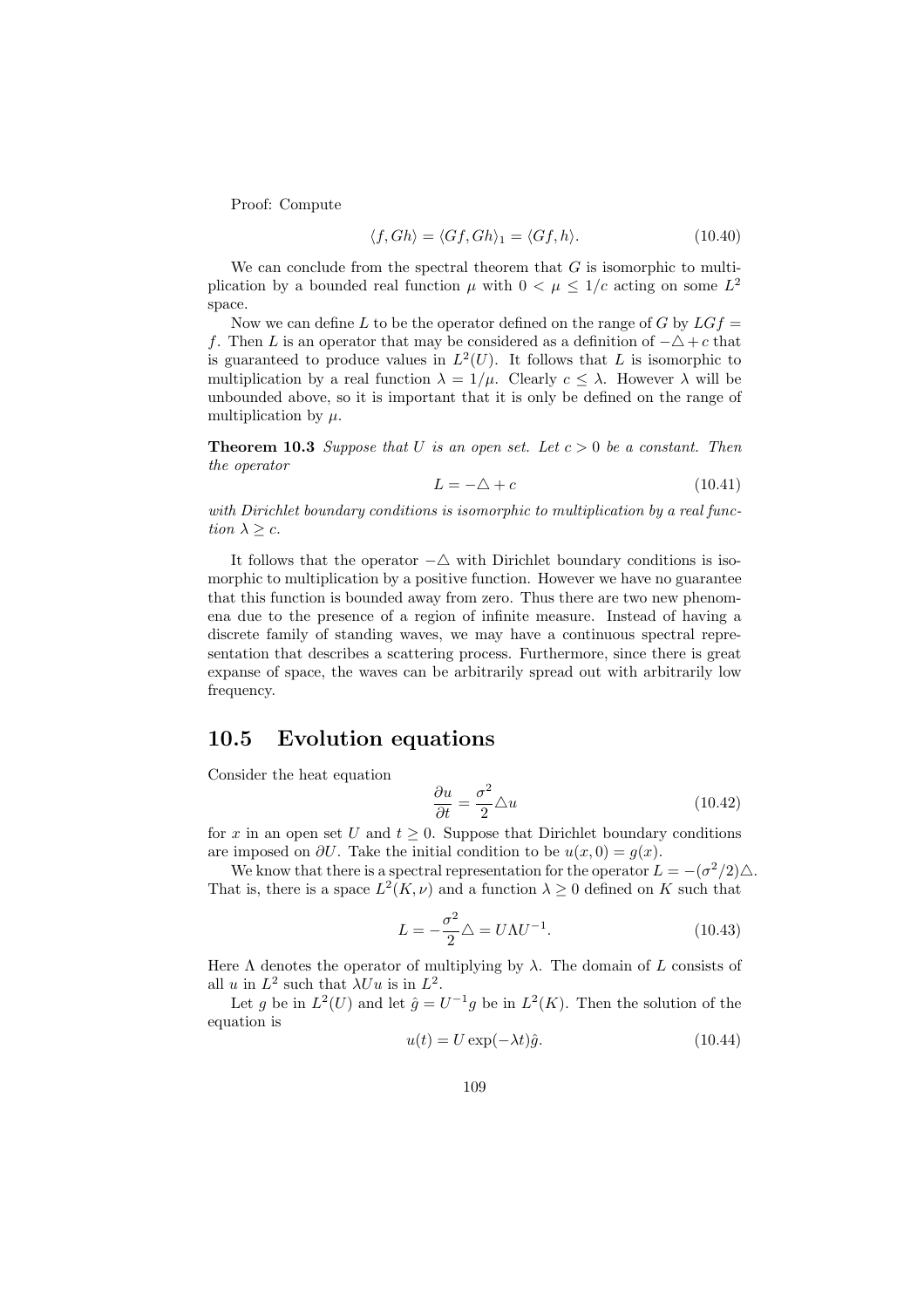This solution is meaningful for all initial conditions  $q$  in the Hilbert space, since it involves multiplication by a bounded function for each  $t \geq 0$ .

We may think of this in an even more abstract sense. The spectral theorem gives us a way of defining an arbitrary measurable function of an arbitrary self-adjoint operator. Take the operator to be  $L \geq 0$ . For each  $t \geq 0$ , the function  $\exp(-tx)$  is a bounded measurable function. Thus  $\exp(-tL)$  is a bounded operator. The solution of the heat equation for  $t > 0$  is simply  $\exp(-tL)q$ .

For an operator that is not self-adjoint it is sometimes possible to define analytic functions of the operator by the use of Taylor series expansions. Note that this does not work in the present case, because  $\exp(-tx)$  is not analytic near  $x = +\infty$ .

Consider the interpretation in terms of heat flow. The variable  $u$  represents temperature. We have seen that for equilibrium with a source we may need a dissipative term  $-cu$ . However with this dissipative term there is always an equilibrium. We are considering at present self-adjoint problems, for which there is a chance of a good spectral theory. Interestingly enough, in order to apply spectral theory for the time-dependent problem, it is enough to be able to solve the equilibrium problem with dissipation. Fortunately, this is easy.

Similarly, consider the wave equation

$$
\frac{\partial^2 u}{\partial t^2} = c^2 \triangle u \tag{10.45}
$$

for x in an open set  $U$ . Suppose that Dirichlet boundary conditions are imposed on  $\partial U$ . Take the initial conditions to be  $u(x, 0) = g(x)$  and  $v(x, 0) = h(x)$ .

There is a spectral representation for the operator  $L = -c^2 \triangle$ . That is, there is a space  $L^2(K, \nu)$  and a function  $\lambda \geq 0$  defined on K such that

$$
L = -c^2 \triangle = U\Lambda U^{-1}.\tag{10.46}
$$

Let  $\hat{g} = U^{-1}g$  and  $\hat{h} = U^{-1}h$ . Then the solution of the equation is

$$
u(t) = U[\cos(\sqrt{\lambda}t)\hat{g} + \frac{\sin(\sqrt{\lambda}t)}{\sqrt{\lambda}}\hat{h}].
$$
 (10.47)

This solution involves multiplication by bounded functions, so it is meaningful for arbitrary Hilbert space initial conditions.

Again we can think of this as just taking functions of an operator. If  $L \geq 0$ Again we can think of this as just taking functions of an operator. If  $L \geq 0$  is a self-adjoint operator, then  $\cos(\sqrt{L}t)$  and  $\sin(\sqrt{L}t)/\sqrt{L}$  are bounded selfadjoint operators. The solution of the wave equation is thus

$$
u(t) = \cos(\sqrt{L}t)g + \frac{\sin(\sqrt{L}t)}{\sqrt{L}}h.
$$
\n(10.48)

Conclusion: A good self-adjoint spectral theory immediately provides solutions of the evolution equations. This works even for unbounded regions. However then the spectral representation involves integrals rather than sums.

Again all this extends immediately if we replace  $-\Delta$  by a more general elliptic operator in divergence form.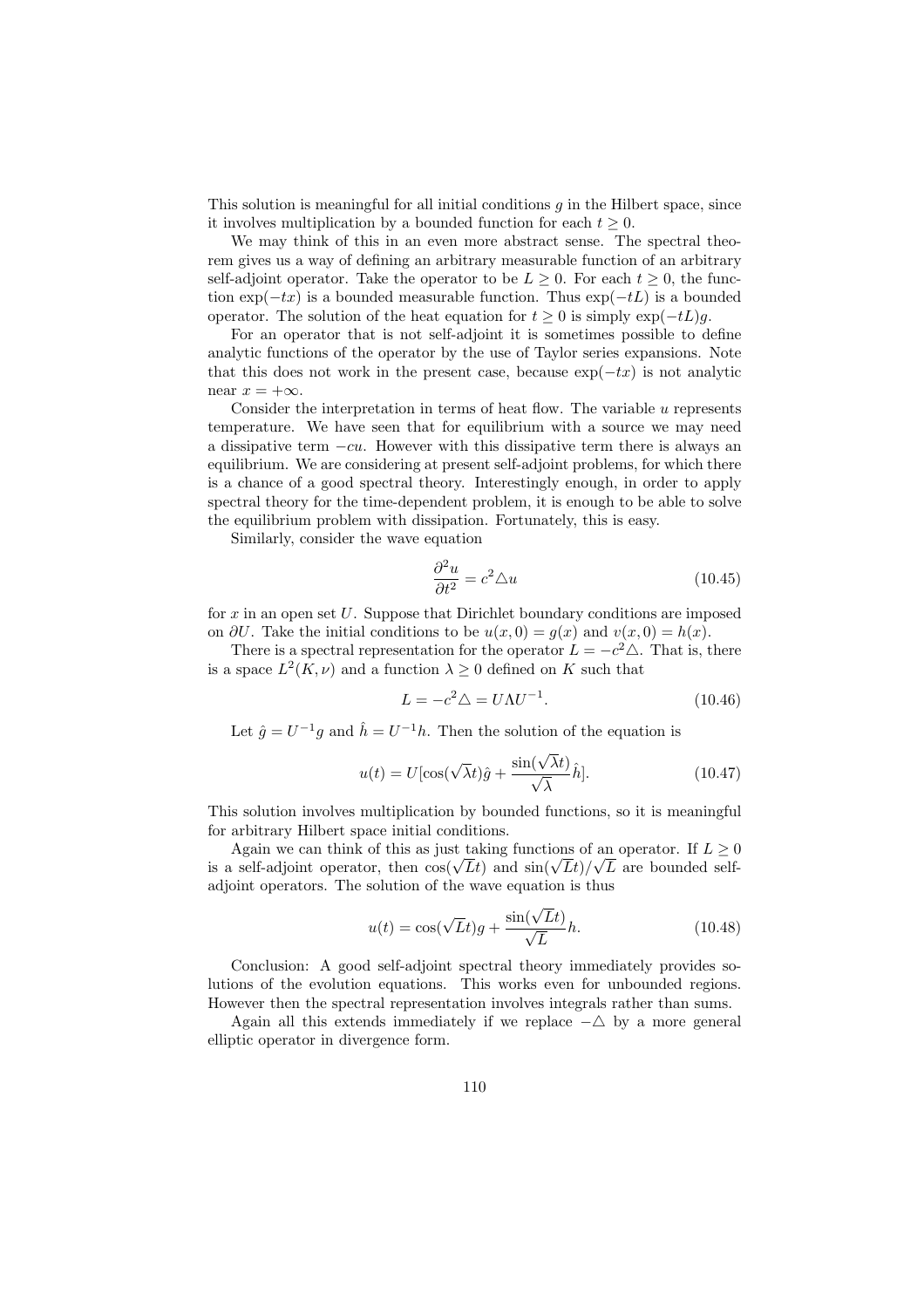#### 10.6 The role of the Fourier transform

The Fourier transform is a special case of the spectral theorem for bounded self-adjoint operators. However, it is such an important case that it is worth pointing out its exceptional properties.

The Hilbert space is  $\mathcal{H} = L^2(\mathbf{R}^n, dx)$ . The formulas are much simpler if we choose to think of this as a complex Hilbert space. This helps even if the problem involves only real functions.

The Fourier transform gives an isomorphism from  $H$  to the Hilbert space  $L^2(\mathbf{R}^n, dk/(2\pi)^n)$ . This gives the spectral representation for a special but very important class of operators.

This includes the operators given by convolutions. If  $g$  is an integrable function, then the convolution operator g that sends f into  $g * f$  is a bounded operator. The Fourier transform shows that this operator is isomorphic to multiplication by the bounded function  $\hat{q}$ .

If  $g(x) = \overline{g(-x)}$ , then convolution by g is a self-adjoint operator. This corresponds to the condition that  $\hat{g}(k) = \overline{\hat{g}(k)}$ , that is, that  $\hat{g}(k)$  is real.

The Fourier transform also gives the spectral representation for operators of translation and differentiation. What is common to all these operators? The essential feature is that they commute with translations. That is, if one translates by a in  $\mathbb{R}^n$  and then applies one of these operators, this is the same thing as applying the operator and then translating by a.

Conclusion: The significance of the Fourier transform is that it is a spectral representation that works simultaneously for all translation invariant operators.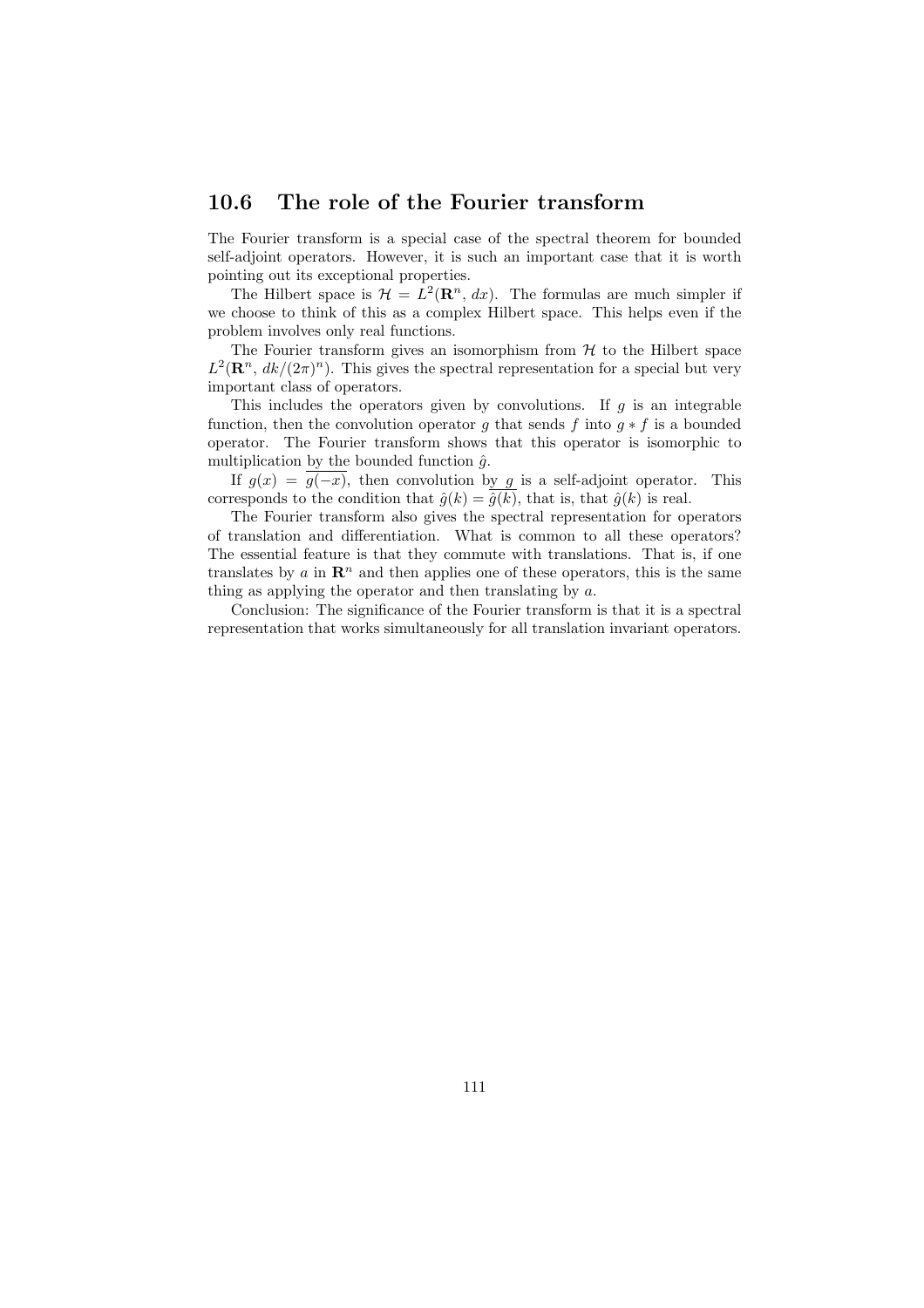### Chapter 11

## Energy and equilibrium

#### 11.1 Least squares solutions

Let H be a Hilbert space and let  $A : \mathcal{H} \to \mathcal{H}$  be a bounded operator. Let w be a vector in  $\mathcal{H}$ . Say that we want to solve the equation  $Au = w$ . It would be nice to be able to do this with a variational principle. If A is not symmetric, then we must use expressions that are quadratic in  $A$  and  $A^*$ .

**Theorem 11.1** Say that A is a bounded operator and there is a constant  $\beta > 0$ such that

$$
\beta \|u\| \le \|A^*u\|.\tag{11.1}
$$

Then for every w in H there is a solution of  $Au = w$ . It is obtained by finding the g that minimizes

$$
E(v) = \frac{1}{2} ||A^*v||^2 - \langle w, v \rangle
$$
 (11.2)

and setting  $u = A^*g$ .

Proof: The hypothesis shows that  $||A^*u||$  is a norm that is equivalent to the ordinary norm  $||u||$ . Therefore we can apply the Riesz representation theorem to the Hilbert space with this norm and with the linear functional  $L(v) = \langle w, v \rangle$ . The minimization gives the representing vector  $g$  with

$$
\langle A^*g, A^*v \rangle = \langle w, v \rangle. \tag{11.3}
$$

Remark. This technique amounts to solving

$$
AA^*g = w.\t(11.4)
$$

and setting  $u = A^*g$ . The hypothesis of the theorem implies that the self-adjoint operator  $AA^*$  is invertible.

The remaining material of this section is a variant approach to the same problem. The same equation is solved; however the variational principle is slightly different.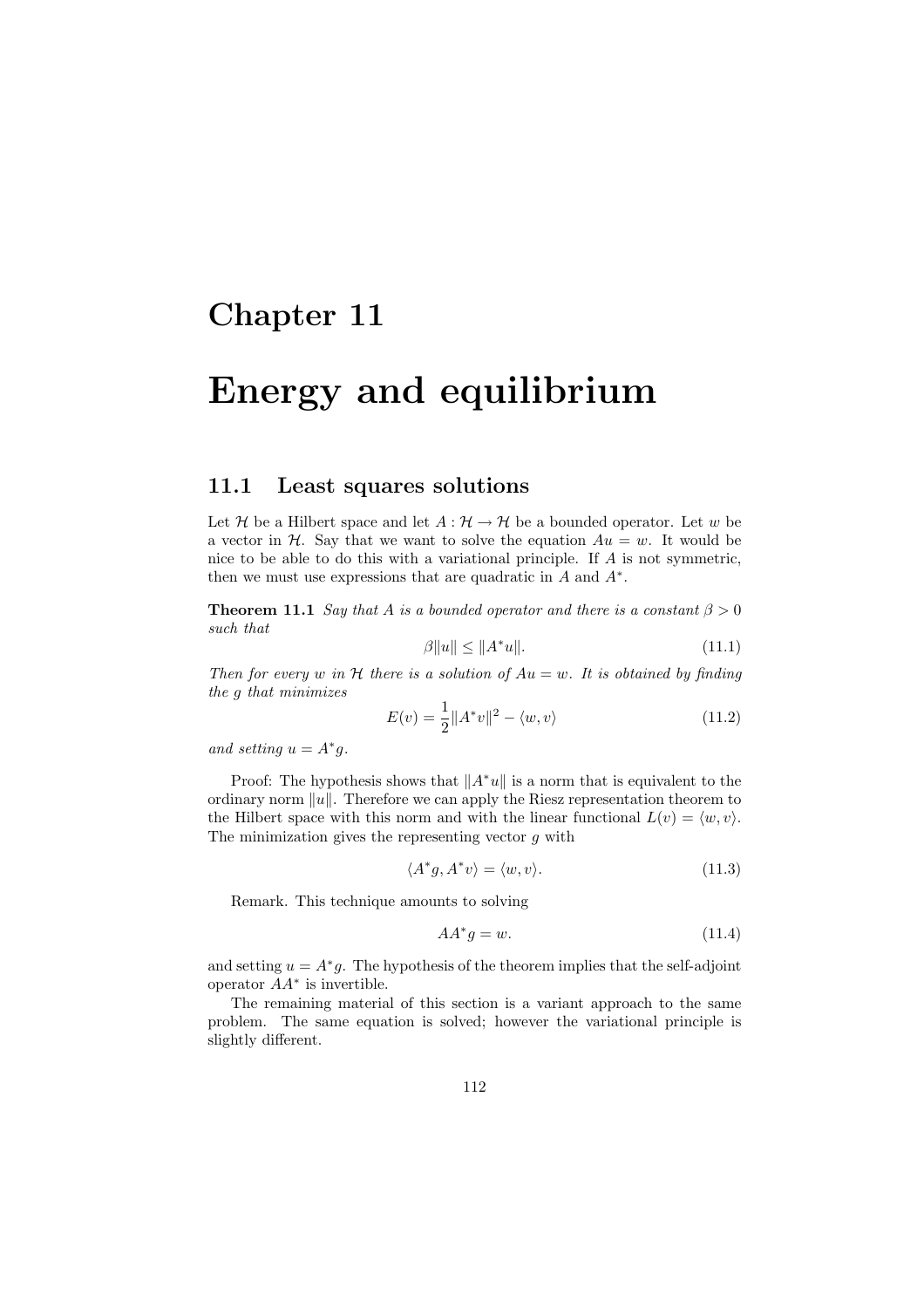Again let H be a Hilbert space and let  $A : \mathcal{H} \to \mathcal{H}$  be a bounded operator. If w is in H, a least squares solution is a vector u in H that minimizes  $||Au - w||^2$ .

**Theorem 11.2** Say that A is a bounded operator and there is a constant  $\beta > 0$ such that

$$
\beta \|u\| \le \|Au\|.\tag{11.5}
$$

Then for every w in H there is a least squares solution satisfying  $A^*Au = A^*w$ . It is obtained by finding the u that minimizes

$$
E(u) = \frac{1}{2} ||Au||^2 - \langle w, Au \rangle = \frac{1}{2} ||Au - w||^2 - \frac{1}{2} ||w|^2.
$$
 (11.6)

Proof: Consider the Hilbert space with norm  $||Av||$ . This is equivalent to the original norm. The linear functional  $L(v) = \langle w, Av \rangle$  is continuous, so by the Riesz representation theorem there is a vector u with  $\langle Au, Av \rangle = \langle w, Av \rangle$ .

Remark: The least squares solution satisfies

$$
A^*Au = A^*w.\tag{11.7}
$$

The hypothesis of the theorem implies that the self-adjoint operator  $A^*A$  is invertible. This gives a formula for the least squares solution.

Corollary 11.1 Suppose that the hypotheses of the theorem hold, and in addition the adjoint  $A^*$  is one-to-one. Then for every w in  $H$  the least squares solution u satisfies  $Au = w$ .

#### 11.2 Bilinear forms

We have seen that the Riesz representation theorem says that a continuous linear functional can be represented by the inner product. The Lax-Milgram theorem below is a generalization: It says that a continuous linear function can be represented by a bilinear form. The bilinear form need not be symmetric, but its associated quadratic form must be bounded away from zero.

**Theorem 11.3** Let  $\mathcal{H}^1$  be a Hilbert space with inner product  $\langle u, v \rangle_1$ . Let  $\beta > 0$ . Suppose that B is a bounded bilinear form on  $\mathcal{H}^1$  such that

$$
\beta \|u\|_1^2 \le B(u, v). \tag{11.8}
$$

Let L be a continuous linear functional on the Hilbert space  $\mathcal{H}^1$ . Then there exists an element u in H with

$$
L(v) = B(u, v). \tag{11.9}
$$

Proof: By the Riesz representation theorem there exists  $w$  with

$$
L(v) = \langle w, v \rangle_1. \tag{11.10}
$$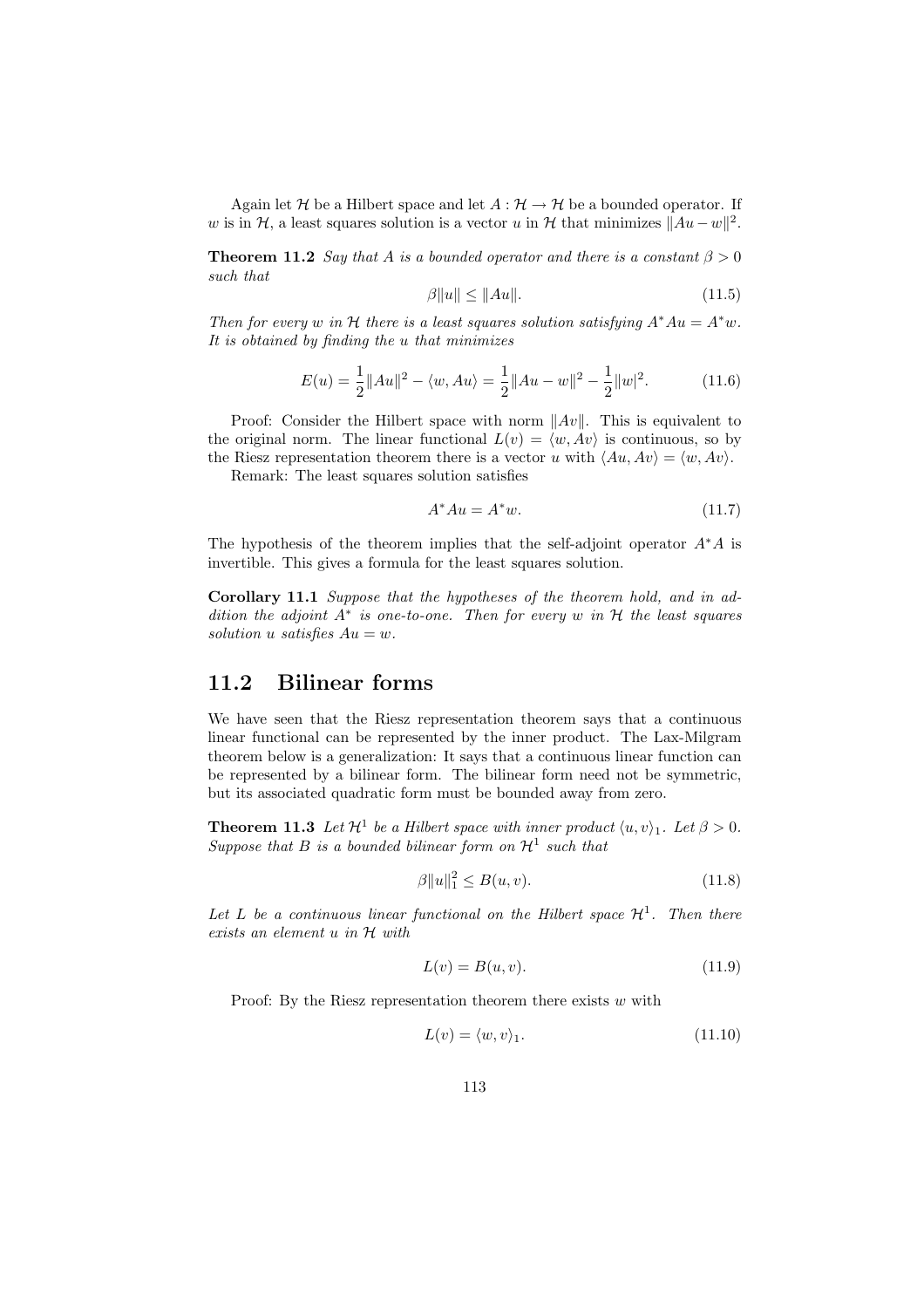Since  $B$  is a bounded bilinear form, it may be represented by a bounded linear operator by

$$
B(u, v) = \langle Au, v \rangle_1. \tag{11.11}
$$

It is easy to see that  $\beta ||u||_1^2 \le \langle Au, u \rangle_1 \le ||Au||_1 ||u||_1$ . Furthermore,  $\beta ||u||_1^2 \le$  $\langle u, A^*u \rangle_1 \leq ||u||_1 ||A^*u||_1$ . These two estimates together with the result of the last section establish that there is a unique solution of

$$
Au = w.\t(11.12)
$$

This proves the theorem.

The proof shows that the solution is given by a two stage variational process. First, the vector  $w$  given by the Riesz representation theorem is given by minimizing the energy function

$$
E[w] = \frac{1}{2} ||w||_1^2 - L(w).
$$
 (11.13)

Then the solution  $u$  is obtained by minimizing

$$
F[u] = ||Au - w||2 \tag{11.14}
$$

This theorem is often used in the following way. The bilinear form is a sum

$$
B(u, v) = B_1(u, v) + C(u, v), \qquad (11.15)
$$

where  $B_1(u, v)$  is an inner product on  $\mathcal{H}^1$  and  $C(u, v)$  is a bounded bilinear form on  $\mathcal{H}^1$ . If C satisfies the estimate

$$
-C(u, u) \le \alpha B_1(u, u) \tag{11.16}
$$

with  $\alpha < 1$ , then the estimate of the theorem is satisfied with  $\beta = 1 - \alpha$ . From this point of view, we see that the essential feature is that the negative part of the perturbation be relatively small with respect to the symmetric part given by the inner product.

Sometimes we also have the estimate

$$
\pm C(u, u) \le \alpha B_1(u, u) \tag{11.17}
$$

with both signs. In this case we can write

$$
B(u, v) = B_1(u, v) + B_1(Ru, v), \qquad (11.18)
$$

The operator relating B to  $B_1$  is  $A = I + R$ . The operator R will have norm bounded by  $\alpha < 1$ , so in this case it is possible to solve  $Au = (I + R)u = w$  by a convergent power series expansion in powers of  $R$ . Then this solution may be inserted to get  $B(u, v) = B_1(w, v)$ .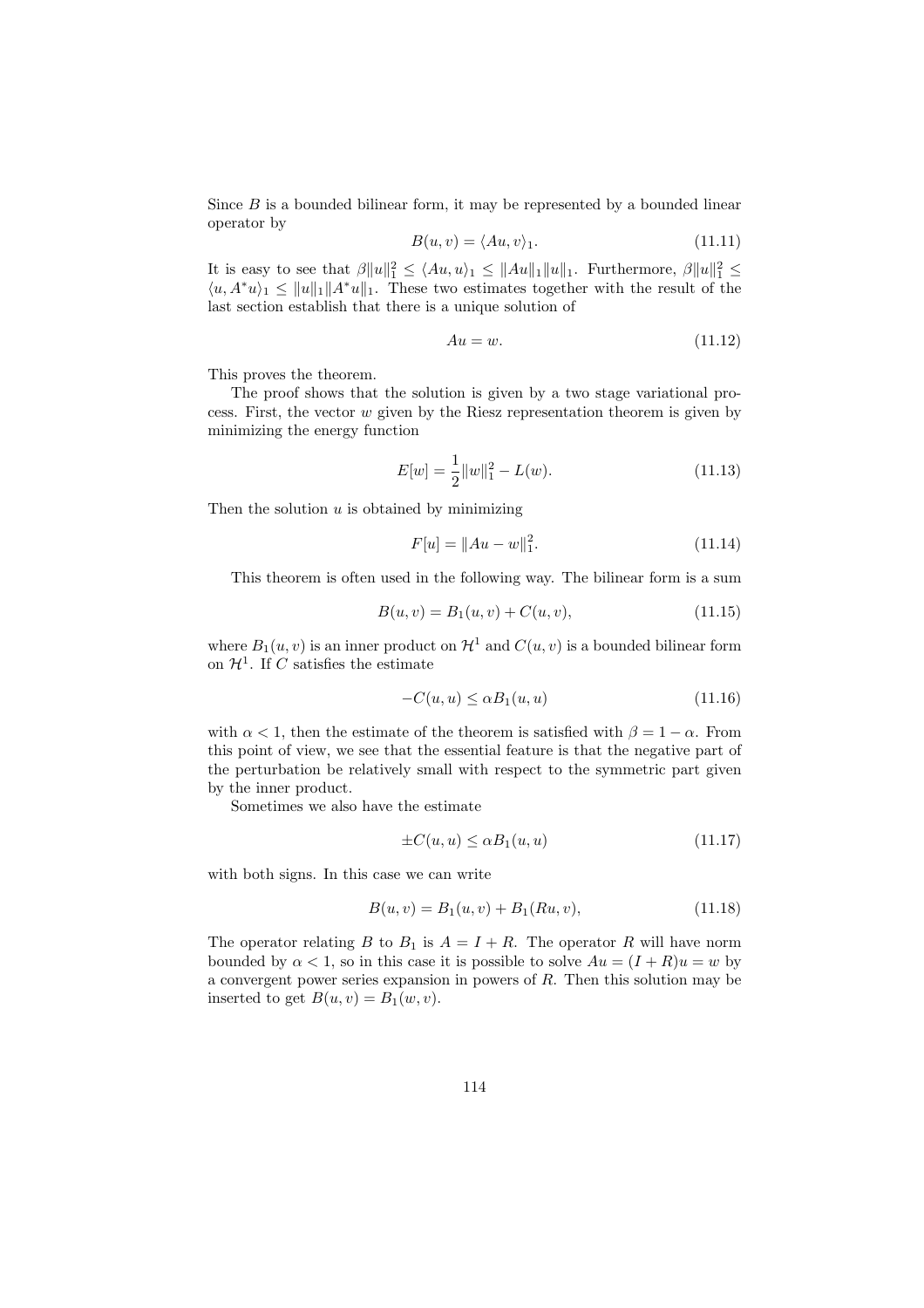#### 11.3 Equilibrium

Up to now we have been considering self-adjoint operators of the form

$$
L_0 = -\sum_{i} \sum_{j} \frac{\partial}{\partial x_i} a_{ij}(x) \frac{\partial}{\partial x_j} + c(x). \tag{11.19}
$$

We always assume that  $a_{ij}(x)$  is a symmetric matrix for each x. We also assume the uniform ellipticity condition. This says that there exists  $\theta > 0$  such that for each x the eigenvalues of  $a_{ij}(x)$  are bounded below by  $\theta$ . We suppose that the  $b_{ij}(x)$  and  $c(x)$  are bounded functions. The second order term in  $L_0$  is a diffusion term, and the zero order term is a dissipative term.

Theorem 11.4 Consider the symmetric bilinear form

$$
B_0(u,v) = \int_U \left[\sum_i \sum_j a_{ij}(x) \frac{\partial u}{\partial x_i} \frac{\partial v}{\partial x_j} + c(x)uv\right] dx \tag{11.20}
$$

on  $H_0^1(U)$ . Assume that the coefficients are bounded and satisfy the uniform ellipticity condition. If  $\gamma > 0$  is sufficiently large, then  $B_0(u, v) + \gamma \langle u, v \rangle$  defines an inner product on  $H_0^1(U)$  that is equivalent to the Sobolev inner product.

Proof: Let the eigenvalues of  $a_{ij}(x)$  be bounded below by  $\theta > 0$  and above by  $\theta'$ . Let  $c(x)$  be bounded below by c and above by c'. Then it is immediate that

$$
B_0(u, u) \le \int_U [\theta' | Du|^2 + c' u^2] \, dx. \tag{11.21}
$$

This shows that the norm given by  $B_0 + \gamma$  is bounded above by the Sobolev norm. On the other hand, we have

$$
B_0(u, u) \ge \int_U [\theta |Du|^2 + cu^2] \ dx.
$$
 (11.22)

If we take  $\gamma$  so large that  $c + \gamma > 0$ , this shows that the norm given by  $B_0 + \gamma$ is also bounded below by the Sobolev norm.

Now we want to look instead at an operator

$$
L = L_0 + \sum_i b_i(x) \frac{\partial}{\partial x_i}.
$$
\n(11.23)

The resulting form is

$$
B(u, v) = B_0(u, v) + C(u, v), \qquad (11.24)
$$

where

$$
C(u,v) = \sum_{i} \int_{U} b_i(x) \frac{\partial u}{\partial x_i} v \, dx. \tag{11.25}
$$

This form is no longer symmetric. The physical meaning of the new term is that of transport or drift.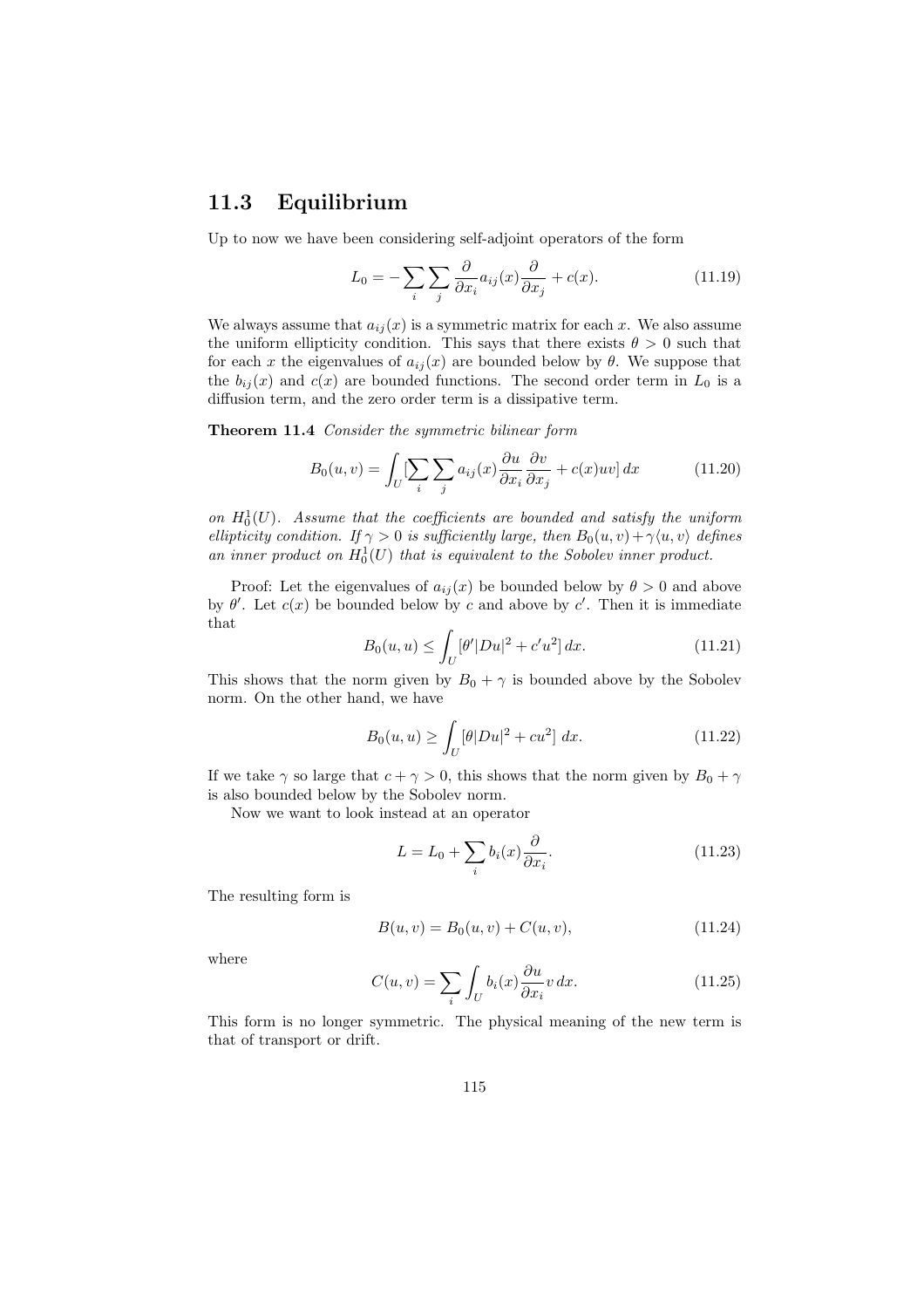Theorem 11.5 Let L be the strongly elliptic operator with Dirichlet boundary conditions in U. There exists a sufficiently large dissipation parameter  $\gamma > 0$ such that for every f in  $L^2(U)$  there is a weak solution of  $Lu + \gamma u = f$  in the Sobolev space  $H_0^1(U)$ .

This theorem says that for the non-selfadjoint problem with a large dissipation parameter we always have equilibrium. This is not surprising, but it is also not too exciting. We shall see, however, in the chapter on semigroups of operators that this is enough to guarantee solutions of related time dependent problems.

Proof: We formulate this as the problem

$$
B_{\gamma}(u,v) = B(u,v) + \gamma \langle u, v \rangle = \langle f, v \rangle.
$$
 (11.26)

in the Sobolev space  $H_0^1(U)$ . We need to verify the hypotheses of the Lax-Milgram theorem.

It is easy to bound the absolute value of the transport term in the quadratic form by

$$
\pm C(u, u) \le b \int_U |Du||u| \, dx \le \frac{1}{2}b \int_U [\epsilon |Du|^2 + \frac{1}{\epsilon} |u|^2] \, dx. \tag{11.27}
$$

Here  $\epsilon > 0$  is arbitrary, and we can take it so that  $b\epsilon = \theta$ . Then we get the bound

$$
C(u, u) \le \frac{1}{2}[B_0(u, u) + (\frac{b}{\epsilon} - c)\langle u, u \rangle] \le \frac{1}{2}[B_0(u, u) + \gamma\langle u, u \rangle], \quad (11.28)
$$

where  $\gamma$  is sufficiently large. We can now consider this to be the norm squared for the Sobolev space. Thus we see that  $(1/2)[B_0(u, u) + \gamma \langle u, u \rangle] \leq B(u, u) + \gamma \langle u, u \rangle$ . So  $B(u, v) + \gamma \langle u, v \rangle$  satisfies the hypotheses of the Lax-Milgram theorem.

#### 11.4 Boundedness and compactness

This chapter has treated the strongly elliptic divergence form operator

$$
L = -\sum_{i} \sum_{j} \frac{\partial}{\partial x_i} a_{ij}(x) \frac{\partial}{\partial x_j} + \sum_{i} b_i(x) \frac{\partial}{\partial x_i} + c(x) \tag{11.29}
$$

This operator is associated with a form  $B(u, v)$  so that the equation

$$
B_{\gamma}(u,v) = B(u,v) + \gamma \langle u, v \rangle = \langle f, v \rangle \tag{11.30}
$$

is a weak form of the equation  $Lu + \gamma u = f$ . We have seen that for  $\gamma$  sufficiently large this equation has a solution u in the Sobolev space  $H_0^1(U)$  for each f in  $L^2(U)$ .

Theorem 11.6 Let L be the strongly elliptic operator with Dirichlet boundary conditions in U. For  $\gamma$  sufficiently large the operator  $(L-\gamma)^{-1}$  is bounded from  $L^2(U)$  to itself.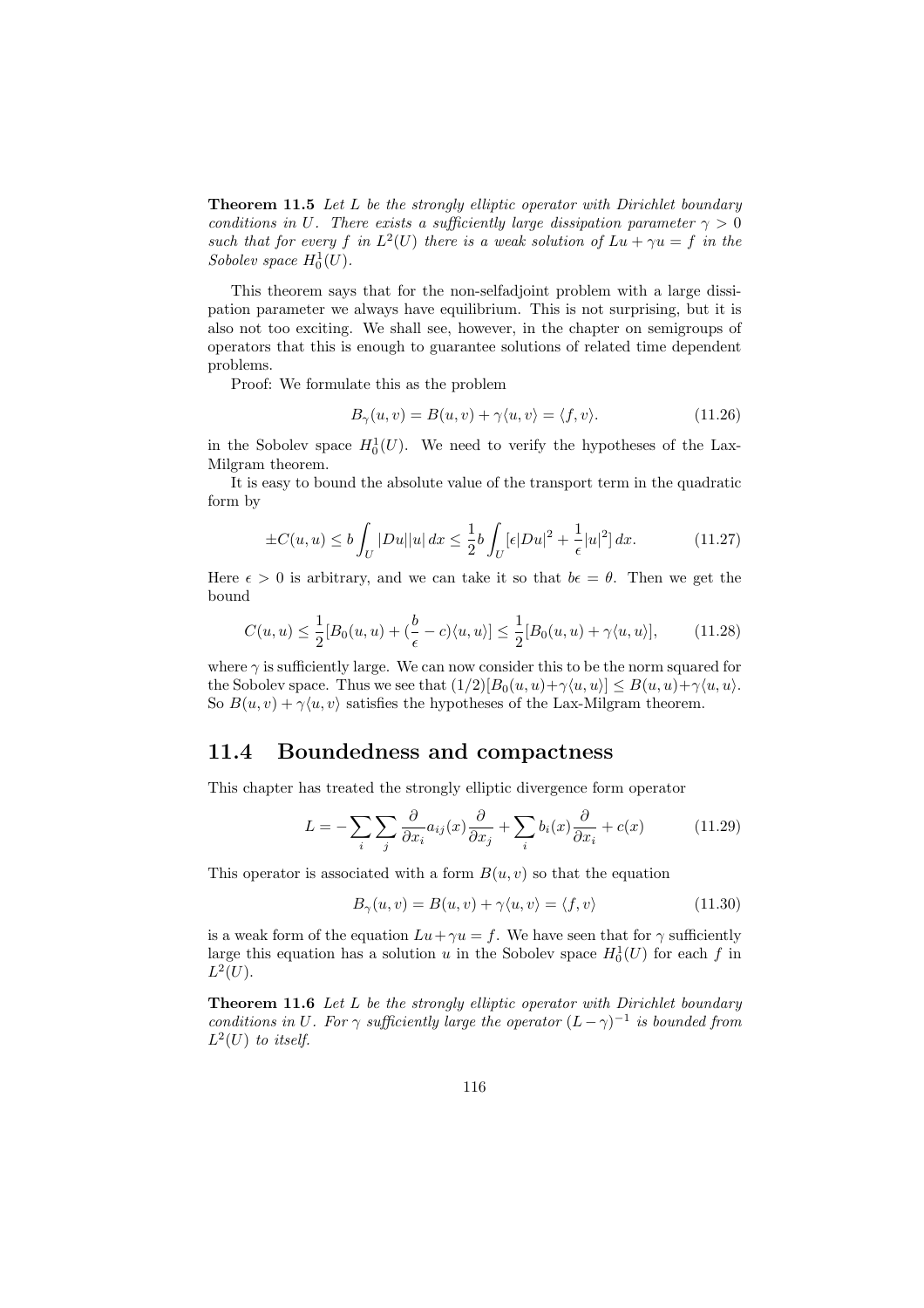Proof: We write the solution as  $u = Gf$ , so that we have

$$
B_{\gamma}(Gf, v) = \langle f, v \rangle \tag{11.31}
$$

for all v in the Sobolev space. The official definition of L is such that  $L + \gamma$  is the inverse of G.

As a consequence we have that

$$
B_{\gamma}(Gf, Gf) = \langle f, Gf \rangle. \tag{11.32}
$$

By the preceding estimates and the Schwarz inequality we obtain

$$
\beta ||Gf||_1^2 \le B_\gamma(Gf, Gf) \le ||f|| ||Gf||. \tag{11.33}
$$

Since we can bound  $||Gf||^2$  by a constant times  $||Gf||_1^2$ , this shows that G is a bounded operator from  $L^2$  to itself.

**Theorem 11.7** Suppose U has finite measure. Let L be the strongly elliptic operator with Dirichlet boundary conditions in U. For  $\gamma$  sufficiently large the operator  $(L - \gamma)^{-1}$  is compact from  $L^2(U)$  to itself.

Proof: Suppose that U has finite measure. Then the embedding of  $H_0^1(U)$ into  $L^2(U)$  is compact. It follows from the inequality above that if f belongs to a bounded set in  $L^2(U)$ , the Gf belong to a bounded set in  $H_0^1(U)$ . Consequently, the Gf belong to a compact set in  $L^2(U)$ . This shows that in this circumstance the operator  $G$  is compact.

For operators of this class there is no guarantee that  $G$  is self-adjoint. If  $G$ is a compact operator, there is some spectral theory. For instance, it is known that the spectrum away from zero consists of eigenvalues of finite multiplicity. However this does not give a complete picture of the structure of the operator.

Theorem 11.8 Let L be the strongly elliptic operator with Dirichlet boundary conditions in U. For  $\gamma$  sufficiently large the quadratic form of the operator  $L+\gamma$ is positive. For  $\lambda > \gamma$  we have

$$
||(L - \lambda)^{-1}|| \le 1/(\lambda - \gamma).
$$
 (11.34)

Proof: If u is a weak solution of  $(L + \lambda)u = f$ , then we have the identity

$$
B(u, v) + \lambda \langle u, v \rangle = \langle f, v \rangle \tag{11.35}
$$

for all  $v$  in the Sobolev space, and in particular

$$
B(u, u) + \lambda ||u||^2 = \langle f, u \rangle.
$$
\n(11.36)

However from the estimate we have

$$
0 \le B(u, u) + \gamma ||u||^2. \tag{11.37}
$$

It follows that

$$
(\lambda - \mu) \|u\|^2 = \langle f, u \rangle \le \|f\| \|u\|. \tag{11.38}
$$

This argument show that  $||(L - \lambda)^{-1}f|| \leq 1/(\lambda - \gamma) ||f||$ .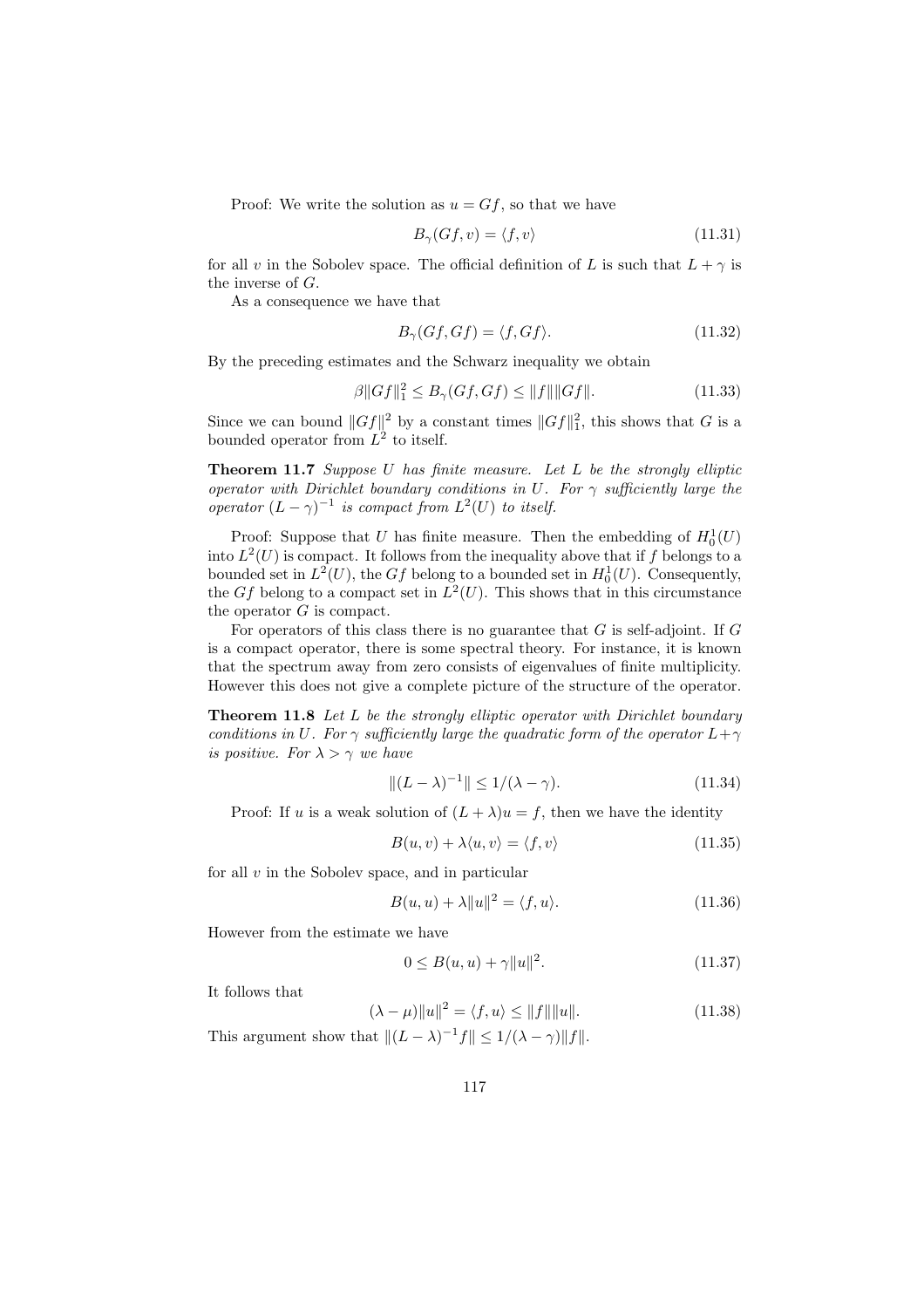### Chapter 12

# Semigroup theory and evolution equations

#### 12.1 Exponentials

Suppose that we want to solve a parabolic equation of the form

$$
\frac{\partial u}{\partial t} = Au \tag{12.1}
$$

where A is a linear differential operator. The initial condition is  $u(0) = g$ . Formally the solution is

$$
u(t) = \exp(tA)g.
$$
\n(12.2)

So all it takes is to make sense of the exponential. If A is self-adjoint, then this can be accomplished by spectral theory. For general operators it is sometimes possible to define functions by convergent power series. Unfortunately, if A is unbounded, as is the case for differential operators, the series for the exponential will have very delicate convergent properties at best.

Similarly, suppose that we want to solve a hyperbolic equation of the form

$$
\frac{\partial^2 u}{\partial t^2} = -Lu.\tag{12.3}
$$

There are two initial conditions:  $u(0) = g$  and  $\frac{\partial u}{\partial t}(0) = h$ . The solution is formally

$$
u(t) = \cos(\sqrt{L}t)g + \frac{\sin(\sqrt{L}t)}{\sqrt{L}}h.
$$
\n(12.4)

So it appears that we also need trigonometric functions and square root functions of unbounded operators. However this may be reduced to the exponential. We can write the equation as a system

$$
\frac{d}{dt}\begin{pmatrix} u \\ v \end{pmatrix} = \begin{pmatrix} 0 & 1 \\ -L & 0 \end{pmatrix} \begin{pmatrix} u \\ v \end{pmatrix}.
$$
 (12.5)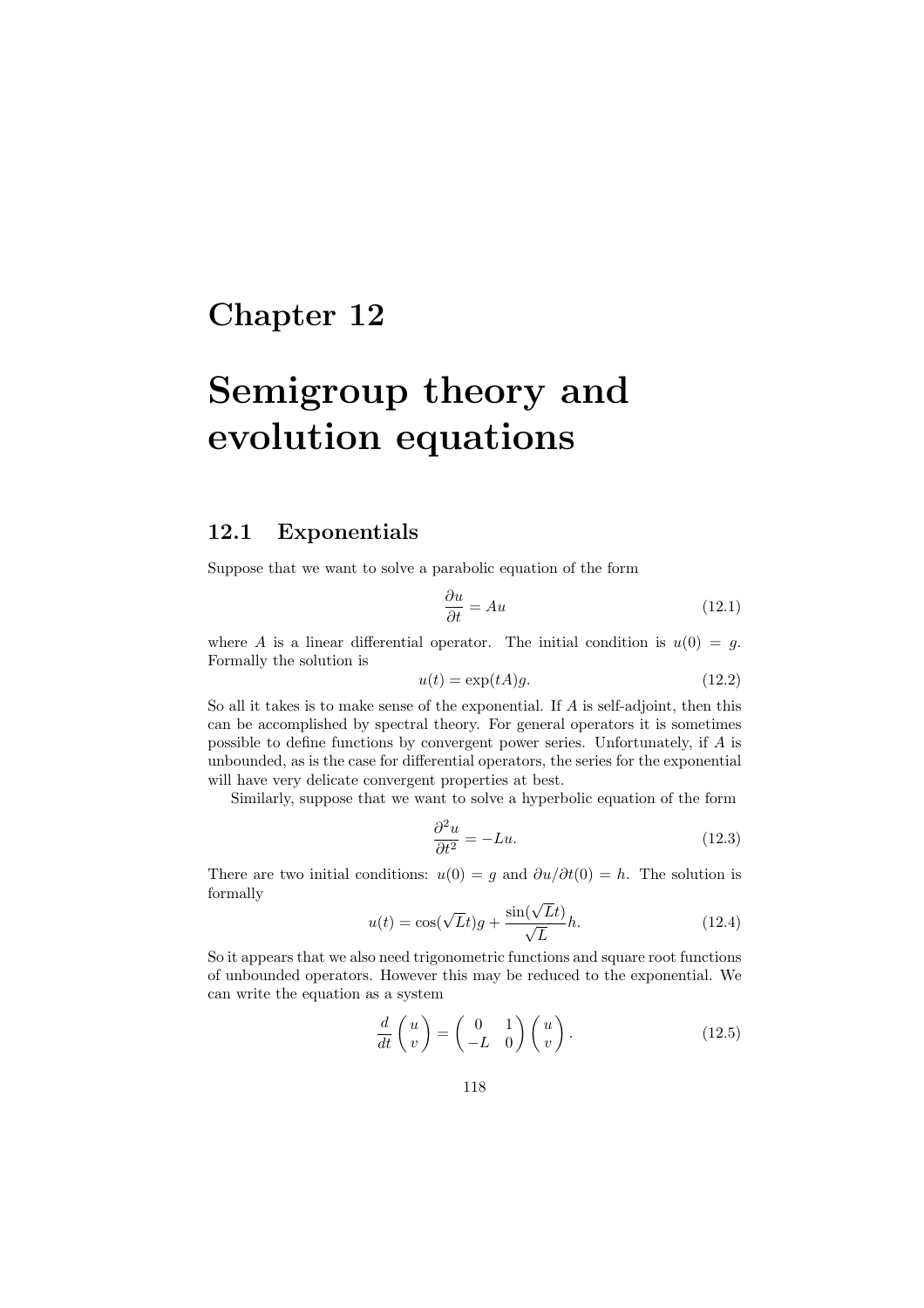If we write the vector with components  $u, v$  as w and the vector with components  $g, h$  as z, then this is of the form

$$
\frac{dw}{dt} = Aw \tag{12.6}
$$

with initial condition  $w(0) = z$ . The solution is thus

$$
w(t) = \exp(tA)z.
$$
\n(12.7)

Explicitly, this is

$$
\exp(\begin{pmatrix} 0 & 1 \\ -L & 0 \end{pmatrix}) \begin{pmatrix} g \\ h \end{pmatrix} = \begin{pmatrix} \cos(\sqrt{L}t) & \sin(\sqrt{L}t)/\sqrt{L} \\ \sqrt{L}\sin(\sqrt{L}t) & \cos(\sqrt{L}t) \end{pmatrix} \begin{pmatrix} g \\ h \end{pmatrix}.
$$
 (12.8)

#### 12.2 Dissipative operators

The goal is to define  $\exp(tA)$  for an operator A that is unbounded but negative in some sense. First we make precise what is meant by negative. The precise concept is dissipative.

First recall that if X is a Banach space, then the dual space  $X^*$  is the space of all continuous linear functions from X to the scalars. If  $\mu$  is in  $X^*$  and u is in X, then we write the value of  $\mu$  on u as  $\langle \mu, u \rangle$ . This notation emphasizes that the value is bilinear in the two arguments.

In general, if  $u$  is an element of the Banach space  $X$ , then there exists a non-zero element  $\mu$  of the dual space  $X^*$  such that the value  $\langle \mu, u \rangle = ||\mu|| ||u||$ . (This is a consequence of the Hahn-Banach theorem.) Let  $D(A)$  be a linear subspace of a Banach space X, and let A be a linear transformation from  $D(A)$ to X. The condition that A be dissipative is that for every u in  $D(A)$  there exists such a  $\mu$  with

$$
\langle \mu, Au \rangle \le 0. \tag{12.9}
$$

This concept is easiest to understand in the case when  $X$  is a Hilbert space. If  $H$  is a Hilbert space, then the Riesz representation theorem says that for each  $\mu$  in the dual space  $\mathcal{H}^*$  there is a w in the space  $\mathcal{H}$  such that  $\langle \mu, u \rangle = \langle w, u \rangle$  for all  $u$  in  $H$ . In this equation the bracket on the left denotes evaluation, and the bracket on the right denotes the inner product.

If we want  $\langle w, u \rangle = ||w|| ||u||$ , then we must take w to be a positive multiple of  $u$ . Thus the condition that  $A$  be dissipative takes a simple form in the Hilbert space case: For every u in  $D(A)$  the quadratic expression

$$
\langle u, Au \rangle \le 0. \tag{12.10}
$$

**Lemma 12.1** Let A be dissipative and take  $h > 0$ . Consider f in X for which there exists u in  $D(A)$  with  $(I - hA)u = f$  in  $D(A)$ . Then

$$
||(I - hA)^{-1}f|| \le ||f||. \tag{12.11}
$$

Proof:

$$
\|\mu\| \|u\| = \langle \mu, u \rangle \le \langle \mu, (I - hA)u \rangle \le \|\mu\| \| (I - hA)u \|.
$$
 (12.12)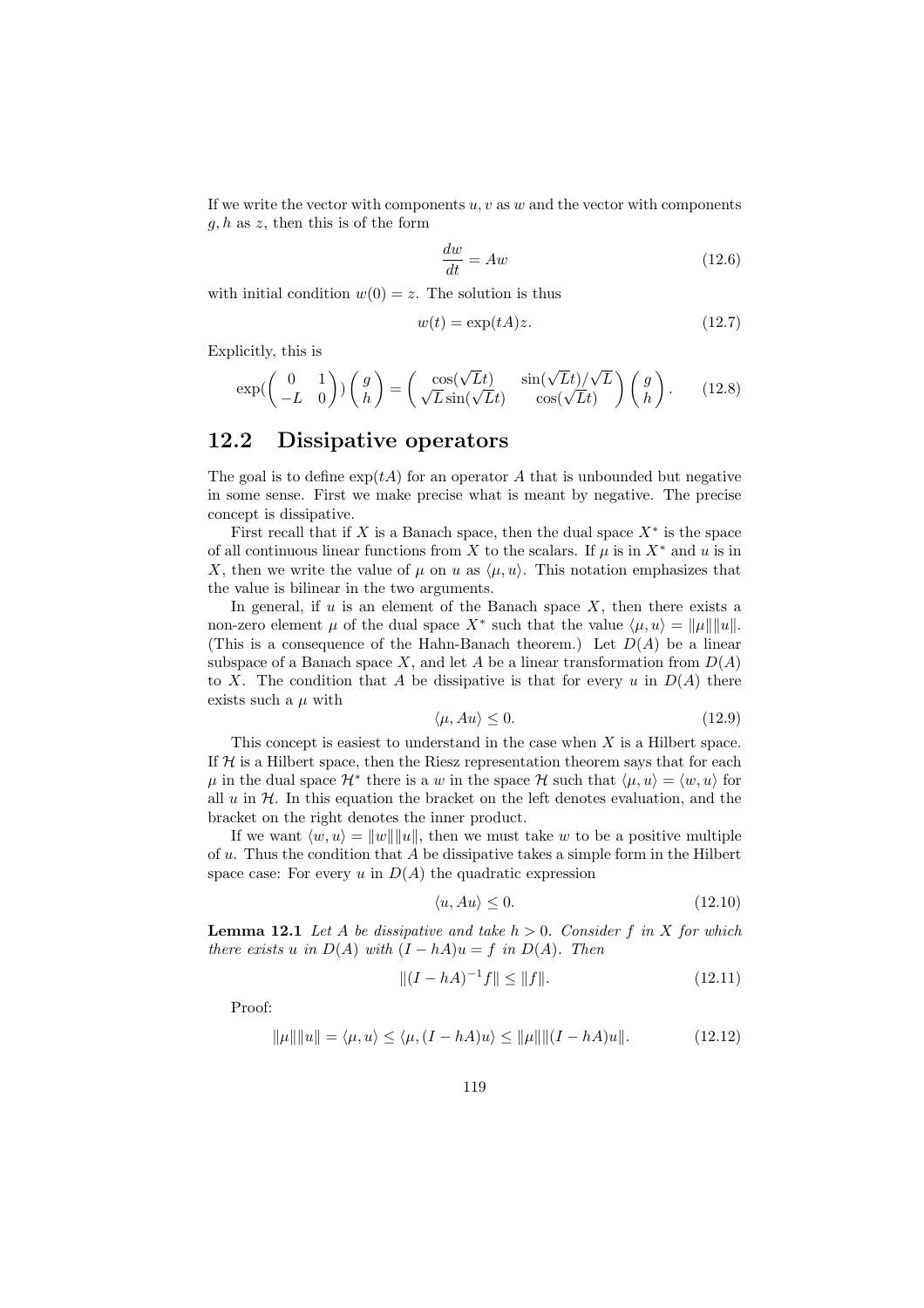#### 12.3 The Hille-Yosida theorem

The idea of the Hille-Yosida theorem is the following. Suppose that A is a dissipative operator. The Laplace operator is the standard example. Suppose one wants to solve the equation

$$
\frac{du(t)}{dt} = Au(t) \tag{12.13}
$$

forward in time. One can approximate this by a backward difference scheme

$$
\frac{u(s+h) - u(s)}{h} = Au(s+h)
$$
 (12.14)

with small  $h > 0$ . Solving, one gets

$$
(I - hA)u(s + h) = u(s).
$$
 (12.15)

If one can solve this implicit equation, then this gives a way of solving the equation approximately. If one wants an approximation to the solution  $u(t)$  in terms of  $u(0) = g$ , then it is a matter of taking  $h = t/n$  and iterating n times.

For this to work, one needs stability of the scheme. That is, the solution given by  $u(s+h) = (I - hA)^{-1}u(s)$  must not blow up. This is where the assumption that A is negative is important. That makes the operator  $(I - hA)^{-1}$  have norm bounded by one.

The fundamental hypothesis of the Hille-Yosida theorem below is that this inverse is defined on the entire Banach space and satisfies

$$
||(I - hA)^{-1}|| \le 1\tag{12.16}
$$

for  $h > 0$ . This is sometimes written in the equivalent form  $\|(\lambda - A)^{-1}\| \leq 1/\lambda$ for  $\lambda > 0$ .

For theoretical purposes it is sometimes useful to look at a more complicated difference scheme. Write

$$
u(s+h) - u(s) = \frac{1}{\lambda}Au(s+h) + (\frac{1}{\lambda} - h)Au(s).
$$
 (12.17)

The idea is to let h approach zero and then let  $\lambda$  approach infinity. If we solve for  $u(s+h)$  in terms of  $u(s)$  we obtain

$$
u(s+h) = u(s) + hA(I - \frac{1}{\lambda}A)^{-1}u(s).
$$
 (12.18)

Thus the double limit is equivalent to first solving

$$
\frac{du(t)}{dt} = A(I - \frac{1}{\lambda}A)^{-1}u(t)
$$
\n(12.19)

and then letting  $\lambda \to \infty$ .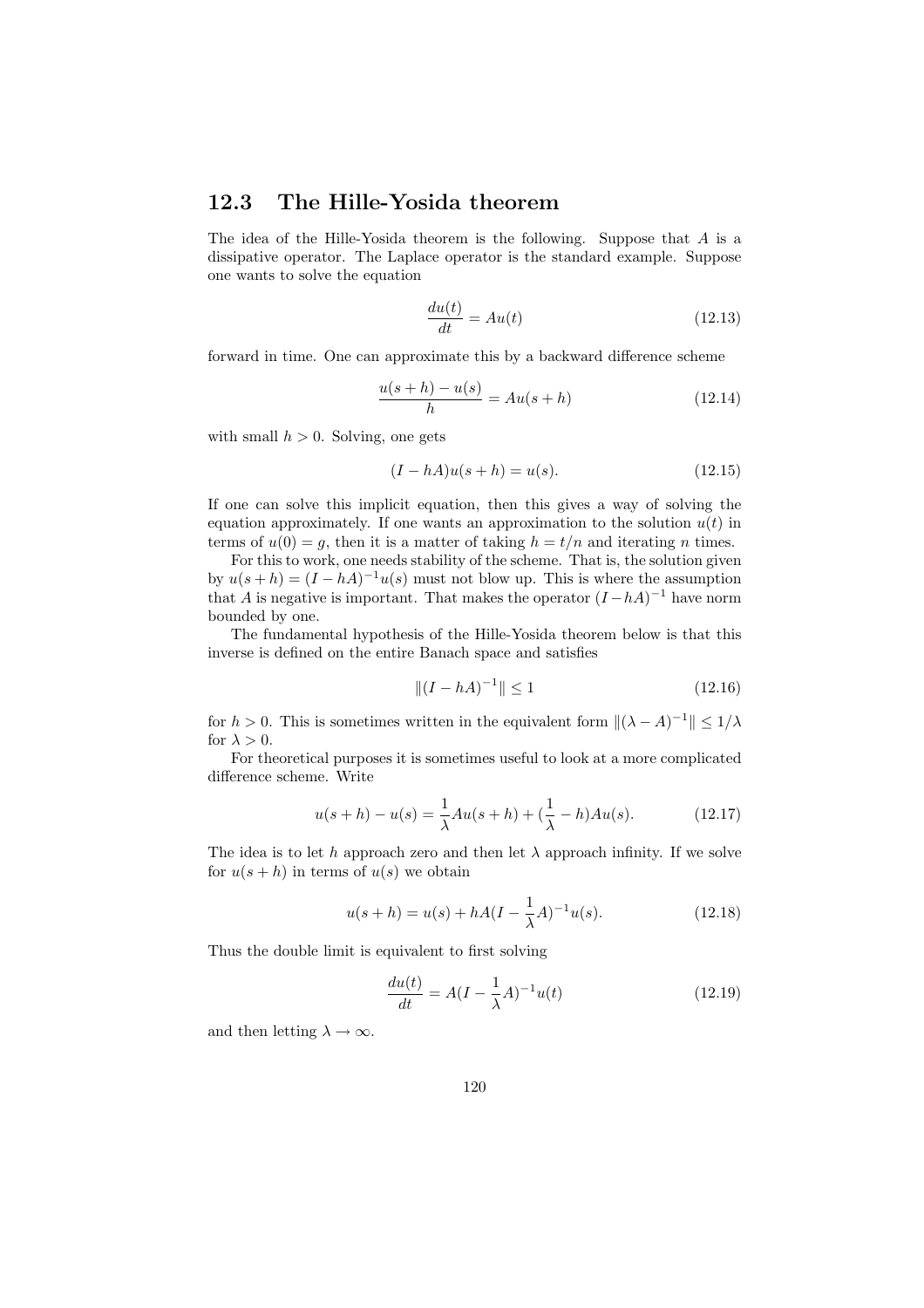$$
A_{\lambda} = A(I - \frac{1}{\lambda}A)^{-1} = \lambda[(I - \frac{1}{\lambda}A)^{-1} - I].
$$
 (12.20)

The fact that these two expressions are equivalent is an easy exercise. The advantage of the operator  $A_{\lambda}$  is that it is a bounded operator that is a good approximation to the unbounded operator A when  $\lambda$  is large. Since it is a bounded operator, there is no difficulty in defining  $\exp(tA_\lambda)$  by a convergent power series.

**Theorem 12.1** Let X be a real Banach space. Let  $D(A)$  be a dense linear subspace of X, and let  $A: D(A) \to X$  be a linear operator. Suppose that for all  $\lambda > 0$  the operator  $(I - (1/\lambda)A)^{-1}$  is a bounded operator defined on all of X and satisfying

$$
\|(I - \frac{1}{\lambda}A)^{-1}\| \le 1.
$$
\n(12.21)

Then for each u in X and each  $t \geq 0$  the limit

$$
\exp(-tA)u = \lim_{\lambda \to \infty} \exp(tA_{\lambda})u \tag{12.22}
$$

exists. Furthermore, for each  $t \geq 0$  the norm  $\|exp(tA)\| \leq 1$ , so  $exp(tA)$  is a contraction. The semigroup identity

$$
\exp((t+s)A) = \exp(tA)\exp(sA) \tag{12.23}
$$

is satisfied for all  $s \geq 0$  and  $t \geq 0$ . The semigroup is continuous in the sense that for each u in X the function that sends  $t \geq 0$  to  $\exp(tA)u$  is continuous.

The theorem may be interpreted as giving a definition of the operator  $\exp(tA)$ for  $t \geq 0$ .

Warning: The function that sends  $t \geq 0$  to  $\exp(tA)$  is not continuous in the operator norm sense. The only exception is when A happens to be a bounded operator.

It is illuminating to write out the power series for  $\exp(tA_\lambda)$  explicitly. The result is

$$
\exp(tA_{\lambda}) = \sum_{n=0}^{\infty} \frac{(\lambda t)^n}{n!} e^{-\lambda t} \left(I - \frac{1}{\lambda}A\right)^{-n}.
$$
 (12.24)

This gives a concrete description of this solution procedure. Take fixed step size  $1/\lambda$ . The number of steps n in the iteration is a Poisson random variable with mean  $\lambda t$ . The approximate solution is given by taking the expected value of the iterated solution with variable number of steps. Note also that it follows from estimating this series expansion that  $\|\exp(tA_\lambda)\| \leq 1$  for each  $t \geq 0$ .

**Lemma 12.2** For each w in X we have  $(I - (1/\lambda)A)^{-1}w \to w$  as  $\lambda \to \infty$ .

Proof: From the identity above we see that for w in  $D(A)$  we have

$$
(I - \frac{1}{\lambda}A)^{-1}w - w = \frac{1}{\lambda}(I - \frac{1}{\lambda}A)^{-1}Aw.
$$
 (12.25)

121

Let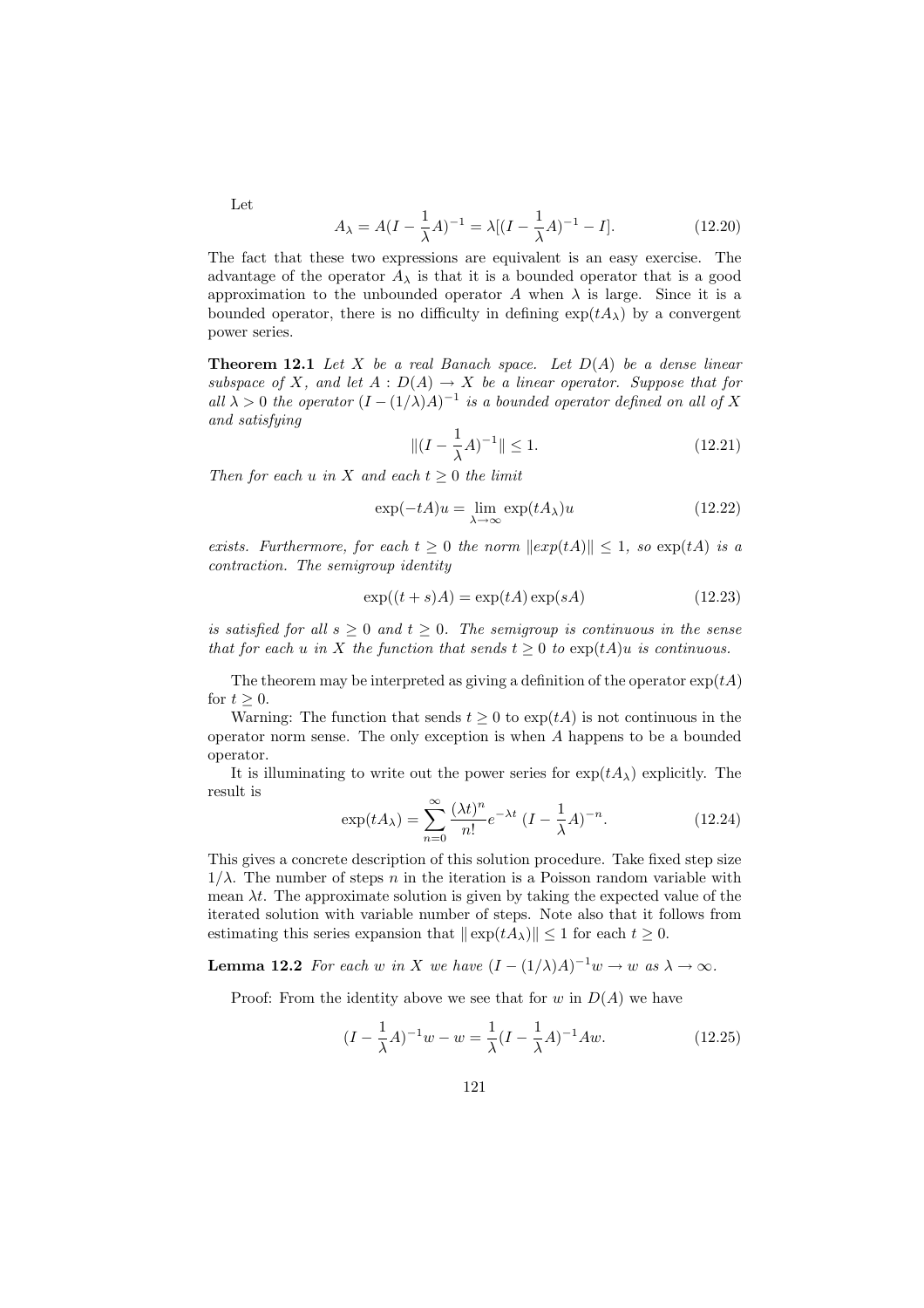This gives the result for each w in  $D(A)$ . However  $D(A)$  is dense in X. Since the operators are all bounded by one, the result extends to all  $w$  in  $X$ .

**Lemma 12.3** For each u in  $D(A)$  we have  $A_{\lambda}u \to Au$  as  $\lambda \to \infty$ .

Proof: Let u be in  $D(A)$ . Then

$$
A_{\lambda}u = (I - \frac{1}{\lambda}A)^{-1}Au \to Au \tag{12.26}
$$

by the previous lemma.

Proof: In order to prove the convergence of  $\exp(tA_\lambda)u$  as  $\lambda \to \infty$ , we want to compare  $\exp(tA_\lambda)$  and  $\exp(tA_\mu)$ . We have

$$
\frac{d}{ds}[\exp((t-s)A_{\mu})\exp(sA_{\lambda})]u = \exp((t-s)A_{\mu})(A_{\lambda} - A_{\mu})\exp(sA_{\lambda})u.
$$
 (12.27)

Integrate from  $0$  to  $t$ . This gives

$$
\exp(tA_{\lambda})u - \exp(tA_{\mu})u = \int_0^t \exp((t-s)A_{\mu})(A_{\lambda} - A_{\mu})\exp(sA_{\lambda})u ds. \tag{12.28}
$$

It follows from the lemma that for u in  $D(A)$  we have

$$
\exp(tA_{\lambda})u - \exp(tA_{\mu})u = \int_0^t \exp((t-s)A_{\mu})\exp(sA_{\lambda})(A_{\lambda}u - A_{\mu}u) ds \to 0
$$
\n(12.29)

as  $\lambda$  and  $\mu$  tend to  $\infty$ . Thus by the Cauchy criterion  $\exp(tA_\lambda)u$  converges to a limit  $\exp(tA)u$  as  $\lambda \to \infty$ .

Since  $\|\exp(tA_\lambda)u\| \leq \|u\|$  for each  $\lambda$ , it follows that  $\|\exp(tAu\| \leq \|u\|$ . From this it is possible to show that the limit  $\exp(tA)u$  of  $\exp(tA_{\lambda})u$  exists for all u in X. It also shows that the operator norm  $\|\exp(tA)\| \leq 1$ .

It is then not difficult to verify the semigroup property and the fact that for each u the function that sends  $t \geq 0$  to  $\exp(tA)u$  is continuous.

**Theorem 12.2** Let X be a real Banach space. Let  $D(A)$  be a dense linear subspace of X, and let  $A: D(A) \to X$  be a linear operator. Suppose that for all  $h > 0$  the operator  $(I - hA)^{-1}$  is a bounded operator defined on all of X and satisfying

$$
||(I - hA)^{-1}|| \le 1.
$$
\n(12.30)

Then for each u in X and each  $t \geq 0$  the limit

$$
\exp(-tA)u = \lim_{n \to \infty} (I - \frac{t}{n}A)^{-n}u
$$
\n(12.31)

exists.

Proof: This is a consequence of the following result.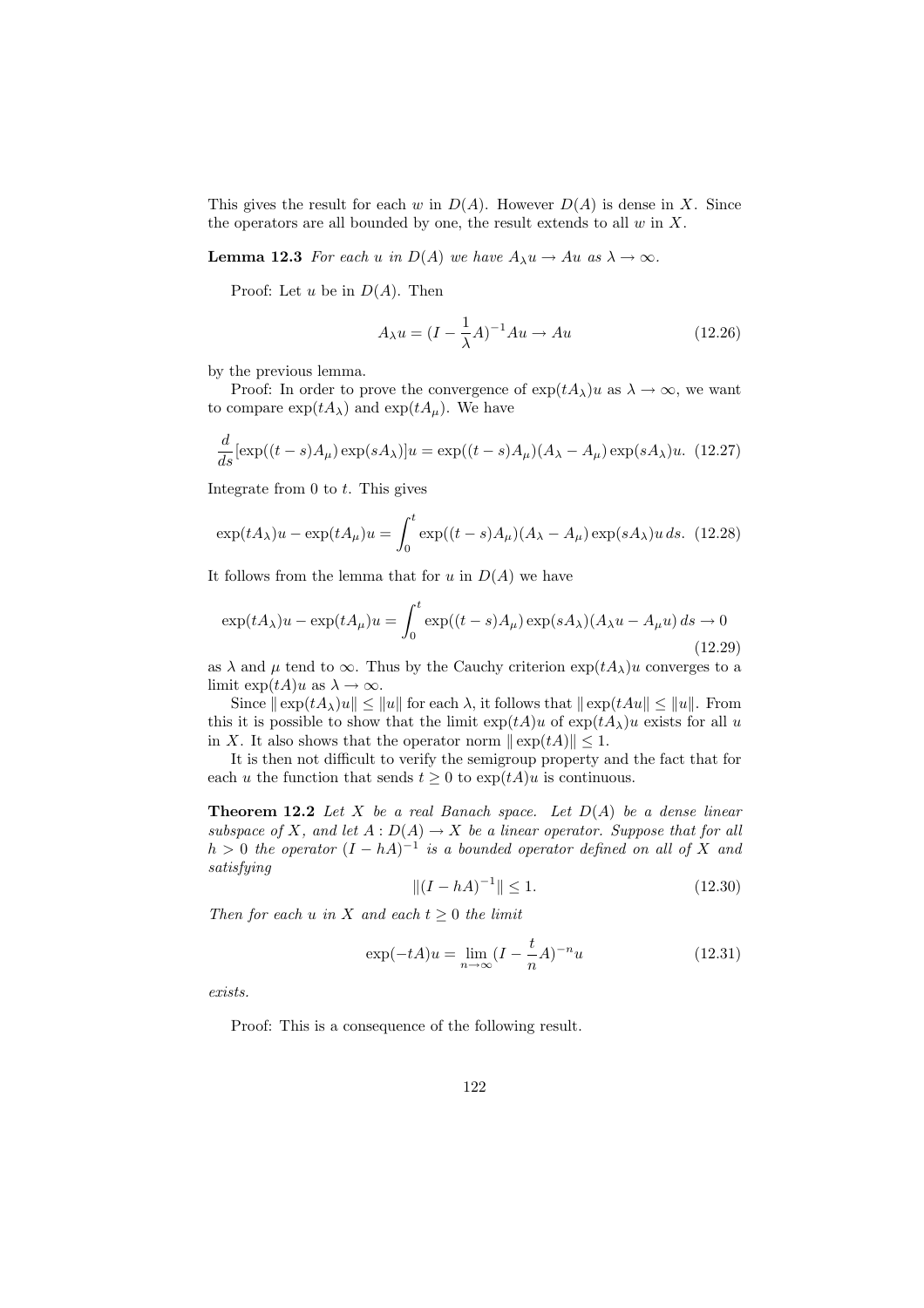Theorem 12.3 Let A be as in the hypotheses of the theorem. Then for each u in X

$$
\|\exp(tA_{\frac{n}{t}})u - (I - \frac{t}{n}A)^{-n}u\| \to 0
$$
\n(12.32)

as  $n \to \infty$ .

This theorem shows the equivalence of the two definitions. It follows easily from the following quantitative estimate.

**Lemma 12.4** Let  $A$  be as in the hypotheses of the theorem. Then for each  $u$ in  $D(A)$ 

$$
\|\exp(tA_{\frac{n}{t}})u - (I - \frac{t}{n}A)^{-n}u\| \le \sqrt{n}\frac{t}{n}\|A_{\frac{n}{t}}u\| \to 0. \tag{12.33}
$$

as  $n \to \infty$ .

This estimate is in turn a consequence of a general fact about contraction operators. The operator  $T = (I - (t/n)A)^{-1}$  is a contraction operator.

**Lemma 12.5** Let T be a bounded operator with  $||T|| \leq 1$ . Then for each u in X

$$
\|\exp(n(T - I))u - T^n u\| \le \sqrt{n} \|Tu - u\|.
$$
 (12.34)

as  $n \to \infty$ .

Proof: We write

$$
\exp(n(T - I)) - T^n = \sum_{m=0}^{\infty} \frac{n^m}{m!} e^{-m} (T^m - T^n). \tag{12.35}
$$

Furthermore, it is easy to see that  $||T^m u - T^n u|| \leq |n - m| ||Tu - u||$ . So

$$
\|\exp(n(T-I))u - T^n u\| \le \sum_{m=0}^{\infty} \frac{n^m}{m!} e^{-m}|m-n| \|Tu - u\|.
$$
 (12.36)

This is a mean with respect to the Poisson distribution  $(n^m/m!)e^{-m}$ ,  $m =$  $0, 1, 2, 3, \ldots$  Bound the mean by the root mean square. Thus

$$
\sum_{m=0}^{\infty} \frac{n^m}{m!} e^{-m} |m - n| \le \sqrt{\sum_{m=0}^{\infty} \frac{n^m}{m!} e^{-m} (m - n)^2} = \sqrt{n}.
$$
 (12.37)

The last equality is the standard computation of the standard deviation of a The last equality is the standard computation of the standard deviation of a<br>Poisson random variable with mean n. The standard deviation is  $\sqrt{n}$ . Notice that as the mean gets large, the standard deviation is an increasingly small proportion of the mean. This is what makes the estimate work.

A good reference for this kind of semigroup theory is E. Nelson, Topics in Dynamics I: Flows, Chapter 8. This contains a very general theorem of Chernoff that abstracts the idea behind various difference schemes.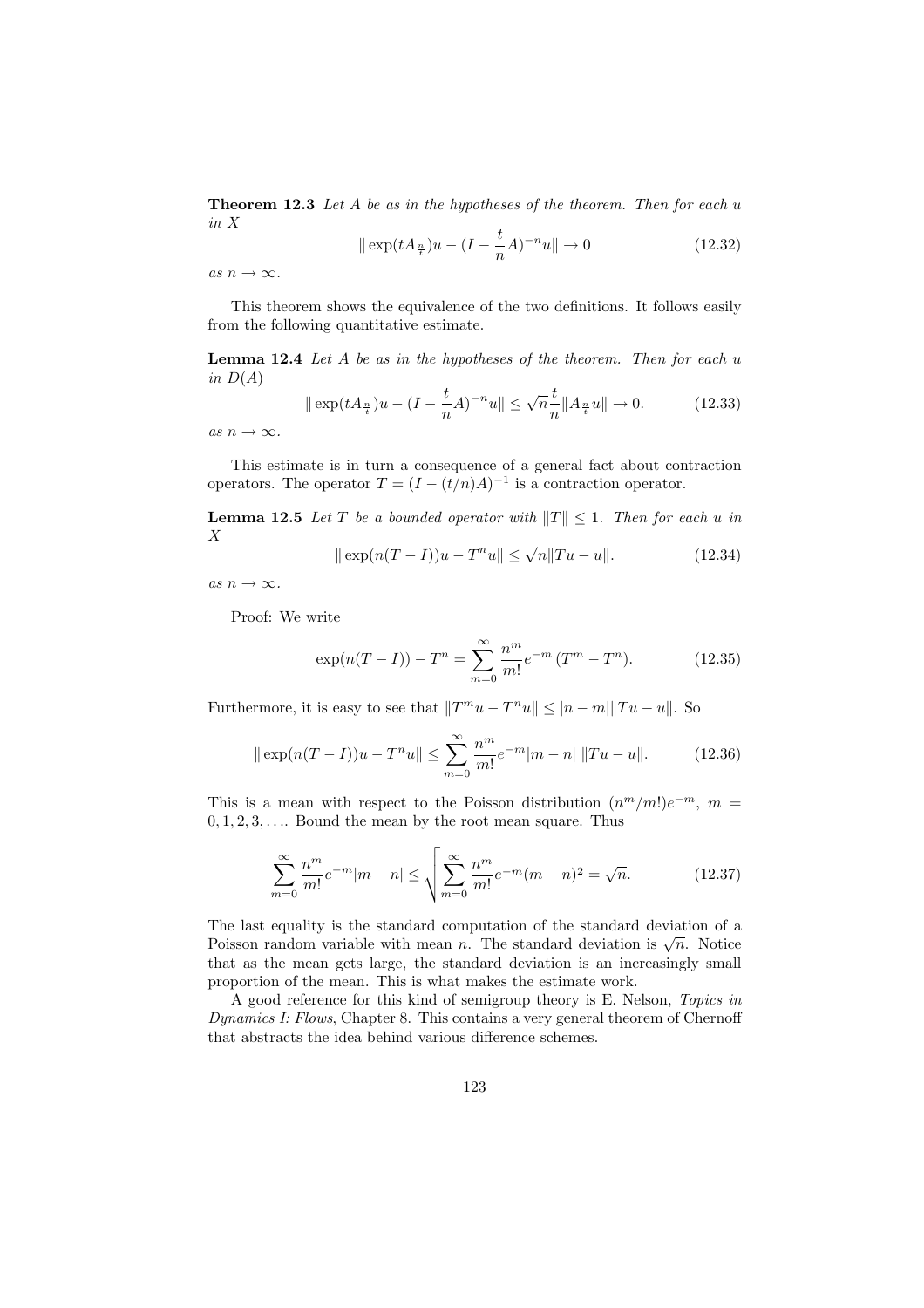### Chapter 13

## **Compactness**

#### 13.1 Total boundedness

A metric space E is totally bounded if for every  $\epsilon > 0$  there is a finite subset F of E such that every point of E is within  $\epsilon$  of some point in F. If E is totally bounded, then in particular it is bounded.

Let  $E$  be a subset of a metric space  $X$ . If  $X$  is totally bounded, then so is E. On the other hand, if E is totally bounded, then so is the closure of E in X.

If E is totally bounded, then for every  $\epsilon > 0$  there is a finite subset F of E with N points such that the  $\epsilon$  balls about the points of F cover E. One can ask how N depends on  $\epsilon$ . The following examples illustrate this point.

Example: Let  $E$  be a cube of side  $L$  in an *n*-dimensional Euclidean space. Then the number N of points needed to cover L to within  $\epsilon$  is bounded by  $(CL/\epsilon)^n$  for some constant C. If instead E is a ball of radius L there is a similar estimate. Thus the condition of being bounded and finite dimensional is enough to guarantee total boundedness. However notice that the number of points needed increases rather rapidly with the dimension.

Example. Let E be a ball of radius  $L > 0$  in an infinite dimensional Hilbert space, centered at the origin. Take the vectors in an orthonormal basis and multiply them by L. Take  $\epsilon = L/2$ . It is an easy exercise to show that there is no  $\epsilon$  approximation of the scaled basis vectors by a finite set. Conclusion: E is not totally bounded.

The quantitative nature of total boundedness may be emphasized by defining the quantity  $N(\epsilon)$  to be the number of  $\epsilon$  balls needed to cover E. Then the  $\epsilon$ entropy of  $E$  is defined to be

$$
H(\epsilon) = \log_2 N(\epsilon). \tag{13.1}
$$

Here is a result using this notion. Let  $X$  be a Banach space and let  $K$  be a compact linear operator from  $X$  to itself. Let  $E$  be the image of the unit ball under K. Then the number of eigenvalues  $\lambda$  of K (counting multiplicity) with  $|\lambda| > 4\epsilon$  is bounded by  $(1/2)H(\epsilon)$ . This result of Carl and Triebel is presented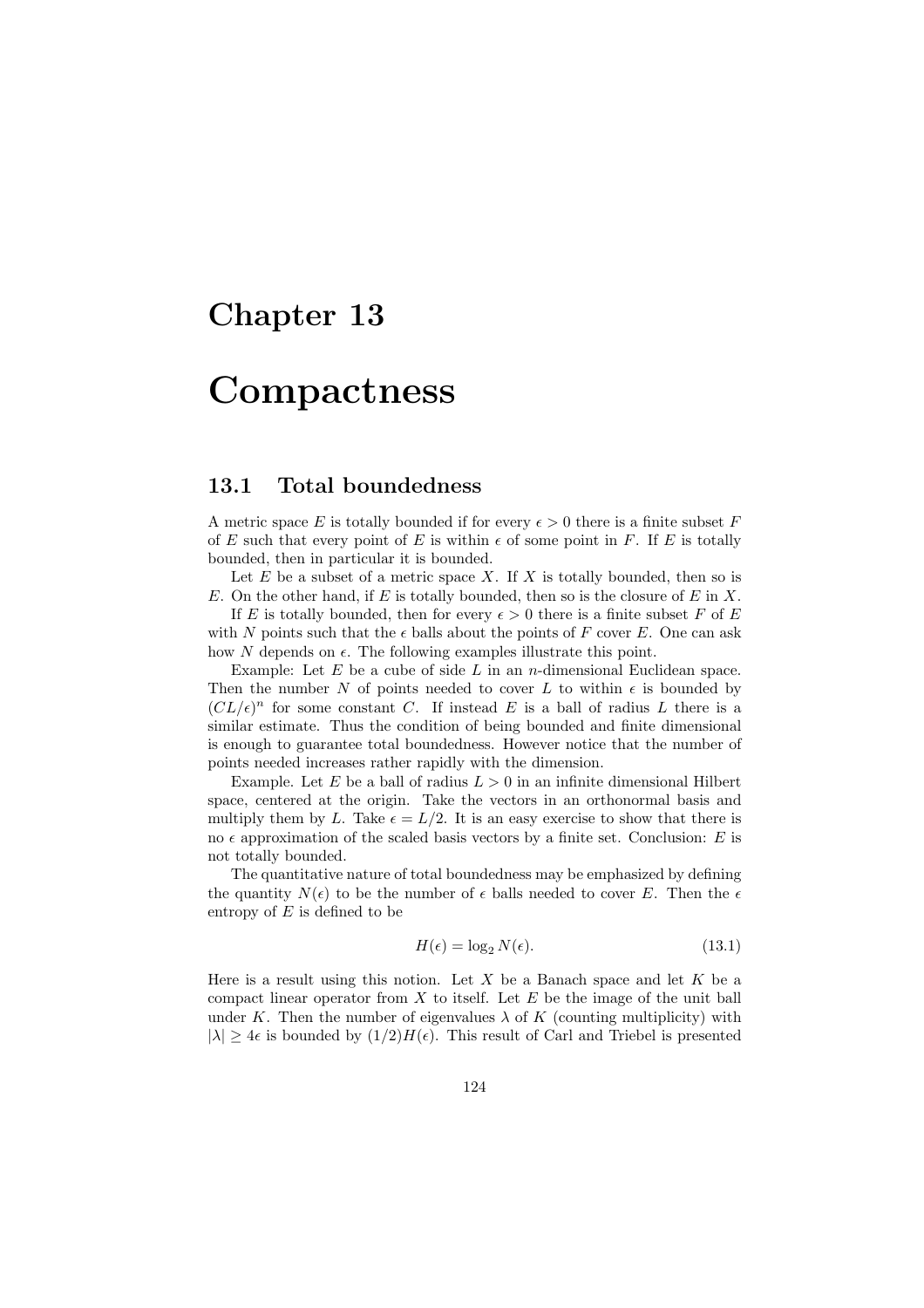in the book Spectral Theory and Differential Operators, by D. E. Edmunds and W. D. Evans.

#### 13.2 Compactness

A metric space E is complete if every Cauchy sequence in E converges to an element of E.

If  $E$  is a subset of a complete metric space  $X$ , then  $E$  is complete if and only if  $E$  is closed.

A metric space  $E$  is compact if every sequence in  $E$  has a subsequence that converges to a point in  $E$ . If  $E$  is compact, then  $E$  is complete.

Suppose  $E$  is a subset of a metric space X. If  $E$  is compact, then  $E$  is closed. On the other hand, if  $X$  is compact and  $E$  is closed, then  $E$  is compact.

**Theorem 13.1** A metric space E is compact if and only if it is complete and totally bounded.

Proof: First we prove that if  $E$  is compact, then it is totally bounded. Suppose that E is not totally bounded. There is some  $\epsilon > 0$  such that it is impossible to cover  $E$  by epsilon balls. Let  $f_0$  be an arbitrary point in  $E$ . Construct inductively a sequence  $E_n$  of points of E by the following procedure. Let  $B_1, \ldots, B_n$  be  $\epsilon$  balls about  $f_1, \ldots, f_n$ . Take  $f_n$  outside of the union of these balls. The sequence constructed in this way cannot possibly have a convergent subsequence. This is enough to show that  $E$  is not compact.

Suppose, on the other hand, that  $E$  is complete and totally bounded. We want to prove that E is compact. Consider a sequence  $f_n$  for n in the set  $N = \{0, 1, 2, 3, \ldots\}$  of natural numbers. Suppose each  $f_n$  is an element of E. We need to show that this sequence has a subsequence that converges to a point f in  $E$ .

Let  $\epsilon_i$  for  $j \geq 1$  be a sequence of strictly positive numbers that decrease to zero. The idea is to construct inductively a decreasing sequence  $N_i$  of subsets of **N** and a sequence of balls  $B_j$ . Each  $N_j$  is supposed to be infinite. Each ball  $B_j$  is to have radius  $\epsilon_j$  for each  $j \geq 1$ . Furthermore, the  $f_n$  for n in  $N_j$  are supposed to be in  $B_j$ .

We start with  $N_0$  equal to N. If  $N_j$  and  $B_j$  have been constructed, then the construction of  $N_{j+1}$  and  $B_{j+1}$  is as follows. By total boundedness we can cover the space by finitely many balls of radius  $\epsilon_{j+1}$ . Since  $N_j$  is infinite, there must be an infinite subset  $N_{i+1}$  of  $N_i$  and one of these balls  $B_{i+1}$  such that the  $f_n$  for n in  $N_{i+1}$  belong to  $B_{i+1}$ .

We now can construct the desired subsequence. If  $n_0, \ldots, n_j$  have been constructed with  $f_{n_j}$  in  $B_j$ , then we can find  $n_{j+1}$  in  $N_j$  with  $n_{j+1} > n_j$ . Then  $f_{n_{j+1}}$  is in  $B_{j+1}$ .

If  $k > j$ , then  $f_{n_k}$  and  $f_{n_j}$  are both in the same  $\epsilon_j$  ball  $B_j$ . Thus they are within distance  $2\epsilon_j$  from each other. This is enough to show that this subsequence is a Cauchy sequence. Hence by completeness it converges to some f in E. This completes the proof that  $E$  is compact.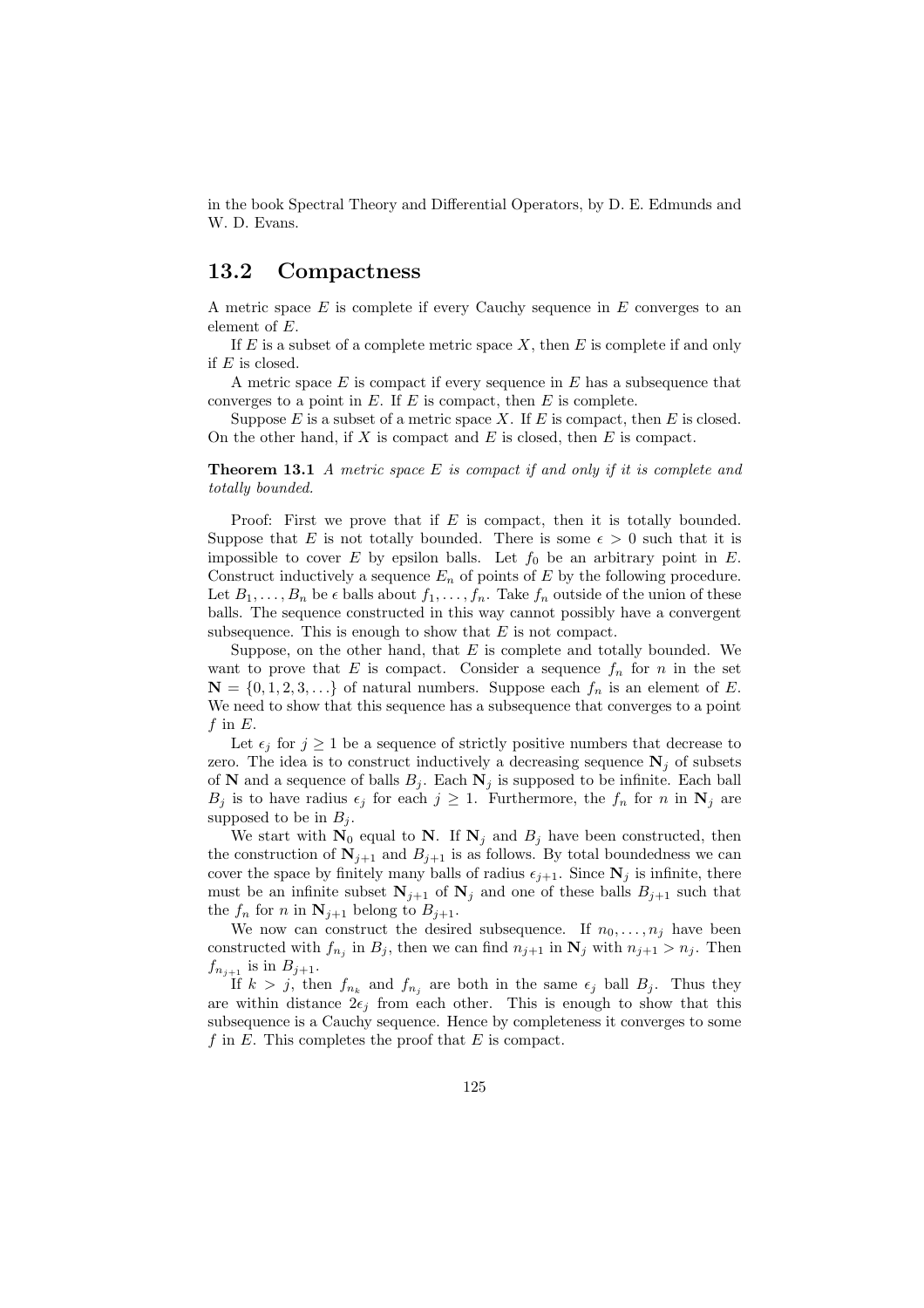Corollary 13.1 A subset of a complete metric space has compact closure if and only if it is totally bounded.

### 13.3 The Ascoli-Arzelà total boundedness theorem

Let  $C(K)$  be the set of bounded continuous functions on a compact set K (say in Euclidean space). The norm is defined to be the supremum norm; thus the distance between functions is the uniform distance. The Ascoli-Arzelà theorem gives a condition that ensures that a subset  $E$  of  $C(K)$  be totally bounded.

Example: Let K be the unit interval, and let  $f_n$  be the piecewise linear function that is equal to 1 at 0, 0 at  $1/n$ , and 0 at 1. Let E be the collection of all such functions  $f_n$  for  $n = 1, 2, 3, \ldots$  Then E is bounded but not totally bounded.

To see that this is true, take  $\epsilon = 1/4$ . Consider a finite set  $\phi_1, \ldots, \phi_k$  of continuous functions. If  $\phi_i(0) \leq 3/4$ , then the distance of  $\phi_i$  to each  $f_n$  exceeds 1/4. So consider the remaining  $\phi_i$  that have  $\phi_i(0) > 3/4$ . There is an interval  $[0, \delta]$  such that on this interval each  $\phi_j(x) > 1/2$ . However then for  $n \geq 1/\delta$  the distance of  $f_n$  from each  $\phi_k$  will be greater than 1/4. So for these n the  $f_n$  are not approximated by the functions in the finite set.

The problem with this example is that the functions are getting steeper and steeper; in fact they are approximating a function that is not continuous. So we need conditions that control how steep the functions can get. Basically, we need that there is a uniform bound on the derivative. This can be stated more generally as the condition of equicontinuity.

Definition. A family  $E$  of functions is bounded at  $y$  if the set of numbers  $|f(y)|$  for f in E is bounded.

Definition. A family E of functions is equicontinuous at y if for every  $\epsilon$ 0 there is a  $\delta > 0$  such that for all f in E and all x,  $|x - y| < \delta$  implies  $|f(x) - f(y)| < \epsilon.$ 

**Theorem 13.2** Let K be compact and let E be a family of functions in  $C(K)$ such that  $E$  is bounded at each point and  $E$  is equicontinuous at each point. Then E is totally bounded.

Proof: Let  $\epsilon > 0$ . The idea of the proof is to find a finite subset A of K and a finite set B of numbers. Then there are finitely many functions  $\phi$  in the set  $B^A$  of all functions from A to B. We want to find a finite set F functions in E parameterized by a subset of  $B^A$  and such that every function in E is within  $\epsilon$ of some function in F.

Since E is equicontinuous at each point, for each y in K there is a  $\delta_y$  such that for all f in E, if x is in the  $\delta_y$  ball about y, then  $f(x)$  is in the  $\epsilon/4$  ball about  $f(y)$ . Since K is compact, there is a finite subset A of K so that the corresponding  $\delta_y$  balls for y in A cover K.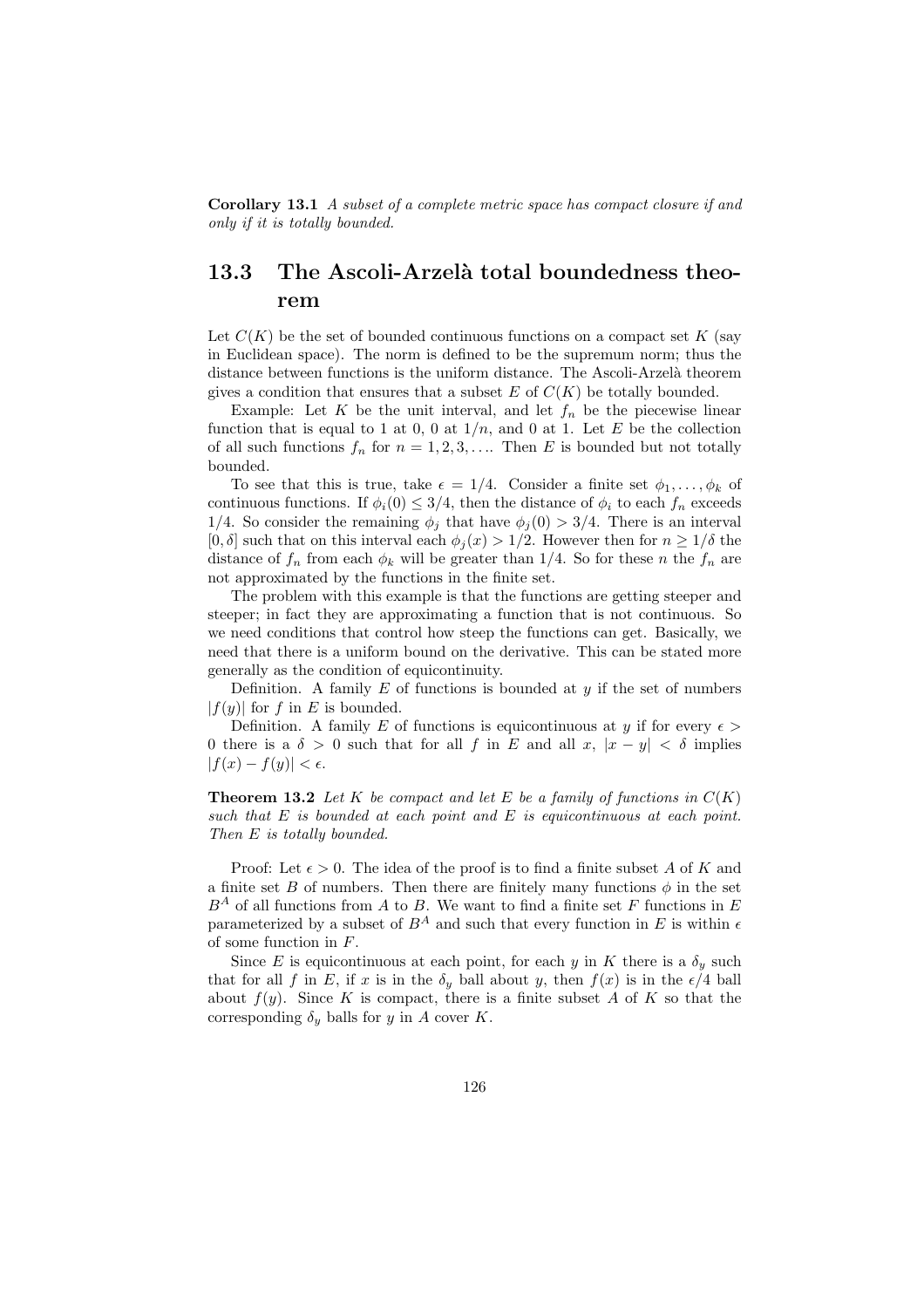Since  $E$  is bounded at each point, for each  $y$  in  $K$  the corresponding set of values  $f(y)$  for f in E is bounded. Therefore, the set of values  $f(y)$  for y in A and  $f$  in  $E$  is bounded. It follows that there exists a finite set  $B$  of numbers such that every such  $f(y)$  is within  $\epsilon/4$  of some point in E.

Let  $\phi$  be a function from the finite set A to the finite set B. Suppose that there is a function  $f_{\phi}$  in E such that  $f_{\phi}(y)$  is within  $\epsilon/4$  of  $\phi(y)$  for each y in A. The finite set F consists of the  $f_{\phi}$  for  $\phi$  in the finite set  $B^A$ .

The remaining task is to show that every function f in E is within  $\epsilon$  of some  $f_{\phi}$  in F. Consider f in E. If y is in A, then there is an element  $\phi(y)$  of B such that  $f(y)$  is within  $\epsilon/4$  of  $\phi(y)$ . This defines the function  $\phi$ .

Consider x in K. There is a y in A such that x is within  $\delta_y$  of y. Thus  $f(x)$ is within  $\epsilon/4$  of  $f(y)$ . We already know that  $f(y)$  is within  $\epsilon/4$  of  $\phi(y)$ , and  $\phi(y)$ is within  $\epsilon/4$  of  $f_{\phi}(y)$ . However also  $f_{\phi}(x)$  is within  $\epsilon/4$  of  $f_{\phi}(y)$ . This reasoning shows that  $f(x)$  is within  $\epsilon$  of  $f_{\phi}(x)$ .

Example: Let us take the example where the functions are defined on a cube of length  $L$  in  $n$  dimensional Euclidean space. The functions have real values in an interval of length  $M$ . Furthermore, their derivatives are bounded by a constant C. Consider  $\epsilon > 0$ . The corresponding  $\delta$  is  $\epsilon/C$ . Thus the number of points in A is  $(LC/\epsilon)^n$ . The number of points in B is  $(M/\epsilon)$ . Thus the number of functions in F is  $(M/\epsilon)$  to the  $(LC/\epsilon)^n$  power. This grows very rapidly as  $\epsilon$ approaches zero, but it remains finite.

### 13.4 The Rellich-Kondrachov embedding theorem

We now want to find criteria for compactness in  $L^q(U)$ , where U is an open subset of Euclidean space.

**Lemma 13.1** Let g be a function such that g and Dg are in  $L^{\infty}$ . Let K be a bounded set. Then convolution by g maps bounded sets in  $L^1$  into totally bounded sets in  $C(K)$ .

Proof: Suppose that f has bounded  $L^1$  norm. For each fixed f the function

$$
u(x) = \int g(x - y) f(y) dy
$$
\n(13.2)

is continuous. Furthermore, as f varies in the bounded set in  $L^1$ , the corresponding u varies in a bounded set in  $C(K)$ .

We also have

$$
Du(x) = \int Dg(x - y)f(y) dy.
$$
 (13.3)

This shows that the derivatives  $Du$  are uniformly bounded as f varies in  $L^1$ . This is enough to prove equicontinuity. The result follows from the Ascoli-Arzelá theorem.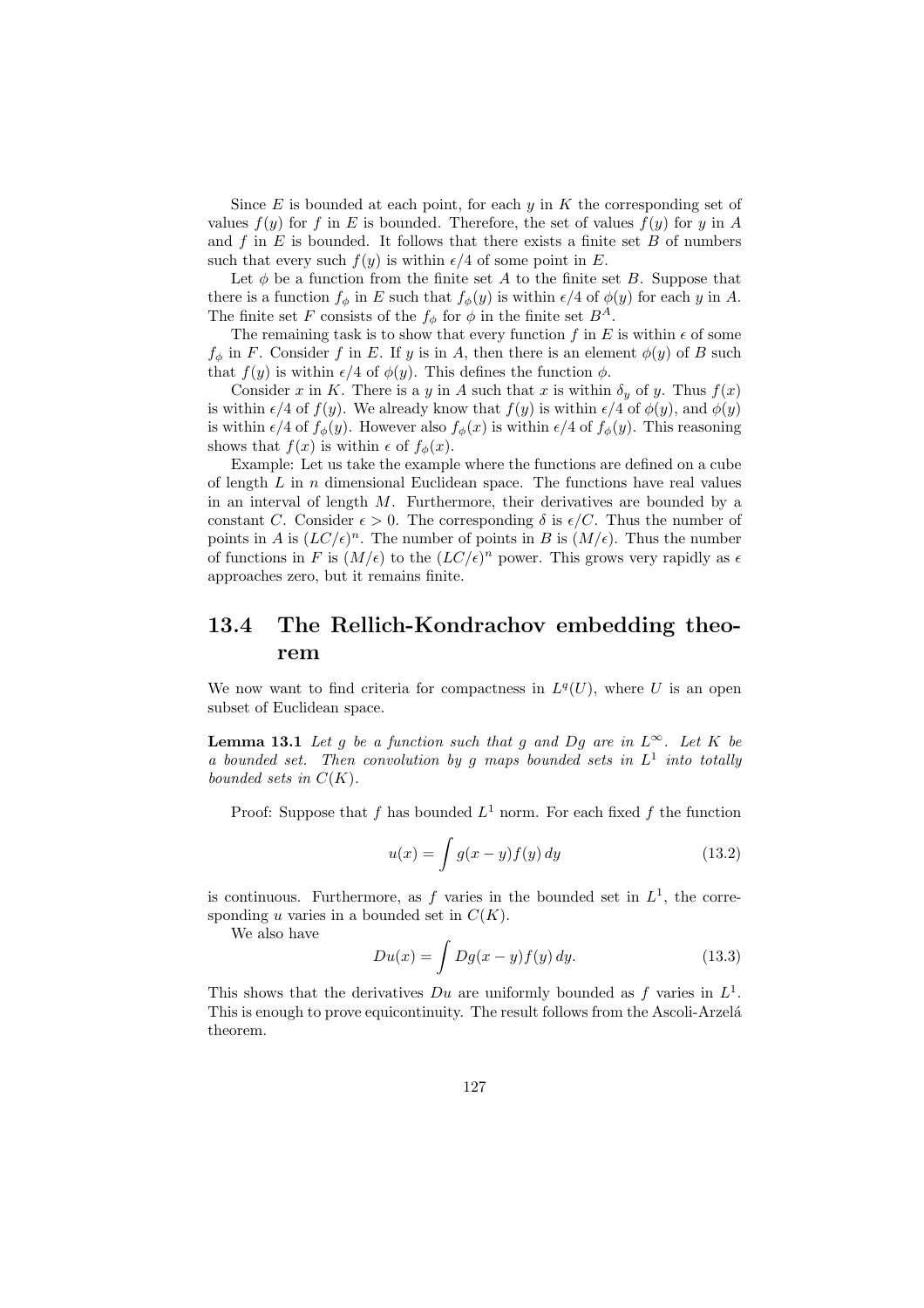The lemma shows that convolution by the smooth  $g$  is a compact operator from  $L^1(K)$  to  $C(K)$ . However on a bounded set  $L^p$  convergence implies  $L^1$ convergence. Also, on a bounded set uniform convergence implies  $L<sup>q</sup>$  convergence. It follows in particular that convolution by g is compact from  $L^p(K)$  to  $L^q(K)$ .

**Lemma 13.2** Let  $\delta_1(y) \geq 0$  be zero for  $|y| > 1$  and have integral one. Let  $\delta_{\epsilon}(x) = \delta_1(x/\epsilon)/\epsilon^n \geq 0$  be the corresponding approximate delta function family for  $\epsilon > 0$ . Consider convolution by  $\delta_{\epsilon}$  as an operator from the Sobolev space  $W^{1,1}(\mathbf{R}^n)$  to  $L^1(\mathbf{R}^n)$ . Then

$$
\|\delta_{\epsilon} * -I\| \to 0 \tag{13.4}
$$

 $as \epsilon \rightarrow 0.$ 

Proof: We have

$$
(\delta_{\epsilon} * u)(x) - u(x) = \int \delta_{\epsilon}(z)[u(x - z) - u(x)] dz = \int \delta_{1}(y)[u(x - \epsilon y) - u(x)] dy.
$$
\n(13.5)

Hence

$$
\int |(\delta_{\epsilon} * u)(x) - u(x)| dx \le \int \delta_1(y) \int |u(x - \epsilon y) - u(x)| dx dy.
$$
 (13.6)

Consider the difference quotient

$$
u(x - \epsilon y) - u(x) = \int_0^1 \frac{d}{dt} u(x - t\epsilon y) dt = -\epsilon \int_0^1 Du(x - t\epsilon y) \cdot y dt.
$$
 (13.7)

It follows that as long as  $|y| \leq 1$  we have

$$
\int |u(x - \epsilon y) - u(x)| dx \le \epsilon \int |Du(x)| dx,
$$
\n(13.8)

which is independent of  $y$ . It follows that

$$
\int |\delta_{\epsilon} * u(x) - u(x)| dx \le \epsilon \int |Du(x)| dx.
$$
 (13.9)

So the norm is bounded by  $\epsilon$ .

**Corollary 13.2** Let  $\delta_1(y) \geq 0$  be zero for  $|y| > 1$  and have integral one. Let  $\delta_{\epsilon}(x) = \delta_1(x/\epsilon)/\epsilon^n \geq 0$  be the corresponding approximate delta function family for  $\epsilon > 0$ . Let U be an open set of finite measure. Let  $1 \leq p < n$  and let  $p^*$ be its Sobolev conjugate with  $1/p^* = 1/p - 1/n$ . Suppose  $1 \leq q < p^*$ . Consider convolution by  $\delta_{\epsilon}$  as an operator from the Sobolev space  $\overline{W}^{\hat{1},p}_0(U)$  to  $L^q(U)$ . Then

$$
\|\delta_{\epsilon} * -I\| \to 0 \tag{13.10}
$$

 $as \epsilon \rightarrow 0.$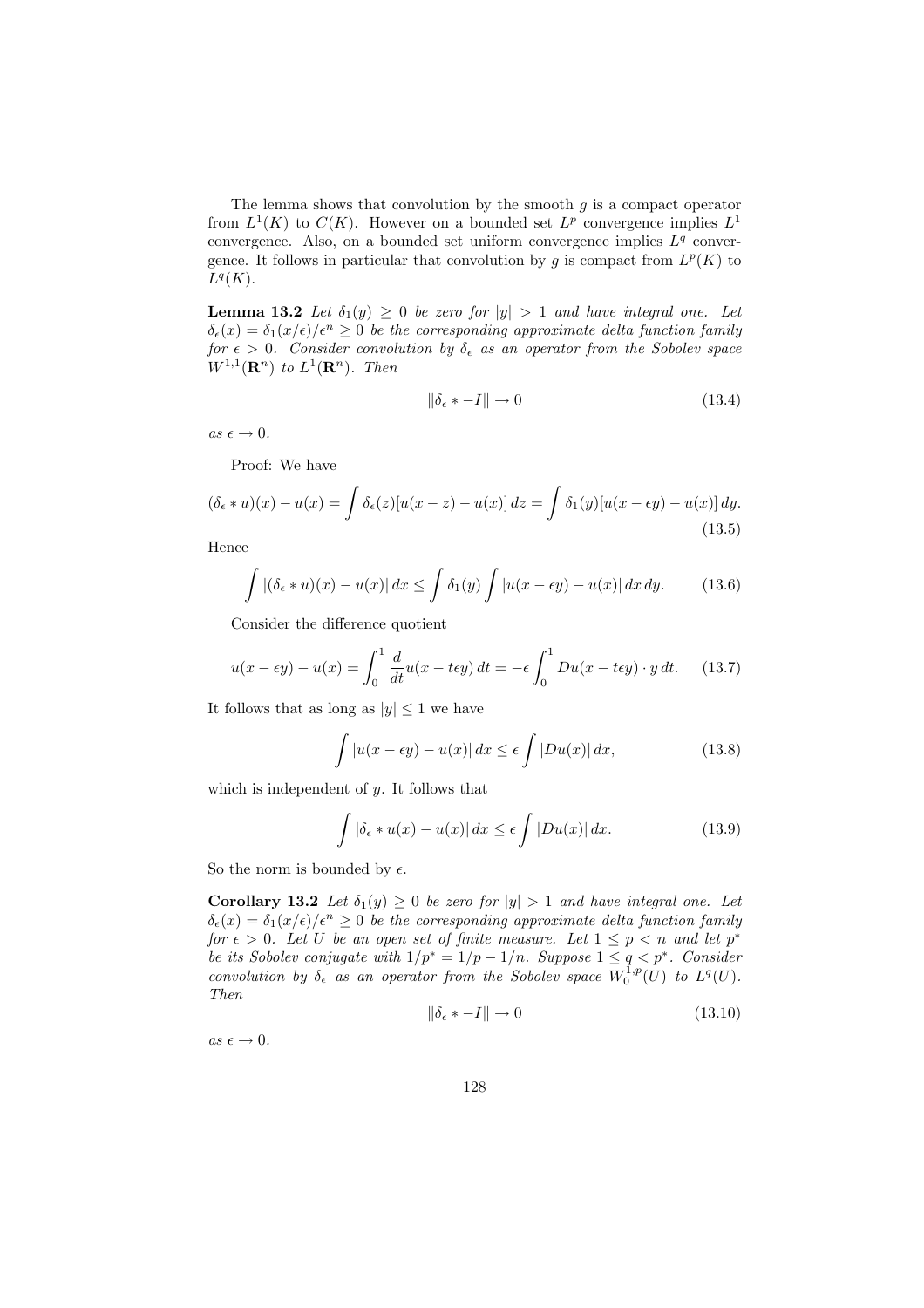Proof: By the lemma and the fact that  $U$  has finite measure we can bound  $\|\delta_{\epsilon} * u - u\|_{1}$  by a multiple of  $\epsilon \|Du\|_{p}$ . On the other hand, we can bound  $\|\delta_{\epsilon} * u - u\|_{p^*}$  by 2 $\|u\|_{p^*}$  and this in turn by a constant times  $\|Du\|_p$  by the Sobolev inequality.

We need to bound  $\|\delta_{\epsilon} * u - u\|_{q}$ . Write  $1/q = \theta + (1 - \theta)1/p^*$ . Applying Hölder's inequality to the product of the  $\theta$  power and the  $1 - \theta$  power gives the bound

$$
\|\delta_{\epsilon} * u - u\|_{q} \le \|\delta_{\epsilon} * u - u\|_{1}^{\theta} \|\delta_{\epsilon} * u - u\|_{p^{*}}^{1-\theta} \le C\epsilon^{\theta} \|Du\|_{p}.
$$
 (13.11)

So the norm is bounded by a multiple of  $\epsilon^{\theta}$ . If  $q < p^*$  then  $\theta > 0$ , so this goes to zero with  $\epsilon$ .

The following is the Rellich-Kondrachov compactness theorem. It follows from the preceding lemmas and corollary.

**Theorem 13.3** Let U be an bounded open set. Let  $1 \leq p \leq n$  and let  $p^*$  be its Sobolev conjugate with  $1/p^* = 1/p - 1/n$ . Suppose  $1 \leq q \leq p^*$ . Then the injection from  $W_0^{1,p}(U)$  to  $L^q(U)$  sends bounded sets into totally bounded sets.

Proof: Let  $\delta_{\epsilon}$  be a smooth approximate delta function family with compact supports. Then for each  $\epsilon > 0$  convolution by  $\delta_{\epsilon}$  sends bounded sets in the Sobolev space into totally bounded sets in the  $L<sup>q</sup>$  space. On the other hand, these operators converge uniformly to the injection. So the injection itself maps bounded sets in the Sobolev space to totally bounded sets in the  $L<sup>q</sup>$  space.

**Corollary 13.3** Let U be an open set of finite measure. Let  $1 \leq p \leq n$ . Then the injection from  $W_0^{1,p}(U)$  to  $L^p(U)$  sends bounded sets into totally bounded sets.

#### 13.5 Almost uniform convergence

Say that  $\phi$  is a uniformly continuous function and  $f_n \to f$  in  $L^{\infty}$  (that is, uniformly). Then  $\phi(f_n) \to \phi(f)$  in  $L^{\infty}$ . So this kind of convergence behaves well with respect to non-linear operators.

Say that  $\phi$  is a uniformly continuous function and  $f_n \to f$  in the  $L^P$  sense for some p with  $1 \le p < \infty$ . Then it is not at all clear that  $\phi(f_n) \to \phi(f)$  in  $L^p$ , except in very special cases. Thus it is of interest to examine the relation of  $L^p$ convergence to various kinds of pointwise convergence. In general the pointwise convergence will take place outside of a set of small measure.

Here are two kinds of convergence.

1. Convergence in measure. The sequence  $f_n$  converges to f in measure if for every  $\epsilon > 0$  the limit as  $n \to \infty$  of the measure of the set where  $|f_n - f| \ge \epsilon$ is zero.

2. Almost uniform convergence. The sequence  $f_n$  converges to f almost uniformly if for every  $\delta > 0$  there is an E with  $\mu[E] < \delta$  such that  $f_n$  converges to  $f$  uniformly on the complement of  $E$ .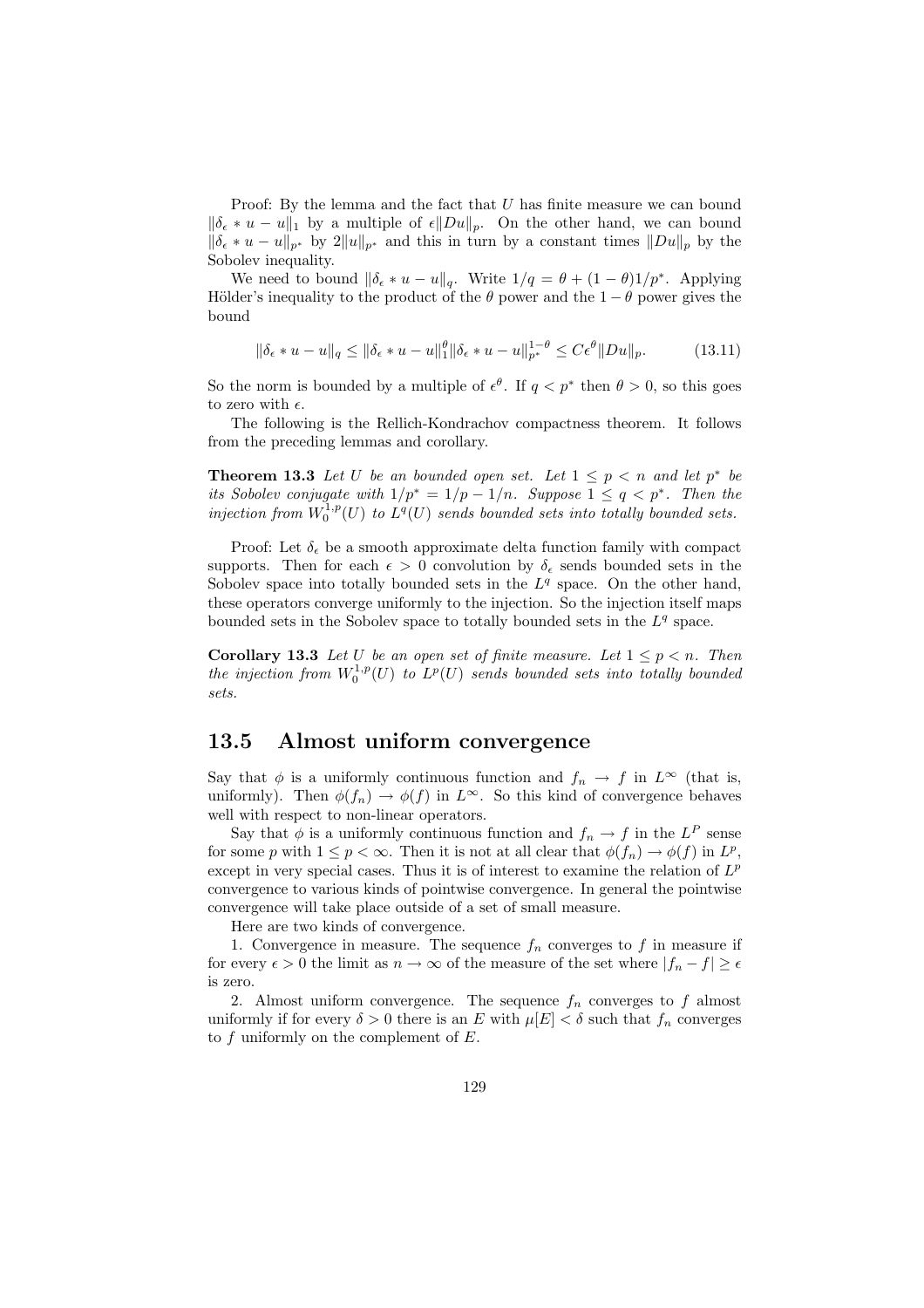It is evident that almost uniform convergence implies almost everywhere convergence. The converse is true on a finite measure space.

These kinds of convergence behave well under nonlinear operations.

1. If  $\phi$  is uniformly continuous, then  $f_n \to f$  in measure implies  $\phi(f_n) \to$  $\phi(f)$  in measure.

2. If  $\phi$  is uniformly continuous, then  $f_n \to f$  almost uniformly implies  $\phi(f_n) \to \phi(f)$  almost uniformly.

Next we examine the relation between various modes of convergence.

**Theorem 13.4**  $L^p$  norm convergence for  $1 \leq p < \infty$  implies convergence in measure.

Proof: This is obvious from the Chebyshev inequality

$$
\mu[\{x \mid |f_n(x) - f(x)| \ge \epsilon\}] \le \frac{\|f_n - f\|_p^p}{\epsilon^p}.
$$
\n(13.12)

Theorem 13.5 Convergence in measure implies that a subsequence converges almost uniformly.

Proof: Suppose that  $f_n$  converges to f in measure. Then there is a subsequence  $f_{n_k}$  such that the measure of the set where  $|f_{n_k} - f| \geq 1/k$  is less than  $1/2^{k+1}$ . Then the measure of the set  $E(m)$  where  $\exists k \geq m |f_{n_k} - f| \geq 1/k$  is less than  $1/2^m$ . On the complement  $E(m)^c$  of this set  $\forall k \ge m |f_{n_k} - f| < 1/k$ holds. This implies that  $f_n$  converges uniformly to f on  $E(m)^c$ .

The conclusion is the following. Consider a sequence  $f_n$  that converges to f in the sense of the  $L^p$  norm for some p with  $1 \leq p < \infty$ . Then  $f_n$  converges to f in measure. Furthermore, a subsequence converges almost uniformly.

In the following we shall look also at weak  $L^p$  convergence with  $1 \leq p < \infty$ . Let  $1/p + 1/q = 1$ , so that  $1 < q \leq \infty$ . The sequence  $f_n$  converges to f in Let  $1/p + 1/q = 1$ , so that  $1 < q \le \infty$ . The sequence  $f_n$  converges to f in the weak  $L^p$  sense if for every g in  $L^q$  the integrals  $\int f_n(x)g(x) dx$  converge the weak  $L^r$  sense if for every g in  $L^r$  the integrals  $\int f_n(x)g(x) dx$  converge<br>to  $\int f(x)g(x) dx$ . (When  $1 < p < \infty$  weak convergence is the same as weak \* convergence.) If  $f_n$  converges to f in the weak  $L^p$  sense, then there is no guarantee that a subsequence converges any of these pointwise senses. Weak convergence thus does not give any automatic control over nonlinear operations.

Example: Consider the sequence  $sin(n\theta)$  in  $L^2([0, \pi])$  for  $n = 1, 2, 3, ...$ This converges weakly to zero, but there is no subsequence that converges in measure. Also, it behaves very badly under nonlinear operators. For example, the square  $\sin^2(n\theta) = (1 - \cos(2n\theta))/2$  converges weakly to 1/2.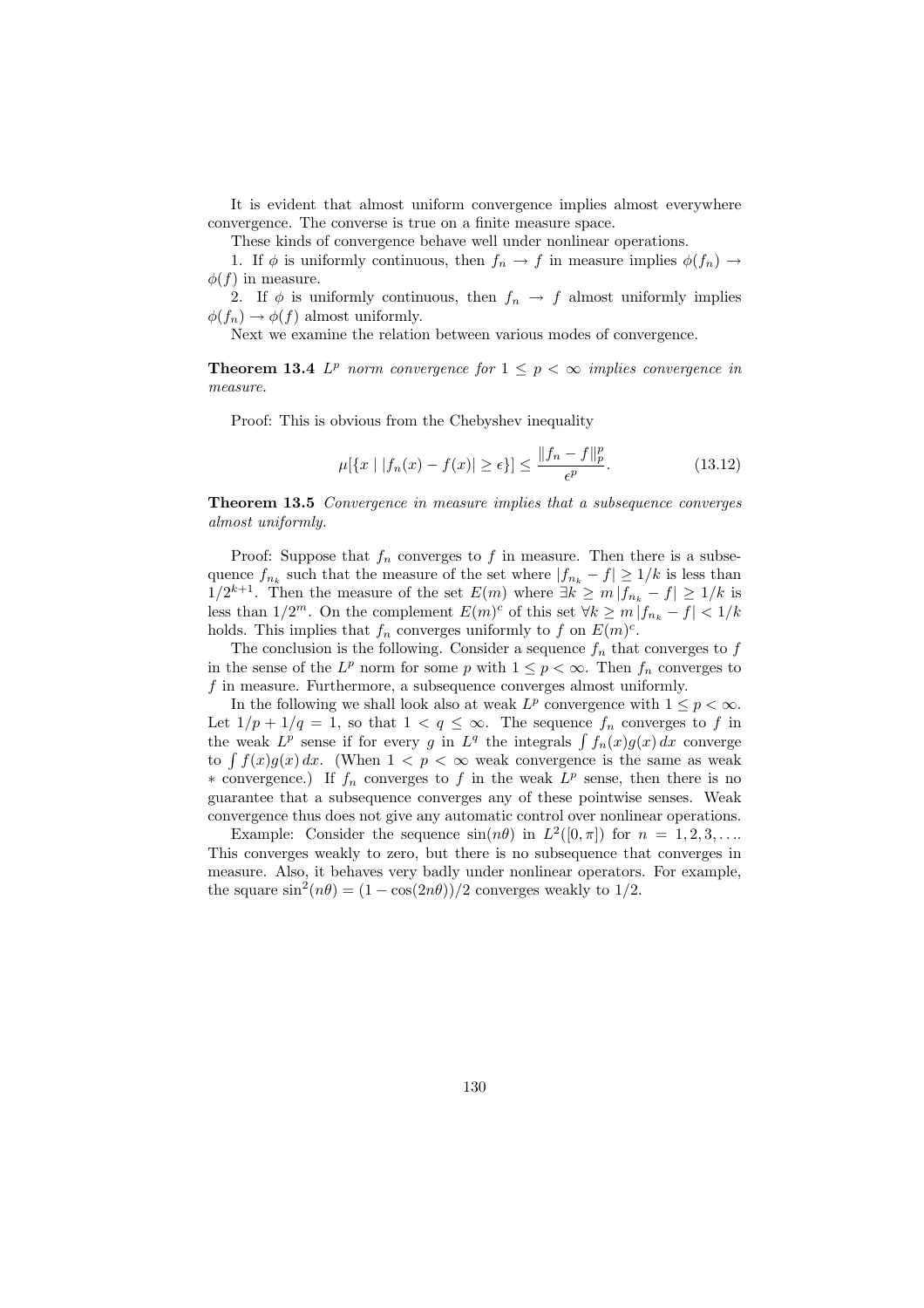### Chapter 14

## Weak ∗ compactness

### 14.1 Weak \* compactness in the standard Banach spaces

This chapter treats another kind of compactness. If  $X$  is a Banach space, then the space of all continuous linear functionals on  $X$  is the dual space  $X^*$ . The weak  $*$  topology on  $X^*$  is the topology of pointwise convergence of these continuous linear functionals. The fundamental theorem is that the unit ball of  $X^*$  is compact.

Say that  $X = L^p$  with  $1 \leq p < \infty$ . The the dual space  $X^*$  of  $L^p$  is  $L^q$ , where  $1/p + 1/q = 1$ . This says that every continuous linear functional on  $L^p$  is of the form  $f \mapsto \int f(x)g(x) dx$  with some g in  $L^q$ . Note that  $1 < q \leq \infty$ .

Take  $1 < q \leq \infty$ , so that  $L^q$  is one of the dual spaces. The weak  $*$  topology on  $L^q$  is the coarsest topology in which the functionals  $g \mapsto \int f(x)g(x) dx$  are continuous. The fundamental theorem says that the unit ball  $||g||_q \leq 1$  is weak ∗ compact. [Warning: When 1 < q < ∞ the weak ∗ topology is also called the weak topology, for reasons to be explained below.]

What happens when  $X = L^{\infty}$ . In that case the dual space  $X^*$  is a space of additive set functions with finite total variation. The idea is that for each subset S there is an indicator function  $1<sub>S</sub>$ . The value of the set function  $\mu$  on the set S is the value of the element  $\mu$  of  $X^*$  on  $1_S$ . The linearity condition ensures that this set function is additive for disjoint sets. But it does not guarantee that it is countably additive. The problem is that monotone convergence does not imply uniform convergence. This dual space contains so many objects that it is usually regarded as rather intractable.

It seems more useful to take X as the space  $C_0$  of continuous functions that vanish at infinity. The dual space of this is the space  $\mathcal M$  of all signed measures with finite total variation. By a miracle, these measures all extend to set functions that are not only additive, but countably additive. (The miracle is Dini's theorem, which says that monotone convergence of continuous functions implies uniform convergence on compact sets. This is applied to continuous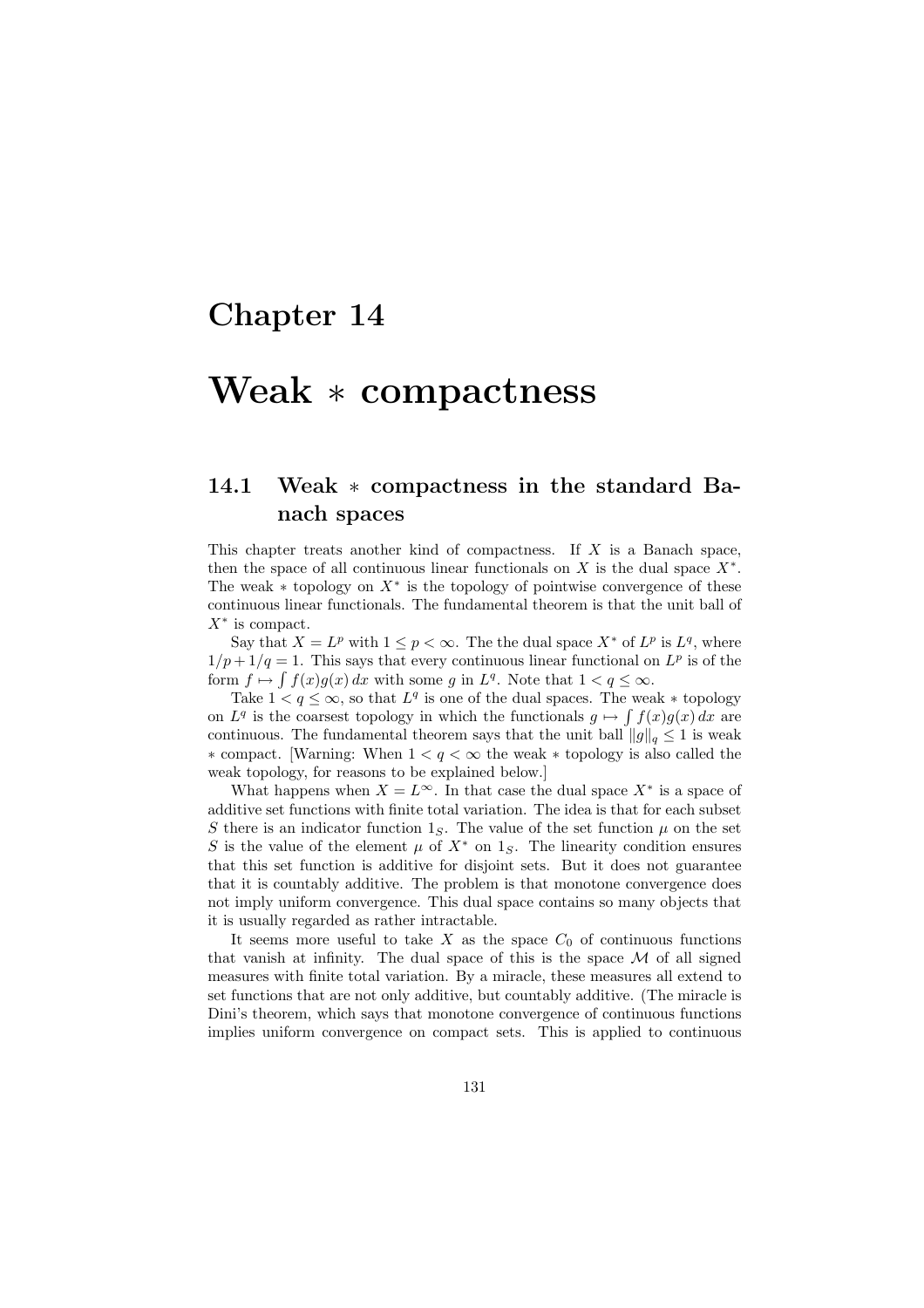functions on the one point compactification.) The weak ∗ topology on this space R of measure is the coarsest topology such that all functionals  $\mu \mapsto \int f dm u$  are continuous. The fundamental theorem says that the space of measures of total variation bounded by one is compact. [Warning: The weak ∗ topology on the space of measures goes by other names, for instance, it is sometimes called the vague topology.]

If g is an  $L^1$  functions, then f times Lebesgue measure defines a signed measure in  $\mathcal M$ . So the natural compactness theorem takes place in the space of signed measures. In fact, it is easy to find a sequence of  $L^1$  functions with norm bounded by one that converge in the weak ∗ sense to a measure. It suffices to look at the functions in a family of approximate delta functions. These converges as measures in the weak ∗ sense to a point measure.

Contrast this with the behavior of an approximate delta function in  $L^q$ with  $q > 1$ . If the integral of  $\delta_{\epsilon}(x) = \delta_1(x/\epsilon)/\epsilon^n$  is one, then the  $L^q$  norm is proportional to  $\epsilon^{-\frac{n}{p}}$ , which is unbounded as  $\epsilon \to 0$ . If we normalize the functions to have constant  $L^q$  norm, then we get a sequence that converges in the weak  $*$ sense to zero.

Measures are not functions, and they behave very badly under nonlinear operations. Conclusion: For nonlinear problems involving a weak ∗ compactness argument, it is best to stay away from the space  $L^1$ . The other spaces  $L^q$  with  $1 < q \leq \infty$  have better weak  $*$  compactness properties.

#### 14.2 Compactness and minimization

Recall that a topological space is a set  $X$  together with a collection of open subsets, closed under unions and finite intersections.

The closed subsets are the complements of the open subsets. Thus a topological space could just as well be defined as a collection of closed subsets, closed under intersections and finite unions.

If  $F: X \to Y$  is a function from one topological space to another, then F is said to be continuous if the inverse image of each open subset of  $Y$  is an open subset of X.

It is a standard fact that  $F$  from  $X$  to  $Y$  is continuous if and only if the inverse image of every closed set is closed.

Another equivalent formulation is in terms of closures. A function  $F$  from X to Y is continuous if and only if for all subsets A of X and points  $x$  in the closure of A, the point  $f(x)$  is in the closure of the image  $F[A]$  of A under F.

A net in X is a function s from a directed set I to X. A net s converges to an element x in X if for every open set U with  $x \in U$  there is an element j in the directed set such that  $s_i$  is in U for all  $i \geq j$ . If the directed set I consists of the numbers  $\{1, 2, 3, \ldots\}$  then the net is a sequence, and this is the usual definition of convergence of sequences. However the concept of net is more general.

The preceding notions have versions in the language of nets. A point  $x$  is in the closure of a set A if and only there is a net s with values in A that converges to x. A function  $F$  from  $X$  to  $Y$  is continuous if and only if whenever  $s$  is a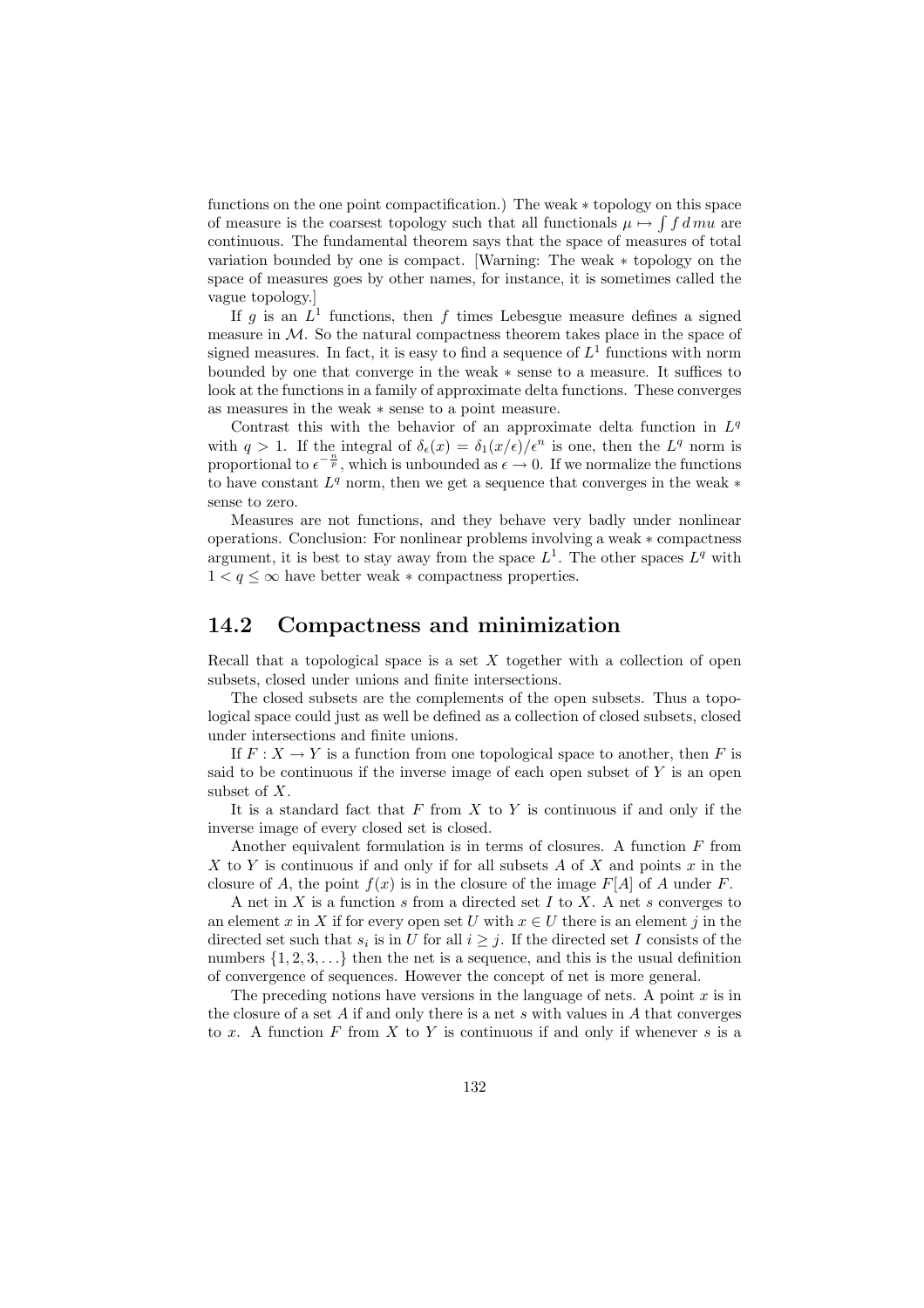net that converges to x the corresponding net  $f(s)$  converges to  $f(x)$ . If the spaces are first countable, then the same results are true with nets replaced by sequences.

A topological space  $S$  is said to be compact if every open cover of  $S$  has a finite subcover.

A topological space  $S$  is compact if and only if every collection of closed subsets of S with empty intersection has a finite subcollection with empty intersection.

A collection of subsets has the finite intersection property if every finite subcollection has non-empty intersection. Thus a space  $S$  is compact if and only every collection of closed subsets of S that has the finite intersection property has non-empty intersection. This last statement makes clear that compactness may be thought of as an existence claim.

This again has a formulation in terms of closures. A space  $S$  is compact if and only if for every collection of subsets of S with the finite intersection property there is a point in S that is in the closure of each subset in the collection.

There is also a formulation in terms of nets. A space  $S$  is compact if and only if every net with range in S has a subnet that converges to a point in S. If the space is first countable, then compactness has a similar characterization in terms of sequences.

Suppose that S is a subset of a topological space X and that S has the induced topology. If  $X$  is compact and  $S$  closed, then  $S$  is compact. On the other hand, if  $X$  is a Hausdorff space (in particular if  $X$  is a metric space), then if  $S$  is compact,  $S$  is closed.

**Theorem 14.1** If S is a compact subset of X and F is continuous from X to Y, then the image of S under F is compact.

#### 14.3 The lower topology

We want to apply the theorem on the image of a compact set when  $F$  is a function from X to the interval  $(-\infty, +\infty]$  of extended real numbers. We know what this means when we take the usual topology on the interval of extended real numbers.

Consider, however, the following unusual topology on  $(-\infty, +\infty]$ . The topology is the lower topology, in which the non-trivial open sets are all intervals of the form  $(a, +\infty)$ . The non-trivial closed sets are thus the intervals  $(-\infty, a]$ .

This topology is not Hausdorff, but it is first countable. So it is possible to characterize properties of this topology in terms of convergence of sequences. A sequence s converges to a number y if and only if for every  $\epsilon > 0$  there is an N such that for all  $n \geq N$  we have  $s_n > y - \epsilon$ . Notice that if a sequence converges to y, then it converges also to every number less than y.

The condition that the sequence  $s$  converges to  $y$  is equivalent to saying that for every  $\epsilon > 0$  there is an N such that the infimum of the  $s_n$  for  $n \geq N$  exceeds  $y - \epsilon$ . This just says that  $y \leq \liminf s$ .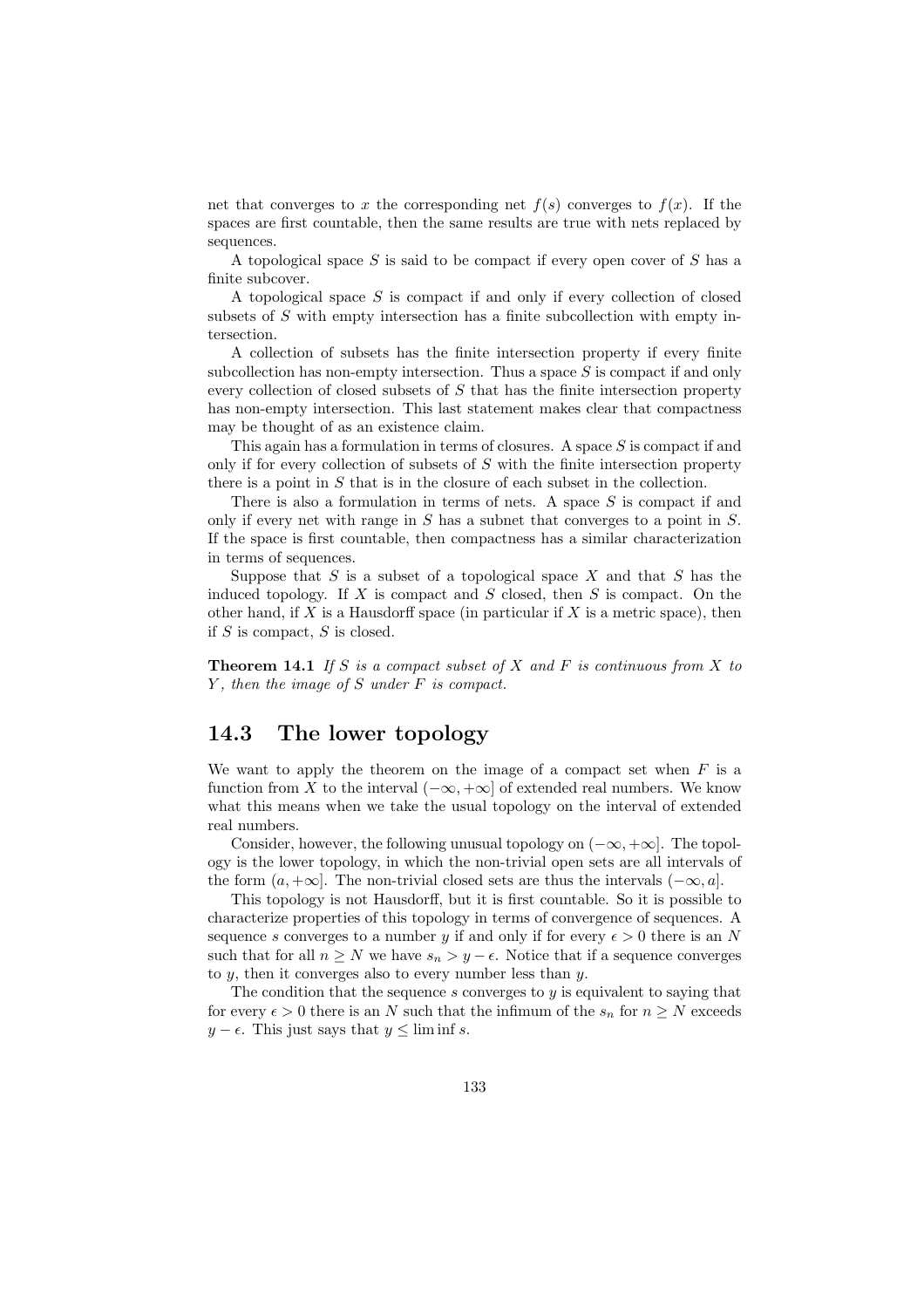**Lemma 14.1** A non-empty subset A of  $(-\infty, +\infty]$  is compact in the lower topology if and only if it contains a minimal element.

Proof: Suppose that A is compact and non-empty. Consider the collection of all closed sets  $(-\infty, b]$  that intersect A. Since these are nested, they have the finite intersection property. Therefore there is a number a that belongs to all these closed sets. This number is a lower bound for a. Furthermore, it belongs to A.

To prove the converse, suppose that the set A does not contain a minimal element. Consider the infimum a of the set, and consider a sequence of closed sets of the form  $(-\infty, b]$  with b decreasing to a. Then this sequence has the finite intersection property, but its intersection is empty.

Let F be a function from X to  $(-\infty, +\infty]$  with the lower topology. Then F is lower semicontinuous (LSC) if and only for each real  $a$  the set of all  $x$  such that  $a < f(x)$  is open in X. This is the same as saying that for each real a the set of all x such that  $f(x) \leq a$  is closed in X.

There is another formulation in terms of closures. Thus  $F$  is LSC if and only if for every set A, if x is in the closure of A, then  $f(x) \leq \sup f[A]$ .

If the topology on  $X$  is first countable, then the condition that  $F$  is lower semicontinuous is that whenever a sequence s converges to  $y$ , then the sequence  $F(s)$  satisfies  $F(y) \leq \liminf F(s)$ .

If F is continuous when  $(-\infty, +\infty]$  has its metric topology, then F is continuous when  $(-\infty, +\infty]$  has the lower topology. In brief, if F is continuous, then  $F$  is LSC.

**Theorem 14.2** Let S be a compact topological space. Let  $F : S \to (-\infty, \infty]$ be LSC. If S is non-empty, then there is a point  $x$  in S at which  $F$  assumes its minimum.

Proof: It may be worth giving the proof explicitly. Say that  $F$  is LSC on the non-empty compact set S. Consider the set of all numbers b for which there is an x in S with  $F(x) \leq b$ . This set is non-empty. For each b in this set, consider the set of all x in S for which  $F(x) \leq b$ . Since F is LSC, each such set is closed. These sets have the finite intersection property. Since  $S$  is compact, there is an element that belongs to all of these sets. This is the desired element.

#### 14.4 Comparison of topologies

In the above discussion we have considered two possible topologies on the interval  $(-\infty, +\infty]$ . In the following we need also to consider two topologies on X. The coarser one will be called the weak topology, the finer one will be called the strong topology.

Every open set in the weak topology is an open set in the strong topology. Every closed set in the weak topology is a closed set in the strong topology. Therefore the injection of X with the strong topology into X with the weak topology is continuous.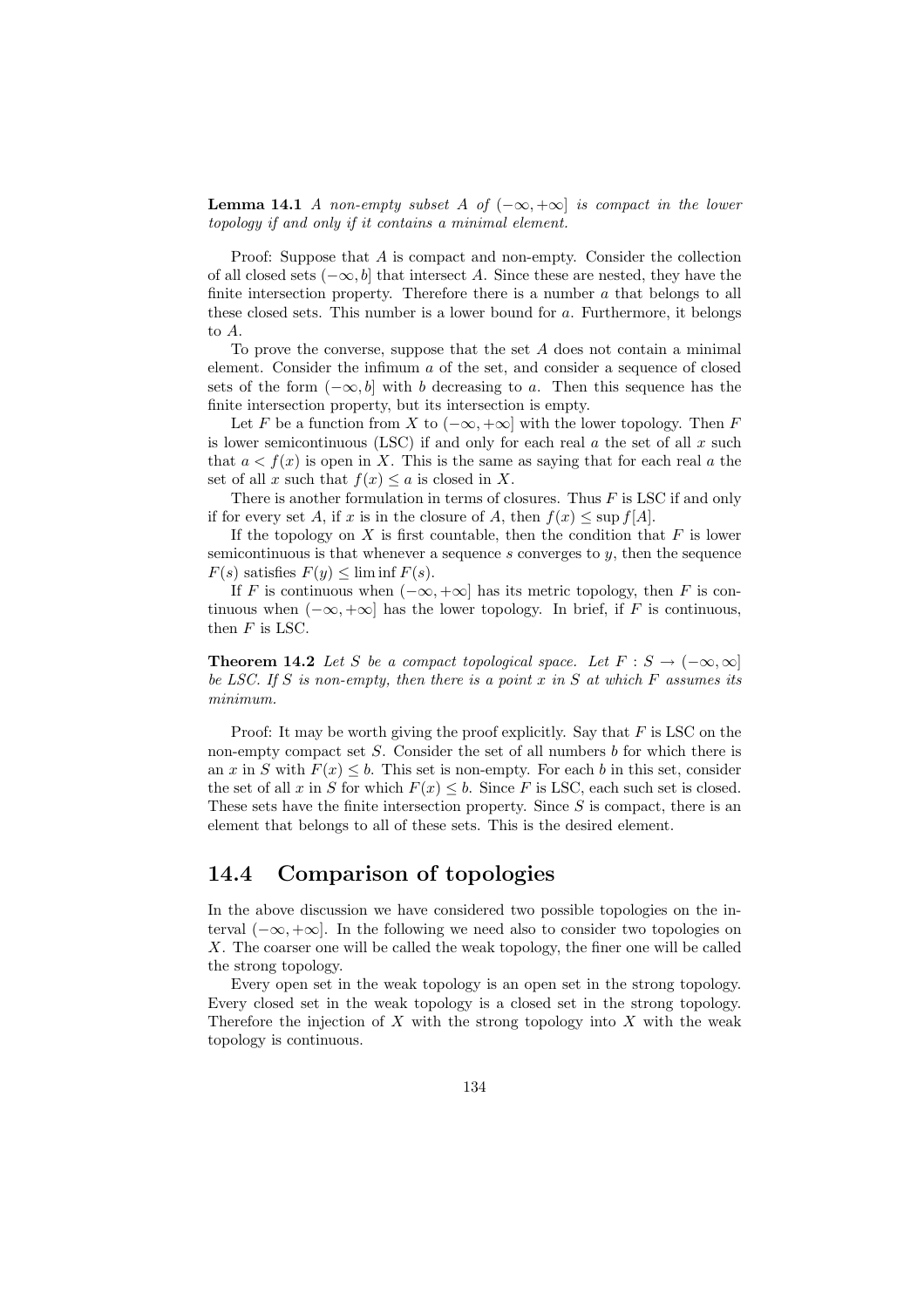However every compact set in the strong topology is also compact in the weak topology. Thus the advantage of the weak topology is that it may have more compact sets.

Thus we have four kinds of continuity. We have strong continuity, strong lower semicontinuity, weak continuity, and weak lower semicontinuity. What are the relations between these?

If  $F$  is weakly continuous, then  $F$  is strongly continuous and also  $F$  is weakly lower semicontinuous.

If  $F$  is strongly continuous, then  $F$  is strongly lower semicontinuous.

If  $F$  is weakly lower semicontinuous, then  $F$  is strongly lower semicontinuous. Since compactness is desirable, in the following we shall mainly be concerned with the weak topology on  $X$ . In this case we can perhaps hope to prove that a function  $F$  is weakly lower semicontinuous. That will be enough to show that it assumes a minimum on every weakly compact subset S.

#### 14.5 Weak ∗ topology

Let  $X$  be a Banach space. Of course it always has a norm topology. The weak topology of  $X$  is the coarsest topology such that all continuous linear functionals on X given by elements of the dual space  $X^*$  are continuous. This topology is the one that is most natural in connection with ideas of the Hahn-Banach theorem and convexity.

The open sets in the weak topology are generated by sets of the form  $\{g\}$  $|\langle u, g - f \rangle| < \epsilon$  for f in X and u in X<sup>\*</sup> and  $\epsilon > 0$ . These are slabs bounded in one direction and unrestricted in all other directions. The open sets in the norm topology are generated by sets of the form  ${g | \|g - f\| < \epsilon}$ . These sets are restricted in all directions. The weak topology is coarser than the norm topology.

Since the intersection of a finite collection of open sets is open, we can think of a typical weak open set as a slab bounded in finitely directions, and unrestricted in all other directions. So it is all too easy to approximate an element  $f$  by  $g$ in such an open neighborhood. A component of  $q$  in the restricted directions must be close to f, but the components of  $g$  in other directions are quite free to wander.

A net s with values in X converges to x in the weak topology if and only if the net  $\langle u, s \rangle$  converges to  $\langle u, x \rangle$  for each u in X<sup>\*</sup>. It is thus clear that a net s that converges to X in the norm topology also converges to  $x$  in the weak topology.

Let X be a Banach space, and let  $X^*$  be its dual space. The weak  $*$  topology on  $X^*$  is the coarsest topology such that all linear functions on  $X^*$  given by elements of  $X$  are continuous. This is a topology of pointwise convergence of functions. We shall see that it is the topology that is most relevant to compactness.

The open sets in the weak ∗ topology are generated by sets of the form  $\{v \mid |\langle v - u, f \rangle| < \epsilon\}$  for u in  $X^*$  and f in X and  $\epsilon > 0$ . The open sets in the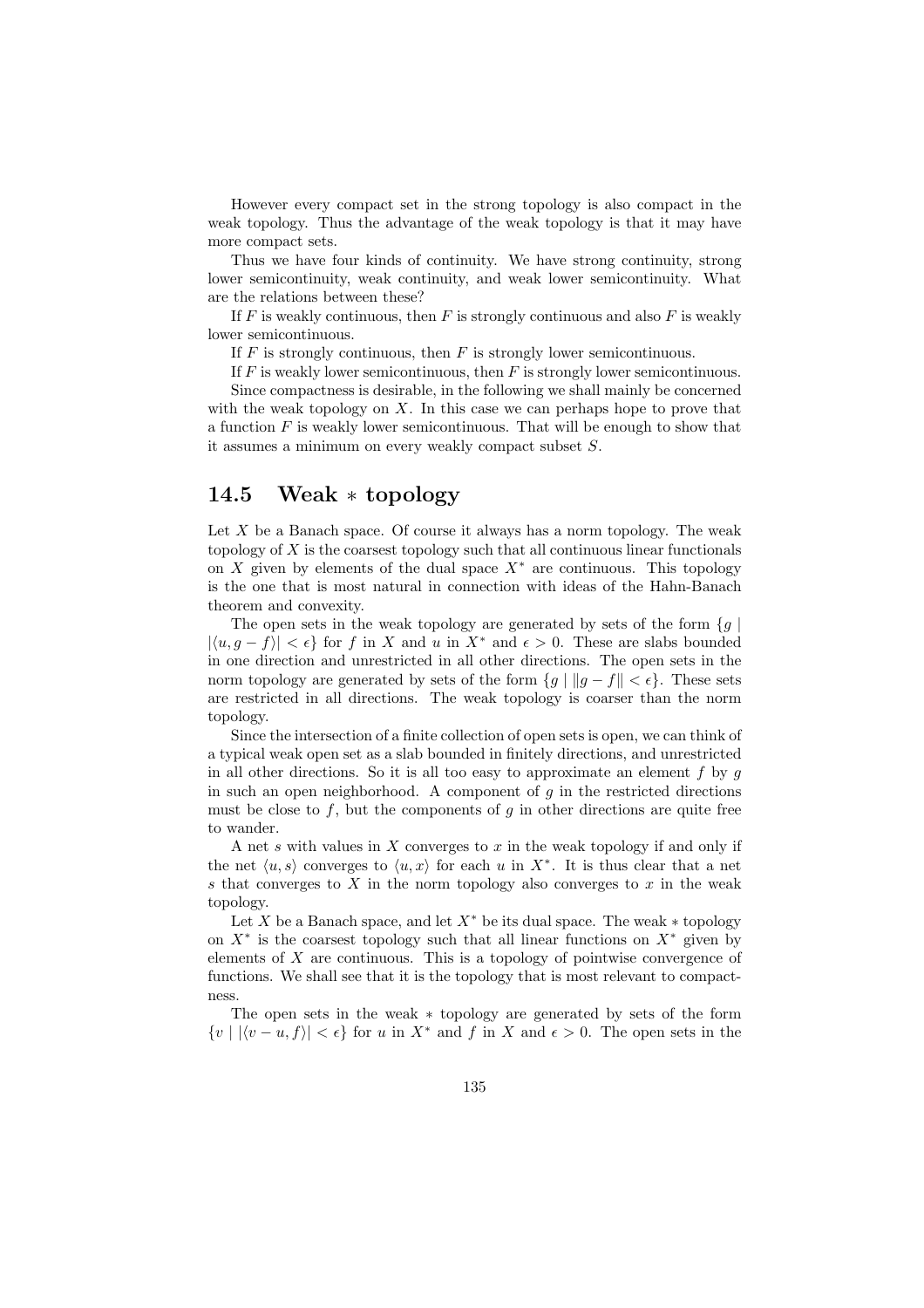norm topology are generated by sets of the form  $\{v \mid ||v - u|| < \epsilon\}$ , where the norm on  $X^*$  is defined by the supremum over the unit ball in X. The weak  $*$ topology is coarser than the norm topology.

Again the typical weak ∗ open set is a slab that is restricted in finitely many dimensions. However the directions in which the restriction takes place may be somewhat more limited, since they are given only by those special linear functionals on  $X^*$  that come from evaluations at points of  $X$ .

A net s with values in  $X^*$  converges to u in the weak  $*$  topology if and only if the net  $\langle s, f \rangle$  converges to  $\langle u, f \rangle$  for each f in X. It is thus clear that a net s that converges to X in the norm topology also converges to  $x$  in the weak topology.

The space  $X^*$  has both a weak topology and a weak  $*$  topology. Every element of X is also an element of  $X^{**}$ . So every weak  $*$  neighborhood is a weak neighborhood. Hence the weak ∗ topology is even coarser than the weak topology. Weak convergence of a net implies weak ∗ convergence.

Consider the weak topology and the weak  $*$  topology on  $X^*$ . There can be fewer closed sets in the weak ∗ topology. But there can be more compact sets in the weak ∗ topology.

The following is a fundamental result on compactness. Alaoglu: Every closed ball  $B$  in  $X^*$  is weak  $*$  compact.

Here is a corollary. Recall that a closed subset of a compact space is compact. Thus: If a subset  $S$  of  $X^*$  is weak  $*$  closed and bounded in the norm, then it is weak ∗ compact. [Dunford and Schwartz I ; V.4.3] (The converse is also true.)

For each Banach space there is a natural injection of X into  $X^{**}$ . A Banach space is reflexive if this is an isomorphism. A reflexive Banach space may be regarded as the dual of its dual. For a reflexive Banach space the weak topology and the weak ∗ topology are the same.

Example: The dual of the space spaces  $L^p$  for  $1 < p < \infty$  are the spaces  $L^q$ for  $1 < q < \infty$ . The relation between p and q is

$$
\frac{1}{p} + \frac{1}{q} = 1.
$$
\n(14.1)

Thus these spaces are reflexive.

Example: The dual of  $L^1$  is  $L^{\infty}$ . However the dual of  $L^{\infty}$  is typically larger than  $L^1$ . Typically  $L^1$  is not a dual space, so there is no weak  $*$  topology. The unit ball in  $L^1$  is not weakly compact. One can take an approximate delta function sequence, and it has no subsequence that converges weakly to an element of  $L^1$ . As an element of the dual of  $L^{\infty}$  it does converge in the weak  $*$ sense to some functional on  $L^{\infty}$ , but this functional is not given by a function in  $L^1$ .

Why does this sort of example not work for the spaces  $L^p$  for  $p > 1$ ? The reason is that if we take a sequence of functions  $f_k$  with fixed  $L^p$  norm and support on small sets  $A_k$ , then  $||f_k||_1 \leq$  meas $(A_k)^{\frac{1}{q}} ||f_k||_p$  approaches zero, since  $q < \infty$ . So one is getting a delta function, but multiplied by zero.

The fundamental theorem on the existence of a minimum may be stated in this context.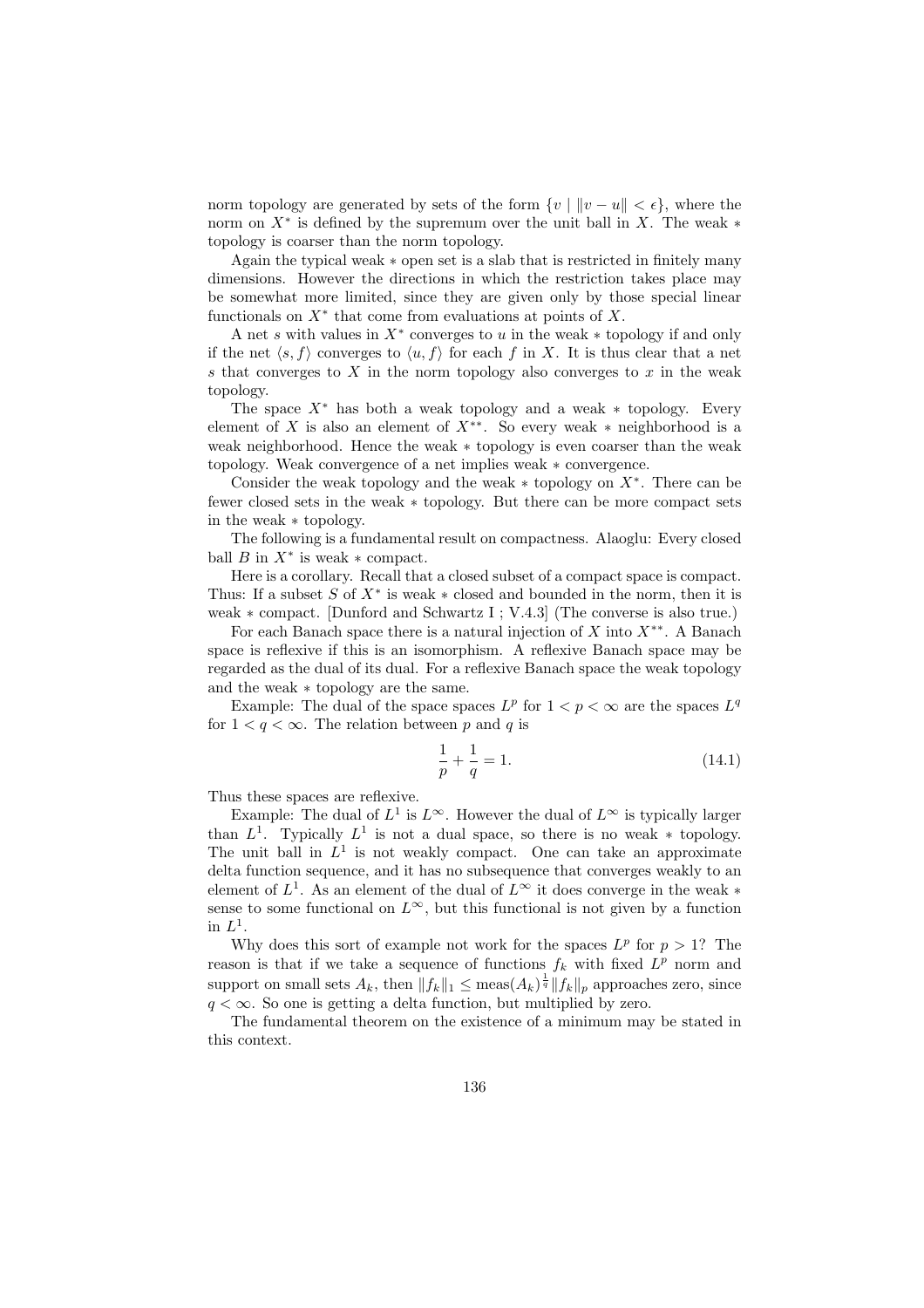**Theorem 14.3** Let S be a weak  $*$  compact subset of  $X^*$ . Let F be a function on S that is weak  $*$  LSC. If S is non-empty, then there is a point in S at which F assumes its minimum.

Corollary 14.1 Let S be a weak  $*$  closed subset of  $X^*$ . (For example S could be the entire Banach space.) Let F be a function on S that is weak  $*$  LSC. Assume that F satisfies the coercivity condition that

$$
\lim_{\|x\| \to \infty} F(x) = +\infty. \tag{14.2}
$$

Then there is a point in  $S$  on which  $F$  assumes its minimum.

Proof: We may suppose that there is an  $x_1$  in S such that  $F(x_1) < \infty$ . Then there exists k so that if  $||x|| > k$ , then  $F(x) > F(x_1)$ . Let  $S_k$  be S intersected with  $B(0, k)$ . Then  $S_k$  is weak  $*$  compact. Furthermore,  $x_1$  is in  $S_k$ , so  $S_k$  is non-empty. Therefore by the theorem, the restriction of  $F$  to  $S_k$  assumes its minimum at some point  $x_0$ . If x is in S, then either x is in  $S_k$ , so  $F(x_0) \leq F(x)$ , or  $||x|| > k$ , so  $F(x_0) \leq F(x_1) < F(x)$ . So  $x_0$  is also a minimum point for the original F.

Technical note: All that is used in the proof is that F is weak  $*$  LSC on S intersected with a sufficiently large ball. We shall see that when  $X$  is separable the ball is weak ∗ metrizable. So it is sufficient to use sequences to establish this condition.

#### 14.6 Metrizability

Even for a reflexive Banach space the weak topology need not be metrizable. This is not even true for Hilbert space. Here is a simple proof, taken from Halmos (A Hilbert Space Problem Book).

Consider an infinite dimensional Hilbert space with orthonormal basis  $e_n$ , Consider an immediate dimensional Thibert space with orthonormal basis  $e_n$ ,<br>  $n = 1, 2, 3, \ldots$  Consider the vectors  $\sqrt{n}e_n$ . First we show that 0 is in the weak closure of this set of vectors.

Let  $\{h \mid |\langle h, g_i \rangle| < \epsilon, i = 1, \ldots, k\}$  be a neighborhood of 0. Let the *n*th Fourier coefficient of  $q_i$  be

$$
a_{i,n} = \langle e_n, g_i \rangle. \tag{14.3}
$$

It is clear from the triangle inequality that

$$
\sqrt{\sum_{n=1}^{\infty} \left(\sum_{i=1}^{k} |a_{i,n}|\right)^2} \le \sum_{i=1}^{k} \sqrt{\sum_{n=1}^{\infty} |a_{i,n}|^2} = \sum_{i=1}^{k} \|g_i\| < \infty.
$$
 (14.4)

Therefore it is impossible that for each  $n$ 

$$
\sum_{i=1}^{k} |a_{i,n}| \ge \frac{\epsilon}{\sqrt{n}}.\tag{14.5}
$$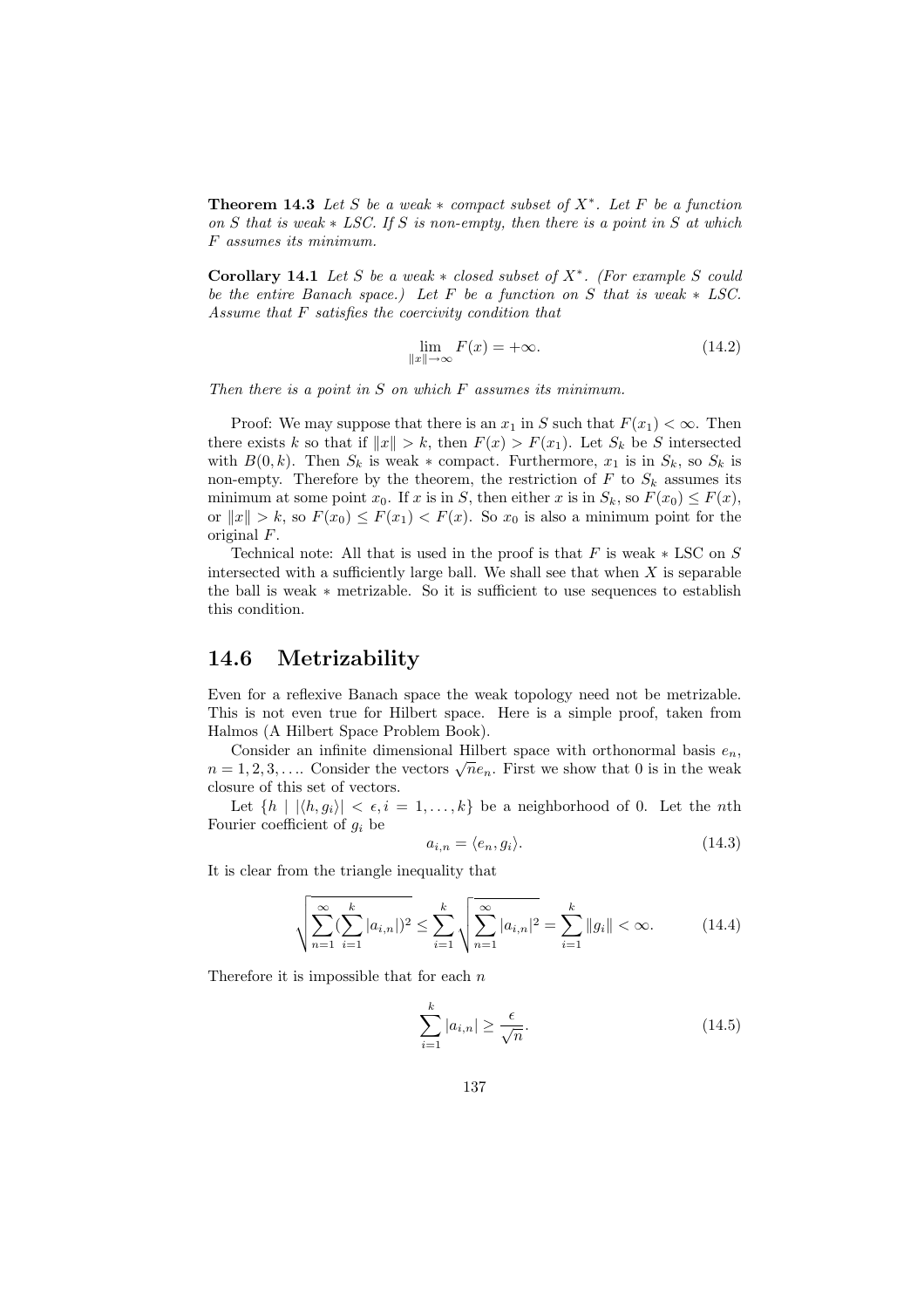As a consequence, for some  $n$ 

$$
\sum_{i=1}^{k} |a_{i,n}| < \frac{\epsilon}{\sqrt{n}}.\tag{14.6}
$$

In particular, there exists n such that for each  $i = 1, \ldots, k$ 

$$
|a_{i,n}| < \frac{\epsilon}{\sqrt{n}}.\tag{14.7}
$$

This says that

$$
|\langle \sqrt{n}e_n, g_i \rangle| < \epsilon. \tag{14.8}
$$

This shows that this  $\sqrt{n}e_n$  is in the weak neighborhood.

S shows that this  $\sqrt{n}e_n$  is in the weak heighborhood.<br>We know that there is a net with values in the set of  $\sqrt{n}e_n$  that converges to zero. Suppose that the weak topology were metrizable. Then there would to zero. Suppose that the weak topology were metrizable. Then there would<br>be a subsequence  $f_j$  of the  $\sqrt{n}e_n$  that converges weakly to zero. Thus  $\langle f_j, g \rangle$ converges to zero for each g. However a convergent sequence of numbers is bounded. (This statement does not generalize to nets). In particular, the numbers  $\langle f_i, g \rangle$  are bounded for each g. However then by the principle of uniform boundedness the  $f_i$  are bounded. This is a contradition. We conclude that the weak topology is not metrizable.

It may be shown [Dunford and Schwartz I; V.5.1] that a bounded set in  $X^*$ is weak  $*$  metrizable if and only if  $X$  is a separable metric space. Since most practical applications of Banach spaces use only separable spaces, it follows that we may often use the usual ideas of convergence of sequences in this context. All we need to do is to restrict attention to a bounded set in the Banach space.

The weak ∗ topology on a bounded set may be characterized in various convenient ways. Consider a bounded set  $B$  in  $X^*$ . Let  $E$  be a dense subset of X. The open subsets of B in the weak  $*$  topology are generated by sets of the form  $\{v \mid |\langle v-u, f \rangle| < \epsilon\}$  for u in  $X^*$  and f in E and  $\epsilon > 0$ . This is a standard  $3\epsilon$ argument. Thus weak ∗ convergence on bounded sets is defined by convergence on the set  $E$ . For instance, one could take  $E$  to be a set of smooth functions with compact support, so that this is convergence in the sense of distributions. Or one could take E to be a set of finite linear combinations of indicator functions of sets of finite measure, so that convergence means convergence of averages over these sets.

#### 14.7 Convexity

The main task is to find a way of proving that a function  $f$  is weak  $*$  continuous. It turns out that convexity is a key idea.

The following is a fundamental result on closed sets. Mazur: Consider a convex subset  $S$  of the Banach space  $X$ . If  $S$  is closed in the norm, then  $S$  is weakly closed. [Dunford and Schwartz I ; V.3.13] (The converse is also true.)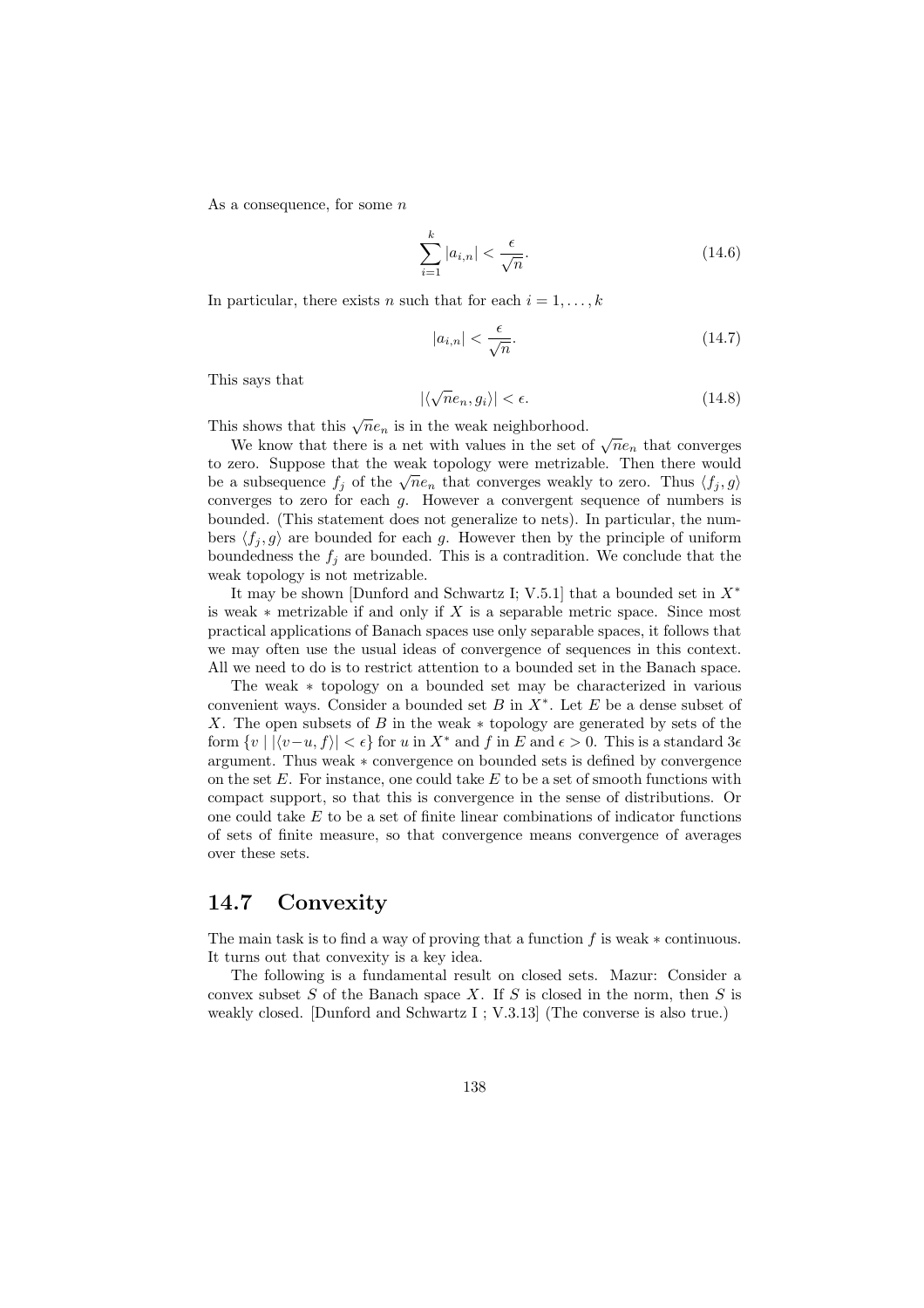It follows for a reflexive Banach space that a norm closed and bounded convex subset is weak ∗ compact. For example, the unit ball is weak ∗ compact. However the unit sphere is not convex, so it is typically not weak ∗ compact.

Example: The space  $L^{\infty}$  has both a weak topology and a weak  $*$  topology. For  $L^{\infty}$  a subset S can be convex and closed, but not weak  $*$  closed. For example, fix a point, and take the set  $S_0$  of all functions for which there exist a neighborhood of the point where the function is one. This is a convex set. Every function in this set is a distance at least one from the zero function. Take the norm closure  $S$  of this set. This is again a convex set. Again every function in this closed convex set has distance one from the zero function. On the other hand, there is a sequence of functions in the set that converge to zero in the weak  $*$  sense. Take  $g_k$  to be one on a set of measure  $1/k$ , zero elsewhere. Then  $g_k f dx \to 0$  for each f in  $L^1$ , by the dominated convergence theorem. This proves that the zero function is in the weak ∗ closure of S, but not in the set S itself.

Note that the zero function is not in the weak closure of S. The weak dual of  $L^{\infty}$  might contain a delta measure at the point, and the sequence of values of  $g_k$  at the point would not converge.

Why does this sort of example not work for the  $L^p$  spaces for  $p < \infty$ ?. The reason is that the set S would already contain the zero function.

Theorem 14.4 Let S be a norm closed convex subset of a reflexive Banach space X. (Thus S could be all of X.) Let F be a function on X that is convex and norm LSC. Then  $F$  is LSC with respect to the weak  $*$  topology.

Proof: We must show that for each a the inverse image of  $(-\infty, a]$  under F is weak  $*$  closed. However since F is norm LSC, this set is norm closed. Furthermore, since  $F$  is convex, the set is also convex. Therefore the set is weakly closed. Since  $X$  is reflexive, the set is weak  $*$  closed.

Example: Let  $X$  be a Hilbert space and let  $L$  be a continuous linear functional on X. Let  $F(x) = (1/2)||x||^2 - L(x)$ . Then F is convex and norm continuous. We conclude that it is weak ∗ LSC. Since it also satisfies the coercivity condition, it assumes its minimum at some point z. At this point  $\langle z, x \rangle = L(x)$ . This gives another approach to the Riesz representation theorem.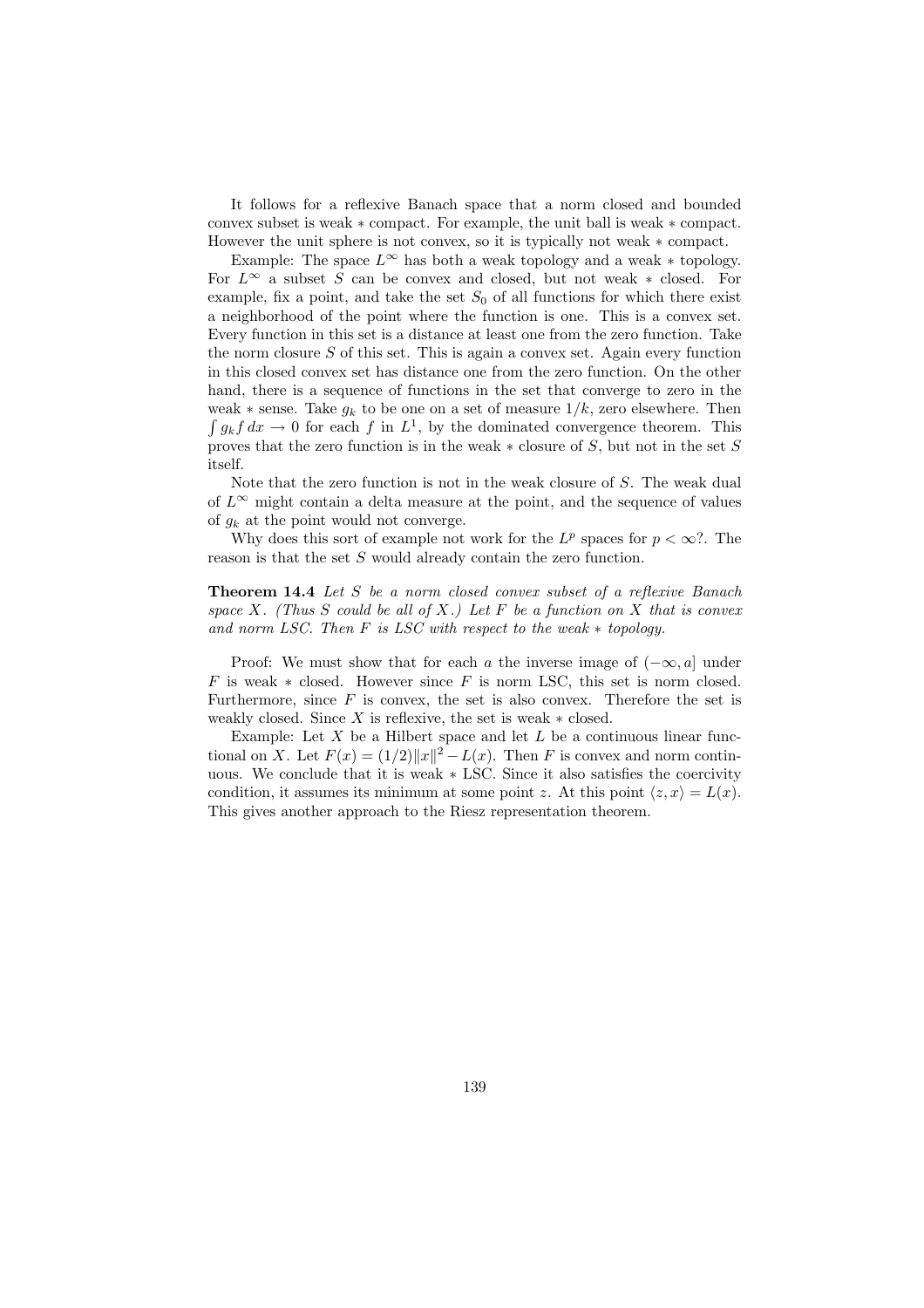## Chapter 15

# Variational methods for nonlinear problems

### 15.1 The Euler-Lagrange equation

Consider a smooth function  $L(p, z, x)$  defined for vector p, scalar z, and x in some open set  $U$ . This is called the Lagrangian. The problem is to minimize the action (or energy) functional

$$
I(w) = \int_{U} L(Dw, w, x) dx
$$
\n(15.1)

over all functions w defined on U satisfying a boundary condition, say  $w = g$ on ∂U.

Suppose that there is a minimum  $u$ . Then for each smooth  $v$  with compact support in the interior of  $U$  we have

$$
I(u+v) \ge I(u). \tag{15.2}
$$

However

$$
I(u + v) = \int_{U} L(Du + Dv, u + v, x) dx
$$
 (15.3)

Thus for small  $v$ 

$$
I(u + v) = I(u) + \int_{U} [D_p L(Du, u, x) \cdot Dv + D_z L(Du, u, x)v] dx + \cdots
$$
 (15.4)

By integrating by parts, we see that

$$
I(u + v) = I(u) + \int_{U} [-\operatorname{div} D_{p}L(Du, u, x) + D_{z}L(Du, u, x)]v dx + \cdots
$$
 (15.5)

The only way that this can happen for all  $v$  is that

$$
- \operatorname{div} D_p L(Du, u, x) + D_z L(Du, u, x) = 0.
$$
 (15.6)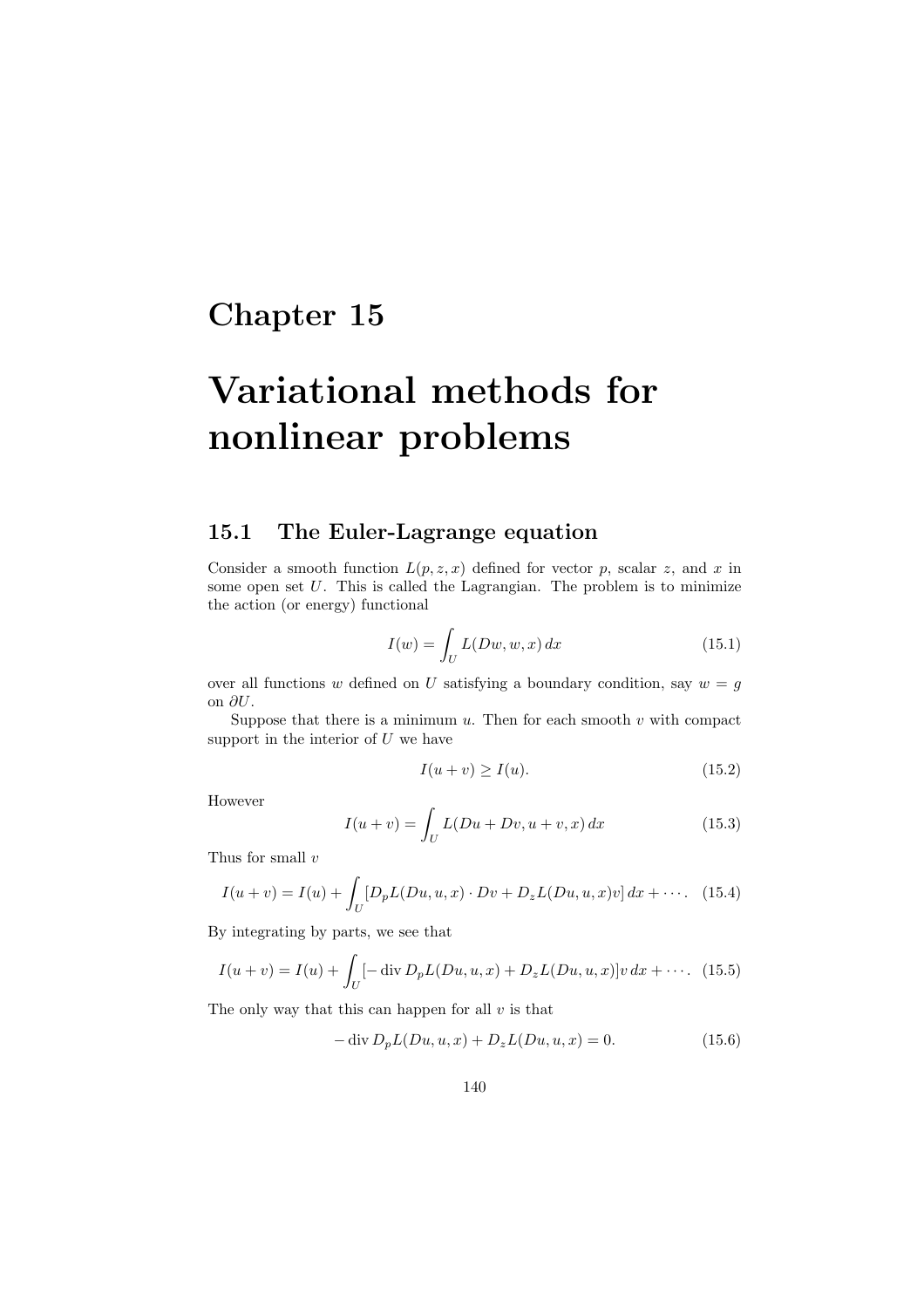This is the famous Euler-Lagrange equation.

The conclusion is that minimizing the action should be a way of producing a solution of the Euler-Lagrange equation.

Example: Let  $L(p, z, x) = G(p, x) + F(z, x)$ . Let  $q(p, x) = D_pG(p, x)$  and  $f(z, x) = \partial F(z, x)/\partial z$  be the corresponding gradient vector field and scalar derivative. Then the Euler-Lagrange equation says that

$$
- \operatorname{div} g(Du, x) + f(u, x) = 0. \tag{15.7}
$$

If we define the current  $J(Du, x) = -g(Du, x)$  then this is a conservation law

$$
\operatorname{div} J(Du, x) = -f(u, x). \tag{15.8}
$$

The new features are that the source  $-f(u, x)$  is a nonlinear function of the solution u, and the current  $J(Du, x)$  is related to the gradient Du by a nonlinear function.

One important special case is when  $G(p) = H(|p|^2/2)$ . Then the nonlinear vector field  $g(p) = h(|p|^2/2)p$  with  $h = H'$ , and so  $g(Du, x) = h(|Du|^2/2)Du$ is a scalar multiple of the usual gradient, where the multiple depends on the magnitude of the gradient.

In the following we treat the problem of minimization directly. However we should recognize that at the same time we are solving a partial differential equation, at least in some weak sense.

#### 15.2 Coercivity

The basic technique is the following. Let  $X^*$  be a Banach space that is a dual space. Let I be a function on  $X^*$  that is weak  $*$  LSC. Assume that I satisfies the coercivity condition that

$$
\lim_{\|w\| \to \infty} I(w) = +\infty. \tag{15.9}
$$

Then there is a point in  $X^*$  on which I assumes its minimum.

The condition that I is weak  $*$  LSC says that for every a the set of all w such that  $I(w) \leq a$  is weak  $*$  closed. The role of the coercivity condition is to ensure that for some k large enough the minimum is assumed on the ball  $||w|| \leq k$ , which is compact. Thus it is enough to show that  $I$  is weak  $*$  LSC on each such ball.

Suppose that X is a separable metric space. Then the weak  $*$  topology on such a ball in  $X^*$  is metrizable. So it is enough to use sequential convergence to check that I is weak  $*$  LSC on each such ball in  $X^*$ .

In the application  $X^*$  is a space  $W_0^{1,q}(U)$ , where U is a bounded open set. We always take  $1 < q < \infty$ . Typically we would like to take q rather small, say close to 1, so that we can get more general result. Sometimes the case  $q = 2$  is convenient.

Here are some facts about this Sobolev space: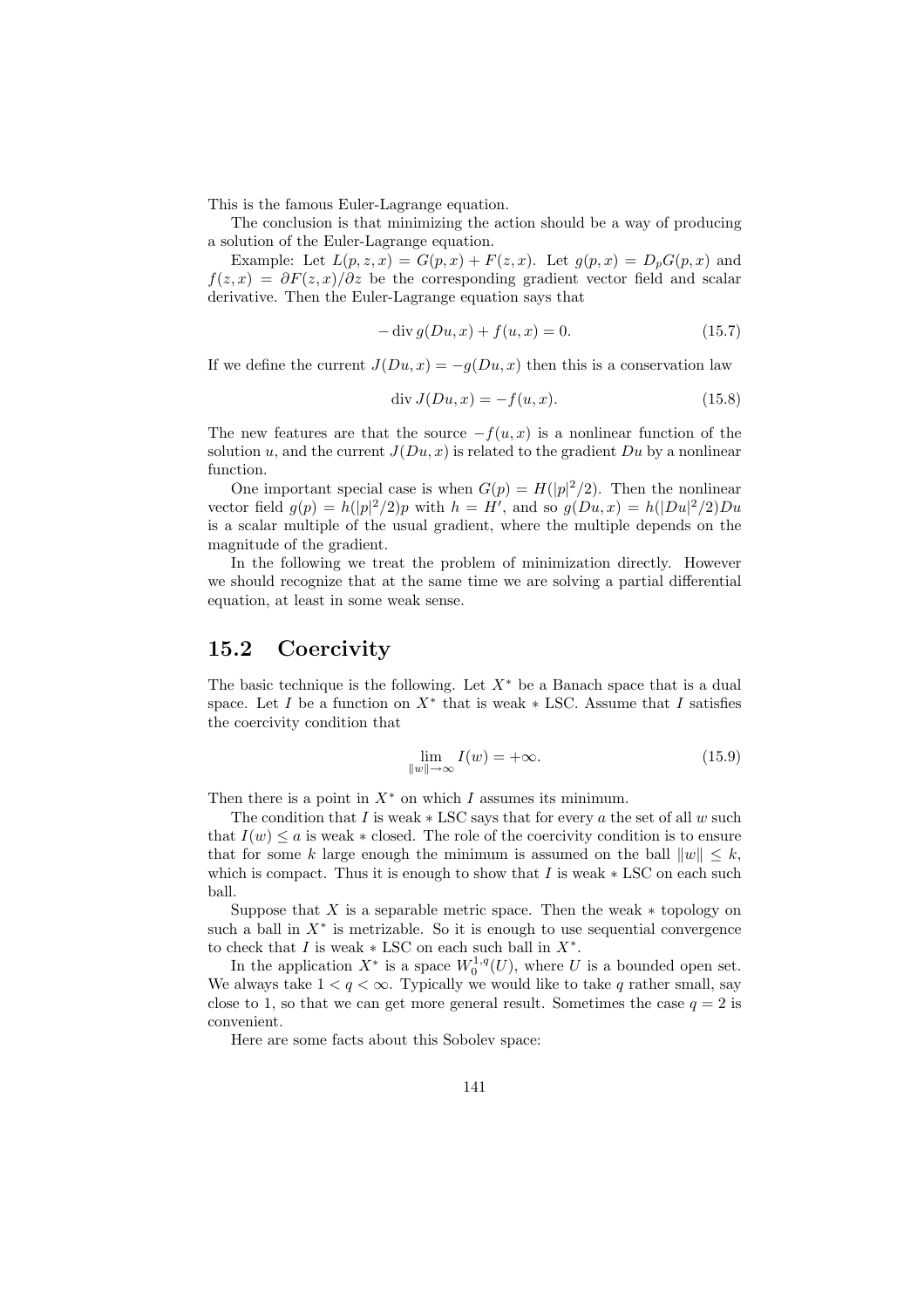1. Embedding theorem:  $W_0^{1,q}(U) \subset L^q(U)$ , and the embedding is compact. 2. Poincaré inequality:  $||u||_q^q \leq C ||Du||_q^q$ .

Let the Lagrangian function be a smooth function. The function  $I$  will be taken to be

$$
I(w) = \int_{U} L(Dw, w, x) dx.
$$
 (15.10)

**Theorem 15.1** Suppose that there is an  $\alpha > 0$  such that L satisfies the inequality  $L(p, z, x) \ge \alpha |p|^q$ . Let U be a bounded open set. Then the corresponding functional I satisfies the coercivity condition on  $W_0^{1,q}(U)$ .

Proof: The inequality for the Lagrangian implies that  $\alpha \|Dw\|_q^q \leq I(w)$ . It follows from the Poincaré inequality that the Sobolev norm satisfies  $||w||_{W_0^{1,q}}^q \leq$  $(C+1)$ ||Dw||q. It follows that the coercivity condition is satisfied.

#### 15.3 The weak ∗ topology on the Sobolev space

.

Let U be an open set. Fix q with  $1 < q < \infty$ . Let  $W_0^{1,q}(U)$  be the Sobolev space of all functions u on U such that u is in  $L<sup>q</sup>(U)$  and the components of Du are in  $L^q(U)$  and that satisfy Dirichlet boundary conditions. The norm is given by

$$
||u||_{W_0^{1,q}}^q = ||u||_q^q + ||Du||_q^q = ||u||_q^q + \sum_{j=1}^n ||D_j u||_q^q.
$$
 (15.11)

It would be nice to identify the dual space of  $W_0^{1,q}(U)$ . Let  $1/p + 1/q = 1$ . Let f be a function in  $L^p(U)$ , and let g be a vector field whose components are in  $L^p(U)$ . The linear functional

$$
L(u) = \langle f, u \rangle + \langle g, Du \rangle \tag{15.12}
$$

is a linear functional on  $W_0^{1,q}(U)$ . Furthermore, it is continuous, by the Hölder inequality. So L is an element of the dual space.

The space  $W_0^{1,p}(U)$  is a reflexive Banach space, so the weak topology and the weak  $*$  topology coincide. By definition of weak convergence, if  $u_n$  converges to u weakly, then  $L(u_n)$  converges to  $L(u)$ .

It may be shown that every element of the dual space is given by a functional  $L$  of this form. Furthermore, it may be shown that the linear functional  $L$  is a Schwartz distribution. See the book on Sobolev spaces by Robert Adams for more information.

Unfortunately, this result does not identify the dual space quite as explicitly as one would like. The reason is that the functional  $L$  does not define the pair  $f, g$  uniquely. However there is a pair  $f, g$  of minimal norm that represents the functional in this way.

To see this, recall that if  $X$  is a Banach space and  $h$  is an element of  $X$ , then there is a non-zero element  $h^*$  of the dual space of X such that  $\langle h^*, h \rangle =$  $||h^*|| ||h||.$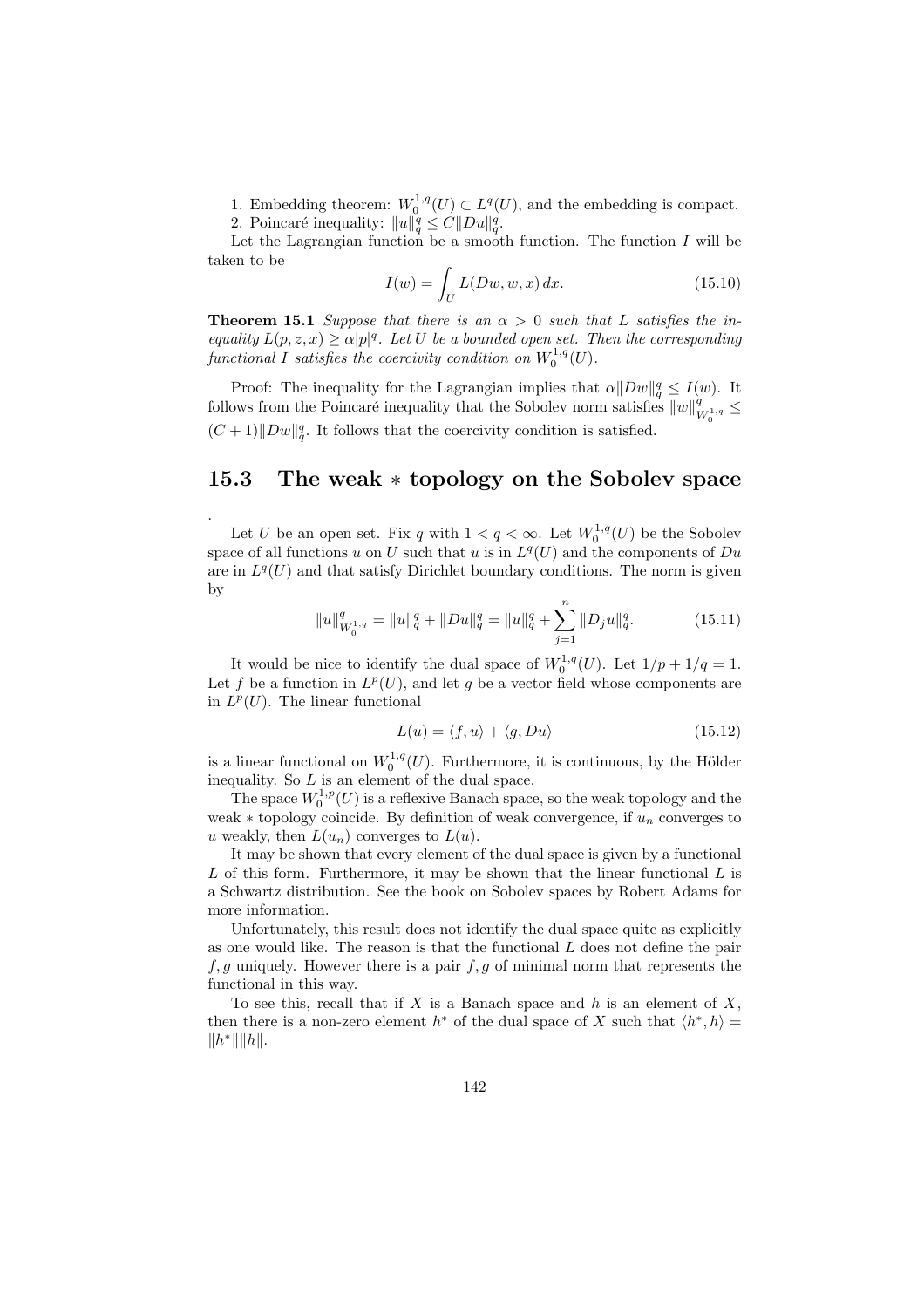In the case when h is a function belonging to the Banach space  $L^p$ , the corresponding element  $h^*$  in  $L^q$  is given by

$$
h^* = |h|^{p-1} \frac{h}{|h|} = |h|^{\frac{p}{q}} \frac{h}{|h|}.
$$
\n(15.13)

Note that this is a nonlinear operation except when  $p = 2$ .

The condition that  $f, g$  in  $L^p$  are a pair of minimal norm defining an element of the dual space of the Sobolev space is that the corresponding pair  $f^*, g^*$  in  $L^q$ satisfy  $Df^* = g^*$ . When  $p \neq 2$  this is a somewhat awkward nonlinear condition.

#### 15.4 Convex functionals with a derivative bound

The only remaining thing to check is weak ∗ lower semicontinuity on a compact set. We begin with a simple version with very strong hypotheses.

**Theorem 15.2** Suppose that the Lagrangian  $L(p, z, x) \geq 0$  and is convex in p and z for each fixed x. Furthermore, suppose that it satisfies bounds  $|D_pL(p, z, x)| \leq$  $C + A|p|^{q-1} + B|z|^{q-1}$  and  $|D_zL(p, z, x)| \leq C + A|p|^{q-1} + B|z|^{q-1}$ . Then for each k the corresponding functional I is weak  $*$  lower semicontinuous on the ball of radius k in  $W^{1,q}(U)$ .

Proof: We consider the set of w in the ball of radius k in  $W^{1,q}(U)$  such that  $I(w) \leq a$ . We need to show that this set is weak \* closed. Let  $u_n \to u$  in the weak  $*$  sense of  $W_0^{1,q}(U)$  with  $I(u_n) \leq a$ . We must show that  $I(u) \leq a$ .

The key step is the convexity:

$$
a \ge I[u_n] \ge I[u] + \int_U [D_p L(Du, u, x)(Du_n - Du) + D_z L(Du, u, x)(u_n - u)] dx.
$$
\n(15.14)

The goal is to take the limit as  $u_n$  converges weak  $*$  to u and  $Du_n$  converges weak \* to Du. The space is  $L^q(U)$  which is the dual space of  $L^p(U)$ . The fixed functions  $D_p L(Du, u, x)$  and  $D_z(Du, u, x)$  thus need to be in  $L^p(U)$ .

They are each dominated by a sum involving  $|Du|^{q-1}$  and  $|u|^{q-1}$ ., so it is enough to show that each of these is in  $L^p$ . However  $1/p+1/q=1$  and therefore  $p(q-1) = q$ . Thus the pth powers of  $|Du|^{q-1}$  and of  $|u|^{q-1}$  are  $|Du|^q$  and  $|u|^q$ . Since u belongs to the Sobolev space, these functions are integrable. Therefore the functions  $D_p L(Du, u, x)$  and  $D_z(Du, u, x)$  are indeed in  $L^p$ .

Therefore we may take the weak ∗ limit to get

$$
a \ge I[u].\tag{15.15}
$$

#### 15.5 Convex functionals

It would be nice to get the result without the technical seeming derivative bound. This can be done, at the price of slightly complicating the proof.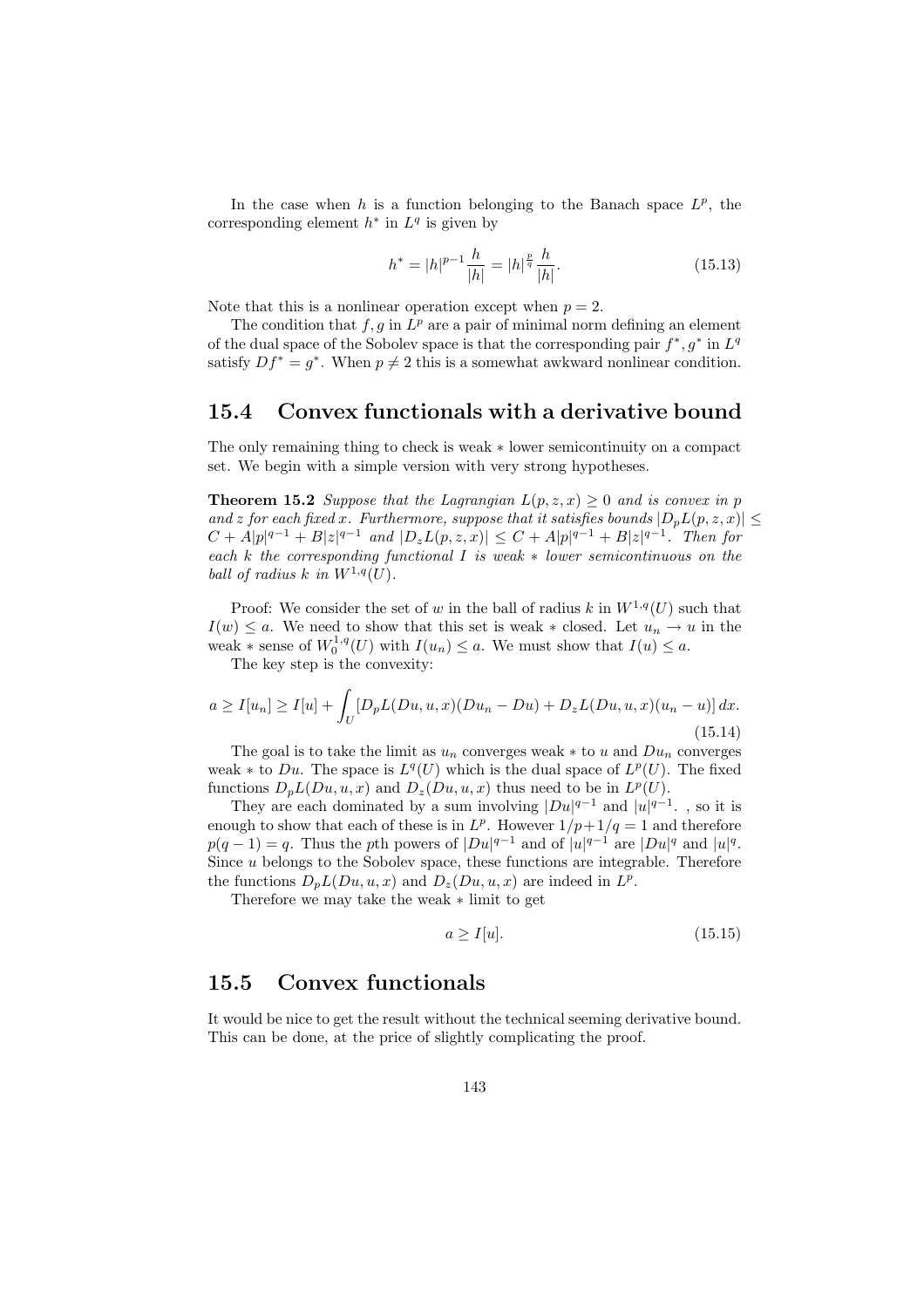**Theorem 15.3** Suppose that the Lagrangian  $L(p, z, x) \geq 0$  and is convex in p and z for each fixed x. Then for each  $k$  the corresponding functional  $I$  is weak  $\ast$  lower semicontinuous on the ball of radius k in  $W^{1,q}(U)$ .

Proof: We consider the set of w in the ball of radius k in  $W^{1,q}(U)$  such that  $I(w) \leq a$ . We need to show that this set is weak \* closed. Let  $u_n \to u$  in the weak  $*$  sense of  $W_0^{1,q}(U)$  with  $I(u_n) \leq a$ . We must show that  $I(u) \leq a$ .

Again we want to use convexity. It would be nice if the fixed functions  $D_p L(Du, u, x)$  and  $D_z L(Du, u, x)$  were in the dual space  $L^p$ , but we do not know that.

Let  $F_{\epsilon}$  be the set of all x in U where  $|u(x)| + |Du(x)| \leq 1/\epsilon$ . Then we use positivity to write:

$$
a \ge I[u_n] \ge \int_{F_{\epsilon}} L(Du_n, u, x) dx.
$$
 (15.16)

The convexity now gives

$$
a \ge \int_{F_{\epsilon}} L(Du, u, x) dx + \int_{F_{\epsilon}} [D_p L(Du, u, x)(Du_n - Du) + D_z L(Du, u, x)(u_n - u)] dx.
$$
\n(15.17)

Now the fixed functions are bounded and hence in  $L^p$ . So taking the weak  $*$ limit we get

$$
a \ge \int_{F_{\epsilon}} L(Du, u, x) dx.
$$
 (15.18)

Now let  $\epsilon \to 0$  and use the positivity of L and the monotone convergence theorem. This gives

$$
a \ge \int_{U} L(Du, u, x) dx = I(u). \tag{15.19}
$$

#### 15.6 Functionals convex in the gradient

The preceding theorem uses the convexity very heavily. It would be nice to get rid of it, and the following theorem shows that it is possibility to get a result with only convexity in the derivative. So it is a more powerful and useful result.

**Theorem 15.4** Suppose that the Lagrangian  $L(p, z, x) > 0$  and is convex in p for each fixed z and x. Then for each  $k$  the corresponding functional I is weak  $\ast$  lower semicontinuous on the ball of radius k in  $W^{1,q}(U)$ .

Proof: We consider the set of w in the ball of radius k in  $W^{1,q}(U)$  such that  $I(w) \le a$ . We need to show that this set is weak \* closed. Let  $u_n \to u$  in the weak  $*$  sense of  $W_0^{1,q}(U)$  with  $I(u_n) \leq a$ . We must show that  $I(u) \leq a$ .

By the compactness of the embedding we can assume we are using a subsequence such that  $u_n$  converges to u in the norm of  $L^q(U)$ . Fix  $\epsilon > 0$ . It follows that there is a subset  $E_{\epsilon}$  of U whose complement has measure less than  $\epsilon$  and so that  $u_n$  converges to u uniformly on  $E_{\epsilon}$ .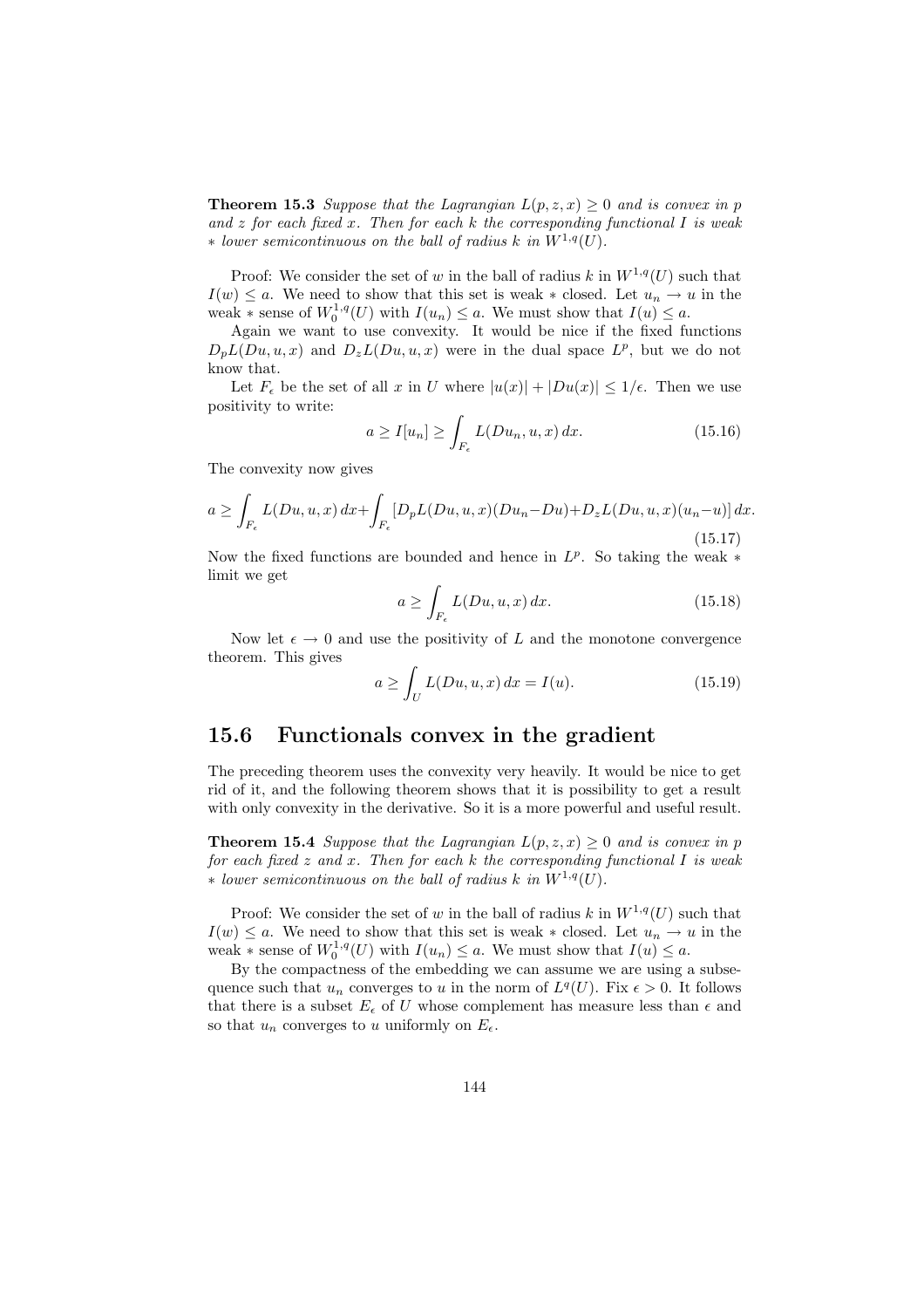Let  $F_{\epsilon}$  be the set of all x in U where  $|u(x)| + |Du(x)| \leq 1/\epsilon$ . Finally, let  $G_{\epsilon}=E_{\epsilon}\cap F_{\epsilon}.$ 

Then we use positivity and convexity in the gradient to write

$$
a \ge I[u_n] \ge \int_{G_{\epsilon}} L(Du_n, u_n, x) dx \ge \int_{G_{\epsilon}} L(Du, u_n, x) dx + \int_{F_{\epsilon}} D_p L(Du, u_n, x) (Du_n - Du) dx.
$$
\n(15.20)

There is considerable advantage to working on the set  $G_{\epsilon}$ . Now the function  $L(Du, u_n, x)$  is bounded and converges uniformly to  $L(Du, u, x)$ . Furthermore,  $D_pL(Du, u_n, x)$  is bounded and converges uniformly to  $D_pL(Du, u, x)$ . In particular, it converges in  $L^p$ .

We now use the fact that if  $f_n$  converges to f in norm in the Banach space and if bounded  $g_n$  converges to g in the weak  $*$  sense in its dual, then  $\langle f_n, g_n \rangle$ converges to  $\langle f, g \rangle$ . So taking the weak ∗ limit we get

$$
a \ge \int_{G_{\epsilon}} L(Du, u, x) dx.
$$
 (15.21)

Now let  $\epsilon \to 0$  and use the positivity of L and the monotone convergence theorem. This gives

$$
a \ge \int_{U} L(Du, u, x) dx = I(u). \tag{15.22}
$$

The final result is the following.

**Theorem 15.5** Consider the Sobolev space  $W_0^{1,q}(U)$ , where U is a bounded open set, with  $1 < q < \infty$ . Let the Lagrangian function be a smooth function satisfying for some  $\alpha > 0$  the inequality  $L(p, z, x) \ge \alpha |p|^q$ . Suppose furthermore that  $L(p, z, x)$  is convex in p. Define the functional I by

$$
I(w) = \int_{U} L(Dw, w, x) dx.
$$
 (15.23)

Then there is a function u in the Sobolev space such that  $I(u) \leq I(w)$  for all w in the Sobolev space.

## 15.7 Functionals without convexity

We examine Lagrangian functions with and without convexity in the gradient variable. We shall see that a lack of convexity produces big trouble.

Consider  $L(p, z) = H(p^2/2) + F(z)$ . The functional is

$$
I(w) = \int_{U} [H(|Du|^2/2) + F(u)] dx.
$$
 (15.24)

The Euler-Lagrange equation is

$$
-\operatorname{div}(h(|Du|^2/2)Du) + f(u) = 0.
$$
 (15.25)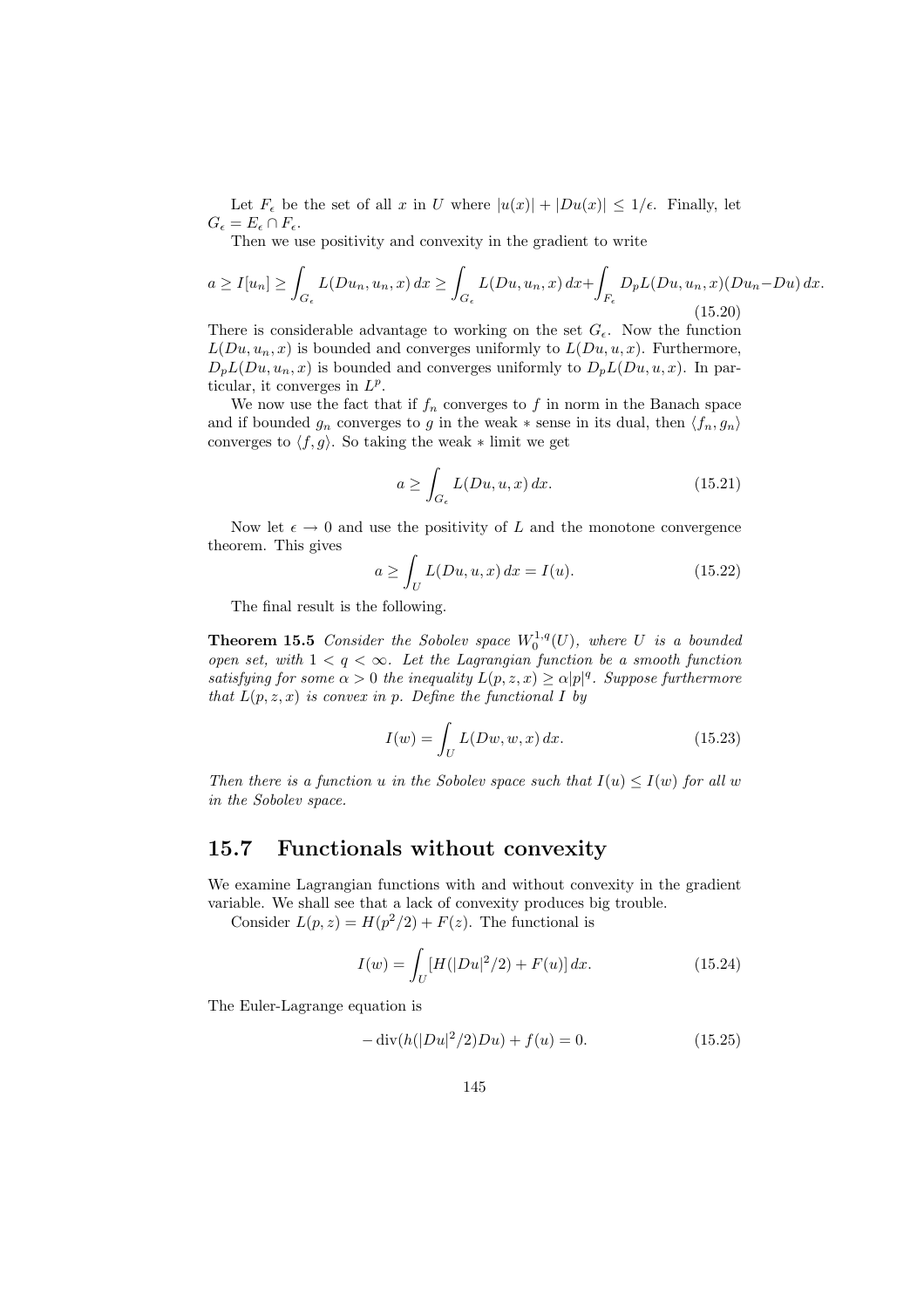This is a conservation law with current  $J(Du) = -h(|Du|^2/2)Du$  and source  $-f(u)$ . If we consider the corresponding time dependent diffusion, this is

$$
\frac{\partial u}{\partial t} = \text{div}(h(|Du|^2/2)Du) - f(u). \tag{15.26}
$$

The nicest situation is when both  $H(p^2/2)$  and  $F(z)$  are convex. The condition for convexity of  $H(p^2/2)$  is not difficult to analyze. The first derivative is  $D_p H(p^2/2) = h(p^2/2)p$ . The second derivative is  $D_p^2 H(p^2/2) = h'(p^2/2)pp^T +$  $h(p^2/2)I$ . So if  $h' \geq 0$  and  $h \geq 0$  the convexity is satisfied. This says that the nonlinear diffusion coefficient  $h(|Du|^2/2)$  is positive and increasing as a function of the size of the gradient. This is a stabilizing effect.

The convexity of  $F(z)$  says that its derivative  $f(z)$  is increasing. Therefore the source term  $-f(u)$  is decreasing as a function of the solution u. This is again a stabilizing effect.

However the theorem applies even without the assumption of convexity of  $F(z)$ . According to the theorem, we may take  $F(z)$  to be an arbitrary smooth function that is positive, or at least bounded below. One way to ensure that  $F(z)$  is bounded below is to have its derivative  $f(z)$  be bounded above away from zero at  $+\infty$  and be bounded below away from zero at  $-\infty$ . This says that the source  $-f(u)$  goes from positive to negative as a function of u. But its behavior in between can be quite complicated.

It is illuminating to look at a specific case. Take the example  $L(p, z)$  $\frac{1}{2}p^2 + \frac{1}{4}(z^2 - 1)^2$ . The zero order part is not convex, but this is not a problem. When we minimize

$$
I(w) = \int_{U} \left[\frac{1}{2}|Dw|^{2} + \frac{1}{4}(w^{2} - 1)^{2}\right] dx
$$
 (15.27)

with Dirichlet boundary conditions on a large region we get solutions that in the interior are nearly constant with values  $\pm 1$ . The nonconvexity in the source is not a problem as far as existence of a solution is concerned. (Of course it does create non-uniqueness, but that is another matter.)

For the corresponding diffusion the current is  $-Du$  and the source is given by  $-u(u^2-1)$ . The diffusion equation is

$$
\frac{\partial u}{\partial t} = \triangle u - u(u^2 - 1). \tag{15.28}
$$

Large values of  $u$  are damped out, but small values are amplified. The diffusion has an overall smoothing effect.

On the other hand, consider  $L(p, z) = \frac{1}{4}(p^2 - 1)^2 + \frac{1}{2}z^2$ . When we try to minimize

$$
I(w) = \int_{U} [( (Dw)^{2} - 1)^{2} + w^{2} ] \, dx \tag{15.29}
$$

with Dirichlet boundary conditions we encounter a problem. This is particularly easy to see in the one dimensional case. We can take a continuous function that is piecewise linear with slope  $\pm 1$ , and this will make the contribution of the first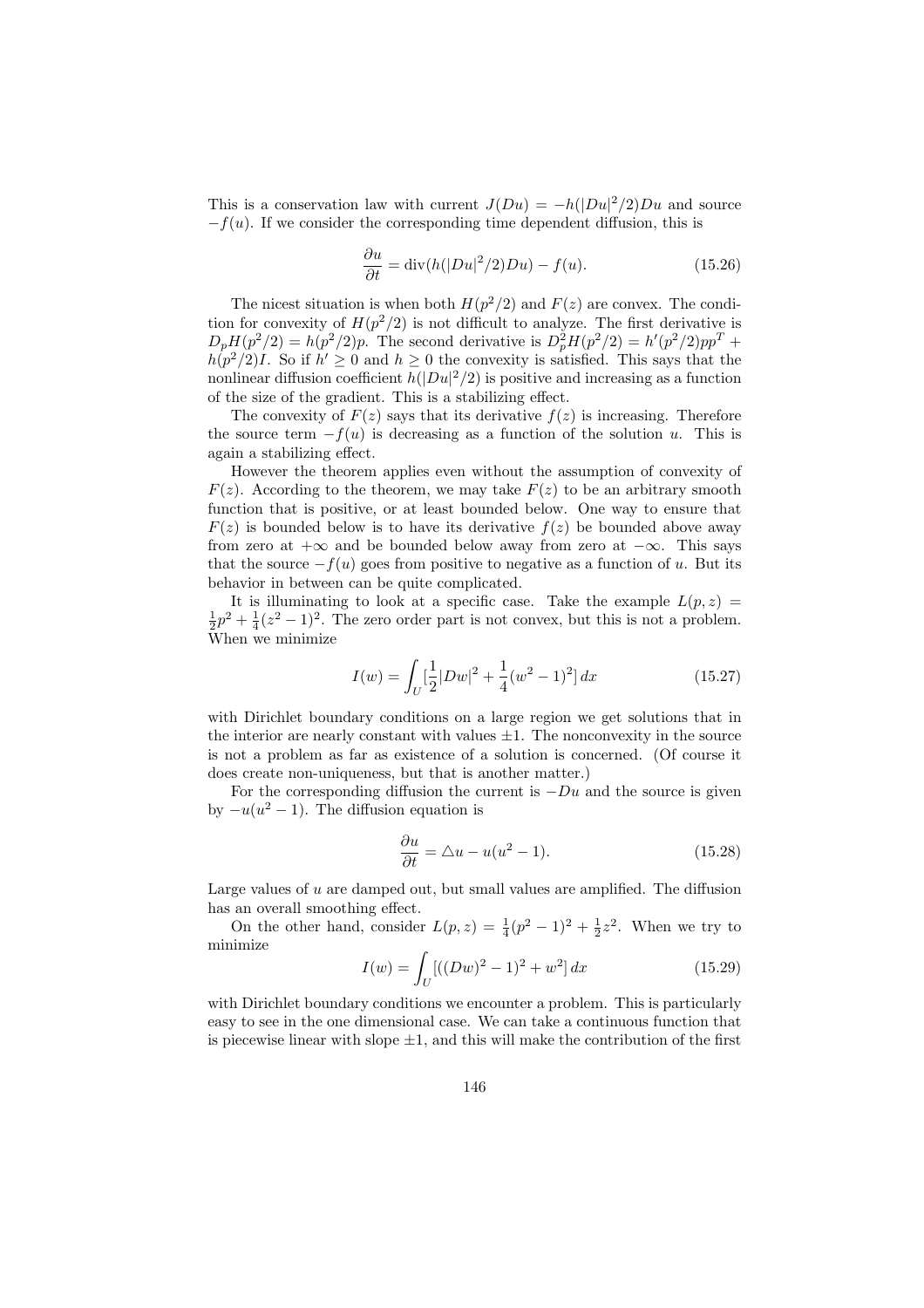term equal to zero. By making it change slope many times, we can make the second term arbitrarily small. Therefore the infimum of the  $I(w)$  for functions in  $W_0^{1,4}$  is equal to zero. However there is no function u with  $I(u) = 0$ .

It is illuminating to see what is happening from the point of weak ∗ convergence. The functions  $w$  are getting small, and their derivatives  $Dw$  are oscillating more and more. So they are approaching zero in the weak ∗ topology of  $W_0^{1,4}$ . However  $I(0)$  is not zero. This is a failure of weak  $*$  lower semicontinuity. Nonlinear operations can interact with the oscillations of weak ∗ convergence in a very unpleasant way. The minimization forces oscillations, and yet the oscillations can vanish in the limit. No record of their presence is retained in the limiting function. The microstructure of the w with small  $I(w)$  might be of interest, but it is not recovered by this method.

For this nasty example the current is  $-(|Du|^2 - 1)Du$  and the source is  $-u$ . The diffusion equation is

$$
\frac{\partial u}{\partial t} = \text{div}((|Du|^2 - 1)Du) - u.
$$
\n(15.30)

The pathological feature is that a small gradient in density will produce a current that pushes the substance up the gradient. This increases the gradient and produces a severe instability.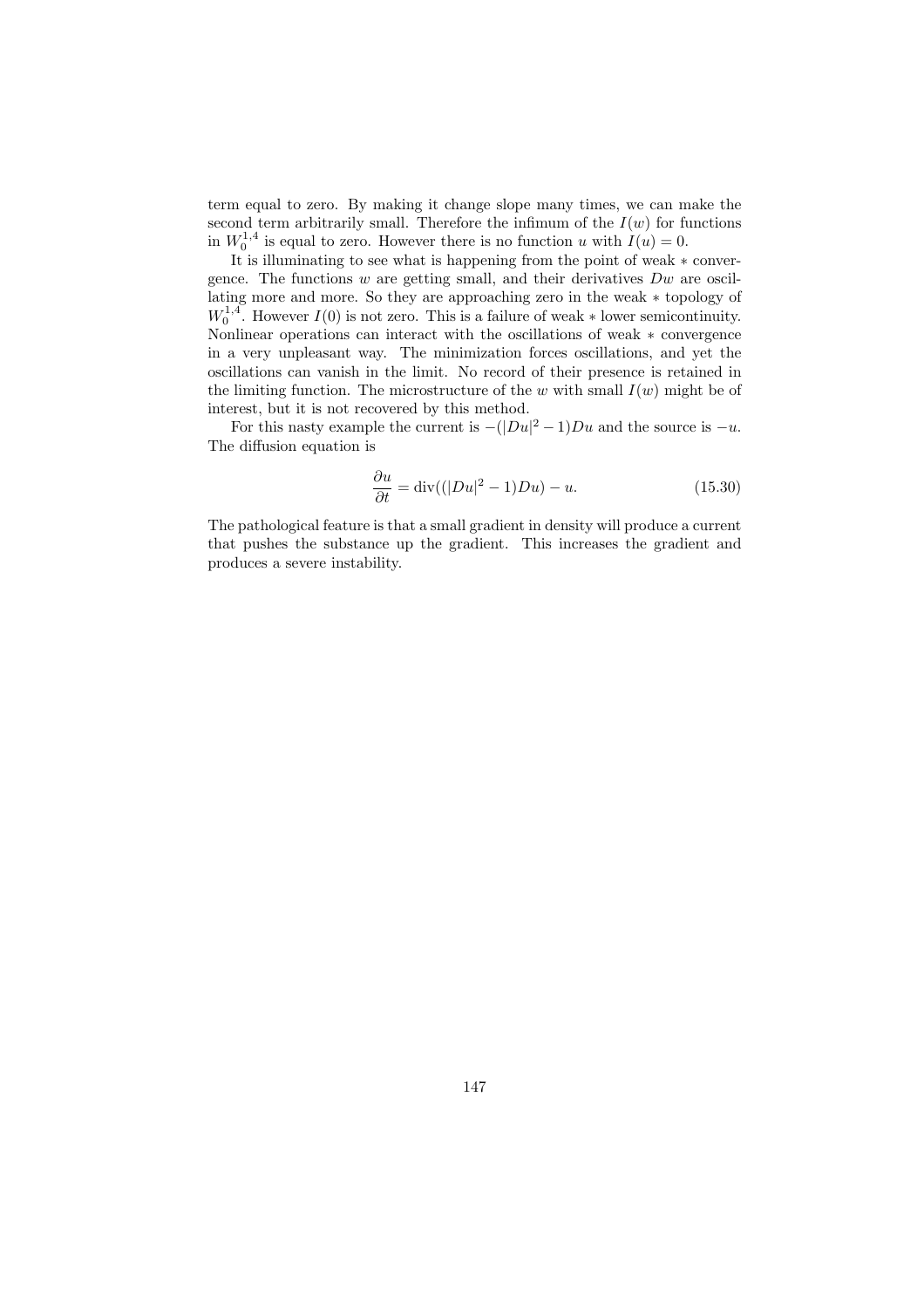## Chapter 16

# Fixed points

### 16.1 Banach's fixed point theorem

The following result is Banach's fixed point theorem.

**Theorem 16.1** Let X be a Banach space and let  $A: X \rightarrow X$  be a nonlinear mapping. Suppose that there is a constant  $\gamma < 1$  such that for all u and v in X the inequality

$$
||A[u] - A[v]|| \le \gamma ||u - v|| \tag{16.1}
$$

is satisfied. Then A has a unique fixed point.

The hypothesis says that A satisfies a Lipshitz condition with Lipshitz constant  $\gamma < 1$ .

Suppose that A has a derivative dA mapping X to the dual space  $X^*$  satisfying

$$
\frac{d}{dt}A(u+tw) = \langle dA[u+tw], w \rangle.
$$
 (16.2)

Then in particular

$$
A[u] - A[v] = \int_0^1 \langle dA[v + t(u - v)], u - v \rangle dt.
$$
 (16.3)

So if the derivative satisfies the bound

$$
||dA[w]|| \le \gamma \tag{16.4}
$$

for all  $w$  in  $X$ , then  $A$  satisfies the Lipschitz condition.

## 16.2 The Schauder-Leray fixed point theorem

The next result is Schauder's fixed point theorem. It is a generalization of Brouwer's fixed point theorem to the infinite dimensional situation.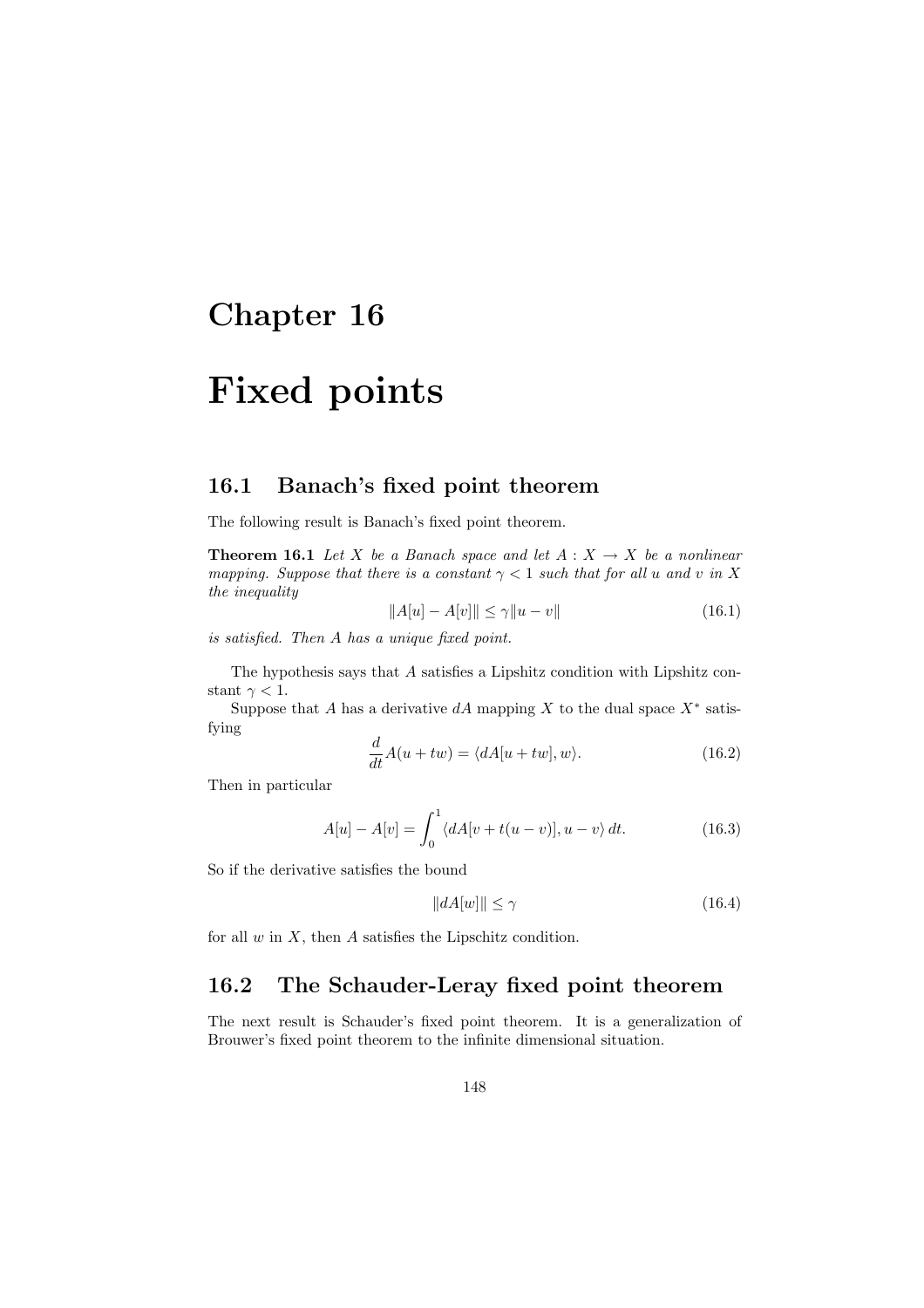**Theorem 16.2** Let X be a Banach space. Let K be a subset that is compact, convex, and non-empty. Assume that  $A: K \to K$  is continuous. Then A has a fixed point.

The proof is obtained by using applying Brouwer's fixed point theorem to a finite dimensional approximation and using compactness to pass to the limit. (The proof is given in Evans.)

Here is an example to show that the theorem can fail when  $K$  is a bounded convex set that is not compact. Take the unit ball in Hilbert space. Consider a basis  $e_j$  with  $j = 1, 2, 3, \ldots$  If A is a linear transformation satisfying  $A[e_j] =$  $e_{i+1}$ , then A has no fixed point.

Here is an example to show that the theorem can fail when  $K$  is a compact set that is not convex. Let the Banach space be two dimensional and let  $K$  be a circle. Then an example is given by taking A to be a rotation. Of course the full strength of convexity is not really needed, since this is a topological result. Some of the following results make use of this flexibility.

**Corollary 16.1** Let  $X$  be a Banach space. Let  $E$  be a subset that is closed, convex, and non-empty. Let  $A : E \to E$  be continuous. Suppose that  $A[E]$  is contained in a compact set. Then A has a fixed point.

Proof: Let  $K$  be the closure of the set of convex combinations of elements of  $A[E]$ . Then K is compact, convex, and non-empty. Also K is a subset of E. Furthermore A maps  $K$  to itself. So the restriction of A to  $K$  has a fixed point.

**Corollary 16.2** Let  $X$  be a Banach space. Let  $B$  be a closed ball in  $X$ . Let  $A : B \to X$  be continuous. Assume that the image under A of the ball B is contained in a compact subset of  $X$ . Furthermore, assume that the image of the sphere ∂B under A is contained in the interior of the ball B. Then A has a fixed point.

Proof: Let  $\phi$  map each point in X to the nearest point in B. Let  $\hat{A}[u] =$  $\phi[A[u]]$ . Then A maps B to itself and is continuous. So A has a fixed point u in B with  $A[u] = u$ .

Suppose u is in  $\partial B$ . Then  $\tilde{A}[u]$  is in  $\partial B$ , so  $A[u]$  cannot be in the interior of  $B$ . This contradicts the hypothesis of the theorem. Thus  $u$  must be in the interior of B. Hence  $A[u]$  must be in the interior of B. Hence  $A[u] = A[u]$ . It follows that  $A[u] = u$ .

The most useful theorem of this type is the following Leray-Schauder fixed point theorem. The setting of the theorem is a homotopy between a constant map and the map  $\tilde{A}$  of interest. The hypothesis is that there is a bound on the size of any possible fixed point. The conclusion is that  $A$  actually has a fixed point. Notice that this theorem gives Schaefer's fixed point theorem (presented in Evans) as a special case.

**Theorem 16.3** Let  $X$  be a Banach space. Let  $B$  be a closed ball. Let  $F$ :  $[0,1] \times X \to X$  be a continuous map such that the image of  $[0,1] \times B$  is contained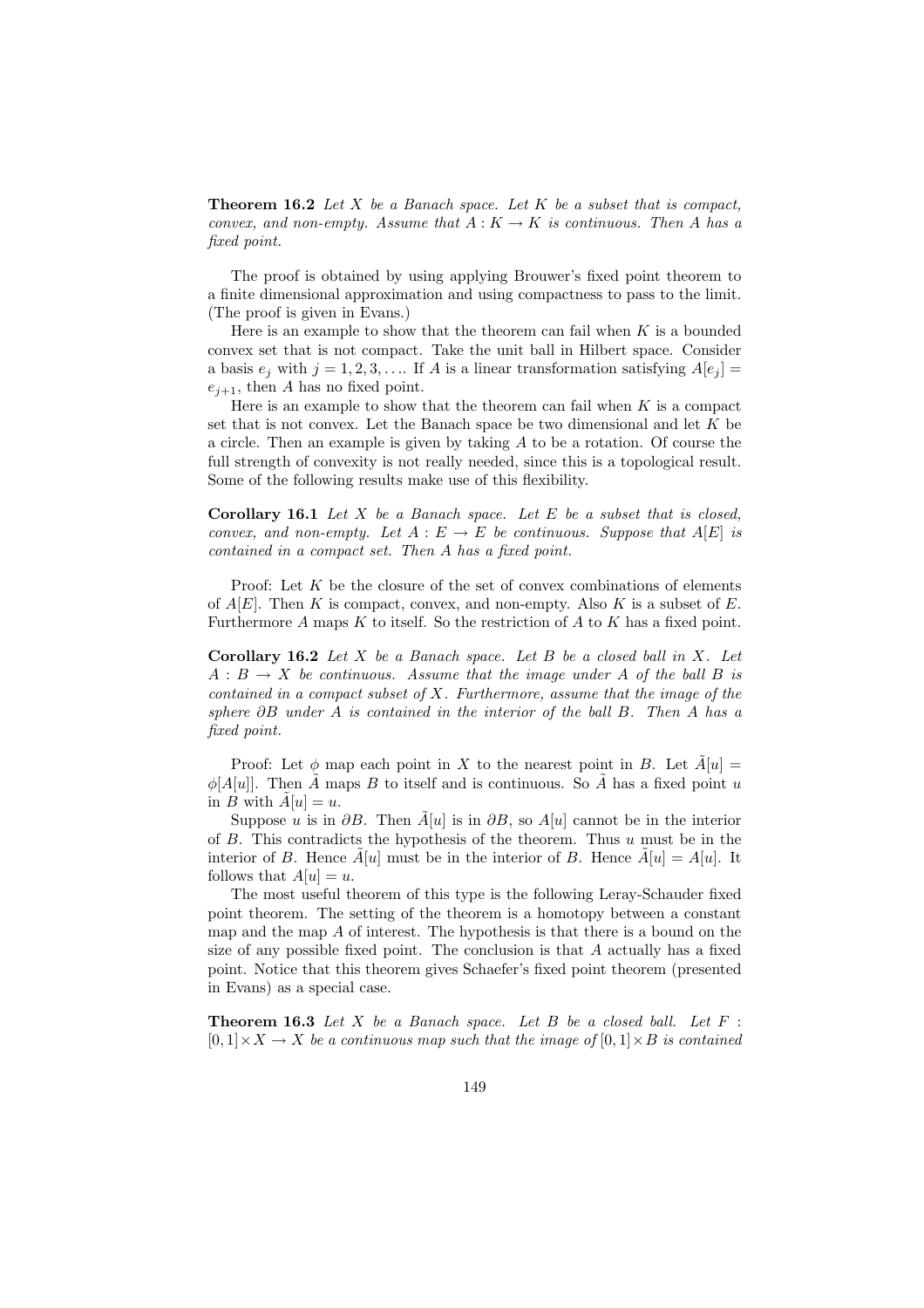in a compact subset of X. Suppose that

$$
F(0, u) = u_0 \tag{16.5}
$$

is a constant map and

$$
F(1, u) = A[u] \tag{16.6}
$$

is the map of interest. Suppose that for all t with  $0 \le t \le 1$  every solution of

$$
F(t, u) = u \tag{16.7}
$$

lies in the interior of B. Then A has a fixed point.

Proof: Without loss of generality we can take the ball B to be centered at the origin and to have radius one.

Let  $0 < \epsilon \leq 1$ . Let  $\tau_{\epsilon}(u) = (1 - ||u||)/\epsilon$  for  $||u|| \geq 1 - \epsilon$  and  $\tau_{\epsilon}(u) = 1$  for  $||u||$  ≤ 1 −  $\epsilon$ . Define  $G_{\epsilon}$  on B by

$$
G_{\epsilon}(u) = F(\tau_{\epsilon}(u), u). \tag{16.8}
$$

Then  $G_{\epsilon}(u)$  maps the boundary  $\partial B$  to  $u_0$ . It follows that  $G_{\epsilon}$  has a fixed point  $u_{\epsilon}$ . That is,

$$
F(\tau_{\epsilon}(u_{\epsilon}), u_{\epsilon}) = u_{\epsilon}.\tag{16.9}
$$

Since F is compact we can choose a sequence of  $\epsilon$  tending to zero such that  $u_{\epsilon}$  and  $\tau_{\epsilon}(u_{\epsilon})$  converge to some u and t. Then

$$
F(t, u) = u.\t\t(16.10)
$$

Suppose  $t < 1$ . Then  $\tau_{\epsilon}(u_{\epsilon})$  is bounded away from 1 for small  $\epsilon$ . Therefore for small  $\epsilon$  we have  $||u_{\epsilon}|| \geq 1 - \epsilon$ . It follows that  $||u|| = 1$ . This contradicts the assumption that all fixed points are in the interior. So  $t = 1$ . We conclude that  $A(u) = F(1, u) = u.$ 

### 16.3 Semilinear elliptic PDE

This section presents a simple illustration of the technique. Let U be a torus and consider the equation

$$
-\Delta u = f(x, u). \tag{16.11}
$$

for  $x$  in  $U$ . The advantage of using a torus (periodic boundary conditions) is that one does not have to worry about the boundary at all. This is a reaction diffusion equilibrium equation. It describes the concentration of a substance with source  $f(x, u)$  depending on space and on the concentration in some complicated nonlinear way.

Let  $a_0 < a_1$  Suppose that f satisfies the stability condition that  $u < a_0$ implies  $f(x, u) > 0$  and  $u > a_1$  implies  $f(x, u) < 0$ . Thus too low a concentration gives a source and too high a concentration gives a sink.